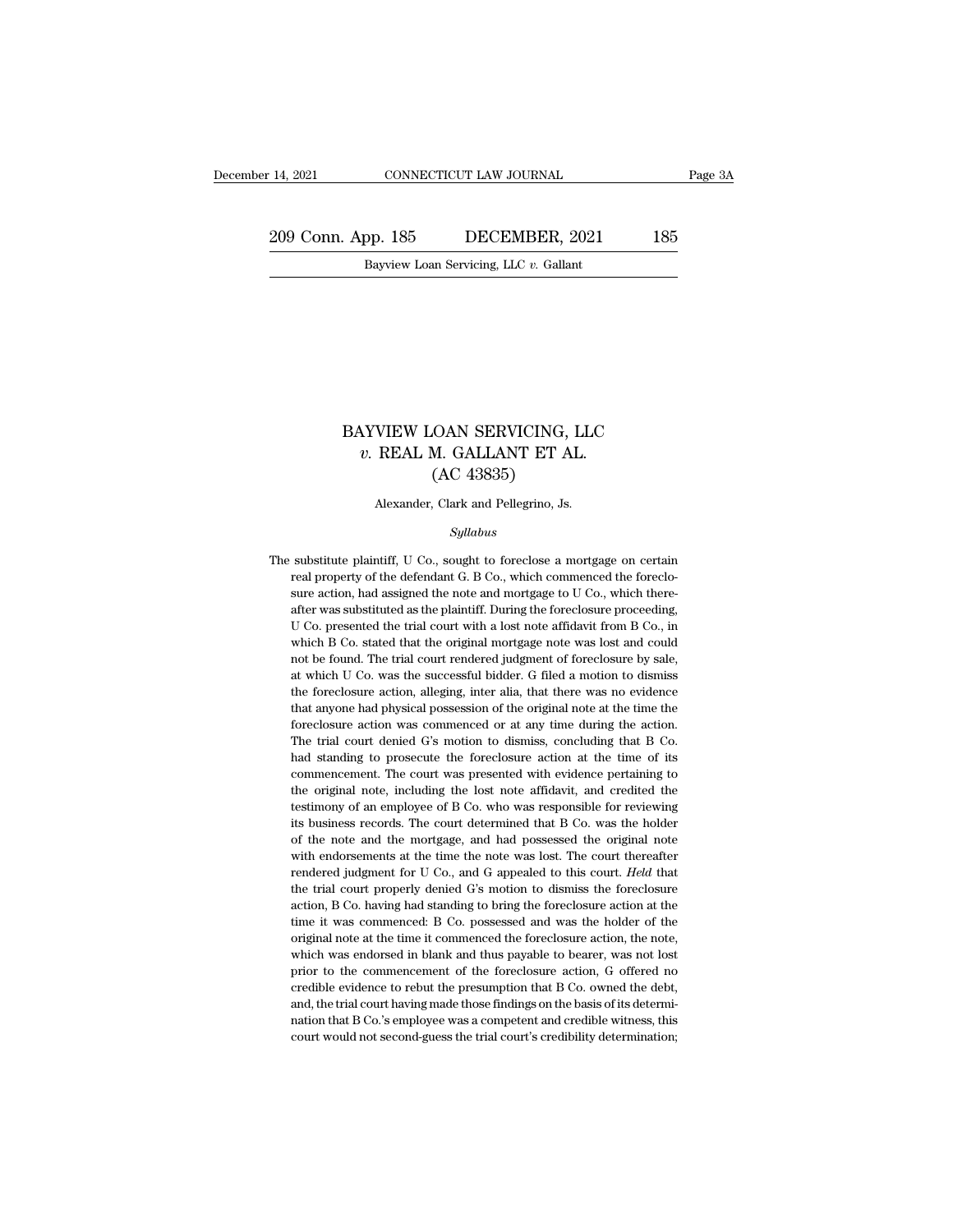### 186 CONNECTICUT LAW JOURNAL December 14, 2021<br>186 DECEMBER, 2021 209 Conn. App. 185<br>Bayview Loan Servicing, LLC v. Gallant CONNECTICUT LAW JOURNAL Decembe<br>Bayview Loan Servicing, LLC *v.* Gallant<br>Bayview Loan Servicing, LLC *v.* Gallant<br>moreover, although G's motion to dismiss was unclear as to whether

3<br>
DECEMBER, 2021 209 Conn. App. 185<br>
Bayview Loan Servicing, LLC v. Gallant<br>
moreover, although G's motion to dismiss was unclear as to whether<br>
his claim of lack of standing related to B Co. or to U Co., it nevertheless **his claim of lack of standing related to B Co.** Or to U Co., it nevertheless failed, as U Co.'s failure to produce the original note in court was not **failed, as U Co.'s failure to produce the original 209 Conn.** App. 185 Bayview Loan Servicing, LLC  $v$ . Gallant moreover, although G's motion to dismiss was unclear as to whether his claim of lack of standing related to Father Hausday Bayview Loan Servicing, LLC  $v$ . Gallant<br>
moreover, although G's motion to dismiss was unclear as to whether<br>
his claim of lack of standing related to B Co. or to U Co., it nevertheless<br>
failed, as U Co.'s Bayview Loan Servicing, LLC v. Gallant<br>moreover, although G's motion to dismiss was unclear as to whether<br>his claim of lack of standing related to B Co. or to U Co., it nevertheless<br>failed, as U Co.'s failure to produce th moreover, although G's motion to dismiss was unclear as to whether<br>his claim of lack of standing related to B Co. or to U Co., it nevertheless<br>failed, as U Co.'s failure to produce the original note in court was not<br>fatal moreover, analog at a model to diameted to B Co. or to U Co., it nevertheless failed, as U Co.'s failure to produce the original note in court was not fatal to its foreclosure of the mortgage, the court having had before mas claim of neck of standing related to  $B$  Co. of to  $C$  Co., it increases failed, as U Co.'s failure to produce the original note in court was not fatal to its foreclosure of the mortgage, the court having had before it fatal to its foreclosure of the mortgage, the court having had before it<br>the lost note affidavit and having found that credible evidence demon-<br>strated that B Co. was the last entity to possess the original note with<br>endor ship of the debt.<br>Ship of the defidavit and having found that credible evidence demonstrated that B Co. was the last entity to possess the original note with<br>endorsements before commencing the litigation, and, although the strated that B Co. was<br>endorsements before c<br>was lost while it was i<br>ability to foreclose the<br>ship of the debt throug<br>secured the debt.<br>Argued September 2 dorsements before commencing the litigation, and, although the note<br>is lost while it was in B Co.'s possession, that did not affect U Co.'s<br>litiy to foreclose the mortgage, as U Co. was able to prove its owner-<br>p of the de ability to foreclose the mortgage, as U Co. was able to prove its owner-<br> *Procedural History* of the debt through the assignment of the note and mortgage that<br> *Procedural History*<br> *Procedural History*<br> **Action to forecl** was lost while it was in B Co.'s possession, that did not affect U Co.'s<br>ability to foreclose the mortgage, as U Co. was able to prove its owner-<br>ship of the debt through the assignment of the note and mortgage that<br>secure

ability to foreclose the mortgage, as U Co. was able to prove its owner-<br>ship of the debt through the assignment of the note and mortgage that<br>secured the debt.<br>Argued September 23—officially released December 14, 2021<br>*Pr* ship of the debt through the assignment of the note and mortgage that<br>secured the debt.<br>Argued September 23—officially released December 14, 2021<br>*Procedural History*<br>Action to foreclose a mortgage on certain real prop-<br>er Argued September 23—officially released December 14, 2021<br>*Procedural History*<br>Action to foreclose a mortgage on certain real prop-<br>erty of the named defendant, and for other relief, brought<br>to the Superior Court in the ju *Procedural History*<br>*Procedural History*<br>Action to foreclose a mortgage on certain real prop-<br>erty of the named defendant, and for other relief, brought<br>to the Superior Court in the judicial district of Windham<br>at Putnam, *Procedural History*<br>Action to foreclose a mortgage on certain real prop-<br>erty of the named defendant, and for other relief, brought<br>to the Superior Court in the judicial district of Windham<br>at Putnam, where U.S. Bank Trus Action to foreclose a mortgage on certain real property of the named defendant, and for other relief, brought to the Superior Court in the judicial district of Windham at Putnam, where U.S. Bank Trust, N.A., as trustee fo erty of the named defendant, and for other relief, brought<br>to the Superior Court in the judicial district of Windham<br>at Putnam, where U.S. Bank Trust, N.A., as trustee for<br>LSF9 Master Participation Trust, was substituted a to the Superior Court in the judicial district of Windham<br>at Putnam, where U.S. Bank Trust, N.A., as trustee for<br>LSF9 Master Participation Trust, was substituted as the<br>plaintiff; thereafter, the court, *Cole-Chu*, J., ren LSF9 Master Participation Trust, was substituted as the plaintiff; thereafter, the court, *Cole-Chu*, *J*., rendered judgment of foreclosure by sale; subsequently, the court, *Auger*, *J.*, denied the named defendant's mot *Christopher J. Picard*, for the appellee (plaintiff).<br>*Christopher J. Picard*, for the appellant (named defendent).<br>*Christopher J. Picard*, for the appellee (plaintiff).<br>*Christopher J. Picard*, for the appellee (plainti

dant). Firmed.<br>
John L. Giulietti, for the appellant (named defen-<br>
nt).<br>
Christopher J. Picard, for the appellee (plaintiff).<br>
opinion<br>
PER CURIAM. The defendant Real M. Gallant<sup>1</sup> appeals<br>
om the judgment of foreclosure by sale *John L. Giulietti*, for the appellant (named defendant).<br> *Christopher J. Picard*, for the appellee (plaintiff).<br> *Opinion*<br>
PER CURIAM. The defendant Real M. Gallant<sup>1</sup> appeals<br>
from the judgment of foreclosure by sale<sup></sup>

### *Opinion*

Opinion<br>
1 The complaint also names as defendant Real M. Gallant<sup>1</sup> appeals<br>
1 The complaint also names as defendants Capital One Bank (USA), N.A.,<br>
1 The complaint also names as defendants Capital One Bank (USA), N.A.,<br>
d

*Opinion*<br>
FER CURIAM. The defendant Real M. Gallant<sup>1</sup> appeals<br>
from the judgment of foreclosure by sale<sup>2</sup> rendered by<br>
<sup>1</sup>The complaint also names as defendants Capital One Bank (USA), N.A.,<br>
Fidelis Holdings, Ltd., an PER CURIAM. The defendant Real M. Gallant<sup>1</sup> appeals<br>from the judgment of foreclosure by sale<sup>2</sup> rendered by<br> $\frac{1}{1}$ The complaint also names as defendants Capital One Bank (USA), N.A.,<br>Fidelis Holdings, Ltd., and the De From the judgment of foreclosure by sale<sup>2</sup> rendered by<br>
<sup>1</sup> The complaint also names as defendants Capital One Bank (USA), N.A.,<br>
Fidelis Holdings, Ltd., and the Department of Treasury of the United States<br>
of America. B <sup>1</sup> The complaint also names as defendants Capital One Bank (USA), N.A., Fidelis Holdings, Ltd., and the Department of Treasury of the United States of America. Because those defendants are not involved in this appeal, ou

<sup>&</sup>lt;sup>1</sup> The complaint also names as defendants Capital One Bank (USA), N.A., Fidelis Holdings, Ltd., and the Department of Treasury of the United States of America. Because those defendants are not involved in this appeal, ou % of America. Because those defendants are not involved in this appeal, our references in this opinion to the defendant are to Gallant.<br>
<sup>2</sup> Although the defendant's appeal form lists the judgment of foreclosure by sale a standing to maintain this action because the distanding the defendant of foreclosure <sup>2</sup> Although the defendant's appeal form lists the judgment of foreclosure by sale as one of the decisions that he is challenging on appe <sup>2</sup> Although the defendant's appeal form lists the judgment of foreclosure by sale as one of the decisions that he is challenging on appeal, his appellate brief focuses primarily on his assertion that the substitute plaint by sale as one of the decisions that he is challenging on appeal, his appellate brief focuses primarily on his assertion that the substitute plaintiff, U.S. Bank Trust, N.A., as trustee for LSF9 Master Participation Trust,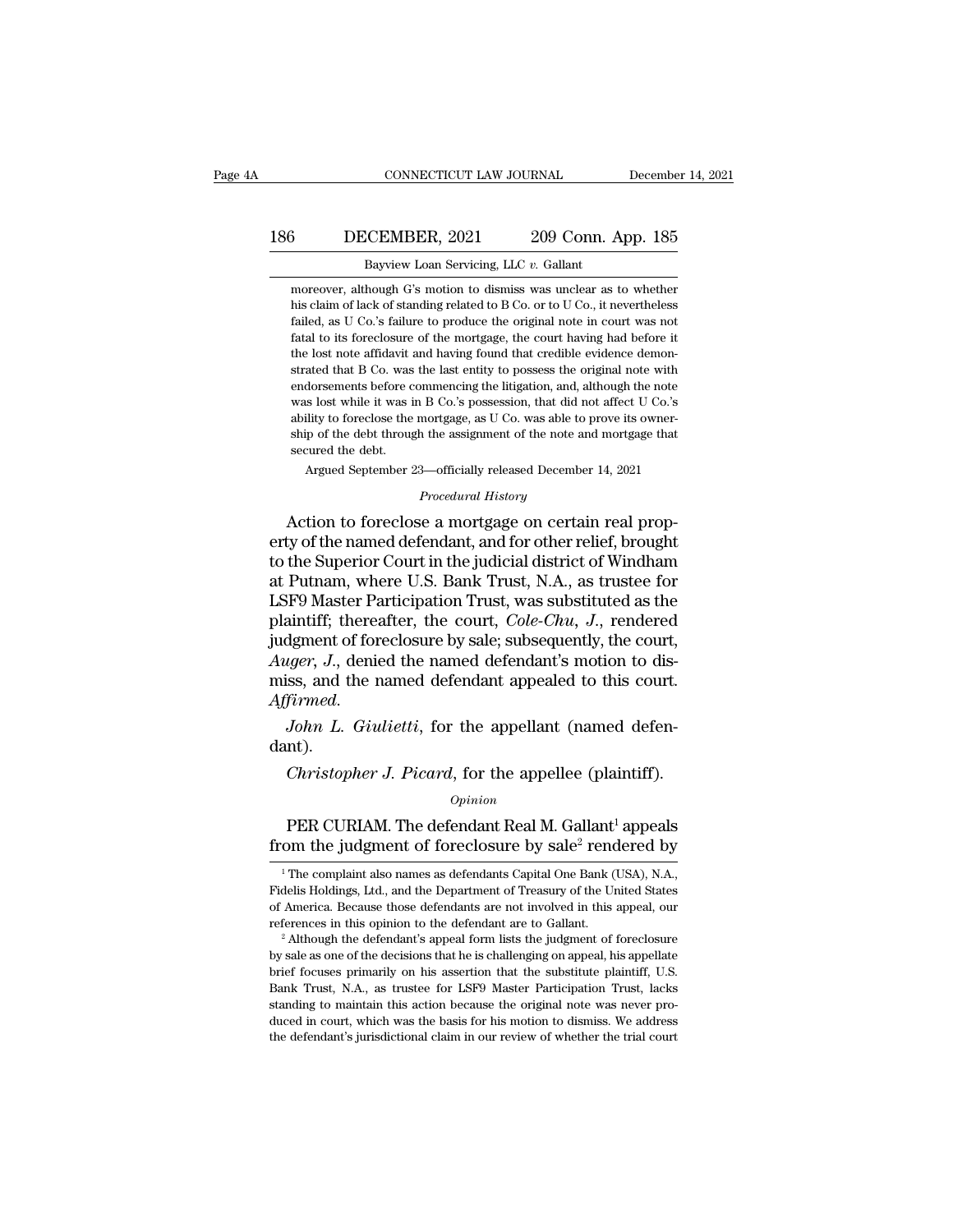# 14, 2021 CONNECTICUT LAW JOURNAL Page 5A<br>209 Conn. App. 185 DECEMBER, 2021 187<br>Bayview Loan Servicing, LLC v. Gallant

Eq. 14, 2021 CONNECTICUT LAW JOURNAL<br>
209 Conn. App. 185 DECEMBER, 2021 187<br>
Bayview Loan Servicing, LLC *v.* Gallant<br>
the trial court and from the court's denial of his motion 14, 2021 CONNECTICUT LAW JOURNAL Page 5A<br>
209 Conn. App. 185 DECEMBER, 2021 187<br>
Bayview Loan Servicing, LLC  $v$ . Gallant<br>
the trial court and from the court's denial of his motion<br>
to dismiss this foreclosure action, whi 209 Conn. App. 185 DECEMBER, 2021 187<br>Bayview Loan Servicing, LLC v. Gallant<br>the trial court and from the court's denial of his motion<br>to dismiss this foreclosure action, which had been com-<br>menced by the original plaintif 209 Conn. App. 185 DECEMBER, 2021 187<br>Bayview Loan Servicing, LLC v. Gallant<br>the trial court and from the court's denial of his motion<br>to dismiss this foreclosure action, which had been com-<br>menced by the original plainti 209 Conn. App. 185 DECEMBER, 2021 187<br>
Bayview Loan Servicing, LLC  $v$ . Gallant<br>
the trial court and from the court's denial of his motion<br>
to dismiss this foreclosure action, which had been com-<br>
menced by the original p Bayview Loan Servicing, LLC  $v$ . Gallant<br>the trial court and from the court's denial of his motion<br>to dismiss this foreclosure action, which had been com-<br>menced by the original plaintiff, Bayview Loan Servic-<br>ing, LLC (B Baywew Loan servicing, LLC v. Ganant<br>the trial court and from the court's denial of his motion<br>to dismiss this foreclosure action, which had been com-<br>menced by the original plaintiff, Bayview Loan Servic-<br>ing, LLC (Bayvie the trial court and from the court's denial of his motion<br>to dismiss this foreclosure action, which had been com-<br>menced by the original plaintiff, Bayview Loan Servic-<br>ing, LLC (Bayview), the assignee of a note and mortga to dismiss this foreclosure action, which had been com-<br>menced by the original plaintiff, Bayview Loan Servic-<br>ing, LLC (Bayview), the assignee of a note and mortgage<br>that had been executed by the defendant with respect<br>to menced by the original plaintiff, Bayview Loan Servic-<br>ing, LLC (Bayview), the assignee of a note and mortgage<br>that had been executed by the defendant with respect<br>to certain real property located in Brooklyn. The defen-<br>d ing, LLC (Bayview), the assignee of a note and mortgage<br>that had been executed by the defendant with respect<br>to certain real property located in Brooklyn. The defen-<br>dant claims that (1) the trial court, after holding an<br>e that had been executed by the defendant with respect<br>to certain real property located in Brooklyn. The defen-<br>dant claims that (1) the trial court, after holding an<br>evidentiary hearing on the motion to dismiss, improp-<br>erl to certain real property located in Brooklyn. The defen-<br>dant claims that (1) the trial court, after holding an<br>evidentiary hearing on the motion to dismiss, improp-<br>erly determined that the substitute plaintiff, U.S. Bank dant claims that (1) the trial court, after holding an<br>evidentiary hearing on the motion to dismiss, improp-<br>erly determined that the substitute plaintiff, U.S. Bank<br>Trust, N.A., as trustee for LSF9 Master Participation<br>Tr evidentiary hearing on the motion to dismiss, improperly determined that the substitute plaintiff, U.S. Bank<br>Trust, N.A., as trustee for LSF9 Master Participation<br>Trust (U.S. Bank), has standing to maintain this action,<br>ev erly determined that the substitute plaintiff, U.S. Bank<br>Trust, N.A., as trustee for LSF9 Master Participation<br>Trust (U.S. Bank), has standing to maintain this action,<br>even though the original note was not produced in<br>cour Trust, N.A., as trustee for LSF9 Master Participation<br>Trust (U.S. Bank), has standing to maintain this action,<br>even though the original note was not produced in<br>court, and that the requirements of General Statutes<br> $\$  42 Trust (U.S. Bank), has standing to maintain this action,<br>even though the original note was not produced in<br>court, and that the requirements of General Statutes<br> $$ 42a-3-309$ , which governs lost instruments, had been<br>satis even though the original note was not produced in<br>court, and that the requirements of General Statutes<br>§ 42a-3-309, which governs lost instruments, had been<br>satisfied because "all reasonable attempts" had been<br>made to loca court, and that the requirements of General Statutes  $§$  42a-3-309, which governs lost instruments, had been satisfied because "all reasonable attempts" had been made to locate the lost note before a lost note affidavit w  $\S$  42a-3-309, which gov<br>satisfied because "all<br>made to locate the lost<br>was created,<sup>3</sup> and (2)<br>trial court, which neces<br>sure judgment. We dis<br>of the trial court.<br>The following facts ade to locate the lost note before a lost note affidavit<br>as created,<sup>3</sup> and (2) a fraud was perpetrated on the<br>al court, which necessitates a reversal of the foreclo-<br>re judgment. We disagree and affirm the judgment<br>the t was created,<sup>3</sup> and (2) a fraud was perpetrated on the<br>trial court, which necessitates a reversal of the foreclo-<br>sure judgment. We disagree and affirm the judgment<br>of the trial court.<br>The following facts and procedural h

trial court, which necessitates a reversal of the foreclo-<br>sure judgment. We disagree and affirm the judgment<br>of the trial court.<br>The following facts and procedural history are rele-<br>vant to our resolution of the claims on sure judgment. We disagree and affirm the judgment<br>of the trial court.<br>The following facts and procedural history are rele-<br>vant to our resolution of the claims on appeal. On Febru-<br>ary 2, 2006, the defendant executed a no of the trial court.<br>The following facts and procedural history are relevant to our resolution of the claims on appeal. On February 2, 2006, the defendant executed a note in the amount<br>of \$322,800 in favor of VirtualBank, a The following facts and procedural history are relevant to our resolution of the claims on appeal. On February 2, 2006, the defendant executed a note in the amount of \$322,800 in favor of VirtualBank, a division of Lydian The following facts and procedural history are rele-<br>vant to our resolution of the claims on appeal. On Febru-<br>ary 2, 2006, the defendant executed a note in the amount<br>of \$322,800 in favor of VirtualBank, a division of Lyd vant to our resolution of the claims on appeal. On February 2, 2006, the defendant executed a note in the amount of \$322,800 in favor of VirtualBank, a division of Lydian Private Bank. The note was secured by an open-end m ary 2, 2006, the defendant executed a note in the amount<br>of \$322,800 in favor of VirtualBank, a division of Lydian<br>Private Bank. The note was secured by an open-end<br>mortgage in favor of Mortgage Electronic Registration<br>Sys of \$322,800 in favor of VirtualBank, a division of Lydian<br>Private Bank. The note was secured by an open-end<br>mortgage in favor of Mortgage Electronic Registration<br>Systems, Inc., as nominee for VirtualBank, which encum-<br>bere Private Bank. The note was secured by an open-end<br>mortgage in favor of Mortgage Electronic Registration<br>Systems, Inc., as nominee for VirtualBank, which encum-<br>bered certain real property located in Brooklyn. Subse-<br>quentl bered certain real property located in Brooklyn. Subsequently, the note and mortgage were assigned to JPMortgage Chase Bank, National Association, which, in turn, assigned the note and mortgage to Bayview on Septemproperly

tgage Chase Bank, National Association, which, in turn,<br>assigned the note and mortgage to Bayview on Septem-<br>properly denied his motion to dismiss and conclude that his jurisdictional<br>challenge fails. Because the defendant tgage Chase Bank, National Association, which, in turn,<br>assigned the note and mortgage to Bayview on Septem-<br>properly denied his motion to dismiss and conclude that his jurisdictional<br>challenge fails. Because the defendant assigned the note and mortgage to Bayview on Septem-<br>properly denied his motion to dismiss and conclude that his jurisdictional<br>challenge fails. Because the defendant's brief is devoid of any argument or<br>analysis concernin Example of the fibre and filomiss and properly denied his motion to dismiss and challenge fails. Because the defendant's b analysis concerning the underlying foreclose related thereto abandoned. See *Belevich* v App. 119,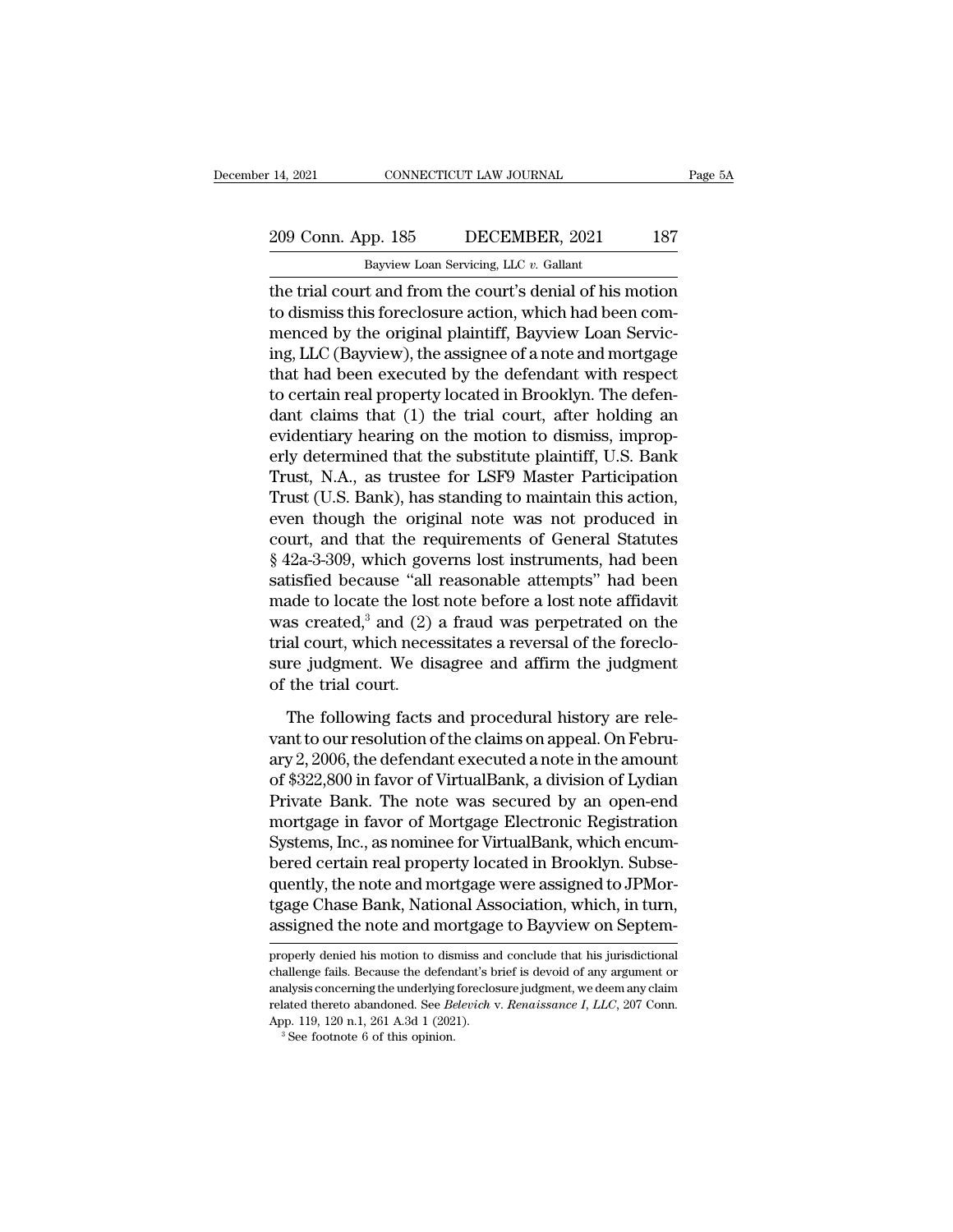### 188 DECEMBER, 2021 209 Conn. App. 185<br>Bayliew Loan Servicing, LLC v. Gallant CONNECTICUT LAW JOURNAL Decembe<br>Bayview Loan Servicing, LLC *v.* Gallant<br>December 6, 2014. After the defendant defaulted on his obliga-

CONNECTICUT LAW JOURNAL December<br>188 DECEMBER, 2021 209 Conn. App. 185<br>Bayview Loan Servicing, LLC v. Gallant<br>Der 6, 2014. After the defendant defaulted on his obliga-<br>tions under the loan, Bayview commenced this foreclo-<br> 188 DECEMBER, 2021 209 Conn. App. 185<br>Bayview Loan Servicing, LLC v. Gallant<br>Der 6, 2014. After the defendant defaulted on his obliga-<br>tions under the loan, Bayview commenced this foreclo-<br>sure action on May 14, 2015. On S 188 DECEMBER, 2021 209 Conn. App. 185<br>Bayview Loan Servicing, LLC  $v$ . Gallant<br>ber 6, 2014. After the defendant defaulted on his obliga-<br>tions under the loan, Bayview commenced this foreclo-<br>sure action on May 14, 2015. O 188 DECEMBER, 2021 209 Conn. App. 185<br>
Bayview Loan Servicing, LLC  $v$ . Gallant<br>
ber 6, 2014. After the defendant defaulted on his obliga-<br>
tions under the loan, Bayview commenced this foreclo-<br>
sure action on May 14, 201 Bayview Loan Servicing, LLC v. Gallant<br>
ber 6, 2014. After the defendant defaulted on his obliga-<br>
tions under the loan, Bayview commenced this foreclo-<br>
sure action on May 14, 2015. On September 29, 2015,<br>
the defendant Bayview Loan Servicing, LLC  $v$ . Gallant<br>ber 6, 2014. After the defendant defaulted on his obliga-<br>tions under the loan, Bayview commenced this foreclo-<br>sure action on May 14, 2015. On September 29, 2015,<br>the defendant wa ber 6, 2014. After the defendant defaulted on his obligations under the loan, Bayview commenced this foreclosure action on May 14, 2015. On September 29, 2015, the defendant was defaulted for failure to appear,<sup>4</sup> after wh tions under the loan, Bayview commenced this foreclo-<br>sure action on May 14, 2015. On September 29, 2015,<br>the defendant was defaulted for failure to appear,<sup>4</sup> after<br>which the defendant filed for bankruptcy protection.<br>The sure action on May 14, 2015. On September 29, 2015,<br>the defendant was defaulted for failure to appear,<sup>4</sup> after<br>which the defendant filed for bankruptcy protection.<br>Thereafter, on January 12, 2017, Bayview assigned the<br>not the defendant was defaul<br>which the defendant file<br>Thereafter, on January 1<br>note and mortgage to U.S<br>ruptcy stay was granted<br>Bank was substituted as<br>December 11, 2017.<br>On February 26, 2018, ereafter, on January 12, 2017, Bayview assigned the<br>te and mortgage to U.S. Bank. Relief from the bank-<br>ptcy stay was granted in November, 2017, and U.S.<br>unk was substituted as the plaintiff in this action on<br>ecember 11, mercuries, on summary 12, 2011, 2017, 2019 and assigned are<br>note and mortgage to U.S. Bank. Relief from the bank-<br>ruptcy stay was granted in November, 2017, and U.S.<br>Bank was substituted as the plaintiff in this action on

France and Intergage to each Edmin Lefter Hom the stand<br>ruptcy stay was granted in November, 2017, and U.S.<br>Bank was substituted as the plaintiff in this action on<br>December 11, 2017.<br>On February 26, 2018, the trial court r Example, back was substituted as the plaintiff in this action on<br>December 11, 2017.<br>On February 26, 2018, the trial court rendered judg-<br>ment of foreclosure by sale, and a sale date was set for<br>June 2, 2018. At the time i December 11, 2017.<br>
On February 26, 2018, the trial court rendered judg-<br>
ment of foreclosure by sale, and a sale date was set for<br>
June 2, 2018. At the time it rendered the foreclosure<br>
judgment, the court had before it a December 11, 2011.<br>
On February 26, 2018, the trial court rendered judg-<br>
ment of foreclosure by sale, and a sale date was set for<br>
June 2, 2018. At the time it rendered the foreclosure<br>
judgment, the court had before it a On February 26, 2018, the trial court rendered judgment of foreclosure by sale, and a sale date was set for June 2, 2018. At the time it rendered the foreclosure judgment, the court had before it a lost note affidavit tha ment of foreclosure by sale, and a sale date was set for<br>June 2, 2018. At the time it rendered the foreclosure<br>judgment, the court had before it a lost note affidavit<br>that had been executed by an employee of Bayview on<br>Jan June 2, 2018. At the time it rendered the foreclosure<br>judgment, the court had before it a lost note affidavit<br>that had been executed by an employee of Bayview on<br>January 5, 2016, stating that the original note had been<br>los judgment, the court had before it a lost note affidavit<br>that had been executed by an employee of Bayview on<br>January 5, 2016, stating that the original note had been<br>lost and that Bayview had made a diligent search to<br>locat that had been executed by an employee of Bayview on<br>January 5, 2016, stating that the original note had been<br>lost and that Bayview had made a diligent search to<br>locate the note but was unable to find it. The foreclosure<br>sa January 5, 2016, stating that the original note had been<br>lost and that Bayview had made a diligent search to<br>locate the note but was unable to find it. The foreclosure<br>sale proceeded, with U.S. Bank being the successful<br>bi lost and that Bayview had made a diligent search to<br>locate the note but was unable to find it. The foreclosure<br>sale proceeded, with U.S. Bank being the successful<br>bidder. On June 5, 2018, U.S. Bank filed a motion to<br>confir locate the note but was unable to find it. The foreclosure<br>sale proceeded, with U.S. Bank being the successful<br>bidder. On June 5, 2018, U.S. Bank filed a motion to<br>confirm the committee sale, but before the sale could<br>be c sale proceeded, with U.S. Bank being the successful<br>bidder. On June 5, 2018, U.S. Bank filed a motion to<br>confirm the committee sale, but before the sale could<br>be confirmed, the defendant, again, sought bankruptcy<br>protectio bidder. On June 5, 2018, U.S. Bank filed a motion to<br>confirm the committee sale, but before the sale could<br>be confirmed, the defendant, again, sought bankruptcy<br>protection. The bankruptcy proceeding, however, was<br>dismissed confirm the committee sale, but before the sale could<br>be confirmed, the defendant, again, sought bankruptcy<br>protection. The bankruptcy proceeding, however, was<br>dismissed on October 31, 2018, and, on November 30,<br>2018, the be confirmed, the defendant, again, sought bankruptcy<br>protection. The bankruptcy proceeding, however, was<br>dismissed on October 31, 2018, and, on November 30,<br>2018, the defendant filed a motion to dismiss, which is<br>the subj protection. The bankruptcy proceeding, however, was<br>dismissed on October 31, 2018, and, on November 30,<br>2018, the defendant filed a motion to dismiss, which is<br>the subject of this appeal. In his motion, he alleged,<br>inter a dismissed on October 31, 2018, and, on November 30,<br>2018, the defendant filed a motion to dismiss, which is<br>the subject of this appeal. In his motion, he alleged,<br>inter alia, that there was "no evidence in the record of<br>an ter ana, that there was "no evidence in the record of<br>nyone having physical possession of the *original* note<br>tion," or at any time during this action, and that the<br><sup>4</sup> Although both U.S. Bank and the defendant acknowledge anyone having physical possession of the *original* note at the time of the commencement of this foreclosure action," or at any time during this action, and that the  $\frac{4 \text{ Although both U.S. Bank and the defendant acknowledge in their briefs}$  that the defendant had been de

at the time of the commencement of this foreclosure<br>action," or at any time during this action, and that the<br><sup>4</sup> Although both U.S. Bank and the defendant acknowledge in their briefs<br>that the defendant had been defaulted f action," or at any time during this action, and that the  $\frac{4 \text{ Although both U.S. Bank and the defendant acknowledge in their briefs that the defendant had been defaudted for failure to appear, U.S. Bank has not raised any claim on appeal related to the failure of that default to be set aside. Accordingly, we seem this issue waited and do not address it. See  $O & G$  Industries, Inc. v. American Home Assume Co., 204 Conn. App. 614, 642, 254 A.3d 955 (2021). We do note, however, that an appearance$ that the defendant had been defaulted for failure to appear, U.S. Bank has not raised any claim on appeal related to the failure of that default to be set aside. Accordingly, we deem this issue waived and do not address i <sup>4</sup> Although both U.S. Bank and the defendant acknowledge in their briefs that the defendant had been defaulted for failure to appear, U.S. Bank has not raised any claim on appeal related to the failure of that default to that the defendant had been defaulted for failure to appear, U.S. Bank has not raised any claim on appeal related to the failure of that default to be set aside. Accordingly, we deem this issue waived and do not address i not raised any claim on appeal related to the failure of that default to be set aside. Accordingly, we deem this issue waived and do not address it. See  $O & G$  Industries, Inc. v. American Home Assurance  $Co$ , 204 Conn. A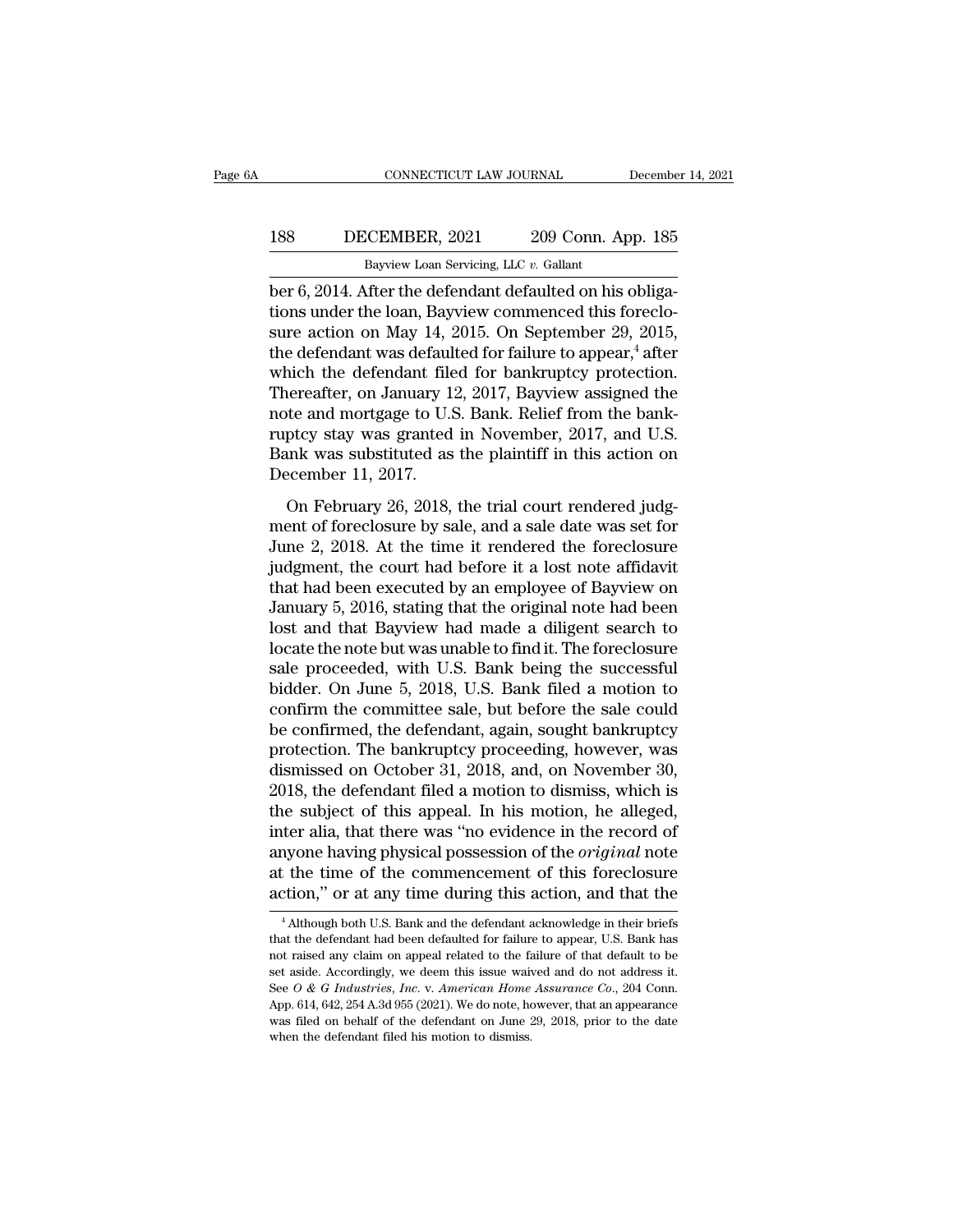| : 14, 2021         | CONNECTICUT LAW JOURNAL                | Page 7A |
|--------------------|----------------------------------------|---------|
| 209 Conn. App. 185 | DECEMBER, 2021                         | 189     |
|                    | Bayview Loan Servicing, LLC v. Gallant |         |

14, 2021 CONNECTICUT LAW JOURNAL<br>
209 Conn. App. 185 DECEMBER, 2021<br>
<sup>Bayview Loan Servicing, LLC *v*. Gallant<br>
lost note affidavit did not satisfy the requiren<br>
§ 42a-3-309. (Emphasis in original.)<br>
A hearing was held on </sup> 14, 2021 CONNECTICUT LAW JOURNAL Page 71<br>
209 Conn. App. 185 DECEMBER, 2021 189<br>
Bayview Loan Servicing, LLC v. Gallant<br>
lost note affidavit did not satisfy the requirements of<br>
§ 42a-3-309. (Emphasis in original.)

9 Conn. App. 185 DECEMBER, 2021 189<br>
Bayview Loan Servicing, LLC v. Gallant<br>
st note affidavit did not satisfy the requirements of<br>
12a-3-309. (Emphasis in original.)<br>
A hearing was held on the defendant's motion to<br>
smis  $\frac{\text{Bayview Loan Servicing, LLC } v. \text{ Gallant}}{\text{Post note affidavit did not satisfy the requirements of}}$ <br>
saywiew Loan Servicing, LLC  $v.$  Gallant<br>
States of the formulation of the hearing was held on the defendant's motion to<br>
dismiss on August 27, 2019. At the hearing, U.S. Bank<br>
re Bayview Loan Servicing, LLC  $v$ . Gallant<br>
lost note affidavit did not satisfy the requirements of<br>
§ 42a-3-309. (Emphasis in original.)<br>
A hearing was held on the defendant's motion to<br>
dismiss on August 27, 2019. At the lost note affidavit did not satisfy the requirements of  $\S$  42a-3-309. (Emphasis in original.)<br>A hearing was held on the defendant's motion to<br>dismiss on August 27, 2019. At the hearing, U.S. Bank<br>represented that the orig  $\S$  42a-3-309. (Emphasis in original.)<br>
A hearing was held on the defendant's motion to<br>
dismiss on August 27, 2019. At the hearing, U.S. Bank<br>
represented that the original note had been lost and<br>
could not be found, and A hearing was held on the defendant's motion to<br>dismiss on August 27, 2019. At the hearing, U.S. Bank<br>represented that the original note had been lost and<br>could not be found, and that Bayview had possessed<br>the original not A hearing was held on the defendant's motion to<br>dismiss on August 27, 2019. At the hearing, U.S. Bank<br>represented that the original note had been lost and<br>could not be found, and that Bayview had possessed<br>the original not dismiss on August 27, 2019. At the hearing, U.S. Bank<br>represented that the original note had been lost and<br>could not be found, and that Bayview had possessed<br>the original note at the time it commenced this action<br>and when represented that the original note had been lost and could not be found, and that Bayview had possessed<br>the original note at the time it commenced this action<br>and when the note was lost. Thereafter, the court pro-<br>ceeded t could not be found, and that Bayview had possesss<br>the original note at the time it commenced this action<br>and when the note was lost. Thereafter, the court pr<br>ceeded to review the evidence and testimony present<br>by U.S. Bank d when the note was lost. Thereafter, the court pro-<br>eded to review the evidence and testimony presented<br>U.S. Bank in support of its claim and concluded that<br>layview . . . had standing to prosecute this foreclo-<br>re action" ceeded to review the evidence and testimony presented<br>by U.S. Bank in support of its claim and concluded that<br>"Bayview . . . had standing to prosecute this foreclo-<br>sure action" at the time of its commencement.<br>In its memo

by U.S. Bank in support of its claim and concluded that "Bayview . . . had standing to prosecute this foreclo-<br>sure action" at the time of its commencement.<br>In its memorandum of decision denying the defen-<br>dant's motion to "Bayview . . . had standing to prosecute this foreclo-<br>sure action" at the time of its commencement.<br>In its memorandum of decision denying the defen-<br>dant's motion to dismiss, the court stated: "To support<br>[its] claim, U.S sure action" at the time of its commencement.<br>
In its memorandum of decision denying the defen-<br>
dant's motion to dismiss, the court stated: "To support<br>
[its] claim, U.S. Bank called James D'Orlando as its only<br>
witness. In its memorandum of decision denying the defendant's motion to dismiss, the court stated: "To support [its] claim, U.S. Bank called James D'Orlando as its only witness. The defendant called no witnesses. U.S. Bank also of In its memorandum of decision denying the defen-<br>dant's motion to dismiss, the court stated: "To support<br>[its] claim, U.S. Bank called James D'Orlando as its only<br>witness. The defendant called no witnesses. U.S. Bank<br>also dant's motion to dismiss, the court stated: "To support<br>[its] claim, U.S. Bank called James D'Orlando as its only<br>witness. The defendant called no witnesses. U.S. Bank<br>also offered, and the court admitted, six exhibits [wh [its] claim, U.S. Bank called James D'Orlando as its only<br>witness. The defendant called no witnesses. U.S. Bank<br>also offered, and the court admitted, six exhibits [which<br>included a copy of the note with endorsements, a com witness. The defendant called no witnesses. U.S. Bank<br>also offered, and the court admitted, six exhibits [which<br>included a copy of the note with endorsements, a com-<br>puter screenshot of loan information for the defendant,<br> also offered, and the court admitted, six exhibits [included a copy of the note with endorsements, a<br>puter screenshot of loan information for the defen<br>a mortgage deed, assignments of the mortgage, a<br>complaint]. . . . . Th the screenshot of loan information for the defendant,<br>
mortgage deed, assignments of the mortgage, and the<br>
mplaint]. . . . . The defendant introduced without<br>
jection [his] exhibit A, the lost note affidavit sworn<br>
by Ale a mortgage deed, assignments of the mortgage, and the<br>complaint]. . . . . The defendant introduced without<br>objection [his] exhibit A, the lost note affidavit sworn<br>to by Alejandro Diaz, a Bayview employee.<br>"The court foun

complaint]. . . . The defendant introduced without<br>objection [his] exhibit A, the lost note affidavit sworn<br>to by Alejandro Diaz, a Bayview employee.<br>"The court found . . . D'Orlando . . . to be a com-<br>petent and credible objection [his] exhibit A, the lost note affidavit sworn<br>to by Alejandro Diaz, a Bayview employee.<br>"The court found . . . D'Orlando . . . to be a com-<br>petent and credible witness. . . . D'Orlando has been<br>a Bayview litigat to by Alejandro Diaz, a Bayview employee.<br>
"The court found . . . D'Orlando . . . to be a competent and credible witness. . . . D'Orlando has been<br>
a Bayview litigation manager for about six years. During<br>
that period, he "The court found . . . D'Orlando . . . to be a competent and credible witness. . . . D'Orlando has been<br>a Bayview litigation manager for about six years. During<br>that period, he has testified in about two to three hun-<br>dre "The court found . . . D'Orlando . . . to be a competent and credible witness. . . . D'Orlando has been<br>a Bayview litigation manager for about six years. During<br>that period, he has testified in about two to three hun-<br>dre petent and credible witness. . . . D'Orlando has been<br>a Bayview litigation manager for about six years. During<br>that period, he has testified in about two to three hun-<br>dred cases. His responsibilities include review of bus a Bayview litigation manager for about six years. During<br>that period, he has testified in about two to three hun-<br>dred cases. His responsibilities include review of busi-<br>ness records and working with local counsel. His to that period, he has testified in about two to three hun-<br>dred cases. His responsibilities include review of busi-<br>ness records and working with local counsel. His total<br>service with Bayview spans about sixteen years. . . . dred cases. His responsibilities include review of business records and working with local counsel. His total<br>service with Bayview spans about sixteen years. . . . D'Orlando was familiar with the loan Bayview serviced<br>that ness records and working with local couns<br>service with Bayview spans about sixteen<br>D'Orlando was familiar with the loan Bayvie<br>that is the subject of this litigation. Bayview<br>defendant's loan for a few years. Bayview<br>busin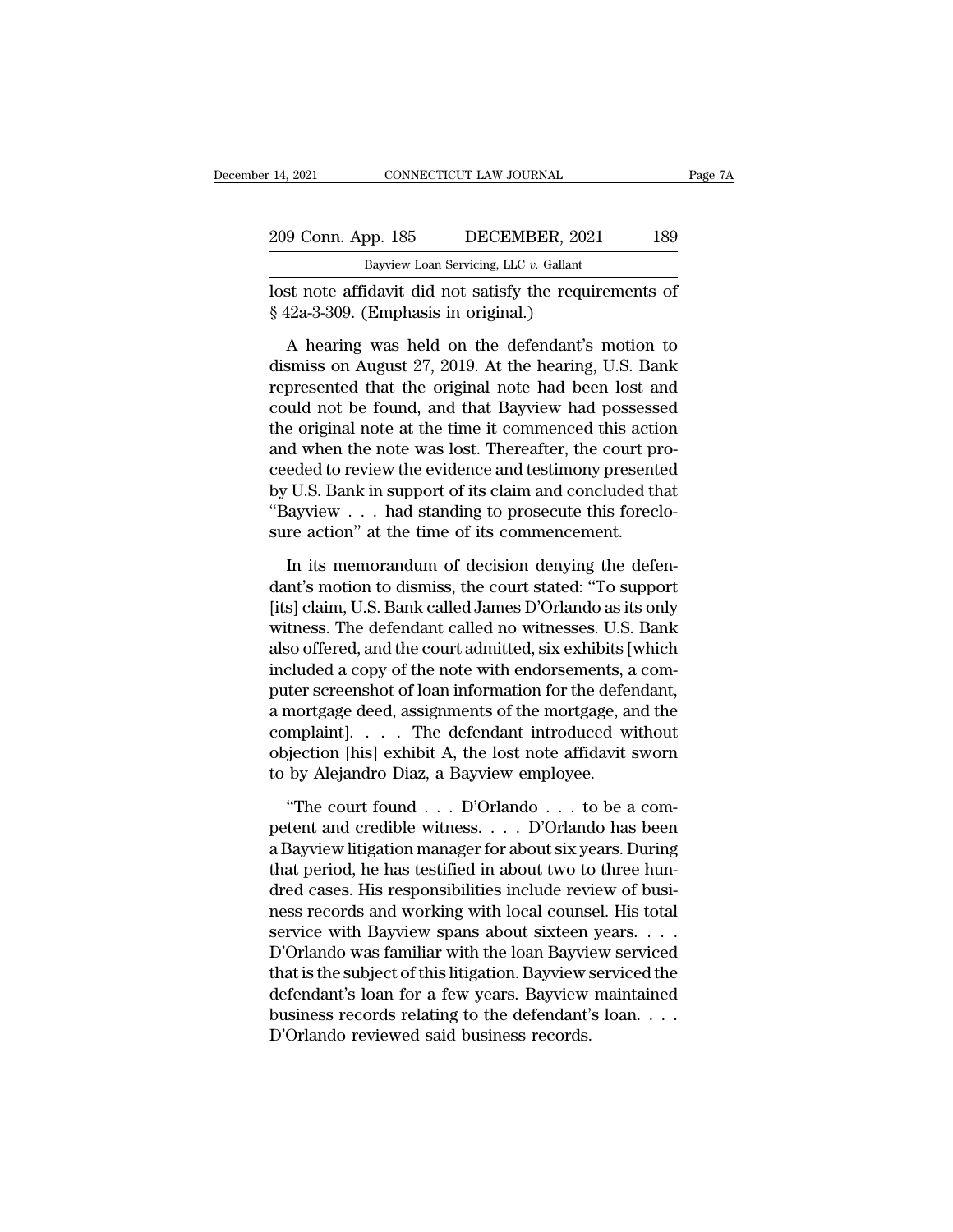### 190 CONNECTICUT LAW JOURNAL December 14, 2021<br>190 DECEMBER, 2021 209 Conn. App. 185<br>Bayview Loan Servicing, LLC v. Gallant CONNECTICUT LAW JOURNAL Decembe<br>Bayview Loan Servicing, LLC *v.* Gallant<br>"Relying on a screenshot of the computer file docu-

CONNECTICUT LAW JOURNAL December<br>
0 DECEMBER, 2021 209 Conn. App. 185<br>
Bayview Loan Servicing, LLC v. Gallant<br>
"Relying on a screenshot of the computer file docu-<br>
enting the defendant's loan . . . D'Orlando testified<br>
at mention of the defendant of the defendant's loan . . . . D'Orlando testified<br>that Bayview received the defendant's loan . . . . D'Orlando testified<br>that Bayview received the subject loan and collateral<br>file on Sontember 16 190 DECEMBER, 2021 209 Conn. App. 185<br>Bayview Loan Servicing, LLC  $v$ . Gallant<br>
"Relying on a screenshot of the computer file documenting the defendant's loan  $\ldots$  D'Orlando testified<br>
that Bayview received the subject l Filter 16, 2021 and 209 Conn. App. 185<br>Bayview Loan Servicing, LLC v. Gallant<br>
"Relying on a screenshot of the computer file documenting the defendant's loan . . . D'Orlando testified<br>
that Bayview received the subject lo Bayview Loan Servicing, LLC v. Gallant<br>
"Relying on a screenshot of the computer file documenting the defendant's loan . . . D'Orlando testified<br>
that Bayview received the subject loan and collateral<br>
file on September 16, Baywew Loan Servicing, LLC  $v$ . Gallant<br>
"Relying on a screenshot of the computer file docu-<br>
menting the defendant's loan  $\ldots$  D'Orlando testified<br>
that Bayview received the subject loan and collateral<br>
file on Septembe "Relying on a screenshot of the computer file documenting the defendant's loan  $\ldots$  D'Orlando testified<br>that Bayview received the subject loan and collateral<br>file on September 16, 2014, when Bayview boarded said<br>loan ont menting the defendant's loan  $\ldots$  D'Orlando testified<br>that Bayview received the subject loan and collateral<br>file on September 16, 2014, when Bayview boarded said<br>loan onto Bayview's computer system.  $\ldots$  If the note<br>wit that Bayview received the subject loan and collateral file on September 16, 2014, when Bayview boarded said loan onto Bayview's computer system.  $\dots$  If the note with endorsements were not included in the collateral file, file on September 16, 2014, when Bayview boarded said<br>loan onto Bayview's computer system. . . . If the note<br>with endorsements were not included in the collateral<br>file, Bayview would not board the subject loan onto its<br>com loan onto Bayview's computer system.  $\dots$  If the note<br>with endorsements were not included in the collateral<br>file, Bayview would not board the subject loan onto its<br>computer system, unless the collateral file included a<br>lo with endorsements were not included in the collateral<br>file, Bayview would not board the subject loan onto its<br>computer system, unless the collateral file included a<br>lost note affidavit authored by the prior servicer. Bay-<br> file, Bayview would not board the subject loan onto its<br>computer system, unless the collateral file included a<br>lost note affidavit authored by the prior servicer. Bay-<br>view would not have serviced the loan without pos-<br>ses computer system, unless the collateral file included a<br>lost note affidavit authored by the prior servicer. Bay-<br>view would not have serviced the loan without pos-<br>sessing the original note with endorsements or lost note<br>af lost note affidavit authored by the prior servicer. Bay-<br>view would not have serviced the loan without pos-<br>sessing the original note with endorsements or lost note<br>affidavit. In this instance, Bayview possessed the origiview would not have serviced the loan without pos-<br>sessing the original note with endorsements or lost note<br>affidavit. In this instance, Bayview possessed the origi-<br>nal note with endorsements on September 16, 2014,<br>and th sessing the original note with endorsem<br>affidavit. In this instance, Bayview poss<br>nal note with endorsements on Septe<br>and thereafter.... D'Orlando's review<br>records relating to this loan allowed h<br>[that] the note with endor Accordingly, the court concluded, on the basis of<br>Orlando's text of the business<br>cords relating to this loan allowed him to conclude<br>aat] the note with endorsements was not lost before<br>tyview commenced this action."<br>Accor and thereafter.  $\ldots$  D'Orlando's review of the business<br>records relating to this loan allowed him to conclude<br>[that] the note with endorsements was not lost before<br>Bayview commenced this action."<br>Accordingly, the court c

Freedom Section 1993 and distributed the original network of the substracts records relating to this loan allowed him to conclude (that) the note with endorsements was not lost before Bayview commenced this action."<br>Accor records reading to and four different and to conclude<br>
[that] the note with endorsements was not lost before<br>
Bayview commenced this action."<br>
Accordingly, the court concluded, on the basis of<br>
D'Orlando's testimony, which Bayview commenced this action."<br>Bayview commenced this action."<br>D'Orlando's testimony, which it found credible, that<br>"Bayview possessed the original note with endorse-<br>ments at the time [the] note was lost," that "Bayview<br> East ich contributed and action.<br>
Accordingly, the court concluded, on the basis of<br>
D'Orlando's testimony, which it found credible, that<br>
"Bayview possessed the original note with endorse-<br>
ments at the time [the] note wa Accordingly, the court concluded, on the basis of<br>D'Orlando's testimony, which it found credible, that<br>"Bayview possessed the original note with endorse-<br>ments at the time [the] note was lost," that "Bayview<br>was the 'holde D'Orlando's testimony, which it found credible, that "Bayview possessed the original note with endorse-<br>ments at the time [the] note was lost," that "Bayview<br>was the 'holder' of [the] note, as it was the entity in<br>possessi "Bayview possessed the original note with endorse-<br>ments at the time [the] note was lost," that "Bayview<br>was the 'holder' of [the] note, as it was the entity in<br>possession of a note payable to bearer," and that the<br>defenda ments at the time [the] note was lost," that "Bayview<br>was the 'holder' of [the] note, as it was the entity in<br>possession of a note payable to bearer," and that the<br>defendant "offered no credible evidence to rebut" the<br>pres was the 'holder' of [the] note, as it was the entity in possession of a note payable to bearer," and that the defendant "offered no credible evidence to rebut" the presumption that Bayview, as the holder of the note at th possession of a note payable to bearer," and that the defendant "offered no credible evidence to rebut" the presumption that Bayview, as the holder of the note at the time this action was commenced, was the owner of the d defendant "offered no credible evidence to rebut" the<br>presumption that Bayview, as the holder of the note at<br>the time this action was commenced, was the owner<br>of the debt. The court concluded that, because "Bay-<br>view was a presumption that Bayview, as the holder of the note at<br>the time this action was commenced, was the owner<br>of the debt. The court concluded that, because "Bay-<br>view was also the holder of the mortgage via proper<br>assignments the time this action was commenced, was the owner<br>of the debt. The court concluded that, because "Bay-<br>view was also the holder of the mortgage via proper<br>assignments . . . at the time it commenced this litiga-<br>tion . . . % of the debt. The court concluded that, because "Bay-<br>view was also the holder of the mortgage via proper<br>assignments . . . at the time it commenced this litiga-<br>tion . . . . . " (Citation omitted.) Therefore, the court<br> view was also the holder of the mortgage via proper<br>assignments . . . at the time it commenced this litiga-<br>tion . . . . ." (Citation omitted.) Therefore, the court<br>rendered judgment denying the defendant's motion to<br>dism assignments  $\ldots$  at the time it commenced this litigation  $\ldots$  [it] had standing to prosecute this foreclosure action  $\ldots$  ." (Citation omitted.) Therefore, the court rendered judgment denying the defendant's motion to tion . . . [it] had standing to prosecute this foreclosure<br>action . . . ." (Citation omitted.) Therefore, the court<br>rendered judgment denying the defendant's motion to<br>dismiss on January 3, 2020, and this appeal followed. action . . . . ."<br>rendered judg<br>dismiss on Jar<br>Thereafter, on<br>motion for app<br>marked off by<br>of this appeal.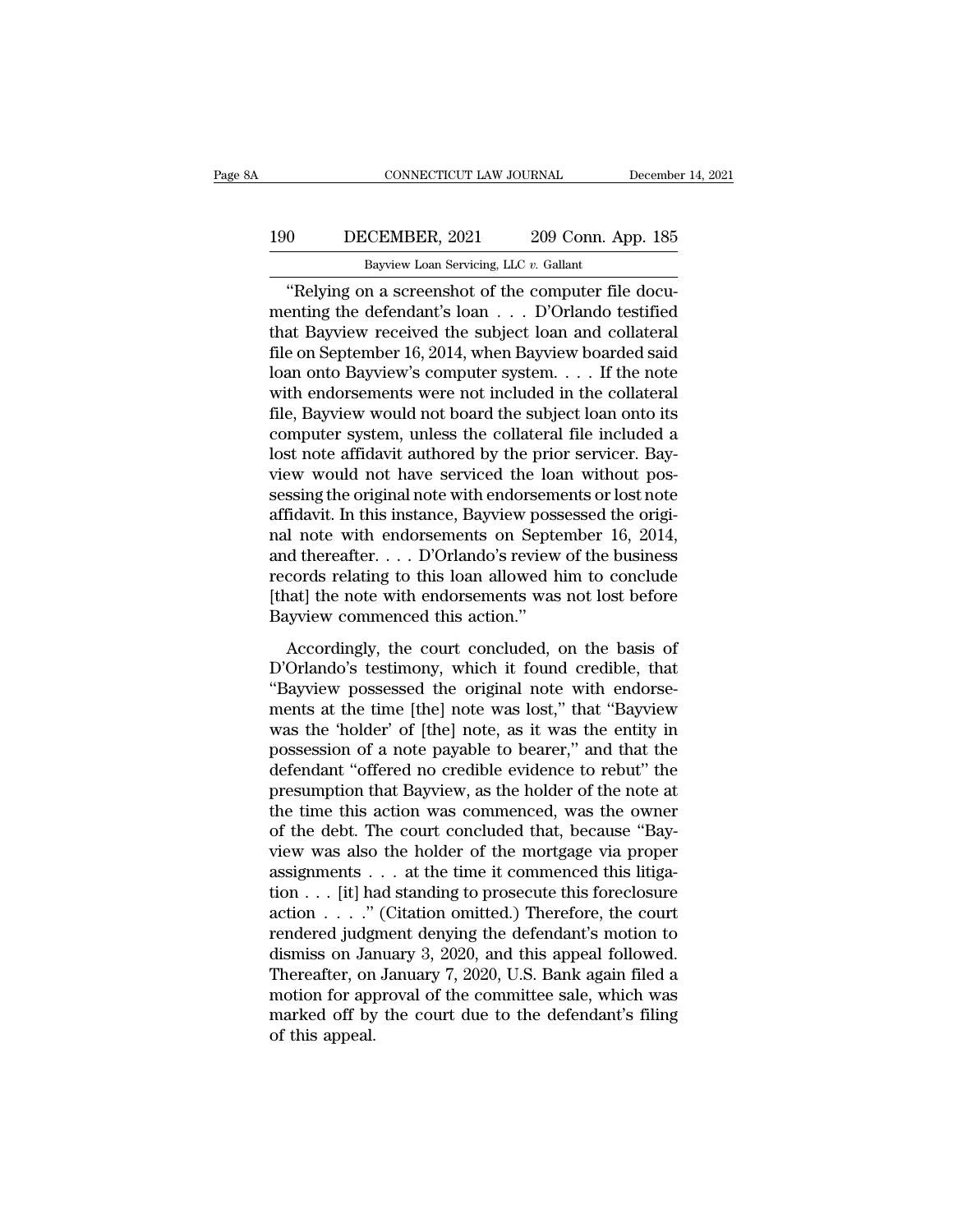# 14, 2021 CONNECTICUT LAW JOURNAL Page 9A<br>
209 Conn. App. 185 DECEMBER, 2021 191<br>
Bayview Loan Servicing, LLC v. Gallant

Eq. 14, 2021 CONNECTICUT LAW JOURNAL<br>
209 Conn. App. 185 DECEMBER, 2021 191<br>
Bayview Loan Servicing, LLC *v.* Gallant<br>
We first set forth our standard of review and the  $\frac{1}{2021}$  CONNECTICUT LAW JOURNAL Page 9A<br>  $\frac{9}{2021}$  Conn. App. 185 DECEMBER, 2021 191<br>
Bayview Loan Servicing, LLC v. Gallant<br>
We first set forth our standard of review and the<br>
neral principles of law that govern 209 Conn. App. 185 DECEMBER, 2021 191<br>Bayview Loan Servicing, LLC v. Gallant<br>We first set forth our standard of review and the<br>general principles of law that govern our resolution of<br>this appeal. "The issue of standing imp 209 Conn. App. 185 DECEMBER, 2021 191<br>
Bayview Loan Servicing, LLC  $v$ . Gallant<br>
We first set forth our standard of review and the<br>
general principles of law that govern our resolution of<br>
this appeal. "The issue of stand 209 Conn. App. 185 DECEMBER, 2021 191<br>Bayview Loan Servicing, LLC v. Gallant<br>We first set forth our standard of review and the<br>general principles of law that govern our resolution of<br>this appeal. "The issue of standing im Bayview Loan Servicing, LLC  $v$ . Gallant<br>
We first set forth our standard of review and the<br>
general principles of law that govern our resolution of<br>
this appeal. "The issue of standing implicates the trial<br>
court's subje Baywew Loan Servieng, LLC  $v$ . Gallant<br>
We first set forth our standard of review and the<br>
general principles of law that govern our resolution of<br>
this appeal. "The issue of standing implicates the trial<br>
court's subject We first set forth our standard of review and the<br>general principles of law that govern our resolution of<br>this appeal. "The issue of standing implicates the trial<br>court's subject matter jurisdiction and therefore pre-<br>sent general principles of law that govern our resolution of<br>this appeal. "The issue of standing implicates the trial<br>court's subject matter jurisdiction and therefore pre-<br>sents a threshold issue for our determination. . . . . this appeal. "The issue of standing implicates the trial<br>court's subject matter jurisdiction and therefore pre-<br>sents a threshold issue for our determination. . . . .<br>Standing is the legal right to set judicial machinery of action, or a legal or equitable right, title or interest in the subject matter of the controversy. . . . We have Standing is the legal right to set judicial machinery in<br>motion. One cannot rightfully invoke the jurisdiction<br>of the court unless he [or she] has, in an individual or<br>representative capacity, some real interest in the ca motion. One cannot rightfully invoke the jurisdiction<br>of the court unless he [or she] has, in an individual or<br>representative capacity, some real interest in the cause<br>of action, or a legal or equitable right, title or in of the court unless he [or she] has, in an individual or<br>representative capacity, some real interest in the cause<br>of action, or a legal or equitable right, title or interest<br>in the subject matter of the controversy.... We representative capacity, some real interest in the cause<br>of action, or a legal or equitable right, title or interest<br>in the subject matter of the controversy. . . . We have<br>long held that because [a] determination regardin of action, or a legal or equitable right, title or interest<br>in the subject matter of the controversy. . . . We have<br>long held that because [a] determination regarding a<br>trial court's subject matter jurisdiction is a quest in the subject matter of the controversy. . . . We have<br>long held that because [a] determination regarding a<br>trial court's subject matter jurisdiction is a question of<br>law, our review is plenary." (Internal quotation mark long held that because [a] determination regarding a<br>trial court's subject matter jurisdiction is a question of<br>law, our review is plenary." (Internal quotation marks<br>omitted.) U.S. Bank, National Assn. v. Fitzpatrick, 19 trial court's subject matter jurisdiction is a question of<br>law, our review is plenary." (Internal quotation marks<br>omitted.) U.S. Bank, National Assn. v. Fitzpatrick, 190<br>Conn. App. 773, 783, 212 A.3d 732, cert. denied, 333 law, our review is plenary." (Internal quotation marks<br>omitted.) U.S. Bank, National Assn. v. Fitzpatrick, 190<br>Conn. App. 773, 783, 212 A.3d 732, cert. denied, 333<br>Conn. 916, 217 A.3d 1 (2019). "The proper procedural<br>vehic omitted.) U.S. Bank, National Assn. v. Fitzpatrick, 190<br>Conn. App. 773, 783, 212 A.3d 732, cert. denied, 333<br>Conn. 916, 217 A.3d 1 (2019). "The proper procedural<br>vehicle for disputing a party's standing is a motion to<br>dism Conn. App. 773, 783, 212 A.3d 732, cert. denied, 333<br>
Conn. 916, 217 A.3d 1 (2019). "The proper procedural<br>
vehicle for disputing a party's standing is a motion to<br>
dismiss.... A motion to dismiss ... properly<br>
attacks th Conn. 916, 217 A.3d 1 (2019). "The proper procedural vehicle for disputing a party's standing is a motion to dismiss.... A motion to dismiss ... properly attacks the jurisdiction of the court, essentially asserting that t vehicle for disputing a party's standing is a motion to<br>dismiss.... A motion to dismiss ... properly<br>attacks the jurisdiction of the court, essentially<br>asserting that the plaintiff cannot as a matter of law<br>and fact state dismiss.... A motion to dismiss ... properly<br>attacks the jurisdiction of the court, essentially<br>asserting that the plaintiff cannot as a matter of law<br>and fact state a cause of action that should be heard<br>by the court.... attacks the jurisdiction of the court, essentially<br>asserting that the plaintiff cannot as a matter of law<br>and fact state a cause of action that should be heard<br>by the court.... [O]ur review of the trial court's ulti-<br>mate asserting that the plaintiff cannot as a matter of law<br>and fact state a cause of action that should be heard<br>by the court.... [O]ur review of the trial court's ulti-<br>mate legal conclusion and resulting [denial] of the<br>moti and fact state a cause of action that show the court. . . . [O]ur review of the tria mate legal conclusion and resulting [d motion to dismiss will be de novo." (Citat internal quotation marks omitted.) *Hein* ton, 173 Con and the solution of the diameters and the distributed in the otion to dismiss will be de novo." (Citations omitted; ternal quotation marks omitted.) *Heinonen* v. *Gupn*, 173 Conn. App. 54, 58, 162 A.3d 70, cert. denied, mate regar concluded and resulting [dental] or are<br>motion to dismiss will be de novo." (Citations omitted;<br>internal quotation marks omitted.) *Heinonen* v. *Gupton*, 173 Conn. App. 54, 58, 162 A.3d 70, cert. denied,<br>327 C

internal quotation marks omitted.) *Heinonen* v. *Gupton*, 173 Conn. App. 54, 58, 162 A.3d 70, cert. denied, 327 Conn. 902, 169 A.3d 794 (2017).<br>Under our law governing standing in foreclosure matters, "[t]he ability to e From, 173 Conn. App. 54, 58, 162 A.3d 70, cert. denied, 327 Conn. 902, 169 A.3d 794 (2017).<br>Under our law governing standing in foreclosure matters, "[t]he ability to enforce a note in Connecticut is governed by the adopt 327 Conn. 902, 169 A.3d 794 (2017).<br>327 Conn. 902, 169 A.3d 794 (2017).<br>Under our law governing standing in foreclosure mat-<br>ters, "[t]he ability to enforce a note in Connecticut is<br>governed by the adopted provisions of t Under our law governing standing in foreclosure matters, "[t]he ability to enforce a note in Connecticut is governed by the adopted provisions of the Uniform Commercial Code. Pursuant to General Statutes  $\S$  42a-3-301, a Under our law governing standing in foreclosure mat-<br>ters, "[t]he ability to enforce a note in Connecticut is<br>governed by the adopted provisions of the Uniform<br>Commercial Code. Pursuant to General Statutes § 42a-<br>3-301, a ters, "[t]he ability to enforce a note in Connecticut is<br>governed by the adopted provisions of the Uniform<br>Commercial Code. Pursuant to General Statutes § 42a-<br>3-301, a [p]erson entitled to enforce an instrument<br>means . . governed by the adopted provisions of the Uniform<br>Commercial Code. Pursuant to General Statutes  $\S$  42a-<br>3-301, a [p]erson entitled to enforce an instrument<br>means . . . the holder of the instrument . . . . When<br>a note is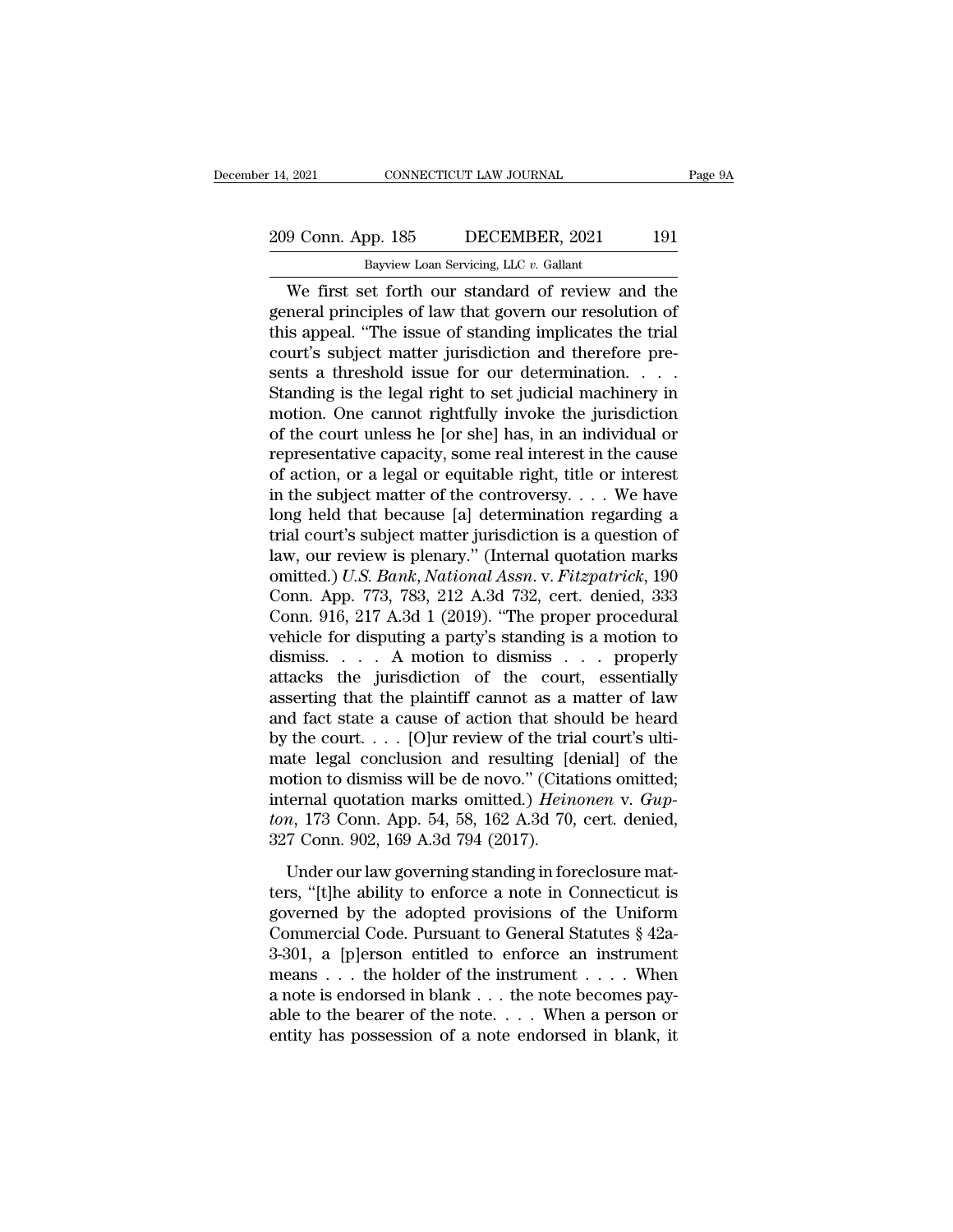### 192 CONNECTICUT LAW JOURNAL December 14, 2021<br>192 DECEMBER, 2021 209 Conn. App. 185<br>192 Bayview Loan Servicing, LLC v. Gallant CONNECTICUT LAW JOURNAL Decembe<br>Bayview Loan Servicing, LLC *v.* Gallant<br>Bayview Loan Servicing, LLC *v.* Gallant<br>Decomes the valid holder of the note.... Therefore,

CONNECTICUT LAW JOURNAL December 14, 2<br>
DECEMBER, 2021 209 Conn. App. 185<br>
Bayview Loan Servicing, LLC v. Gallant<br>
becomes the valid holder of the note. . . . Therefore,<br>
a party in possession of a note, endorsed in blank DECEMBER, 2021 209 Conn. App. 185<br>Bayview Loan Servicing, LLC v. Gallant<br>becomes the valid holder of the note.... Therefore,<br>a party in possession of a note, endorsed in blank and<br>thereby made payable to its bearer, is the 192 DECEMBER, 2021 209 Conn. App. 185<br>Bayview Loan Servicing, LLC  $v$ . Gallant<br>becomes the valid holder of the note.... Therefore,<br>a party in possession of a note, endorsed in blank and<br>thereby made payable to its bearer, DECEMBER, 2021 209 Conn. App. 185<br>Bayview Loan Servicing, LLC  $v$ . Gallant<br>becomes the valid holder of the note. . . . Therefore,<br>a party in possession of a note, endorsed in blank and<br>thereby made payable to its bearer, EXECTINGLEY, 2021 200 001.1. They recently a paytive Loan Servicing, LLC v. Gallant<br>becomes the valid holder of the note.... Therefore, a party in possession of a note, endorsed in blank and thereby made payable to its be Bayview Loan Servicing, LLC  $v$ . Gallant<br>becomes the valid holder of the note.... Therefore,<br>a party in possession of a note, endorsed in blank and<br>thereby made payable to its bearer, is the valid holder<br>of the note, and becomes the valid holder of the note. . . . Therefore,<br>a party in possession of a note, endorsed in blank and<br>thereby made payable to its bearer, is the valid holder<br>of the note, and is entitled to enforce the note. . . . a party in possession of a note, endorsed in blank and<br>thereby made payable to its bearer, is the valid holder<br>of the note, and is entitled to enforce the note....<br>[A] holder of a note is presumed to be the rightful<br>owner thereby made payable to its bearer, is the valid holder<br>of the note, and is entitled to enforce the note. . . .<br>[A] holder of a note is presumed to be the rightful<br>owner of the underlying debt, and . . . unless the party<br> of the note, and is entitled to enforce the note. . . . . [A] holder of a note is presumed to be the rightful<br>owner of the underlying debt, and . . . unless the party<br>defending against the foreclosure action rebuts that<br>p *Assn.* v. *Schaeffer*, 160 Conn. App. *IS Scanis Membershierds* (Assn. *Assn.* v. *Schaefferr*, 160 Conn. App. 138, 146–47, 125 A.3d 262 (2015). To establish that presumption, the holder has standing to foreclose." (Citat owner of the underlying debt, and . . . unless the party<br>defending against the foreclosure action rebuts that<br>presumption, the holder has standing to foreclose."<br>(Citations omitted; emphasis omitted; footnote omitted;<br>int defending against the foreclosure action rebuts that<br>presumption, the holder has standing to foreclose."<br>(Citations omitted; emphasis omitted; footnote omitted;<br>internal quotation marks omitted.) *U.S. Bank*, *National*<br>*A* (Citations omitted; emphasis omitted; footnote omitted;<br>internal quotation marks omitted.) U.S. Bank, National<br>Assn. v. Schaeffer, 160 Conn. App. 138, 146–47, 125 A.3d<br>262 (2015). To establish that presumption, the holder internal quotation marks omitted.) U.S. Bank, National<br>Assn. v. Schaeffer, 160 Conn. App. 138, 146–47, 125 A.3d<br>262 (2015). To establish that presumption, the holder<br>must produce the note. See U.S. Bank, National Assn.<br>v. Assn. v. Schaeffer, 160 Conn. App. 138, 146–47, 125 A.3d 262 (2015). To establish that presumption, the holder must produce the note. See *U.S. Bank*, *National Assn.* v. *Fitzpatrick*, supra, 190 Conn. App. 785. However, 262 (2015). To establish that presumption, the holder<br>must produce the note. See *U.S. Bank*, *National Assn.*<br>v. *Fitzpatrick*, supra, 190 Conn. App. 785. However,<br>pursuant to § 42a-3-309 (a), "[a] person not in posses-<br> must produce the note. See *U.S. Bank*, *National Assn.*<br>v. *Fitzpatrick*, supra, 190 Conn. App. 785. However,<br>pursuant to § 42a-3-309 (a), "[a] person not in posses-<br>sion of an instrument is entitled to enforce the instr v. *Fitzpatrick*, supra, 190 Conn. App. 785. However,<br>pursuant to § 42a-3-309 (a), "[a] person not in posses-<br>sion of an instrument is entitled to enforce the instru-<br>ment if (i) the person was in possession of the instru pursuant to § 42a-3-309 (a), "[a] person not in posses-<br>sion of an instrument is entitled to enforce the instru-<br>ment if (i) the person was in possession of the instru-<br>ment and entitled to enforce it when loss of possessi Moreover, ''[i]t is well established that [i]t is within ment and entitied to enforce it when loss of possession<br>occurred . . . ."<sup>5</sup> Thus, "[i]n order to enforce a lost<br>note, the person seeking to enforce it must have had<br>possession of it when it was lost." *Castle v. DiMugno* 

occurred . . . . . . Thus, "[1]n order to enforce a lost<br>note, the person seeking to enforce it must have had<br>possession of it when it was lost." *Castle v. DiMugno*,<br>199 Conn. App. 734, 752, 237 A.3d 731 (2020).<br>Moreover note, the person seeking to enforce it must have had<br>possession of it when it was lost." *Castle v. DiMugno*,<br>199 Conn. App. 734, 752, 237 A.3d 731 (2020).<br>Moreover, "[i]t is well established that [i]t is within<br>the provi possession of it when it was lost." Castle v. DiMugno,<br>199 Conn. App. 734, 752, 237 A.3d 731 (2020).<br>Moreover, "[i]t is well established that [i]t is within<br>the province of the trial court, when sitting as the fact<br>finder 199 Conn. App. 734, 752, 237 A.3d 731 (2020).<br>
Moreover, "[i]t is well established that [i]t is within<br>
the province of the trial court, when sitting as the fact<br>
finder, to weigh the evidence presented and determine<br>
the Moreover, "[i]t is well established that [i]t is within<br>the province of the trial court, when sitting as the fact<br>finder, to weigh the evidence presented and determine<br>the credibility and effect to be given the evidence. the province of the trial court, when sitting as the fact<br>finder, to weigh the evidence presented and determine<br>the credibility and effect to be given the evidence....<br>Credibility must be assessed ... not by reading the<br>c redibility must be assessed . . . . not by reading the<br>bld printed record, but by observing firsthand the wit-<br>sss' conduct, demeanor and attitude. . . . An appel-<br>te court must defer to the trier of fact's assessment<br> $\frac$ cold printed record, but by observing firsthand the wit-<br>ness' conduct, demeanor and attitude. . . . An appel-<br>late court must defer to the trier of fact's assessment<br> $\frac{1}{6}$  General Statutes § 42a-3-309 (a) provides: "

ness' conduct, demeanor and attitude. . . . An appel-<br>late court must defer to the trier of fact's assessment<br><sup>5</sup> General Statutes § 42a-3-309 (a) provides: "A person not in possession<br>of an instrument is entitled to enfo The set of the trief of the trief of fact's assessment<br>  $\frac{1}{6}$  General Statutes § 42a-3-309 (a) provides: "A person not in possession<br>
of an instrument is entitled to enforce the instrument if (i) the person was<br>
in po Transfer by the person or a lawful seizure, and (iii) the person cannot reasonably obtain possession of the instrument and entitled to enforce it when loss of possession occurred, (ii) the loss of possession was not the r <sup>5</sup> General Statutes § 42a-3-309 (a) provides: "A person not in possession of an instrument is entitled to enforce the instrument if (i) the person was in possession of the instrument and entitled to enforce it when loss of an instrument is entitled to enforce the instrument if (i) the person was in possession of the instrument and entitled to enforce it when loss of possession occurred, (ii) the loss of possession was not the result of a in possession of the instrument and entitled to enforce it when loss of possession occurred, (ii) the loss of possession was not the result of a transfer by the person or a lawful seizure, and (iii) the person cannot reaso m possession occurred, (ii) the loss of transfer by the person or a lawful reasonably obtain possession of the indestroyed, its whereabouts cannot b possession of an unknown person on not amenable to service of process."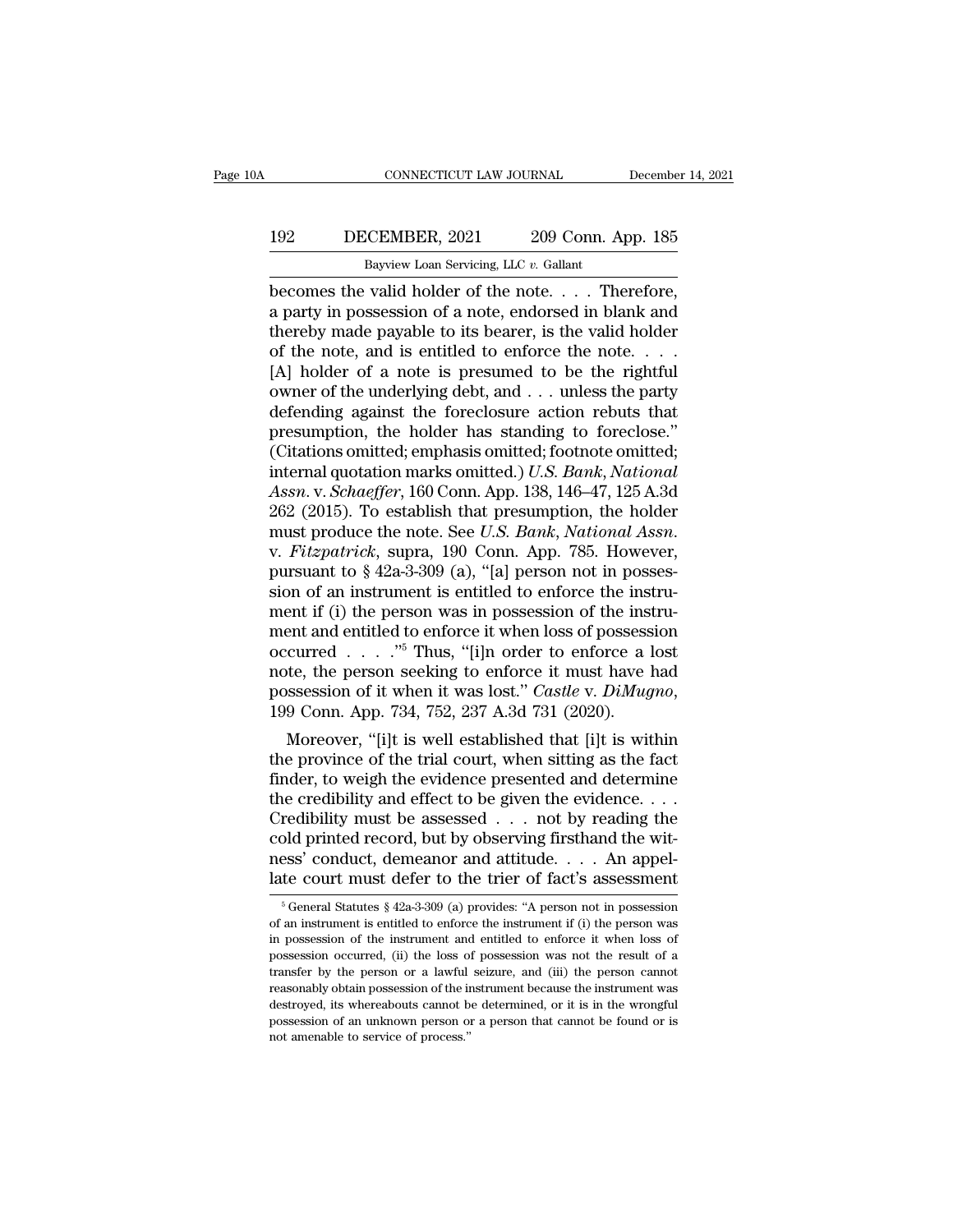### 14, 2021 CONNECTICUT LAW JOURNAL Page 11A<br>209 Conn. App. 185 DECEMBER, 2021 193<br>Bayview Loan Servicing, LLC v. Gallant Eq. 14, 2021 CONNECTICUT LAW JOURNAL<br>
209 Conn. App. 185 DECEMBER, 2021 193<br>
Bayview Loan Servicing, LLC *v.* Gallant<br>
of credibility because [i]t is the [fact finder] . . . [who

14, 2021 CONNECTICUT LAW JOURNAL Page 11A<br>
209 Conn. App. 185 DECEMBER, 2021 193<br>
Bayview Loan Servicing, LLC v. Gallant<br>
of credibility because [i]t is the [fact finder] . . . [who<br>
has] an opportunity to observe the dem 209 Conn. App. 185 DECEMBER, 2021 193<br>Bayview Loan Servicing, LLC v. Gallant<br>of credibility because [i]t is the [fact finder] . . . [who<br>has] an opportunity to observe the demeanor of the<br>witnesses and the parties; thus [t 209 Conn. App. 185 DECEMBER, 2021 193<br>
Bayview Loan Servicing, LLC v. Gallant<br>
of credibility because [i]t is the [fact finder]  $\ldots$  [who<br>
has] an opportunity to observe the demeanor of the<br>
witnesses and the parties; th 209 Conn. App. 185 DECEMBER, 2021 193<br>
Bayview Loan Servicing, LLC v. Gallant<br>
of credibility because [i]t is the [fact finder] . . . [who<br>
has] an opportunity to observe the demeanor of the<br>
witnesses and the parties; th Bayview Loan Servicing, LLC v. Gallant<br>
of credibility because [i]t is the [fact finder] . . . [who<br>
has] an opportunity to observe the demeanor of the<br>
witnesses and the parties; thus [the fact finder] is best<br>
able to j Bayview Loan Servicing, LLC v. Gallant<br>
of credibility because [i]t is the [fact finder] . . . [who<br>
has] an opportunity to observe the demeanor of the<br>
witnesses and the parties; thus [the fact finder] is best<br>
able to ju of credibility because [i]t is the [fact finder] . . . [who<br>has] an opportunity to observe the demeanor of the<br>witnesses and the parties; thus [the fact finder] is best<br>able to judge the credibility of the witnesses and to has] an opportunity to observe the demeanor of the<br>witnesses and the parties; thus [the fact finder] is best<br>able to judge the credibility of the witnesses and to<br>draw necessary inferences therefrom." (Internal quota-<br>tion witnesses and the parties; thus [the fact finder] is best<br>able to judge the credibility of the witnesses and to<br>draw necessary inferences therefrom." (Internal quota-<br>tion marks omitted.) *Rutka* v. *Meriden*, 145 Conn. A able to judge the credibility of the witnesses and to<br>draw necessary inferences therefrom." (Internal quota-<br>tion marks omitted.) *Rutka* v. *Meriden*, 145 Conn. App.<br>202, 211–12, 75 A.3d 722 (2013); see also *Giordano* v. draw necessary inferences therefrom." (Internal quotation marks omitted.) *Rutka v. Meriden*, 145 Conn. App. 202, 211–12, 75 A.3d 722 (2013); see also *Giordano v. Giordano*, 203 Conn. App. 652, 662, 249 A.3d 363 (2021) (" tion marks omitted.)  $Rutka$  v. Meriden, 145 Conn. App.<br>202, 211–12, 75 A.3d 722 (2013); see also *Giordano* v.<br>*Giordano*, 203 Conn. App. 652, 662, 249 A.3d 363 (2021)<br>("[w]e will not second-guess the court's credibility<br>d 202, 211–12, 75 A.3d 722 (2013); see also *Giordano* v.<br> *Giordano*, 203 Conn. App. 652, 662, 249 A.3d 363 (2021)<br>
("[w]e will not second-guess the court's credibility<br>
determination or retry the facts on appeal"); *Fishb* Giordano, 203 Conn. App. 652, 662, 249 A.3d 363 (2021)<br>("[w]e will not second-guess the court's credibility<br>determination or retry the facts on appeal"); *Fishbein*<br>v. Menchetti, 165 Conn. App. 131, 136, 138 A.3d 1061<br>(201 ("[w]e will not second-gues<br>determination or retry the fa<br>v. *Menchetti*, 165 Conn. App<br>(2016) (it is sole province of<br>act, to determine credibility<br>determination of credibility of<br>of this court's review").<br>In the present *Menchetti*, 165 Conn. App. 131, 136, 138 A.3d 1061<br>016) (it is sole province of trial court, as trier of<br>ct, to determine credibility of witnesses, and court's<br>termination of credibility of witnesses is beyond "scope<br>thi (2016) (it is sole province of trial court, as trier of fact, to determine credibility of witnesses, and court's determination of credibility of witnesses is beyond "scope of this court's review").<br>In the present case, a

(2010) (a E soft province of anal court, as aref of<br>fact, to determine credibility of witnesses, and court's<br>determination of credibility of witnesses is beyond "scope<br>of this court's review").<br>In the present case, a heari race, as determination of credibility of witnesses, and estates<br>determination of credibility of witnesses is beyond "scope<br>of this court's review").<br>In the present case, a hearing was held on the defen-<br>dant's motion to di determination of electroning of matesses is segret<br>of this court's review").<br>In the present case, a hearing was held on the defen-<br>dant's motion to dismiss, at which the defendant pre-<br>sented no witnesses. U.S. Bank presen In the present case, a hearing was held on the defendant's motion to dismiss, at which the defendant presented no witnesses. U.S. Bank presented testimony from one witness, D'Orlando, an employee of Bayview who was respons In the present case, a hearing was held on the defen-<br>dant's motion to dismiss, at which the defendant pre-<br>sented no witnesses. U.S. Bank presented testimony<br>from one witness, D'Orlando, an employee of Bayview<br>who was res dant's motion to dismiss, at which the defendant pre-<br>sented no witnesses. U.S. Bank presented testimony<br>from one witness, D'Orlando, an employee of Bayview<br>who was responsible for reviewing Bayview's business<br>records, and sented no witnesses. U.S. Bank presented testimony<br>from one witness, D'Orlando, an employee of Bayview<br>who was responsible for reviewing Bayview's business<br>records, and offered into evidence a copy of the note<br>with endorse from one witness, D'Orlando, an employee of Bayview<br>who was responsible for reviewing Bayview's business<br>records, and offered into evidence a copy of the note<br>with endorsements, a document containing information<br>related to who was responsible for reviewing Bayview's business<br>records, and offered into evidence a copy of the note<br>with endorsements, a document containing information<br>related to the defendant's loan, the mortgage deed, and<br>copies records, and offered into evidence a copy of the note with endorsements, a document containing information related to the defendant's loan, the mortgage deed, and copies of assignments of the mortgage. Following the hearin with endorsements, a document containing information<br>related to the defendant's loan, the mortgage deed, and<br>copies of assignments of the mortgage. Following the<br>hearing, the court found that Bayview possessed the<br>original related to the defendant's loan, the mortgage deed, and<br>copies of assignments of the mortgage. Following the<br>hearing, the court found that Bayview possessed the<br>original note, which was endorsed in blank and thus<br>payable t copies of assignments of the mortgage. Following the<br>hearing, the court found that Bayview possessed the<br>original note, which was endorsed in blank and thus<br>payable to bearer, at the time the note was lost, that<br>the note w hearing, the court found that Bayview possessed the<br>original note, which was endorsed in blank and thus<br>payable to bearer, at the time the note was lost, that<br>the note was not lost prior to the commencement of<br>this action, original note, which was endorsed in blank and thus<br>payable to bearer, at the time the note was lost, that<br>the note was not lost prior to the commencement of<br>this action, that Bayview was the holder of the note<br>payable to payable to bearer, at the time the note was lost, that<br>the note was not lost prior to the commencement of<br>this action, that Bayview was the holder of the note<br>payable to bearer at the time it commenced this action,<br>and tha the note was not lost prior to the commencement of<br>this action, that Bayview was the holder of the note<br>payable to bearer at the time it commenced this action,<br>and that the defendant "offered no credible evidence<br>to rebut" this action, that Bayview was the holder of the note<br>payable to bearer at the time it commenced this action,<br>and that the defendant "offered no credible evidence<br>to rebut" the presumption that Bayview, as the holder<br>of the payable to bearer at the time it commenced this action,<br>and that the defendant "offered no credible evidence<br>to rebut" the presumption that Bayview, as the holder<br>of the note at the time this action was commenced,<br>was the and that the defendant "offered no credible evidence<br>to rebut" the presumption that Bayview, as the holder<br>of the note at the time this action was commenced,<br>was the owner of the debt. Because the court made<br>those findings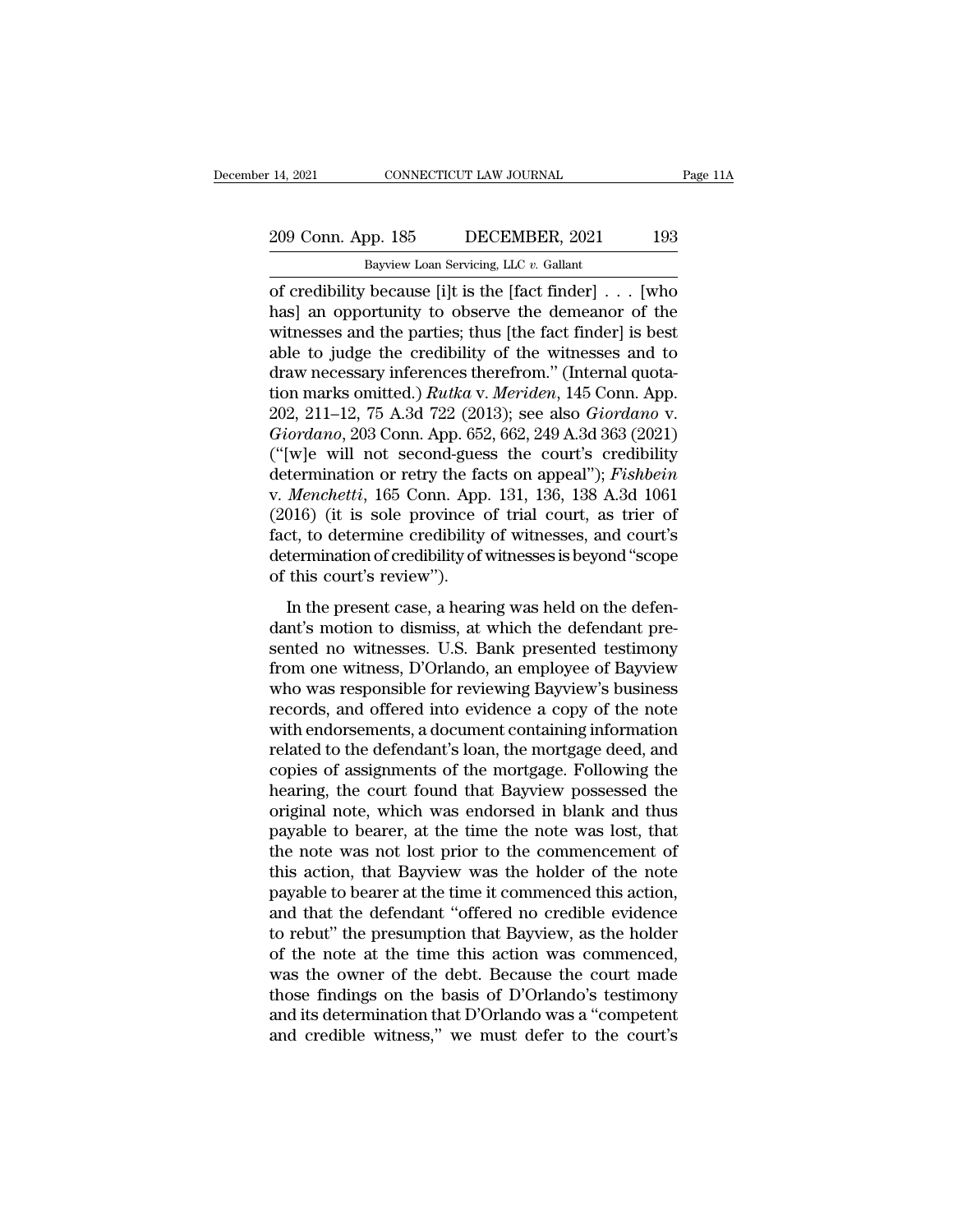### EXECUTE CONNECTICUT LAW JOURNAL December 14, 2021<br>194 DECEMBER, 2021 209 Conn. App. 185<br>Bayview Loan Servicing, LLC v. Gallant CONNECTICUT LAW JOURNAL Decembe<br>Bayview Loan Servicing, LLC *v.* Gallant<br>Bayview Loan Servicing, LLC *v.* Gallant<br>Findings and will not second-guess the court's credibility

FINDING CONNECTICUT LAW JOURNAL December 14, 2021<br>
194 DECEMBER, 2021 209 Conn. App. 185<br>
Bayview Loan Servicing, LLC v. Gallant<br>
findings and will not second-guess the court's credibility<br>
determination.<sup>6</sup> Accordingly, i 194 DECEMBER, 2021 209 Conn. App. 185<br>Bayview Loan Servicing, LLC v. Gallant<br>findings and will not second-guess the court's credibility<br>determination.<sup>6</sup> Accordingly, in light of those findings<br>and the defendant's failure 194 DECEMBER, 2021 209 Conn. App. 185<br>Bayview Loan Servicing, LLC  $v$ . Gallant<br>findings and will not second-guess the court's credibility<br>determination.<sup>6</sup> Accordingly, in light of those findings<br>and the defendant's failu 194 DECEMBER, 2021 209 Conn. App. 185<br>Bayview Loan Servicing, LLC  $v$ . Gallant<br>findings and will not second-guess the court's credibility<br>determination.<sup>6</sup> Accordingly, in light of those findings<br>and the defendant's failu Bayview Loan Servicing, LLC  $v$ . Gallant<br>
findings and will not second-guess the court's credibility<br>
determination.<sup>6</sup> Accordingly, in light of those findings<br>
and the defendant's failure to offer any credible evi-<br>
denc  $\frac{Baynew \, \text{band strength, the } v. \text{ dalam}}{\text{dim} \cdot \text{median}}$  findings and will not second-guess the court's credibility determination.<sup>6</sup> Accordingly, in light of those findings and the defendant's failure to offer any credible evidence or testi findings and will not see<br>determination.<sup>6</sup> Accord<br>and the defendant's fa<br>dence or testimony at t<br>them, the court proper<br>standing to bring this<br>was commenced.<br>We note that the d d the defendant's failure to offer any credible evi-<br>nce or testimony at the hearing to rebut or challenge<br>em, the court properly determined that Bayview had<br>anding to bring this foreclosure action at the time it<br>as commen dence or testimony at the hearing to rebut or challenge<br>them, the court properly determined that Bayview had<br>standing to bring this foreclosure action at the time it<br>was commenced.<br>We note that the defendant's motion to di

them, the court properly determined that Bayview had<br>standing to bring this foreclosure action at the time it<br>was commenced.<br>We note that the defendant's motion to dismiss is<br>unclear as to whether his lack of standing clai standing to bring this foreclosure action at the time it<br>was commenced.<br>We note that the defendant's motion to dismiss is<br>unclear as to whether his lack of standing claim relates<br>to Bayview or U.S. Bank, or both. For examp was commenced.<br>We note that the defendant's motion to dismiss is<br>unclear as to whether his lack of standing claim relates<br>to Bayview or U.S. Bank, or both. For example, in his<br>motion to dismiss, the defendant, after initia We note that the defendant's motion to dismiss is<br>unclear as to whether his lack of standing claim relates<br>to Bayview or U.S. Bank, or both. For example, in his<br>motion to dismiss, the defendant, after initially referring<br>t We note that the defendant's motion to dismiss is<br>unclear as to whether his lack of standing claim relates<br>to Bayview or U.S. Bank, or both. For example, in his<br>motion to dismiss, the defendant, after initially referring<br>t unclear as to whether his lack of standing claim relates<br>to Bayview or U.S. Bank, or both. For example, in his<br>motion to dismiss, the defendant, after initially referring<br>to Bayview as the original plaintiff and to U.S. Ba to Bayview or U.S. Bank, or both. For example, in his<br>
motion to dismiss, the defendant, after initially referring<br>
to Bayview as the original plaintiff and to U.S. Bank as<br>
the substitute plaintiff, repeatedly refers to t motion to dismiss, the defendant, after initially referring<br>to Bayview as the original plaintiff and to U.S. Bank as<br>the substitute plaintiff, repeatedly refers to the "plain-<br>tiff" in the singular, stating, as his first g to Bayview as the original plaintiff and to U.S. Bank as<br>the substitute plaintiff, repeatedly refers to the "plain-<br>tiff" in the singular, stating, as his first ground for dis-<br>missal, that the action should be dismissed b the substitute plaintiff, repeatedly refers to the "plaintiff" in the singular, stating, as his first ground for dismissal, that the action should be dismissed because the "plaintiff" did not "demonstrate [that] it had the tiff" in the singular, stating, as his first ground for dismissal, that the action should be dismissed because the<br>"plaintiff" did not "demonstrate [that] it had the original<br>note at the commencement of the action," which missal, that the action should be dismissed because the<br>"plaintiff" did not "demonstrate [that] it had the original<br>note at the commencement of the action," which sug-<br>gests that the reference to the "plaintiff" is to Bayv "plaintiff" did not "demonstrate [that] it had the original<br>note at the commencement of the action," which sug-<br>gests that the reference to the "plaintiff" is to Bayview<br>as the party that commenced this foreclosure action note at the commencement of the action," which suggests that the reference to the "plaintiff" is to Bayview<br>as the party that commenced this foreclosure action.<br>In his second ground for dismissal, however, the defen-<br>dant gests that the reference to the "plaintiff" is to Bayview<br>as the party that commenced this foreclosure action.<br>In his second ground for dismissal, however, the defen-<br>dant argues that the action should be dismissed because as the party that commenced this foreclosure action.<br>In his second ground for dismissal, however, the defendant argues that the action should be dismissed because<br>the "plaintiff has failed to submit any evidence that it<br>p In his second ground for dismissal, however, the defendant argues that the action should be dismissed because<br>the "plaintiff has failed to submit any evidence that it<br>presented the original note to the court  $\dots$  [at] any dant argues that the action should be dismissed because<br>the "plaintiff has failed to submit any evidence that it<br>presented the original note to the court  $\ldots$  [at] any<br>time during the course of this action, contrary to [ the "plaintiff has failed to submit any evidence that it<br>presented the original note to the court  $\dots$  [at] any<br>time during the course of this action, contrary to [the]<br>allegation  $\dots$  of its amended complaint," which sug presented the original note to the court  $\ldots$  [at] any<br>time during the course of this action, contrary to [the]<br>allegation  $\ldots$  of its amended complaint," which sug-<br>gests that this reference to the "plaintiff" is to U. sum as the party that filed the amended complaint.<br>The conclude that, regardless of whether the defendant's<br>nallenge relates to Bayview or U.S. Bank, it fails.<br><sup>6</sup> The court also concluded, in the alternative, that, "even Bank as the party that filed the amended complaint.<br>We conclude that, regardless of whether the defendant's<br>challenge relates to Bayview or U.S. Bank, it fails.<br> $\frac{1}{\pi}$ <br> $\frac{1}{\pi}$  The court also concluded, in the alter

We conclude that, regardless of whether the defendant's challenge relates to Bayview or U.S. Bank, it fails.<br>  $\circ$ The court also concluded, in the alternative, that, "even if Bayview had lost the note before commencing th challenge relates to Bayview or U.S. Bank, it fails.<br>  $\circ$  The court also concluded, in the alternative, that, "even if Bayview had lost the note before commencing this litigation, it provided [the] court with credible ev Trainerige Terates to Dayview Of U.S. Daffit, it Talis.<br>
<sup>6</sup> The court also concluded, in the alternative, that, "even if Bayview had lost the note before commencing this litigation, it provided [the] court with credible <sup>6</sup> The court also concluded, in the alternative, that, "even if Bayview had lost the note before commencing this litigation, it provided [the] court with credible evidence demonstrating full compliance with  $\ldots$  § 42a-3 lost the note before commencing this litigation, it provided [the] court with credible evidence demonstrating full compliance with  $\ldots$  § 42a-3-309," and that "credible evidence allows the court to conclude that Bayview credible evidence demonstrating full compliance with . . . § 42a-3-309,"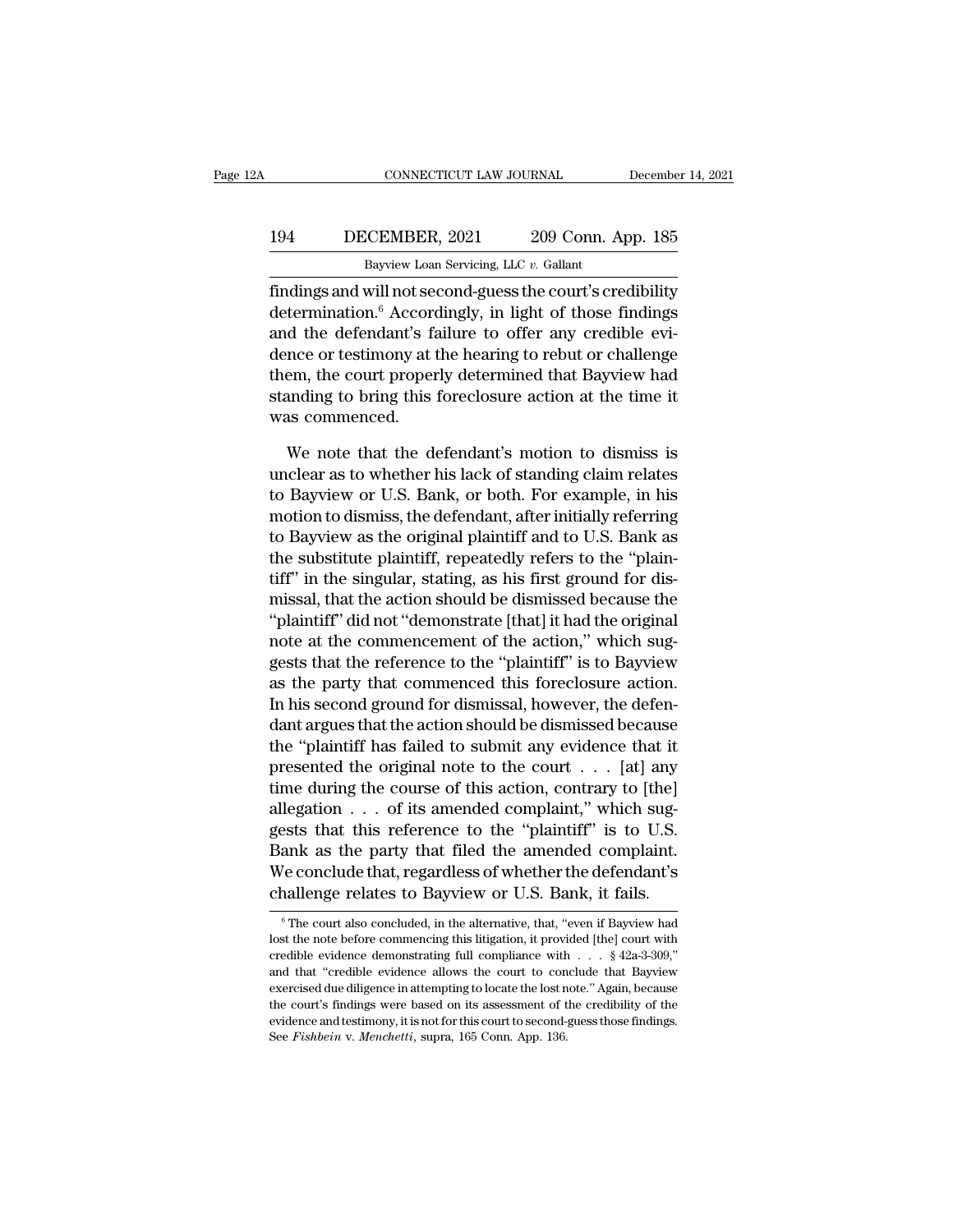### 14, 2021 CONNECTICUT LAW JOURNAL Page 13A<br>209 Conn. App. 185 DECEMBER, 2021 195<br>Bayview Loan Servicing, LLC v. Gallant Eq. 14, 2021 CONNECTICUT LAW JOURNAL<br>
209 Conn. App. 185 DECEMBER, 2021 195<br>
Bayview Loan Servicing, LLC *v.* Gallant<br>
With respect to Bayview, all that was necessary to

9 Conn. App. 185 DECEMBER, 2021 Page 13A<br>
Bayview Loan Servicing, LLC  $v$ . Gallant<br>
With respect to Bayview, all that was necessary to<br>
ow that Bayview had standing to commence the<br>
tion was that Bayview had possession of  $\frac{209 \text{ Conn. App. 185}}{\text{Bayview Loan Service, LLC } v. \text{ Gallant}}$ <br>With respect to Bayview, all that was necessary to show that Bayview had standing to commence the action was that Bayview had possession of the note when it commenced the action and 209 Conn. App. 185 DECEMBER, 2021 195<br>Bayview Loan Servicing, LLC  $v$ . Gallant<br>With respect to Bayview, all that was necessary to<br>show that Bayview had standing to commence the<br>action was that Bayview had possession of th 209 Conn. App. 185 DECEMBER, 2021 195<br>Bayview Loan Servicing, LLC  $v$ . Gallant<br>With respect to Bayview, all that was necessary to<br>show that Bayview had standing to commence the<br>action was that Bayview had possession of th Bayview Loan Servicing, LLC  $v$ . Gallant<br>With respect to Bayview, all that was necessary to<br>show that Bayview had standing to commence the<br>action was that Bayview had possession of the note<br>when it commenced the action an Bayview Loan Servicing, LLC v. Gallant<br>With respect to Bayview, all that was necessary to<br>show that Bayview had standing to commence the<br>action was that Bayview had possession of the note<br>when it commenced the action and t With respect to Bayview, all that was necessary to<br>show that Bayview had standing to commence the<br>action was that Bayview had possession of the note<br>when it commenced the action and that the court, in<br>rendering the judgmen show that Bayview had standing to commence the<br>action was that Bayview had possession of the note<br>when it commenced the action and that the court, in<br>rendering the judgment of foreclosure by sale, had<br>before it the lost no action was that Bayview had possession of the note<br>when it commenced the action and that the court, in<br>rendering the judgment of foreclosure by sale, had<br>before it the lost note affidavit of Bayview. The tran-<br>script of th when it commenced the action and that the court, in<br>rendering the judgment of foreclosure by sale, had<br>before it the lost note affidavit of Bayview. The tran-<br>script of the proceeding at which the court rendered<br>the forecl rendering the judgment of foreclosure by sale, had<br>before it the lost note affidavit of Bayview. The tran-<br>script of the proceeding at which the court rendered<br>the foreclosure judgment demonstrates that the court<br>had the l before it the lost note affidavit of Bayview. The tran-<br>script of the proceeding at which the court rendered<br>the foreclosure judgment demonstrates that the court<br>had the lost note affidavit. Moreover, as we have stated<br>in script of the proceeding at white<br>the foreclosure judgment demo<br>had the lost note affidavit. More<br>in this opinion, the trial court's<br>was the holder of the note wh<br>action was based on a credibil<br>this court will not disturb. d the lost note affidavit. Moreover, as we have stated<br>this opinion, the trial court's finding that Bayview<br>as the holder of the note when it commenced this<br>tion was based on a credibility determination that<br>is court will rad are root note affidable. Indicates in this opinion, the trial court's finding that Bayview<br>was the holder of the note when it commenced this<br>action was based on a credibility determination that<br>this court will not dist

In any opinion, are and courts mainly and Edyview<br>was the holder of the note when it commenced this<br>action was based on a credibility determination that<br>this court will not disturb.<br>With respect to U.S. Bank, the defendant was are notaer of are note when a commenced ans<br>action was based on a credibility determination that<br>this court will not disturb.<br>With respect to U.S. Bank, the defendant's primary<br>contention is that the original note was This court will not disturb.<br>
With respect to U.S. Bank, the defendant's primary<br>
contention is that the original note was never produced<br>
in court. Under the circumstances here, where the note<br>
was lost and the court had With respect to U.S. Bank, the defendant's primary<br>contention is that the original note was never produced<br>in court. Under the circumstances here, where the note<br>was lost and the court had before it a lost note affidavit<br>a With respect to U.S. Bank, the defendant's primary<br>contention is that the original note was never produced<br>in court. Under the circumstances here, where the note<br>was lost and the court had before it a lost note affidavit<br>a contention is that the original note was never produced<br>in court. Under the circumstances here, where the note<br>was lost and the court had before it a lost note affidavit<br>and found that credible evidence demonstrated that<br>B in court. Under the circumstances here, where the note was lost and the court had before it a lost note affidavit and found that credible evidence demonstrated that Bayview was the last entity to possess the original note was lost and the court had before it a lost note affidavit<br>and found that credible evidence demonstrated that<br>Bayview was the last entity to possess the original note<br>with endorsements before commencing this litigation,<br>wh and found that credible evidence demonstrated that<br>Bayview was the last entity to possess the original note<br>with endorsements before commencing this litigation,<br>which gave it standing to bring this foreclosure action,<br>the Bayview was the last entity to possess the original note<br>with endorsements before commencing this litigation,<br>which gave it standing to bring this foreclosure action,<br>the failure to produce the original note was not fatal<br> with endorsements before commencing this litigation,<br>which gave it standing to bring this foreclosure action,<br>the failure to produce the original note was not fatal<br>to the foreclosure of the mortgage. Moreover, the fact<br>th which gave it standing to bring this foreclosure action,<br>the failure to produce the original note was not fatal<br>to the foreclosure of the mortgage. Moreover, the fact<br>that the note was lost while it was in the possession<br>o the failure to produce the original note was not fatal<br>to the foreclosure of the mortgage. Moreover, the fact<br>that the note was lost while it was in the possession<br>of Bayview did not affect the ability of U.S. Bank, as a<br>v to the foreclosure of the mortgage. Moreover, the fact<br>that the note was lost while it was in the possession<br>of Bayview did not affect the ability of U.S. Bank, as a<br>valid assignee of the note and mortgage, to foreclose<br>o that the note was lost while it was in the possession<br>of Bayview did not affect the ability of U.S. Bank, as a<br>valid assignee of the note and mortgage, to foreclose<br>on the mortgage, as it was able to prove its ownership<br>of of Bayview did not affect the ability of U.S. Bank, as a valid assignee of the note and mortgage, to foreclose on the mortgage, as it was able to prove its ownership of the debt through secondary evidence, namely, the assi valid assignee of the note and mortgage, to foreclose<br>on the mortgage, as it was able to prove its ownership<br>of the debt through secondary evidence, namely, the<br>assignment of the note and mortgage that secured the<br>debt. Se on the mortgage, as it was able to prove its ownership<br>of the debt through secondary evidence, namely, the<br>assignment of the note and mortgage that secured the<br>debt. See *New England Savings Bank* v. *Bedford Realty*<br>*Cor* of the debt through secondary evidence, namely, the<br>assignment of the note and mortgage that secured the<br>debt. See *New England Savings Bank v. Bedford Realty*<br>*Corp.*, 238 Conn. 745, 760, 680 A.2d 301 (1996) (explain-<br>ing assignment of the note and mortgage that secured the<br>debt. See *New England Savings Bank* v. *Bedford Realty*<br>*Corp.*, 238 Conn. 745, 760, 680 A.2d 301 (1996) (explain-<br>ing that fact that assignee of note and mortgage neve debt. See New England Savings Bank v. Bedford Realty<br>Corp., 238 Conn. 745, 760, 680 A.2d 301 (1996) (explain-<br>ing that fact that assignee of note and mortgage never<br>possessed original note that was lost did not prohibit<br>it Corp., 238 Conn. 745, 760, 680 A.2d 301 (1996) (explaining that fact that assignee of note and mortgage never possessed original note that was lost did not prohibit it from pursuing foreclosure action to enforce terms of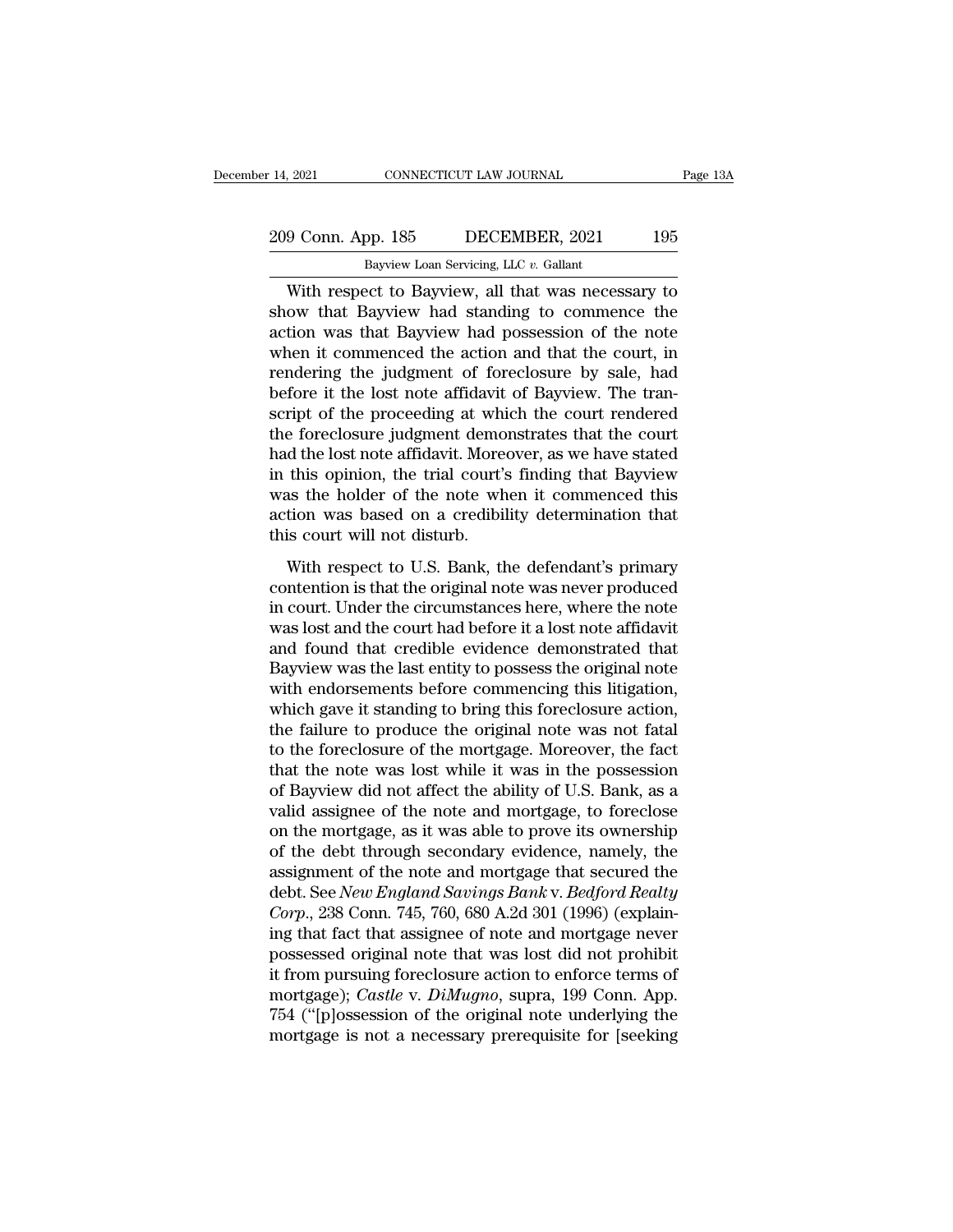### 196 CONNECTICUT LAW JOURNAL December 14, 2021<br>196 DECEMBER, 2021 209 Conn. App. 185<br>Bayview Loan Servicing, LLC v. Gallant CONNECTICUT LAW JOURNAL Decembe<br>Bayview Loan Servicing, LLC *v.* Gallant<br>Bayview Loan Servicing, LLC *v.* Gallant<br>Foreclosure of the mortgage because [t]he mortgage

Foreclosure of the mortgage] connection of the mortgage<br>
foreclosure of the mortgage] because [t]he mortgage<br>
secures the indebtedness itself, not the written evidence<br>
of it" (internal quotation marks omitted)): *Seven Oa* Secures the indebtedness itself, not the written evidence<br>of the indebtedness itself, not the written evidence<br>of it" (internal quotation marks omitted)); Seven Oaks<br>Futernrises L.P. y. DeVite 185 Conn. App. 534, 547–48 **DECEMBER**, 2021 209 Conn. App. 185<br>Bayview Loan Servicing, LLC v. Gallant<br>foreclosure of the mortgage] because [t]he mortgage<br>secures the indebtedness itself, not the written evidence<br>of it" (internal quotation marks omit *ENTER, 2021* 209 Conn. App. 185<br> *Enview Loan Servicing, LLC v. Gallant*<br> *Encelosure of the mortgage* because [t]he mortgage<br>
secures the indebtedness itself, not the written evidence<br>
of it" (internal quotation marks om Bayview Loan Servicing, LLC v. Gallant<br>
foreclosure of the mortgage] because [t]he mortgage<br>
secures the indebtedness itself, not the written evidence<br>
of it" (internal quotation marks omitted)); *Seven Oaks*<br> *Enterprise* Bayview Loan Servicing, LLC v. Gallant<br>foreclosure of the mortgage] because [t]he mortgage<br>secures the indebtedness itself, not the written evidence<br>of it" (internal quotation marks omitted)); *Seven Oaks*<br>*Enterprises, L.* foreclosure of the mortgage] because [t]he mortgage<br>secures the indebtedness itself, not the written evidence<br>of it" (internal quotation marks omitted)); *Seven Oaks*<br>*Enterprises, L.P. v. DeVito*, 185 Conn. App. 534, 547– secures the indebtedness itself, not the written evidence<br>of it" (internal quotation marks omitted)); *Seven Oaks*<br>*Enterprises, L.P. v. DeVito*, 185 Conn. App. 534, 547–48,<br>198 A.3d 88 ("[B]ecause the plaintiff had chose of it" (internal quotation marks omitted)); *Seven Oaks Enterprises, L.P. v. DeVito*, 185 Conn. App. 534, 547–48, 198 A.3d 88 ("[B]ecause the plaintiff had chosen to pursue the equitable action of foreclosure of the mor *Enterprises, L.P. v. DeVito,* 185 Conn. App. 534, 547–48, 198 A.3d 88 ("[B]ecause the plaintiff had chosen to pursue the equitable action of foreclosure of the mortgage, rather than a legal action on the note, the fact t 198 A.3d 88 ("[B]ecause the plaintiff had chosen to<br>pursue the equitable action of foreclosure of the mort-<br>gage, rather than a legal action on the note, the fact<br>that [the plaintiff] never possessed the lost promissory<br>n pursue the equitable action of foreclosure of the mort-<br>gage, rather than a legal action on the note, the fact<br>that [the plaintiff] never possessed the lost promissory<br>note [was] not fatal to its foreclosure of the mortga gage, rather than a legal action on the note, the fact<br>that [the plaintiff] never possessed the lost promissory<br>note [was] not fatal to its foreclosure of the mortgage.<br>. . . [W]<br>hatever restrictions . . . [§] 42a-3-309 m that [the plaintiff] never possessed the lost promissory<br>note [was] not fatal to its foreclosure of the mortgage.<br>. . . . [W]hatever restrictions . . . [§]  $42a-3-309$  might<br>put upon the enforcement of personal liability note [was] not fatal to its foreclosure of the mortgage.<br>  $\dots$  [W]hatever restrictions  $\dots$  [§] 42a-3-309 might<br>
put upon the enforcement of personal liability based<br>
solely upon a lost note, they [did] not prohibit [the<br> . . . [W]hatever<br>put upon the er<br>solely upon a le<br>plaintiff] from 1<br>enforce the term<br>marks omitted.)<br>893 (2018).<br>Accordingly, v it upon the enforcement of personal liability based<br>lely upon a lost note, they [did] not prohibit [the<br>aintiff] from pursuing an action of foreclosure to<br>force the terms of the mortgage." (Internal quotation<br>arks omitted. solely upon a lost note, they [did] not prohibit [the plaintiff] from pursuing an action of foreclosure to enforce the terms of the mortgage." (Internal quotation marks omitted.)), cert. denied, 330 Conn. 953, 197 A.3d 893 plaintiff] from pure<br>enforce the terms of<br>marks omitted.)), or<br>893 (2018).<br>Accordingly, we<br>denied the defenda<br>sure action.<sup>7</sup>

 $\beta$ <sub>2</sub> (2016).<br>Accordingly, we conclude that the trial court properly<br>enied the defendant's motion to dismiss this foreclo-<br>ire action.<sup>7</sup><br>Th his appellate brief, the defendant also raises a claim, for the first time<br>app Accordingly, we conclude that the trial court properly<br>denied the defendant's motion to dismiss this foreclo-<br>sure action.<sup>7</sup><br> $\frac{7}{\text{In his appellate brief, the defendant also raises a claim, for the first time}$ <br>on appeal, that a fraud was perpetrated on the trial court, and h

denied the defendant's motion to dismiss this foreclo-<br>sure action.<sup>7</sup><br>The his appellate brief, the defendant also raises a claim, for the first time<br>on appeal, that a fraud was perpetrated on the trial court, and he seeks sure action.<sup>7</sup><br> $\frac{1}{\pi}$  in his appellate brief, the defendant also raises a claim, for the first time<br>on appeal, that a fraud was perpetrated on the trial court, and he seeks<br>plain error review of this claim. Although The fact of the defendant also raises a claim, for the first time<br>on appeal, that a fraud was perpetrated on the trial court, and he seeks<br>plain error review of this claim. Although the defendant includes a lengthy<br>quote <sup>7</sup> In his appellate brief, the defendant also raises a claim, for the first time on appeal, that a fraud was perpetrated on the trial court, and he seeks plain error review of this claim. Although the defendant includes on appeal, that a fraud was perpetrated on the trial court, and he seeks plain error review of this claim. Although the defendant includes a lengthy quote regarding the standard of review for claims of plain error, his ana and the precise we deter all though the defendant includes a lengthy quote regarding the standard of review for claims of plain error, his analysis regarding claims of fraud on the court is sparse and refers to one Superio pear of repeated in the standard of review for claims of plain error, his analysis regarding claims of fraud on the court is sparse and refers to one Superior Court case, without any explanation as to how the facts of the Frequentially claims of fraud on the court is sparse and refers to one Superior Court case, without any explanation as to how the facts of the present case relate to the cited case. Because the defendant has failed to brie Fourt case, without any explanation as to how the facts of the present case<br>clust case, without any explanation as to how the facts of the present case<br>relate to the cited case. Because the defendant has failed to brief t relate to the cited case. Because the defendant has failed to brief this claim adequately, we decline to review it. "Both this court and our Supreme Court repeatedly have stated that  $[w]$  are not required to review issues court and equately, we decline to review it. "Both this court and our Supreme Court repeatedly have stated that [w]e are not required to review issues that have been improperly presented to this court through an inadequat are<br>peatedly have stated that [w]e are not required to review issues that have<br>been improperly presented to this court through an inadequate brief. . . .<br>Analysis, rather than mere abstract assertion, is required in order briefs. . . . The parties may not merely cite a legal principle without analyz-Analysis, rather than mere abstract assertion, is required in order to avoid abandoning an issue by failure to brief the issue properly. . . . [F] or this court judiciously and efficiently to consider claims of error rais *State v. Buhl*, 321 Conn. 688, 724, 138 A.3d 868 (2016); see also *Parnoff* v. *Buhl*, 321 Conn. 688, 724, 138 A.3d 868 (2016); see also *Parnoff* v. *Mooney*, 132 Conn. App. 512, 518, 35 A.3d 283 (2011) ([i]t is not the the parties must clearly and fully set forth their arguments in their briefs.... The parties may not merely cite a legal principle without analyzing the relationship between the facts of the case and the law cited.... Sta briefs. . . . The parties may not merely cite a legal principle without analyzing the relationship between the facts of the case and the law cited. . . . State v. Buhl, 321 Conn. 688, 724, 138 A.3d 868 (2016); see also *P* (Internal quotation marks omitted.) *Seaport Capital Partners*, *State v. Buhl*, 321 Conn. 688, 724, 138 A.3d 868 (2016); see also *Parnoff v. Mooney*, 132 Conn. App. 512, 518, 35 A.3d 283 (2011) ([i]t is not the role of t *Mooney*, 132 Conn. App. 512, 518, 35 A.3d 283 (2011) ([i]t is not the role of this court to undertake the legal research and analyze the facts in support of a claim or argument when it has not been briefed adequately  $\dots$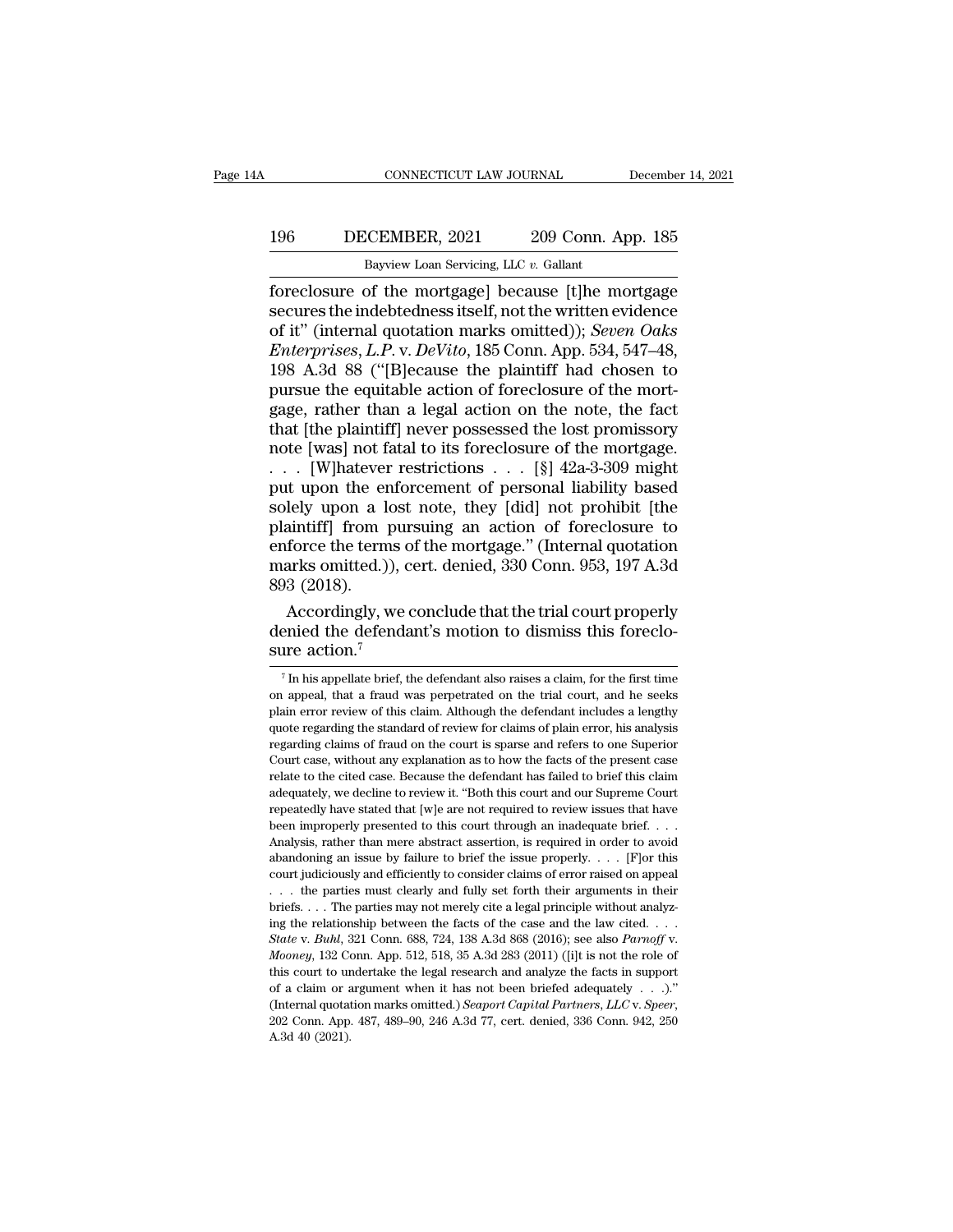# 14, 2021 CONNECTICUT LAW JOURNAL Page 15A<br>209 Conn. App. 197 DECEMBER, 2021 197<br>3tate v. Holmes

State *v.* Holmes

 $\begin{array}{ll}\n & \text{COMRECTICUT LAW JOURNAL} & \text{Page 15A} \\
\hline\n 9 \text{ Conn. App. 197} & \text{DECEMBER, 2021} & \text{197} \\
 \hline\n & \text{State } v. \text{ Holmes} & \text{The judgment is affirmed and the case is remanded} \\
\hline\n\text{th direction to act on the motion for approval of the}\n\end{array}$ 209 Conn. App. 197 DECEMBER, 2021 197<br>
State v. Holmes<br>
The judgment is affirmed and the case is remanded<br>
with direction to act on the motion for approval of the<br>
committee sale. 209 Conn. App. 197<br>The judgment is at<br>with direction to act<br>committee sale. State *v.* Holmes<br>dgment is affirmed and the case is remanded<br>cction to act on the motion for approval of the<br>ee sale.<br>STATE OF CONNECTICUT *v.* EVAN<br>JARON HOLMES JARON HOLMES

### on the motion for ap<br>
(ONNECTICUT v. E<br>
RON HOLMES<br>
(AC 43632)<br>
exander and Flynn, Js. STATE OF CONNECTICUT  $v$ . EVAN<br>JARON HOLMES<br>(AC 43632)<br>Moll, Alexander and Flynn, Js.

### *Syllabus*

- $(AC 43632)$ <br>Moll, Alexander and Flynn, Js.<br> $Syllabus$ <br>The defendant, who had previously been convicted of, inter alia, the crimes<br>of manslaughter in the first degree with a firearm and felony murder, Moll, Alexander and Flynn, Js.<br>
Syllabus<br>
defendant, who had previously been convicted of, inter alia, the crimes<br>
of manslaughter in the first degree with a firearm and felony murder,<br>
appealed to this court from the judg Moll, Alexander and Flynn, Js.<br>
Syllabus<br>
defendant, who had previously been convicted of, inter alia, the crimes<br>
of manslaughter in the first degree with a firearm and felony murder,<br>
appealed to this court from the judg *Syllabus*<br>defendant, who had previously been convicted of, inter alia, the crimes<br>of manslaughter in the first degree with a firearm and felony murder,<br>appealed to this court from the judgment of the trial court dismissin Syllabus<br>defendant, who had previously been convicted of, inter alia, the crimes<br>of manslaughter in the first degree with a firearm and felony murder,<br>appealed to this court from the judgment of the trial court dismissing<br> defendant, who had previously been convicted of, inter alia, the crimes of manslaughter in the first degree with a firearm and felony murder, appealed to this court from the judgment of the trial court dismissing in part a of manslaughter in the first degree with a firearm and felony murder, appealed to this court from the judgment of the trial court dismissing in part and denying in part his motion to correct an illegal sentence. The defend a single act and denying in part his motion of the trial court dismissing<br>in part and denying in part his motion to correct an illegal sentence.<br>The defendant claimed that the protection of the federal constitution<br>against manslaughter instead of his conviction of the federal constitution against double jeopardy was violated when the state subjected and prosecuted him for multiple, mutually exclusive homicide offenses for a single act and al The defendant claimed that the protection of the federal constitution against double jeopardy was violated when the state subjected and prosecuted him for multiple, mutually exclusive homicide offenses for a single act and against double jeopardy was violated when the state subjected and prosecuted him for multiple, mutually exclusive homicide offenses for a single act and also when the trial court vacated his conviction of manslaughter inst is prosecuted him for multiple, mutually exclusive homicide offenses for a single act and also when the trial court vacated his conviction of manslaughter instead of his conviction of felony murder. The court determined th a single act and also when the trial court vacated his conviction of manslaughter instead of his conviction of felony murder. The court determined that it did not have subject matter jurisdiction over the defendant's first manslaughter instead of his conviction of felony murder. The court determined that it did not have subject matter jurisdiction over the defendant's first claim, reasoning that it attacked the charging document itself rath defendant's first claim, reasoning that it attacked the charging document<br>itself rather than the sentencing proceeding. As to the defendant's second<br>claim, the court reasoned that the sentencing court properly vacated<br>his itself rather than the sentencing proceeding. As to the defendant's second<br>claim, the court reasoned that the sentencing court properly vacated<br>his manslaughter conviction and sentenced him on his felony murder<br>conviction.
- 1. The trial court properly dismissed for lack of subject matter jurisdiction the defendant's claim that the charging document listed multiple homicide offenses in violation of his constitutional right against double jeop his manslaughter conviction and sentenced him on his felony murder<br>conviction. *Held*:<br>ne trial court properly dismissed for lack of subject matter jurisdiction the<br>defendant's claim that the charging document listed multi conviction. *Held*:<br>he trial court properly dismissed for lack of subject matter jurisdiction the<br>defendant's claim that the charging document listed multiple homicide<br>offenses in violation of his constitutional right agai he trial court properly dismissed for lack of subject matter jurisdiction the defendant's claim that the charging document listed multiple homicide offenses in violation of his constitutional right against double jeopardy; defendant's claim that the charging document listed multiple homicide offenses in violation of his constitutional right against double jeopardy; although the claim purportedly pertained to double jeopardy, which can be rai offenses in violation of his constitutional right against double jeopardy;<br>although the claim purportedly pertained to double jeopardy, which can<br>be raised in a motion to correct, it actually attacked the proceedings<br>leadi be raised in a modon to correct, it actually attacked the proceedings<br>leading up to the conviction, namely, the charging document itself, and<br>not the sentence or sentencing proceeding, and our case law is clear<br>that motion

Moreover, the claim was never presented to or addressed by the trial court, and to review such a claim on appeal would be contrary to our long-standing precedent. See *Tompkins v. Freedom of Information Commission*, Freedom of Information, Internal proceeding, and our case law is clear<br>that motions to correct an illegal sentence that attack the conviction<br>Moreover, the claim was never presented to or addressed by the trial<br>court, and In the distinct of error must be distinctly raised and decided in the trial court, and to review such a claim on appeal would be contrary to our long-<br>standing precedent. See *Tompkins v. Freedom of Information Commission* Moreover, the claim was never presented to or addressed by the trial<br>court, and to review such a claim on appeal would be contrary to our long-<br>standing precedent. See *Tompkins v. Freedom of Information Commission*,<br>136 court, and to review such a claim on appeal would be contrary to our long-<br>standing precedent. See *Tompkins v. Freedom of Information Commission*,<br>136 Conn. App. 496, 511, 46 A.3d 291 (2012) ("It is fundamental that claim standing precedent. See *Tompkins* v. *Freedom of Information Commission*, 136 Conn. App. 496, 511, 46 A.3d 291 (2012) ("It is fundamental that claims of error must be distinctly raised and decided in the trial court befo 136 Conn. App. 496, 511, 46 A.3d 291 (2012) ("It is fundamental that claims of error must be distinctly raised and decided in the trial court before they are reviewed on appeal. As a result, Connecticut appellate courts w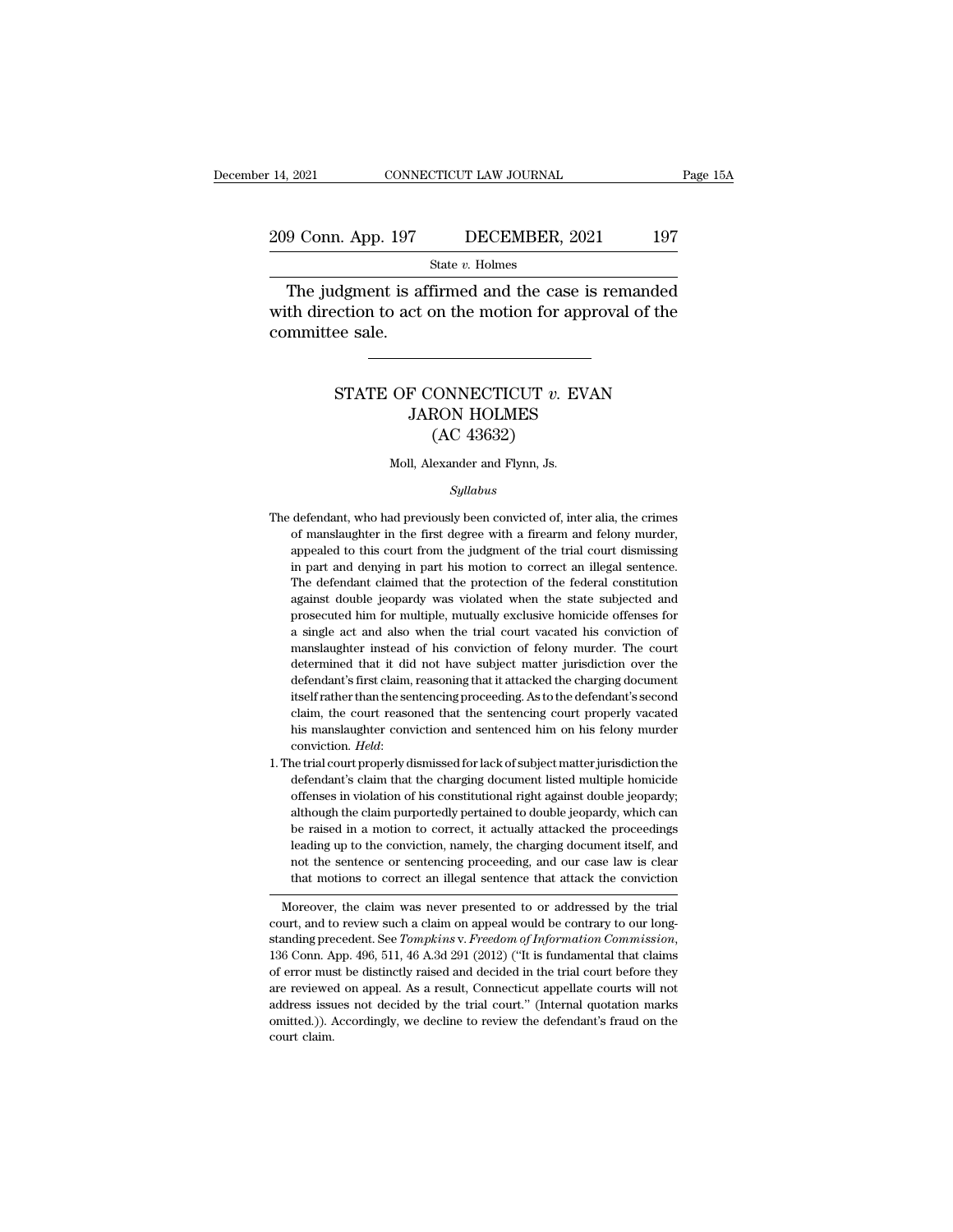# CONNECTICUT LAW JOURNAL December 14, 2021<br>198 DECEMBER, 2021 209 Conn. App. 197<br>5tate v. Holmes

### State *v.* Holmes

**ECEMBER, 2021** 209 Conn. App. 197<br>
State v. Holmes<br>
or the proceedings leading up to the conviction are not within the trial<br>
court's jurisdiction on a motion to correct an illegal sentence. 198 DECEMBER, 2021 209 Conn. App. 197<br>
State v. Holmes<br>
or the proceedings leading up to the conviction are not within the trial<br>
court's jurisdiction on a motion to correct an illegal sentence.<br>
2. The trial court proper

2. The trial court properly denied the defendant's claim that his sentence<br>for the proceedings leading up to the conviction are not within the trial<br>court's jurisdiction on a motion to correct an illegal sentence.<br>2. The State v. Holmes<br>State v. Holmes<br>or the proceedings leading up to the conviction are not within the trial<br>court's jurisdiction on a motion to correct an illegal sentence.<br>the trial court properly denied the defendant's clai State  $v$ . Holmes<br>or the proceedings leading up to the conviction are not within the trial<br>court's jurisdiction on a motion to correct an illegal sentence.<br>he trial court properly denied the defendant's claim that his sen or the proceedings leading up to the conviction are not within the trial court's jurisdiction on a motion to correct an illegal sentence.<br>he trial court properly denied the defendant's claim that his sentence for his felon court improperly vacated his conviction of manslaughter in the first degree with a firearm and instead sentenced him on the felony murder conviction, the sentencing court not having imposed multiple punish-<br>ments for the s be trial court properly denied the defendant's claim that his sentence for his felony murder conviction was illegal because the sentencing court improperly vacated his conviction of manslaughter in the first degree with a for his felony murder conviction was illegal because the sentencing<br>for his felony murder conviction was illegal because the sentencing<br>court improperly vacated his conviction of manslaughter in the first<br>degree with a fir Fourt improperly vacated his conviction of manslaughter in the first degree with a firearm and instead sentenced him on the felony murder conviction, the sentencing court not having imposed multiple punishments for the sin degree with a firearm and instead sentenced him on the felony murder conviction, the sentencing court not having imposed multiple punishments for the single act of causing the death of the victim: this court, having conduc conviction, the sentencing court not having imposed multiple punishments for the single act of causing the death of the victim: this court, having conducted a double jeopardy analysis under a two step process, determined, pursuant for the single act of causing the death of the victim: this court, having conducted a double jeopardy analysis under a two step process, determined, first, that it was undisputed that the charges of manslaughter i having conducted a double jeopardy analysis under a two step process, determined, first, that it was undisputed that the charges of manslaughter in the first degree with a firearm and felony murder arose out of the same ac determined, first, that it was undisputed that the charges of manslaughter in the first degree with a firearm and felony murder arose out of the same act or transaction, and, second, under the rule of statutory constructio in the first degree with a firearm and felony murder arose out of the same<br>act or transaction, and, second, under the rule of statutory construction<br>pursuant to *Blockburger* v. *United States* (284 U.S. 299), that the cri and or transaction, and, second, under the rule of statutory construction<br>pursuant to *Blockburger* v. *United States* (284 U.S. 299), that the crimes<br>were separate because both required proof of elements that the other<br>di pursuant to *Blockburger* v. United States (284 U.S. 299), that the crimes<br>were separate because both required proof of elements that the other<br>did not, but further determined, as our Supreme Court explained in<br>State v. Jo were separate because both required proof of elements that the other did not, but further determined, as our Supreme Court explained in State v. John (210 Conn. 652), that the legislature intended that felony murder and ma did not, but further determined, as our Supreme Court explained in  $State$  v.  $John$  (210 Conn. 652), that the legislature intended that felony murder and manslaughter in the first degree, which are alternative means of committi State v. John (210 Conn. 652), that the legislature intended that felony murder and manslaughter in the first degree, which are alternative means of committing the same offense, be treated as a single crime for double jeop murder and manslaughter in the first degree, which are alternative means<br>of committing the same offense, be treated as a single crime for double<br>jeopardy purposes, such that it did not intend that a defendant could<br>be sent of committing the same offense, be treated as a single crime for double jeopardy purposes, such that it did not intend that a defendant could be sentenced for both; moreover, the sentencing court's decision to vacate the jeopardy purposes, such that it did not intend that a defendant could<br>be sentenced for both; moreover, the sentencing court's decision to<br>vacate the less serious felony of manslaughter was proper despite the<br>erroneous stat be sentenced for both; moreover, the sentencing court's decision to vacate the less serious felony of manslaughter was proper despite the erroneous statements of both counsel that manslaughter was a lesser included offens syncetic the less serious felony of manslaughter was proper despite the erroneous statements of both counsel that manslaughter was a lesser included offense of felony murder because vacatur of the less serious homicide of erroneous statements of both counsel that manslaughter was a lesser Argued September 20—officially released December 14, 2021<br>
Argued September 20—officially released December 14, 2021<br>
Argued September 20—officially released December 14, 2021<br>
December 14, 2021<br>
December 20—officially rel Frontiera e offers was proper under *John*, and the defendant raned to<br>demonstrate that the sentencing court abused its discretion in determin-<br>ing that the felony murder conviction controlled and in vacating the<br>manslaugh

Argued September 20—officially released December 14, 2021<br>*Procedural History*<br>Substitute information charging the defendant with ing that the felony murder conviction controlled and in vacating the<br>manslaughter conviction.<br>Argued September 20—officially released December 14, 2021<br>*Procedural History*<br>Substitute information charging the defendant wit manslaughter conviction.<br>
Argued September 20—officially released December 14, 2021<br>
Procedural History<br>
Substitute information charging the defendant with<br>
the crimes of murder, felony murder, home invasion,<br>
conspiracy t Argued September 20—officially released December 14, 2021<br> *Procedural History*<br>
Substitute information charging the defendant with<br>
the crimes of murder, felony murder, home invasion,<br>
conspiracy to commit home invasion, *Procedural History*<br>Substitute information charging the defendant with<br>the crimes of murder, felony murder, home invasion,<br>conspiracy to commit home invasion, burglary in the<br>first degree and criminal possession of a pist Frocedural History<br>Substitute information charging the defendant with<br>the crimes of murder, felony murder, home invasion,<br>conspiracy to commit home invasion, burglary in the<br>first degree and criminal possession of a pistol Substitute information charging the defendant with<br>the crimes of murder, felony murder, home invasion,<br>conspiracy to commit home invasion, burglary in the<br>first degree and criminal possession of a pistol or<br>revolver, broug the crimes of murder, felony murder, home invasion, conspiracy to commit home invasion, burglary in the first degree and criminal possession of a pistol or revolver, brought to the Superior Court in the judicial district o conspiracy to commit home invasion, burglary in the<br>first degree and criminal possession of a pistol or<br>revolver, brought to the Superior Court in the judicial<br>district of New London, where the first five counts were<br>tried first degree and criminal possession of a pistol or<br>revolver, brought to the Superior Court in the judicial<br>district of New London, where the first five counts were<br>tried to the jury before *Jongbloed*, *J*.; verdict of gu revolver, brought to the Superior Court in the judicial<br>district of New London, where the first five counts were<br>tried to the jury before *Jongbloed*, *J*.; verdict of guilty<br>of the lesser included offense of manslaughter district of New London, where the first five counts were<br>tried to the jury before *Jongbloed*, *J*.; verdict of guilty<br>of the lesser included offense of manslaughter in the<br>first degree with a firearm, felony murder, home tried to the jury before *Jongbloed*, *J*.; verdict of guilty of the lesser included offense of manslaughter in the first degree with a firearm, felony murder, home invasion, conspiracy to commit home invasion and burglary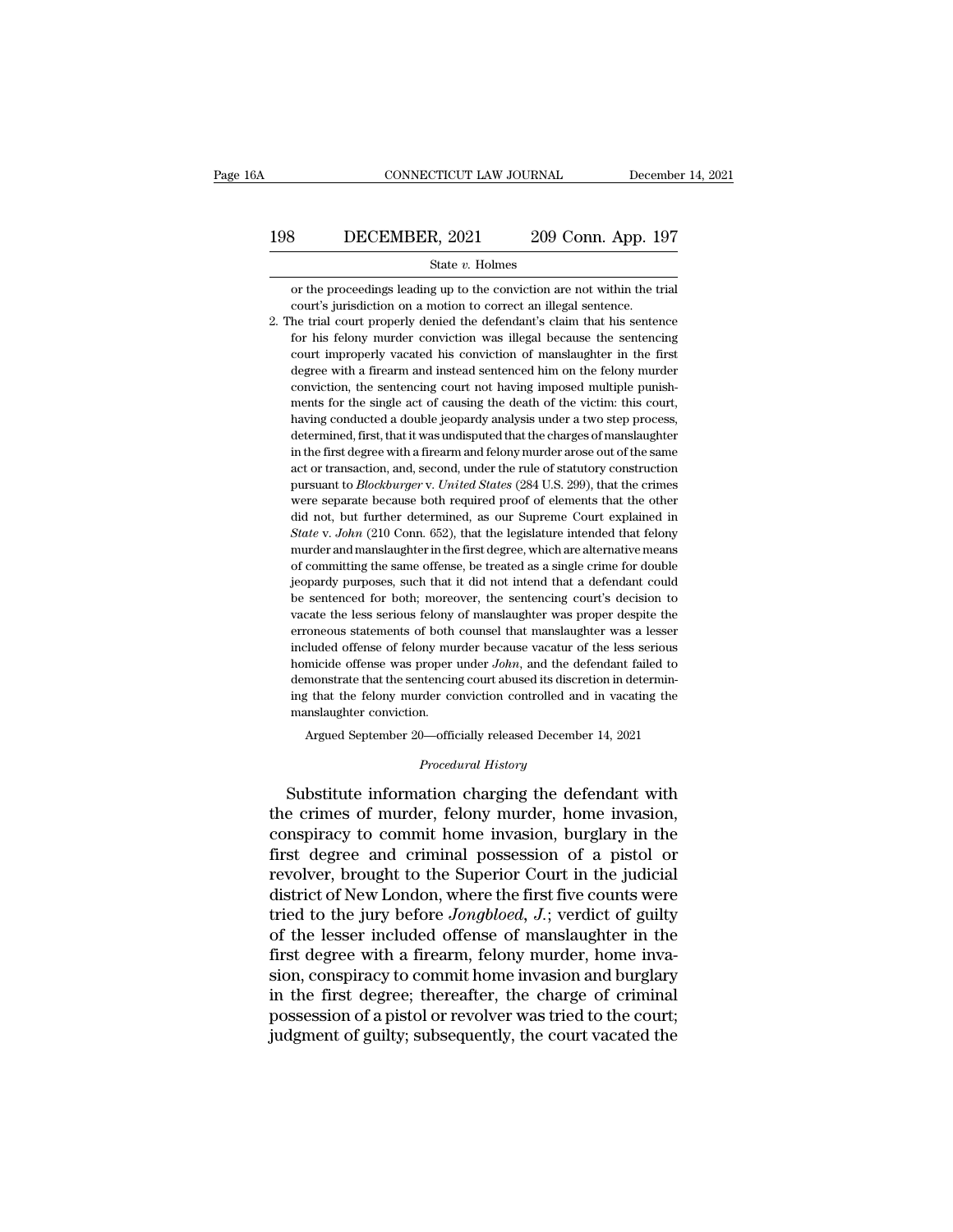# 14, 2021 CONNECTICUT LAW JOURNAL Page 17A<br>209 Conn. App. 197 DECEMBER, 2021 199<br>3tate v. Holmes

### State *v.* Holmes

14, 2021 CONNECTICUT LAW JOURNAL Page 17A<br>
209 Conn. App. 197 DECEMBER, 2021 199<br>
State v. Holmes<br>
verdict as to the lesser included offense of manslaughter<br>
in the first degree with a firearm and burglary in the<br>
first d 209 Conn. App. 197 DECEMBER, 2021 199<br>
State v. Holmes<br>
verdict as to the lesser included offense of manslaughter<br>
in the first degree with a firearm and burglary in the<br>
first degree, and rendered judgment of guilty of fe 209 Conn. App. 197 DECEMBER, 2021 199<br>
State v. Holmes<br>
verdict as to the lesser included offense of manslaughter<br>
in the first degree with a firearm and burglary in the<br>
first degree, and rendered judgment of guilty of f 209 Conn. App. 197 DECEMBER, 2021 199<br>
State v. Holmes<br>
verdict as to the lesser included offense of manslaughter<br>
in the first degree with a firearm and burglary in the<br>
first degree, and rendered judgment of guilty of f State v. Holmes<br>
verdict as to the lesser included offense of manslaughter<br>
in the first degree with a firearm and burglary in the<br>
first degree, and rendered judgment of guilty of felony<br>
murder, home invasion, conspirac state *v*. Holmes<br>verdict as to the lesser included offense of manslaughter<br>in the first degree with a firearm and burglary in the<br>first degree, and rendered judgment of guilty of felony<br>murder, home invasion, conspiracy t verdict as to the lesser included offense of manslaughter<br>in the first degree with a firearm and burglary in the<br>first degree, and rendered judgment of guilty of felony<br>murder, home invasion, conspiracy to commit home<br>inva in the first degree with a firearm and burglary in the<br>first degree, and rendered judgment of guilty of felony<br>murder, home invasion, conspiracy to commit home<br>invasion and criminal possession of a pistol or revolver;<br>ther murder, none invasion, conspiracy to commit none<br>invasion and criminal possession of a pistol or revolver;<br>thereafter, the court, *Strackbein*, *J.*, dismissed in part<br>and denied in part the defendant's motion to correct<br>a *A* denied in part the defendant's motion to correct<br>
illegal sentence, and the defendant appealed to this<br>
urt. *Affirmed.*<br> *Kuthryn W. Bare*, senior assistant state's attorney,<br> *Kathryn W. Bare*, senior assistant state

(defendant).

an illegal sentence, and the defendant appealed to this<br>court. *Affirmed.*<br>Evan J. Holmes, self-represented, the appellant<br>(defendant).<br>Kathryn W. Bare, senior assistant state's attorney,<br>with whom, on the brief, was *Paul* court. Affirmed.<br>
Evan J. Holmes, self-represented.<br>
(defendant).<br>
Kathryn W. Bare, senior assistant swith whom, on the brief, was Paul J. Nattorney, for the appellee (state).<br>  $o_{pinion}$ *Kathryn W. Bare,* senior assistant state's attorney,<br>th whom, on the brief, was *Paul J. Narducci*, state's<br>torney, for the appellee (state).<br> $opinion$ <br>FLYNN, J. The defendant,<sup>1</sup> Evan Jaron Holmes,<br>peals from the judgment of

### *Opinion*

Kathryn W. Bare, senior assistant state's attorney,<br>with whom, on the brief, was Paul J. Narducci, state's<br>attorney, for the appellee (state).<br> $o_{pinion}$ <br>FLYNN, J. The defendant,<sup>1</sup> Evan Jaron Holmes,<br>appeals from the judgme with whom, on the brief, was *Paul J. Narducci*, state's<br>attorney, for the appellee (state).<br> $opinion$ <br> $FLYNN$ , J. The defendant,<sup>1</sup> Evan Jaron Holmes,<br>appeals from the judgment of the trial court dismissing<br>in part and denying opinion<br>
opinion<br>
FLYNN, J. The defendant,<sup>1</sup> Evan Jaron Holmes,<br>
appeals from the judgment of the trial court dismissing<br>
in part and denying in part his motion to correct an<br>
illegal sentence. On appeal, the defendant cl  $\alpha$ <br>FLYNN, J. The defendant,<sup>1</sup> Evan Jaron Holmes,<br>appeals from the judgment of the trial court dismissing<br>in part and denying in part his motion to correct an<br>illegal sentence. On appeal, the defendant claims that<br>the c FLYNN, J. The defendant,<sup>1</sup> Evan Jaron Holmes,<br>appeals from the judgment of the trial court dismissing<br>in part and denying in part his motion to correct an<br>illegal sentence. On appeal, the defendant claims that<br>the court FLYNN, J. The defendant,<sup>1</sup> Evan Jaron Holmes,<br>appeals from the judgment of the trial court dismissing<br>in part and denying in part his motion to correct an<br>illegal sentence. On appeal, the defendant claims that<br>the court appeals from the judgment of the trial court dismissing<br>in part and denying in part his motion to correct an<br>illegal sentence. On appeal, the defendant claims that<br>the court improperly determined (1) that it lacked sub-<br>je in part and denying in part his motion to correct an<br>illegal sentence. On appeal, the defendant claims that<br>the court improperly determined (1) that it lacked sub-<br>ject matter jurisdiction over his claim that the charging<br> illegal sentence. On appeal, the defendant claims that<br>the court improperly determined (1) that it lacked sub-<br>ject matter jurisdiction over his claim that the charging<br>document listed multiple homicide offenses in violati the court improperly determined (1) that it lacked sub-<br>ject matter jurisdiction over his claim that the charging<br>document listed multiple homicide offenses in violation<br>of his federal constitutional right against double j ject matter jurisdiction over his claim that the charging<br>document listed multiple homicide offenses in violation<br>of his federal constitutional right against double jeop-<br>ardy and (2) that the sentencing court properly vac document listed multiple homicide offenses in violation<br>of his federal constitutional right against double jeop-<br>ardy and (2) that the sentencing court properly vacated<br>the manslaughter conviction and sentenced him on the<br> of his federal cons<br>ardy and (2) that the<br>the manslaughter<br>felony murder cor<br>properly dismissed<br>dant's motion to c<br>its judgment.<br>The following fa  $\alpha$ y and  $\alpha$ ) that the sentencing court property vacated<br>e manslaughter conviction. We conclude that the court<br>operly dismissed in part and denied in part the defen-<br>nt's motion to correct an illegal sentence and affirm re manslaaghet conviction and schenced runt of the<br>felony murder conviction. We conclude that the court<br>properly dismissed in part and denied in part the defen-<br>dant's motion to correct an illegal sentence and affirm<br>its j

telony murder conviction. We conclude that the court<br>properly dismissed in part and denied in part the defen-<br>dant's motion to correct an illegal sentence and affirm<br>its judgment.<br>The following factual scenario, which the properly dishissed in part and defice in part the determinant's motion to correct an illegal sentence and affirm<br>its judgment.<br>The following factual scenario, which the jury reason-<br>ably could have found, is gleaned from t The following factual scenario, which the jury reasonably could have found, is gleaned from the opinion of this court in the defendant's direct appeal affirming the judgment of conviction. See *State* v. *Holmes*, 176 Con judgment of conviction. See State v. Holmes, 176 Conn.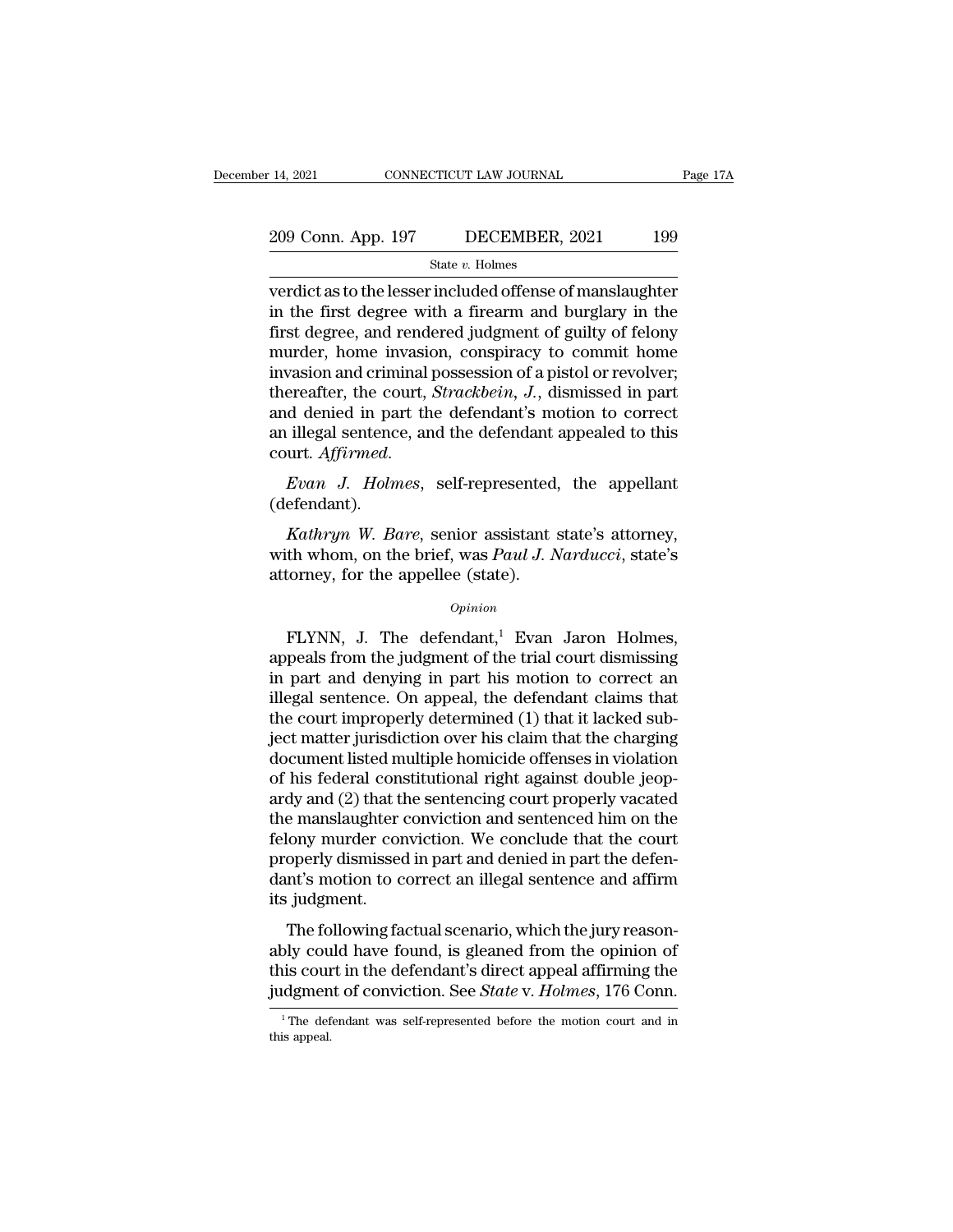# EXECUTE CONNECTICUT LAW JOURNAL December 14, 2021<br>200 DECEMBER, 2021 209 Conn. App. 197<br>3tate v. Holmes

### State *v.* Holmes

CONNECTICUT LAW JOURNAL December 14, 2021<br>
200 DECEMBER, 2021 209 Conn. App. 197<br>
<sup>31</sup> State v. Holmes<br>
App. 156, 169 A.3d 264 (2017), aff'd, 334 Conn. 202, 221<br>
A.3d 407 (2019). At 4 a.m. on November 12, 2011, the<br>
defend 200 DECEMBER, 2021 209 Conn. App. 197<br>  $\frac{\text{State } v. \text{ Holmes}}{204 \cdot 2017}$ <br>
App. 156, 169 A.3d 264 (2017), aff'd, 334 Conn. 202, 221<br>
A.3d 407 (2019). At 4 a.m. on November 12, 2011, the<br>
defendant and another man forced entry i 200 DECEMBER, 2021 209 Conn. App. 197<br>  $\frac{\text{State } v. \text{ Holmes}}{\text{App. 156, 169 A.3d 264 (2017), aff'd, 334 Conn. 202, 221}}$ <br>
A.3d 407 (2019). At 4 a.m. on November 12, 2011, the<br>
defendant and another man forced entry into an apart-<br>
ment oc 200 DECEMBER, 2021 209 Conn. App. 197<br>
State v. Holmes<br>
App. 156, 169 A.3d 264 (2017), aff'd, 334 Conn. 202, 221<br>
A.3d 407 (2019). At 4 a.m. on November 12, 2011, the<br>
defendant and another man forced entry into an apart- $\frac{\text{State } v. \text{ Holmes}}{\text{App. } 156, 169 \text{ A}.3d \, 264 \, (2017), \text{aff } d, 334 \text{ Conn. } 202, 221}$ <br>A.3d 407 (2019). At 4 a.m. on November 12, 2011, the defendant and another man forced entry into an apartment occupied by Todd Silva, with wh State v. Holmes<br>
App. 156, 169 A.3d 264 (2017), aff<sup>7</sup>d, 334 Conn. 202, 221<br>
A.3d 407 (2019). At 4 a.m. on November 12, 2011, the<br>
defendant and another man forced entry into an apart-<br>
ment occupied by Todd Silva, with wh App. 156, 169 A.3d 264 (2017), aff<sup>r</sup>d, 334 Conn. 202, 221<br>A.3d 407 (2019). At 4 a.m. on November 12, 2011, the<br>defendant and another man forced entry into an apart-<br>ment occupied by Todd Silva, with whom the defendant<br>had A.3d 407 (20)<br>defendant an<br>ment occupie<br>had a fight p<br>159–60. The o<br>body, who die<br>Id., 160.<br>The jury fo fendant and another man forced entry into an apart-<br>ent occupied by Todd Silva, with whom the defendant<br>d a fight previously, and the victim, Jorge Rosa. Id.,<br>9–60. The defendant fired ten shots into the victim's<br>dy, who ment occupied by Todd Silva, with whom the defendant<br>had a fight previously, and the victim, Jorge Rosa. Id.,<br>159–60. The defendant fired ten shots into the victim's<br>body, who died within a few minutes due to his wounds.<br>I

had a fight previously, and the victim, Jorge Rosa. Id.,<br>159–60. The defendant fired ten shots into the victim's<br>body, who died within a few minutes due to his wounds.<br>Id., 160.<br>The jury found the defendant not guilty of 159–60. The defendant fired ten shots into the victim's<br>body, who died within a few minutes due to his wounds.<br>Id., 160.<br>The jury found the defendant not guilty of murder in<br>violation of General Statutes  $\S 53a-54a$  (a), body, who died within a few minutes due to his wounds.<br>Id., 160.<br>The jury found the defendant not guilty of murder in<br>violation of General Statutes § 53a-54a (a), and guilty<br>of the lesser included offense of manslaughter Id., 160.<br>The jury found the defendant not guilty of murder in<br>violation of General Statutes § 53a-54a (a), and guilty<br>of the lesser included offense of manslaughter in the<br>first degree with a firearm in violation of Gene The jury found the defendant not guilty of murder in<br>violation of General Statutes § 53a-54a (a), and guilty<br>of the lesser included offense of manslaughter in the<br>first degree with a firearm in violation of General Stat-<br> violation of General Statutes § 53a-54a (a), and guilty<br>of the lesser included offense of manslaughter in the<br>first degree with a firearm in violation of General Stat-<br>utes §§ 53a-55 (a) (1) and 53a-55a. The jury also fou of the lesser included offense of manslaughter in the<br>first degree with a firearm in violation of General Stat-<br>utes §§ 53a-55 (a) (1) and 53a-55a. The jury also found<br>the defendant guilty of felony murder in violation of first degree with a firearm in violation of General Stat-<br>utes §§ 53a-55 (a) (1) and 53a-55a. The jury also found<br>the defendant guilty of felony murder in violation of<br>General Statutes § 53a-54c, home invasion in violatio utes §§ 53a-55 (a) (1) and 53a-55a. The jury also found<br>the defendant guilty of felony murder in violation of<br>General Statutes § 53a-54c, home invasion in violation<br>of General Statutes § 53a-100aa (a) (2), conspiracy to<br>c the defendant guilty of felony murder in violation of<br>General Statutes § 53a-54c, home invasion in violation<br>of General Statutes § 53a-100aa (a) (2), conspiracy to<br>commit home invasion in violation of General Statutes<br>§§ General Statutes § 53a-54c, home invasion in violation<br>of General Statutes § 53a-100aa (a) (2), conspiracy to<br>commit home invasion in violation of General Statutes<br>§§ 53a-48 (a) and 53a-100aa, and burglary in the first<br>de of General Statutes § 53a-100aa (a) (2), conspiracy to<br>commit home invasion in violation of General Statutes<br>§§ 53a-48 (a) and 53a-100aa, and burglary in the first<br>degree in violation of General Statutes § 53a-101 (a)<br>(1) commit home invasion in violation of General Statutes<br>§§ 53a-48 (a) and 53a-100aa, and burglary in the first<br>degree in violation of General Statutes § 53a-101 (a)<br>(1). The defendant elected to be tried by the court,<br>*Jongb*  $\S$ § 53a-48 (a) and 53a-100aa, and burglary in the first<br>degree in violation of General Statutes § 53a-101 (a)<br>(1). The defendant elected to be tried by the court,<br>*Jongbloed*, *J*., on a separate charge of criminal posse degree in violation of General Statutes  $\S$  53a-101 (a) (1). The defendant elected to be tried by the court, *Jongbloed*, *J.*, on a separate charge of criminal possession of a pistol or revolver in violation of General S (1). The defendant elected to be tried by the court,<br>*Jongbloed*, *J.*, on a separate charge of criminal possession of a pistol or revolver in violation of General Stat-<br>utes § 53a-217 and was found guilty. At the defenda *Jongbloed, J.*, on a separate charge of criminal possession of a pistol or revolver in violation of General Statures  $\S$  53a-217 and was found guilty. At the defendant's December 3, 2013 sentencing hearing, the court vac ation.<sup>2</sup> es § 53a-217 and was found guilty. At the defendant's<br>ecember 3, 2013 sentencing hearing, the court vacated<br>e defendant's convictions for manslaughter and bur-<br>ary on double jeopardy grounds and sentenced him<br>a total effec December 3, 2013 sentencing hearing, the court vacated<br>the defendant's convictions for manslaughter and bur-<br>glary on double jeopardy grounds and sentenced him<br>to a total effective sentence of seventy years of incarcer-<br>a the defendant's convictions for manslaughter and burglary on double jeopardy grounds and sentenced him<br>to a total effective sentence of seventy years of incarcer-<br>ation.<sup>2</sup> On August 26, 2019, the self-represented defenda

2 On August 26, 2019, the self-represented defendant<br>led his third motion to correct an illegal sentence<br>ursuant to Practice Book § 43-22,<sup>3</sup> which is the subject<br> $\frac{1}{2}$  The court sentenced the defendant to fifty-eight On August 26, 2019, the self-represented defendant<br>filed his third motion to correct an illegal sentence<br>pursuant to Practice Book § 43-22,<sup>3</sup> which is the subject<br><sup>2</sup> The court sentenced the defendant to fifty-eight year

filed his third motion to correct an illegal sentence<br>pursuant to Practice Book §  $43-22$ ,<sup>3</sup> which is the subject<br> $\frac{1}{2}$ The court sentenced the defendant to fifty-eight years of incarceration<br>for felony murder, twelve the commit to Practice Book § 43-22,<sup>3</sup> which is the subject<br>
<sup>2</sup> The court sentenced the defendant to fifty-eight years of incarceration<br>
for felony murder, twelve years for home invasion to be served consecutively<br>
to t to the felony murder conviction, and concurrent sentences on conspiracy

<sup>&</sup>lt;sup>2</sup> The court sentenced the defendant to fifty-eight years of incarceration for felony murder, twelve years for home invasion to be served consecutively to the felony murder conviction, and concurrent sentences on conspir for felony murder, twelve years for home invasion to be served consecutively<br>for felony murder conviction, and concurrent sentences on conspiracy<br>to commit home invasion and criminal possession of a firearm.<br><sup>3</sup> Practice B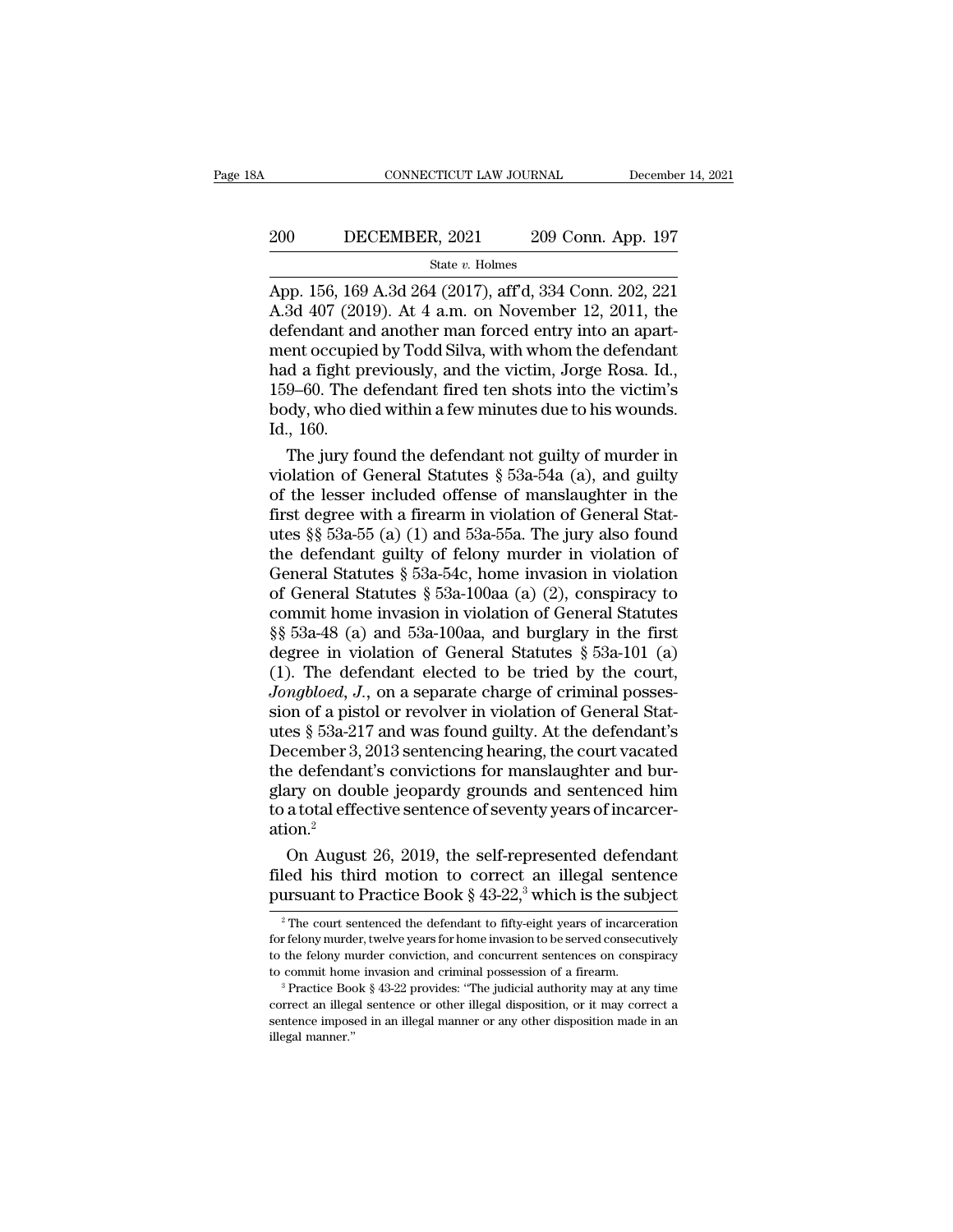# 14, 2021 CONNECTICUT LAW JOURNAL Page 19A<br>209 Conn. App. 197 DECEMBER, 2021 201<br>State v. Holmes

State *v.* Holmes

14, 2021 CONNECTICUT LAW JOURNAL Page  $19/$ <br>
209 Conn. App. 197 DECEMBER, 2021 201<br>
State v. Holmes<br>
of this appeal.<sup>4</sup> In his memorandum of law in support<br>
of the motion, the defendant argued that the trial court 209 Conn. App. 197 DECEMBER, 2021 201<br>
State v. Holmes<br>
of this appeal.<sup>4</sup> In his memorandum of law in support<br>
of the motion, the defendant argued that the trial court<br>
violated the protection of the federal constitution 209 Conn. App. 197 DECEMBER, 2021 201<br>
State v. Holmes<br>
of this appeal.<sup>4</sup> In his memorandum of law in support<br>
of the motion, the defendant argued that the trial court<br>
violated the protection of the federal constitution 209 Conn. App. 197 DECEMBER, 2021 201<br>
State v. Holmes<br>
of this appeal.<sup>4</sup> In his memorandum of law in support<br>
of the motion, the defendant argued that the trial court<br>
violated the protection of the federal constitution State v. Holmes<br>
of this appeal.<sup>4</sup> In his memorandum of law in support<br>
of the motion, the defendant argued that the trial court<br>
violated the protection of the federal constitution against<br>
double jeopardy when it (1) " state v. Homes<br>
of this appeal.<sup>4</sup> In his memorandum of law in support<br>
of the motion, the defendant argued that the trial court<br>
violated the protection of the federal constitution against<br>
double jeopardy when it (1) "s of this appeal.<sup>4</sup> In his memorandum of law in support<br>of the motion, the defendant argued that the trial court<br>violated the protection of the federal constitution against<br>double jeopardy when it (1) "simultaneously subjec of the motion, the defendant argued that the trial court<br>violated the protection of the federal constitution against<br>double jeopardy when it (1) "simultaneously subjected<br>and prosecuted the [defendant] for a slew of 'murda violated the protection of the federal constitution against<br>double jeopardy when it (1) "simultaneously subjected<br>and prosecuted the [defendant] for a slew of 'mutually<br>exclusive' homicide offenses, that inevitably prejudi double jeopardy when it (1) "simultaneously subjected<br>and prosecuted the [defendant] for a slew of 'mutually<br>exclusive' homicide offenses, that inevitably prejudiced<br>the [defendant] in a plethora of ways" and (2) convicted and prosecuted the [defendant] for a slew of 'mutually<br>exclusive' homicide offenses, that inevitably prejudiced<br>the [defendant] in a plethora of ways'' and (2) convicted<br>and sentenced him "for the conduct of 'murder'."<br>des exclusive' homicide offenses, that inevitably prejudiced<br>the [defendant] in a plethora of ways" and (2) convicted<br>and sentenced him "for the conduct of 'murder'"<br>despite that he was acquitted of murder. The state filed<br>an the [defendant] in a plethora of ways" and (2) convicted<br>and sentenced him "for the conduct of 'murder'"<br>despite that he was acquitted of murder. The state filed<br>an objection to the defendant's motion. After an Octo-<br>ber and sentenced him "for the conduct of 'murder'"<br>despite that he was acquitted of murder. The state filed<br>an objection to the defendant's motion. After an Octo-<br>ber 9, 2019 hearing at which the defendant and the state<br>prese despite that he was acquitted of murder. The state filed<br>an objection to the defendant's motion. After an Octo-<br>ber 9, 2019 hearing at which the defendant and the state<br>presented arguments, the motion court, *Strackbein*, an objection to the defendant's motion. After an October 9, 2019 hearing at which the defendant and the state<br>presented arguments, the motion court, *Strackbein*, *J.*,<br>dismissed in part and denied in part the defendant's<br> ber 9, 2019 hearing at which the defendant and the state<br>presented arguments, the motion court, *Strackbein*, *J.*,<br>dismissed in part and denied in part the defendant's<br>motion to correct in an October 11, 2019 memorandum<br>o presented arguments, the motion court, *Strackbein*, J., dismissed in part and denied in part the defendant's motion to correct in an October 11, 2019 memorandum of decision. The court determined that it did not have subje dismissed in part and denied in part the defendant's<br>motion to correct in an October 11, 2019 memorandum<br>of decision. The court determined that it did not have<br>subject matter jurisdiction over the defendant's first<br>claim, motion to correct in an October 11, 2019 memorandum<br>of decision. The court determined that it did not have<br>subject matter jurisdiction over the defendant's first<br>claim, in which he alleged double jeopardy violations<br>as a r of decision. The court determined that it did not have<br>subject matter jurisdiction over the defendant's first<br>claim, in which he alleged double jeopardy violations<br>as a result of the trial court's improperly having permitsubject matter jurisdiction over the defendant's first<br>claim, in which he alleged double jeopardy violations<br>as a result of the trial court's improperly having permit-<br>ted him to be charged with multiple homicide offenses<br> claim, in which he alleged double jeopardy violations<br>as a result of the trial court's improperly having permit-<br>ted him to be charged with multiple homicide offenses<br>when there had only been one death resulting from a<br>"si as a result of the trial court's improperly having permitted him to be charged with multiple homicide offenses<br>when there had only been one death resulting from a<br>"single alleged act." In dismissing the claim, the court<br>re ted him to be charged with multiple homicide offenses<br>when there had only been one death resulting from a<br>"single alleged act." In dismissing the claim, the court<br>reasoned that it attacked the charging document itself<br>rath when there had only been one death resulting from a<br>"single alleged act." In dismissing the claim, the court<br>reasoned that it attacked the charging document itself<br>rather than the sentencing proceeding, which is imper-<br>mis "single alleged act." In dismissing the claim, the court<br>reasoned that it attacked the charging document itself<br>rather than the sentencing proceeding, which is imper-<br>missible in a motion to correct an illegal sentence. Wi reasoned that it attacked the charging document itself<br>rather than the sentencing proceeding, which is imper-<br>missible in a motion to correct an illegal sentence. With<br>respect to the defendant's second claim, the court rea rather than the sentencing proceeding, which is imper-<br>missible in a motion to correct an illegal sentence. With<br>respect to the defendant's second claim, the court rea-<br>soned that the sentencing court properly vacated his<br> missible in a motion to correct an illegal sentence. With<br>respect to the defendant's second claim, the court rea-<br>soned that the sentencing court properly vacated his<br>manslaughter conviction and sentenced him on his fel-<br>o respect to the defendant's second claim, the court reasoned that the sentencing court properly vacated his<br>manslaughter conviction and sentenced him on his fel-<br>ony murder conviction, and denied that claim. The court<br>furth soned that the sentencing court properly vacated his<br>manslaughter conviction and sentenced him on his fel-<br>ony murder conviction, and denied that claim. The court<br>further determined that the defendant's argument that<br>his r manslaughter conviction and sentenced him on his fel-<br>ony murder conviction, and denied that claim. The court<br>further determined that the defendant's argument that<br>his right to be free of double jeopardy was violated<br>when ony murder conviction, and denied that claim. The court<br>further determined that the defendant's argument that<br>his right to be free of double jeopardy was violated<br>when he was acquitted of murder and found guilty of<br>felony further determined that the defendant's<br>his right to be free of double jeopard<br>when he was acquitted of murder and<br>felony murder, although incorrect, was i<br>which the court had subject matter juris<br>it attacked the underlyin felony murder, although incorrect, was not a claim over<br>which the court had subject matter jurisdiction because<br>it attacked the underlying conviction and not the sen-<br>tence itself. This appeal followed.<br>The defendant's two

denied.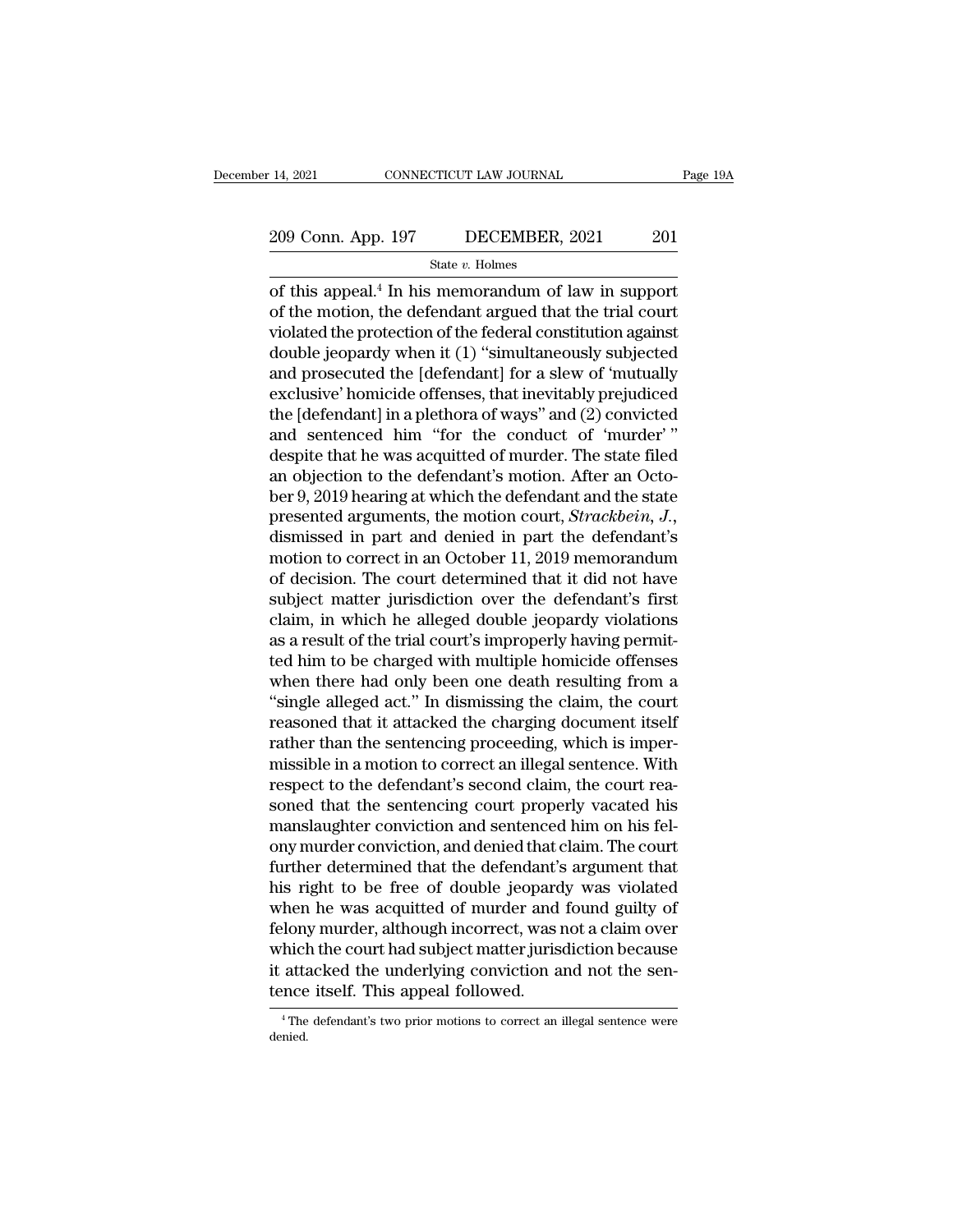| 20A | CONNECTICUT LAW JOURNAL |                    | December 14, 2021 |
|-----|-------------------------|--------------------|-------------------|
| 202 | DECEMBER, 2021          | 209 Conn. App. 197 |                   |
|     | State $v$ . Holmes      |                    |                   |
|     |                         |                    |                   |

202 DECEMBER, 2021 209 Conn. App. 197<br>  $\frac{\text{State } v. \text{ Holmes}}{I}$ <br>
The defendant first challenges the decision of the<br>
motion court that it lacked subject matter jurisdiction<br>
to review his first claim in his motion to correct t The defendant first challenges the decision of the<br>
The defendant first challenges the decision of the<br>
motion court that it lacked subject matter jurisdiction<br>
to review his first claim in his motion to correct that the<br> State v. Holmes<br>
I<br>
The defendant first challenges the decision of the<br>
motion court that it lacked subject matter jurisdiction<br>
to review his first claim in his motion to correct that the<br>
charging document listed multip I<br>
I<br>
The defendant first challenges the decision of the<br>
motion court that it lacked subject matter jurisdiction<br>
to review his first claim in his motion to correct that the<br>
charging document listed multiple homicide off The defendant first challenges the decision of the<br>motion court that it lacked subject matter jurisdiction<br>to review his first claim in his motion to correct that the<br>charging document listed multiple homicide offenses<br>in The defendant first challenges the decision of the<br>motion court that it lacked subject matter jurisdiction<br>to review his first claim in his motion to correct that the<br>charging document listed multiple homicide offenses<br>in motion court that it lacked subject matter jurisdiction<br>to review his first claim in his motion to correct that the<br>charging document listed multiple homicide offenses<br>in violation of his federal constitutional right again to review his first claim in his motion to correct that the<br>charging document listed multiple homicide offenses<br>in violation of his federal constitutional right against<br>double jeopardy. He argues that "[r]ather than commit charging document listed multiple homicide offenses<br>in violation of his federal constitutional right against<br>double jeopardy. He argues that "[r]ather than commit<br>to a single theory as to the commission of an alleged<br>offen in violation of his federal constitutional right against<br>double jeopardy. He argues that "[r]ather than commit<br>to a single theory as to the commission of an alleged<br>offense—to ensure that they are given their one and<br>only, double jeopardy. He argues that "[r]ather than commit<br>to a single theory as to the commission of an alleged<br>offense—to ensure that they are given their one and<br>only, full and fair, opportunity to convict—prosecutors<br>can no to a single theory as to the commission of an alleged<br>offense—to ensure that they are given their one and<br>only, full and fair, opportunity to convict—prosecutors<br>can now circumvent the double jeopardy clause and<br>subject de offense—to ensure that they are given their one and<br>only, full and fair, opportunity to convict—prosecutors<br>can now circumvent the double jeopardy clause and<br>subject defendants to literally all of the different stat-<br>utes only, full and fair, opportunity to convict—prosecutors<br>can now circumvent the double jeopardy clause and<br>subject defendants to literally all of the different stat-<br>utes pertaining to an alleged offense; only to later have can now circumvent the double jeopardy clause and<br>subject defendants to literally all of the different stat-<br>utes pertaining to an alleged offense; only to later have<br>to 'remedy' the violation by vacating all of the 'unlaw subject defendants to literally all of the different stat-<br>utes pertaining to an alleged offense; only to later have<br>to 'remedy' the violation by vacating all of the 'unlawful'<br>convictions with the foresight that should th utes pertaining to an alleged offense; only to later have<br>to 'remedy' the violation by vacating all of the 'unlawful'<br>convictions with the foresight that should the defendant<br>prevail on a postconviction challenge to the se to 'remedy' the violation by vacating all of the convictions with the foresight that should the prevail on a postconviction challenge to the viction, the state can simply 'resurrect' or lative convictions." The state count evail on a postconviction challenge to the seated contrion, the state can simply 'resurrect' one of its violative convictions." The state counters that the court<br>operly dismissed this claim for lack of subject matter<br>risdi viction, the state can simply 'resurrect' one of its violative convictions." The state counters that the court<br>properly dismissed this claim for lack of subject matter<br>jurisdiction. We agree with the state.<br>We begin with o

lative convictions." The state counters that the court<br>properly dismissed this claim for lack of subject matter<br>jurisdiction. We agree with the state.<br>We begin with our standard of review and relevant<br>legal principles. "[ properly dismissed this claim for lack of subject matter<br>jurisdiction. We agree with the state.<br>We begin with our standard of review and relevant<br>legal principles. "[J]urisdiction involves the authority<br>of a court to adjud iurisdiction. We agree with the state.<br>
We begin with our standard of review and relevant<br>
legal principles. "[J]urisdiction involves the authority<br>
of a court to adjudicate the type of controversy pre-<br>
sented by the acti We begin with our standard of review and relevant<br>legal principles. "[J]urisdiction involves the authority<br>of a court to adjudicate the type of controversy pre-<br>sented by the action before it." (Internal quotation<br>marks om We begin with our standard of review and relevant<br>legal principles. "[J]urisdiction involves the authority<br>of a court to adjudicate the type of controversy pre-<br>sented by the action before it." (Internal quotation<br>marks o legal principles. "[J]urisdiction involves the authority<br>of a court to adjudicate the type of controversy pre-<br>sented by the action before it." (Internal quotation<br>marks omitted.) State v. Alexander, 269 Conn. 107, 112,<br>84 of a court to adjudicate the<br>sented by the action before<br>marks omitted.) State v. Alexa<br>847 A.2d 970 (2004). "[B]e<br>regarding a trial court's subje<br>question of law, our review is<br>tion marks omitted.) Id.<br>"[I]t is axiomatic arks omitted.) *State* v. *Alexander*, 269 Conn. 107, 112,<br>
7 A.2d 970 (2004). "[B]ecause [a] determination<br>
garding a trial court's subject matter jurisdiction is a<br>
estion of law, our review is plenary." (Internal quota-847 A.2d 970 (2004). "[B]ecause [a] determination<br>regarding a trial court's subject matter jurisdiction is a<br>question of law, our review is plenary." (Internal quota-<br>tion marks omitted.) Id.<br>"[I]t is axiomatic that [t]he

regarding a trial court's subject matter jurisdiction is a<br>question of law, our review is plenary." (Internal quota-<br>tion marks omitted.) Id.<br>"[I]t is axiomatic that [t]he judicial authority may at<br>any time correct an ill question of law, our review is plenary." (Internal quotation marks omitted.) Id.<br>
"[I]t is axiomatic that [t]he judicial authority may at<br>
any time correct an illegal sentence or other illegal<br>
disposition, or it may corr tion marks omitted.) Id.<br>
"[I]t is axiomatic that [t]he judicial authority may at<br>
any time correct an illegal sentence or other illegal<br>
disposition, or it may correct a sentence imposed in an<br>
illegal manner . . . . ." ( "[I]t is axiomatic that [t]he judicial authority may at any time correct an illegal sentence or other illegal disposition, or it may correct a sentence imposed in an illegal manner  $\ldots$  ." (Internal quotation marks omitt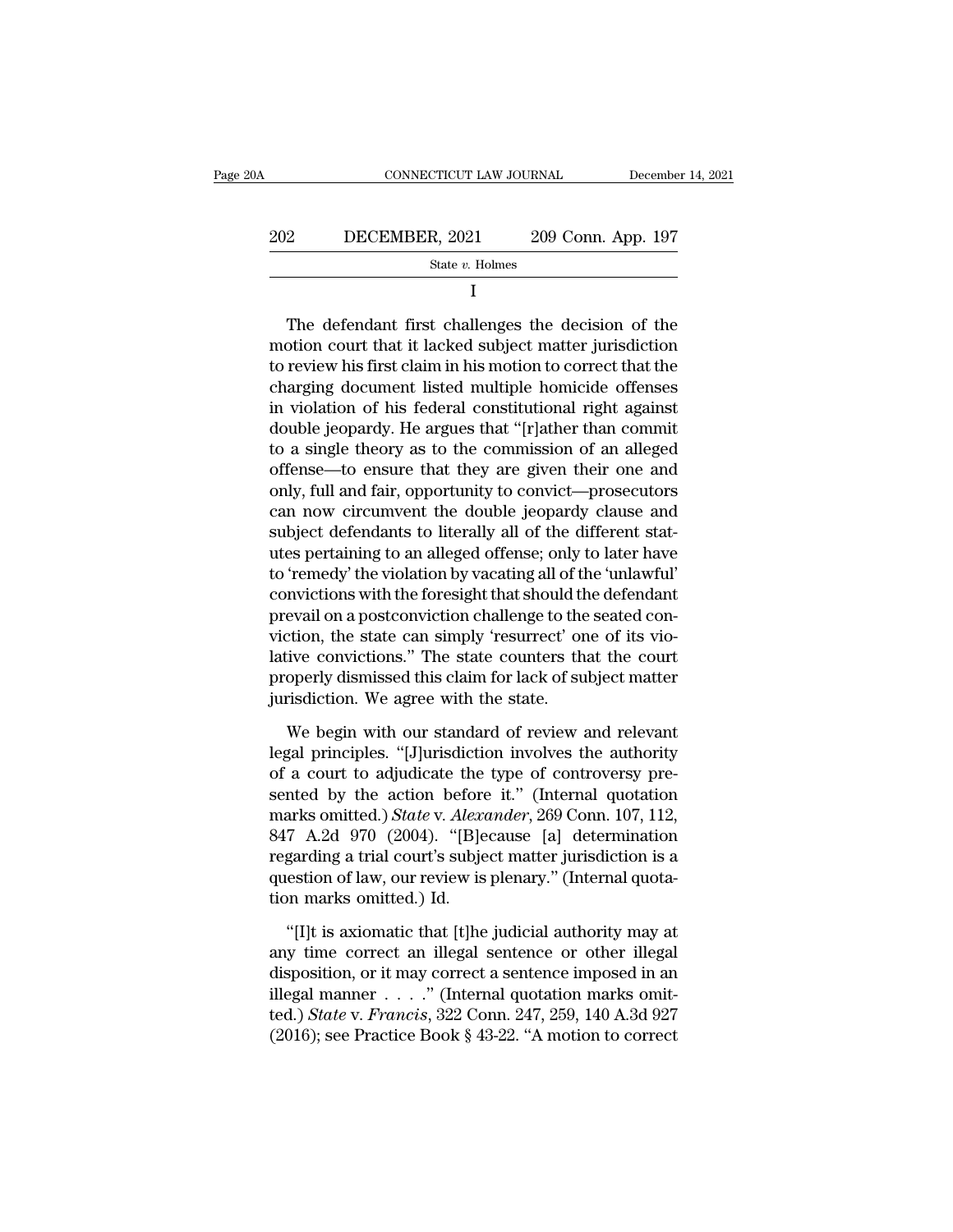# 14, 2021 CONNECTICUT LAW JOURNAL Page 21A<br>209 Conn. App. 197 DECEMBER, 2021 203<br>31 State v. Holmes

State *v.* Holmes

14, 2021 CONNECTICUT LAW JOURNAL<br>
209 Conn. App. 197 DECEMBER, 2021 203<br>
<sup>203</sup> State v. Holmes<br>
an illegal sentence under Practice Book § 43-22 constitutes a narrow exception to the general rule that, once 209 Conn. App. 197 DECEMBER, 2021 203<br>
State v. Holmes<br>
an illegal sentence under Practice Book § 43-22 constitutes a narrow exception to the general rule that, once<br>
a defendant's sentence has begun, the authority of the<br> 209 Conn. App. 197 DECEMBER, 2021 203<br>
State v. Holmes<br>
an illegal sentence under Practice Book § 43-22 constitutes a narrow exception to the general rule that, once<br>
a defendant's sentence has begun, the authority of the 209 Conn. App. 197 DECEMBER, 2021 203<br>
State v. Holmes<br>
an illegal sentence under Practice Book § 43-22 constitutes a narrow exception to the general rule that, once<br>
a defendant's sentence has begun, the authority of the State v. Holmes<br>
an illegal sentence under Practice Book § 43-22 consti-<br>
tutes a narrow exception to the general rule that, once<br>
a defendant's sentence has begun, the authority of the<br>
sentencing court to modify that sen siate v. Holmes<br>
an illegal sentence under Practice Book § 43-22 consti-<br>
tutes a narrow exception to the general rule that, once<br>
a defendant's sentence has begun, the authority of the<br>
sentencing court to modify that se an illegal sentence under Practice Book § 43-22 constitutes a narrow exception to the general rule that, once<br>a defendant's sentence has begun, the authority of the<br>sentencing court to modify that sentence terminates."<br>St tutes a narrow exception to the general rule that, once<br>a defendant's sentence has begun, the authority of the<br>sentencing court to modify that sentence terminates."<br>State v. Casiano, 282 Conn. 614, 624, 922 A.2d 1065<br>(2007 a defendant's sentence has begun, the authority of the<br>sentencing court to modify that sentence terminates."<br>State v. Casiano, 282 Conn. 614, 624, 922 A.2d 1065<br>(2007). "In order for the court to have jurisdiction over<br>a sentencing court to modify that sentence terminates."<br> *State* v. *Casiano*, 282 Conn. 614, 624, 922 A.2d 1065<br>
(2007). "In order for the court to have jurisdiction over<br>
a motion to correct an illegal sentence after the s State v. Casiano, 282 Conn. 614, (2007). "In order for the court to ha<br>a motion to correct an illegal sent<br>tence has been executed, the sent<br>and not the trial leading to the conv<br>subject of the attack." State v. La<br>147, 15 The contract an illegal sentence after the sentencion to correct an illegal sentence after the sentence has been executed, the sentencing proceeding, d not the trial leading to the conviction, must be the bject of the atta relative to the relation of the sentencing proceeding,<br>tence has been executed, the sentencing proceeding,<br>subject of the attack." *State* v. *Lawrence*, 281 Conn.<br>147, 158, 913 A.2d 428 (2007).<br>"[A]n illegal sentence is e

and not the trial leading to the conviction, must be the<br>subject of the attack." *State* v. *Lawrence*, 281 Conn.<br>147, 158, 913 A.2d 428 (2007).<br>"[A]n illegal sentence is essentially one [that] ...<br>exceeds the relevant st subject of the attack." *State* v. *Lawrence*, 281 Conn.<br>147, 158, 913 A.2d 428 (2007).<br>
"[A]n illegal sentence is essentially one [that] . . .<br>
exceeds the relevant statutory maximum limits, violates<br>
a defendant's right 147, 158, 913 A.2d 428 (2007).<br>
"[A]n illegal sentence is essentially one [that]  $\ldots$ <br>
exceeds the relevant statutory maximum limits, violates<br>
a defendant's right against double jeopardy, is ambigu-<br>
ous, or is internal "[A]n illegal sentence is essentially one [that]  $\ldots$  exceeds the relevant statutory maximum limits, violates a defendant's right against double jeopardy, is ambiguous, or is internally contradictory.  $\ldots$  In accordance "[A]n illegal sentence is essentially one [that]  $\ldots$ <br>exceeds the relevant statutory maximum limits, violates<br>a defendant's right against double jeopardy, is ambigu-<br>ous, or is internally contradictory.  $\ldots$  In accordan exceeds the relevant statutory maximum limits, violates<br>a defendant's right against double jeopardy, is ambiguous, or is internally contradictory. . . . In accordance<br>with this summary, Connecticut courts have considered<br> a defendant's right against double jeopardy, is ambiguous, or is internally contradictory. . . . In accordance<br>with this summary, Connecticut courts have considered<br>four categories of claims pursuant to [Practice Book]<br>§ ous, or is internally contradictory. . . . . In accordance<br>with this summary, Connecticut courts have considered<br>four categories of claims pursuant to [Practice Book]<br>§ 43-22. The first category has addressed whether the<br> with this summary, Connecticut courts have considered<br>four categories of claims pursuant to [Practice Book]<br>§ 43-22. The first category has addressed whether the<br>sentence was within the permissible range for the<br>crimes ch four categories of claims pursuant to [Practice Book]<br>
§ 43-22. The first category has addressed whether the<br>
sentence was within the permissible range for the<br>
crimes charged.... The second category has consid-<br>
ered vio  $§$  43-22. The first category has addressed whether the<br>sentence was within the permissible range for the<br>crimes charged. . . . The second category has consid-<br>ered violations of the prohibition against double jeop-<br>ardy. sentence was within the permissible range for the<br>crimes charged.... The second category has consid-<br>ered violations of the prohibition against double jeop-<br>ardy.... The third category has involved claims per-<br>taining to crimes charged.... The second category has considered violations of the prohibition against double jeopardy.... The third category has involved claims pertaining to the computation of the length of the sentence and the qu ered violations of the prohibition against double jeop-<br>ardy. . . . The third category has involved claims per-<br>taining to the computation of the length of the sentence<br>and the question of consecutive or concurrent prison<br> ardy. . . . The third category has<br>taining to the computation of the<br>and the question of consecutive<br>time. . . . The fourth category h<br>as to which sentencing statute w<br>nal quotation marks omitted.) Sta<br>54, 60, 256 A.3d 61 It is useful to state what the defendant's first claim<br>in the figure state was applicable." (Inter-<br>l quotation marks omitted.) *State* v. *Smith*, 338 Conn.<br>60, 256 A.3d 615 (2021).<br>It is useful to state what the defenda time. . . . The fourth category has involved questions<br>as to which sentencing statute was applicable." (Inter-<br>nal quotation marks omitted.) *State* v. *Smith*, 338 Conn.<br>54, 60, 256 A.3d 615 (2021).<br>It is useful to state

as to which sentencing statute was applicable." (Inter-<br>nal quotation marks omitted.) *State* v. *Smith*, 338 Conn.<br>54, 60, 256 A.3d 615 (2021).<br>It is useful to state what the defendant's first claim<br>is not about. He did mal quotation marks omitted.) State v. Smith, 338 Conn.<br>54, 60, 256 A.3d 615 (2021).<br>It is useful to state what the defendant's first claim<br>is not about. He did not claim in his motion to correct<br>that the fifty-eight year 54, 60, 256 A.3d 615 (2021).<br>It is useful to state what the defendant's first claim<br>is not about. He did not claim in his motion to correct<br>that the fifty-eight years to which he was sentenced for<br>felony murder exceeds th It is useful to state what the defendant's first claim<br>is not about. He did not claim in his motion to correct<br>that the fifty-eight years to which he was sentenced for<br>felony murder exceeds the statutory maximum limit for<br> It is useful to state what the defendant's first claim<br>is not about. He did not claim in his motion to correct<br>that the fifty-eight years to which he was sentenced for<br>felony murder exceeds the statutory maximum limit for<br> is not about. He did not claim in his motion to correct<br>that the fifty-eight years to which he was sentenced for<br>felony murder exceeds the statutory maximum limit for<br>felony murder of sixty years, that his total effective<br>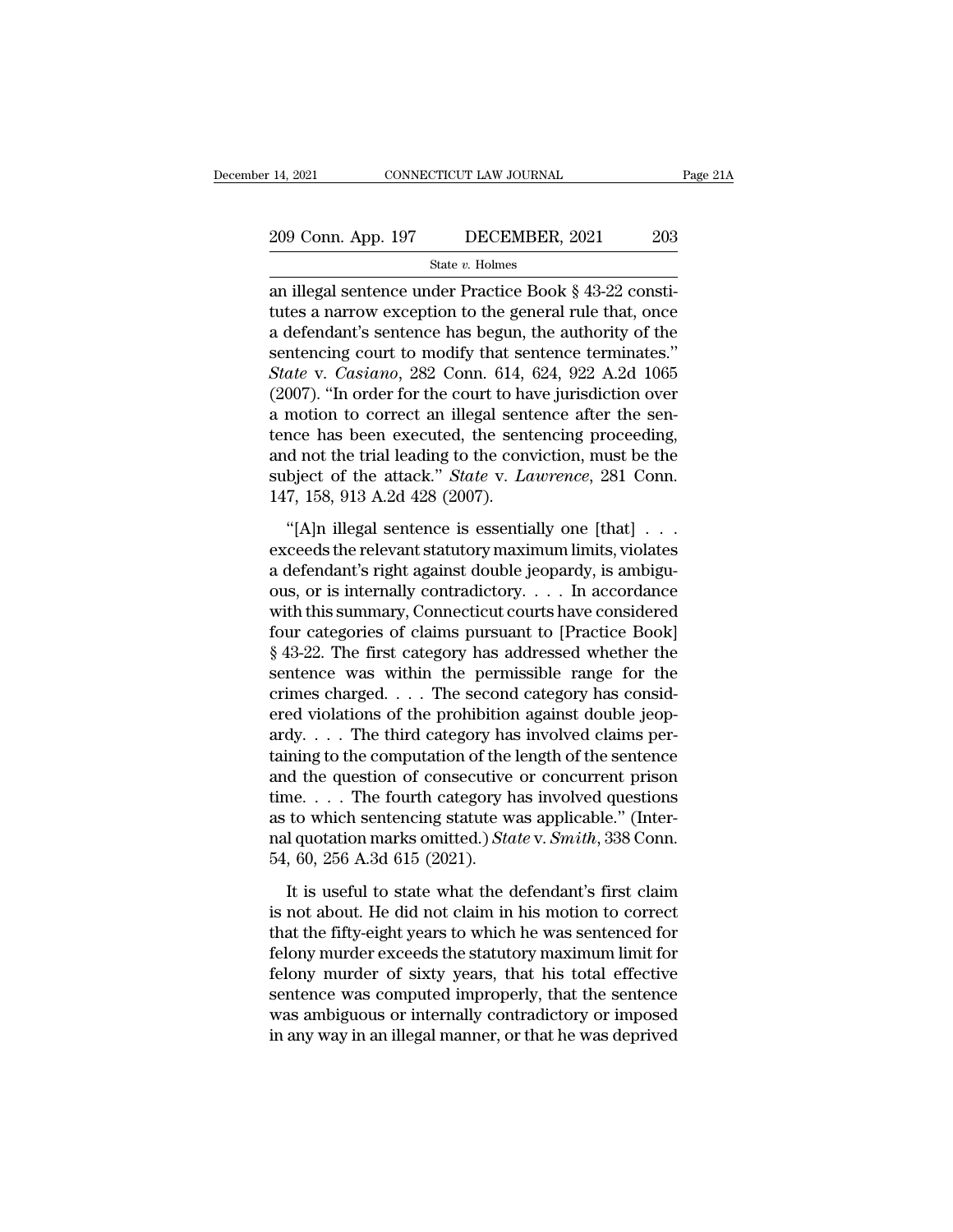# CONNECTICUT LAW JOURNAL December 14, 2021<br>204 DECEMBER, 2021 209 Conn. App. 197<br>3tate v. Holmes

### State *v.* Holmes

CONNECTICUT LAW JOURNAL December<br>
204 DECEMBER, 2021 209 Conn. App. 197<br>
5tate v. Holmes<br>
205 of his right to due process during the sentencing hear-<br>
ing, but rather he argued that his right against double<br>
isomers were v 204 DECEMBER, 2021 209 Conn. App. 197<br>
<sup>State v. Holmes</sup><br>
of his right to due process during the sentencing hear-<br>
ing, but rather he argued that his right against double<br>
jeopardy was violated because the state *charged* 204 DECEMBER, 2021 209 Conn. App. 197<br>
State *v*. Holmes<br>
of his right to due process during the sentencing hear-<br>
ing, but rather he argued that his right against double<br>
jeopardy was violated because the state *charged* 204 DECEMBER, 2021 209 Conn. App. 197<br>
State v. Holmes<br>
of his right to due process during the sentencing hear-<br>
ing, but rather he argued that his right against double<br>
jeopardy was violated because the state *charged* h State v. Holmes<br>
of his right to due process during the sentencing hear-<br>
ing, but rather he argued that his right against double<br>
jeopardy was violated because the state *charged* him<br>
with felony murder despite that he state v. Holmes<br>
of his right to due process during the sentencing hear-<br>
ing, but rather he argued that his right against double<br>
jeopardy was violated because the state *charged* him<br>
with felony murder despite that he of his right to due process during the sentencing hear-<br>ing, but rather he argued that his right against double<br>jeopardy was violated because the state *charged* him<br>with felony murder despite that he was also charged<br>with ing, but rather he argued that his right against double<br>jeopardy was violated because the state *charged* him<br>with felony murder despite that he was also charged<br>with both murder and manslaughter with a firearm. In<br>his ow jeopardy was violated because the state *charged* him<br>with felony murder despite that he was also charged<br>with both murder and manslaughter with a firearm. In<br>his own words, the defendant argued in his motion to<br>correct t with felony murder despite that he was also charged<br>with both murder and manslaughter with a firearm. In<br>his own words, the defendant argued in his motion to<br>correct that his right to not be subject to double jeop-<br>ardy wa with both murder and manslaughter with a firearm. In<br>his own words, the defendant argued in his motion to<br>correct that his right to not be subject to double jeop-<br>ardy was violated when the state charged him with "a<br>slew his own words, the defendant argued in his motion to<br>correct that his right to not be subject to double jeop-<br>ardy was violated when the state charged him with "a<br>slew of 'mutually exclusive' homicide offenses  $\ldots$ ."<br>Alt correct that his right to not be subject to double jeopardy was violated when the state charged him with "a slew of 'mutually exclusive' homicide offenses  $\ldots$ ."<br>Although this claim purportedly pertains to double jeopard ardy was violated when the state charged him with "a<br>slew of 'mutually exclusive' homicide offenses  $\dots$ ."<br>Although this claim purportedly pertains to double jeop-<br>ardy, which can be raised in a motion to correct, the<br>cla slew of 'mutually exclusive' homicide offenses  $\ldots$ ."<br>Although this claim purportedly pertains to double jeopardy, which can be raised in a motion to correct, the<br>claim actually attacks the proceedings leading up to<br>the Although this claim purportedly pertains to double jeopardy, which can be raised in a motion to correct, the claim actually attacks the proceedings leading up to the conviction, namely, the charging document itself, and no ardy, which can be raised in a motion to correct, the claim actually attacks the proceedings leading up to the conviction, namely, the charging document itself, and not the sentence or sentencing proceeding. Simply put, ou claim actually attacks the proceedings leading up to<br>the conviction, namely, the charging document itself,<br>and not the sentence or sentencing proceeding. Simply<br>put, our law is clear that motions to correct an illegal<br>sent the conviction, namely, the charging document itself,<br>and not the sentence or sentencing proceeding. Simply<br>put, our law is clear that motions to correct an illegal<br>sentence that attack the conviction or the proceedings<br>le and not the sentence or sentencing proceeding. Simply<br>put, our law is clear that motions to correct an illegal<br>sentence that attack the conviction or the proceedings<br>leading up to the conviction are not within the trial<br>co put, our law is clear that motions to correct an illegal<br>sentence that attack the conviction or the proceedings<br>leading up to the conviction are not within the trial<br>court's jurisdiction on a motion to correct an illegal<br>s sentence that attack the conviction or the proceedings<br>leading up to the conviction are not within the trial<br>court's jurisdiction on a motion to correct an illegal<br>sentence. See, e.g., *State* v. *Lawrence*, supra, 281 Con leading up to the conviction are not within the trial court's jurisdiction on a motion to correct an illegal sentence. See, e.g., *State* v. *Lawrence*, supra, 281 Conn. 158. Because the defendant's claim does exactly that court's jurisdiction on a motion to correct an illegal<br>sentence. See, e.g., *State* v. *Lawrence*, supra, 281 Conn.<br>158. Because the defendant's claim does exactly that—<br>it attacks the proceeding leading up to the underlyi sentence. See, e.g., *State* v. *Lawrence*, supra, 281 Conn.<br>158. Because the defendant's claim does exactly that—<br>it attacks the proceeding leading up to the underlying<br>conviction and not the sentence or the sentencing pr 158. Because the defendant's claim does exactly that—<br>it attacks the proceeding leading up to the underlying<br>conviction and not the sentence or the sentencing pro-<br>ceeding—it does not fall within the purview of the cate-<br>g it attacks the proceeding leading up to the underlying<br>conviction and not the sentence or the sentencing pro-<br>ceeding—it does not fall within the purview of the cate-<br>gories of claims permitted to be raised in a motion to<br> conviction and not the sentence or the sentencing proceeding—it does not fall within the purview of the categories of claims permitted to be raised in a motion to correct an illegal sentence pursuant to Practice Book § 43ceeding—it does not fall within the purview of the categories of claims permitted to be raised in a motion to correct an illegal sentence pursuant to Practice Book § 43-22. See id., 150. We conclude that the court properly gories of claims permitted to be raised in a motion to correct an illegal sentence pursuant to Practice Book § 43-22. See id., 150. We conclude that the court properly determined that it lacked subject matter jurisdiction correct an illegal sentence pursuant to Practice Book § 43-22. See id., 150. We conclude that the court properly determined that it lacked subject matter jurisdiction over the defendant's first claim in his motion to corre § 43-22. See id., 150. We conclude that the court properly<br>determined that it lacked subject matter jurisdiction<br>over the defendant's first claim in his motion to correct.<br>The court properly dismissed the claim because whe determined that it lacked subject i<br>over the defendant's first claim in his<br>The court properly dismissed the cla<br>a court lacks jurisdiction over the<br>dismissal is proper. See *State* v. *Sc*<br>App. 268, 271–72, 50 A.3d 321 (2 court lacks jurisdiction over the motion to correct,<br>smissal is proper. See *State* v. *Saunders* 132 Conn.<br>pp. 268, 271–72, 50 A.3d 321 (2011), cert. denied, 303<br>pnn. 924, 34 A.3d 394 (2012).<br>II<br>We next turn to the defend dismissal is proper. See *State* v. *Saunders* 132 Conn.<br>App. 268, 271–72, 50 A.3d 321 (2011), cert. denied, 303<br>Conn. 924, 34 A.3d 394 (2012).<br>II<br>We next turn to the defendant's second claim, as<br>clarified at the hearing o

### II

App. 268, 271–72, 50 A.3d 321 (2011), cert. denied, 303<br>Conn. 924, 34 A.3d 394 (2012).<br>II<br>We next turn to the defendant's second claim, as<br>clarified at the hearing on his motion to correct, that<br>his sentence for his felony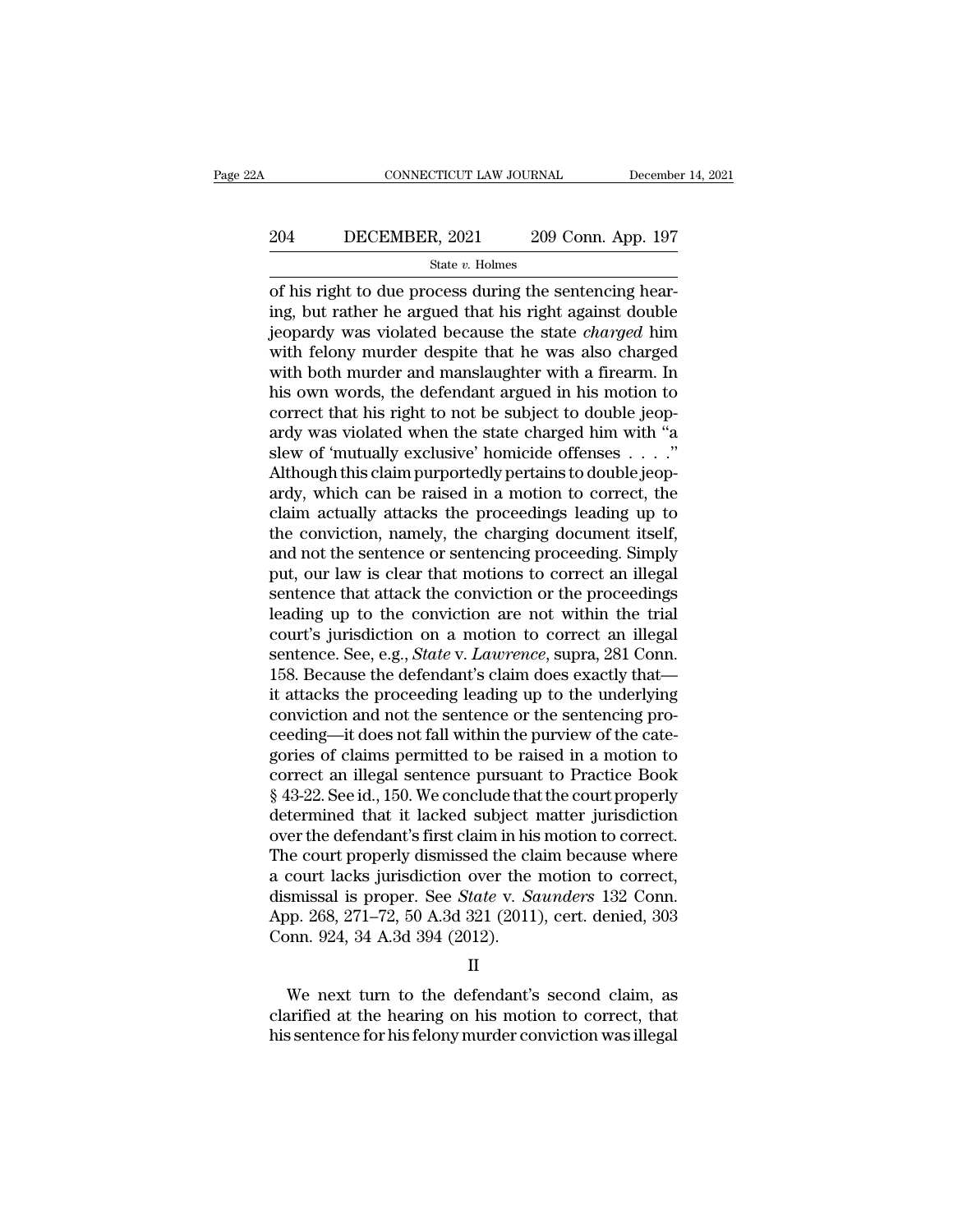### State *v.* Holmes

<sup>14, 2021</sup> CONNECTICUT LAW JOURNAL Page 23A<br>
209 Conn. App. 197 DECEMBER, 2021 205<br>
<sup>31</sup> State v. Holmes<br>
in that the sentencing court improperly vacated the<br>
manslaughter in the first degree with a firearm conviction<br>
an 209 Conn. App. 197 DECEMBER, 2021 205<br>State v. Holmes<br>in that the sentencing court improperly vacated the<br>manslaughter in the first degree with a firearm convic-<br>tion and sentenced him instead to fifty-eight years on<br>the f 209 Conn. App. 197 DECEMBER, 2021 205<br>
State v. Holmes<br>
in that the sentencing court improperly vacated the<br>
manslaughter in the first degree with a firearm conviction<br>
and sentenced him instead to fifty-eight years on<br>
t 209 Conn. App. 197 DECEMBER, 2021 205<br>
State v. Holmes<br>
in that the sentencing court improperly vacated the<br>
manslaughter in the first degree with a firearm convic-<br>
tion and sentenced him instead to fifty-eight years on<br> Solution of the sentencing court improperly vacated the<br>
in that the sentencing court improperly vacated the<br>
manslaughter in the first degree with a firearm convic-<br>
tion and sentenced him instead to fifty-eight years on state v. Holmes<br>in that the sentencing court improperly vacated the<br>manslaughter in the first degree with a firearm convic-<br>tion and sentenced him instead to fifty-eight years on<br>the felony murder conviction. This claim r in that the sentencing court improperly vacated the<br>manslaughter in the first degree with a firearm convic-<br>tion and sentenced him instead to fifty-eight years on<br>the felony murder conviction. This claim rests on his<br>argu manslaughter in the first degree with a firearm conviction and sentenced him instead to fifty-eight years on the felony murder conviction. This claim rests on his argument that "felony murder is murder" and that, because h tion and sentenced him instead to fifty-eight years on<br>the felony murder conviction. This claim rests on his<br>argument that "felony murder is murder" and that,<br>because he was acquitted of murder in violation of<br> $\S$  53a-54a the felony murder conviction. This claim rests on his<br>argument that "felony murder is murder" and that,<br>because he was acquitted of murder in violation of<br> $\S$  53a-54a (a), he could not be convicted of felony mur-<br>der in v argument that "felony murder is murder" and that,<br>because he was acquitted of murder in violation of<br> $\S$  53a-54a (a), he could not be convicted of felony mur-<br>der in violation of  $\S$  53a-54c. He clarified at the hearing<br>o because he was acquitted of murder in violation of  $\S$  53a-54a (a), he could not be convicted of felony murder in violation of  $\S$  53a-54c. He clarified at the hearing on his motion to correct that "[m]y argument is not t  $\S$  53a-54a (a), he could not be convicted of felony murder in violation of  $\S$  53a-54c. He clarified at the hearing<br>on his motion to correct that "[m]y argument is not<br>that you can't be punished for the same crime" but t der in violation of § 53a-54c. He clarified at the hearing<br>on his motion to correct that "[m]y argument is not<br>that you can't be punished for the same crime" but that<br>the "second conviction for the same offense" was in<br>err on his motion to correct that "[m]y argument is not<br>that you can't be punished for the same crime" but that<br>the "second conviction for the same offense" was in<br>error and gave him "more time" than if he had been<br>sentenced o that you can't be punished for the same crime" but that<br>the "second conviction for the same offense" was in<br>error and gave him "more time" than if he had been<br>sentenced on the manslaughter with a firearm charge<br>instead. In the "second conviction for the same offense" was in<br>error and gave him "more time" than if he had been<br>sentenced on the manslaughter with a firearm charge<br>instead. In other words, the defendant challenges on<br>double jeopard error and gave him "more tim<br>sentenced on the manslaughter<br>instead. In other words, the double jeopardy grounds the a<br>court in vacating his conviction<br>first degree with a firearm and<br>felony murder conviction.<br>We first obse menced on the manslaughter with a firearm charge<br>stead. In other words, the defendant challenges on<br>while jeopardy grounds the action of the sentencing<br>wrt in vacating his conviction for manslaughter in the<br>st degree with mstead. In other words, the defendant challenges on<br>double jeopardy grounds the action of the sentencing<br>court in vacating his conviction for manslaughter in the<br>first degree with a firearm and sentencing him on the<br>felon

From the sentencing count in vacating his conviction for manslaughter in the first degree with a firearm and sentencing him on the felony murder conviction.<br>We first observe that the jury reasonably could have acquitted t court in vacating his conviction for manistatighter in the first degree with a firearm and sentencing him on the felony murder conviction.<br>We first observe that the jury reasonably could have acquitted the defendant of mu first degree with a firearm and sentencing film on the<br>felony murder conviction.<br>We first observe that the jury reasonably could have<br>acquitted the defendant of murder in violation of  $\S$  53a-<br>54a because it did not find From murder conviction.<br>We first observe that the jury reasonably could have<br>acquitted the defendant of murder in violation of  $\S$  53a-<br>54a because it did not find it proved that he brought<br>about the death of the victim w We first observe that the jury reasonably could have acquitted the defendant of murder in violation of  $\S$  53a-54a because it did not find it proved that he brought about the death of the victim with the intent to kill hi acquitted the defendant of murder in violation of  $\S$  53a-54a because it did not find it proved that he brought about the death of the victim with the intent to kill him, but that it could have convicted the defendant of a because it did not find it proved that he brought<br>out the death of the victim with the intent to kill him,<br>it that it could have convicted the defendant of felony<br>urder because it found he had the intent to commit<br>e unde about the death of the victim with the intent to kill him,<br>but that it could have convicted the defendant of felony<br>murder because it found he had the intent to commit<br>the underlying felony, and, in the course of and in fu

but that it could have convicted the defendant of relony<br>murder because it found he had the intent to commit<br>the underlying felony, and, in the course of and in fur-<br>therance of such crime, caused the victim's death.<br>To th murder because it round ne nad the intent to commit<br>the underlying felony, and, in the course of and in fur-<br>therance of such crime, caused the victim's death.<br>To the extent that the defendant's claim rests on the<br>notion the underlying relony, and, in the course of and in fur-<br>therance of such crime, caused the victim's death.<br>To the extent that the defendant's claim rests on the<br>notion it somehow violated his right against double<br>jeopardy To the extent that the defendant's claim rests on the notion it somehow violated his right against double jeopardy for the jury to acquit him of murder and find him guilty of felony murder, we already have concluded that opardy for the jury to acquit him of murder and find<br>im guilty of felony murder, we already have concluded<br>at the motion court properly determined that it lacked<br>risdiction over this claim.<sup>5</sup> This argument attacks the<br> $\$ him guilty of felony murder, we already have concluded<br>that the motion court properly determined that it lacked<br>jurisdiction over this claim.<sup>5</sup> This argument attacks the<br><sup>5</sup>We note, however, that the defendant's argument

that the motion court properly determined that it lacked<br>jurisdiction over this claim.<sup>5</sup> This argument attacks the<br><sup>5</sup>We note, however, that the defendant's argument that, because felony<br>murder is classified as a murder jurisdiction over this claim.<sup>5</sup> This argument attacks the<br>
<sup>5</sup> We note, however, that the defendant's argument that, because felony<br>
murder is classified as a murder pursuant to *State* v. *Adams*, 308 Conn. 263,<br>
273–74 <sup>6</sup> We note, however, that the defendant's argument that, because felony murder is classified as a murder pursuant to *State* v. *Adams*, 308 Conn. 263, 273–74, 63 A.3d 934 (2013), he cannot be punished for felony murder a  $^5$  We note, however, that the defendant's argument that, because felony murder is classified as a murder pursuant to *State* v. Adams, 308 Conn. 263, 273–74, 63 A.3d 934 (2013), he cannot be punished for felony murder a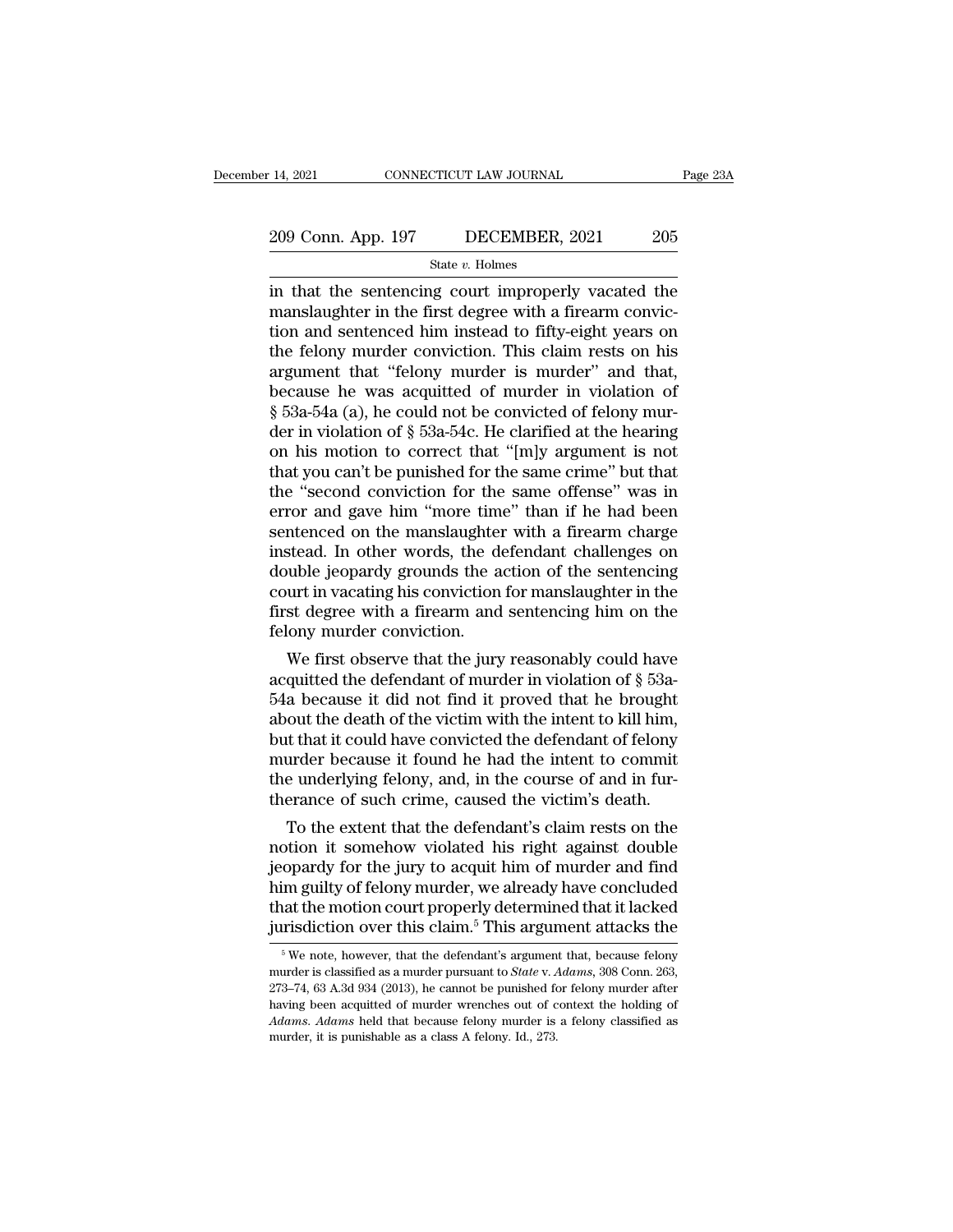### EXECUTE CONNECTICUT LAW JOURNAL December 14, 2021<br>206 DECEMBER, 2021 209 Conn. App. 197<br>3tate v. Holmes State *v.* Holmes

CONNECTICUT LAW JOURNAL December 14, 2021<br>
2006 DECEMBER, 2021 209 Conn. App. 197<br>
31 State v. Holmes<br>
2009 Conn. App. 197<br>
2009 Conn. App. 197<br>
2011 State v. Holmes<br>
2011 The sentence or the sentencing proceeding and, ac Sentencing proceeding and, accordingly, is not a claim<br>state v. Holmes<br>sentencing proceeding and, accordingly, is not a claim<br>that falls within the purview of Practice Book § 43-22.<br>See State v. Lawrence, supra 281 Conn. 1 206 DECEMBER, 2021 209 Conn. App. 197<br>
State v. Holmes<br>
underlying conviction rather than the sentence or the<br>
sentencing proceeding and, accordingly, is not a claim<br>
that falls within the purview of Practice Book § 43-22 **EXEMBER, 2021** 209 Conn. App.<br>
State *v*. Holmes<br>
underlying conviction rather than the sentence or<br>
sentencing proceeding and, accordingly, is not a cl<br>
that falls within the purview of Practice Book § 43<br>
See *State* v. State v. Holmes<br>
derlying conviction rather than the sentence or the<br>
intencing proceeding and, accordingly, is not a claim<br>
at falls within the purview of Practice Book § 43-22.<br>
e *State* v. *Lawrence*, supra, 281 Conn. underlying conviction rather than the sentence or the<br>sentencing proceeding and, accordingly, is not a claim<br>that falls within the purview of Practice Book § 43-22.<br>See *State* v. *Lawrence*, supra, 281 Conn. 158.<br>We next

underlying conviction rather than the sentence of the<br>sentencing proceeding and, accordingly, is not a claim<br>that falls within the purview of Practice Book § 43-22.<br>See *State* v. *Lawrence*, supra, 281 Conn. 158.<br>We next sentencing proceeding and, accordingly, is not a claim<br>that falls within the purview of Practice Book § 43-22.<br>See *State* v. *Lawrence*, supra, 281 Conn. 158.<br>We next turn to the portion of the defendant's claim in<br>which from the purvey of Fractice Book § 45-22.<br>See *State v. Lawrence*, supra, 281 Conn. 158.<br>We next turn to the portion of the defendant's claim in<br>which he contends that the sentencing court improperly<br>vacated his conviction See *State v. Lawrence*, supra, 251 Conn. 156.<br>We next turn to the portion of the defendant's claim in<br>which he contends that the sentencing court improperly<br>vacated his conviction for manslaughter instead of<br>vacating his We next turn to the portion of the defendant's claim in<br>which he contends that the sentencing court improperly<br>vacated his conviction for manslaughter instead of<br>vacating his conviction for felony murder. We note the<br>follo which he contends that the sentencing court improperly vacated his conviction for manslaughter instead of vacating his conviction for felony murder. We note the following relevant procedural history. Both the prosecutor in vacated his conviction for manslaughter instead of<br>vacating his conviction for felony murder. We note the<br>following relevant procedural history. Both the prose-<br>cutor in this case and the defense counsel told the court<br>tha vacating his conviction for felony murder. We note the following relevant procedural history. Both the prosecutor in this case and the defense counsel told the court that the charge of manslaughter with a firearm was a les following relevant procedural history. Both the prose-<br>cutor in this case and the defense counsel told the court<br>that the charge of manslaughter with a firearm was a<br>lesser included offense of felony murder. The sentenc-<br>i cutor in this case and the defense counsel told the court<br>that the charge of manslaughter with a firearm was a<br>lesser included offense of felony murder. The sentenc-<br>ing court vacated the conviction of manslaughter in the<br> that the charge of manslaughter with a firearm was a<br>lesser included offense of felony murder. The sentenc-<br>ing court vacated the conviction of manslaughter in the<br>first degree with a firearm and sentenced the defendant<br>o lesser included offense of felony murder. The sentencing court vacated the conviction of manslaughter in the first degree with a firearm and sentenced the defendant on the felony murder conviction. The state has later corr ing court vacated the conviction of manslaughter in the<br>first degree with a firearm and sentenced the defendant<br>on the felony murder conviction. The state has later<br>correctly conceded that manslaughter in the first degree<br> first degree with a firearm and sentenced the defendant<br>on the felony murder conviction. The state has later<br>correctly conceded that manslaughter in the first degree<br>with a firearm is not a lesser included offense of felon on the felony murder conviction. The state has later<br>correctly conceded that manslaughter in the first degree<br>with a firearm is not a lesser included offense of felony<br>murder. In its appellate brief, the state cites *State* correctly conceded that manslaughter in the first degree<br>with a firearm is not a lesser included offense of felony<br>murder. In its appellate brief, the state cites *State* v.<br>*John*, 210 Conn. 652, 695, 557 A.2d 93, cert. d with a firearm is not a lesser included offense of felony<br>murder. In its appellate brief, the state cites *State* v.<br>John, 210 Conn. 652, 695, 557 A.2d 93, cert. denied, 493<br>U.S. 824, 110 S. Ct. 84, 107 L. Ed. 2d 50 (1989) murder. In its appellate brief, the state cites *State* v.<br>John, 210 Conn. 652, 695, 557 A.2d 93, cert. denied, 493<br>U.S. 824, 110 S. Ct. 84, 107 L. Ed. 2d 50 (1989), and cert.<br>denied sub nom. *Seebeck* v. *Connecticut*, 49 John, 210 Conn. 652, 695, 557 A.2d 93, cert. denied, 493<br>U.S. 824, 110 S. Ct. 84, 107 L. Ed. 2d 50 (1989), and cert.<br>denied sub nom. *Seebeck v. Connecticut*, 493 U.S. 824,<br>110 S. Ct. 84, 107 L. Ed. 2d 50 (1989) (John), as U.S. 824, 110 S. Ct. 84, 107 L. Ed. 2d 50 (1989), and cert.<br>denied sub nom. *Seebeck v. Connecticut*, 493 U.S. 824,<br>110 S. Ct. 84, 107 L. Ed. 2d 50 (1989) (*John*), as authority<br>for that proposition. The defendant also arg denied sub nom. *Seebeck* v. *Connecticut*, 493 U.S. 824, 110 S. Ct. 84, 107 L. Ed. 2d 50 (1989) (*John*), as authority for that proposition. The defendant also argues that the sentencing court erroneously vacated his conv 110 S. Ct. 84, 107 L. Ed. 2d 50 (1989) (*John*), as authority<br>for that proposition. The defendant also argues that the<br>sentencing court erroneously vacated his conviction of<br>manslaughter because it was a lesser included o for that proposition. The defendant also argues that the sentencing court erroneously vacated his conviction of manslaughter because it was a lesser included offense of felony murder. We do not conclude that this error in sentencing court error<br>manslaughter because<br>of felony murder. We<br>in counsels' represent:<br>come of this appeal be<br>properly vacated the 1<br>sons that follow.<br>We begin with our anslaughter because it was a lesser included offerise<br>felony murder. We do not conclude that this error<br>counsels' representation to the court affects the out-<br>me of this appeal because we conclude that the court<br>operly vac of reforty findicer. We do not conclude that this error<br>in counsels' representation to the court affects the out-<br>come of this appeal because we conclude that the court<br>properly vacated the manslaughter conviction for rea-

In counsels representation to the court ariects the our-<br>come of this appeal because we conclude that the court<br>properly vacated the manslaughter conviction for rea-<br>sons that follow.<br>We begin with our standard of review a From the sum of the manifolder and the court<br>properly vacated the manifolder conviction for reasons that follow.<br>We begin with our standard of review and relevant<br>legal principles. "Ordinarily, a claim that the trial court properly vacated the manslaughter conviction for reasons that follow.<br>We begin with our standard of review and relevant<br>legal principles. "Ordinarily, a claim that the trial court<br>improperly denied a defendant's motion to We begin with our standard of review and relevant<br>legal principles. "Ordinarily, a claim that the trial court<br>improperly denied a defendant's motion to correct an<br>illegal sentence is reviewed pursuant to the abuse of<br>discr We begin with our standard of review and relevant<br>legal principles. "Ordinarily, a claim that the trial court<br>improperly denied a defendant's motion to correct an<br>illegal sentence is reviewed pursuant to the abuse of<br>discr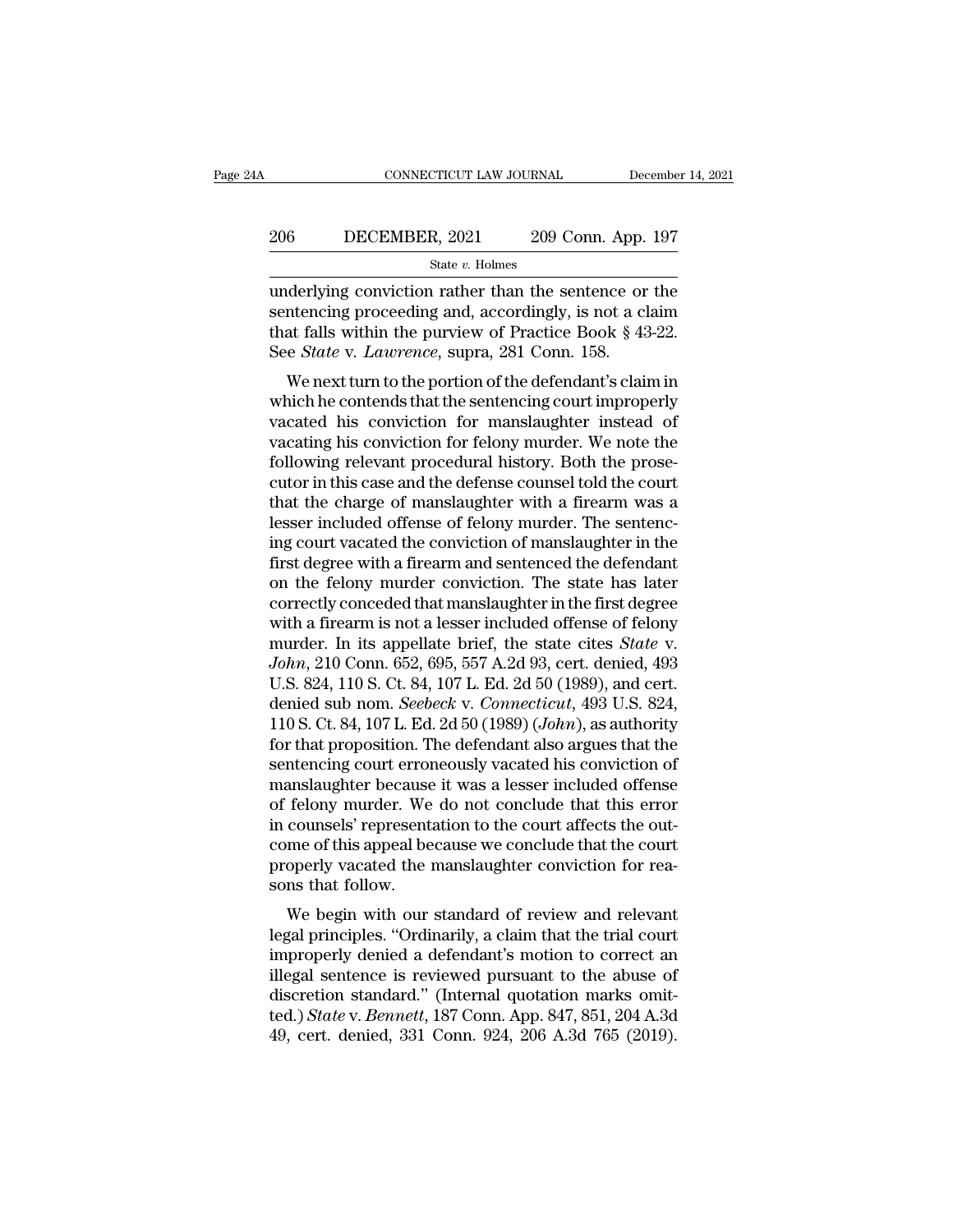State *v.* Holmes

14, 2021 CONNECTICUT LAW JOURNAL Page 25,<br>
209 Conn. App. 197 DECEMBER, 2021 207<br>
State v. Holmes<br>
However, a double jeopardy claim presents an issue of<br>
law over which our review is plenary. *State* v. *Bozelko*,<br>
110 Con 209 Conn. App. 197 DECEMBER, 2021 207<br>
<sup>State v</sup>. Holmes<br>
However, a double jeopardy claim presents an issue of<br>
law over which our review is plenary. *State* v. *Bozelko*,<br>
119 Conn. App. 483, 507, 987 A.2d 1102, cert. de 209 Conn. App. 197 DECEMBER, 2021 207<br>
State v. Holmes<br>
However, a double jeopardy claim presents an issue of<br>
law over which our review is plenary. *State* v. *Bozelko*,<br>
119 Conn. App. 483, 507, 987 A.2d 1102, cert. den State v. Holmes<br>
However, a double jeopardy claim presents an issue of<br>
law over which our review is plenary. *State v. Bozelko*,<br>
119 Conn. App. 483, 507, 987 A.2d 1102, cert. denied,<br>
295 Conn. 916, 990 A.2d 867 (2010), by over which our review is plenary. State v. Bozelko,<br>
9 Conn. App. 483, 507, 987 A.2d 1102, cert. denied,<br>
5 Conn. 916, 990 A.2d 867 (2010), cert. denied, 571<br>
S. 1215, 134 S. Ct. 1314, 188 L. Ed. 2d 331 (2014).<br>
The dou Thowever, a double Jeopardy claim presents an issue of<br>law over which our review is plenary. *State v. Bozelko*,<br>119 Conn. App. 483, 507, 987 A.2d 1102, cert. denied,<br>295 Conn. 916, 990 A.2d 867 (2010), cert. denied, 571<br>U

the states through the states in relevant part. The double jeopardy clause of the fifth amendment<br>to the United States constitution, which is applicable<br>to the United States constitution, which is applicable<br>to the states F19 Conit. App. 483, 507, 987 A.2d Ti02, Cert. denied,<br>295 Conn. 916, 990 A.2d 867 (2010), cert. denied, 571<br>U.S. 1215, 134 S. Ct. 1314, 188 L. Ed. 2d 331 (2014).<br>The double jeopardy clause of the fifth amendment<br>to the U U.S. 1215, 134 S. Ct. 1314, 188 L. Ed. 2d 331 (2014).<br>
The double jeopardy clause of the fifth amendment<br>
to the United States constitution, which is applicable<br>
to the states through the due process clause of the<br>
fourte The double jeopardy clause of the fifth amendment<br>to the United States constitution, which is applicable<br>to the states through the due process clause of the<br>fourteenth amendment, provides in relevant part: "[N]or<br>shall an The double jeopardy clause of the fifth amendment<br>to the United States constitution, which is applicable<br>to the states through the due process clause of the<br>fourteenth amendment, provides in relevant part: "[N]or<br>shall an to the United States constitution, which is applicable<br>to the states through the due process clause of the<br>fourteenth amendment, provides in relevant part: "[N]or<br>shall any person be subject for the same offense to be<br>twi to the states through the due process clause of the<br>fourteenth amendment, provides in relevant part: "[N]or<br>shall any person be subject for the same offense to be<br>twice put in jeopardy of life or limb  $\ldots$ ." The double<br>j fourteenth amendment, provides in relevant part: "[N]or<br>shall any person be subject for the same offense to be<br>twice put in jeopardy of life or limb . . . . ." The double<br>jeopardy clause prohibits not only multiple trials shall any person be subject for the same offense to be<br>twice put in jeopardy of life or limb . . . ." The double<br>jeopardy clause prohibits not only multiple trials for<br>the same offense but also multiple punishments for<br>th twice put in jeopardy of life or limb  $\ldots$ ." The double<br>jeopardy clause prohibits not only multiple trials for<br>the same offense but also multiple punishments for<br>the same offense. John, supra, 210 Conn. 693. "Double<br>jeop jeopardy clause prohibits not only multiple trials for<br>the same offense but also multiple punishments for<br>the same offense. John, supra, 210 Conn. 693. "Double<br>jeopardy analysis in the context of a single trial is a<br>[two s the same offense but also multiple punishments for<br>the same offense. John, supra, 210 Conn. 693. "Double<br>jeopardy analysis in the context of a single trial is a<br>[two step] process. First, the charges must arise out of<br>the the same offense. John, supra, 210 Conn. 693. "Double<br>jeopardy analysis in the context of a single trial is a<br>[two step] process. First, the charges must arise out of<br>the same act or transaction. Second, it must be deter-<br> % jeopardy analysis in the context of a single trial is a<br>[two step] process. First, the charges must arise out of<br>the same act or transaction. Second, it must be deter-<br>mined whether the charged crimes are the same<br>offen First, the charges must arise out of<br>e same act or transaction. Second, it must be deter-<br>ined whether the charged crimes are the same<br>fense. Multiple punishments are forbidden only if<br>th conditions are met." (Internal quo the same act of transaction. Second, it must be deter-<br>mined whether the charged crimes are the same<br>offense. Multiple punishments are forbidden only if<br>both conditions are met." (Internal quotation marks<br>omitted.) Id.<br>In

mined whether the charged crimes are the same<br>offense. Multiple punishments are forbidden only if<br>both conditions are met." (Internal quotation marks<br>omitted.) Id.<br>In the present case, the first step is satisfied. It is<br>un onense. Multiple punishments are forbidden only if<br>both conditions are met." (Internal quotation marks<br>omitted.) Id.<br>In the present case, the first step is satisfied. It is<br>undisputed that the charges of manslaughter in th from the present case, the first step is satisfied. It is<br>undisputed that the charges of manslaughter in the first<br>degree with a firearm and felony murder arose out of<br>the same act or transaction. We next determine whether In the present case, the first step is satisfied. It is<br>undisputed that the charges of manslaughter in the first<br>degree with a firearm and felony murder arose out of<br>the same act or transaction. We next determine whether<br> In the present case, the first step is satisfied. It is<br>undisputed that the charges of manslaughter in the first<br>degree with a firearm and felony murder arose out of<br>the same act or transaction. We next determine whether<br> undisputed that the charges of manslaughter in the first<br>degree with a firearm and felony murder arose out of<br>the same act or transaction. We next determine whether<br>these crimes are separate or the same offenses for pur-<br>p degree with a firearm and felony murder arose out of<br>the same act or transaction. We next determine whether<br>these crimes are separate or the same offenses for pur-<br>poses of double jeopardy. In so determining, we apply<br>the the same act or transaction. We next determine whether<br>these crimes are separate or the same offenses for pur-<br>poses of double jeopardy. In so determining, we apply<br>the rule of statutory construction pursuant to<br>*Blockburg* these crimes are separate or the same offenses for pur-<br>poses of double jeopardy. In so determining, we apply<br>the rule of statutory construction pursuant to<br>Blockburger v. United States, 284 U.S. 299, 304, 52 S.<br>Ct. 180, poses of double jeopardy. In so determining, we apply<br>the rule of statutory construction pursuant to<br>*Blockburger* v. *United States*, 284 U.S. 299, 304, 52 S.<br>Ct. 180, 76 L. Ed. 306 (1932), to determine whether two<br>statut rule of statutory construction pursuant to<br>ckburger v. United States, 284 U.S. 299, 304, 52 S.<br>180, 76 L. Ed. 306 (1932), to determine whether two<br>cutes criminalize the same offense, thereby placing<br>efendant who is prosecu Blockburger v. United States, 284 U.S. 299, 304, 52 S.<br>Ct. 180, 76 L. Ed. 306 (1932), to determine whether two<br>statutes criminalize the same offense, thereby placing<br>a defendant who is prosecuted under both statutes in<br>dou Ct. 180, 76 L. Ed. 306 (1932), to determine whether two<br>statutes criminalize the same offense, thereby placing<br>a defendant who is prosecuted under both statutes in<br>double jeopardy. See *State* v. *Tinsley*, Conn.,<br>, A.3d statutes criminalize the same offense, thereby placing<br>a defendant who is prosecuted under both statutes in<br>double jeopardy. See *State* v. *Tinsley*, Conn.,<br>, A.3d (2021). "The applicable rule is that<br>where the same act o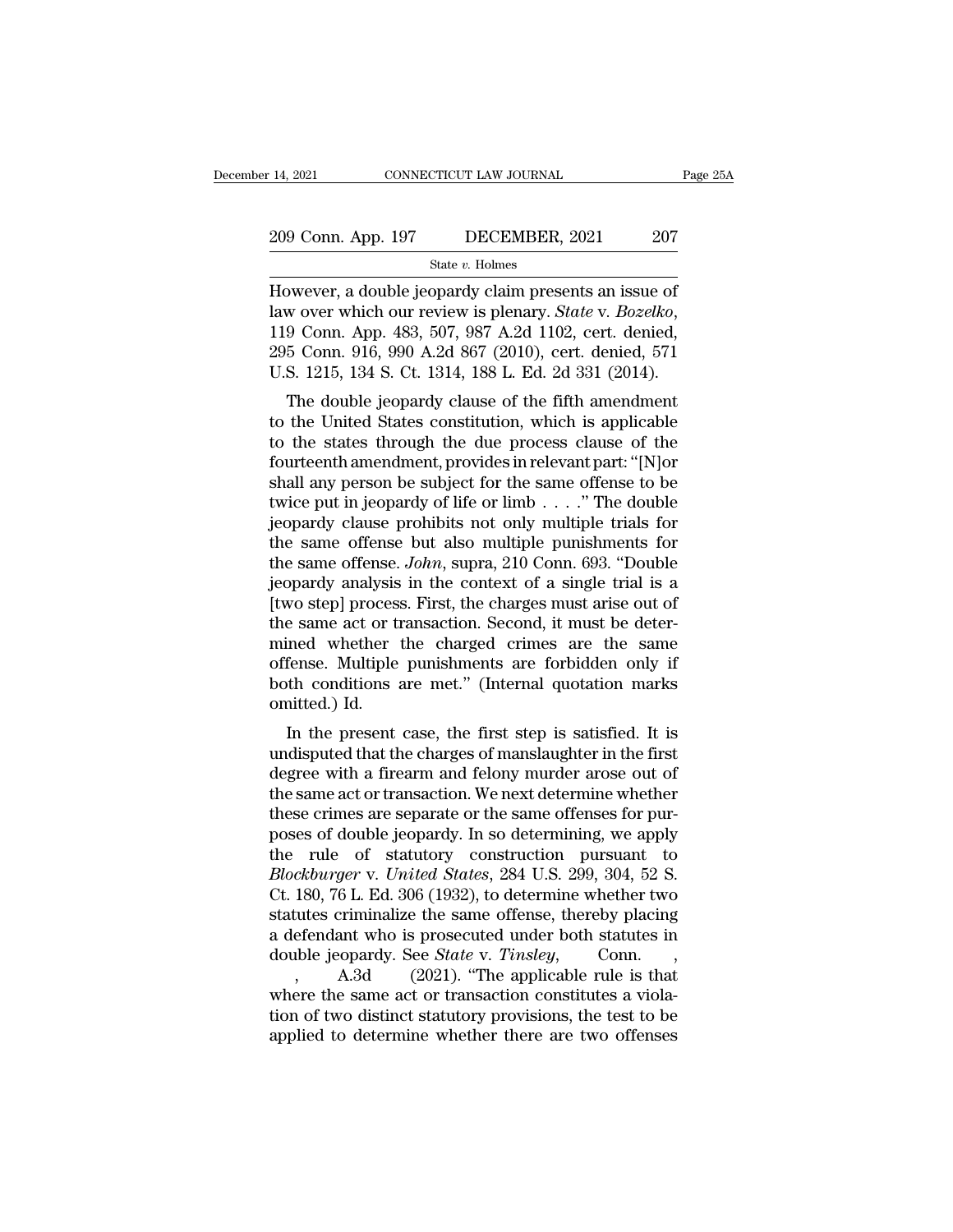# EXECUTE CONNECTICUT LAW JOURNAL December 14, 2021<br>208 DECEMBER, 2021 209 Conn. App. 197<br>3tate v. Holmes

### State *v.* Holmes

CONNECTICUT LAW JOURNAL December 14, 202<br>
208 DECEMBER, 2021 209 Conn. App. 197<br>
31 State v. Holmes<br>
207 Only one, is whether each provision requires proof<br>
206 of a fact which the other does not." *Blockburger* v.<br>
204 "O DECEMBER, 2021 209 Conn. App. 197<br>
<sup>State v.</sup> Holmes<br>
or only one, is whether each provision requires proof<br>
of a fact which the other does not.'' *Blockburger* v.<br>
United States, supra, 304. "Our case law has been con-<br>
s *UNITED DECEMBER, 2021* 209 Conn. App. 197<br> *State v. Holmes*<br>
or only one, is whether each provision requires proof<br>
of a fact which the other does not." *Blockburger* v.<br> *United States*, supra, 304. "Our case law has be Simple 1978<br>
State v. Holmes<br>
State v. Holmes<br>
or only one, is whether each provision requires proof<br>
of a fact which the other does not." *Blockburger* v.<br>
United States, supra, 304. "Our case law has been con-<br>
sistent *Blockburger* is whether each provision requires proof<br>of a fact which the other does not." *Blockburger* v.<br>*United States*, supra, 304. "Our case law has been con-<br>sistent and unequivocal that the second step of<br>*Blockbu* state *v*. Holmes<br>or only one, is whether each provision requires proof<br>of a fact which the other does not." *Blockburger* v.<br>*United States*, supra, 304. "Our case law has been con-<br>sistent and unequivocal that the secon or only one, is whether each provision requires proof<br>of a fact which the other does not." *Blockburger* v.<br>*United States*, supra, 304. "Our case law has been con-<br>sistent and unequivocal that the second step of<br>*Blockbur* of a fact which the other does not." *Blockburger* v.<br> *United States*, supra, 304. "Our case law has been consistent and unequivocal that the second step of<br> *Blockburger* is a technical one and examines only the<br>
statute inted States, supra, 304. "Our case law has been constent and unequivocal that the second step of ockburger is a technical one and examines only the atutes, charging instruments, and bill of particulars opposed to the evid sistent and unequivocal that the second step of<br>*Blockburger* is a technical one and examines only the<br>statutes, charging instruments, and bill of particulars<br>as opposed to the evidence presented at trial." (Internal<br>quot

*Blockburger* is a technical one and examines only the<br>statutes, charging instruments, and bill of particulars<br>as opposed to the evidence presented at trial." (Internal<br>quotation marks omitted.) *State* v. *Tinsley*, supra statutes, charging instruments, and bill of particulars<br>as opposed to the evidence presented at trial." (Internal<br>quotation marks omitted.) *State* v. *Tinsley*, supra,<br>The crimes of felony murder and manslaughter in the<br>f as opposed to the evidence presented at trial." (Internal<br>quotation marks omitted.) *State* v. *Tinsley*, supra,<br>The crimes of felony murder and manslaughter in the<br>first degree with a firearm are separate crimes because<br> quotation marks omitted.) *State v. Tinsley*, supra,<br>The crimes of felony murder and manslaughter in the<br>first degree with a firearm are separate crimes because<br>both require proof of elements that the other does not.<br>See The crimes of felony murder and manslaughter in the<br>first degree with a firearm are separate crimes because<br>both require proof of elements that the other does not.<br>See *John*, supra, 210 Conn. 693–97. Felony murder<br>requir first degree with a firearm are separate crimes because<br>both require proof of elements that the other does not.<br>See *John*, supra, 210 Conn. 693–97. Felony murder<br>requires proof beyond a reasonable doubt of all the<br>element both require proof of elements that the other does not.<br>See *John*, supra, 210 Conn. 693–97. Felony murder<br>requires proof beyond a reasonable doubt of all the<br>elements of the predicate offense, which in the present<br>case is See *John*, supra, 210 Conn. 693–97. I<br>requires proof beyond a reasonable delements of the predicate offense, which<br>case is burglary, <sup>6</sup> and that the victim's de<br>in the furtherance of that felony offens<br>*Castro*, 196 Con -97. Felony murder<br>ble doubt of all the<br>which in the present<br>n's death was caused<br>offense. See *State* v.<br>A.2d 223 (1985); see<br>"Our felony murder<br>ion to correct, this court in ase is burglary,<sup>6</sup> and that the victim's death was caused<br>
1 the furtherance of that felony offense. See *State* v.<br> *astro*, 196 Conn. 421, 428–29, 493 A.2d 223 (1985); see<br>
so General Statutes § 53a-54c.<sup>7</sup> "Our felony in the furtherance of that felony offense. See *State* v. *Castro*, 196 Conn. 421, 428–29, 493 A.2d 223 (1985); see also General Statutes § 53a-54c.<sup>7</sup> "Our felony murder <sup>6</sup> With respect to the defendant's second motion t

that, "[b]ecause the court could have reinstated the defendant's burglary conviction, had it later reversed the defendant's conviction of home invasion  $\ldots$  it follows that the court could rely on the vacated burglary co conviction, had it later reversed the defendant's conviction of home invasion  $\dots$  it follows that the court could rely on the vacated burglary conviction when sentencing the defendant for felony murder." (Citations omitt assumed the first degree out could rely on the vacated burglary conviction when sentencing the defendant for felony murder." (Citations omitted.) Id.  $\frac{1}{2}$  General Statutes  $\frac{1}{2}$  53a-54c provides: "A person is gui when sentencing the defendant for felony murder." (Citations omitted.) Id.<br>
<sup>7</sup> General Statutes § 53a-54c provides: "A person is guilty of murder when,<br>
acting either alone or with one or more persons, such person commits <sup>7</sup> General Statutes § 53a-54c provides: "A person is guilty of murder when,<br><sup>7</sup> General Statutes § 53a-54c provides: "A person is guilty of murder when,<br>acting either alone or with one or more persons, such person commits acting either alone or with one or more persons, such person commits or attempts to commit robbery, home invasion, burglary, kidnapping, sexual assault in the first degree, aggravated sexual assault in the first degree, se attempts to commit robbery, home invasion, burglary, kidnapping, sexual assault in the first degree, aggravated sexual assault in the first degree, sexual assault in the first degree, sexual assault in the third degree wit assault in the first degree, aggravated sexual assault in the first degree, sexual assault in the first degree, sexual assault in the third degree with a firearm, escape in the third degree, or escape in the second degree sexual assault in the third degree, sexual assault in the third degree with a firearm, escape in the first degree, or escape in the second degree and, in the course of and in furtherance of such crime or of flight therefro Example in the defendant was not the order of flight therefrom, such the course of and in furtherance of such crime or of flight therefrom, such person, or another participant, if any, causes the death of a person other th commit the commit of and in furtherance of such crime or of flight therefrom, such person, or another participant, if any, causes the death of a person other than one of the participants, except that in any prosecution und the person, or another participant, if any, causes the death of a person other than one of the participants, except that in any prosecution under this section, in which the defendant was not the only participant in the und person, or another participant, if any, causes the death of a person other than one of the participants, except that in any prosecution under this section, in which the defendant was not the only participant in the underly

Castro, 196 Conn. 421, 428–29, 493 A.2d 223 (1985); see<br>also General Statutes § 53a-54c.<sup>7</sup> "Our felony murder<br><sup>®</sup> With respect to the defendant's second motion to correct, this court in<br>*State* v. *Holmes*, 182 Conn. App error, 100 Corne. 121, 120 20, 100 1.2d 220 (1000), Secaration (1000), Secaration to Correct of With respect to the defendant's second motion to correct, this court in State v. Holmes, 182 Conn. App. 124, 134–35, 189 A.3d Felony murder of With respect to the defendant's second motion to correct, this court in  $State$  v.  $Holmes$ , 182 Conn. App. 124, 134–35, 189 A.3d 151, cert. denied, 330 Conn. 913, 193 A.3d 1210 (2018), rejected his claim that th <sup>6</sup> With respect to the defendant's second motion to correct, this court in *State* v. *Holmes*, 182 Conn. App. 124, 134–35, 189 A.3d 151, cert. denied, 330 Conn. 913, 193 A.3d 1210 (2018), rejected his claim that the tri State v. Holmes, 182 Conn. App. 124, 134–35, 189 A.3d 151, cert. denied, 330 Conn. 913, 193 A.3d 1210 (2018), rejected his claim that the trial court erroneously denied his motion to correct by finding that his sentence fo Conn. 913, 193 A.3d 1210 (2018), rejected his claim that the trial court<br>erroneously denied his motion to correct by finding that his sentence for<br>felony murder had been based on the predicate offense of burglary, which<br>ha erroneously denied his motion to correct by finding that his sentence for felony murder had been based on the predicate offense of burglary, which had been vacated so as to avoid double jeopardy. This court determined tha felony murder had been based on the predicate offense of burglary, which had been vacated so as to avoid double jeopardy. This court determined that, "[b]ecause the court could have reinstated the defendant's burglary con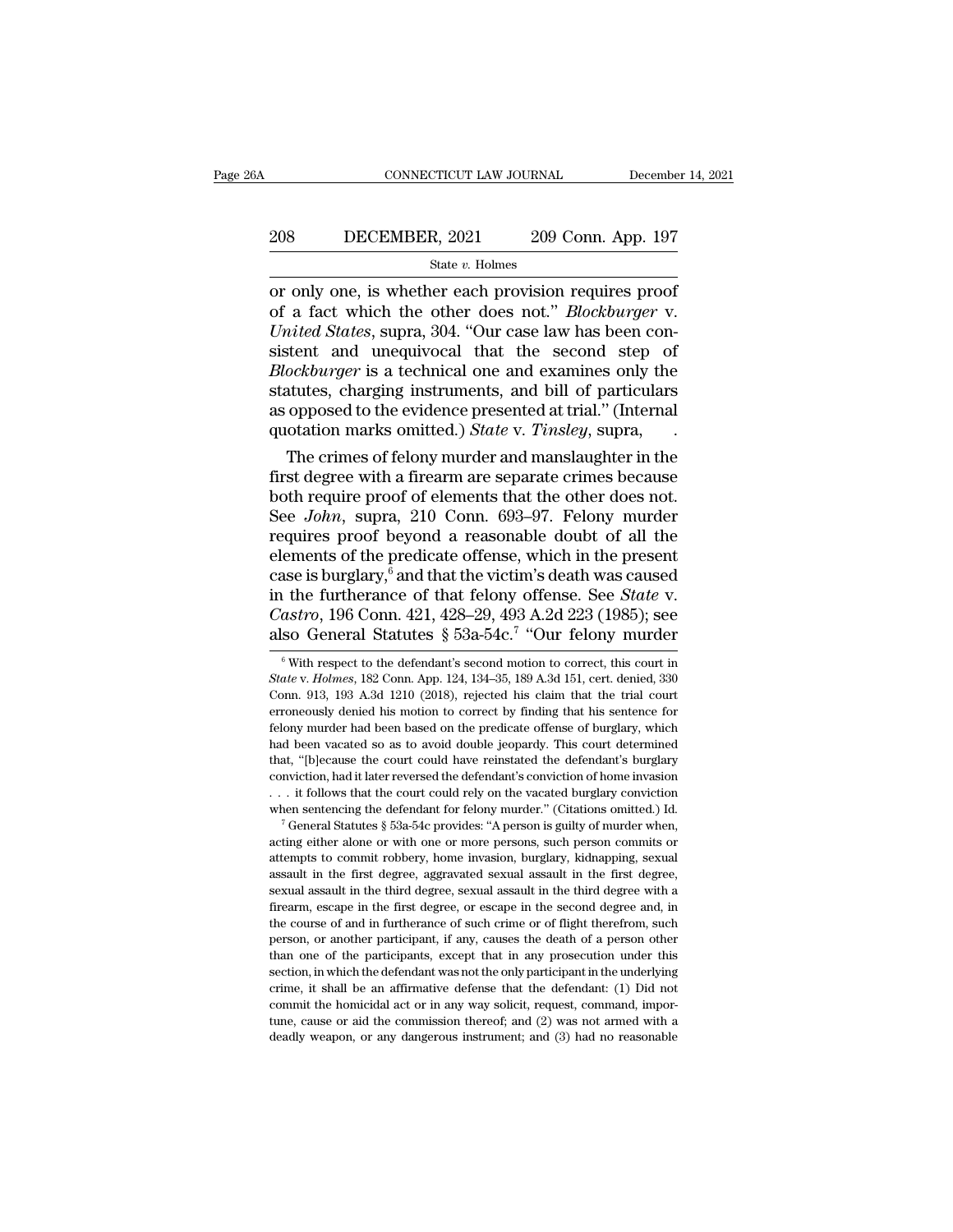State *v.* Holmes

14, 2021 CONNECTICUT LAW JOURNAL Page 271<br>
209 Conn. App. 197 DECEMBER, 2021 209<br>
State v. Holmes<br>
Statute, § 53a-54c, contains no mens rea requirement<br>
beyond that of an intention to commit the underlying<br>
folony won whi 209 Conn. App. 197 DECEMBER, 2021 209<br>
State v. Holmes<br>
Statute, § 53a-54c, contains no mens rea requirement<br>
beyond that of an intention to commit the underlying<br>
felony upon which the felony murder charge is predi-<br>
cate 209 Conn. App. 197 DECEMBER, 2021 209<br>
State v. Holmes<br>
statute, § 53a-54c, contains no mens rea requirement<br>
beyond that of an intention to commit the underlying<br>
felony upon which the felony murder charge is predi-<br>
cat 209 Conn. App. 197 DECEMBER, 2021 209<br>
State *v*. Holmes<br>
statute, § 53a-54c, contains no mens rea requirement<br>
beyond that of an intention to commit the underlying<br>
felony upon which the felony murder charge is predi-<br>
ca *State v. Holmes*<br>*Amado, §* 53a-54c, contains no mens rea requirement<br>beyond that of an intention to commit the underlying<br>felony upon which the felony murder charge is predi-<br>cated." (Internal quotation marks omitted.) atute, § 53a-54c, contains no mens rea requirement<br>yond that of an intention to commit the underlying<br>lony upon which the felony murder charge is predi-<br>ted." (Internal quotation marks omitted.) *State* v.<br>*nado*, 42 Conn. stature,  $\S$  35a-54c, contains no mens rea requirement<br>beyond that of an intention to commit the underlying<br>felony upon which the felony murder charge is predi-<br>cated." (Internal quotation marks omitted.) *State* v.<br>*Amad* 

beyond that of an intention to continut the underlying<br>felony upon which the felony murder charge is predi-<br>cated." (Internal quotation marks omitted.) *State* v.<br>*Amado*, 42 Conn. App. 348, 358, 680 A.2d 974 (1996).<br>Unlik reform upon which the felony intrider charge is predicated." (Internal quotation marks omitted.) *State v.*<br>Amado, 42 Conn. App. 348, 358, 680 A.2d 974 (1996).<br>Unlike felony murder, manslaughter in the first degree<br>with a cated. (Internal quotation marks ontited.) *State V.*<br> *Amado*, 42 Conn. App. 348, 358, 680 A.2d 974 (1996).<br>
Unlike felony murder, manslaughter in the first degree<br>
with a firearm does not require proof of a predicate<br>
of *Amado*, 42 Conn. App. 348, 358, 080 A.2d 974 (1990).<br>
Unlike felony murder, manslaughter in the first degree<br>
with a firearm does not require proof of a predicate<br>
offense, but requires a mens rea element to the act of<br>
c Unlike felony murder, manslaughter in the first degree<br>with a firearm does not require proof of a predicate<br>offense, but requires a mens rea element to the act of<br>causing the death of the victim. Manslaughter in the<br>first with a firearm does not require proof of a predicate<br>offense, but requires a mens rea element to the act of<br>causing the death of the victim. Manslaughter in the<br>first degree with a firearm requires proof beyond a<br>reasonabl offense, but requires a mens rea element to the act of<br>causing the death of the victim. Manslaughter in the<br>first degree with a firearm requires proof beyond a<br>reasonable doubt that the defendant, with the specific<br>intent causing the death of the victim. Manslaughter in the<br>first degree with a firearm requires proof beyond a<br>reasonable doubt that the defendant, with the specific<br>intent to cause serious physical injury to another,<br>causes th first degree with a firearm<br>reasonable doubt that the definitent to cause serious phy<br>causes the death of such pers<br>that the defendant used or th<br>in the commission of that cri<br> $\S$   $\S$   $53a-55a$  and  $53a-55.<sup>8</sup>$ <br>ground causes the death of such person or another person, and<br>that the defendant used or threatened to use a firearm<br>in the commission of that crime. See General Statutes<br> $\frac{8}{5}53a-55a$  and  $53a-55.$ <sup>8</sup><br>ground to believe that that the defendant used or threatened to use a firearm<br>in the commission of that crime. See General Statutes<br> $\S\S$  53a-55a and 53a-55.<sup>8</sup><br>ground to believe that any other participant was armed with such a weapon<br>or instrume

or instrument; and (4) had no reasonable ground to believe that any other participant intended to engage in conduct likely to result in death or serious physical injury."<br>
<sup>8</sup> General Statutes § 53a-55a provides in releva participant intended to engage in conduct likely to result in death or serious physical injury."<br>
<sup>8</sup> General Statutes § 53a-55a provides in relevant part: "(a) A person is guilty of manslaughter in the first degree with physical injury."<br>
<sup>8</sup> General Statutes § 53a-55a provides in relevant part: "(a) A person is<br>
guilty of manslaughter in the first degree with a firearm when he commits<br>
manslaughter in the first degree as provided in sect <sup>a</sup> General Statutes § 53a-55a provides in relevant part: "(a) A person is guilty of manslaughter in the first degree with a firearm when he commits manslaughter in the first degree as provided in section 53a-55, and in t guilty of manslaughter in the first degree with a firearm when he commits manslaughter in the first degree as provided in section 53a-55, and in the commission of such offense he uses, or is armed with and threatens the us manslaughter in the first degree as provided in section 53a-55, and in the commission of such offense he uses, or is armed with and threatens the use of or displays or represents by his words or conduct that he possesses a commission of such offense he uses, or is armed with and threatens the commission of such offense he uses, or is armed with and threatens the use of or displays or represents by his words or conduct that he possesses a pis use of or displays or represents by his words or conduct that he possesses<br>a pistol, revolver, shotgun, machine gun, rifle or other firearm. No person<br>shall be found guilty of manslaughter in the first degree and manslaug bistol, revolver, shotgun, machine gun, rifle or other firearm. No person all be found guilty of manslaughter in the first degree and manslaughter the first degree with a firearm upon the same transaction but such person a pactor of manslaughter in the first degree and manslaughter in the first degree with a firearm upon the same transaction but such person may be charged and prosecuted for both such offenses upon the same information. . .

physical injury of manimal person, he causes the death of such person, the first degree with a firearm upon the same transaction but such person may be charged and prosecuted for both such offenses upon the same informati may be charged and prosecuted for both such offenses upon the same<br>information. . . ."<br>General Statutes § 53a-55 provides in relevant part: "(a) A person is guilty<br>of manslaughter in the first degree when: (1) With intent information.  $\ldots$ "<br>
General Statutes § 53a-55 provides in relevant part: "(a) A person is guilty<br>
of manslaughter in the first degree when: (1) With intent to cause serious<br>
physical injury to another person, he causes t General Statutes  $\S$  53a-55 provides in relevant part: "(a) A person is guilty of manslaughter in the first degree when: (1) With intent to cause serious physical injury to another person, he causes the death of such pers or acts under the first degree when: (1) With intent to cause serious<br>physical injury to another person, he causes the death of such person or<br>of a third person; or (2) with intent to cause the death of another person,<br>he in subsection (a) of section 53a-54a, except that the fact that homicide was committed under the factor of a third person, he causes the death of such person, he causes the death of such person or of a third person under c From a funder person; or (2) with intent to cause the death of another person, he causes the death of such person or of a third person under circumstances which do not constitute murder because he committed the proscribed he causes the death of such person or of a third person under circumstances<br>which do not constitute murder because he committed the proscribed act<br>or acts under the influence of extreme emotional disturbance, as provided<br> which do not constitute murder because he committed the proscribed act in subsection (a) of section 53a-54a, except that the fact that homicide was

in the commission of that crime. See General Statutes  $\S\S 53a-55a$  and  $53a-55.8$ <br>ground to believe that any other participant was armed with such a weapon<br>or instrument; and (4) had no reasonable ground to believe that a  $\frac{8}{8}$  53a-55a and 53a-55.<sup>8</sup><br>ground to believe that any other participant was armed with such a weapon<br>or instrument; and (4) had no reasonable ground to believe that any other<br>participant intended to engage in conduc ground to believe that any other participant was armed with such a weapon<br>or instrument; and (4) had no reasonable ground to believe that any other<br>participant intended to engage in conduct likely to result in death or se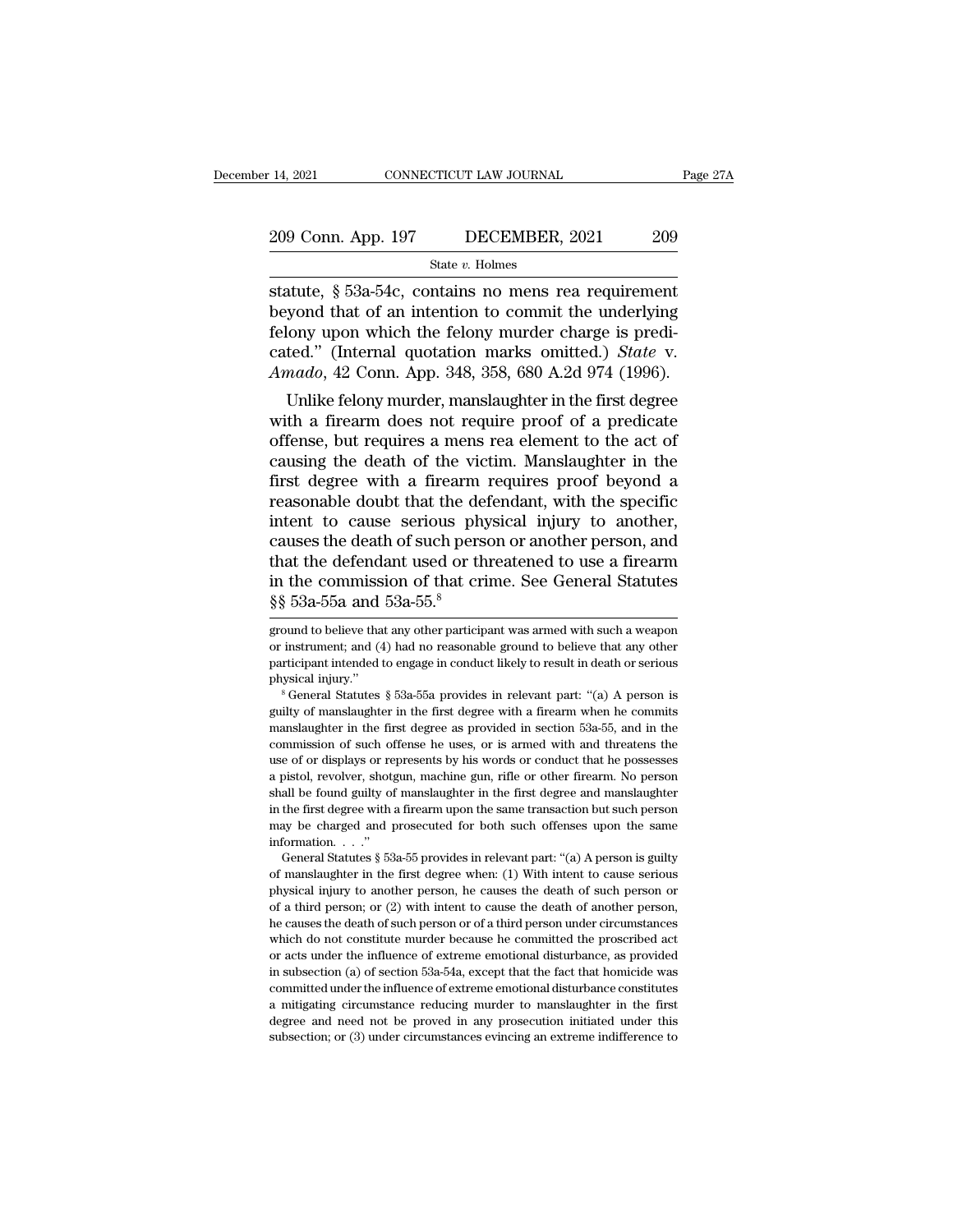# CONNECTICUT LAW JOURNAL December 14, 2021<br>210 DECEMBER, 2021 209 Conn. App. 197<br>3tate v. Holmes

### State *v.* Holmes

CONNECTICUT LAW JOURNAL December 14, 2021<br>
0 DECEMBER, 2021 209 Conn. App. 197<br>
<sup>3</sup> State *v*. Holmes<br>
This does not end our inquiry because "*Blockburger*<br>
merely a method for ascertaining the [legislative]<br>
tont to impos 210 DECEMBER, 2021 209 Conn. App. 197<br>
State v. Holmes<br>
This does not end our inquiry because "Blockburger"<br>
is merely a method for ascertaining the [legislative]<br>
intent to impose separate punishment for multiple<br>
offens 210 DECEMBER, 2021 209 Conn. App. 197<br>
State v. Holmes<br>
This does not end our inquiry because "*Blockburger*<br>
is merely a method for ascertaining the [legislative]<br>
intent to impose separate punishment for multiple<br>
offen 210 DECEMBER, 2021 209 Conn. App. 197<br>
State v. Holmes<br>
This does not end our inquiry because "Blockburger<br>
is merely a method for ascertaining the [legislative]<br>
intent to impose separate punishment for multiple<br>
offense This does not end our inquiry because "*Blockburger*<br>is merely a method for ascertaining the [legislative]<br>intent to impose separate punishment for multiple<br>offenses which arise during the course of a single act<br>or transa This does not end our inquiry because "*Blockburger*<br>is merely a method for ascertaining the [legislative]<br>intent to impose separate punishment for multiple<br>offenses which arise during the course of a single act<br>or transa This does not end our inquiry because "*Blockburger*<br>is merely a method for ascertaining the [legislative]<br>intent to impose separate punishment for multiple<br>offenses which arise during the course of a single act<br>or transa is merely a method for ascertaining the [legislative]<br>intent to impose separate punishment for multiple<br>offenses which arise during the course of a single act<br>or transaction" and, therefore, "is best viewed as a<br>rebuttable offenses which arise during the course of a single act<br>or transaction" and, therefore, "is best viewed as a<br>rebuttable presumption of legislative intent that is over-<br>come when a contrary [legislative] intent is manifest." or transaction" and, therefore, "is best viewed as a rebuttable presumption of legislative intent that is over-<br>come when a contrary [legislative] intent is manifest."<br>(Internal quotation marks omitted.) *State v. Mitchell* rebuttable presumption of legislative intent that is over-<br>come when a contrary [legislative] intent is manifest."<br>(Internal quotation marks omitted.) *State* v. *Mitchell*,<br>195 Conn. App. 543, 553, 227 A.3d 522, cert. den come when a contrary [legislative] intent is manifest."<br>(Internal quotation marks omitted.) *State* v. *Mitchell*,<br>195 Conn. App. 543, 553, 227 A.3d 522, cert. denied, 335<br>Conn. 912, 229 A.3d 118 (2020). The issue of what (Internal quotation marks omitted.) *State v. Mitchell*, 195 Conn. App. 543, 553, 227 A.3d 522, cert. denied, 335 Conn. 912, 229 A.3d 118 (2020). The issue of what the legislature intended was settled by our Supreme Court 195 Conn. App. 543, 553, 227 A.3d 522, cert. denied, 335<br>Conn. 912, 229 A.3d 118 (2020). The issue of what the<br>legislature intended was settled by our Supreme Court<br>in *John*, supra, 210 Conn. 695. The legislature intende Conn. 912, 229 A.3d 118 (2020). The issue of what the<br>legislature intended was settled by our Supreme Court<br>in *John*, supra, 210 Conn. 695. The legislature intended<br>that felony murder and manslaughter in the first degree, legislature intended was settled by our Supreme Court<br>in *John*, supra, 210 Conn. 695. The legislature intended<br>that felony murder and manslaughter in the first degree,<br>which are alternative means of committing the same<br>of in *John*, supra, 210 Conn. 695. The legislature intended<br>that felony murder and manslaughter in the first degree,<br>which are alternative means of committing the same<br>offense, be treated as a single crime for double jeopard that felony murder and manslaughter in the first degree,<br>which are alternative means of committing the same<br>offense, be treated as a single crime for double jeopardy<br>purposes. Id. "[T]he legislature contemplated that only<br> which are alternative means of committing the same<br>offense, be treated as a single crime for double jeopardy<br>purposes. Id. "[T]he legislature contemplated that only<br>one punishment would be imposed for a single homi-<br>cide, offense, be treated as a single crime for double jeopardy<br>purposes. Id. "[T]he legislature contemplated that only<br>one punishment would be imposed for a single homi-<br>cide, even if that homicide involved the violation of<br>two purposes. Id. "[T]he legislature contemplated that only<br>one punishment would be imposed for a single homi-<br>cide, even if that homicide involved the violation of<br>two separate statutory provisions. It follows from this<br>discu one punishment would be imposed for a single homicide, even if that homicide involved the violation of two separate statutory provisions. It follows from this discussion, therefore, that the imposition of sentences for bo cide, even if that homicide involved the violation of<br>two separate statutory provisions. It follows from this<br>discussion, therefore, that the imposition of sentences<br>for both the manslaughter and the felony murder con-<br>vic two separate statutory provisions. It follows from this<br>discussion, therefore, that the imposition of sentences<br>for both the manslaughter and the felony murder con-<br>victions, for a single homicide, was contrary to the<br>inte discussion, therefore, that the imposition of sentences<br>for both the manslaughter and the felony murder con-<br>victions, for a single homicide, was contrary to the<br>intention of the legislature as expressed in the statutes<br>an for both the manslaughter and the felony murder convictions, for a single homicide, was contrary to the intention of the legislature as expressed in the statutes and as ascertainable from the history of the adoption of  $\S$ victions, for a single home<br>intention of the legislature and as ascertainable from<br>of § 53a-54c." Id., 696–9'<br>manslaughter with a fire<br>the legislature did not int<br>sentenced for both.<br>We next turn to wheth d as ascertainable from the history of the adoption<br>
§ 53a-54c." Id., 696–97. In sum, felony murder and<br>
anslaughter with a firearm are separate crimes, but<br>
e legislature did not intend that a defendant could be<br>
ntenced of § 53a-54c." Id., 696–97. In sum, felony murder and<br>manslaughter with a firearm are separate crimes, but<br>the legislature did not intend that a defendant could be<br>sentenced for both.<br>We next turn to whether the court prop

manslaughter with a firearm are separate crimes, but<br>the legislature did not intend that a defendant could be<br>sentenced for both.<br>We next turn to whether the court properly vacated<br>the manslaughter conviction. In *State v* manistangulated when a motal in all supported since the legislature did not intend that a defendant could be<br>sentenced for both.<br>We next turn to whether the court properly vacated<br>the manislaughter conviction. In *State* v (2015), and aff'd, 316 Conn. 45, 111 A.3d 436 (2015), this court decided, on the basis of the United States We next turn to whether the court properly vacated<br>the manslaughter conviction. In *State* v. *Johnson*, 137<br>Conn. App. 733, 752–58, 49 A.3d 1046 (2012), rev'd in<br>part on other grounds, 316 Conn. 34, 111 A.3d 447<br>(2015), a Conn. App. 733, 752–58, 49 A.3d 1046 (2012), rev d in<br>part on other grounds, 316 Conn. 34, 111 A.3d 447<br>(2015), and aff'd, 316 Conn. 45, 111 A.3d 436 (2015),<br>this court decided, on the basis of the United States<br>human life part on other grounds, 316 Conn. 34, 111 A.3d 447 (2015), and aff'd, 316 Conn. 45, 111 A.3d 436 (2015), this court decided, on the basis of the United States human life, he recklessly engages in conduct which creates a gra  $(20)$ <br>this<br>huma<br>death<br> $\ldots$ .''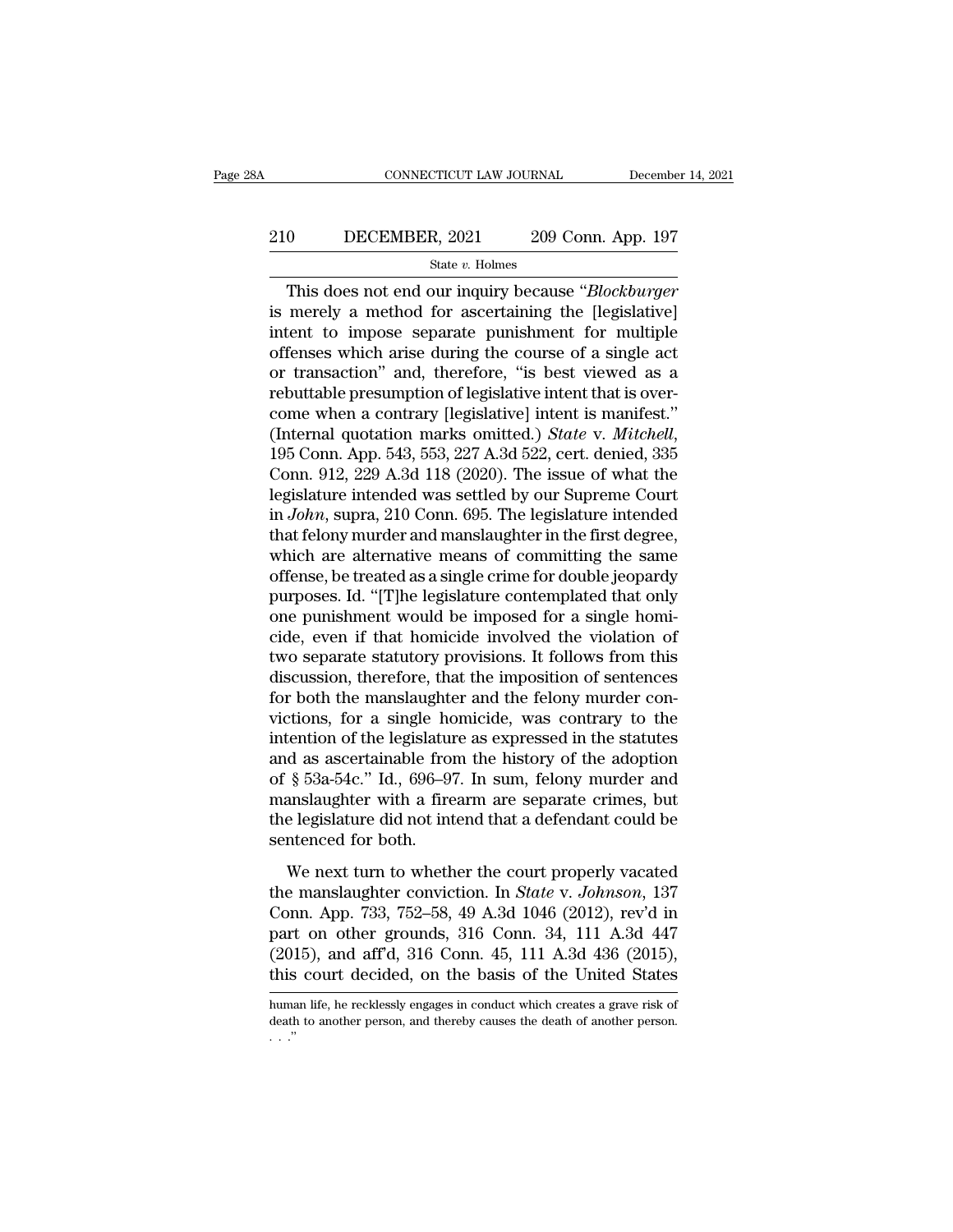# 14, 2021 CONNECTICUT LAW JOURNAL Page 29A<br>209 Conn. App. 197 DECEMBER, 2021 211<br>State v. Holmes

State *v.* Holmes

Supreme Court's decision in *Rutledge* v. *United States*, 517 U.S. 292, 116 S. Ct. 1241, 134 L. Ed. 2d 419 (1996), that merging what would otherwise be two convictions 209 Conn. App. 197 DECEMBER, 2021 211<br>
State v. Holmes<br>
Supreme Court's decision in *Rutledge* v. *United States*,<br>
517 U.S. 292, 116 S. Ct. 1241, 134 L. Ed. 2d 419 (1996),<br>
that merging what would otherwise be two convic 209 Conn. App. 197 DECEMBER, 2021 211<br>
State v. Holmes<br>
Supreme Court's decision in *Rutledge* v. *United States*,<br>
517 U.S. 292, 116 S. Ct. 1241, 134 L. Ed. 2d 419 (1996),<br>
that merging what would otherwise be two convic Supreme Court's decision in *Rutledge* v. *United States*,<br>517 U.S. 292, 116 S. Ct. 1241, 134 L. Ed. 2d 419 (1996),<br>that merging what would otherwise be two convictions<br>is violative of double jeopardy and, therefore, was Supreme Court's decision in *Rutledge* v. *United States*,<br>517 U.S. 292, 116 S. Ct. 1241, 134 L. Ed. 2d 419 (1996),<br>that merging what would otherwise be two convictions<br>is violative of double jeopardy and, therefore, was n Supreme Court's decision in *Rutleage v. United States*,<br>517 U.S. 292, 116 S. Ct. 1241, 134 L. Ed. 2d 419 (1996),<br>that merging what would otherwise be two convictions<br>is violative of double jeopardy and, therefore, was no<br>  $6517$  U.S. 292, 116 S. Ct. 1241, 134 L. Ed. 2d 419 (1996),<br>that merging what would otherwise be two convictions<br>is violative of double jeopardy and, therefore, was no<br>longer permissible as a matter of federal constitutio that merging what would otherwise be two convictions<br>is violative of double jeopardy and, therefore, was no<br>longer permissible as a matter of federal constitutional<br>law. Our Supreme Court in *State* v. *Polanco*, 308 Conn. longer permissible as a matter of federal constitutional<br>law. Our Supreme Court in *State* v. *Polanco*, 308 Conn.<br>242, 245, 61 A.3d 1084 (2013), later ruled as a matter<br>of state law and as part of its supervisory function onger permissible as a matter of rederal constitutional<br>law. Our Supreme Court in *State* v. *Polanco*, 308 Conn.<br>242, 245, 61 A.3d 1084 (2013), later ruled as a matter<br>of state law and as part of its supervisory function haw. Our supreme Court in *state v. Potanco*, 308 Conn.<br>242, 245, 61 A.3d 1084 (2013), later ruled as a matter<br>of state law and as part of its supervisory function that<br>merging convictions of lesser included offenses was n 242, 245, 01 A.3d 1084 (2013), later ruled as a matter<br>of state law and as part of its supervisory function that<br>merging convictions of lesser included offenses was no<br>longer permissible and that a proper remedy was to<br>va or state raw and as part or its supervisory function that<br>merging convictions of lesser included offenses was no<br>longer permissible and that a proper remedy was to<br>vacate one of the lesser included convictions that would<br>o merging convictions of lesser included offenses was no<br>longer permissible and that a proper remedy was to<br>vacate one of the lesser included convictions that would<br>otherwise constitute double jeopardy, so that sentence<br>was degree permissible and that a proper remedy was to<br>vacate one of the lesser included convictions that would<br>otherwise constitute double jeopardy, so that sentence<br>was imposed on only one conviction. Therefore, according<br>to vacate one of the lesser included convictions that would<br>otherwise constitute double jeopardy, so that sentence<br>was imposed on only one conviction. Therefore, according<br>to  $Polanco$ , the proper remedy is vacatur.<sup>9</sup> Id., 248. to *Polanco*, the proper remedy is vacatur.<sup>9</sup> Id., 248. In the present case, the sentencing court vacated the mandaughter with a firearm conviction. The defendant argues, however, that the sentencing court acted improper the present case, the sentencing court vacated the mandaughter with a firearm conviction. The defendant argues, however, that the sentencing court acted improperly in  $\overline{ }$  <sup>9</sup> The defendant also argues that his sentenc

daughter with a firearm conviction. The defendant argues,<br>however, that the sentencing court acted improperly in<br><sup>9</sup>The defendant also argues that his sentence for felony murder was<br>impermissible in light of his conviction however, that the sentencing court acted improperly in<br>
<sup>9</sup> The defendant also argues that his sentence for felony murder was<br>
impermissible in light of his conviction for manslaughter and contends that,<br>
according to *Bal* <sup>9</sup> The defendant also argues that his sentence for felony murder was impermissible in light of his conviction for manslaughter and contends that, according to *Ball v. United States*, 470 U.S. 856, 105 S. Ct. 1668, 84 L. <sup>9</sup> The defendant also argues that his sentence for felony murder was impermissible in light of his conviction for manslaughter and contends that, according to *Ball* v. *United States*, 470 U.S. 856, 105 S. Ct. 1668, 84 L impermissible in light of his conviction for manslaughter and contends that, according to *Ball v. United States*, 470 U.S. 856, 105 S. Ct. 1668, 84 L. Ed. 2d 740 (1985), "the second conviction, even if it results in no gr according to *Ball v. United States*, 470 U.S. 856, 105 S. Ct. 1668, 84 L. Ed. 2d 740 (1985), "the second conviction, even if it results in no greater sentence, is an impermissible punishment." Id., 865. In *Ball*, the Sup 2d 740 (1985), "the second conviction, even if it results in no greater sentence, is an impermissible punishment." Id., 865. In *Ball*, the Supreme Court, after conducting a *Blockburger* analysis, determined that Congres Example purishment." Id., 865. In *Ball*, the Supreme Court, after conducting a *Blockburger* analysis, determined that Congress did not intend for the defendant to be punished for the conduct of both offenses of receiving Conducting a *Blockburger* analysis, determined that Congress did not intend<br>for the defendant to be punished for the conduct of both offenses of receiving<br>and possessing a firearm where that conduct arose out of a single for the defendant to be punished for the conduct of both offenses of receiving and possessing a firearm where that conduct arose out of a single act, and, therefore, the proper remedy for a conviction of both counts was f because of the proper remedy for a conviction of the conduct arose of a single act, and, therefore, the proper remedy for a conviction of both counts was for the court "to exercise its discretion to vacate one of the under therefore, the proper remedy for a conviction of both counts was for the court "to exercise its discretion to vacate one of the underlying convictions."<br>Id., 864. The Supreme Court concluded that "[t]he second conviction, court "to exercise its discretion to vacate one of the underlying convictions."<br>Id., 864. The Supreme Court concluded that "[t]he second conviction, whose<br>concomitant sentence is served concurrently, does not evaporate sim Id., 864. The Supreme Court concluded that "(t) the second conviction, whose concomitant sentence is served concurrently, does not evaporate simply because of the concurrence of the sentence. The separate conviction, apart concomitant sentence is served concurrently, does not evaporate simply because of the concurrence of the sentence. The separate conviction, apart from the concurrent sentence, has potential adverse collateral consequences because of the concurrence of the sentence. The separate conviction, apart from the concurrence of the sentence. The separate conviction, apart from the concurrent sentence, has potential adverse collateral consequences th From the concurrent sentence, has potential adverse collateral consequences<br>that may not be ignored. For example, the presence of two convictions on<br>the record may delay the defendant's eligibility for parole or result in that may not be ignored. For example, the presence of two convictions on the record may delay the defendant's eligibility for parole or result in an increased sentence under a recidivist statute for a future offense. More the record may delay the defendant's eligibility for parole or result in an increased sentence under a recidivist statute for a future offense. Moreover, the second conviction may be used to impeach the defendant's credib increased sentence under a recidivist statute for a future offense. Moreover, the second conviction may be used to impeach the defendant's credibility and certainly carries the societal stigma accompanying any criminal co the second conviction may be used to impeach the defendant's credibility and certainly carries the societal stigma accompanying any criminal convic-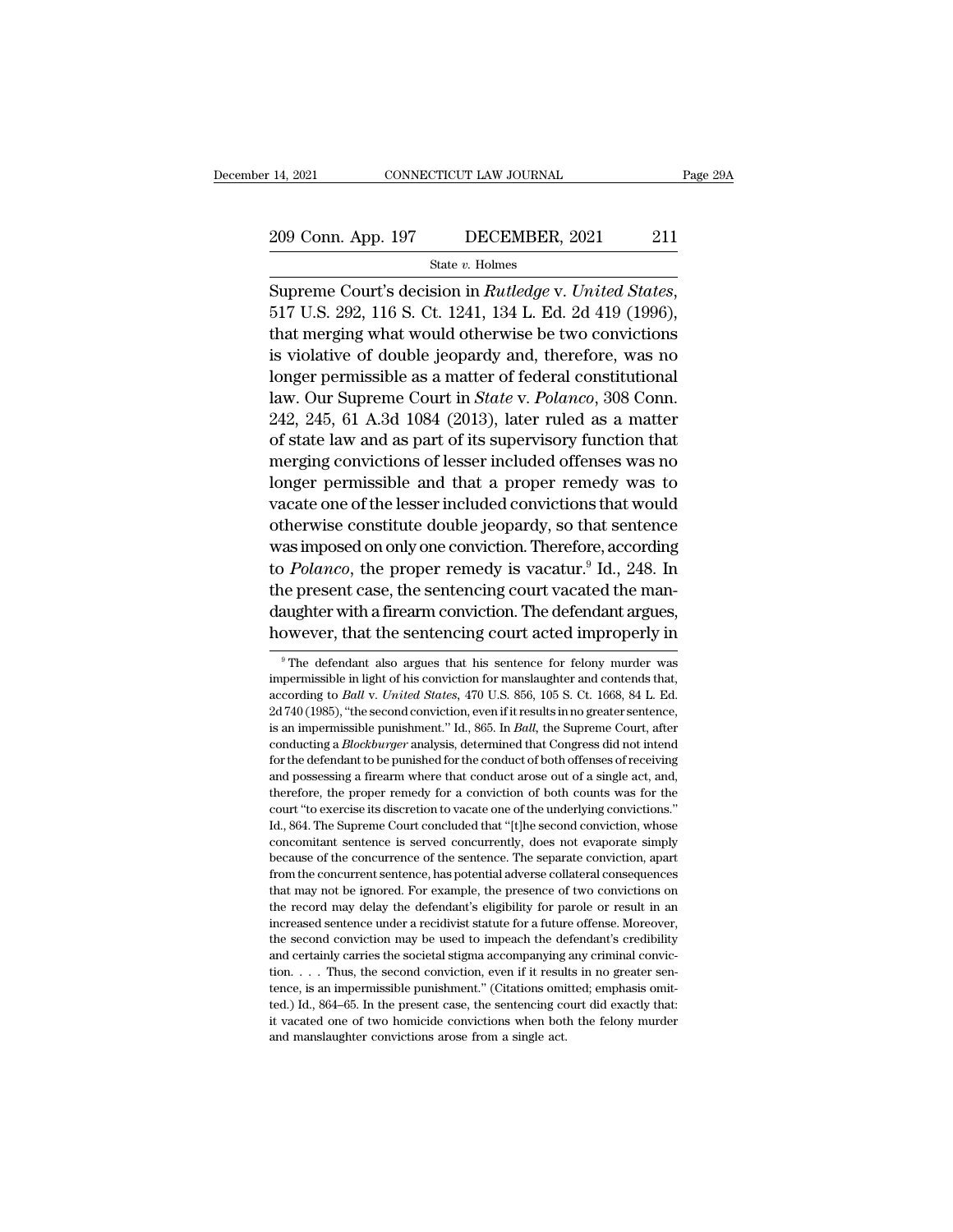### CONNECTICUT LAW JOURNAL December 14, 2021<br>212 DECEMBER, 2021 209 Conn. App. 197<br>3tate v. Holmes State *v.* Holmes CONNECTICUT LAW JOURNAL December 14, 2021<br>
212 DECEMBER, 2021 209 Conn. App. 197<br>
312 State v. Holmes<br>
209 Conn. App. 197<br>
209 Conn. App. 197<br>
209 Conn. App. 197<br>
209 Conn. App. 197<br>
209 Conn. App. 197<br>
209 Conn. App. 197<br> 212 DECEMBER, 2021<br>
State v. Holm<br>
vacating the manslaughter conviction.<br>
felony murder conviction.<br>
According to *Polanco*, "where

DECEMBER, 2021 209 Conn. App. 197<br>
State *v*. Holmes<br>
cating the manslaughter conviction instead of the<br>
lony murder conviction.<br>
According to *Polanco*, "when a defendant has been<br>
mvicted of greater and lesser included o ECEMBER, 2021 209 Conn. App. 197<br>
State v. Holmes<br>
vacating the manslaughter conviction instead of the<br>
felony murder conviction.<br>
According to *Polanco*, "when a defendant has been<br>
convicted of greater and lesser includ State v. Holmes<br>
vacating the manslaughter conviction instead of the<br>
felony murder conviction.<br>
According to *Polanco*, "when a defendant has been<br>
convicted of greater and lesser included offenses, the<br>
trial court must vacating the manslaughter conviction instead of the<br>felony murder conviction.<br>According to *Polanco*, "when a defendant has been<br>convicted of greater and lesser included offenses, the<br>trial court must vacate the convictio Evaluating the manisinal<br>giner conviction instead of the filony murder conviction.<br>According to *Polanco*, "when a defendant has been<br>convicted of greater and lesser included offenses, the<br>trial court must vacate the conv According to *Polanco*, "when a defendant has been<br>convicted of greater and lesser included offenses, the<br>trial court must vacate the conviction for the lesser<br>offense rather than merging the convictions . . . ." Id.,<br>245 According to *Polanco*, "when a defendant has been<br>convicted of greater and lesser included offenses, the<br>trial court must vacate the conviction for the lesser<br>offense rather than merging the convictions . . . . " Id.,<br>24 convicted of greater and lesser included offenses, the<br>trial court must vacate the conviction for the lesser<br>offense rather than merging the convictions  $\dots$ ." Id.,<br>245. Manslaughter in the first degree with a firearm<br>is trial court must vacate the conviction for the lesser<br>offense rather than merging the convictions . . . ." Id.,<br>245. Manslaughter in the first degree with a firearm<br>is a less serious felony offense than felony murder.<br>Man % offense rather than merging the convictions . . . ." Id., 245. Manslaughter in the first degree with a firearm is a less serious felony offense than felony murder. Manslaughter in the first degree with a firearm is a cl 245. Manslaughter in the first degree with a firearm<br>is a less serious felony offense than felony murder.<br>Manslaughter in the first degree with a firearm is a<br>class B felony; General Statutes  $\S$  53a-55a (b); which is<br>pun is a less serious felony offense than felony murder.<br>Manslaughter in the first degree with a firearm is a<br>class B felony; General Statutes  $\S$  53a-55a (b); which is<br>punishable by a term of imprisonment of not less than<br>fi Manslaughter in the first degree with a firearm is a<br>class B felony; General Statutes § 53a-55a (b); which is<br>punishable by a term of imprisonment of not less than<br>five years and not more than forty years; General Stat-<br>ut class B felony; General Statutes § 53a-55a (b); which is<br>punishable by a term of imprisonment of not less than<br>five years and not more than forty years; General Stat-<br>utes § 53a-35a (5); whereas felony murder is a class A<br> punishable by a term of imprisonment of not less than<br>five years and not more than forty years; General Stat-<br>utes § 53a-35a (5); whereas felony murder is a class A<br>felony punishable by a term of imprisonment of not<br>less t five years and not more than forty years; General Statutes § 53a-35a (5); whereas felony murder is a class A felony punishable by a term of imprisonment of not less than twenty-five years nor more than life. See *State* v. utes § 53a-35a (5); whereas felony murder is a class A<br>felony punishable by a term of imprisonment of not<br>less than twenty-five years nor more than life. See *State*<br>v. Adams, 308 Conn. 263, 273–74, 63 A.3d 934 (2013);<br>se felony punishable by a term of imprisonment of not<br>less than twenty-five years nor more than life. See *State*<br>v. *Adams*, 308 Conn. 263, 273–74, 63 A.3d 934 (2013);<br>see also General Statutes § 53a-35a (2). However, man-<br>s less than twenty-five years nor more than life. See *State* v. *Adams*, 308 Conn. 263, 273–74, 63 A.3d 934 (2013); see also General Statutes § 53a-35a (2). However, man-slaughter is not a lesser included offense of felony v. Adams, 308 Conn. 263, 273–74, 63 A.3d 934 (2013);<br>see also General Statutes § 53a-35a (2). However, man-<br>slaughter is not a lesser included offense of felony mur-<br>der because each contains statutory elements that the<br>ot see also General Statutes § 53a-35a (2). However, man-<br>slaughter is not a lesser included offense of felony mur-<br>der because each contains statutory elements that the<br>other offense does not. In *State v. Miranda*, 145 Con slaughter is not a lesser included offense of felony mur-<br>der because each contains statutory elements that the<br>other offense does not. In *State* v. *Miranda*, 145 Conn.<br>App. 494, 508, 75 A.3d 742 (2013), aff'd, 317 Conn der because each contains statutory elements that the<br>other offense does not. In *State* v. *Miranda*, 145 Conn.<br>App. 494, 508, 75 A.3d 742 (2013), aff'd, 317 Conn. 741,<br>120 A.3d 490 (2015), this court held that "[d]ecidin other offense does not. In *State* v. *Miranda*, 145 Conn.<br>App. 494, 508, 75 A.3d 742 (2013), aff'd, 317 Conn. 741,<br>120 A.3d 490 (2015), this court held that "[d]eciding<br>which convictions must be vacated when the cumula-<br>t App. 494, 508, 75 A.3d 742 (2013), aff'd, 317 Conn. 741, 120 A.3d 490 (2015), this court held that "[d]eciding which convictions must be vacated when the cumulative convictions reflect alternative means of committing the 120 A.3d 490 (2015), this court held that "[d]eciding<br>which convictions must be vacated when the cumula-<br>tive convictions reflect alternative means of committing<br>the same crime, however, is generally in the discretion<br>of which convictions must be vacated when the cumulative convictions reflect alternative means of committing<br>the same crime, however, is generally in the discretion<br>of the sentencing court." In *John*, our Supreme Court,<br>afte tive convictions reflect alternative means of committing<br>the same crime, however, is generally in the discretion<br>of the sentencing court." In John, our Supreme Court,<br>after determining that subjecting the defendant to punthe same crime, however, is generally in the discretion<br>of the sentencing court." In *John*, our Supreme Court,<br>after determining that subjecting the defendant to pun-<br>ishment for both his manslaughter and felony murder<br>c of the sentencing court." In *John*, our Supreme Court,<br>after determining that subjecting the defendant to pun-<br>ishment for both his manslaughter and felony murder<br>convictions violated double jeopardy, remanded the<br>case to after determining that subjecting the defendant to pun-<br>ishment for both his manslaughter and felony murder<br>convictions violated double jeopardy, remanded the<br>case to the trial court to vacate the conviction of man-<br>slaugh ishment for both his manslaughter and felony murder<br>convictions violated double jeopardy, remanded the<br>case to the trial court to vacate the conviction of man-<br>slaughter while at the same time affirming his convic-<br>tion of convictions violated double jeopardy, remanded the case to the trial court to vacate the conviction of manslaughter while at the same time affirming his conviction of felony murder. *State v. John*, supra, 210 Conn. 695–9 case to the trial court to vacate the conviction of man-<br>slaughter while at the same time affirming his convic-<br>tion of felony murder. *State* v. *John*, supra, 210 Conn.<br>695–97. After affirming the conviction for felony m slaughter while at the same time affirming his conviction of felony murder. *State* v. *John*, supra, 210 Conn. 695–97. After affirming the conviction for felony murder, our Supreme Court in *John* specifically in its res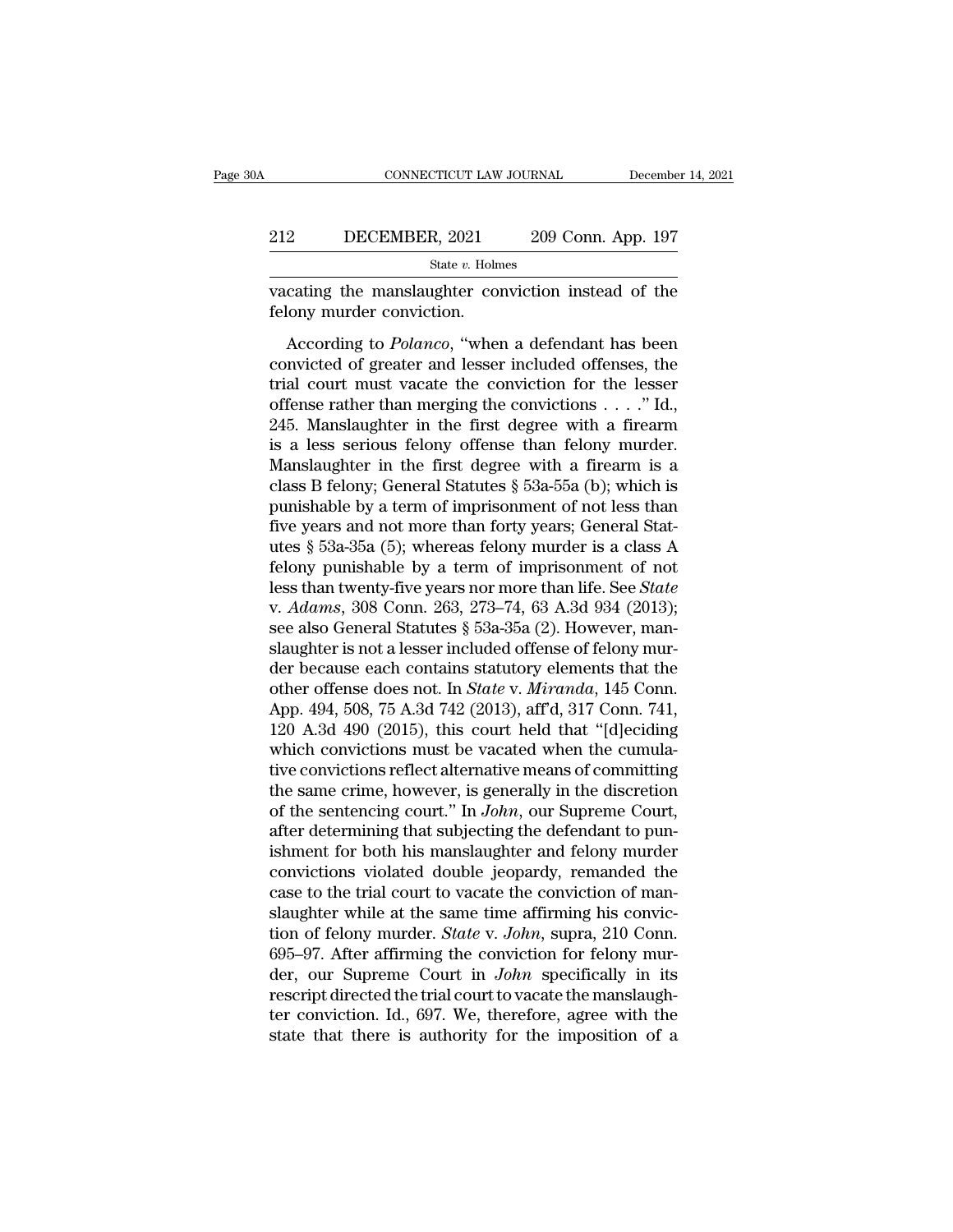# 14, 2021 CONNECTICUT LAW JOURNAL Page 31A<br>209 Conn. App. 213 DECEMBER, 2021 213<br>314 State v. Carrillo

### State *v.* Carrillo

14, 2021 CONNECTICUT LAW JOURNAL Page 31A<br>
209 Conn. App. 213 DECEMBER, 2021 213<br>
State v. Carrillo<br>
Sentence on the more serious felony murder charge<br>
while vacating the less serious felony of manslaughter.<br>
The sentenci 209 Conn. App. 213 DECEMBER, 2021 213<br>
State v. Carrillo<br>
Sentence on the more serious felony murder charge<br>
while vacating the less serious felony of manslaughter.<br>
The sentencing court's decision to vacate the less seri 209 Conn. App. 213 DECEMBER, 2021 213<br>
State v. Carrillo<br>
Sentence on the more serious felony murder charge<br>
while vacating the less serious felony of manslaughter.<br>
The sentencing court's decision to vacate the less seri 209 Conn. App. 213 DECEMBER, 2021 213<br>
State v. Carrillo<br>
Sentence on the more serious felony murder charge<br>
while vacating the less serious felony of manslaughter.<br>
The sentencing court's decision to vacate the less seri Sous South Experiment, 2021<br>
State v. Carrillo<br>
Sentence on the more serious felony murder charge<br>
while vacating the less serious felony of manslaughter.<br>
The sentencing court's decision to vacate the less seri-<br>
ous fel State *v*. Carrillo<br>
sentence on the more serious felony murder charge<br>
while vacating the less serious felony of manslaughter.<br>
The sentencing court's decision to vacate the less seri-<br>
ous felony of manslaughter was pro sentence on the more serious felony murder charge<br>while vacating the less serious felony of manslaughter.<br>The sentencing court's decision to vacate the less seri-<br>ous felony of manslaughter was proper despite errone-<br>ous s while vacating the less serious felony of manslaughter.<br>The sentencing court's decision to vacate the less serious felony of manslaughter was proper despite errone-<br>ous statements of both counsel that manslaughter is a<br>les The sentencing cous felony of mar<br>ous statements of<br>lesser included corpoperly vacated<br>vacatur of the lessee id., 695.<br>In the present In the presents of both counsel that manslaughter is a<br>sser included offense of felony murder. The court<br>operly vacated the manslaughter conviction because<br>catur of the less serious homicide offense is proper.<br>e id., 695.<br> ous statements of both counsel that manslaughter is a<br>lesser included offense of felony murder. The court<br>properly vacated the manslaughter conviction because<br>vacatur of the less serious homicide offense is proper.<br>See id.

lesser included offense of felony murder. The court<br>properly vacated the manslaughter conviction because<br>vacatur of the less serious homicide offense is proper.<br>See id., 695.<br>In the present case, when sentencing the defend properly vacated the manslaughter conviction because<br>vacatur of the less serious homicide offense is proper.<br>See id., 695.<br>In the present case, when sentencing the defendant,<br>the court stated that "[t]o shoot a person slee vacatur of the less serious homicide offense is proper.<br>See id., 695.<br>In the present case, when sentencing the defendant,<br>the court stated that "[t]o shoot a person sleeping in<br>their bed in this way is just about as seriou See id., 695.<br>In the present case, when sentencing the defendant,<br>the court stated that "[t]o shoot a person sleeping in<br>their bed in this way is just about as serious and as<br>violent as it gets" and concluded that "a very In the present case, when sentencing the defendant,<br>the court stated that "[t]o shoot a person sleeping in<br>their bed in this way is just about as serious and as<br>violent as it gets" and concluded that "a very lengthy<br>senten the court stated that "[t]o shoot a person sleeping in<br>their bed in this way is just about as serious and as<br>violent as it gets" and concluded that "a very lengthy<br>sentence of incarceration is appropriate. This type of<br>vio their bed in this way is just about as serious and as<br>violent as it gets" and concluded that "a very lengthy<br>sentence of incarceration is appropriate. This type of<br>violence cannot be tolerated." The defendant has not<br>demon violent as it gets" and concluded that "a very lengthy<br>sentence of incarceration is appropriate. This type of<br>violence cannot be tolerated." The defendant has not<br>demonstrated that the court abused its discretion in<br>determ sentence of incarceration is appropriate. This type of<br>violence cannot be tolerated." The defendant has not<br>demonstrated that the court abused its discretion in<br>determining that the felony murder conviction controls<br>and, a violence cannot be tolerated." The defendant has not<br>demonstrated that the court abused its discretion in<br>determining that the felony murder conviction controls<br>and, accordingly, vacating the manslaughter conviction.<br>Becau demonstrated that the court abused its discretion in<br>determining that the felony murder conviction controls<br>and, accordingly, vacating the manslaughter conviction.<br>Because the sentencing court did not impose multiple<br>punis determining that the felony murder conviction controls<br>and, accordingly, vacating the manslaughter conviction.<br>Because the sentencing court did not impose multiple<br>punishments for the single act of causing the death of<br>the and, accordingly, vacating the manslaughter conviction.<br>Because the sentencing court did not impose multiple<br>punishments for the single act of causing the death of<br>the victim, but, rather, properly vacated the less serious Because the sentencing court did not impose multiple<br>punishments for the single act of causing the death of<br>the victim, but, rather, properly vacated the less serious<br>felony of manslaughter in the first degree with a firea punishments for the single at<br>the victim, but, rather, proper<br>felony of manslaughter in the<br>and sentenced the defendant of<br>murder, we conclude that the<br>ing the defendant's second cl<br>rect an illegal sentence.<br>The judgment i e victim, but, rather, properly valony of manslaughter in the first<br>d sentenced the defendant on th<br>urder, we conclude that the cou<br>g the defendant's second claim<br>ct an illegal sentence.<br>The judgment is affirmed.<br>In this o In this opinion the distribution of fellurder, we conclude that the court did not err in degree when of fellurder, we conclude that the court did not err in deg the defendant's second claim in his motion to the star illega

### e detendant s second claim in his motion to cor-<br>
n illegal sentence.<br>
judgment is affirmed.<br>
his opinion the other judges concurred.<br>
STATE OF CONNECTICUT *v*. GILBERTO<br>
PATRICIO CARRILLO<br>
(AC 43529) FRIERRICHT ISLAMIC ISLAMIC CONNECTICUT *v*. GILBERTO<br>PATRICIO CARRILLO<br>(AC 43529)<br>ALC J, and Clark and Evaluate Islamic Connection Firmed.<br>
other judges concu<br>
WINECTICUT v. GIL<br>
IICIO CARRILLO<br>
(AC 43529)<br>
and Clark and Eveleigh, J STATE OF CONNECTICUT  $v$ . GILBERTO<br>PATRICIO CARRILLO<br>(AC 43529)<br>Bright, C. J., and Clark and Eveleigh, Js.

### *Syllabus*

PATRICIO CARRILLO<br>
(AC 43529)<br>
Bright, C. J., and Clark and Eveleigh, Js.<br> *Syllabus*<br>
The defendant, who had been convicted of the crimes of sexual assault and<br>
risk of injury to a child, appealed to this court from the j  $(AC 43529)$ <br>Bright, C. J., and Clark and Eveleigh, Js.<br>Syllabus<br>defendant, who had been convicted of the crimes of sexual assault and<br>risk of injury to a child, appealed to this court from the judgment of<br>the trial court, Bright, C. J., and Clark and Eveleigh, Js.<br>Syllabus<br>defendant, who had been convicted of the crimes of sexual assault and<br>risk of injury to a child, appealed to this court from the judgment of<br>the trial court, claiming tha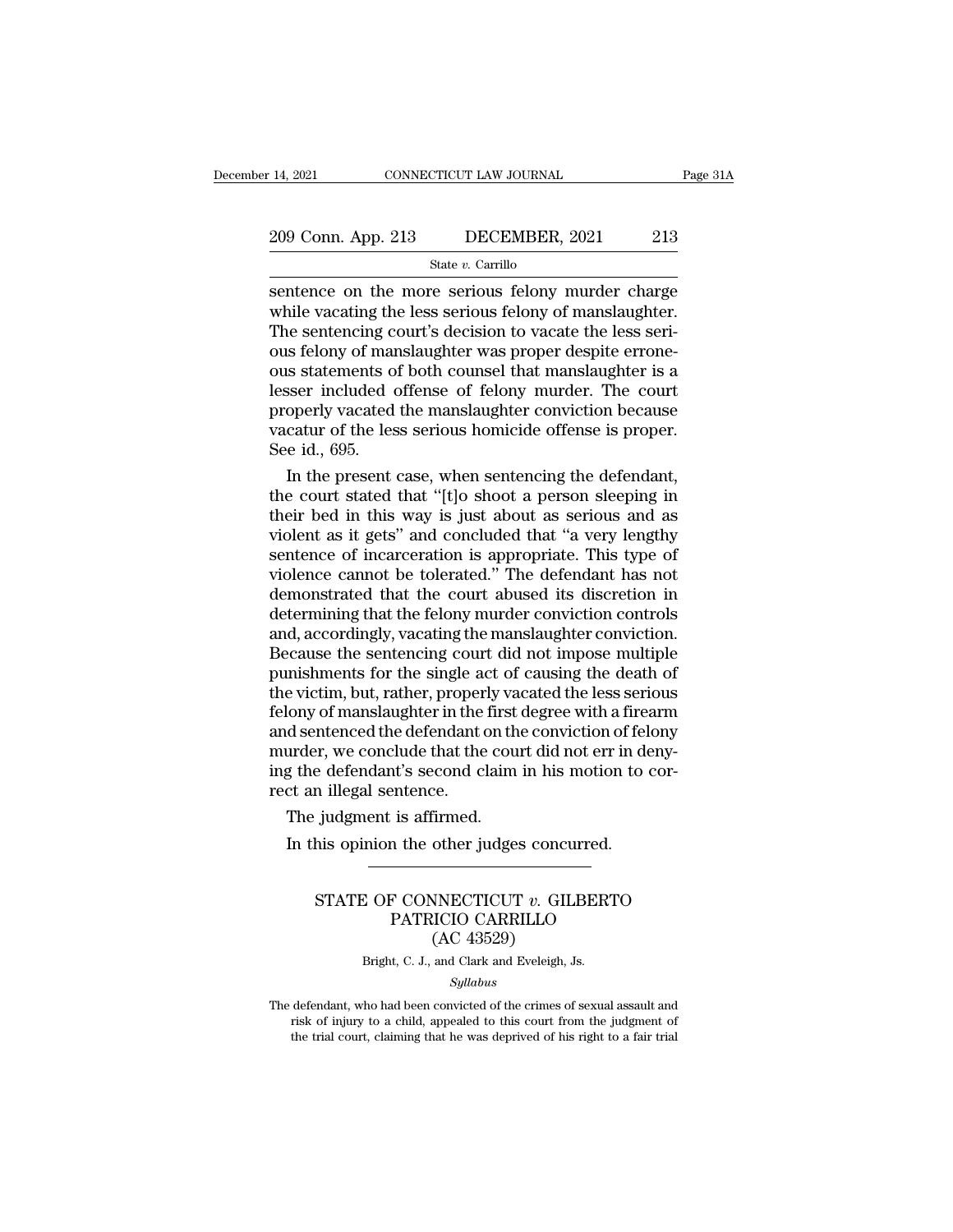# CONNECTICUT LAW JOURNAL December 14, 2021<br>214 DECEMBER, 2021 209 Conn. App. 213<br>5tate v. Carrillo

### State *v.* Carrillo

1 DECEMBER, 2021 209 Conn. App. 213<br>
State v. Carrillo<br>
as a result of certain improprieties the prosecutor committed during<br>
closing and rebuttal arguments to the jury. The defendant had engaged closing and rebuttal arguments to the jury. The defendant had engaged **in Various incidents of sexual behavior incidents of sexual behavior of sexual behavior with his girlfriend's ten year old daughter who, thereafter, underwent a forensic interview by a single of sexual behavior with his g** State  $v$ . Carrillo<br>as a result of certain improprieties the prosecutor committed during<br>closing and rebuttal arguments to the jury. The defendant had engaged<br>in various incidents of sexual behavior with his girlfriend's State v. Carrillo<br>sas a result of certain improprieties the prosecutor committed during<br>closing and rebuttal arguments to the jury. The defendant had engaged<br>in various incidents of sexual behavior with his girlfriend's te as a result of certain improprieties the prosecutor committed during<br>closing and rebuttal arguments to the jury. The defendant had engaged<br>in various incidents of sexual behavior with his girlfriend's ten year old<br>daughter closing and rebuttal arguments to the jury. The defendant had engaged<br>in various incidents of sexual behavior with his girlfriend's ten year old<br>daughter who, thereafter, underwent a forensic interview by a single<br>social w in various incidents of sexual behavior with his girlfriend's ten year old daughter who, thereafter, underwent a forensic interview by a single social worker. The defendant, who did not object at trial to any of the allege daughter who, thereafter, underwent a forensic interview by a single social worker. The defendant, who did not object at trial to any of the alleged improprieties, claimed that the prosecutor argued to the jury facts that alleged improprieties, claimed that the prosecutor argued to the ju<br>facts that were not in evidence, vouched for the credibility of the stat<br>witnesses, appealed to the emotions of the jurors, and impugned t<br>integrity and i facts that were not in evidence, vouched for the credibility of the state's witnesses, appealed to the emotions of the jury that implyied the integrity and institutional role of defense counsel. *Held*: the prosecutor mad

witnesses, appealed to the emotions of the jurors, and impugned the integrity and institutional role of defense counsel. *Held*:<br>the prosecutor made certain comments to the jury that were not supported by the record and we integrity and institutional role of defense counsel. *Held*:<br>the prosecutor made certain comments to the jury that were not supported<br>by the record and were unconnected to the issues in the case:<br>a. Although it was not imp he prosecutor made certain comments to the jury that were not supported<br>by the record and were unconnected to the issues in the case:<br>a. Although it was not improper for the prosecutor to state to the jury that<br>the procedu by the record and were unconnected to the issues in the case:<br>a. Although it was not improper for the prosecutor to state to the jury that<br>the procedure of having one social worker conduct a forensic interview<br>of the minor a. Although it was not improper for the prosecutor to state to the jury that the procedure of having one social worker conduct a forensic interview<br>of the minor child was designed to achieve the most unbiased and reliable<br> the procedure of having one social worker conduct a forensic interview<br>of the minor child was designed to achieve the most unbiased and reliable<br>interview of the child and that a child who talks with a medical provider<br>wil of the minor child was designed to achieve the most unbiased and reliable interview of the child and that a child who talks with a medical provider will provide accurate information, the prosecutor improperly stated that t interview of the child and that a child who talks with a medical provider will provide accurate information, the prosecutor improperly stated that the child could not have a point of reference as to certain sexual experien will provide accurate information, the prosecutor improperly stated that<br>the child could not have a point of reference as to certain sexual experi-<br>ences due to her age, as that comment was not supported by the evidence<br>an the child could not have a point of reference as to certain sexual experiences due to her age, as that comment was not supported by the evidence and concerned issues that were for the jury to determine; moreover, the prose ences due to her age, as that comment was not supported by the evidence and concerned issues that were for the jury to determine; moreover, the prosecutor's bald assertion that fathers do not sexually abuse their children and concerned issues that were for the jury to determine; moreover,<br>the prosecutor's bald assertion that fathers do not sexually abuse their<br>children amounted to improper, unsworn evidence that was unsupported<br>by the recor the prosecutor's bald assertion that fathers do not sexually abuse their children amounted to improper, unsworn evidence that was unsupported by the record, as it did not ask the jurors to utilize their common sense to ass children amounted to improper, unsworn evidence that was unsupported<br>by the record, as it did not ask the jurors to utilize their common sense<br>to assess or draw reasonable inferences from the evidence, and his<br>statement th by the record, as it did not ask the jurors to utilize their common sense<br>to assess or draw reasonable inferences from the evidence, and his<br>statement that the social worker testified that it was not unusual for a<br>child to to assess or draw reasonable inferences from the evidence, and his statement that the social worker testified that it was not unusual for a child to sleep in the same bed with her noncustodial parent during visitation also

statement that the social worker testified that it was not unusual for a<br>child to sleep in the same bed with her noncustodial parent during<br>visitation also was improper, as it was unsupported by the record.<br>b. The defendan child to sleep in the same bed with her noncustodial parent during<br>visitation also was improper, as it was unsupported by the record.<br>b. The defendant's assertion that the prosecutor improperly vouched for<br>the minor child' visitation also was improper, as it was unsupported by the record.<br>
b. The defendant's assertion that the prosecutor improperly vouched for<br>
the minor child's credibility was unavailing: the prosecutor properly<br>
invited th b. The defendant's assertion that the prosecutor improperly vouched for the minor child's credibility was unavailing: the prosecutor properly invited the jury to draw reasonable inferences from the evidence when he stated the minor child's credibility was unavailing: the prosecutor properly<br>invited the jury to draw reasonable inferences from the evidence when<br>he stated that any consistencies in the witnesses' testimony clearly fell<br>under th invited the jury to draw reasonable inferences from the evidence when<br>he stated that any consistencies in the witnesses' testimony clearly fell<br>under the category of an innocent lapse in memory rather than an inten-<br>tional he stated that any consistencies in the witnesses' testimony clearly fell under the category of an innocent lapse in memory rather than an intentional and malicious attempt to mislead, as his comment was not directed towar under the category of an innocent lapse in memory rather than an intentional and malicious attempt to mislead, as his comment was not directed toward the child's testimony but to that of all the witnesses and was made in t tional and malicious attempt to mislead, as his comment was not directed toward the child's testimony but to that of all the witnesses and was made in the context of reminding the jurors that it was their role to determine toward the child's testimony but to that of all the witnesses and was<br>made in the context of reminding the jurors that it was their role to<br>determine the credibility of the witnesses; moreover, the prosecutor's<br>statement t made in the context of reminding the jurors that it was their role to determine the credibility of the witnesses; moreover, the prosecutor's statement that a child, like an adult, would give medical personnel accurate inf determine the credibility of the witnesses; moreover, the prosecutor's statement that a child, like an adult, would give medical personnel accurate information was based on a reasonable inference from the child's testimony statement that a child, like an adult, would give medical personnel accurate information was based on a reasonable inference from the child's testimony about the effect of the defendant's conduct on the growth of her breas

rate information was based on a reasonable inference from the child's<br>testimony about the effect of the defendant's conduct on the growth of<br>her breasts.<br>c. Although the prosecutor improperly remarked that the minor child<br> testimony about the effect of the defendant's conduct on the growth of<br>her breasts.<br>c. Although the prosecutor improperly remarked that the minor child<br>was bilingual and was trying to learn a language, as well as keeping h her breasts.<br>
c. Although the prosecutor improperly remarked that the minor child<br>
was bilingual and was trying to learn a language, as well as keeping her<br>
own culture, which had no connection to the issues in the case, t c. Although the prosecutor improperly remarked that the minor child was bilingual and was trying to learn a language, as well as keeping her own culture, which had no connection to the issues in the case, the defendant's c own culture, which had no connection to the issues in the case, the defendant's claims that the prosecutor improperly appealed to the jurors' emotions were unavailing: the prosecutor's invitation to the jurors to consider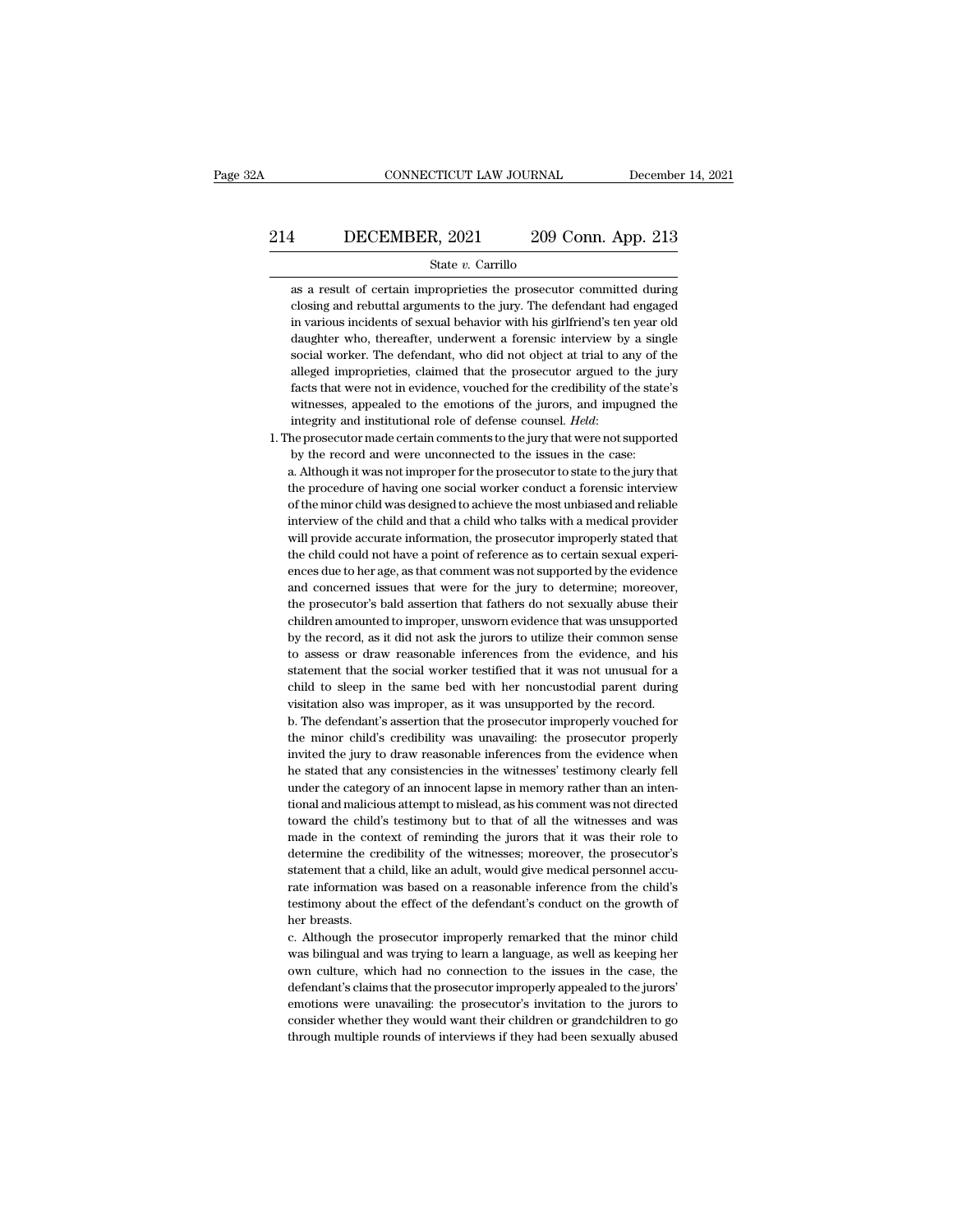# 14, 2021 CONNECTICUT LAW JOURNAL Page 33A<br>209 Conn. App. 213 DECEMBER, 2021 215<br>3tate v. Carrillo

### State *v.* Carrillo

 $\frac{1}{9}$  Conn. App. 213 DECEMBER, 2021 215<br>State v. Carrillo<br>drew from the evidence and invited the jurors, who had heard the child's<br>experience, to draw from their common sense and experience; moreover, experience, to draw from their common sense and experience; moreover, although the prosecutor improperly invited the jurors to draw an infer-<br>although the prosecutor improperly invited the jurors to draw an infer- $\frac{9 \text{ Conn. App. 213}}{\text{State } v. \text{ Carrillo}}$ <br>  $\frac{215}{\text{State } v. \text{ Carrillo}}$ <br>  $\frac{13}{\text{draw from the evidence and invited the juross, who had heard the child's experience, to draw from their common sense and experience; moreover, although the processor importantly invited the juross to draw an inference that was based on facts that were not in evidence when he asked$ State v. Carrillo<br>drew from the evidence and invited the jurors, who had heard the child's<br>experience, to draw from their common sense and experience; moreover,<br>although the prosecutor improperly invited the jurors to draw State v. Carrillo<br>drew from the evidence and invited the jurors, who had heard the child's<br>experience, to draw from their common sense and experience; moreover,<br>although the prosecutor improperly invited the jurors to draw drew from the evidence and invited the jurors, who had heard the child's<br>experience, to draw from their common sense and experience; moreover,<br>although the prosecutor improperly invited the jurors to draw an infer-<br>ence th experience, to draw from their common sense and experience; moreover, although the prosecutor improperly invited the jurors to draw an inference that was based on facts that were not in evidence when he asked them to consi although the prosecutor improperly invited the jurors to draw an inference that was based on facts that were not in evidence when he asked them to consider whether their children or grandchildren would have had any frame o ence that was based on facts that were not in evidence when he asked them to consider whether their children or grandchildren would have had any frame of reference for understanding that something sexual such as having the them to consider whether their children or grandchildren would have<br>had any frame of reference for understanding that something sexual<br>such as having their nipples sucked was improper, it did not suggest<br>that the jurors sh had any frame of reference for understanding that something sexual such as having their nipples sucked was improper, it did not suggest that the jurors should do so on the basis of emotion, and the prosecutor's comment tha such as having their nipples sucked was imprement that sexual do so on the basis of emot<br>comment that sexual abuse goes against the cor-<br>nurture and raise children appropriately was<br>counsel's statements to the jury that th that the jurors should do so on the basis of emotion, and the prosecutor's comment that sexual abuse goes against the core of our being to protect, nurture and raise children appropriately was in response to defense counse comment that sexual abuse goes against the core of our being to protect, nurture and raise children appropriately was in response to defense counsel's statements to the jury that the case involved facts and crimes that wer

nuture and raise children appropriately was in response to defense<br>counsel's statements to the jury that the case involved facts and crimes<br>that were outside the bounds of morality.<br>d. The prosecutor's statement that defen counsel's statements to the jury that the case involved facts and crimes<br>that were outside the bounds of morality.<br>d. The prosecutor's statement that defense counsel "bashed" the wit-<br>nesses during cross-examination did no that were outside the bounds of morality.<br>
d. The prosecutor's statement that defense counsel "bashed" the wit-<br>
nesses during cross-examination did not overstep the bounds of permissi-<br>
ble argument, as the prosecutor's s d. The prosecutor's statement that defense counsel "bashed" the witnesses during cross-examination did not overstep the bounds of permissible argument, as the prosecutor's statement was based on the evidence and the state' nesses during cross-examination did not overstep the bounds of permissi-<br>ble argument, as the prosecutor's statement was based on the evidence<br>and the state's burden to prove its case, and was not a suggestion that<br>defense ble argument, as the prosecutor's statement was based on the evidence and the state's burden to prove its case, and was not a suggestion that defense counsel acted improperly: although this court did not condone the use of and the state's burden to prove its case, and was not a suggestion that defense counsel acted improperly: although this court did not condone the use of the word bash, its use was not intended to mislead the jury but, rath defense counsel acted improperly: although this court did not condone<br>the use of the word bash, its use was not intended to mislead the jury<br>but, rather, described what the prosecutor viewed as defense counsel's<br>emphasis d the use of the word bash, its use was not intended to mislead the jury<br>but, rather, described what the prosecutor viewed as defense counsel's<br>emphasis during closing argument on his assertion that the state failed<br>to meet but, rather, described what the prosecutor viewed as defense counsel's emphasis during closing argument on his assertion that the state failed to meet its burden of proof because its witnesses were unreliable; moreover, th emphasis during closing argument on his assertion that the state failed to meet its burden of proof because its witnesses were unreliable; moreover, the prosecutor stated that defense counsel had a different read on the ca to meet its burden of proof because its witnesses were unreliable; more-<br>over, the prosecutor stated that defense counsel had a different read on<br>the case, which was not unusual, because that was counsel's job, and<br>the pro over, the prosecutor stated that defense counsel had a different read on<br>the case, which was not unusual, because that was counsel's job, and<br>the prosecutor argued that the jurors should rely on the witnesses,<br>despite defe the case, which was not unusual, because that was counsel's job, and<br>the prosecutor argued that the jurors should rely on the witnesses,<br>despite defense counsel's criticisms; furthermore, the prosecutor put his<br>comments to doubt. despite defense counsel's criticisms; furthermore, the prosecutor put his comments to the jury in context when he stated that, although the jury may not have liked how counsel tried the case, the bottom line was whether th comments to the jury in context when he stated that, although the jury<br>may not have liked how counsel tried the case, the bottom line was<br>whether the elements of the crimes were proven beyond a reasonable<br>loubt.<br>he impropr

right to a fair trial: the case, the bottom line was whether the elements of the crimes were proven beyond a reasonable loubt.<br>he improprieties committed by the prosecutor were not so egregious that, in light of the entire whether the elements of the crimes were proven beyond a reasonable<br>loubt.<br>he improprieties committed by the prosecutor were not so egregious<br>that, in light of the entire trial, they denied the defendant his due process<br>rig to the improprieties committed by the prosecutor were not so egregious<br>that, in light of the entire trial, they denied the defendant his due process<br>right to a fair trial: the improprieties, all of which were single, isola he improprieties committed by the prosecutor were not so egregious<br>that, in light of the entire trial, they denied the defendant his due process<br>right to a fair trial: the improprieties, all of which were single, isolated<br> that, in light of the entire trial, they denied the defendant his due process right to a fair trial: the improprieties, all of which were single, isolated statements, were not invited by defense counsel, whose failure to o right to a fair trial: the improprieties, all of which were single, isolated statements, were not invited by defense counsel, whose failure to object to the alleged improprieties when they occurred, to challenge them durin statements, were not invited by defense counsel, whose failure to object<br>to the alleged improprieties when they occurred, to challenge them<br>during his closing argument to the jury or to request a curative instruction<br>from to the alleged improprieties when they occurred, to challenge them<br>during his closing argument to the jury or to request a curative instruction<br>from the court highlighted that he presumably did not view the impropri-<br>eties during his closing argument to the jury or to request a curative instruction<br>from the court highlighted that he presumably did not view the impropri-<br>eties as so prejudicial as to jeopardize seriously the defendant's right from the court highlighted that he presumably did not view the improprieties as so prejudicial as to jeopardize seriously the defendant's right to a fair trial; moreover, although two of the prosecutor's improper statement eties as so prejudicial as to jeopardize seriously the defendant's right<br>to a fair trial; moreover, although two of the prosecutor's improper<br>statements implicated the minor child's credibility, which was central<br>to the ca to a fair trial; moreover, although two of the prosecutor's improper statements implicated the minor child's credibility, which was central to the case, the impact of their brief and isolated nature was minimal, and the pr statements implicated the minor child's credibility, which was central<br>to the case, the impact of their brief and isolated nature was minimal,<br>and the prosecutor reminded the jurors on several occasions that it was<br>their r to the case, the impact of their brief and isolated nature was minimal, and the prosecutor reminded the jurors on several occasions that it was their responsibility to assess the witnesses' credibility, which was the criti and the prosecutor reminded the jurors on several occasions that it was<br>their responsibility to assess the witnesses' credibility, which was the<br>critical issue in the case; furthermore, the court's extremely thorough<br>jury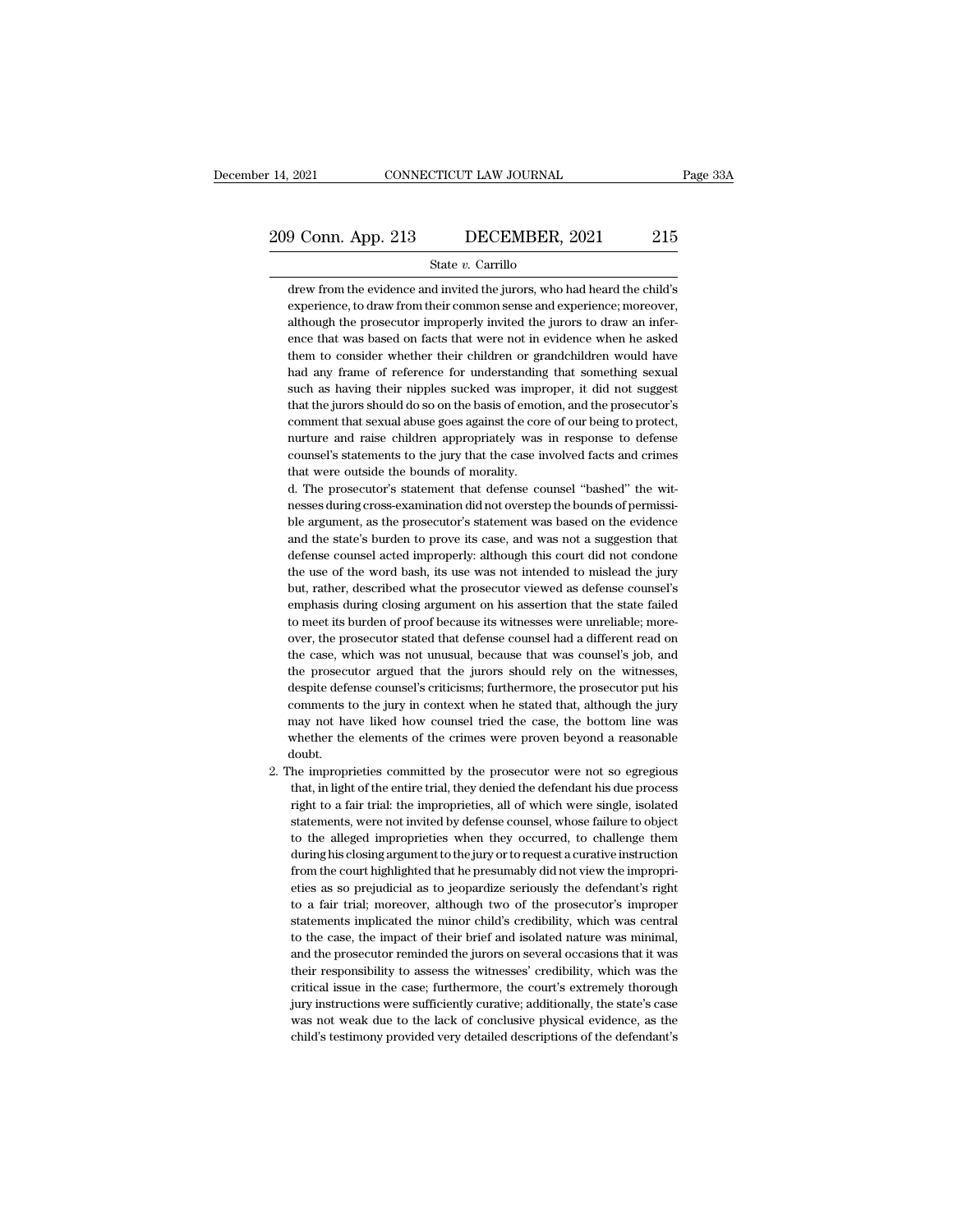# EXECUTE CONNECTICUT LAW JOURNAL December 14, 2021<br>216 DECEMBER, 2021 209 Conn. App. 213<br>314 State v. Carrillo

State *v.* Carrillo

COCONDER, 2021 209 Conn. App. 213<br>
State v. Carrillo<br>
conduct and was consistent with the testimony of the other witnesses<br>
as well as with the video of her forensic interview. 3 DECEMBER,  $2021$   $209$  Conn<br>  $\frac{8\textrm{rate }v}{209}$  Conn<br>
conduct and was consistent with the testimony of the of<br>
as well as with the video of her forensic interview.<br>
Argued September 14—officially released December 1 DECEMBER, 2021 209 COIII. App. 213<br>State v. Carrillo<br>mduct and was consistent with the testimony of the other witnesses<br>well as with the video of her forensic interview.<br>Argued September 14—officially released December 14 % conduct and was consistent with the testimony of the other witnesses<br>as well as with the video of her forensic interview.<br>Argued September 14—officially released December 14, 2021<br>*Procedural History*<br>Substitute informat

State *v*. Carrino<br>
conduct and was consistent with the testimony of the other witnesses<br>
as well as with the video of her forensic interview.<br>
Argued September 14—officially released December 14, 2021<br> *Procedural History* conduct and was consistent with the testimony of the other witnesses<br>as well as with the video of her forensic interview.<br>Argued September 14—officially released December 14, 2021<br>*Procedural History*<br>Substitute informatio Argued September 14—officially released December 14, 2021<br> *Procedural History*<br>
Substitute information charging the defendant with<br>
two counts each of the crimes of sexual assault in the<br>
third degree, sexual assault in t Argued September 14—officially released December 14, 2021<br> *Procedural History*<br>
Substitute information charging the defendant with<br>
two counts each of the crimes of sexual assault in the<br>
third degree, sexual assault in t *Procedural History*<br>
Substitute information charging the defendant with<br>
two counts each of the crimes of sexual assault in the<br>
third degree, sexual assault in the fourth degree and<br>
risk of injury to a child, brought to Substitute information charging the defendant with<br>two counts each of the crimes of sexual assault in the<br>third degree, sexual assault in the fourth degree and<br>risk of injury to a child, brought to the Superior Court<br>in th Substitute information charging the defendant with<br>two counts each of the crimes of sexual assault in the<br>third degree, sexual assault in the fourth degree and<br>risk of injury to a child, brought to the Superior Court<br>in th two counts each of the crimes of sexual assault in the<br>third degree, sexual assault in the fourth degree and<br>risk of injury to a child, brought to the Superior Court<br>in the judicial district of New Haven, geographical area *Emily Graner Sexton, and tried to the superior counts* in the judicial district of New Haven, geographical area number seven, and tried to the jury before *K. Murphy,* J.; verdict and judgment of guilty, from which the de mumber seven, and tries.<br>
J.; verdict and judgment<br>
dant appealed to this<br>
John R. Weikart, as<br>
Emily Graner Sexton,<br>
lant (defendant).<br>
Nancy L. Chupak,

*Nancy L. Chupak, senior assistant state's atomay*<br>*Nohn R. Weikart, assigned counsel, with whom was nily Graner Sexton, assigned counsel, for the appel-<br><i>Nancy L. Chupak*, senior assistant state's attorney, th whom, on th

dant appealed to this court. *Affirmed.*<br>
John R. Weikart, assigned counsel, with whom was<br> *Emily Graner Sexton*, assigned counsel, for the appel-<br>
lant (defendant).<br> *Nancy L. Chupak*, senior assistant state's attorney,<br> John R. Weikart, assigned counsel, with whom was <br>Emily Graner Sexton, assigned counsel, for the appel-<br>lant (defendant).<br>Nancy L. Chupak, senior assistant state's attorney,<br>with whom, on the brief, were Patrick J. Griffin Finily Graner Sexton, assigned counsel, for the appellent (defendant).<br>
Nancy L. Chupak, senior assistant state's<br>
with whom, on the brief, were Patrick J. Griffi<br>
attorney, and James R. Dinnan, supervisory<br>
state's attorn Nancy L. Chupak, senior assistant state's attorney,<br>th whom, on the brief, were Patrick J. Griffin, state's<br>torney, and James R. Dinnan, supervisory assistant<br>te's attorney, for the appellee (state).<br> $opinion$ <br>EVELEIGH, J. The

### *Opinion*

with whom, on the brief, were *Patrick J. Griffin*, state's<br>attorney, and *James R. Dinnan*, supervisory assistant<br>state's attorney, for the appellee (state).<br> $o_{pinion}$ <br>EVELEIGH, J. The defendant, Gilberto Patricio Car-<br>ril attorney, and *James R. Dinnan*, supervisory assistant<br>state's attorney, for the appellee (state).<br> $\frac{opinion}{D}$ <br>EVELEIGH, J. The defendant, Gilberto Patricio Car-<br>rillo, appeals from the judgment of conviction, rendered<br>aft state's attorney, for the appellee (state).<br>  $\phi_{pinion}$ <br>
EVELEIGH, J. The defendant, Gilberto Patricio Carrillo, appeals from the judgment of conviction, rendered<br>
after a jury trial, of two counts of sexual assault in the<br> <sup>Opinion</sup><br>
EVELEIGH, J. The defendant, Gilberto Patricio Car-<br>
rillo, appeals from the judgment of conviction, rendered<br>
after a jury trial, of two counts of sexual assault in the<br>
third degree in violation of General Sta EVELEIGH, J. The defendant, Gilberto Patricio Carrillo, appeals from the judgment of conviction, rendered after a jury trial, of two counts of sexual assault in the third degree in violation of General Statutes § 53a-72a EVELEIGH, J. The defendant, Gilberto Patricio Carrillo, appeals from the judgment of conviction, rendered after a jury trial, of two counts of sexual assault in the third degree in violation of General Statutes § 53a-72a (1) (1) (A),<sup>1</sup> two counts of sexual assault in the fourth egree in violation of General Statutes § 53a-73a (a) (1) (A),<sup>2</sup> and two counts of risk of injury to a child in  $\frac{1}{3}$  General Statutes § 53a-72a (a) provides (a) (1) (A),<sup>1</sup> two counts of sexual assault in the fourth degree in violation of General Statutes § 53a-73a (a) (1) (A),<sup>2</sup> and two counts of risk of injury to a child in  $\frac{1}{1}$  General Statutes § 53a-72a (a) provides

degree in violation of General Statutes § 53a-73a (a) (1) (A),<sup>2</sup> and two counts of risk of injury to a child in  $\frac{1}{1}$  General Statutes § 53a-72a (a) provides in relevant part: "A person is guilty of sexual assault in (A),<sup>2</sup> and two counts of risk of injury to a child in<br>
<sup>1</sup> General Statutes § 53a-72a (a) provides in relevant part: "A person is guilty of sexual assault in the third degree when such person (1) compels another person t another person to submit to sexual contact  $(A)$  by the use of force against

<sup>&</sup>lt;sup>1</sup> General Statutes § 53a-72a (a) provides in relevant part: "A person is guilty of sexual assault in the third degree when such person (1) compels another person to submit to sexual contact (A) by the use of force again guilty of sexual assault in the third degree when such person (1) compels another person to submit to sexual contact (A) by the use of force against such other person or a third person . . . ."<br><sup>2</sup> General Statutes § 53a-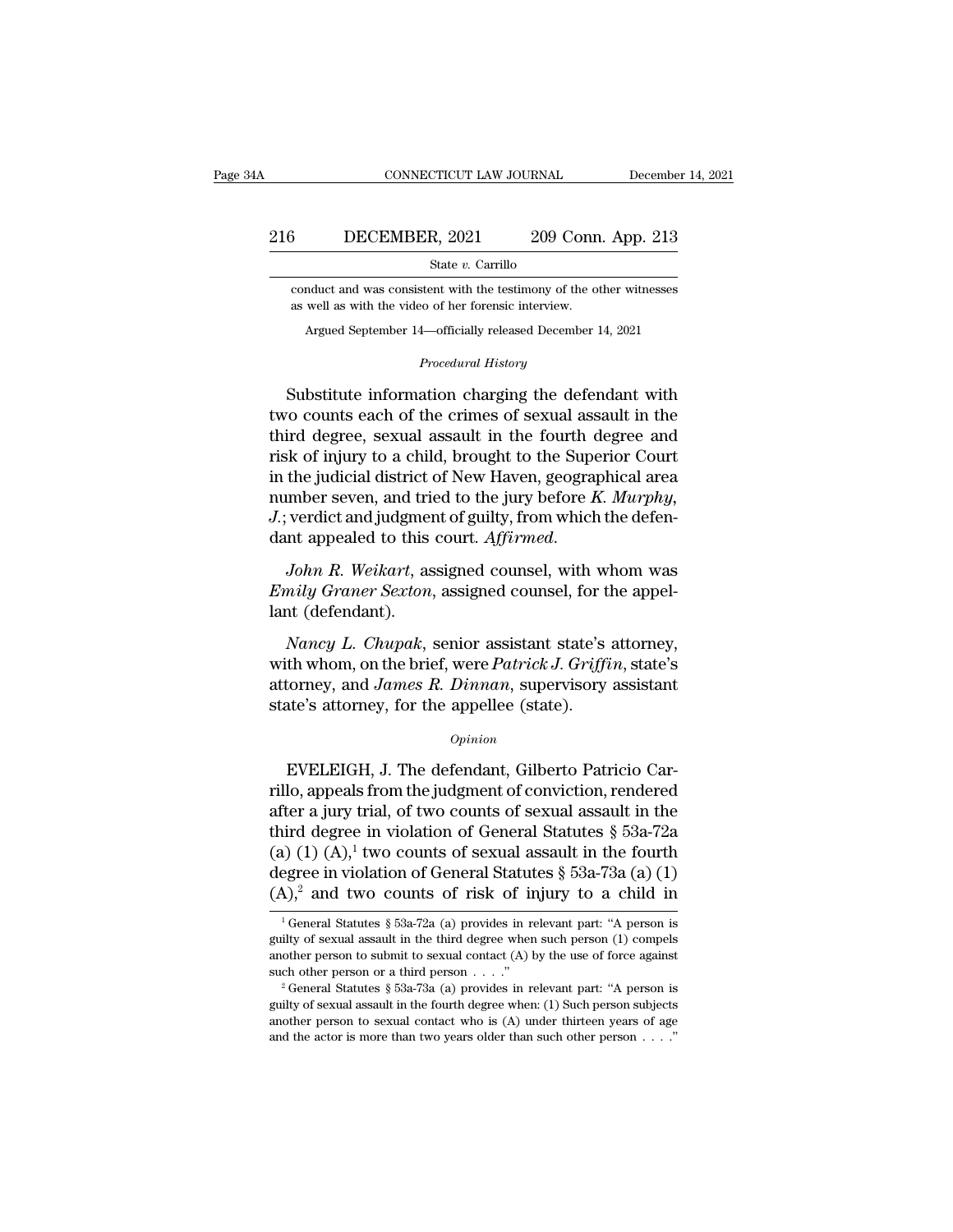# 14, 2021 CONNECTICUT LAW JOURNAL Page 35A<br>209 Conn. App. 213 DECEMBER, 2021 217<br>3tate v. Carrillo

State *v.* Carrillo

violation of General Statutes § 53-21 (a) (2).<sup>3</sup> On appeal,<br>the defendant claims that he is entitled to a new trial<br>on the grounds that the prosecutor in his closing and 209 Conn. App. 213 DECEMBER, 2021 217<br>
State v. Carrillo<br>
violation of General Statutes § 53-21 (a) (2).<sup>3</sup> On appeal,<br>
the defendant claims that he is entitled to a new trial<br>
on the grounds that the prosecutor, in his c 209 Conn. App. 213 DECEMBER, 2021 217<br>
State v. Carrillo<br>
violation of General Statutes § 53-21 (a) (2).<sup>3</sup> On appeal,<br>
the defendant claims that he is entitled to a new trial<br>
on the grounds that the prosecutor, in his c 209 Conn. App. 213 DECEMBER, 2021 217<br>
State v. Carrillo<br>
violation of General Statutes § 53-21 (a) (2).<sup>3</sup> On appeal,<br>
the defendant claims that he is entitled to a new trial<br>
on the grounds that the prosecutor, in his c State v. Carrillo<br>
violation of General Statutes § 53-21 (a) (2).<sup>3</sup> On appeal,<br>
the defendant claims that he is entitled to a new trial<br>
on the grounds that the prosecutor, in his closing and<br>
rebuttal arguments to the j violation of General Statutes § 53-21 (a) (2).<sup>3</sup> On appeal, the defendant claims that he is entitled to a new trial on the grounds that the prosecutor, in his closing and rebuttal arguments to the jury, violated the defe violation of General Statutes § 53-21 (a) (2).<sup>3</sup> On appeal,<br>the defendant claims that he is entitled to a new trial<br>on the grounds that the prosecutor, in his closing and<br>rebuttal arguments to the jury, violated the defe the defendant claims that he is entitled to a new trial<br>on the grounds that the prosecutor, in his closing and<br>rebuttal arguments to the jury, violated the defendant's<br>right to a fair trial by improperly (1) referring to f on the grounds that the prosecutor, in his closing and<br>rebuttal arguments to the jury, violated the defendant's<br>right to a fair trial by improperly (1) referring to facts<br>not in evidence, (2) vouching for the credibility o rebuttal arguments to the jury, violated the defendant's<br>right to a fair trial by improperly (1) referring to facts<br>not in evidence, (2) vouching for the credibility of wit-<br>nesses, (3) appealing to the passions, emotions, right to a fair trial by improperly (1) referring to facts<br>not in evidence, (2) vouching for the credibility of wit-<br>nesses, (3) appealing to the passions, emotions, and<br>prejudices of the jurors, and (4) impugning the inte not in evidence, (2) vouching for the credibility of witnesses, (3) appealing to the passions, emotions, and prejudices of the jurors, and (4) impugning the integrity and institutional role of defense counsel. We conclude nesses, (3) appealing to the passions, emotions, and<br>prejudices of the jurors, and (4) impugning the integrity<br>and institutional role of defense counsel. We conclude<br>that, although some of the prosecutor's comments con-<br>st prejudices of the ju<br>and institutional ro<br>that, although some<br>stituted impropriet<br>ties did not depriv<br>right to a fair trial. *l*<br>of conviction.<br>On the basis of at, although some of the prosecutor's comments contuted improprieties, nevertheless, those improprieties did not deprive the defendant of his due process ght to a fair trial. Accordingly, we affirm the judgment conviction filtrata, antiough some of the prosecutor s comments constituted improprieties, nevertheless, those improprie-<br>ties did not deprive the defendant of his due process<br>right to a fair trial. Accordingly, we affirm the judgme

 $\mu$  is did not deprive the victim of the victim, M,<sup>4</sup> is the friend. In the spring at the victim, M,<sup>4</sup> is the friend. In the spring at the victim, M,<sup>4</sup> is the friend. In the spring at the victim of the victim of the v rive the defendant of his due process<br>al. Accordingly, we affirm the judgment<br>of the evidence presented at trial, the<br>could have found the following facts.<br>is the daughter of the defendant's girl-<br>ring and summer of 2017, friend. In the spring and summer of conviction.<br>
On the basis of the evidence presented at trial, the<br>
jury reasonably could have found the following facts.<br>
The victim,  $M$ <sup>4</sup> is the daughter of the defendant's girl-<br>
fr Tight to a rain trial. Accordingly, we arrifled the judgment<br>of conviction.<br>On the basis of the evidence presented at trial, the<br>jury reasonably could have found the following facts.<br>The victim,  $M$ <sup>4</sup> is the daughter of On the basis of the evidence presented at trial, the<br>jury reasonably could have found the following facts.<br>The victim,  $M$ <sup>4</sup> is the daughter of the defendant's girl-<br>friend. In the spring and summer of 2017, when M was<br>t On the basis of the evidence presented at trial, the<br>jury reasonably could have found the following facts.<br>The victim,  $M$ , <sup>4</sup> is the daughter of the defendant's girl-<br>friend. In the spring and summer of 2017, when M was jury reasonably could<br>The victim, M,<sup>4</sup> is the<br>friend. In the spring an<br>ten years old, she lived<br>and her one year old s<br>defendant and M's mo<br>biological father.<br>The defendant look For the spring and summer of 2017, when M was<br>a years old, she lived with her mother, the defendant,<br>d her one year old sister, who is the daughter of the<br>fendant and M's mother. M spent weekends with her<br>ological father.<br> mend. In the spring and summer of 2017, when M was<br>ten years old, she lived with her mother, the defendant,<br>and her one year old sister, who is the daughter of the<br>defendant and M's mother. M spent weekends with her<br>biolog and her one year old sister, who is the daughter of the defendant and M's mother. M spent weekends with her biological father.<br>The defendant looked after M and her sister after M returned home from school because the chil

The defendant looked after M and her sister after<br>
I returned home from school because the children's<br>
other was usually still at work. During the spring and<br>
<sup>3</sup> General Statutes § 53-21 (a) provides in relevant part: "A The defendant looked after M and her sister after M returned home from school because the children's mother was usually still at work. During the spring and  $\frac{3}{3}$  General Statutes § 53-21 (a) provides in relevant part

M returned home from school because the children's mother was usually still at work. During the spring and  $\frac{3}{6}$  General Statutes  $\frac{5}{6}$  53-21 (a) provides in relevant part: "Any person who . . . (2) has contact wi mother was usually still at work. During the spring and<br>
<sup>3</sup> General Statutes § 53-21 (a) provides in relevant part: "Any person who<br>  $\ldots$  (2) has contact with the intimate parts, as defined in section 53a-65,<br>
of a chil Filociter was usually still at work. During the spring and<br>
<sup>3</sup> General Statutes § 53-21 (a) provides in relevant part: "Any person who<br>
. . . (2) has contact with the intimate parts, as defined in section 53a-65,<br>
of a c <sup>3</sup> General Statutes § 53-21 (a) provides in relevant part: "Any person who . . . (2) has contact with the intimate parts, as defined in section 53a-65, of a child under the age of sixteen years or subjects a child under (2) has contact with the intimate parts, as defined in section 53a-65, of a child under the age of sixteen years or subjects a child under sixteen years of age to contact with the intimate parts of such person, in a sexua of a child under the age of sixteen years or subjects a child under sixteen<br>years of age to contact with the intimate parts of such person, in a sexual<br>and indecent manner likely to impair the health or morals of such chi be shall be sentenced to a term of imprisonment of which five sentence in the sentence of age to contact with the intimate parts of such person, in a sexual and indecent manner likely to impair the health or morals of suc sented manner likely to impair the health or morals of such child<br>  $\dots$  shall be guilty of  $\dots$  a class B felony for a violation of subdivision<br>
(2) of this subsection, except that, if the violation of subdivision (2) of victims of this subsection, except that, if the violation of subdivision (2) of this subsection and the victim of the offense is under thirteen years of age, such person shall be sentenced to a term of imprisonment of whi

to identify the victim of the offense is under thirteen years of age, such person shall be sentenced to a term of imprisonment of which five years of the sentence imposed may not be suspended or reduced by the court."<br> $4 \$ subsection and the victim of the offense is under thirteen years of age, such person shall be sentenced to a term of imprisonment of which five years of the sentence imposed may not be suspended or reduced by the court."<br>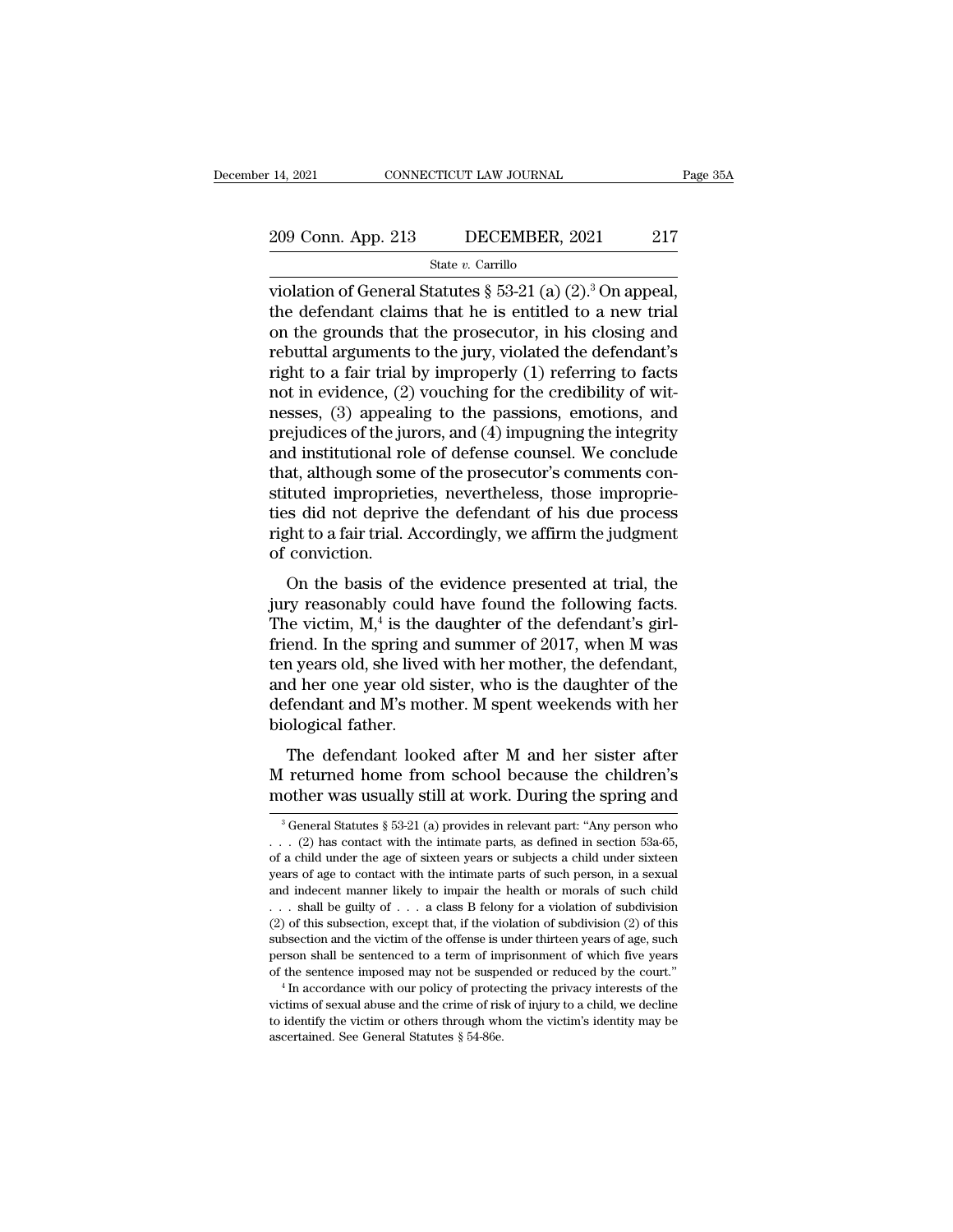# EXECUTE CONNECTICUT LAW JOURNAL December 14, 2021<br>218 DECEMBER, 2021 209 Conn. App. 213<br>218 State v. Carrillo

State *v.* Carrillo

CONNECTICUT LAW JOURNAL December 14, 2021<br>
218 DECEMBER, 2021 209 Conn. App. 213<br>
<sup>State v</sup>. Carrillo<br>
Summer of 2017, while M's mother was working, the<br>
defendant touched M's breasts with his hands and<br>
mouth on coveral o 218 DECEMBER, 2021 209 Conn. App. 213<br>
State v. Carrillo<br>
Summer of 2017, while M's mother was working, the<br>
defendant touched M's breasts with his hands and<br>
mouth on several occasions. M testified at trial that, on 218 DECEMBER, 2021 209 Conn. App. 213<br>
State v. Carrillo<br>
Summer of 2017, while M's mother was working, the<br>
defendant touched M's breasts with his hands and<br>
mouth on several occasions. M testified at trial that, on<br>
one 218 DECEMBER, 2021 209 Conn. App. 213<br>
State v. Carrillo<br>
Summer of 2017, while M's mother was working, the<br>
defendant touched M's breasts with his hands and<br>
mouth on several occasions. M testified at trial that, on<br>
one State v. Carrillo<br>
summer of 2017, while M's mother was working, the<br>
defendant touched M's breasts with his hands and<br>
mouth on several occasions. M testified at trial that, on<br>
one occasion, the defendant pushed her dow state *v*. Carnilo<br>summer of 2017, while M's mother was working, the<br>defendant touched M's breasts with his hands and<br>mouth on several occasions. M testified at trial that, on<br>one occasion, the defendant pushed her down on summer of 2017, while M's mother was working, the<br>defendant touched M's breasts with his hands and<br>mouth on several occasions. M testified at trial that, on<br>one occasion, the defendant pushed her down onto her<br>bed, held he defendant touched M's breasts with his hands and<br>mouth on several occasions. M testified at trial that, on<br>one occasion, the defendant pushed her down onto her<br>bed, held her hands over her head, pulled up her shirt<br>and bra mouth on several occasions. M testified at trial that, on<br>one occasion, the defendant pushed her down onto her<br>bed, held her hands over her head, pulled up her shirt<br>and bra, and touched her breast, which M testified "hurt one occasion, the defendant pushed her down onto her<br>bed, held her hands over her head, pulled up her shirt<br>and bra, and touched her breast, which M testified "hurt<br>a little." On another occasion, M was lying on the living bed, held her hands over her head, pulled up her shirt<br>and bra, and touched her breast, which M testified "hurt<br>a little." On another occasion, M was lying on the living<br>room sofa, and the defendant laid down next to her,<br> and bra, and touched her breast, which M testified "hurt<br>a little." On another occasion, M was lying on the living<br>room sofa, and the defendant laid down next to her,<br>pulled her hands over her head, raised her shirt and<br>br a little." On another occasion, M was lying on the living<br>room sofa, and the defendant laid down next to her,<br>pulled her hands over her head, raised her shirt and<br>bra, and used his mouth to suck the nipples of her<br>breasts. room sofa, and the defendant laid down next to her,<br>pulled her hands over her head, raised her shirt and<br>bra, and used his mouth to suck the nipples of her<br>breasts. On a third occasion, the defendant again used<br>his mouth pulled her hands over her head, raised her shirt and<br>bra, and used his mouth to suck the nipples of her<br>breasts. On a third occasion, the defendant again used<br>his mouth to suck the nipples of her breasts as he held<br>her han bra, and used his mouth to suck the nipples of her<br>breasts. On a third occasion, the defendant again used<br>his mouth to suck the nipples of her breasts as he held<br>her hands above her head. The defendant told her that<br>this w breasts. On a third occasion, the defendant again used<br>his mouth to suck the nipples of her breasts as he held<br>her hands above her head. The defendant told her that<br>this would make her breasts grow.<sup>5</sup> M testified that th his mouth to suck the nipples of her breasts as he held<br>her hands above her head. The defendant told her that<br>this would make her breasts grow.<sup>5</sup> M testified that the<br>defendant touched her breasts "a lot" during the sprin Find the defendant touched her breasts grow.<sup>5</sup> M testified that the fendant touched her breasts "a lot" during the spring d summer of 2017. Specifically, that he sucked her pples "a few times" but not as many times as he defendant touched her breasts "a lot" during the spring<br>and summer of 2017. Specifically, that he sucked her<br>nipples "a few times" but not as many times as he<br>touched her breasts with his hands.<br>M told her mother about the

and summer of 2017. Specifically, that he sucked her nipples "a few times" but not as many times as he touched her breasts with his hands.<br>
M told her mother about the defendant's behavior after M became angry at the defen mipples "a few times" but not as many times as he<br>touched her breasts with his hands.<br>M told her mother about the defendant's behavior<br>after M became angry at the defendant for ordering her<br>around the house. Her mother tol touched her breasts with his hands.<br>  $M$  told her mother about the defendant's behavior<br>
after  $M$  became angry at the defendant for ordering her<br>
around the house. Her mother told  $M$  that if he touched<br>  $M$ 's breasts ag M told her mother about the defendant's behavior<br>after M became angry at the defendant for ordering her<br>around the house. Her mother told M that if he touched<br>M's breasts again, they would report the defendant to<br>the polic M told her mother about the defendant's behavior<br>after M became angry at the defendant for ordering her<br>around the house. Her mother told M that if he touched<br>M's breasts again, they would report the defendant to<br>the poli after M became angry at the defendant for ordering her<br>around the house. Her mother told M that if he touched<br>M's breasts again, they would report the defendant to<br>the police. After this conversation, the defendant stopped around the house. Her mother told M that if he touched<br>M's breasts again, they would report the defendant to<br>the police. After this conversation, the defendant stopped<br>touching M's breasts for some time but eventually bega M's breasts again, they would report the defendant to<br>the police. After this conversation, the defendant stopped<br>touching M's breasts for some time but eventually began<br>to do so again. M did not tell her mother when the<br>in the police. After this conversation, the defendant stopped<br>touching M's breasts for some time but eventually began<br>to do so again. M did not tell her mother when the<br>incidents with the defendant resumed because she was<br>afr touching M's breasts for some time but eventually began<br>to do so again. M did not tell her mother when the<br>incidents with the defendant resumed because she was<br>afraid that (1) she would be unsafe, (2) she would not<br>be able to do so again. M did not tell her mother when the<br>incidents with the defendant resumed because she was<br>afraid that (1) she would be unsafe, (2) she would not<br>be able to see her little sister anymore, (3) her sister<br>would incidents with the defendant resumed because she was<br>afraid that (1) she would be unsafe, (2) she would not<br>be able to see her little sister anymore, (3) her sister<br>would grow up without a father if the defendant went<br>to j afraid that (1) she would be unsafe, (2) she would not<br>be able to see her little sister anymore, (3) her sister<br>would grow up without a father if the defendant went<br>to jail, and (4) her mother would not have the financial Figure 1 In and (4) her mother would not have the financial<br>elp she needed to pay bills. M's mother eventually<br>isclosed the defendant's behavior to the pediatrician<br>ho treated M's sister, who, in turn, reported it to the<br> help she needed to pay bills. M's mother eventually disclosed the defendant's behavior to the pediatrician who treated M's sister, who, in turn, reported it to the  $\frac{1}{\pi}$  in addition, Beth A. Moller, a nurse practition

disclosed the defendant's behavior to the pediatrician<br>who treated M's sister, who, in turn, reported it to the<br><sup>5</sup>In addition, Beth A. Moller, a nurse practitioner who had conducted a<br>physical examination of M, testified who treated M's sister, who,<br> $\frac{1}{100}$  in addition, Beth A. Moller, a nurse<br>physical examination of M, testified the<br>defendant] sucked her nipples, and be<br>her breasts would not grow properly."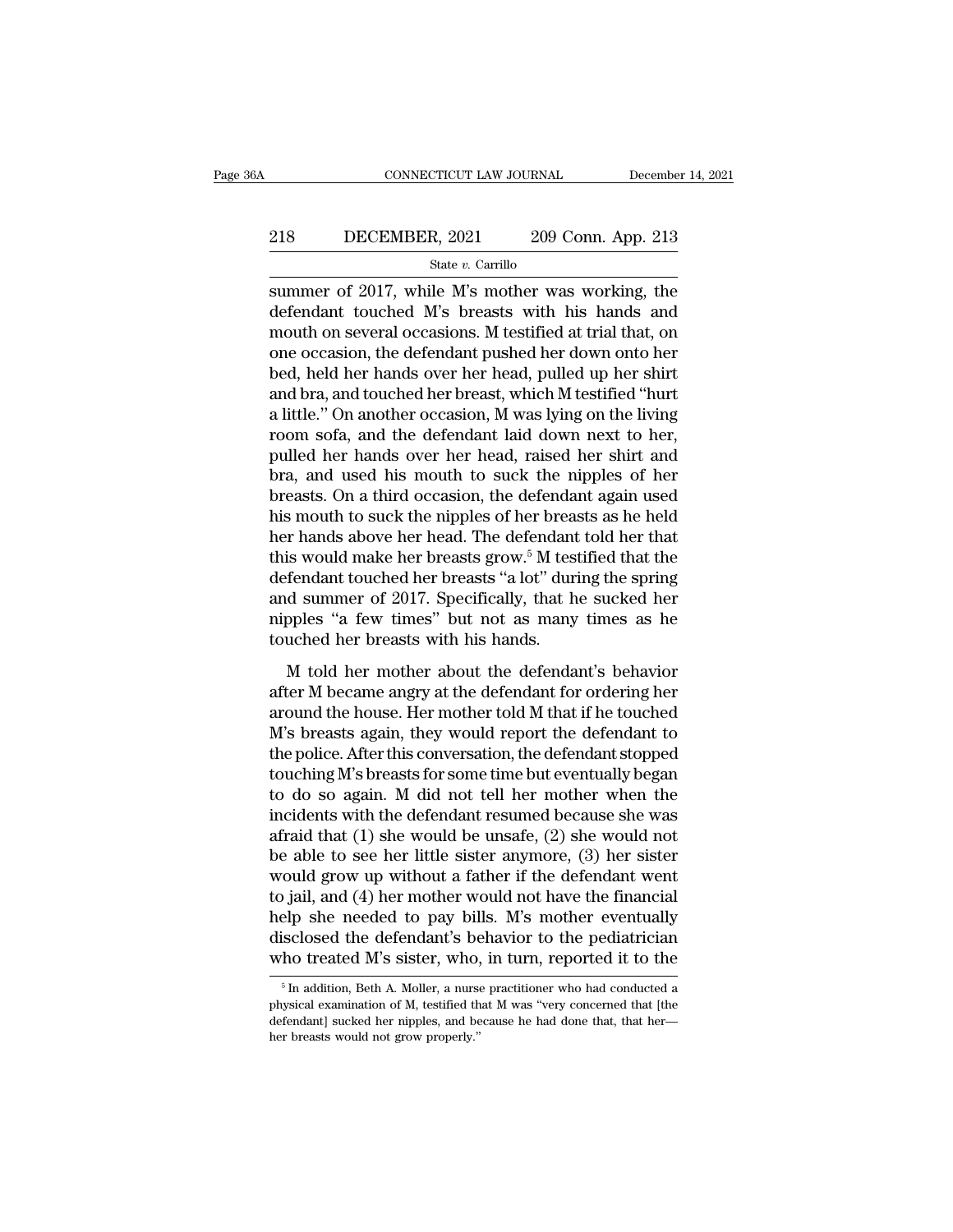State *v.* Carrillo

14, 2021 CONNECTICUT LAW JOURNAL Page 3<br>
209 Conn. App. 213 DECEMBER, 2021 219<br>
State v. Carrillo<br>
Department of Children and Families (department).<br>
Thereafter, the department notified the police, and<br>
Detective Gary Szl 209 Conn. App. 213 DECEMBER, 2021 219<br>
State v. Carrillo<br>
Department of Children and Families (department).<br>
Thereafter, the department notified the police, and<br>
Detective Gary Szlachetka was assigned to investigate. 209 Conn. App. 213 DECEMBER, 2021 219<br>
State v. Carrillo<br>
Department of Children and Families (department).<br>
Thereafter, the department notified the police, and<br>
Detective Gary Szlachetka was assigned to investigate.<br>
The 9 Conn. App. 213 DECEMBER, 2021 219<br>
State v. Carrillo<br>
Expartment of Children and Families (department).<br>
Interactive Gary Szlachetka was assigned to investigate.<br>
The department scheduled a forensic interview and<br>
physi

State v. Carrillo<br>
Department of Children and Families (department).<br>
Thereafter, the department notified the police, and<br>
Detective Gary Szlachetka was assigned to investigate.<br>
The department scheduled a forensic interv Department of Children and Families (department).<br>Thereafter, the department notified the police, and<br>Detective Gary Szlachetka was assigned to investigate.<br>The department scheduled a forensic interview and<br>a physical exam Department of Children and Families (department).<br>Thereafter, the department notified the police, and<br>Detective Gary Szlachetka was assigned to investigate.<br>The department scheduled a forensic interview and<br>a physical exam Detective Gary Szlachetka was assigned to investigate.<br>The department scheduled a forensic interview and<br>a physical examination of M at the Child Advocacy<br>Center at Yale-New Haven Hospital. The forensic inter-<br>view was con Detective dary balacticka was assigned to investigate.<br>The department scheduled a forensic interview and<br>a physical examination of M at the Child Advocacy<br>Center at Yale-New Haven Hospital. The forensic inter-<br>view was con The department scheduled a forensic interview and<br>a physical examination of M at the Child Advocacy<br>Center at Yale-New Haven Hospital. The forensic inter-<br>view was conducted by a licensed clinical social<br>worker, Maria Silv a physical examination of M at the Child Advocacy<br>Center at Yale-New Haven Hospital. The forensic inter-<br>view was conducted by a licensed clinical social<br>worker, Maria Silva. Szlachetka, a department social<br>worker, Alexand Center at Yale-New Haven Hospital. The forensic inter-<br>view was conducted by a licensed clinical social<br>worker, Maria Silva. Szlachetka, a department social<br>worker, Alexandra Chisholm, and a nurse practitioner,<br>Beth A. Mol view was conducted by a licensed clinical social<br>worker, Maria Silva. Szlachetka, a department social<br>worker, Alexandra Chisholm, and a nurse practitioner,<br>Beth A. Moller, observed the forensic interview on a<br>television mo worker, Maria Silva. Szlachetka, a department social<br>worker, Alexandra Chisholm, and a nurse practitioner,<br>Beth A. Moller, observed the forensic interview on a<br>television monitor in a separate room. The interview<br>was also worker, Alexandra Chisholm, and a nurse practitioner,<br>Beth A. Moller, observed the forensic interview on a<br>television monitor in a separate room. The interview<br>was also recorded and later introduced at trial. During<br>the in Beth A. Moller, observed the forensic interview on a television monitor in a separate room. The interview was also recorded and later introduced at trial. During the interview, M told Silva that the defendant touched her b television monitor in a separate room. The interview<br>was also recorded and later introduced at trial. During<br>the interview, M told Silva that the defendant touched<br>her breasts with his hands and sucked on her nipples<br>with was also recorded and later introduced at trial. During<br>the interview, M told Silva that the defendant touched<br>her breasts with his hands and sucked on her nipples<br>with his mouth multiple times. M also demonstrated<br>how the r breasts with his hands and sucked on her nipples<br>th his mouth multiple times. M also demonstrated<br>w the defendant touched her breasts by forming her<br>nd into the letter "C." In addition, M used dolls to<br>monstrate to Silva she did not have have been and states of the applies<br>with his mouth multiple times. M also demonstrated<br>how the defendant touched her breasts by forming her<br>hand into the letter "C." In addition, M used dolls to<br>demonstrat

which its model mataple antes. *In also demonstrated*<br>how the defendant touched her breasts by forming her<br>hand into the letter "C." In addition, M used dolls to<br>demonstrate to Silva how the defendant touched her.<br>Moller c hand into the letter "C." In addition, M used dolls to<br>demonstrate to Silva how the defendant touched her.<br>Moller conducted a physical examination of M, but<br>she did not find anything inconsistent with a normal,<br>healthy ch demonstrate to Silva how the defendant touched her.<br>
Moller conducted a physical examination of M, but<br>
she did not find anything inconsistent with a normal,<br>
healthy child. At trial, Moller agreed that it was typical<br>
th Moller conducted a p<br>she did not find anythin<br>healthy child. At trial, M<br>that there would not b<br>when the abuse alleged<br>a child's breasts.<sup>6</sup><br> $\frac{1}{\pi}$  The following colloquy occur ealthy child. At trial, Moller agreed that it was typical<br>tat there would not be any physical signs of abuse<br>then the abuse alleged was touching and sucking on<br>child's breasts.<sup>6</sup><br> $\frac{6}{T}$ The following colloquy occurred that there would not be any physical signs of abuse<br>when the abuse alleged was touching and sucking on<br>a child's breasts.<sup>6</sup><br> $\frac{1}{6}$ The following colloquy occurred between the prosecutor and Moller on<br>direct examination then the abuse alleged was touching and sucking on<br>
child's breasts.<sup>6</sup><br>
<sup>6</sup>The following colloquy occurred between the prosecutor and Moller on<br>
rect examination:<br>
"Q. Okay. And with regard to your physical examination o

<sup>&#</sup>x27;'A. They were normal. . . . % The following colloquy occurred between the prosecutor and Moller erect examination:<br>"Q. Okay. And with regard to your physical examination of the intima<br>rts of the body . . . what were your findings, if any, with [M]?<br>

a child's breasts.<sup>6</sup><br>
<sup>6</sup> The following colloquy occurred between the prosecutor and Moller on direct examination:<br>
"Q. Okay. And with regard to your physical examination of the intimate parts of the body . . . what were rice texamina<br>"Q. Okay. An<br>"A. They we<br>"Q. Okay. Is<br>"A. No.<br>"Q. Is that w "Q. Okay. And with regard to your physical examination of the tris of the body . . . what were your findings, if any, with [M]? "A. They were normal. . . .<br>"Q. Okay. Is there any significance to that . . . so to speak? "A.

The of the book of the book of the book of the book of the book of the color of the color of the color of the color of the color of the color of the color of the color of the color of the color of the color of the color of "A. They were normal. . . .<br>"Q. Okay. Is there any significance to that . . . so to speak?<br>"A. No.<br>"Q. Is that what you would expect of a child that age?<br>"A. Yes.<br>"Q. And is that what you would expect based on the disclos viewed during was interviewed during the forensic interview?<br>
"Q. Okay. Is there any significance to that . "A. No.<br>
"Q. Is that what you would expect of a child<br>
"A. Yes.<br>
"Q. And is that what you would expect based<br>
view "A. No.<br>"A. No.<br>"Q. Is that w."<br>"A. Yes.<br>"Q. And is the wed during that we during that we during the "A. Yes. "Q. Is that what you would expect of a child that age?<br>"A. Yes.<br>"Q. And is that what you would expect based on the disclosure that you<br>wed during the forensic interview?<br>"A. Yes.<br>"Q. Okay. That's because [M] did not indica "A. Yes.<br>
"Q. And is that what you would expect based on the disclosure that you<br>
viewed during the forensic interview?<br>
"A. Yes.<br>
"Q. Okay. That's because [M] did not indicate there was any penetration<br>
...?<br>
"A. Exactly "Q. And is that what you would expect based on the disclosure that you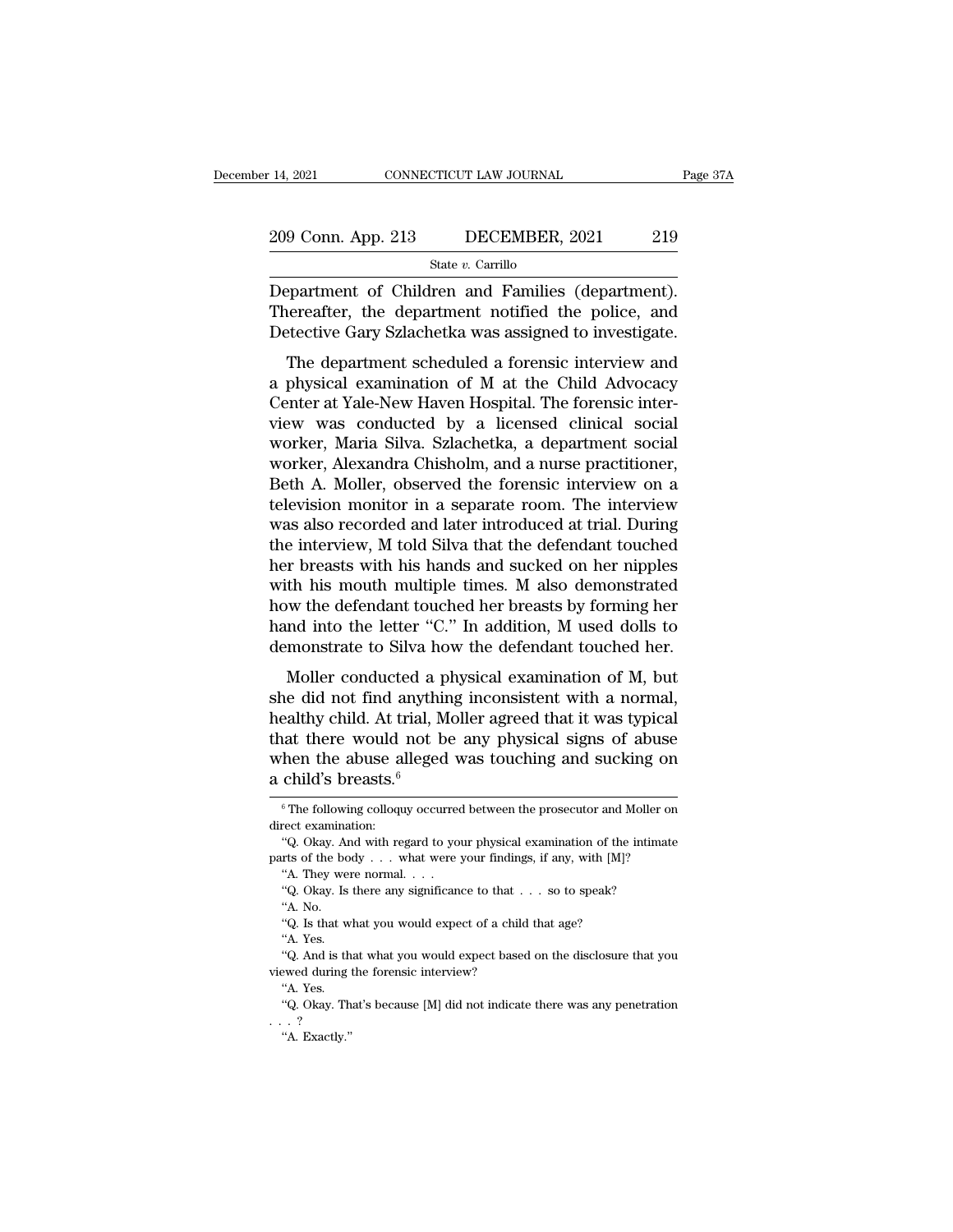# EXECUTE CONNECTICUT LAW JOURNAL December 14, 2021<br>220 DECEMBER, 2021 209 Conn. App. 213<br>5tate v. Carrillo

### State *v.* Carrillo

 $\begin{tabular}{ll} \multicolumn{1}{l}{{\small \textbf{COMNETICUT LAW JOURNAL}}} & \multicolumn{1}{l}{\small \textbf{December 14, 2021}}\\ \hline \multicolumn{1}{l}{\small \textbf{8}} & \multicolumn{1}{l}{\small \textbf{S}} & \multicolumn{1}{l}{\small \textbf{State $v$.} } \textbf{Carrillo}\\ \hline \multicolumn{1}{l}{\textbf{Silva testified regarding the procedure of the forensic}\\ \textbf{terview. Specifically, Silva testified that she had decrease one  
negulated training to introducing children in\\ \end{tabular}$ 220 DECEMBER, 2021 209 Conn. App. 213<br>
Silva testified regarding the procedure of the forensic<br>
interview. Specifically, Silva testified that she had<br>
undergone specialized training to interview children in<br>
a supportive 220 DECEMBER, 2021 209 Conn. App. 213<br>
Silva testified regarding the procedure of the forensic<br>
interview. Specifically, Silva testified that she had<br>
undergone specialized training to interview children in<br>
a supportive, 220 DECEMBER, 2021 209 Conn. App. 213<br>
State v. Carrillo<br>
Silva testified regarding the procedure of the forensic<br>
interview. Specifically, Silva testified that she had<br>
undergone specialized training to interview childre Silva testified regarding the procedure of the forensic<br>interview. Specifically, Silva testified that she had<br>undergone specialized training to interview children in<br>a supportive, nonleading manner.<sup>7</sup> She further testifi slate  $\overline{v}$ . Carms state  $\overline{v}$ . Carms state  $\overline{v}$ . Carms state  $\overline{v}$ . Silva testified that she had undergone specialized training to interview children in a supportive, nonleading manner.<sup>7</sup> She further testif Silva testified regarding the procedure of the forensic<br>interview. Specifically, Silva testified that she had<br>undergone specialized training to interview children in<br>a supportive, nonleading manner.<sup>7</sup> She further testifie interview. Specifically, Silva testified that she had<br>undergone specialized training to interview children in<br>a supportive, nonleading manner.<sup>7</sup> She further testified<br>that it was very common for children to delay disclosi undergone specialized training to interview children in<br>a supportive, nonleading manner.<sup>7</sup> She further testified<br>that it was very common for children to delay disclosing<br>abuse and that it is common for children to disclos a supportive, nonleading manner.' She further testified<br>that it was very common for children to delay disclosing<br>abuse and that it is common for children to disclose<br>abuse when emotions are running high—such as when<br>they that it was very common for children<br>abuse and that it is common for ch<br>abuse when emotions are running hi<br>they are angry. With regard to reas<br>may not disclose or delay in disclo<br>stated that "[t]here's a magnitude of [<br>dre use when emotions are running high—such as when<br>ey are angry. With regard to reasons why children<br>ay not disclose or delay in disclosing abuse, Silva<br>ated that "[t]here's a magnitude of [reasons] why chil-<br>en delay in dis they are angry. With regard to reasons why children<br>may not disclose or delay in disclosing abuse, Silva<br>stated that "[t]here's a magnitude of [reasons] why chil-<br>dren delay in disclosing . . . ."<br>After a three day jury t

ren delay in disclosing . . . ."<br>After a three day jury trial, the defendant was concreted of all charges and sentenced to a total effective<br> $\frac{7}{10}$  On direct examination, Silva testified: "So, we—here in the state of<br>

After a three day jury trial, the defendant was convicted of all charges and sentenced to a total effective  $\frac{7}{100}$  direct examination, Silva testified: "So, we—here in the state of Connecticut, we utilize a one sessi After a three day jury trial, the defendant was convicted of all charges and sentenced to a total effective  $\frac{1}{100}$  of direct examination, Silva testified: "So, we—here in the state of Connecticut, we utilize a one se victed of all charges and sentenced to a total effective  $\overline{ }$ <sup>7</sup> On direct examination, Silva testified: "So, we—here in the state of Connecticut, we utilize a one session interview, which we call a forensic interview. The manner of all charges and sentenced to a total effective<br>The mate of<br>Connecticut, we utilize a one session interview, which we call a forensic<br>interview. So, it's a single session interview that is video-recorded, and <sup>7</sup> On direct examination, Silva testified: "So, we—here in the state of Connecticut, we utilize a one session interview, which we call a forensic interview. So, it's a single session interview that is video-recorded, and Connecticut, we utilize a one session interview, which we call a forensic interview. So, it's a single session interview that is video-recorded, and it is conducted in a way to elicit information from the child in a suppo Example 1. So, it's a single session interview that is video-recorded, and it conducted in a way to elicit information from the child in a supportive, onleading manner. So, that way the child does not have to repeat their is conducted in a way to elicit information from the child in a supportive, nonleading manner. So, that way the child does not have to repeat their story, does not have to talk to multiple professionals, and it'll decrease

monleading manner. So, that way the child does not have to repeat their story, does not have to talk to multiple professionals, and it'll decrease the trauma to the child."<br>On redirect examination, Silva further testified: to the child indirectly to anything. So, the child is there are the child.<br>
"On redirect examination, Silva further testified: "[I]t's supposed—it's a neutral, supportive, nonleading interview. And we don't want to go into trauma to the child."<br>
On redirect examination, Silva further testified: "[I]t's supposed—it's a<br>
neutral, supportive, nonleading interview. And we don't want to go into it<br>
with a lot of preconceived notions or with a lot neutral, supportive, nonleading interview. And we don't want to go into it with a lot of preconceived notions or with a lot of information in order not to lead the child indirectly to anything. So, the child is there. We'r In addition, Silva testified about the protocol utilized in conducting the protocol utilized in a lot of preconceived notions or with a lot of information in order not lead the child indirectly to anything. So, the child i interview, which is ''loosely based on Finding Words [a training words to lead the child indirectly to anything. So, the child is there. We're there to listen to the story that they have to say, and we're not there to lea

to lead the child indirectly to anything. So, the child is there. We're there to listen to the story that they have to say, and we're not there to lead them in any way."<br>In addition, Silva testified about the protocol uti to listen to the story that they have to say, and we're not there to lead them<br>in any way."<br>In addition, Silva testified about the protocol utilized in conducting the<br>interview, which is "loosely based on Finding Words [a in any way."<br>In addition, Silva testified about the protocol utilized in conducting the<br>interview, which is "loosely based on Finding Words [a training protocol<br>used by forensic interviewers].... So, we start off with rap In addition, Silva testified about the protocol utilized in conducting the interview, which is "loosely based on Finding Words [a training protocol used by forensic interviewers]. . . . So, we start off with rapport build interview, which is "loosely based on Finding Words [a training protocol<br>used by forensic interviewers]. . . . So, we start off with rapport building<br>with the child. So, that's our protocol. So, rapport is, you ask lots of with and so forms in terviewers].  $\ldots$  So, we start off with rapport building with the child. So, that's our protocol. So, rapport is, you ask lots of questions to build a rapport with the child. Normally, we ask about t with the child. So, that's our protocol. So, rapport is, you ask lots of questions to build a rapport with the child. Normally, we ask about things they like to do or things they don't like, and so forth.  $\ldots$  And then f to build a rapport with the child. Normally, we ask about things they like to do or things they don't like, and so forth. . . . And then from rapport . . . we then transition to asking usually about family and who they li to do or things they don't like, and so forth. . . . And then from rapport . . . we then transition to asking usually about family and who they live with and so forth. And then we go into why they—if they know why they're because of this, we follow when the child leads us. And part of the cause of this, we find so forth. And then we go into why they—if they know why they're there, and we ask questions based on that. Again, all the question with and so forth. And then we go into why they—if they know why they're there, and we ask questions based on that. Again, all the questions are openended. . . . So, after we ask about that, depending on what the child sa there, and we ask questions based on that. Again, all the questions are openended.  $\ldots$  So, after we ask about that, depending on what the child says, if the child says they don't know why they're there or they say, I ca component differ, based again, on the age of the child and what the child says, if the child says they don't know why they're there or they say, I came because of this, we follow where the child leads us. And part of that says.''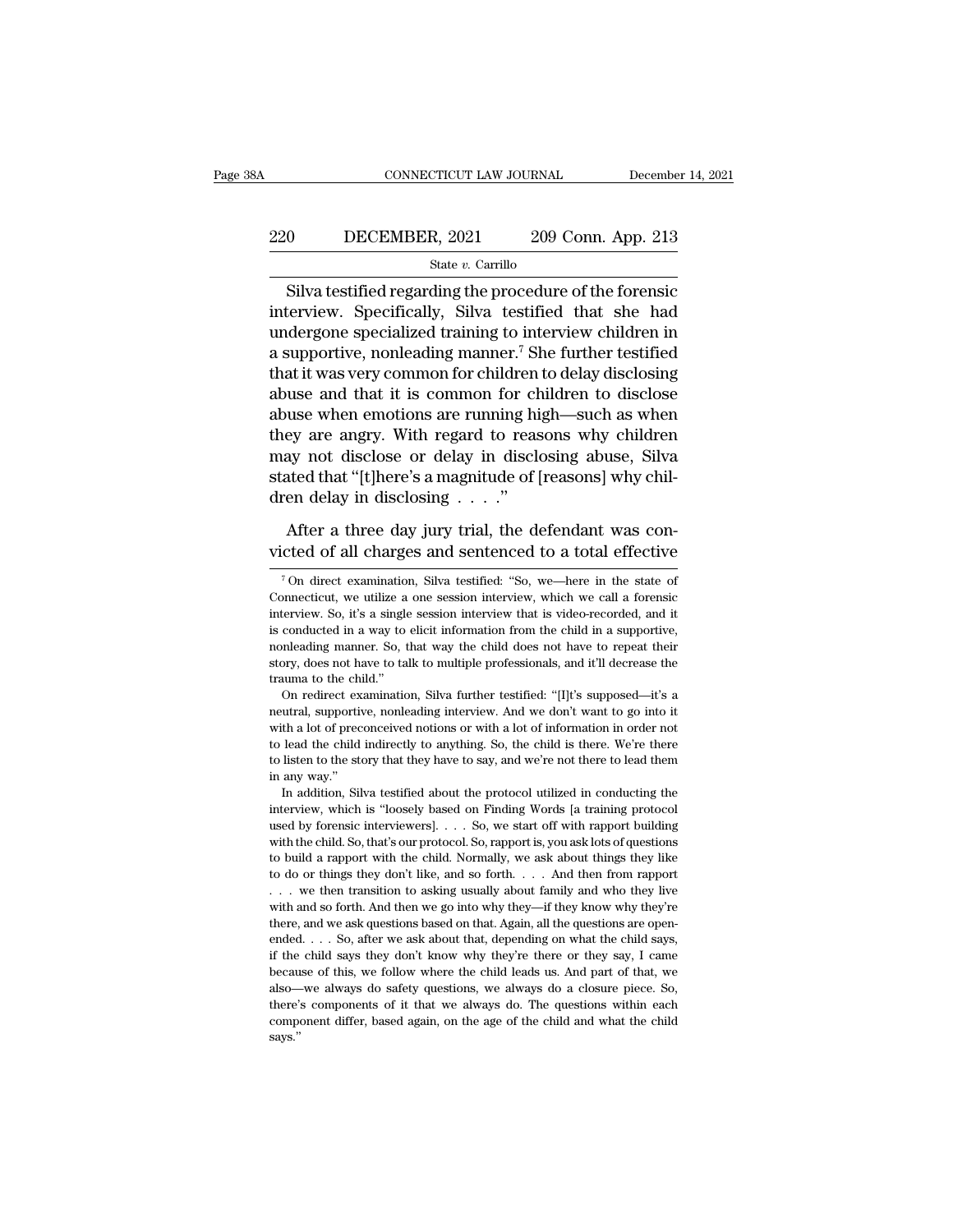| : 14, 2021         | CONNECTICUT LAW JOURNAL | Page 39A |
|--------------------|-------------------------|----------|
| 209 Conn. App. 213 | DECEMBER, 2021          | 221      |
|                    | State $v$ . Carrillo    |          |

14, 2021 CONNECTICUT LAW JOURNAL<br>
209 Conn. App. 213 DECEMBER, 2021 221<br>
<sup>State v. Carrillo</sup><br>
term of thirty years of imprisonment, execution sus-<br>
pended after ten years, followed by fifteen years of 209 Conn. App. 213 DECEMBER, 2021 221<br>
State v. Carrillo<br>
term of thirty years of imprisonment, execution sus-<br>
pended after ten years, followed by fifteen years of<br>
probation. This appeal followed.  $\frac{209 \text{ Conn. App. 213} \qquad \text{DECEMBE}}{\text{State } v. \text{ Carrillo}}$ <br>
term of thirty years of imprisonment<br>
pended after ten years, followed by<br>
probation. This appeal followed.<br>
On appeal, the defendant claims that  $\frac{9 \text{ Conn. App. 213}}{\text{State } v. \text{ Carrillo}}$ <br>
The of thirty years of imprisonment, execution sus-<br>
and the defendant claims that the prosecutor<br>
obation. This appeal followed.<br>
On appeal, the defendant claims that the prosecutor<br>
ade

State  $v$ . Carrillo<br>
term of thirty years of imprisonment, execution sus-<br>
pended after ten years, followed by fifteen years of<br>
probation. This appeal followed.<br>
On appeal, the defendant claims that the prosecutor<br>
made term of thirty years of imprisonment, execution sus-<br>pended after ten years, followed by fifteen years of<br>probation. This appeal followed.<br>On appeal, the defendant claims that the prosecutor<br>made several improper statement From Francy years of inprinsically, encourage pended after ten years, followed by fifteen years of<br>probation. This appeal followed.<br>On appeal, the defendant claims that the prosecutor<br>made several improper statements durin probation. This appeal followed.<br>
On appeal, the defendant claims that the prosecutor<br>
made several improper statements during closing and<br>
rebuttal arguments. Specifically, the defendant claims<br>
that the prosecutor impro (3) on appeal, the defendant claims that the prosecutor<br>made several improper statements during closing and<br>rebuttal arguments. Specifically, the defendant claims<br>that the prosecutor improperly (1) referred to facts not<br>in On appeal, the defendant claims that the prosecutor<br>made several improper statements during closing and<br>rebuttal arguments. Specifically, the defendant claims<br>that the prosecutor improperly (1) referred to facts not<br>in evi made several improper statements during closing and<br>rebuttal arguments. Specifically, the defendant claims<br>that the prosecutor improperly (1) referred to facts not<br>in evidence, (2) vouched for the credibility of witnesses, rebuttal arguments. Specifically, the defendant claims<br>that the prosecutor improperly (1) referred to facts not<br>in evidence, (2) vouched for the credibility of witnesses,<br>(3) appealed to the passions, emotions, and prejudi that the prosecutor improperly (1) referred to facts not<br>in evidence, (2) vouched for the credibility of witnesses,<br>(3) appealed to the passions, emotions, and prejudices<br>of the jurors, and (4) impugned the integrity and i in evidence, (2) vouched for the credibility of witnesses,<br>(3) appealed to the passions, emotions, and prejudices<br>of the jurors, and (4) impugned the integrity and institu-<br>tional role of defense counsel. The defendant cla (3) appealed to the passions, emotions, and prejudices<br>of the jurors, and (4) impugned the integrity and institu-<br>tional role of defense counsel. The defendant claims<br>that the prosecutor's improper statements deprived him of the jurors, and (4) impugned the integrity and institutional role of defense counsel. The defendant claims<br>that the prosecutor's improper statements deprived him<br>of his due process right to a fair trial. The state respo tional role of defense counsel. The defendant claims<br>that the prosecutor's improper statements deprived him<br>of his due process right to a fair trial. The state responds<br>that only one of the alleged improprieties was improp that the prosecutor's improper statements deprived him<br>of his due process right to a fair trial. The state responds<br>that only one of the alleged improprieties was improper<br>and that none of the prosecutor's remarks, taken s of his due process right to a fair trial. The state responds<br>that only one of the alleged improprieties was improper<br>and that none of the prosecutor's remarks, taken sepa-<br>rately or in sum, violated the defendant's due pro that only one of the alleged improprieties was imprope<br>and that none of the prosecutor's remarks, taken sep<br>rately or in sum, violated the defendant's due proces<br>right to a fair trial. Although we agree with the defet<br>dant tely or in sum, violated the defendant's due process<br>ght to a fair trial. Although we agree with the defen-<br>nt that some of the prosecutor's statements were<br>proper, we nevertheless conclude that he was not<br>prived of his du right to a fair trial. Although we agree with the defendant that some of the prosecutor's statements were improper, we nevertheless conclude that he was not deprived of his due process right to a fair trial.<br>Before we addr

dant that some of the prosecutor's statements were<br>improper, we nevertheless conclude that he was not<br>deprived of his due process right to a fair trial.<br>Before we address the merits of the defendant's<br>claims, we set forth improper, we nevertheless conclude that he was not<br>deprived of his due process right to a fair trial.<br>Before we address the merits of the defendant's<br>claims, we set forth the standard of review and the<br>law governing claims deprived of his due process right to a fair trial.<br>Before we address the merits of the defendant's<br>claims, we set forth the standard of review and the<br>law governing claims of prosecutorial impropriety. "[I]n<br>analyzing cla Before we address the merits of the defendant's<br>claims, we set forth the standard of review and the<br>law governing claims of prosecutorial impropriety. "[I]n<br>analyzing claims of prosecutorial [impropriety], we<br>engage in a t Before we address the merits of the defendant's<br>claims, we set forth the standard of review and the<br>law governing claims of prosecutorial impropriety. "[I]n<br>analyzing claims of prosecutorial [impropriety], we<br>engage in a t claims, we set forth the standard of review and the<br>law governing claims of prosecutorial impropriety. "[I]n<br>analyzing claims of prosecutorial [impropriety], we<br>engage in a two step analytical process. The two steps<br>are se law governing claims of prosecutorial impropriety. "[I]n<br>analyzing claims of prosecutorial [impropriety], we<br>engage in a two step analytical process. The two steps<br>are separate and distinct: (1) whether [an impropriety]<br>oc analyzing claims of prosecutorial [impropriety], we<br>engage in a two step analytical process. The two steps<br>are separate and distinct: (1) whether [an impropriety]<br>occurred in the first instance; and (2) whether that<br>[impro engage in a two step analytical process. The two steps<br>are separate and distinct: (1) whether [an impropriety]<br>occurred in the first instance; and (2) whether that<br>[impropriety] deprived a defendant of his due process<br>righ are separate and distinct: (1) whether [an impropriety]<br>occurred in the first instance; and (2) whether that<br>[impropriety] deprived a defendant of his due process<br>right to a fair trial. Put differently, [an impropriety is<br> occurred in the first instance; and (2) whether that<br>[impropriety] deprived a defendant of his due process<br>right to a fair trial. Put differently, [an impropriety is<br>an impropriety], regardless of its ultimate effect on t [impropriety] deprived a defendant of his due process<br>right to a fair trial. Put differently, [an impropriety is<br>an impropriety], regardless of its ultimate effect on the<br>fairness of the trial; whether that [impropriety] right to a fair trial. Put differently, [an impropriety is<br>an impropriety], regardless of its ultimate effect on the<br>fairness of the trial; whether that [impropriety] caused<br>or contributed to a due process violation is a s an impropriety], regation<br>fairness of the trial;<br>or contributed to a d<br>and distinct question<br>context of the entire<br>marks omitted.) *Sta*<br>100 A.3d 779 (2014).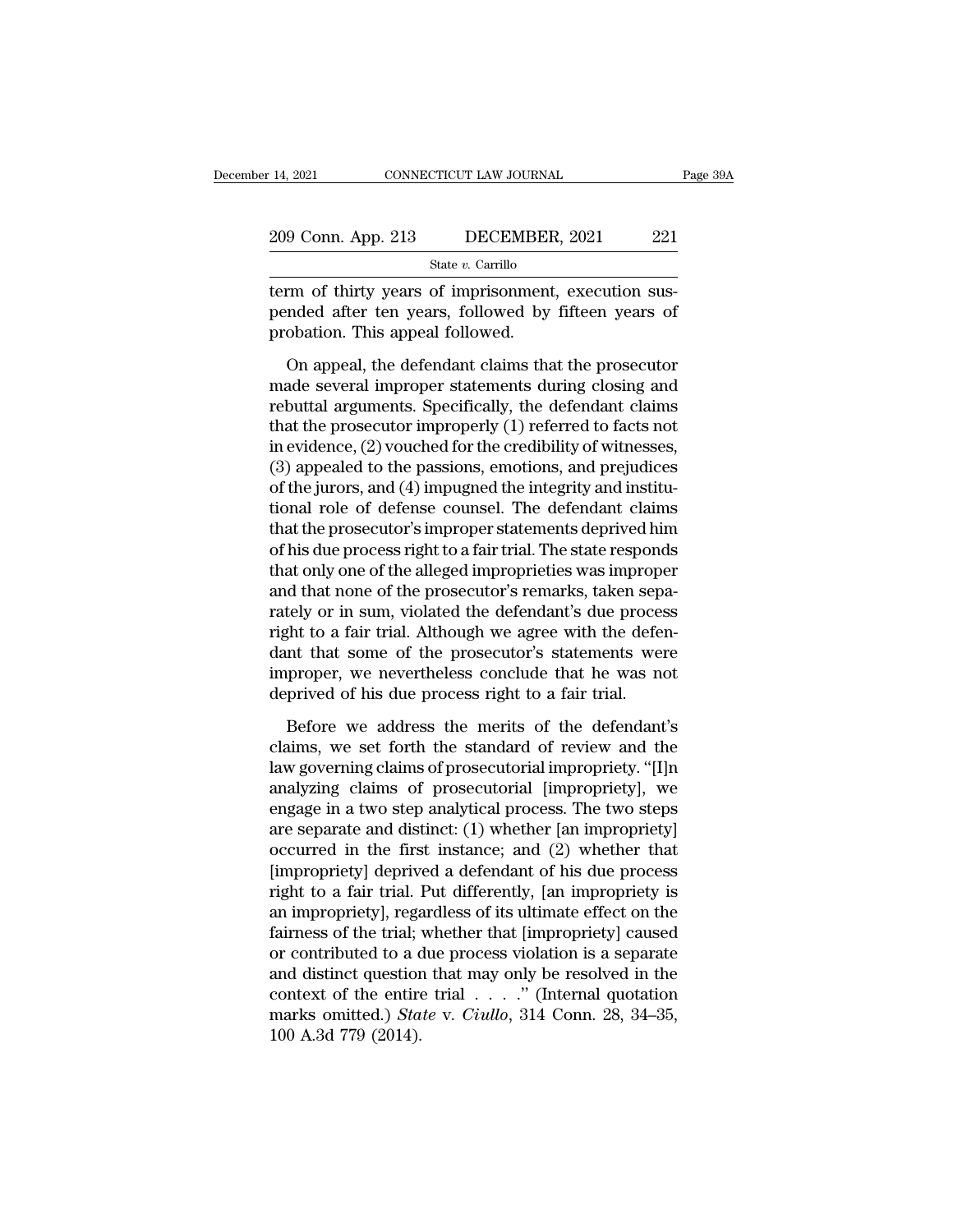# EXECUTE CONNECTICUT LAW JOURNAL December 14, 2021<br>222 DECEMBER, 2021 209 Conn. App. 213<br>31 State v. Carrillo

### State *v.* Carrillo

 $\begin{array}{r|l} \text{CONNECTICUT LAW JOURNAL} & \text{December 14, 2021} \ \end{array}$ <br>
209 Conn. App. 213<br>  $\begin{array}{r|l} \text{State } v. \text{ Carrillo} \ \end{array}$ <br>
Although the defendant did not object at trial to any<br>
the prosecutor's alleged improprieties, his claims<br>
a nonothologs 222 DECEMBER, 2021 209 Conn. App. 213<br>  $\frac{\text{State } v. \text{ Carrillo}}{\text{Although the defendant did not object at trial to any}}$ <br>
of the prosecutor's alleged improprieties, his claims<br>
are nonetheless reviewable on appeal, pursuant to the<br>
factors set forth by our Suprame Court 222 DECEMBER, 2021 209 Conn. App. 213<br>
State v. Carrillo<br>
Although the defendant did not object at trial to any<br>
of the prosecutor's alleged improprieties, his claims<br>
are nonetheless reviewable on appeal, pursuant to the ECEMBER, 2021 209 Conn. App. 213<br>
State *v*. Carrillo<br>
Although the defendant did not object at trial to any<br>
of the prosecutor's alleged improprieties, his claims<br>
are nonetheless reviewable on appeal, pursuant to the<br>
fa *liams*, 2011 200 Conn. 11<sub>PP</sub>. 213<br> *State v. Carrillo*<br> *lifthough the defendant did not object at trial to any*<br>
of the prosecutor's alleged improprieties, his claims<br>
are nonetheless reviewable on appeal, pursuant to t state *v*. Carrillo<br>Although the defendant did not object at trial to any<br>of the prosecutor's alleged improprieties, his claims<br>are nonetheless reviewable on appeal, pursuant to the<br>factors set forth by our Supreme Court i Although the of the prosecut<br>are nonetheless<br>factors set forth<br>*liams*, 204 Conu<br>also *State* v. Lu<br>636 (2006).<br>"[P]rosecutoria the prosecutor's aneged improprieties, his claims<br>
e nonetheless reviewable on appeal, pursuant to the<br>
ctors set forth by our Supreme Court in *State* v. Wil-<br> *ems*, 204 Conn. 523, 540, 529 A.2d 653 (1987).<sup>8</sup> See<br>
so are nonetneless reviewable on appeal, pursuant to the<br>factors set forth by our Supreme Court in *State v. Wil-<br>liams*, 204 Conn. 523, 540, 529 A.2d 653 (1987).<sup>8</sup> See<br>also *State v. Luster*, 279 Conn. 414, 426–28, 902 A.2d

ractors set forth by our supreme Court in *state v. Wu-<br>liams*, 204 Conn. 523, 540, 529 A.2d 653 (1987).<sup>8</sup> See<br>also *State v. Luster*, 279 Conn. 414, 426–28, 902 A.2d<br>636 (2006).<br>"[P]rosecutorial [impropriety] of a const counsel also State v. Luster, 279 Conn. 414, 426–28, 902 A.2d<br>also State v. Luster, 279 Conn. 414, 426–28, 902 A.2d<br>636 (2006).<br>"[P]rosecutorial [impropriety] of a constitutional magni-<br>tude can occur in the course of clo as the V. *Luster*, 279 Conn. 414, 426–28, 902 A.2d<br>636 (2006).<br>"[P]rosecutorial [impropriety] of a constitutional magni-<br>tude can occur in the course of closing arguments...<br>When making closing arguments to the jury, [how ment cannot be determined precisely by rule and line, "[P]rosecutorial [impropriety] of a constitutional magnitude can occur in the course of closing arguments. . . . When making closing arguments to the jury, [however, counsel] must be allowed a generous latitude in argumen tude can occur in the course of closing arguments. . . . When making closing arguments to the jury, [however, counsel] must be allowed a generous latitude in argument, as the limits of legitimate argument and fair comment When making closing arguments to the jury, [however, counsel] must be allowed a generous latitude in argument, as the limits of legitimate argument and fair comment cannot be determined precisely by rule and line, and some counsel] must be allowed a generous latitude in argument, as the limits of legitimate argument and fair comment cannot be determined precisely by rule and line, and something must be allowed for the zeal of counsel<br>in the ment, as the limits of legitimate argument and fair comment cannot be determined precisely by rule and line,<br>and something must be allowed for the zeal of counsel<br>in the heat of argument. . . . . Thus, as the state's advoment cannot be determined precisely by rule and line,<br>and something must be allowed for the zeal of counsel<br>in the heat of argument. . . . Thus, as the state's advo-<br>cate, a prosecutor may argue the state's case forcefully and something must be allowed for the zeal of counsel<br>in the heat of argument. . . . Thus, as the state's advo-<br>cate, a prosecutor may argue the state's case forcefully,<br>[provided the argument is] fair and based upon the in the heat of argument. . . . Thus, as the state's advocate, a prosecutor may argue the state's case forcefully, [provided the argument is] fair and based upon the facts in evidence and the reasonable inferences to be dr cate, a prosecutor may argue the state's case forcefull<br>[provided the argument is] fair and based upon the fac<br>in evidence and the reasonable inferences to be draw<br>therefrom....Moreover, [i]t does not follow...<br>that every rovided the argument is] fair and based upon the facts<br>
evidence and the reasonable inferences to be drawn<br>
erefrom.... Moreover, [i]t does not follow...<br>
at every use of rhetorical language or device [by the<br>
osecutor] i In evidence and the reasonable interences to be drawn<br>therefrom  $\dots$  . Moreover, [i]t does not follow  $\dots$ <br>that every use of rhetorical language or device [by the<br>prosecutor] is improper.  $\dots$  The occasional use of<br>rhetor

therefrom. . . . . Moreover, [1]t does not follow . . . .<br>that every use of rhetorical language or device [by the<br>prosecutor] is improper. . . . The occasional use of<br>thetorical devices is simply fair argument. . . .<br>"Nev that every use of rhetorical language or device [by the<br>prosecutor] is improper. . . . . The occasional use of<br>rhetorical devices is simply fair argument. . . .<br>"Nevertheless, the prosecutor has a heightened duty<br>to avoid prosecutor] is improper.  $\ldots$  The occasional use of<br>rhetorical devices is simply fair argument.  $\ldots$ <br>"Nevertheless, the prosecutor has a heightened duty<br>to avoid argument that strays from the evidence or<br>diverts the jur rnetorical devices is simply fair argument. . . .<br>
"Nevertheless, the prosecutor has a heightened duty<br>
to avoid argument that strays from the evidence or<br>
diverts the jury's attention from the facts of the case.<br>
[The pr "Nevertheless, the prosecutor has a heightened duty<br>to avoid argument that strays from the evidence or<br>diverts the jury's attention from the facts of the case.<br>[The prosecutor] is not only an officer of the court,<br>like ev to avoid argument that strays from the evidence or<br>diverts the jury's attention from the facts of the case.<br>[The prosecutor] is not only an officer of the court,<br>like every attorney, but is also a high public officer,<br>repr mg the people of the [s]tate, who seek impar-<br>
profit the guilty as much as for the innocent."<br>
quotation marks omitted.) *State* v. *Ciullo*,<br>
Conn. 37–38.<br>
I<br>
PROSECUTORIAL IMPROPRIETY<br>
turn to whether the prosecutor's r I justice for the guilty as much as for the innocent."<br>
iternal quotation marks omitted.) *State* v. *Ciullo*,<br>
pra, 314 Conn. 37–38.<br>
I<br>
PROSECUTORIAL IMPROPRIETY<br>
We now turn to whether the prosecutor's remarks in<br>
e pre (Internal quotation marks omitted.) *State* v. *Ciullo*,<br>supra, 314 Conn. 37–38.<br>I<br>PROSECUTORIAL IMPROPRIETY<br>We now turn to whether the prosecutor's remarks in<br>the present case constituted prosecutorial impropriety.<br><sup>8</sup>We

### I

**8 PROSECUTORIAL IMPROPRIETY**<br>We now turn to whether the prosecutor's remarks in<br>the present case constituted prosecutorial impropriety.<br><sup>8</sup> We discuss the *Williams* factors at length in part II of this opinion.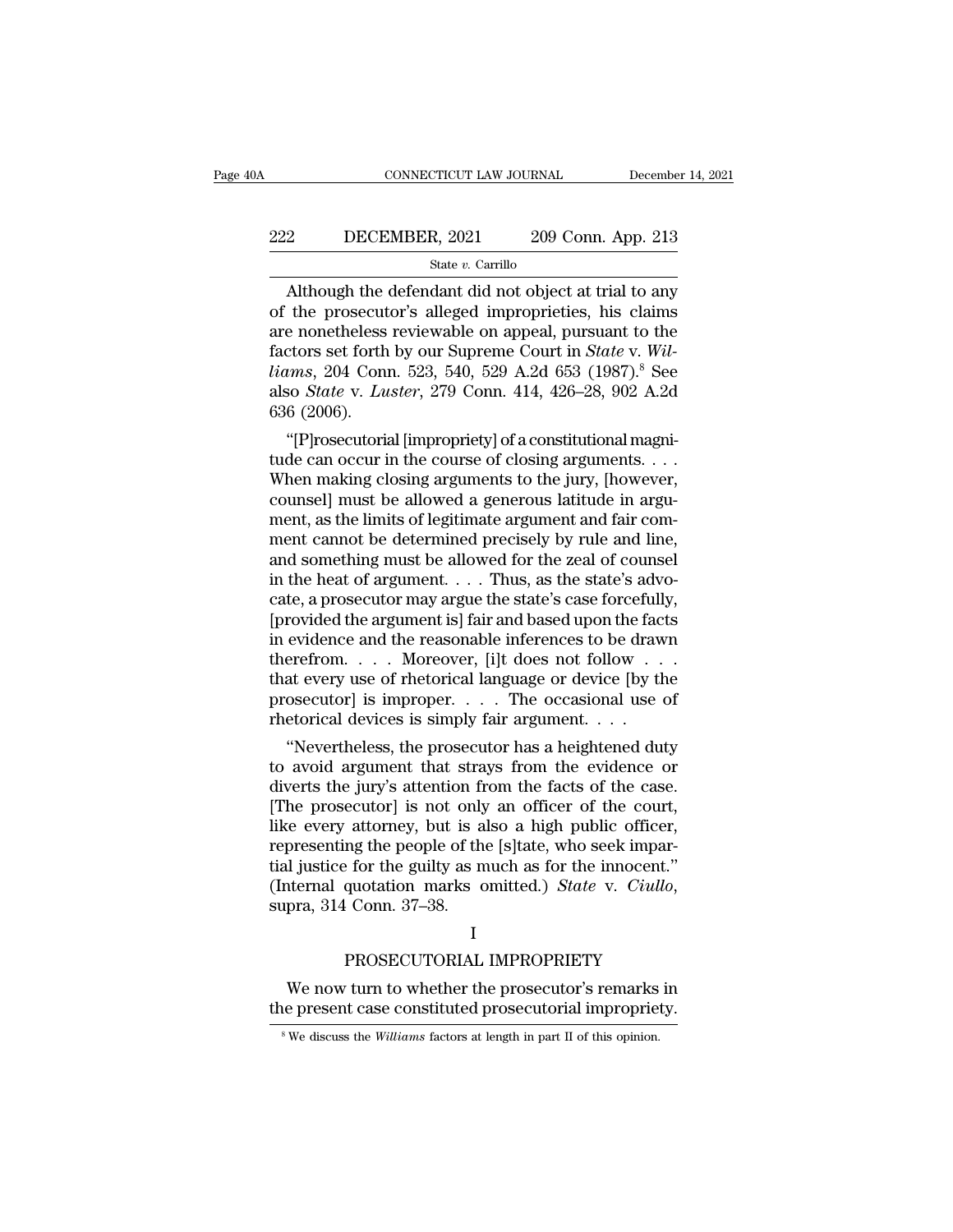### State *v.* Carrillo

The defendant claims that he is entitled to a new trial<br>because the prosecutor, in his closing and rebuttal arguments to the innu violated big right to a fair trial by 209 Conn. App. 213 DECEMBER, 2021 223<br>
State v. Carrillo<br>
The defendant claims that he is entitled to a new trial<br>
because the prosecutor, in his closing and rebuttal argu-<br>
ments to the jury, violated his right to a fair 209 Conn. App. 213 DECEMBER, 2021 223<br>
State v. Carrillo<br>
The defendant claims that he is entitled to a new trial<br>
because the prosecutor, in his closing and rebuttal argu-<br>
ments to the jury, violated his right to a fair 209 Conn. App. 213 DECEMBER, 2021 223<br>
State v. Carrillo<br>
The defendant claims that he is entitled to a new trial<br>
because the prosecutor, in his closing and rebuttal argu-<br>
ments to the jury, violated his right to a fair State v. Carrillo<br>The defendant claims that he is entitled to a new trial<br>because the prosecutor, in his closing and rebuttal argu-<br>ments to the jury, violated his right to a fair trial by<br>improperly (1) referring to fact state v. Carino<br>The defendant claims that he is entitled to a new trial<br>because the prosecutor, in his closing and rebuttal argu-<br>ments to the jury, violated his right to a fair trial by<br>improperly (1) referring to facts The defendant claims that he is entitled to a new trial<br>because the prosecutor, in his closing and rebuttal argu-<br>ments to the jury, violated his right to a fair trial by<br>improperly (1) referring to facts not in evidence, because the prosecutor, in his closing and rebuttal arguments to the jury, violated his right to a fair trial by improperly (1) referring to facts not in evidence, (2) vouching for the credibility of witnesses, (3) appeali ments to the<br>improperly (<br>vouching for<br>to the passio<br>and (4) impl<br>of defense co<br>in turn. emotions, and prejudices of the j<br>ing the integrity and institutions<br>sel. We will address each of these<br>A<br>Facts not in Evidence<br>; in fulfilling his duties, must co

A

defense counsel. We will address each of these issues<br>
turn.<br>
A<br>
Facts not in Evidence<br>
"A prosecutor, in fulfilling his duties, must confine<br>
mself to the evidence in the record. . . . [A] lawyer<br>
all not hender the evidence the evidence in the record. . . . . [A] lawyer when the record. . . . . [A] lawyer when the recorder the recorder the record in the record . . . . [A] lawyer shall not . . . . [a]ssert his personal know A<br>
Facts not in Evidence<br>
"A prosecutor, in fulfilling his duties, must confine<br>
himself to the evidence in the record. . . . [A] lawyer<br>
shall not . . . [a]ssert his personal knowledge of the<br>
facts in issue, except when Facts not in Evidence<br>
"A prosecutor, in fulfilling his duties, must confine<br>
himself to the evidence in the record. . . . [A] lawyer<br>
shall not . . . [a]ssert his personal knowledge of the<br>
facts in issue, except when tes Facts not in Evidence<br>
"A prosecutor, in fulfilling his duties, must confine<br>
himself to the evidence in the record. . . . [A] lawyer<br>
shall not . . . [a]ssert his personal knowledge of the<br>
facts in issue, except when te "A prosecutor, in fulfilling his duties, must confine<br>himself to the evidence in the record. . . . [A] lawyer<br>shall not . . . [a]ssert his personal knowledge of the<br>facts in issue, except when testifying as a witness. . . "A prosecutor, in fulfilling his duties, must confine<br>himself to the evidence in the record.... [A] lawyer<br>shall not ... [a]ssert his personal knowledge of the<br>facts in issue, except when testifying as a witness....<br>State himself to the evidence in the record. . . . [A] lawyer<br>shall not . . . [a]ssert his personal knowledge of the<br>facts in issue, except when testifying as a witness. . . .<br>Statements as to facts that have not been proven<br>amo shall not . . . . [a]ssert his personal knowledge of the<br>facts in issue, except when testifying as a witness. . . .<br>Statements as to facts that have not been proven<br>amount to unsworn testimony, which is not the subject<br>of facts in issue, except when testifying as a witness. . . .<br>Statements as to facts that have not been proven<br>amount to unsworn testimony, which is not the subject<br>of proper closing argument." (Internal quotation marks<br>omit Statements as to facts that have not been proven<br>amount to unsworn testimony, which is not the subject<br>of proper closing argument." (Internal quotation marks<br>omitted.) *State* v. *Singh*, 259 Conn. 693, 717, 793 A.2d<br>226 ( amount to unsworn testimony, which is not the subject<br>of proper closing argument." (Internal quotation marks<br>omitted.) *State v. Singh*, 259 Conn. 693, 717, 793 A.2d<br>226 (2002). "While the privilege of counsel in addressin of proper closing argument." (Internal quotation marks<br>omitted.) *State* v. *Singh*, 259 Conn. 693, 717, 793 A.2d<br>226 (2002). "While the privilege of counsel in addressing<br>the jury should not be too closely narrowed or und omitted.) *State v. Singh*, 259 Conn. 693, 717, 793 A.2d<br>226 (2002). "While the privilege of counsel in addressing<br>the jury should not be too closely narrowed or unduly<br>hampered, it must never be used as a license to state 226 (2002). "While the privilege of counsel in addressing<br>the jury should not be too closely narrowed or unduly<br>hampered, it must never be used as a license to state,<br>or to comment upon, or to suggest an inference from,<br>fa the jury should not be too closely narrowed or unduly<br>hampered, it must never be used as a license to state,<br>or to comment upon, or to suggest an inference from,<br>facts not in evidence, or to present matters which the<br>jury hampered, it must never be used as a license to state,<br>or to comment upon, or to suggest an inference from,<br>facts not in evidence, or to present matters which the<br>jury ha[s] no right to consider." (Internal quotation<br>marks or to comment upon, or to suggest an inference from,<br>facts not in evidence, or to present matters which the<br>jury ha[s] no right to consider." (Internal quotation<br>marks omitted.) *State v. Martinez*, 319 Conn. 712, 727–<br>28, facts not in evidence, or to present matters which the<br>jury ha[s] no right to consider." (Internal quotation<br>marks omitted.) *State* v. *Martinez*, 319 Conn. 712, 727–<br>28, 127 A.3d 164 (2015). "It is well established that jury ha[s] no right to consider." (Internal quotation<br>marks omitted.) *State v. Martinez*, 319 Conn. 712, 727–<br>28, 127 A.3d 164 (2015). "It is well established that<br>[a] prosecutor may invite the jury to draw reasonable<br>in marks omitted.) State v. Martinez, 319 Conn. 712, 727–28, 127 A.3d 164 (2015). "It is well established that [a] prosecutor may invite the jury to draw reasonable inferences from the evidence; however, he or she may not in 28, 127 A.3d 164 (2015). "It is well established that<br>[a] prosecutor may invite the jury to draw reasonable<br>inferences from the evidence; however, he or she may<br>not invite sheer speculation unconnected to evidence.<br> $\dots$  [ [a] prosecutor may invite the jury to draw reasonable<br>inferences from the evidence; however, he or she may<br>not invite sheer speculation unconnected to evidence.<br> $\ldots$  [W]hen a prosecutor suggests a fact not in evi-<br>dence, inferences from the<br>not invite sheer sp<br>. . . . [W]hen a pidence, there is a<br>he or she has indep<br>not be presented t<br>omitted.) Id., 733.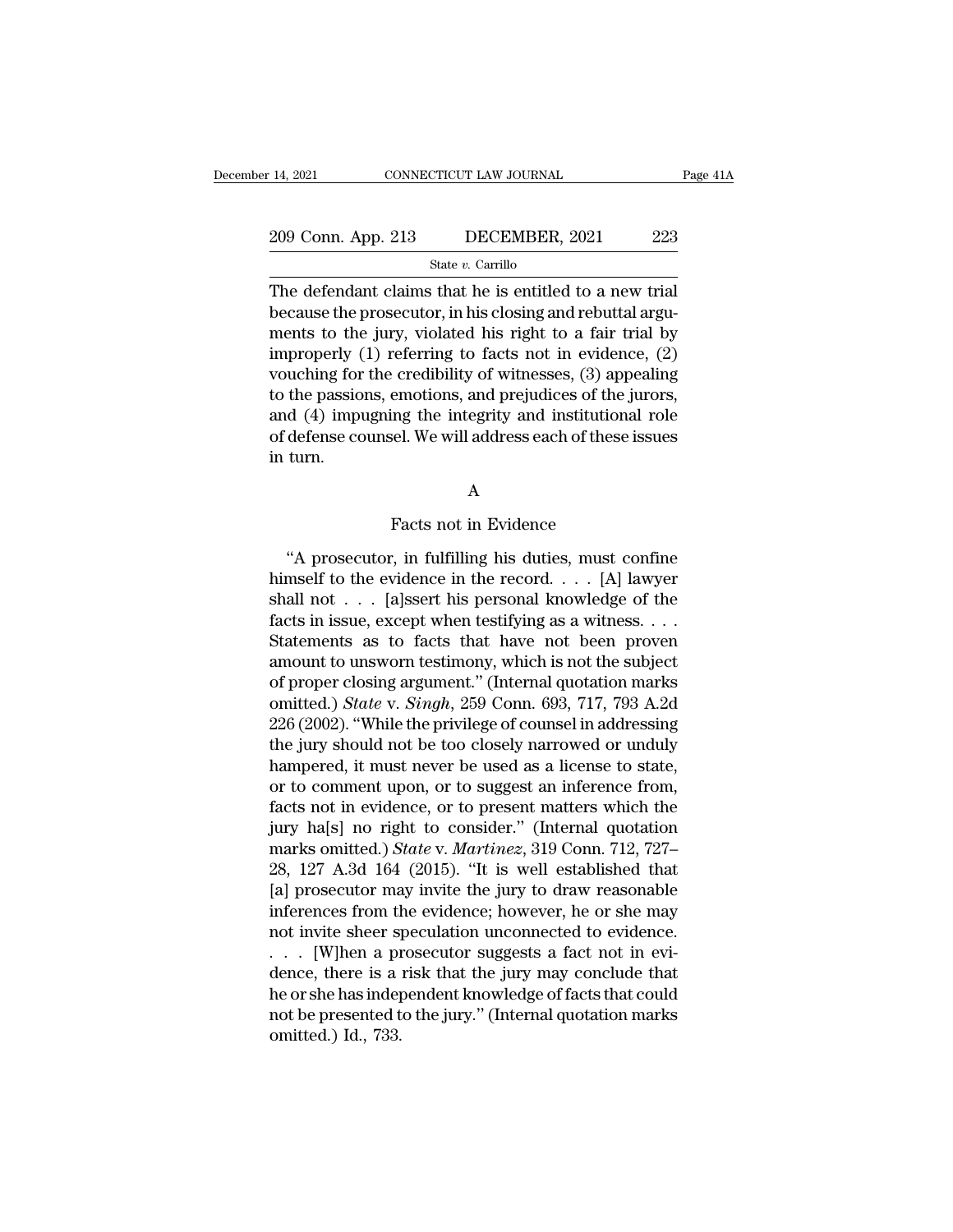### EXECUTE CONNECTICUT LAW JOURNAL December 14, 2021<br>224 DECEMBER, 2021 209 Conn. App. 213<br>5tate v. Carrillo State *v.* Carrillo

### CONNECTICUT LAW JOURNAL December 14, 202<br>
4 DECEMBER, 2021 209 Conn. App. 213<br>
5tate v. Carrillo<br>
"[I]t is not improper for the prosecutor to comment<br>
on the evidence presented at trial and to argue the 224 DECEMBER, 2021 209 Conn. App. 213<br>
<sup>State v. Carrillo</sup><br>
"[I]t is not improper for the prosecutor to comment<br>
upon the evidence presented at trial and to argue the<br>
inferences that the jurors might draw therefrom . . . 224 DECEMBER, 2021 209 Conn. App. 213<br>
State v. Carrillo<br>
"[I]t is not improper for the prosecutor to comment<br>
upon the evidence presented at trial and to argue the<br>
inferences that the jurors might draw therefrom . . . . 224 DECEMBER, 2021 209 Conn. App. 213<br>  $\frac{\text{State } v. \text{ Carrillo}}{\text{#[I]t is not improper for the processor to comment}}$ <br>
"[I]t is not improper for the prosecutor to comment<br>
upon the evidence presented at trial and to argue the<br>
inferences that the jurors] the credi State v. Carrillo<br>
"[I]t is not improper for the prosecutor to comment<br>
upon the evidence presented at trial and to argue the<br>
inferences that the jurors might draw therefrom . . . .<br>
We must give the [jurors] the credit Fig. 2. Cannot "<br>
"[I]t is not improper for the prosecutor to comment<br>
upon the evidence presented at trial and to argue the<br>
inferences that the jurors might draw therefrom  $\dots$ <br>
We must give the [jurors] the credit of b "[I]t is not improper for the prosecutor to comment<br>upon the evidence presented at trial and to argue the<br>inferences that the jurors might draw therefrom  $\dots$ <br>We must give the [jurors] the credit of being able to<br>differen upon the evidence presented at trial and to argue the<br>inferences that the jurors might draw therefrom . . . .<br>We must give the [jurors] the credit of being able to<br>differentiate between argument on the evidence and<br>attemp inferences that the jurors might draw therefrom  $\ldots$ .<br>We must give the [jurors] the credit of being able to<br>differentiate between argument on the evidence and<br>attempts to persuade them to draw inferences in the<br>state's f We must give the [*jurors]* the credit of being able to differentiate between argument on the evidence and attempts to persuade them to draw inferences in the state's favor, on [the] one hand, and improper unsworn testimon (2004). it at e's favor, on [the] one hand, and improper unsworn<br>stimony, with the suggestion of secret knowledge, on<br>e other hand." (Internal quotation marks omitted.)<br>ate v. *Stevenson*, 269 Conn. 563, 583, 849 A.2d 626<br>004).<br>In testimony, with the suggestion of secret knowledge, on<br>the other hand." (Internal quotation marks omitted.)<br>State v. Stevenson, 269 Conn. 563, 583, 849 A.2d 626<br>(2004).<br>In the present case, the defendant challenges five<br>se

the other hand." (Internal quotation marks omitted.)<br> *State* v. *Stevenson*, 269 Conn. 563, 583, 849 A.2d 626<br>
(2004).<br>
In the present case, the defendant challenges five<br>
separate statements the prosecutor made during cl State v. Stevenson, 269 Conn. 563, 583, 849 A.2d 626 (2004).<br>
In the present case, the defendant challenges five<br>
separate statements the prosecutor made during closing<br>
and rebuttal arguments that he argues improperly sta (2004).<br>In the present case, the defendant cl<br>separate statements the prosecutor made<br>and rebuttal arguments that he argues imp<br>facts not in evidence and, thus, amount to i<br>We address each statement in turn.<br>The defendant In the present case, the defendant challenges five<br>parate statements the prosecutor made during closing<br>d rebuttal arguments that he argues improperly state-<br>cts not in evidence and, thus, amount to improprieties.<br>e addres separate statements the prosecutor made during closing<br>and rebuttal arguments that he argues improperly state<br>facts not in evidence and, thus, amount to improprieties.<br>We address each statement in turn.<br>The defendant first

and rebuttal arguments that he argues improperly state<br>facts not in evidence and, thus, amount to improprieties.<br>We address each statement in turn.<br>The defendant first challenges the prosecutor's statement during closing a facts not in evidence and, thus, amount to improprieties.<br>We address each statement in turn.<br>The defendant first challenges the prosecutor's statement during closing argument that the procedure of<br>having one social worker We address each statement in turn.<br>The defendant first challenges the prosecutor's statement during closing argument that the procedure of<br>having one social worker conduct a forensic interview<br>of a child who is a possible The defendant first challenges the prosecutor's statement during closing argument that the procedure of having one social worker conduct a forensic interview of a child who is a possible victim of sexual abuse is designed The detendant first challenges the prosecutor's statement during closing argument that the procedure of having one social worker conduct a forensic interview of a child who is a possible victim of sexual abuse is designed ment during closing argument that the procedure of<br>having one social worker conduct a forensic interview<br>of a child who is a possible victim of sexual abuse is<br>designed to achieve "the most unbiased and reliable<br>interview having one social worker conduct a forensic interview<br>of a child who is a possible victim of sexual abuse is<br>designed to achieve "the most unbiased and reliable<br>interview of that child."<sup>9</sup> We are persuaded that this<br>comm of a child who is a possible victim of sexual abuse is<br>designed to achieve "the most unbiased and reliable<br>interview of that child."<sup>9</sup> We are persuaded that this<br>comment is supported by the evidence in the record<br>and, th designed to achieve "the most unbiased and reliable<br>interview of that child."<sup>9</sup> We are persuaded that this<br>comment is supported by the evidence in the record<br>and, thus, was not improper. This remark by the prose-<br>cutor d Interview of that child."" We are persuaded that this<br>comment is supported by the evidence in the record<br>and, thus, was not improper. This remark by the prose-<br>cutor directly relates to Silva's testimony regarding the<br>fore comment is supported by the evidence in the record<br>and, thus, was not improper. This remark by the prose-<br>cutor directly relates to Silva's testimony regarding the<br>forensic interview process.<sup>10</sup> The jury could draw a rea being the process." The jury could draw a reasonable inference from the evidence that the procedure sed by Silva in conducting the forensic interview of l was designed not only to reduce any potential trauma  $\frac{9}{9}$  Spec sonable inference from the evidence that the procedure<br>used by Silva in conducting the forensic interview of<br>M was designed not only to reduce any potential trauma<br> $\frac{1}{\sqrt{2}}$ <br>Specifically, the prosecutor stated: "Silva

used by Silva in conducting the forensic interview of M was designed not only to reduce any potential trauma<br>  $\frac{9}{2}$  Specifically, the prosecutor stated: "Silva testified about . . . what is the best mechanism to follo M was designed not only to reduce any potential trauma<br>  $\frac{1}{\sqrt{2}}$  Specifically, the prosecutor stated: "Silva testified about . . . what is<br>
the best mechanism to follow, investigate, determine the medical, social,<br>
ps <sup>9</sup> Specifically, the prosecutor stated: "Silva testified about . . . what is the best mechanism to follow, investigate, determine the medical, social, sychological needs of the child, which is paramount among everyone, b <sup>9</sup> Specifically, the best mechanisipy<br>psychological need also to have the leads to have the most *u* sis added.)<br><sup>10</sup> See footnote 7 **Exercisely, the postmention of the best mechanism to follow, investor-**<br>10 september 10 september 7 of the child, where the least trauma impose<br>the most *unbiased and readed*.)<br>10 See footnote 7 of this opinion.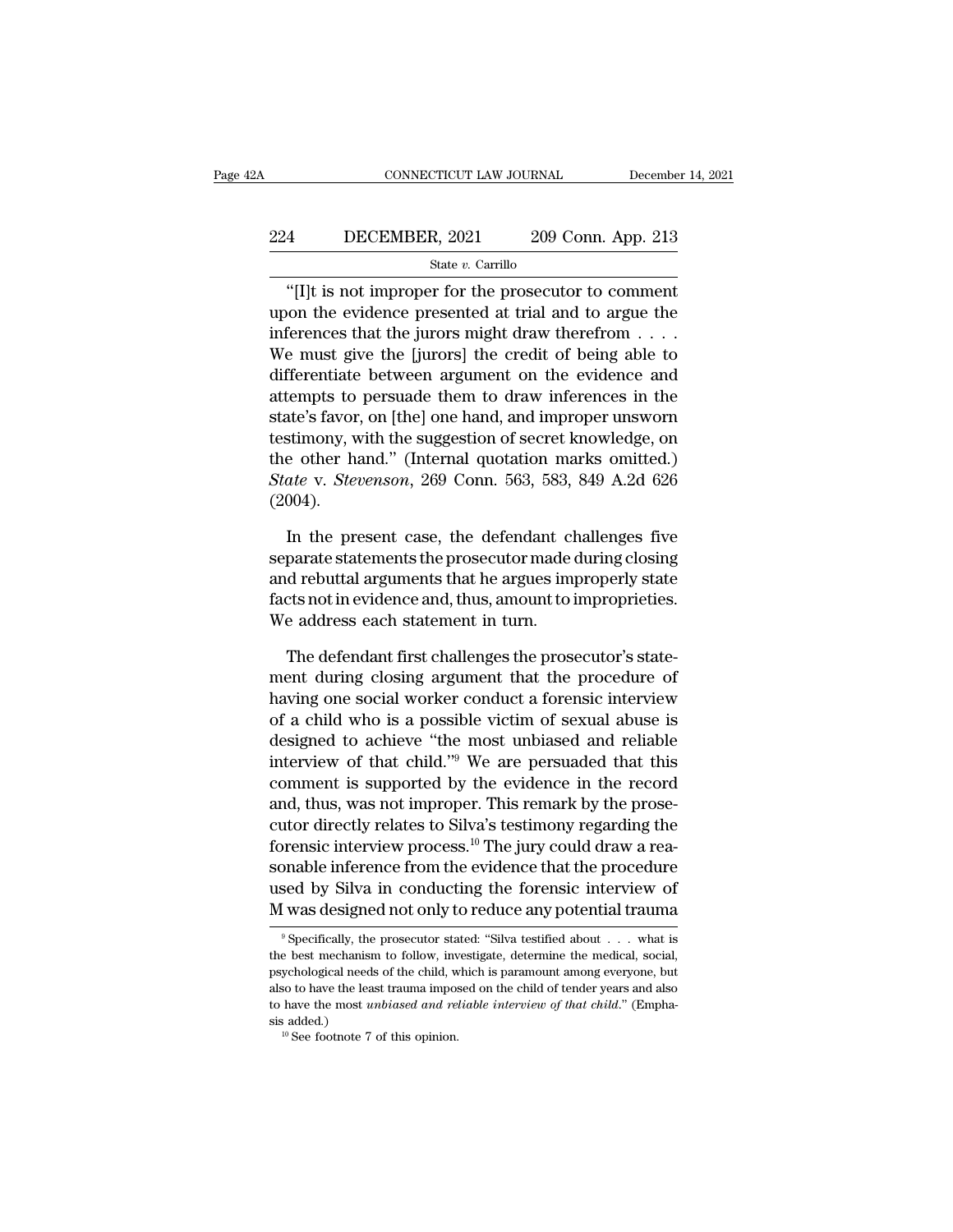# 14, 2021 CONNECTICUT LAW JOURNAL Page 43A<br>209 Conn. App. 213 DECEMBER, 2021 225<br>State v. Carrillo

State *v.* Carrillo

For M but also to allow M to share her story in a ''non-<br>
for M but also to allow M to share her story in a ''non-<br>
leading'' way. Specifically, Silva testified about the pro-<br>
tocol she follows, such as asking each child 209 Conn. App. 213 DECEMBER, 2021 225<br>State v. Carrillo<br>for M but also to allow M to share her story in a "non-<br>leading" way. Specifically, Silva testified about the pro-<br>tocol she follows, such as asking each child she in 209 Conn. App. 213 DECEMBER, 2021 225<br>
State v. Carrillo<br>
for M but also to allow M to share her story in a "non-<br>
leading" way. Specifically, Silva testified about the pro-<br>
tocol she follows, such as asking each child s 209 Conn. App. 213 DECEMBER, 2021 225<br>
State v. Carrillo<br>
for M but also to allow M to share her story in a "non-<br>
leading" way. Specifically, Silva testified about the pro-<br>
tocol she follows, such as asking each child s Solution about the allegations prior to the interview and taking and the interviews to lead the interviews to lead the interviews to lead the interview, and taking each child she interview, building rapport with the child State v. Carrillo<br>for M but also to allow M to share her story in a "non-<br>leading" way. Specifically, Silva testified about the pro-<br>tocol she follows, such as asking each child she inter-<br>views the same types of question for M but also to allow M to share her story in a "non-<br>leading" way. Specifically, Silva testified about the pro-<br>tocol she follows, such as asking each child she inter-<br>views the same types of questions, learning as litt leading" way. Specifically, Silva testified about the protocol she follows, such as asking each child she interviews the same types of questions, learning as little as possible about the allegations prior to the interview, tocol she follows, such as asking each child she inter-<br>views the same types of questions, learning as little as<br>possible about the allegations prior to the interview,<br>building rapport with the child, allowing the child's<br> views the same types of questions, learning as little as<br>possible about the allegations prior to the interview,<br>building rapport with the child, allowing the child's<br>answers to lead the interview, and taking certain pre-<br>c possible about the allegations prior to the interview,<br>building rapport with the child, allowing the child's<br>answers to lead the interview, and taking certain pre-<br>cautions to further the goal of the forensic interview,<br>wh building rapport with the child, allowing the child's<br>answers to lead the interview, and taking certain pre-<br>cautions to further the goal of the forensic interview,<br>which is to have the child convey their own statement<br>or answers to lead the interview, and taking certain pre-<br>cautions to further the goal of the forensic interview,<br>which is to have the child convey their own statement<br>or story. The absence of the word "reliable" in Silva's<br>t cautions to further the goal of the forensic interview,<br>which is to have the child convey their own statement<br>or story. The absence of the word "reliable" in Silva's<br>testimony does not preclude the jury from drawing a<br>reas which is to have the child convey their own statement<br>or story. The absence of the word "reliable" in Silva's<br>testimony does not preclude the jury from drawing a<br>reasonable inference that the procedure she used in<br>conducti or story. The absence of the word "reliable" in Silva's<br>testimony does not preclude the jury from drawing a<br>reasonable inference that the procedure she used in<br>conducting the forensic interview was designed to be<br>unbiased testimony does not preclude the jury from drawing a<br>reasonable inference that the procedure she used in<br>conducting the forensic interview was designed to be<br>unbiased and reliable. The prosecutor's comment directly<br>related reasonable inference that the procedure she used in<br>conducting the forensic interview was designed to be<br>unbiased and reliable. The prosecutor's comment directly<br>related to Silva's description of the interview process.<br>We conducting the forensic interview was designed to be unbiased and reliable. The prosecutor's comment directly related to Silva's description of the interview process. We agree with the state that the jury could view the pr unbiased and reliable. The prosecutor's comment directly related to Silva's description of the interview process. We agree with the state that the jury could view the prosecutor's comment as asking the jury to draw a "reas related to Silva's description of the interview process.<br>We agree with the state that the jury could view the<br>prosecutor's comment as asking the jury to draw a<br>"reasonable inference based on Silva's testimony that<br>the inte We agree with the state that the<br>prosecutor's comment as aski<br>"reasonable inference based or<br>the interview process she follow<br>ably convey the child's accour<br>therefore, we do not find that thi<br>prosecutorial impropriety.<br>The osecutor's comment as asking the jury to draw a<br>easonable inference based on Silva's testimony that<br>e interview process she follows was designed to reli-<br>ly convey the child's account of the abuse," and,<br>erefore, we do not "reasonable inference based on Silva's testimony that<br>the interview process she follows was designed to reli-<br>ably convey the child's account of the abuse," and,<br>therefore, we do not find that this statement constitutes<br>pr

the interview process she follows was designed to reliably convey the child's account of the abuse," and, therefore, we do not find that this statement constitutes prosecutorial impropriety.<br>The defendant next challenges t ably convey the child's account of the abuse," and,<br>therefore, we do not find that this statement constitutes<br>prosecutorial impropriety.<br>The defendant next challenges the prosecutor's state-<br>ment that "[c]hildren feel the therefore, we do not find that this statement constitutes<br>prosecutorial impropriety.<br>The defendant next challenges the prosecutor's state-<br>ment that "[c]hildren feel the same way, I would pro-<br>pose. . . . [W]hen a child si prosecutorial impropriety.<br>
The defendant next challenges the prosecutor's statement that "[c]hildren feel the same way, I would pro-<br>
pose. . . . [W]hen a child sits down and talks to a medi-<br>
cal person, a doctor, an [a The defendant next challenges the prosecutor's statement that "[c]hildren feel the same way, I would propose. . . . [W]hen a child sits down and talks to a medical person, a doctor, an [advanced practice registered nurse] ment that "[c]hildren feel the same way, I would pro-<br>pose. . . . [W]hen a child sits down and talks to a medi-<br>cal person, a doctor, an [advanced practice registered<br>nurse], someone who's gonna do a physical examina-<br>tio urse], someone who's gonna do a physical examina-<br>on, they're gonna give them information that is accu-<br>tte . . . .''<sup>11</sup> The state argues that the prosecutor prop-<br>rly asked the jurors to "apply common sense and their<br><sup>1</sup> tion, they're gonna give them information that is accurate . . . . ."<sup>11</sup> The state argues that the prosecutor properly asked the jurors to "apply common sense and their  $\frac{1}{1}$  Specifically, the prosecutor stated: "Jus

rate . . . . ."<sup>11</sup> The state argues that the prosecutor properly asked the jurors to "apply common sense and their  $\frac{1}{12}$  specifically, the prosecutor stated: "Just like when you sit down with your doctor, you tell y erly asked the jurors to "apply common sense and their  $\frac{1}{12}$  is specifically, the prosecutor stated: "Just like when you sit down with your doctor, you tell your doctor things that concern you. Why? Because a doctor erry asked the Jurors to apply continuon sense and their<br><sup>11</sup> Specifically, the prosecutor stated: "Just like when you sit down with<br>your doctor, you tell your doctor things that concern you. Why? Because a<br>doctor is going <sup>*w*</sup> Specifically, the prosecutor stated: "Just like when you sit down with your doctor, you tell your doctor things that concern you. Why? Because a doctor is going to help you . . . . Because you know, as an adult, that *praction pour doctor hings* that concern you. Why? Because a doctor is going to help you . . . . Because you know, as an adult, that what you tell them they're gonna use to help you physically, mental health wise, cou *four doctor, you certy of a certy and doctor angle and concertry of them* doctor is going to help you . . . Because you know, as an adult, that what you tell them they're gonna use to help you physically, mental health wi you tell them they're gonna use to help you physically, mental health wise,<br>counseling, whatever. Children feel the same way, I would propose. And<br>when a child sits down and talks to a medical person, a doctor, an [advance counseling, whatever. Children feel the same way,  $I$  would propose. And when a child sits down and talks to a medical person, a doctor, an [advanced practice registered nurse], someone who's gonna do a physical examinati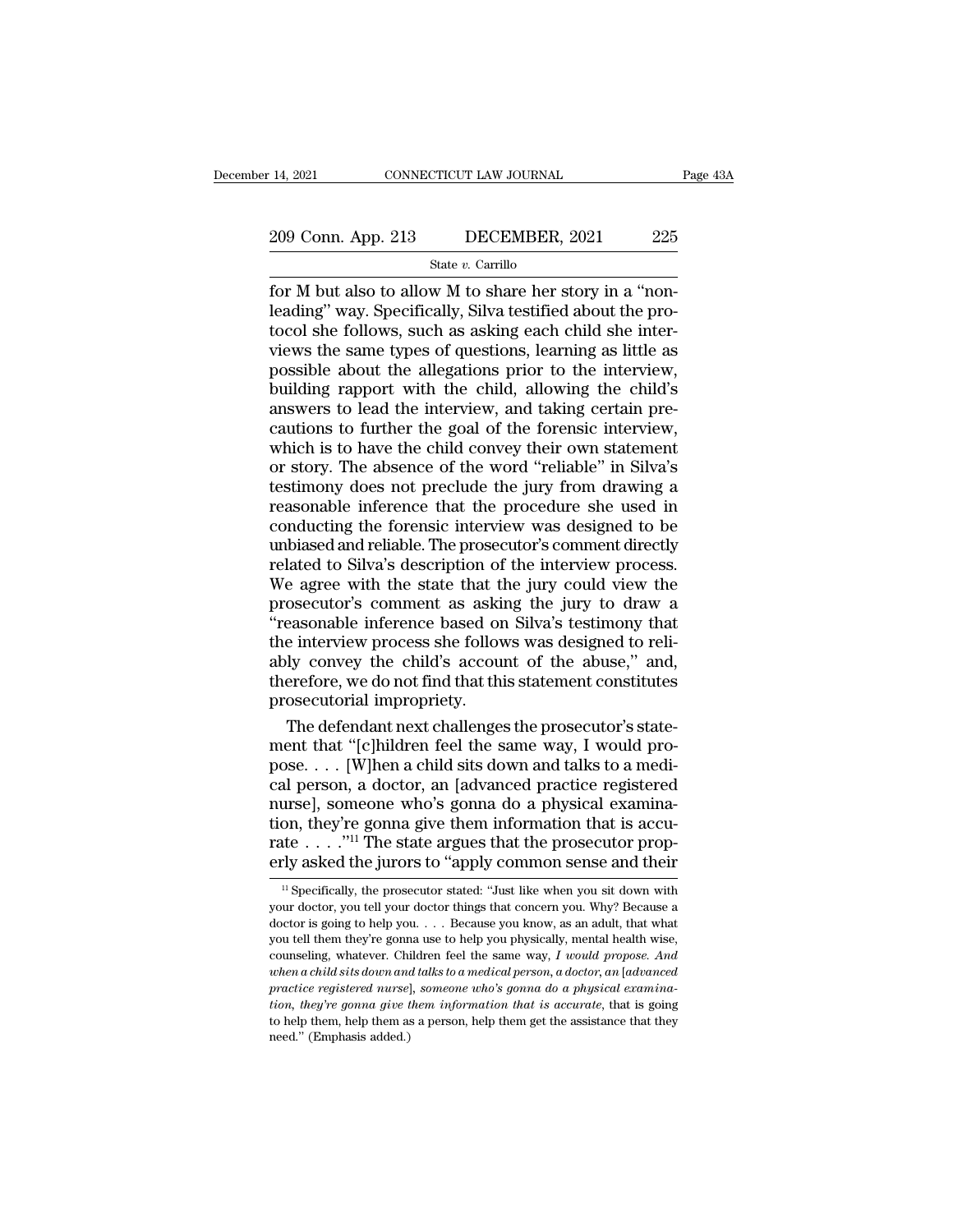### EXECUTE CONNECTICUT LAW JOURNAL December 14, 2021<br>226 DECEMBER, 2021 209 Conn. App. 213<br>5tate v. Carrillo State *v.* Carrillo

CONNECTICUT LAW JOURNAL December 14, 2021<br>
226 DECEMBER, 2021 209 Conn. App. 213<br>
3tate v. Carrillo<br>
209 Conn. App. 213<br>
209 Conn. App. 213<br>
209 Conn. App. 213<br>
209 Conn. App. 213<br>
200 Conn. App. 213<br>
2011<br>
2011<br>
2011<br>
201 226 DECEMBER, 2021 209 Conn. App. 213<br>
State v. Carrillo<br>
own life experience." We agree with the state that this<br>
comment does not amount to prosecutorial impropri-<br>
ety. ety. 56 DECEMBER, 2021 209 Conn. App. 213<br>  $\frac{\text{State } v. \text{ Carrillo}}{\text{true } v. \text{ Carrillo}}$ <br>
For life experience." We agree with the state that this<br>
mment does not amount to prosecutorial impropri-<br>
y.<br>
The prosecutor's statement is consiste

State *v*. Carrillo<br>
State *v*. Carrillo<br>
Superience." We agree with the state that this<br>
comment does not amount to prosecutorial impropri-<br>
ety.<br>
The prosecutor's statement is consistent with our<br>
Supreme Court's discuss own life experience." We agree with the state that this<br>comment does not amount to prosecutorial impropri-<br>ety.<br>The prosecutor's statement is consistent with our<br>Supreme Court's discussion in *State* v. *Fauci*, 282 Conn.<br> bown the experience. We agree with the state that this comment does not amount to prosecutorial impropriety.<br>The prosecutor's statement is consistent with our Supreme Court's discussion in *State* v. *Fauci*, 282 Conn.<br>23, comment does not amount to prosecutorial impropriety.<br>The prosecutor's statement is consistent with our Supreme Court's discussion in *State* v. *Fauci*, 282 Conn.<br>23, 36, 917 A.2d 978 (2007). In *Fauci*, the defendant arg ety.<br>
The prosecutor's statement is consistent with our<br>
Supreme Court's discussion in *State* v. *Fauci*, 282 Conn.<br>
23, 36, 917 A.2d 978 (2007). In *Fauci*, the defendant<br>
argued that the prosecutor improperly introduced The prosecutor's statement is consistent with our<br>Supreme Court's discussion in *State* v. *Fauci*, 282 Conn.<br>23, 36, 917 A.2d 978 (2007). In *Fauci*, the defendant<br>argued that the prosecutor improperly introduced her<br>pers Supreme Court's discussion in *State* v. *Fauci*, 282 Conn.<br>23, 36, 917 A.2d 978 (2007). In *Fauci*, the defendant<br>argued that the prosecutor improperly introduced her<br>personal opinion regarding the credibility of the wit 23, 36, 917 A.2d 978 (2007). In *Fauci*, the defendant<br>argued that the prosecutor improperly introduced her<br>personal opinion regarding the credibility of the wit-<br>nesses when she stated during rebuttal argument, "I<br>think argued that the prosecutor improperly introduced her<br>personal opinion regarding the credibility of the wit-<br>nesses when she stated during rebuttal argument, "I<br>think that the most important thing for you to look at<br>when yo personal opinion regarding the credibility of the wit-<br>nesses when she stated during rebuttal argument, "I<br>think that the most important thing for you to look at<br>when you're trying to evaluate people's statements is<br>that y nesses when she stated during rebuttal argument, "I<br>think that the most important thing for you to look at<br>when you're trying to evaluate people's statements is<br>that you should look at whether or not they had—when<br>they mad think that the most important thing for you to look at when you're trying to evaluate people's statements is that you should look at whether or not they had—when they made these statements, were they implicating themselves when you're trying to evaluate people's statements is<br>that you should look at whether or not they had—when<br>they made these statements, were they implicating<br>themselves?... And maybe because I've been in this<br>business for a that you should look at whether or not they had—when<br>they made these statements, were they implicating<br>themselves? . . . And maybe because I've been in this<br>business for a long time, it's not hard for me to see that<br>people they made these statements, were they implicating<br>themselves? . . . And maybe because I've been in this<br>business for a long time, it's not hard for me to see that<br>people tend to lie to get themselves out of trouble, not<br>t themselves? . . . And maybe because I've been in this<br>business for a long time, it's not hard for me to see that<br>people tend to lie to get themselves out of trouble, not<br>to get themselves into trouble. And maybe because I business for a long time, it's not hard for me to see that<br>people tend to lie to get themselves out of trouble, not<br>to get themselves into trouble. And maybe because I've<br>been in this business for a long time, I feel that people tend to lie to get themselves out of trouble, not<br>to get themselves into trouble. And maybe because I've<br>been in this business for a long time, I feel that there<br>seems to be something inherently reliable about state to get themselves into trouble. And maybe because I've<br>been in this business for a long time, I feel that there<br>seems to be something inherently reliable about state-<br>ments that people make that implicate themselves [in]<br>w been in this business for a long time, I feel that there<br>seems to be something inherently reliable about state-<br>ments that people make that implicate themselves [in]<br>wrongdoing . . . . I think it's common sense." (Inter-<br>n seems to be something inherently reliable about statements that people make that implicate themselves [in] wrongdoing  $\ldots$ . I think it's common sense." (Internal quotation marks omitted.) Id. Our Supreme Court concluded ments that people make that implicate themselves [in]<br>wrongdoing  $\ldots$ . I think it's common sense." (Inter-<br>nal quotation marks omitted.) Id. Our Supreme Court<br>concluded that the prosecutor's remarks "do not sug-<br>gest tha wrongdoing  $\ldots$  I think it's common sense." (Internal quotation marks omitted.) Id. Our Supreme Court concluded that the prosecutor's remarks "do not suggest that they were based on her knowledge of facts not in evidence nal quotatio<br>concluded t<br>gest that th<br>not in eviden<br>monsense ir<br>they make<br>Id., 38.<br>The prose Included that the prosecutor's remarks' do not sug-<br>st that they were based on her knowledge of facts<br>t in evidence. She merely was underscoring the com-<br>onsense inference that people do not tend to lie when<br>ey make statem gest that they were based on her knowledge of facts<br>not in evidence. She merely was underscoring the com-<br>monsense inference that people do not tend to lie when<br>they make statements against their penal interest."<br>Id., 38.<br>

not in evidence. She merely was underscoring the com-<br>monsense inference that people do not tend to lie when<br>they make statements against their penal interest."<br>Id., 38.<br>The prosecutor's statement in the present case, like superior in they make statements against their penal interest."<br>Id., 38.<br>The prosecutor's statement in the present case, like-<br>wise, merely asked the jurors to apply their common<br>sense to the evidence presented. The remar Id., 38.<br>
The prosecutor's statement in the present case, likewise, merely asked the jurors to apply their common<br>
sense to the evidence presented. The remark does not<br>
suggest that the prosecutor was basing his comment<br> id., 58.<br>The prosecutor's statement in the present case, like-<br>wise, merely asked the jurors to apply their common<br>sense to the evidence presented. The remark does not<br>suggest that the prosecutor was basing his comment<br>on The prosecutor's statement in the present case, likewise, merely asked the jurors to apply their common<br>sense to the evidence presented. The remark does not<br>suggest that the prosecutor was basing his comment<br>on facts outs wise, merely asked the jurors to apply their common<br>sense to the evidence presented. The remark does not<br>suggest that the prosecutor was basing his comment<br>on facts outside of the evidence, as he stated to the<br>jury: "Chil sense to the evidence presented. The remark does not suggest that the prosecutor was basing his comment on facts outside of the evidence, as he stated to the jury: "Children feel the same way,  $I$  would propose." (Emphasi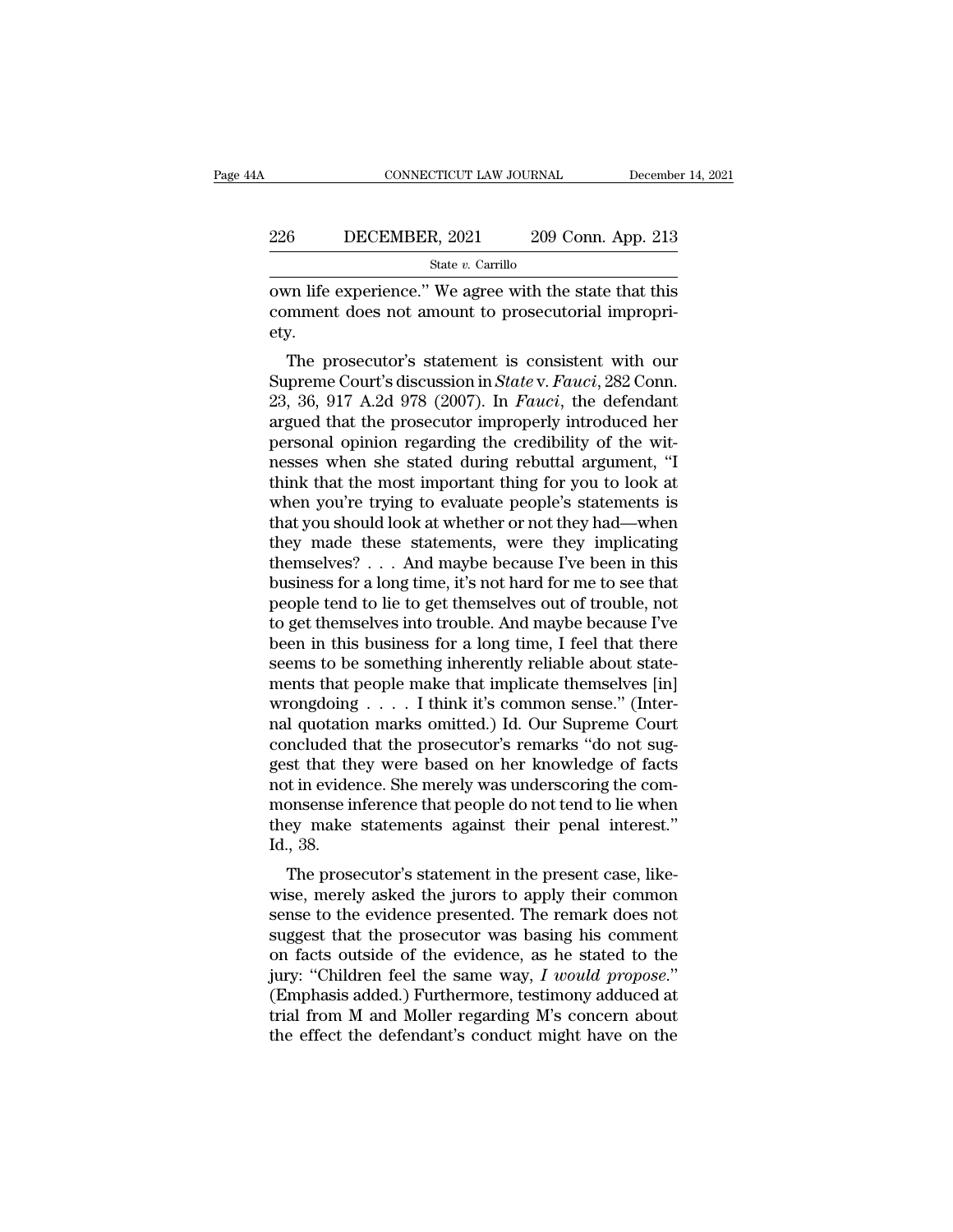| r 14, 2021         | CONNECTICUT LAW JOURNAL | Page 45A |
|--------------------|-------------------------|----------|
| 209 Conn. App. 213 | DECEMBER, 2021          | 227      |
|                    | State $v$ . Carrillo    |          |

14, 2021 CONNECTICUT LAW JOURNAL Page 45A<br>
209 Conn. App. 213 DECEMBER, 2021 227<br>
State v. Carrillo<br>
growth of her breasts is plainly evidentiary support for<br>
this statement. As such, this statement does not amount<br>
to an 209 Conn. App. 213 DECEMBER, 2021 227<br>
State v. Carrillo<br>
growth of her breasts is plainly evidentiary support for<br>
this statement. As such, this statement does not amount<br>
to an impropriety. 209 Conn. App. 213<br>
statement. As such,<br>
to an impropriety.<br>
The defendant next cl 9 Conn. App. 213 DECEMBER, 2021 227<br>
State v. Carrillo<br>
owth of her breasts is plainly evidentiary support for<br>
is statement. As such, this statement does not amount<br>
an impropriety.<br>
The defendant next challenges the pro

State v. Carrillo<br>growth of her breasts is plainly evidentiary support for<br>this statement. As such, this statement does not amount<br>to an impropriety.<br>The defendant next challenges the prosecutor's com-<br>ment that a ten yea growth of her breasts is plainly evidentiary support for<br>this statement. As such, this statement does not amount<br>to an impropriety.<br>The defendant next challenges the prosecutor's com-<br>ment that a ten year old child does n growth of her breasts is plainly evidentiary support for<br>this statement. As such, this statement does not amount<br>to an impropriety.<br>The defendant next challenges the prosecutor's com-<br>ment that a ten year old child does no that the defendant next challenges the prosecutor's comment that a ten year old child does not have a point of reference as to sexual experiences such as someone sucking on her nipple.<sup>12</sup> We agree with the defendant that to an improp<br>The defendent that a treference as<br>sucking on I<br>that this conditional trial.<br>The chall The decidual rext enancinges are prosecutor scont-<br>ent that a ten year old child does not have a point of<br>ference as to sexual experiences such as someone<br>cking on her nipple.<sup>12</sup> We agree with the defendant<br>at this comme

addressed by our Superiores such as someone<br>at trial.<br>The challenged statement is analogous to that<br>addressed by our Supreme Court in *State* v. *Alexander*,<br>254 Conn. 290, 755 A.2d 868 (2000). In *Alexander*, the<br>prosecut that this comment is not supported by the evidence<br>at trial.<br>The challenged statement is analogous to that<br>addressed by our Supreme Court in *State* v. Alexander,<br>254 Conn. 290, 755 A.2d 868 (2000). In *Alexander*, the<br>pr at trial.<br>
The challenged statement is analogous to that<br>
addressed by our Supreme Court in *State v. Alexander*,<br>
254 Conn. 290, 755 A.2d 868 (2000). In *Alexander*, the<br>
prosecutor did not confine herself to the record, The challenged statement is analogous to that<br>addressed by our Supreme Court in *State v. Alexander*,<br>254 Conn. 290, 755 A.2d 868 (2000). In *Alexander*, the<br>prosecutor did not confine herself to the record, stating<br>to the The challenged statement is analogous to that<br>addressed by our Supreme Court in *State* v. Alexander,<br>254 Conn. 290, 755 A.2d 868 (2000). In *Alexander*, the<br>prosecutor did not confine herself to the record, stating<br>to the addressed by our Supreme Court in *State v. Alexander*,<br>254 Conn. 290, 755 A.2d 868 (2000). In *Alexander*, the<br>prosecutor did not confine herself to the record, stating<br>to the jury, "[t]hat's how little kids think," and t 254 Conn. 290, 755 A.2d 868 (2000). In *Alexander*, the prosecutor did not confine herself to the record, stating to the jury, "[t]hat's how little kids think," and that children "can't make this up." (Emphasis omitted; i prosecutor did not confine herself to the record, stating<br>to the jury, "[t]hat's how little kids think," and that<br>children "can't make this up." (Emphasis omitted; inter-<br>nal quotation marks omitted.) Id., 301. In addition to the jury, "[t]hat's how little kids think," and that<br>children "can't make this up." (Emphasis omitted; inter-<br>nal quotation marks omitted.) Id., 301. In addition, the<br>prosecutor suggested that an eight year old is not<br>" children "can't make this up." (Emphasis omitted; internal quotation marks omitted.) Id., 301. In addition, the prosecutor suggested that an eight year old is not "sophisticated [enough to be able] to fabricate a story inv nal quotation marks omitted.) Id., 301. In addition, the<br>prosecutor suggested that an eight year old is not<br>"sophisticated [enough to be able] to fabricate a story<br>involving sexual abuse." (Emphasis omitted; internal<br>quota prosecutor suggested that an eight year old is not<br>"sophisticated [enough to be able] to fabricate a story<br>involving sexual abuse." (Emphasis omitted; internal<br>quotation marks omitted.) Id. Our Supreme Court held<br>that it w "sophisticated [enough to be able] to fabricate a story<br>involving sexual abuse." (Emphasis omitted; internal<br>quotation marks omitted.) Id. Our Supreme Court held<br>that it was "wholly improper for the prosecutor to insin-<br>ua at it was "wholly improper for the prosecutor to insinate the truthfulness of certain claims, thereby inducing<br>le jury to review the case by means of facts not in<br>vidence." Id., 306. As in *Alexander*, the prosecutor in<br><sup>1</sup> uate the truthfulness of certain claims, thereby inducing<br>the jury to review the case by means of facts not in<br>evidence." Id., 306. As in *Alexander*, the prosecutor in<br> $\frac{12}{}$  Specifically, the prosecutor stated: "The

the jury to review the case by means of facts not in evidence." Id., 306. As in *Alexander*, the prosecutor in  $\frac{12}{10}$  Specifically, the prosecutor stated: "The other thing she talked about is the, him sucking her nip evidence." Id., 306. As in *Alexander*, the prosecutor in<br>
<sup>12</sup> Specifically, the prosecutor stated: "The other thing she talked about<br>
is the, him sucking her nipple on more than one occasion. And I will suggest<br>
that th EVIDENCE. TO, 5000. AS IT *Atextural*, the prosection in  $\mu$  are prosection in  $\mu$  specifically, the prosection stated: "The other thing she talked about is the, him sucking her nipple on more than one occasion. And I w <sup>12</sup> Specifically, the prosecutor stated: "The other thing she talked about is the, him sucking her nipple on more than one occasion. And I will suggest that the testimony from [M], both in the video and here, is very pow Fraction States. The back of the docation. And I will suggest<br>that the testimony from [M], both in the video and here, is very powerful,<br>as far as the physical sensation. This is a ten year old on the video, and<br>then here *b* and the testimony from [M], both in the video and here, is very powerful, as far as the physical sensation. This is a ten year old on the video, and then here around twelve, saying how that felt. Number one, didn't lik as far as the physical sensation. This is a ten year old on the video, and then here around twelve, saying how that felt. Number one, didn't like it; pressure. She felt pressure of some—someone sucking her nipple. That's then here around twelve, saying how that felt. Number one, didn't like it;<br>pressure. She felt pressure of some—someone sucking her nipple. That's<br>rather descriptive. And does a ten year old child have a point of reference<br> pressure. She felt pressure of some—someone sucking her nipple. That's rather descriptive. And does a ten year old child have a point of reference on that sort of sexual thing? I would submit to you, no. And I would ask yo Frather descriptive. And does a ten year old child have a point of reference<br>on that sort of sexual thing? I would submit to you, no. And I would ask<br>you just to use your own common sense, your personal experiences, havin on that sort of sexual thing? I would submit to you, no. And I would ask you just to use your own common sense, your personal experiences, having children, having grandchildren who have gone through three, four, five, ten you just to use your own common sense, your personal experiences, having children, having grandchildren who have gone through three, four, five, ten years old through puberty, maybe adults now. That's a rather descriptive old has *no* frame of *reference* for that some through three, four, five, the years old through puberty, maybe adults now. That's a rather descriptive word explaining what happened, and she was consistent with that." (Emp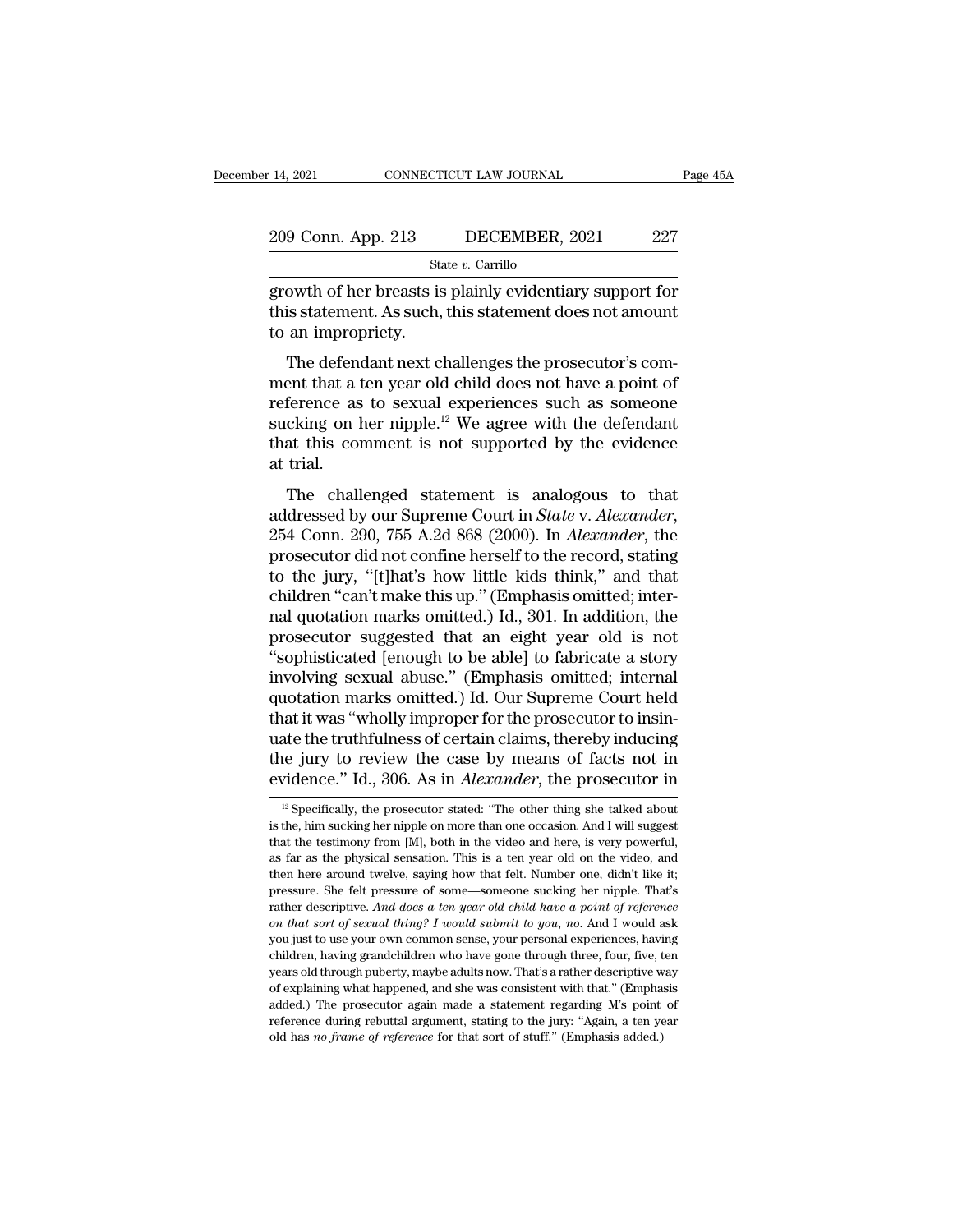# EXECUTE CONNECTICUT LAW JOURNAL December 14, 2021<br>228 DECEMBER, 2021 209 Conn. App. 213<br>234 State v. Carrillo

### State *v.* Carrillo

CONNECTICUT LAW JOURNAL December 14, 2021<br>
228 DECEMBER, 2021 209 Conn. App. 213<br>  $\frac{\text{State } v. \text{ Carrillo}}{\text{the present case twice asked the jury to consider facts}}$ <br>
not in evidence when stating that M could not have a<br>
noint of reference for the defendant's sexual behav DECEMBER, 2021 209 Conn. App. 213<br>  $\frac{\text{State } v. \text{ Carrillo}}{\text{the present case twice asked the jury to consider facts}}$ <br>
not in evidence when stating that M could not have a<br>
point of reference for the defendant's sexual behavior<br>
toward her due to her age. In his closing Point of reference for the defendant's sexual behavior<br>present case twice asked the jury to consider facts<br>not in evidence when stating that M could not have a<br>point of reference for the defendant's sexual behavior<br>toward 228 DECEMBER, 2021 209 Conn. App. 213<br>  $\frac{\text{State } v. \text{ Carrillo}}{\text{the present case twice asked the jury to consider facts}}$ <br>
not in evidence when stating that M could not have a<br>
point of reference for the defendant's sexual behavior<br>
toward her due to her age. In his clos **EXECUTE THE SET THE SET SET THE SET SET SET SET SET SET SET SET SET ON STATE OF SET AND AND A THE SET ON THE SET ON THE SET ON THE SET ON THE PROSECUTE SET ON THE PROSECUTOR SET ON THE PROSECUTOR STATE STATE STATE STATE** State v. Carrillo<br>the present case twice asked the jury to consider facts<br>not in evidence when stating that M could not have a<br>point of reference for the defendant's sexual behavior<br>toward her due to her age. In his closi the present case twice asked the jury to consider facts<br>not in evidence when stating that M could not have a<br>point of reference for the defendant's sexual behavior<br>toward her due to her age. In his closing argument, the<br>pr not in evidence when stating that M could not have a<br>point of reference for the defendant's sexual behavior<br>toward her due to her age. In his closing argument, the<br>prosecutor stated to the jury: "This is a ten year old on<br> point of reference for the defendant's sexual behavior<br>toward her due to her age. In his closing argument, the<br>prosecutor stated to the jury: "This is a ten year old on<br>the video, and then here around twelve, saying how<br>th toward her due to her age. In his closing argument, the<br>prosecutor stated to the jury: "This is a ten year old on<br>the video, and then here around twelve, saying how<br>that felt. Number one, didn't like it; pressure. She felt prosecutor stated to the jury: "This is a ten year old on<br>the video, and then here around twelve, saying how<br>that felt. Number one, didn't like it; pressure. She felt<br>pressure of some—someone sucking her nipple. That's<br>rat the video, and then here around twelve, saying how<br>that felt. Number one, didn't like it; pressure. She felt<br>pressure of some—someone sucking her nipple. That's<br>rather descriptive. And does a ten year old child have<br>a poin that felt. Number one, didn't like it; pressure. She felt<br>pressure of some—someone sucking her nipple. That's<br>rather descriptive. And does a ten year old child have<br>a point of reference on that sort of sexual thing? I woul pressure of some—son<br>rather descriptive. And<br>a point of reference on a<br>submit to you, no." In<br>made this improper contains in the solution of stuff."<br>As in *Alexander*, the ther descriptive. And does a ten year old child have<br>point of reference on that sort of sexual thing? I would<br>bmit to you, no." In his rebuttal argument he again<br>ade this improper comment to the jury by stating:<br>gain, a te a point of reference on that sort of sexual thing? I would<br>submit to you, no." In his rebuttal argument he again<br>made this improper comment to the jury by stating:<br>"Again, a ten year old has no frame of reference for<br>that

submit to you, no." In his rebuttal argument he again<br>made this improper comment to the jury by stating:<br>"Again, a ten year old has no frame of reference for<br>that sort of stuff."<br>As in *Alexander*, there was no testimony a made this improper comment to the jury by stating:<br>
"Again, a ten year old has no frame of reference for<br>
that sort of stuff."<br>
As in *Alexander*, there was no testimony at trial in<br>
the present case supporting the prosec "Again, a ten year old has no frame of reference for<br>that sort of stuff."<br>As in *Alexander*, there was no testimony at trial in<br>the present case supporting the prosecutor's general<br>statement to the jury that a ten year ol that sort of stuff."<br>As in *Alexander*, there was no testimony at trial in<br>the present case supporting the prosecutor's general<br>statement to the jury that a ten year old child does not<br>have a frame of reference for the def As in *Alexander*, there was no testimony at trial in<br>the present case supporting the prosecutor's general<br>statement to the jury that a ten year old child does not<br>have a frame of reference for the defendant's sexual<br>condu statement to the jury that a ten year old child does not<br>have a frame of reference for the defendant's sexual<br>conduct. The comment made by the prosecutor in this<br>case concerned exactly those "principal issues set forth<br>fo ase concerned exactly those "principal issues set forth<br>or the jury to determine on [its] own." *State* v. *Alexander*,<br>pra, 254 Conn. 306. Therefore, the comment amounted<br>an impropriety.<sup>13</sup><br><sup>13</sup> Our Supreme Court recentl **For the jury to determine on [its] own."** *State* **v. Alexander, supra, 254 Conn. 306. Therefore, the comment amounted to an impropriety.<sup>13</sup><br>
<sup>13</sup> Our Supreme Court recently discussed Alexander in** *State* **v. Michael** *T.***,** 

supra, 254 Conn. 306. Therefore, the comment amounted<br>to an impropriety.<sup>13</sup><br> $\frac{13}{13}$  Our Supreme Court recently discussed *Alexander* in *State* v. *Michael*<br> $T$ , 338 Conn. 705, 259 A.3d 617 (2021). In *Michael*  $T$ , to an impropriety.<sup>13</sup><br>
<sup>13</sup> Our Supreme Court recently discussed *Alexander* in *State* v. *Michael*<br> *T.*, 338 Com. 705, 259 A.3d 617 (2021). In *Michael T.*, the prosecutor asked<br>
the jury, "[d]oes [the victim] look li <sup>13</sup> Our Supreme Court recently discussed *Alexander* in *State* v. *Michael T.*, 338 Conn. 705, 259 A.3d 617 (2021). In *Michael T.*, the prosecutor asked the jury, "[d]oes [the victim] look like the type of child who <sup>13</sup> Our Supreme Court recently discussed *Alexander* in *State* v. *Michael T.*, 338 Conn. 705, 259 A.3d 617 (2021). In *Michael T.*, the prosecutor asked the jury, "[d]oes [the victim] look like the type of child wh T, 338 Conn. 705, 259 A.3d 617 (2021). In *Michael T*, the prosecutor asked the jury, "[d]oes [the victim] look like the type of child who would have been evil enough to make this up to get out of the house?" (Internal qu a broad assertion that no child could make up an allegation of sexual abuse, are yary, [eigest each live of the most of the house?" (Internal quotation bene evil enough to make this up to get out of the house?" (Internal quotation marks omitted.) Id., 727. In holding this comment to be proper, the marks omitted.) Id., 727. In holding this comment to be proper, the court distinguished this comment from the one in *Alexander* for two reasons: the remark was invited by defense counsel, and the prosecutor did not make a distinguished this comment from the one in *Alexander* for two reasons: the remark was invited by defense counsel, and the prosecutor did not make a broad assertion that no child could make up an allegation of sexual abuse remark was invited by defense counsel, and the prosecutor did not make a broad assertion that no child could make up an allegation of sexual abuse, but, rather, she "suggested only that the jury could infer from this child a broad assertion that no child could make up an allegation of sexual abuse, but, rather, she "suggested only that the jury could infer from this child" appearance and demeanor on the [witness] stand that she was not lying **but, rather, she "suggested only that the jury could infer from this child's appearance and demeanor on the [witness] stand that she was not lying in order to obtain something valuable, namely, getting out of the house."** suppearance and demeanor on the [witness] stand that she was not lying<br>in order to obtain something valuable, namely, getting out of the house."<br>(Emphasis omitted.) Id., 729. In the present case, as in *Alexander*, the<br>pro *The concertion of the hosten in order to obtain something valuable, namely, getting out of the hoste."*<br>
(Emphasis omitted.) Id., 729. In the present case, as in *Alexander*, the prosecutor made a broad statement as to wh in order to obtain something valuable, namely, getting out of the house." (Emphasis omitted.) Id., 729. In the present case, as in *Alexander*, the prosecutor made a broad statement as to whether *all ten year old childre* have the capacity to fabricate a story of such a sexual nature, rather than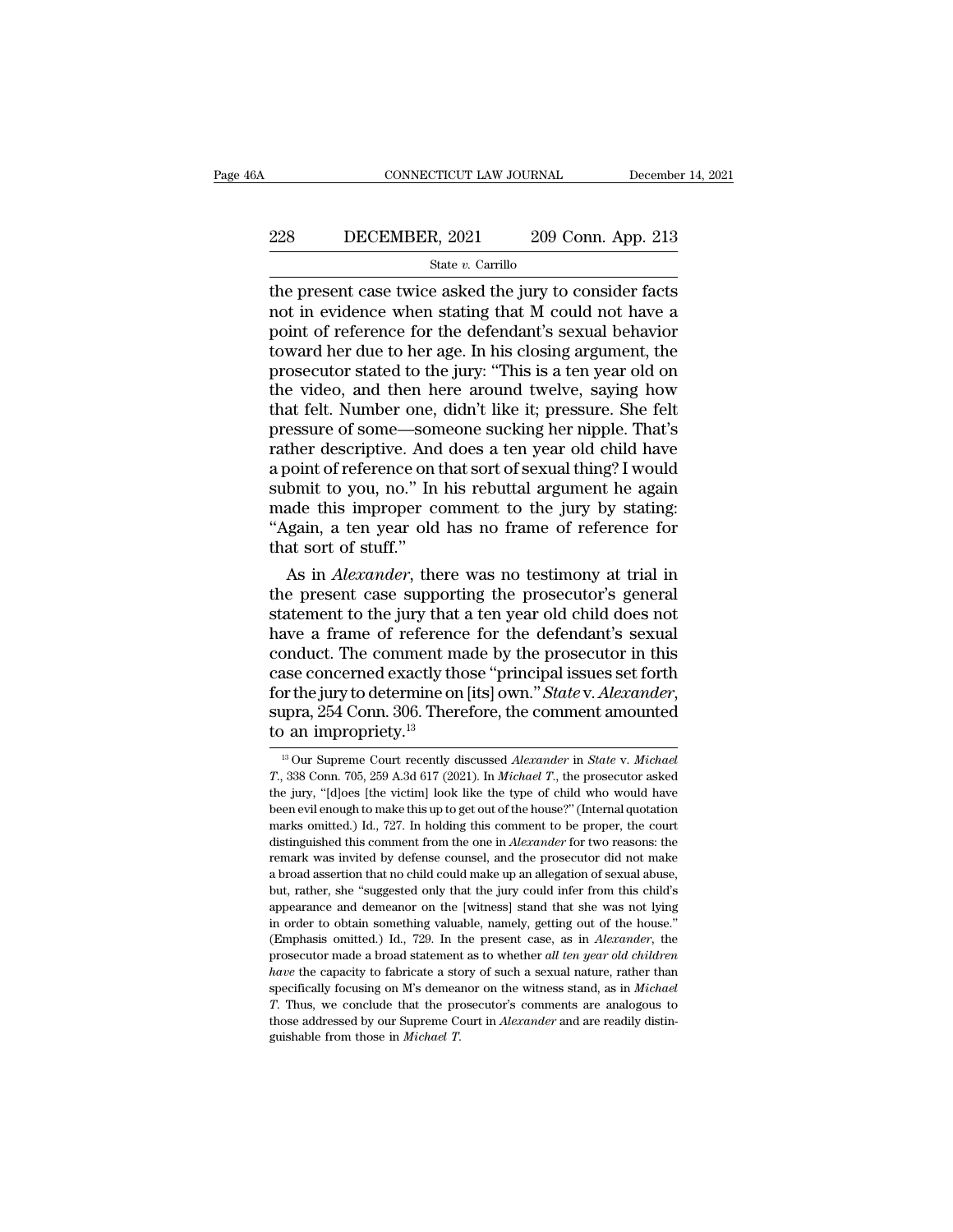# 14, 2021 CONNECTICUT LAW JOURNAL Page 47A<br>209 Conn. App. 213 DECEMBER, 2021 229<br>State v. Carrillo

### State *v.* Carrillo

9 Conn. App. 213 DECEMBER, 2021 229<br>State v. Carrillo<br>The defendant next challenges the prosecutor's state-<br>ent that "[f]athers don't sexually abuse children."<sup>14</sup><br>the state profiles that this commont was proper because 209 Conn. App. 213 DECEMBER, 2021 229<br>
State v. Carrillo<br>
The defendant next challenges the prosecutor's statement that "[f]athers don't sexually abuse children."<sup>14</sup><br>
The state argues that this comment was proper because 209 Conn. App. 213 DECEMBER, 2021 229<br>
State v. Carrillo<br>
The defendant next challenges the prosecutor's statement that "[f]athers don't sexually abuse children."<sup>14</sup><br>
The state argues that this comment was proper because <sup>209</sup> Conn. App. 213 DECEMBER, 2021 229<br>
<sup>State v. Carrillo<br>
The defendant next challenges the prosecutor's state-<br>
ment that "[f]athers don't sexually abuse children."<sup>14</sup><br>
The state argues that this comment was proper b</sup> The defendant next challenges the prosecutor's statement that "[f]athers don't sexually abuse children."<sup>14</sup><br>The state argues that this comment was proper because<br>"it is clear . . . from the context in which the prosecu-<br> state v. Carrillo<br>
The defendant next challenges the prosecutor's state-<br>
ment that "[f]athers don't sexually abuse children."<sup>14</sup><br>
The state argues that this comment was proper because<br>
"it is clear . . . from the contex The defendant next challenges the prosecutor's statement that "[f]athers don't sexually abuse children."<sup>14</sup><br>The state argues that this comment was proper because<br>"it is clear  $\dots$  from the context in which the prosecu-<br>t ment that "[f]athers don't sexually abuse children."<sup>14</sup><br>The state argues that this comment was proper because<br>"it is clear  $\dots$  from the context in which the prosecu-<br>tor made the remark that he was talking about a typic The state argues that this comment was positivity it is clear . . . from the context in which tor made the remark that he was talking a situation that the jurors would have recordingly, agree with the defendant the ment is The court is creament in the contracted in which are prosecuted in the protocol.<br>
The remark that he was talking about a typical<br>
uation that the jurors would have recognized from<br>
eir life experience." We are not persuad or mate are remark and ite was daning about a syptem<br>situation that the jurors would have recognized from<br>their life experience." We are not persuaded and,<br>accordingly, agree with the defendant that this state-<br>ment is uns

Example in their life experience." We are not persuaded and, accordingly, agree with the defendant that this statement is unsupported by the record.<br>Our Supreme Court recently reaffirmed the principle that, although a pros accordingly, agree with the defendant that this statement is unsupported by the record.<br>
Our Supreme Court recently reaffirmed the principle<br>
that, although a prosecutor may "appeal to [the jurors"]<br>
common sense in closi ment is unsupported by the record.<br>
Our Supreme Court recently reaffirmed the principle<br>
that, although a prosecutor may "appeal to [the jurors"]<br>
common sense in closing remarks," that appeal must<br>
be "based on evidence our Supereme Court recently reaffirmed the principle<br>that, although a prosecutor may "appeal to [the jurors"]<br>common sense in closing remarks," that appeal must<br>be "based on evidence presented at trial and reasonable<br>infer Our Supreme Court recently reaffirmed the principle<br>that, although a prosecutor may "appeal to [the jurors']<br>common sense in closing remarks," that appeal must<br>be "based on evidence presented at trial and reasonable<br>infere that, although a prosecutor may "appeal to [the jurors']<br>common sense in closing remarks," that appeal must<br>be "based on evidence presented at trial and reasonable<br>inferences that jurors might draw therefrom." (Internal<br>qu common sense in closing remarks," that appeal must<br>be "based on evidence presented at trial and reasonable<br>inferences that jurors might draw therefrom." (Internal<br>quotation marks omitted.) *State* v. *Courtney*  $G$ , 339<br>C be "based on evidence presented at trial and reasonable<br>inferences that jurors might draw therefrom." (Internal<br>quotation marks omitted.) *State* v. *Courtney G.*, 339<br>Conn. 328, 347–48, A.3d (2021). In *Courtney<br>G.*, the inferences that jurors might draw therefrom." (Internal<br>quotation marks omitted.) *State* v. *Courtney G.*, 339<br>Conn. 328, 347–48, A.3d (2021). In *Courtney*<br>*G.*, the court concluded that it was proper for the prose-<br>cut quotation marks omitted.) State v. Courtney G., 339<br>Conn. 328, 347–48, A.3d (2021). In Courtney<br>G., the court concluded that it was proper for the prose-<br>cutor to ask the jurors to assess the defendant's credibil-<br>ity in Conn. 328, 347–48, A.3d (2021). In *Courtney*<br>  $G$ ., the court concluded that it was proper for the prose-<br>
cutor to ask the jurors to assess the defendant's credibil-<br>
ity in light of his demeanor on the witness stand an *G*., the court concluded that it was proper for the prosecutor to ask the jurors to assess the defendant's credibility in light of his demeanor on the witness stand and "implicitly urged the jurors to infer, on the basis cutor to ask the jurors to assess the defendant's credibil-<br>ity in light of his demeanor on the witness stand and<br>"implicitly urged the jurors to infer, on the basis of their<br>common sense and experience, that an innocent m ity in light of his demeanor on the wit<br>"implicitly urged the jurors to infer, on the<br>common sense and experience, that an<br>falsely accused of sexually assaulting<br>have exhibited outrage while testifying<br>prosecutor's argumen mmon sense and experience, that an innocent man<br>sely accused of sexually assaulting a child would<br>we exhibited outrage while testifying. Because the<br>osecutor's argument was rooted in the evidence, we<br>receive no impropriet reading a child would<br>falsely accused of sexually assaulting a child would<br>have exhibited outrage while testifying. Because the<br>prosecutor's argument was rooted in the evidence, we<br>perceive no impropriety." Id., 348.<br>The p

*networp* discussed of borndary discussioning a critic would<br>have exhibited outrage while testifying. Because the<br>prosecutor's argument was rooted in the evidence, we<br>perceive no impropriety." Id., 348.<br>The prosecutor's co prosecutor's argument was rooted in the evidence, we<br>perceive no impropriety." Id., 348.<br>The prosecutor's comment in the present case is<br>readily distinguishable from the one at issue in *Court-*<br>ney G. Here, the prosecutor perosecutor's argament was rooted in the evidence, we<br>perceive no impropriety." Id., 348.<br>The prosecutor's comment in the present case is<br>readily distinguishable from the one at issue in *Court-*<br>*ney G*. Here, the prosecu The prosecutor's comment in the present case is<br>readily distinguishable from the one at issue in *Court-*<br>*ney G*. Here, the prosecutor did not ask the jurors to<br>utilize their common sense and life experience to assess<br>th ey G. Here, the prosecutor did not ask the jurors to tilize their common sense and life experience to assess the evidence. Rather, the prosecutor made a bald assersion with no support from the record and asked the  $\frac{14}{$ utilize their common sense and life experience *to assess*<br>the evidence. Rather, the prosecutor made a bald asser-<br>tion with no support from the record and asked the<br><sup>14</sup> Specifically, the prosecutor stated: "He wants to b

the evidence. Rather, the prosecutor made a bald assertion with no support from the record and asked the  $\frac{14}{1}$  Specifically, the prosecutor stated: "He wants to be a father; well, he didn't do a very good job. Fathers <sup>14</sup> Specifically, the prosecutor stated: "He wants to be a father; well, he didn't do a very good job. Fathers don't do that. Fathers don't engage in corporal punishment, normally. *Fathers don't sexually abuse children*. <sup>14</sup> Specifi<br>didn't do a<br>corporal p<br>That's a co<br>is just her<br>sis added.)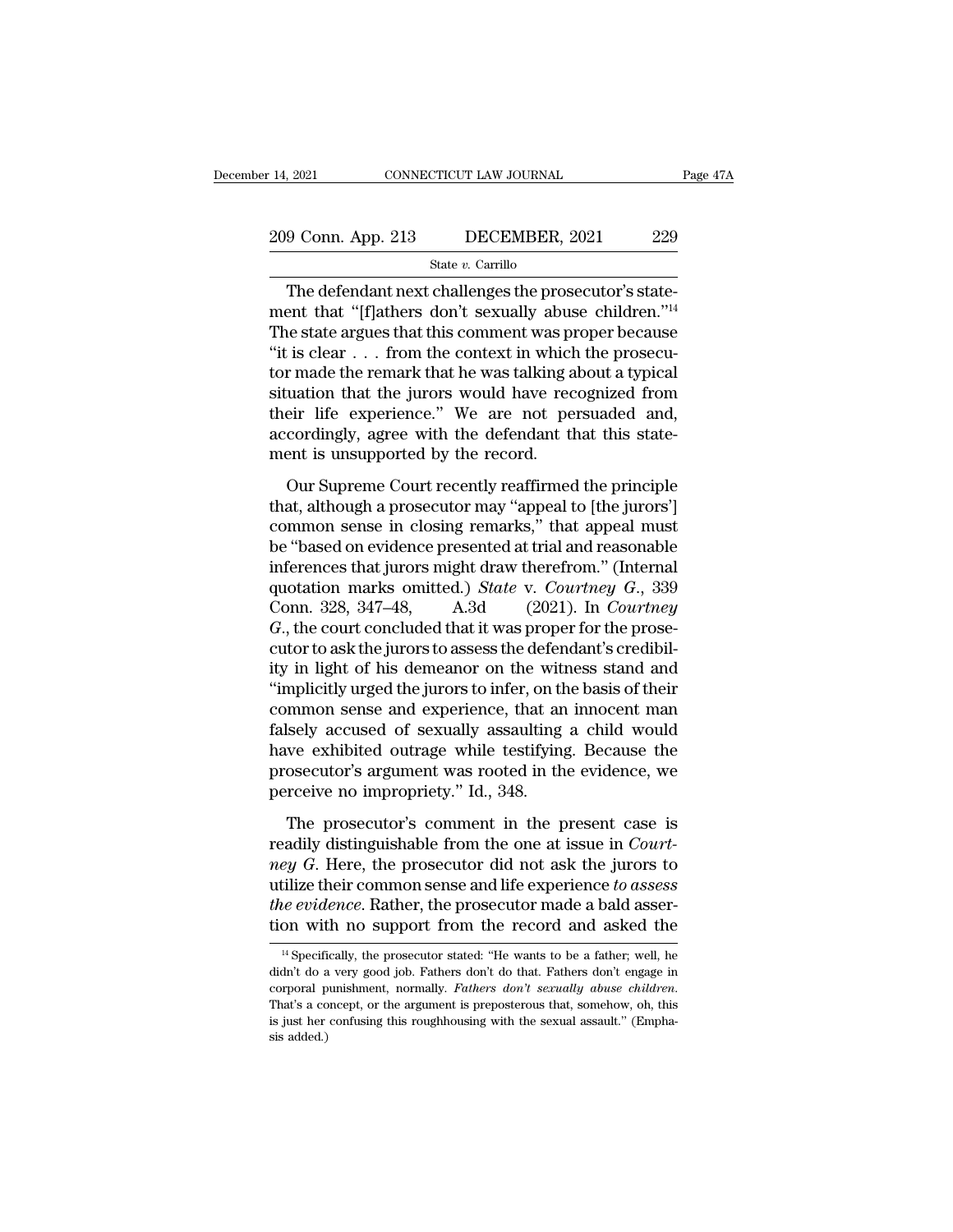# EXECUTE CONNECTICUT LAW JOURNAL December 14, 2021<br>230 DECEMBER, 2021 209 Conn. App. 213<br>24 State v. Carrillo

State *v.* Carrillo

CONNECTICUT LAW JOURNAL December 14, 2021<br>
230 DECEMBER, 2021 209 Conn. App. 213<br>  $\frac{\text{State } v. \text{ Carrillo}}{\text{fures to use their common sense to create facts, rather}}$ <br>
than to assess facts already in evidence. To assert to 230 DECEMBER, 2021 209 Conn. App. 213<br>  $\frac{\text{State } v. \text{ Carrillo}}{\text{juvors to use their common sense to create facts, rather}}$ <br>
than to assess facts already in evidence. To assert to<br>
the jury that "[f]athers don't sexually abuse children"<br>
does not sek the jury to draw re 230 DECEMBER, 2021 209 Conn. App. 213<br>
State v. Carrillo<br>
jurors to use their common sense to create facts, rather<br>
than to assess facts already in evidence. To assert to<br>
the jury that "[f]athers don't sexually abuse chi 230 DECEMBER, 2021 209 Conn. App. 213<br>  $\frac{\text{State } v. \text{ Carrillo}}{\text{Jurors to use their common sense to create facts, rather}}$ <br>
than to assess facts already in evidence. To assert to<br>
the jury that "[f]athers don't sexually abuse children"<br>
does not ask the jury to draw re State v. Carrillo<br>
state v. Carrillo<br>
jurors to use their common sense to create facts, rather<br>
than to assess facts already in evidence. To assert to<br>
the jury that "[f]athers don't sexually abuse children"<br>
does not ask black *b*. Cannot did not create facts, rather<br>than to assess facts already in evidence. To assert to<br>the jury that "[f]athers don't sexually abuse children"<br>does not ask the jury to draw reasonable inferences<br>from the ev jurors to use their common sense to create facts, rather<br>than to assess facts already in evidence. To assert to<br>the jury that "[f]athers don't sexually abuse children"<br>does not ask the jury to draw reasonable inferences<br>fr than to assess facts already in evidence. To assert to<br>the jury that "[f]athers don't sexually abuse children"<br>does not ask the jury to draw reasonable inferences<br>from the evidence. This is particularly true because the<br>de the jury that "[f]athers don't sexually abuse children"<br>does not ask the jury to draw reasonable inferences<br>from the evidence. This is particularly true because the<br>defendant did not testify at trial, and there was no<br>othe does not ask the jury to draw reasonable inferences<br>from the evidence. This is particularly true because the<br>defendant did not testify at trial, and there was no<br>other evidence presented remotely related to such a<br>statemen from the evidence. This is particula<br>defendant did not testify at trial,<br>other evidence presented remotel<br>statement. Rather, it is a stateme<br>the prosecutor with no support in<br>amounts to improper, unsworn test<br>this statemen the evidence presented remotely related to such a<br>attement. Rather, it is a statement of fact made by<br>e prosecutor with no support in the evidence, which<br>nounts to improper, unsworn testimony. Accordingly,<br>is statement was statement. Rather, it is a statement of fact made by<br>the prosecutor with no support in the evidence, which<br>amounts to improper, unsworn testimony. Accordingly,<br>this statement was improper.<br>The defendant next challenges the

the prosecutor with no support in the evidence, which<br>amounts to improper, unsworn testimony. Accordingly,<br>this statement was improper.<br>The defendant next challenges the prosecutor's state-<br>ment that Silva testified that i amounts to improper, unsworn testimony. Accordingly,<br>this statement was improper.<br>The defendant next challenges the prosecutor's state-<br>ment that Silva testified that it was not unusual for a<br>child to sleep in the same bed this statement was improper.<br>The defendant next challenges the prosecutor's statement that Silva testified that it was not unusual for a<br>child to sleep in the same bed with her noncustodial<br>parent during visitation and tha The defendant next challenges the prosecutor's statement that Silva testified that it was not unusual for a child to sleep in the same bed with her noncustodial parent during visitation and that it may be more common in so The defendant next challenges the prosecutor's statement that Silva testified that it was not unusual for a child to sleep in the same bed with her noncustodial parent during visitation and that it may be more common in so ment that Silva testified that it was not unusual for a<br>child to sleep in the same bed with her noncustodial<br>parent during visitation and that it may be more com-<br>mon in some cultures.<sup>15</sup> The state concedes that Silva<br>nev child to sleep in the same bed with her noncustodial<br>parent during visitation and that it may be more com-<br>mon in some cultures.<sup>15</sup> The state concedes that Silva<br>never so testified and that there was no other evidence<br>in parent during visitation and t<br>mon in some cultures.<sup>15</sup> The s<br>never so testified and that the<br>in support thereof. Upon our<br>record, we agree that this star<br>ported by the record. Therefo<br>comment was improper.<br>B That this statement is entirely<br>ord. Therefore, we conclude to<br>proper.<br>B<br>Witness Credibility<br>next\_claims\_that\_the\_pro

### B

The defendant next claims that the prosecutor<br>the defendant next claims that the prosecutor<br>properly vouched for the credibility of the state's<br>theses on three essessions. The state next properly to B<br>
B<br>
Witness Credibility<br>
The defendant next claims that the prosecutor<br>
improperly vouched for the credibility of the state's<br>
witnesses on three occasions. The state responds that<br>
the presecutor's comments were properl B<br>Witness Credibility<br>The defendant next claims that the prosecutor<br>improperly vouched for the credibility of the state's<br>witnesses on three occasions. The state responds that<br>the prosecutor's comments were properly based Witness Credibility<br>The defendant next claims that the prosecutor<br>improperly vouched for the credibility of the state's<br>witnesses on three occasions. The state responds that<br>the prosecutor's comments were properly based on Witness Credibility<br>The defendant next claims that the prosecutor<br>improperly vouched for the credibility of the state's<br>witnesses on three occasions. The state responds that<br>the prosecutor's comments were properly based on The defendant next claims that the prosecutor<br>improperly vouched for the credibility of the state's<br>witnesses on three occasions. The state responds that<br>the prosecutor's comments were properly based on rea-<br>sonable infere The defendant next claims that the prosecut<br>improperly vouched for the credibility of the state<br>witnesses on three occasions. The state responds the<br>the prosecutor's comments were properly based on re<br>sonable inferences f the prosecutor's comments were properly based on reasonable inferences from trial testimony and permissibly asked the jury to draw from its common sense. We address each of the defendant's claims in turn.<br>
<sup>15</sup> Specificall sonable inferences from trial testimony and permissibly<br>asked the jury to draw from its common sense. We<br>address each of the defendant's claims in turn.<br><sup>15</sup> Specifically, the prosecutor stated: "Maria Silva said that's no

asked the jury to draw from its common sense. We<br>address each of the defendant's claims in turn.<br><sup>15</sup> Specifically, the prosecutor stated: "Maria Silva said that's not unusual<br>that, sometimes, a parent, a child, especially address each of the defendant's claims in turn.<br>
<sup>15</sup> Specifically, the prosecutor stated: "Maria Silva said that's no that, sometimes, a parent, a child, especially on a visitation when might sleep in the same bed for a v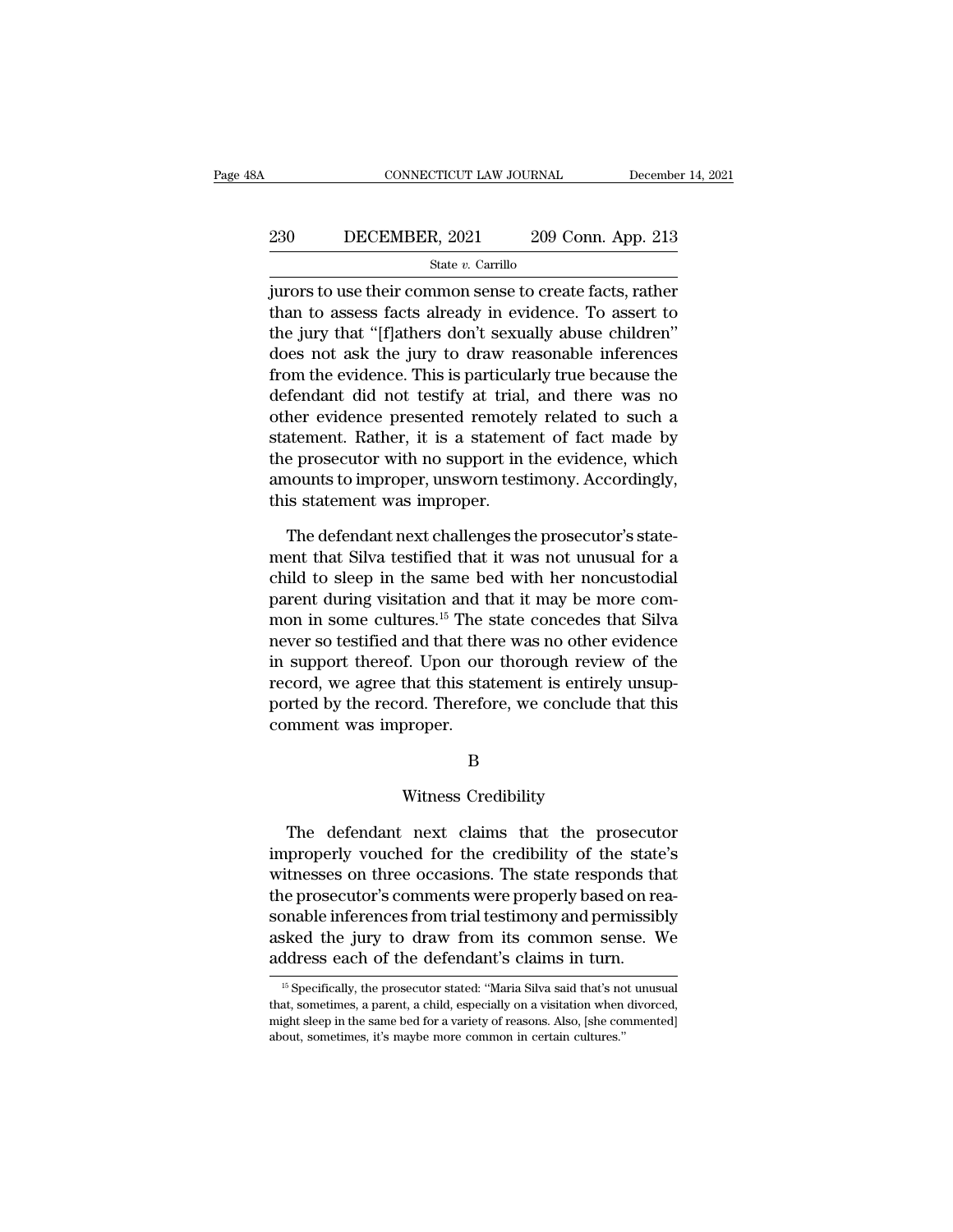# 14, 2021 CONNECTICUT LAW JOURNAL Page 49A<br>209 Conn. App. 213 DECEMBER, 2021 231<br>State v. Carrillo

### State *v.* Carrillo

First, the defendant claims that the prosecutor<br>
State v. Carrillo<br>
First, the defendant claims that the prosecutor<br>
uched for M's credibility by stating that any inconsis-209 Conn. App. 213 DECEMBER, 2021 231<br>
State v. Carrillo<br>
First, the defendant claims that the prosecutor<br>
vouched for M's credibility by stating that any inconsistencies in her testimony "clearly fall under the ... 209 Conn. App. 213 DECEMBER, 2021 231<br>
State v. Carrillo<br>
First, the defendant claims that the prosecutor<br>
vouched for M's credibility by stating that any inconsis-<br>
tencies in her testimony "clearly fall under the . . .<br> 209 Conn. App. 213 DECEMBER, 2021 231<br>
State v. Carrillo<br>
First, the defendant claims that the prosecutor<br>
vouched for M's credibility by stating that any inconsis-<br>
tencies in her testimony "clearly fall under the . . .<br> State v. Carrillo<br>
First, the defendant claims that the prosecutor<br>
vouched for M's credibility by stating that any inconsis-<br>
tencies in her testimony "clearly fall under the . . .<br>
category" of "innocent lapse in memory First, the defendant claims that the<br>vouched for M's credibility by stating that<br>tencies in her testimony "clearly fall un<br>category" of "innocent lapse in memory,<br>an "intentional and malicious attempt t<br>falsehood."<sup>16</sup> We uched for M's credibility by stating that any inconsistories in her testimony "clearly fall under the . . . . tegory" of "innocent lapse in memory," rather than "intentional and malicious attempt to mislead, a sechood."<sup>16</sup> tencies in her testimony "clearly fall under the . . . . category" of "innocent lapse in memory," rather than<br>an "intentional and malicious attempt to mislead, a<br>falsehood."<sup>16</sup> We are not persuaded.<br>"The prosecutor may no

category" of "innocent lapse in memory," rather than<br>an "intentional and malicious attempt to mislead, a<br>falsehood."<sup>16</sup> We are not persuaded.<br>"The prosecutor may not express his own opinion,<br>directly or indirectly, as to an "intentional and malicious attempt to mislead, a<br>falsehood."<sup>16</sup> We are not persuaded.<br>"The prosecutor may not express his own opinion,<br>directly or indirectly, as to the credibility of witnesses.<br>... Nor should a prosec falsehood."<sup>16</sup> We are not persuaded.<br>
"The prosecutor may not express his own opinion,<br>
directly or indirectly, as to the credibility of witnesses.<br>  $\dots$  Nor should a prosecutor express his opinion,<br>
directly or indirect "The prosecutor may not express his own opinion,<br>directly or indirectly, as to the credibility of witnesses.<br>. . . . Nor should a prosecutor express his opinion,<br>directly or indirectly, as to the guilt of the defendant.<br>. "The prosecutor may not express his own opinion,<br>directly or indirectly, as to the credibility of witnesses.<br>... Nor should a prosecutor express his opinion,<br>directly or indirectly, as to the guilt of the defendant.<br>... S directly or indirectly, as to the credibility of witnesses.<br>
. . . . Nor should a prosecutor express his opinion,<br>
directly or indirectly, as to the guilt of the defendant.<br>
. . . Such expressions of personal opinion are a ... Nor should a prosecutor express his opinion,<br>directly or indirectly, as to the guilt of the defendant.<br>... Such expressions of personal opinion are a form of<br>unsworn and unchecked testimony, and are particularly<br>diffi directly or indirectly, as to the guilt of the defendant.<br>
... Such expressions of personal opinion are a form of<br>
unsworn and unchecked testimony, and are particularly<br>
difficult for the jury to ignore because of the pros . . . Such expressions of personal opinion are a form of<br>unsworn and unchecked testimony, and are particularly<br>difficult for the jury to ignore because of the prosecu-<br>tor's special position. . . . . Moreover, because the unsworn and unchecked testimony, and are particularly<br>difficult for the jury to ignore because of the prosecu-<br>tor's special position.... Moreover, because the jury<br>is aware that the prosecutor has prepared and presented<br> difficult for the jury to ignore because of the prosecutor's special position. . . . Moreover, because the jury is aware that the prosecutor has prepared and presented the case and consequently, may have access to matters for's special position. . . . . Moreover, because the jury<br>is aware that the prosecutor has prepared and presented<br>the case and consequently, may have access to matters<br>not in evidence . . . it is likely to infer that suc is aware that the prosecutor has prepared and presented<br>the case and consequently, may have access to matters<br>not in evidence  $\ldots$  it is likely to infer that such mat-<br>ters precipitated the personal opinions." (Internal the case and consequently, may have access to matters<br>not in evidence . . . it is likely to infer that such mat-<br>ters precipitated the personal opinions." (Internal quo-<br>tation marks omitted.) *State* v. *Singh*, supra, 2 16 Specifically, the prosecutor argued: "We touched upon the credibility witnesses. That is a key factor that the jury must decide. What is the vertexs set. That is a key factor that the jury must decide. What is the vert 713. "[Although a] prosecutor is permitted to comment<br>[on] the evidence presented at trial and to argue the<br>inferences that the jurors might draw therefrom, he is<br> $\frac{16}{10}$  Specifically, the prosecutor argued: "We touch

<sup>[</sup>on] the evidence presented at trial and to argue the inferences that the jurors might draw therefrom, he is  $\frac{16}{16}$  Specifically, the prosecutor argued: "We touched upon the credibility of witnesses. That is a key fa inferences that the jurors might draw therefrom, he is<br>
<sup>16</sup> Specifically, the prosecutor argued: "We touched upon the credibility<br>
of witnesses. That is a key factor that the jury must decide. What is the<br>
credibility of The error is that the Jurors might draw therefrom, he is<br>
<sup>16</sup> Specifically, the prosecutor argued: "We touched upon the credibility<br>
of witnesses. That is a key factor that the jury must decide. What is the<br>
credibility <sup>16</sup> Specifically, the prosecutor argued: "We touched upon the credibility of witnesses. That is a key factor that the jury must decide. What is the credibility of a witness? Who to believe, who not to believe, et cetera. and logical? No one has total recall. . . . [T]hat is not the bar, that you credibility of a witness? Who to believe, who not to believe, et cetera. On the credibility issues, you have—I'll just go over some of the things. . . . What does a witness say, and how did they say it? What is their deme the credibility issues, you have—I'll just go over some of the things....<br>What does a witness say, and how did they say it? What is their demeanor?<br>What is their physical response?... And is their testimony reasonable<br>and What does a witness say, and how did they say it? What is their demeanor?<br>What is their physical response? . . . And is their testimony reasonable<br>and logical? No one has total recall. . . . [T]hat is not the bar, that yo What is their physical response? . . . And is their testimony reasonable and logical? No one has total recall. . . . [T]hat is not the bar, that you remember absolutely everything and that you recite absolutely everything what bigical? No one has total recall.  $\ldots$  [T]hat is not the bar, that you and logical? No one has total recall.  $\ldots$  [T]hat is not the bar, that you remember absolutely everything and that you recite absolutely everyt remember absolutely everything and that you recite absolutely everything<br>in the exact same fashion that you did yesterday, a year ago, two years<br>ago, five years ago, some experience that you may have. So, if there are<br>inc The exact same fashion that you did yesterday, a year ago, two years ago, five years ago, some experience that you may have. So, if there are inconsistencies in any of the witnesses' testimony, and there were four witness ago, five years ago, some experience that you may have. So, if there are inconsistencies in any of the witnesses' testimony, and there were four witnesses that testified during this case, you have to determine if that is [ deless, the years ugo, some experience that you hay have. So, if there are inconsistencies in any of the witnesses' testimony, and there were four witnesses that testified during this case, you have to determine if that is witnesses that testified during this case, you have to determine if that is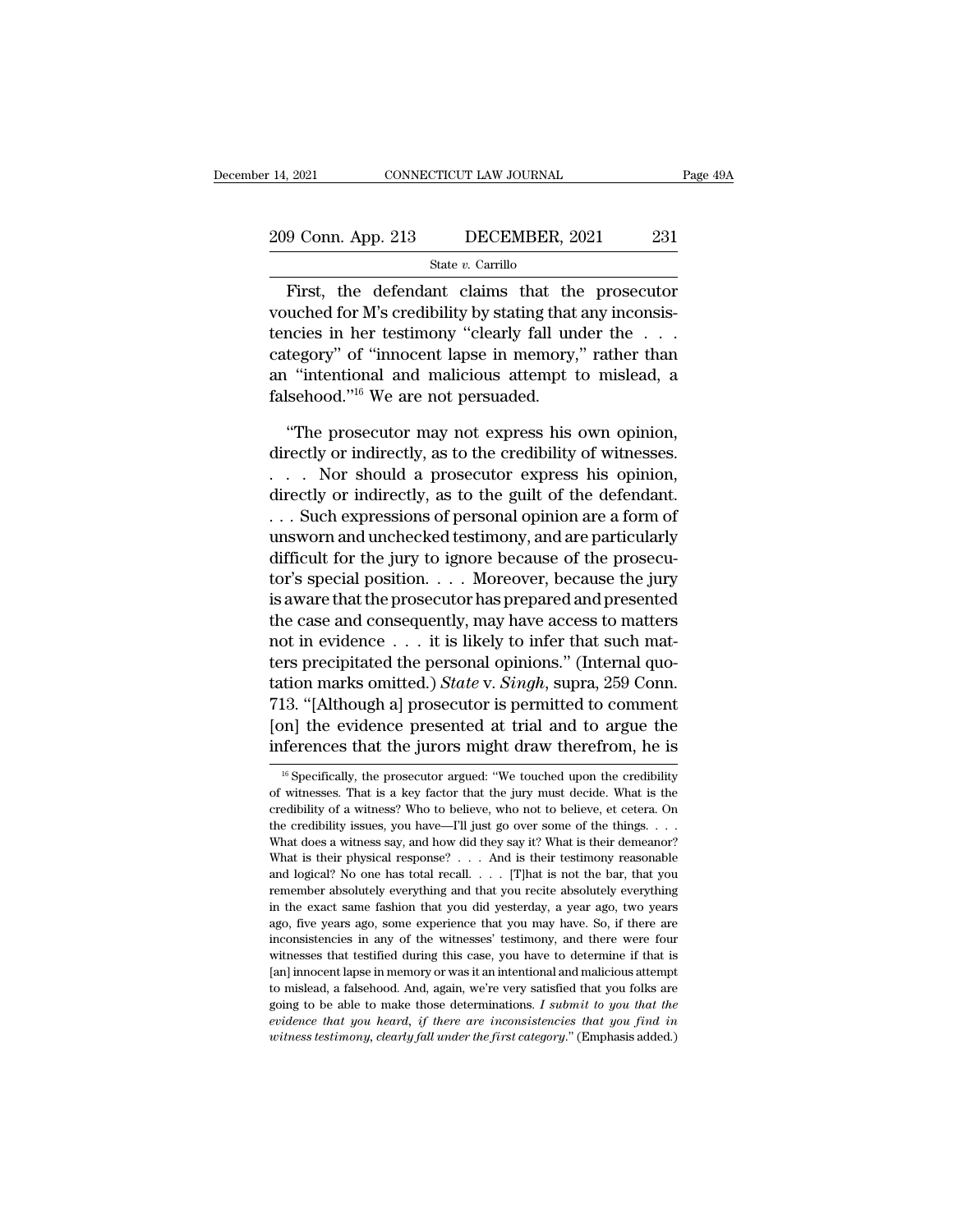# EXECUTE CONNECTICUT LAW JOURNAL December 14, 2021<br>232 DECEMBER, 2021 209 Conn. App. 213<br>234 State v. Carrillo

### State *v.* Carrillo

CONNECTICUT LAW JOURNAL December<br>
232 DECEMBER, 2021 209 Conn. App. 213<br>
5tate v. Carrillo<br>
209 Conn. App. 213<br>
209 Conn. App. 213<br>
209 Conn. App. 213<br>
209 Conn. App. 213<br>
200 Conn. The truth or verac-<br>
212 Conn. 763, 780, 232 DECEMBER, 2021 209 Conn. App. 213<br>
state v. Carrillo<br>
not permitted to vouch personally for the truth or veracity<br>
of the state's witnesses." (Internal quotation marks<br>
omitted.) *State* v. *Albino*, 312 Conn. 763, 78 DECEMBER, 2021 209 Conn. App. 213<br>
State v. Carrillo<br>
not permitted to vouch personally for the truth or verac-<br>
ity of the state's witnesses." (Internal quotation marks<br>
omitted.) *State* v. *Albino*, 312 Conn. 763, 780, 232 DECEMBER, 2021 209 Conn. App. 213<br>  $\frac{\text{State } v. \text{ Carrillo}}{\text{not permitted to vouch personally for the truth or verac-}$ <br>
ity of the state's witnesses." (Internal quotation marks<br>
omitted.) *State* v. *Albino*, 312 Conn. 763, 780, 97 A.3d<br>
478 (2014). "[A] prosecutor State v. Carrillo<br>
not permitted to vouch personally for the truth or verac-<br>
ity of the state's witnesses." (Internal quotation marks<br>
omitted.) *State* v. *Albino*, 312 Conn. 763, 780, 97 A.3d<br>
478 (2014). "[A] prosecut state v. Carrillo<br>
into permitted to vouch personally for the truth or verac-<br>
ity of the state's witnesses." (Internal quotation marks<br>
omitted.) *State* v. *Albino*, 312 Conn. 763, 780, 97 A.3d<br>
478 (2014). "[A] prosecu not permitted to vouch personally for the truth or veracity of the state's witnesses." (Internal quotation marks omitted.) *State* v. *Albino*, 312 Conn. 763, 780, 97 A.3d 478 (2014). "[A] prosecutor may properly comment o *State's* witnesses." (Internal quotarrowitted.) *State* v. *Albino*, 312 Conn. 763, 7478 (2014). "[A] prosecutor may properly come credibility of a witness where ... the reflects reasonable inferences from the adduced at our Supervison in 105, 105, 106, 97 A.5d<br>8 (2014). "[A] prosecutor may properly comment on<br>e credibility of a witness where . . . the comment<br>flects reasonable inferences from the evidence<br>duced at trial." (Internal quotat Fro (2014). [A] prosecutor may properly comment on<br>the credibility of a witness where . . . the comment<br>reflects reasonable inferences from the evidence<br>adduced at trial." (Internal quotation marks omitted.)<br>State v. *Lust* 

the credibility of a whitess where  $\cdot$ .  $\cdot$  the confirent reflects reasonable inferences from the evidence adduced at trial." (Internal quotation marks omitted.) State v. Luster, supra, 279 Conn. 438. Our Supreme Court's reflects reasonable interences from the evidence<br>adduced at trial." (Internal quotation marks omitted.)<br>State v. Luster, supra, 279 Conn. 438.<br>Our Supreme Court's decision in Luster is particu-<br>larly instructive. In Luster State v. Luster, supra, 279 Conn. 438.<br>
Our Supreme Court's decision in Luster is particularly instructive. In Luster, the defendant argued that<br>
the prosecutor improperly expressed his own opinion<br>
about the credibility o But the W. Euster, supra, 279 Conn. 456.<br>
Our Supreme Court's decision in *Luster* is particularly instructive. In *Luster*, the defendant argued that<br>
the prosecutor improperly expressed his own opinion<br>
about the credib Our Supreme Court's decision in *Luster* is particularly instructive. In *Luster*, the defendant argued that<br>the prosecutor improperly expressed his own opinion<br>about the credibility of two of the state's witnesses. Id.<br>Th larly instructive. In *Luster*, the defendant argued that<br>the prosecutor improperly expressed his own opinion<br>about the credibility of two of the state's witnesses. Id.<br>The prosecutor "referred to uncontested facts adduced the prosecutor improperly expressed his own opinion<br>about the credibility of two of the state's witnesses. Id.<br>The prosecutor "referred to uncontested facts adduced<br>at trial and [the witness'] demeanor on the witness stand about the credibility of two of the state's witnesses. Id.<br>The prosecutor "referred to uncontested facts adduced<br>at trial and [the witness'] demeanor on the witness stand<br>before suggesting that he was honest and open with<br> The prosecutor "referred to uncontested facts adduced<br>at trial and [the witness'] demeanor on the witness stand<br>before suggesting that he was honest and open with<br>us." (Internal quotation marks omitted.) Id., 439. The<br>cour at trial and [the witness'] demeanor on the witness stand<br>before suggesting that he was honest and open with<br>us." (Internal quotation marks omitted.) Id., 439. The<br>court found that the remarks were not improper. Id. In<br>its before suggesting that he was honest and open with<br>us." (Internal quotation marks omitted.) Id., 439. The<br>court found that the remarks were not improper. Id. In<br>its analysis, the court looked to *State* v. Williams, 41<br>Con us." (Internal quotation marks omitted.) Id., 439. The<br>court found that the remarks were not improper. Id. In<br>its analysis, the court looked to *State* v. Williams, 41<br>Conn. App. 180, 184, 674 A.2d 1372, cert. denied, 237<br> court found that the remarks were not improper. Id. In<br>its analysis, the court looked to *State* v. Williams, 41<br>Conn. App. 180, 184, 674 A.2d 1372, cert. denied, 237<br>Conn. 925, 677 A.2d 950 (1996). In that case, this cour its analysis, the court looked to *State* v. Williams, 41<br>Conn. App. 180, 184, 674 A.2d 1372, cert. denied, 237<br>Conn. 925, 677 A.2d 950 (1996). In that case, this court<br>concluded that it was "improper for the prosecutor to Conn. App. 180, 184, 674 A.2d 1372, cert. denied, 237<br>Conn. 925, 677 A.2d 950 (1996). In that case, this court<br>concluded that it was "improper for the prosecutor to<br>make repeated bald assertions that the state's witnesses<br> Conn. 925, 677 A.2d 950 (1996). In that case, this court<br>concluded that it was "improper for the prosecutor to<br>make repeated bald assertions that the state's witnesses<br>were honest. For example, the prosecutor in that case concluded that it was "improper for the prosecutor to<br>make repeated bald assertions that the state's witnesses<br>were honest. For example, the prosecutor in that case<br>said: I would submit to you [the jury] that all of these<br> make repeated bald assertions that the state's witnesses<br>were honest. For example, the prosecutor in that case<br>said: I would submit to you [the jury] that all of these<br>officers are extremely honest; Detective [Nicholas]<br>De were honest. For example, the prosecutor in that case<br>said: I would submit to you [the jury] that all of these<br>officers are extremely honest; Detective [Nicholas]<br>DeMatteis was very honest with you; and [the officers]<br>all said: I would submit to you [the jury] that all of these<br>officers are extremely honest; Detective [Nicholas]<br>DeMatteis was very honest with you; and [the officers]<br>all told you honestly what they saw." (Internal quotation<br> officers are extremely honest; Detective [Nicholas]<br>DeMatteis was very honest with you; and [the officers]<br>all told you honestly what they saw." (Internal quotation<br>marks omitted.) *State* v. *Luster*, supra, 279 Conn. 438 DeMatteis was very honest with you; and [the officers]<br>all told you honestly what they saw." (Internal quotation<br>marks omitted.) *State* v. *Luster*, supra, 279 Conn. 438–<br>39. Our Supreme Court concluded in *Luster* that t all told you honestly what they saw." (Internal quotation<br>marks omitted.) *State* v. *Luster*, supra, 279 Conn. 438–<br>39. Our Supreme Court concluded in *Luster* that the<br>prosecutor's statements were not bald assertions suc marks omitted.) *State* v. *Luster*, supra, 279 Con<br>39. Our Supreme Court concluded in *Luster* t<br>prosecutor's statements were not bald assertion<br>as those in *State* v. *Williams*, supra, 41 Conn. A<br>because the prosecutor In the present case, the prosecutor's statements were not bald assertions such those in *State* v. *Williams*, supra, 41 Conn. App. 180, cause the prosecutor referred to uncontested facts duced at trial and the witnesses' prosection's statements were not baid assertions such<br>as those in *State* v. *Williams*, supra, 41 Conn. App. 180,<br>because the prosecutor referred to uncontested facts<br>adduced at trial and the witnesses' demeanor on the<br>wi as those in *state* v. *wattams*, supra, 41 Cofil. App. 160, because the prosecutor referred to uncontested facts adduced at trial and the witnesses' demeanor on the witness stand. *State* v. *Luster*, supra, 439. In the p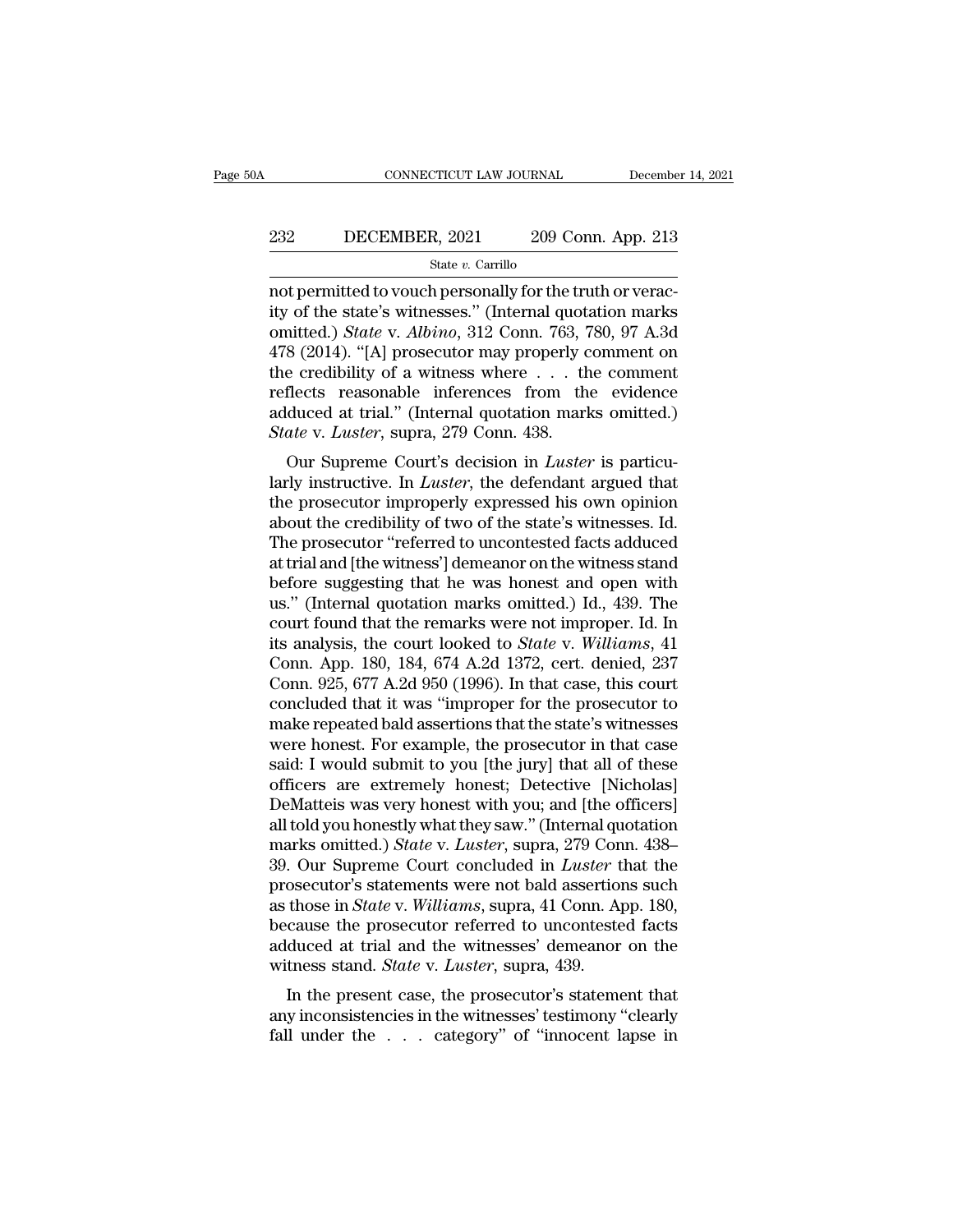# 14, 2021 CONNECTICUT LAW JOURNAL Page 51A<br>209 Conn. App. 213 DECEMBER, 2021 233<br>State v. Carrillo

State *v.* Carrillo

14, 2021 CONNECTICUT LAW JOURNAL Page 51A<br>
209 Conn. App. 213 DECEMBER, 2021 233<br>
State v. Carrillo<br>
memory,'' rather than an "intentional and malicious<br>
attempt to mislead, a falsehood,'' is more like the state-209 Conn. App. 213 DECEMBER, 2021 233<br>
State v. Carrillo<br>
memory," rather than an "intentional and malicious<br>
attempt to mislead, a falsehood," is more like the state-<br>
ment in *Luster* than the statement in *State* v. *W* 209 Conn. App. 213 DECEMBER, 2021 233<br>
State v. Carrillo<br>
memory," rather than an "intentional and malicious<br>
attempt to mislead, a falsehood," is more like the state-<br>
ment in *Luster* than the statement in *State* v. *Wi* State v. Carrillo<br>
memory," rather than an "intentional and malicious<br>
attempt to mislead, a falsehood," is more like the state-<br>
ment in *Luster* than the statement in *State* v. *Williams*,<br>
supra, 41 Conn. App. 180, an state v. Carrillo<br>memory," rather than an "intentional and malicious<br>attempt to mislead, a falsehood," is more like the state-<br>ment in *Luster* than the statement in *State* v. Williams,<br>supra, 41 Conn. App. 180, and, acc memory," rather than an "intentional and malicious<br>attempt to mislead, a falsehood," is more like the state-<br>ment in *Luster* than the statement in *State* v. *Williams*,<br>supra, 41 Conn. App. 180, and, accordingly, we conc attempt to mislead, a falsehood," is more like the statement in *Luster* than the statement in *State* v. *Williams*, supra, 41 Conn. App. 180, and, accordingly, we conclude that this comment properly invited the jury to d ment in *Luster* than the statement in *State* v. *Williams*, supra, 41 Conn. App. 180, and, accordingly, we conclude that this comment properly invited the jury to draw reasonable inferences from the evidence. First, cont supra, 41 Conn. App. 180, and, accordingly, we conclude<br>that this comment properly invited the jury to draw<br>reasonable inferences from the evidence. First, contrary<br>to the defendant's argument, the prosecutor's comment<br>was that this comment properly invited the jury to draw<br>reasonable inferences from the evidence. First, contrary<br>to the defendant's argument, the prosecutor's comment<br>was not directed toward M's testimony but to the testi-<br>mon reasonable inferences from the evidence. First, contrary<br>to the defendant's argument, the prosecutor's comment<br>was not directed toward M's testimony but to the testi-<br>mony of all of the witnesses. Second, the prosecutor's<br> to the defendant's argument, the prosecutor's comment<br>was not directed toward M's testimony but to the testi-<br>mony of all of the witnesses. Second, the prosecutor's<br>comment was made in the context of reminding the<br>jurors t was not directed toward M's testimony but to the testimony of all of the witnesses. Second, the prosecutor's comment was made in the context of reminding the jurors that it was their role to determine the credibility of th mony of all of the witnesses. Second, the prosecutor's<br>comment was made in the context of reminding the<br>jurors that it was their role to determine the credibility<br>of the witnesses in general. Just prior to suggesting<br>to th comment was made in the context of reminding the<br>jurors that it was their role to determine the credibility<br>of the witnesses in general. Just prior to suggesting<br>to the jury that any inconsistencies in testimony of<br>witness jurors that it was their role to determine the credibility<br>of the witnesses in general. Just prior to suggesting<br>to the jury that any inconsistencies in testimony of<br>witnesses are the result of an innocent lapse in memory, of the witnesses in general. Just prior to suggesting<br>to the jury that any inconsistencies in testimony of<br>witnesses are the result of an innocent lapse in memory,<br>the prosecutor reminded the jurors that it was their<br>respo to the jury that any inconsistencies in testimony of<br>witnesses are the result of an innocent lapse in memory,<br>the prosecutor reminded the jurors that it was their<br>responsibility to consider the overall demeanor of the<br>witn witnesses are the result of an innocent lapse in memory,<br>the prosecutor reminded the jurors that it was their<br>responsibility to consider the overall demeanor of the<br>witnesses while testifying. In addition, the prosecutor<br>r the prosecutor reminded the jurors that it was their<br>responsibility to consider the overall demeanor of the<br>witnesses while testifying. In addition, the prosecutor<br>reminded the jurors, on several occasions during clos-<br>ing responsibility to consider the overall demeanor of the<br>witnesses while testifying. In addition, the prosecutor<br>reminded the jurors, on several occasions during clos-<br>ing and rebuttal argument, that it was their role, and<br>n witnesses while testifying. In addition, the prosecutor<br>reminded the jurors, on several occasions during clos-<br>ing and rebuttal argument, that it was their role, and<br>not the role of counsel, to determine the credibility of reminded the jurors, on several occasions during closing and rebuttal argument, that it was their role, and<br>not the role of counsel, to determine the credibility of<br>the witnesses. During closing argument, the prosecutor<br>st ing and rebuttal argument, that it was their role, and<br>not the role of counsel, to determine the credibility of<br>the witnesses. During closing argument, the prosecutor<br>stated: "[I]t's up to you to determine [M's] credibilit not the role of counsel, to determine the credibility of<br>the witnesses. During closing argument, the prosecutor<br>stated: "[I]t's up to you to determine [M's] credibility<br>and capacity to recall incidents that actually happen the witnesses. During closing argument, the prosecutor stated: "[I]t's up to you to determine [M's] credibility and capacity to recall incidents that actually happened to her and to explain those to you folks." Again, duri stated: "[I]t's up to you to determine [M's] credibility<br>and capacity to recall incidents that actually happened<br>to her and to explain those to you folks." Again, during<br>rebuttal argument, he reminded the jurors that "[y]o and capacity to recall incidents that actually happened<br>to her and to explain those to you folks." Again, during<br>rebuttal argument, he reminded the jurors that "[y]ou<br>make a decision on whether she's a credible witness."<br>A to her and to explain those to you folks." Again, during<br>rebuttal argument, he reminded the jurors that "[y]ou<br>make a decision on whether she's a credible witness."<br>Accordingly, in light of the context in which the state-<br> rebuttal argument, he reminded the jurors<br>make a decision on whether she's a credib<br>Accordingly, in light of the context in whic<br>ment was made and the several instances i<br>prosecutor reminded the jurors of their pro<br>determi Exercise a decision of whether she's a credible whitess.<br>
Coordingly, in light of the context in which the state-<br>
ent was made and the several instances in which the<br>
osecutor reminded the jurors of their proper role to<br> recordingly, in fight of the context in which the statement was made and the several instances in which the prosecutor reminded the jurors of their proper role to determine the credibility of the witnesses, we conclude th

Then was made and the several instances in which the<br>prosecutor reminded the jurors of their proper role to<br>determine the credibility of the witnesses, we conclude<br>that this comment was not improper.<br>The defendant next cl prosection reminded the jurors of their proper fole to<br>determine the credibility of the witnesses, we conclude<br>that this comment was not improper.<br>The defendant next claims that the prosecutor's state-<br>ment that the forens that this comment was not improper.<br>The defendant next claims that the prosecutor's statement that the forensic interview procedure was the<br>"most... reliable interview"<sup>17</sup> constituted improper<br>vouching for M's credibilit ment that the forensic interview procedure was the "most . . . reliable interview"<sup>17</sup> constituted improper vouching for M's credibility. We disagree. We previously concluded in part I A of this opinion that this comment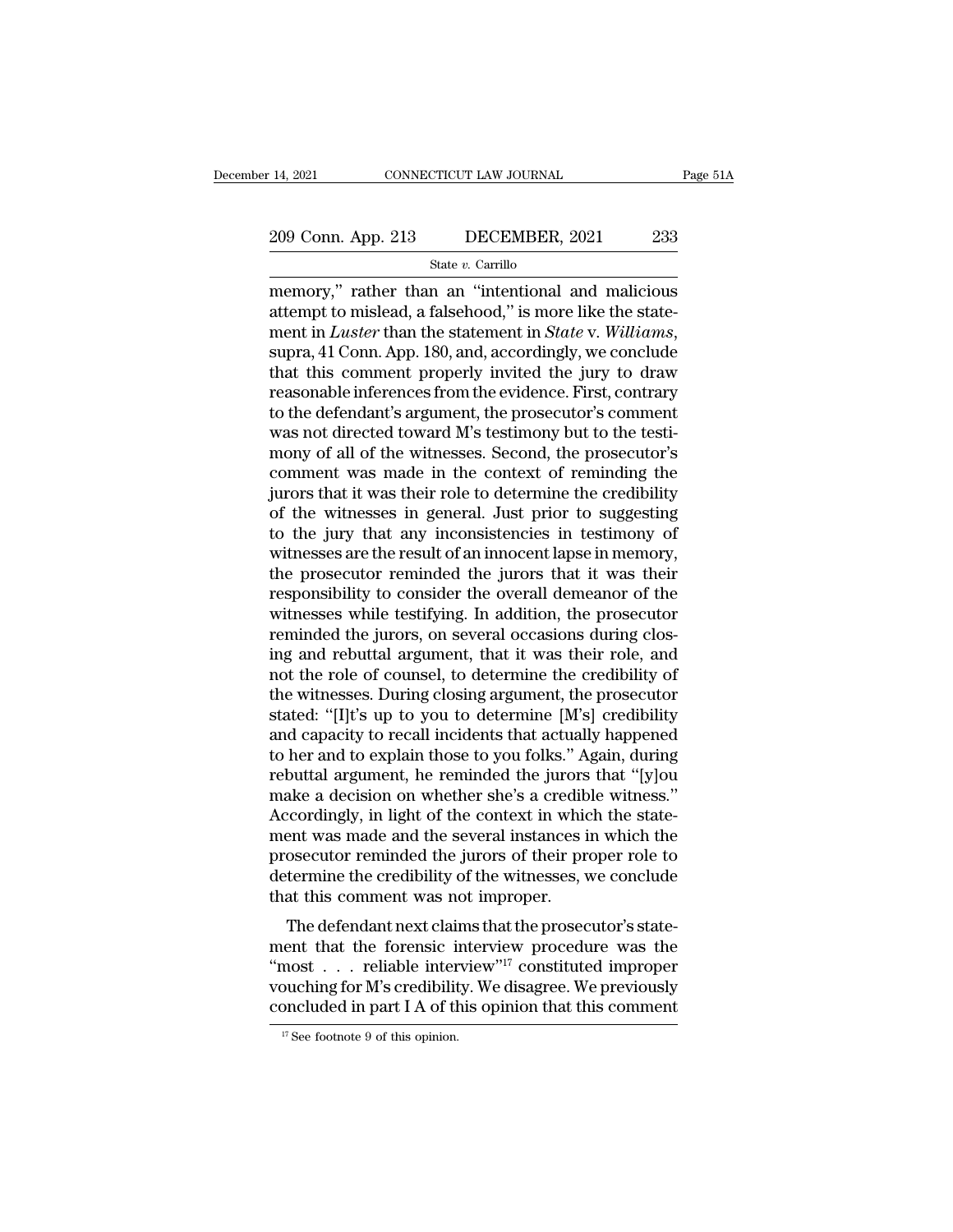# CONNECTICUT LAW JOURNAL December 14, 2021<br>234 DECEMBER, 2021 209 Conn. App. 213<br>5tate v. Carrillo

### State *v.* Carrillo

CONNECTICUT LAW JOURNAL December<br>
234 DECEMBER, 2021 209 Conn. App. 213<br>
31 State v. Carrillo<br>
209 Conn. App. 213<br>
209 Conn. App. 213<br>
213 State v. Carrillo<br>
213 State v. Consequently, the pros-<br>
213 State v. Consequently, 234 DECEMBER, 2021 209 Conn. App. 213<br>  $\frac{\text{State } v. \text{ Carrillo}}{\text{Was supported by the evidence. Consequently, the pros-  
ecutor's statement was a fair comment that was based  
on the evidence adduced at trial, specifically, a fair  
argument as to why the jury should credit the state$ 234 DECEMBER, 2021 209 Conn. App. 213<br>
State v. Carrillo<br>
was supported by the evidence. Consequently, the prosecutor's statement was a fair comment that was based<br>
on the evidence adduced at trial, specifically, a fair<br> 234 DECEMBER, 2021 209 Conn. App. 213<br>  $\frac{\text{State } v. \text{ Carrillo}}{\text{was supported by the evidence. Consequently, the pros-  
eccutor's statement was a fair comment that was based  
on the evidence adduced at trial, specifically, a fair  
argument as to why the jury should credit the state-  
ments M made during the forensic interview. The prose-  
cutor argued to the inverse that they should infer that M's$ State v. Carrillo<br>State v. Carrillo<br>was supported by the evidence. Consequently, the pros-<br>ecutor's statement was a fair comment that was based<br>on the evidence adduced at trial, specifically, a fair<br>argument as to why the state  $v$ . Carnilo<br>was supported by the evidence. Consequently, the pros-<br>ecutor's statement was a fair comment that was based<br>on the evidence adduced at trial, specifically, a fair<br>argument as to why the jury should cred was supported by the evidence. Consequently, the prosecutor's statement was a fair comment that was based<br>on the evidence adduced at trial, specifically, a fair<br>argument as to why the jury should credit the state-<br>ments M ecutor's statement was a fair comment that was based<br>on the evidence adduced at trial, specifically, a fair<br>argument as to why the jury should credit the state-<br>ments M made during the forensic interview. The prose-<br>cutor on the evidence adduced at trial, specifically, a fair argument as to why the jury should credit the statements M made during the forensic interview. The prosecutor argued to the jurors that they should infer that M's stat argument as to why<br>ments M made during<br>cutor argued to the jui<br>statements are truth<br>in which the statemen<br>does not constitute in<br>ity of a witness.<br>Finally, the defend Finally, the defendant argues that the prosecutor's attements are truthful because of the circumstances<br>which the statements were made, which we conclude<br>es not constitute improper vouching for the credibil-<br>of a witness.<br> cator argued to the jurors that they should inter that  $M$  is statements are truthful because of the circumstances<br>in which the statements were made, which we conclude<br>does not constitute improper vouching for the credibil

statements are truth because of the chromistances<br>in which the statements were made, which we conclude<br>does not constitute improper vouching for the credibil-<br>ity of a witness.<br>Finally, the defendant argues that the prosec for M's credibility of a witness.<br>
Finally, the defendant argues that the prosecutor's<br>
statement that a child is "gonna give [medical person-<br>
nel] information that is accurate"<sup>18</sup> improperly vouched<br>
for M's credibilit ity of a witness.<br>
Finally, the defendant argues that the prosecutor's<br>
statement that a child is "gonna give [medical person-<br>
nel] information that is accurate"<sup>18</sup> improperly vouched<br>
for M's credibility during the fore Finally, the defendant argues that the prosecutor's<br>statement that a child is "gonna give [medical person-<br>nel] information that is accurate"<sup>18</sup> improperly vouched<br>for M's credibility during the forensic interview. We<br>pr Finally, the defendant argues that the prosecutor's<br>statement that a child is "gonna give [medical person-<br>nel] information that is accurate"<sup>18</sup> improperly vouched<br>for M's credibility during the forensic interview. We<br>pre statement that a child is "gonna give [medical person-<br>nel] information that is accurate"<sup>18</sup> improperly vouched<br>for M's credibility during the forensic interview. We<br>previously concluded that this statement was proper in<br> nell information that is accurate"<sup>18</sup> improperly vouched<br>for M's credibility during the forensic interview. We<br>previously concluded that this statement was proper in<br>part I A of this opinion. The prosecutor's statement<br>wa for M's credibility during the forensic interview. We<br>previously concluded that this statement was proper in<br>part I A of this opinion. The prosecutor's statement<br>was based on a reasonable inference drawn from the<br>testimony previously concluded that this statement was proper in<br>part I A of this opinion. The prosecutor's statement<br>was based on a reasonable inference drawn from the<br>testimony adduced at trial regarding M's concern about<br>the effe part I A of this<br>was based on a i<br>testimony adduce<br>the effect of the<br>her breasts. For<br>part I A of this op<br>was proper. For the reasons we previously stated<br>For the reasons we previously stated<br>is opinion, we conclude that this statement<br>C<br>Appealing to Jurors' Emotions<br>ndant next claims that the prosecu

C<sub>c</sub>

The defendant next claims that this statement<br>The defendant next claims that the prosecutor<br>properly appealed to the passions, emotions, and<br>oudices of the jurors in four different ways. The part I A of this opinion, we conclude that this statement<br>was proper.<br>C<br>The defendant next claims that the prosecutor<br>improperly appealed to the passions, emotions, and<br>prejudices of the jurors in four different ways. The<br> C<br>
Appealing to Jurors' Emotions<br>
The defendant next claims that the prosecutor<br>
improperly appealed to the passions, emotions, and<br>
prejudices of the jurors in four different ways. The<br>
state responds that the prosecutor' C<br>
State of the property appealing to Jurors' Emotions<br>
The defendant next claims that the prosecutor<br>
improperly appealed to the passions, emotions, and<br>
prejudices of the jurors in four different ways. The<br>
state respond Appealing to Jurors' Emotions<br>
The defendant next claims that the prosecutor<br>
improperly appealed to the passions, emotions, and<br>
prejudices of the jurors in four different ways. The<br>
state responds that the prosecutor's c Appeamig to Jurors Emotions<br>The defendant next claims that the prosecutor<br>improperly appealed to the passions, emotions, and<br>prejudices of the jurors in four different ways. The<br>state responds that the prosecutor's comment The defendant next claims that the prosimproperly appealed to the passions, emotion<br>prejudices of the jurors in four different way<br>state responds that the prosecutor's comments p<br>invited the jurors to draw reasonable infer ejudices of the jurors in four different ways. The<br>ejudices of the jurors in four different ways. The<br>ate responds that the prosecutor's comments properly<br>vited the jurors to draw reasonable inferences from<br>e evidence and prejudices of the jurors in four different ways. The<br>state responds that the prosecutor's comments properly<br>invited the jurors to draw reasonable inferences from<br>the evidence and to apply common knowledge and their<br>life ex state responds that the prosecutor's comments property<br>invited the jurors to draw reasonable inferences from<br>the evidence and to apply common knowledge and their<br>life experiences to interpret the evidence.<br>"[A] prosecutor

life experiences to interpret the evidence.<br>
"[A] prosecutor may not appeal to the emotions, passions and prejudices of the jurors. . . . [S]uch appeals should be avoided because they have the effect of  $\frac{18 \text{ See footnote } 11 \text{$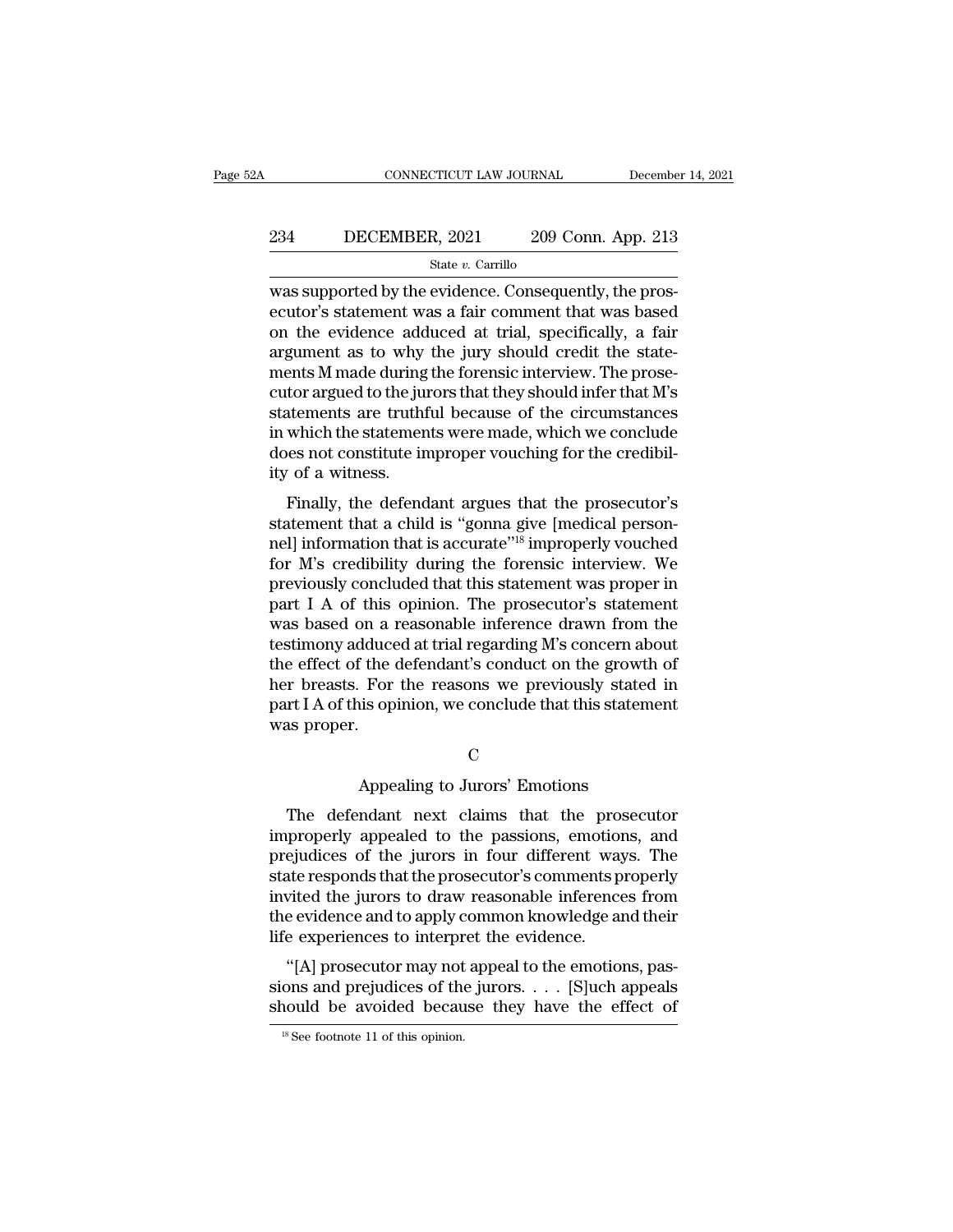# 14, 2021 CONNECTICUT LAW JOURNAL Page 53A<br>209 Conn. App. 213 DECEMBER, 2021 235<br>State v. Carrillo

State *v.* Carrillo

14, 2021 CONNECTICUT LAW JOURNAL Page 53A<br>
209 Conn. App. 213 DECEMBER, 2021 235<br>  $\frac{\text{State } v. \text{ Carrillo}}{\text{diverting the [juros'] attention from their duty to decide}}$ the case based on evidence.... When the prosecutor 209 Conn. App. 213 DECEMBER, 2021 235<br>
State v. Carrillo<br>
diverting the [jurors'] attention from their duty to decide<br>
the case based on evidence. . . . When the prosecutor<br>
appeals to emotions, he invites the jury to deci 209 Conn. App. 213 DECEMBER, 2021 235<br>
State v. Carrillo<br>
diverting the [jurors'] attention from their duty to decide<br>
the case based on evidence. . . . When the prosecutor<br>
appeals to emotions, he invites the jury to dec 209 Conn. App. 213 DECEMBER, 2021 235<br>
State v. Carrillo<br>
diverting the [jurors'] attention from their duty to decide<br>
the case based on evidence. . . . When the prosecutor<br>
appeals to emotions, he invites the jury to dec State v. Carrillo<br>State v. Carrillo<br>diverting the [jurors'] attention from their duty to decide<br>the case based on evidence. . . . When the prosecutor<br>appeals to emotions, he invites the jury to decide the<br>case, not accord state v. Carrillo<br>diverting the [jurors'] attention from their duty to decide<br>the case based on evidence. . . . When the prosecutor<br>appeals to emotions, he invites the jury to decide the<br>case, not according to a rational diverting the [jurors'] attention from their duty to decide<br>the case based on evidence. . . . When the prosecutor<br>appeals to emotions, he invites the jury to decide the<br>case, not according to a rational appraisal of the ev the case based on evidence. . . . . When the prosecutor appeals to emotions, he invites the jury to decide the case, not according to a rational appraisal of the evidence, but on the basis of powerful and irrelevant facto appeals to emotions, he invites the jury to decide the case, not according to a rational appraisal of the evidence, but on the basis of powerful and irrelevant factors which are likely to skew that appraisal." (Internal q case, not according to a rational appraisal of the evidence, but on the basis of powerful and irrelevant factors which are likely to skew that appraisal." (Internal quotation marks omitted.) *State* v. *Bell*, 283 Conn. 74 dence, but on the basis of powerful and irrelevant factors which are likely to skew that appraisal." (Internal<br>quotation marks omitted.) *State* v. *Bell*, 283 Conn. 748,<br>773, 931 A.2d 198 (2007). "[T]he line between comme tors which are likely to skew that appraisal." (Internal quotation marks omitted.) *State* v. *Bell*, 283 Conn. 748, 773, 931 A.2d 198 (2007). "[T]he line between comments that risk invoking the passions and prejudices of quotation marks omitted.) *State* v. *Bell*, 283 Conn. 748,<br>773, 931 A.2d 198 (2007). "[T]he line between comments<br>that risk invoking the passions and prejudices of the<br>jurors and those that are permissible rhetorical flou 773, 931 A.2d 198 (2007). "[T]he line between comments<br>that risk invoking the passions and prejudices of the<br>jurors and those that are permissible rhetorical flour-<br>ishes is not always easy to draw. The more closely the<br>co that risk invoking the passions and prejudices of the<br>jurors and those that are permissible rhetorical flour-<br>ishes is not always easy to draw. The more closely the<br>comments are connected to relevant facts disclosed by<br>the jurors and those that are permissible rhetorical flourishes is not always easy to draw. The more closely the comments are connected to relevant facts disclosed by the evidence, however, the more likely they will be deemed ishes is not always easy to draw. The more closely the comments are connected to relevant facts disclosed by the evidence, however, the more likely they will be deemed permissible." *State* v. *Albino*, supra, 312 Conn. 7 comments are connected to relevant facts disclosed by<br>the evidence, however, the more likely they will be<br>deemed permissible." *State* v. *Albino*, supra, 312 Conn.<br>773. "[J]urors are not expected to lay aside matters<br>of c the evidence, however, the more likely they will be<br>deemed permissible." *State* v. *Albino*, supra, 312 Conn.<br>773. "[J]urors are not expected to lay aside matters<br>of common knowledge or their own observations and<br>experien deemed permissible." *State* v. *Albino*, supra, 312 Conn. 773. "[J]urors are not expected to lay aside matters of common knowledge or their own observations and experiences . . . . Therefore, it is entirely proper for cou For express the rest englested to they distribute common knowledge or their own observations and periences  $\ldots$ . Therefore, it is entirely proper for unsel to appeal to [the jurors'] common sense in posing remarks." (Int experiences  $\dots$ . Therefore, it is entirely proper for<br>counsel to appeal to [the jurors'] common sense in<br>closing remarks." (Internal quotation marks omitted.)<br>*State* v. *Ciullo*, supra, 314 Conn. 45–46.<br>In the present c

closing remarks." (Internal quotation marks omitted.)<br> *State* v. *Ciullo*, supra, 314 Conn. 45–46.<br>
In the present case, the defendant challenges four<br>
separate statements made by the prosecutor during<br>
closing and rebutt eraliser to appeal to the galactic prominent sense in<br>closing remarks." (Internal quotation marks omitted.)<br>State v. Ciullo, supra, 314 Conn. 45–46.<br>In the present case, the defendant challenges four<br>separate statements ma State v. *Ciullo*, supra, 314 Conn. 45–46.<br>In the present case, the defendant challenges four separate statements made by the prosecutor during closing and rebuttal arguments that he argues improperly appealed to the emot In the present case, the defendan<br>separate statements made by the p<br>closing and rebuttal arguments that h<br>erly appealed to the emotions, passion<br>of the jurors and, thus, amounted to i<br>address each statement in turn.<br>The de The defendant first challenges the prosecutor during<br>parate statements made by the prosecutor during<br>osing and rebuttal arguments that he argues improp-<br>ly appealed to the emotions, passions, and prejudices<br>the jurors and, the gradient state when the procedure anti-g<br>closing and rebuttal arguments that he argues improp-<br>erly appealed to the emotions, passions, and prejudices<br>of the jurors and, thus, amounted to improprieties. We<br>address eac

the intervalse and the setting and the setting and the sugare inproperty appealed to the emotions, passions, and prejudices of the jurors and, thus, amounted to improprieties. We address each statement in turn.<br>The defend ple for the jurors and, thus, amounted to improprieties. We address each statement in turn.<br>The defendant first challenges the prosecutor's invitation to the jurors to consider whether they would want their own children or address each statement in turn.<br>The defendant first challenges the prosecutor's invita-<br>tion to the jurors to consider whether they would want<br>their own children or grandchildren to go through multi-<br>ple rounds of intervi on to the jurors to consider whether they would want<br>leir own children or grandchildren to go through multi-<br>le rounds of interviews if they had been sexually<br>pused.<sup>19</sup> We conclude this statement was not improper.<br><sup>19</sup> Sp their own children or grandchildren to go through multi-<br>ple rounds of interviews if they had been sexually<br>abused.<sup>19</sup> We conclude this statement was not improper.<br> $\frac{19}{19}$  Specifically, the prosecutor stated: "Not to

ple rounds of interviews if they had been sexually abused.<sup>19</sup> We conclude this statement was not improper.<br><sup>19</sup> Specifically, the prosecutor stated: "Not to have four, five different people go into great detail with the c shtmare. The conclude this statement was not improper.<br>
<sup>19</sup> Specifically, the prosecutor stated: "Not to have four, five different<br>
people go into great detail with the child about what happened. Nobody<br>
wants to have to <sup>19</sup> Specifically, the prosecutor stated: "Not to have four, five different people go into great detail with the child about what happened. Nobody wants to have to go through that. If any of you ever experienced a traumati  $\degree$  Specifically, the prosecutor speople go into great detail with vants to have to go through that. I situation, you wouldn't want to lyou that have children or grandch stand that development process."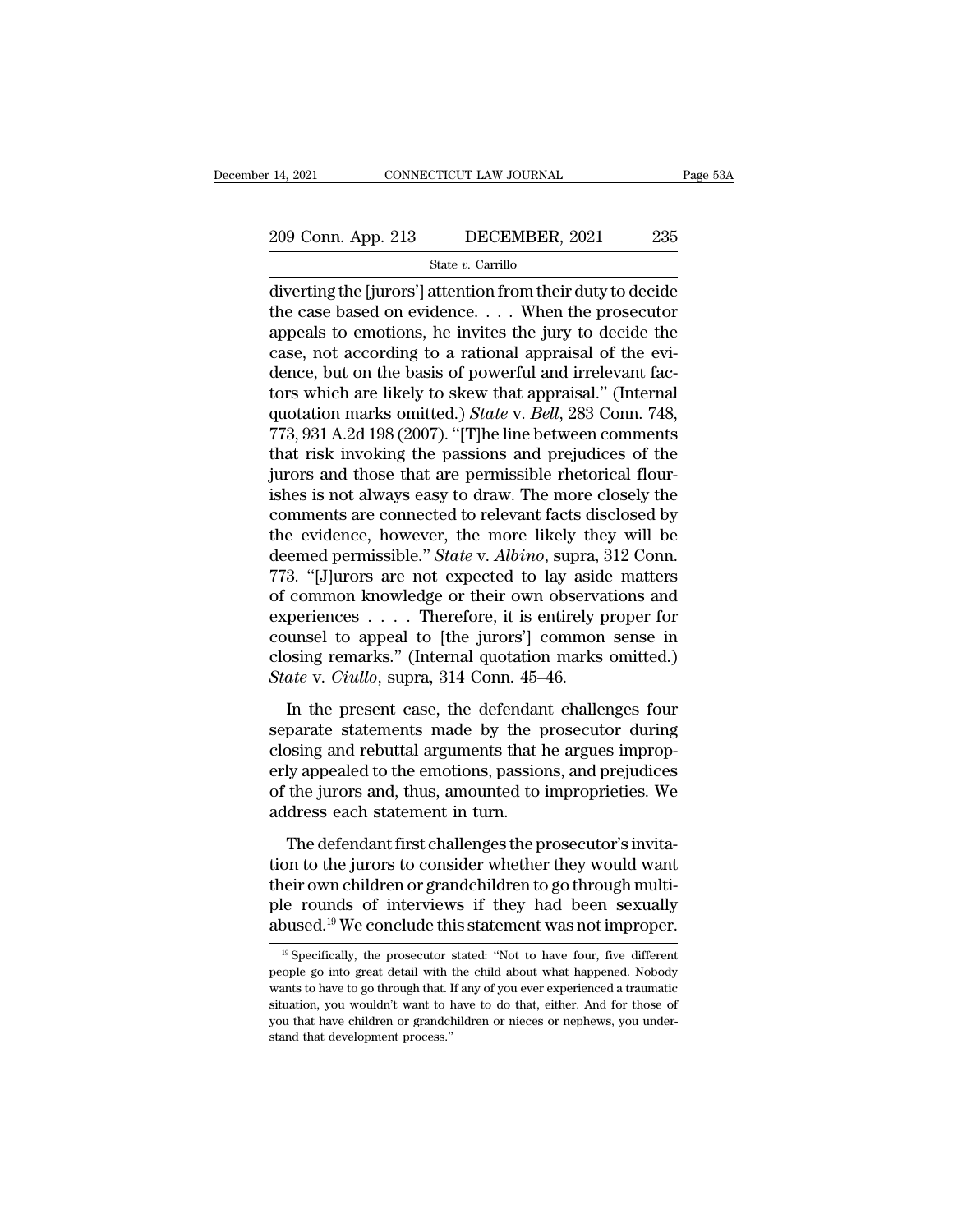# EXECUTE CONNECTICUT LAW JOURNAL December 14, 2021<br>236 DECEMBER, 2021 209 Conn. App. 213<br>236 State v. Carrillo

State *v.* Carrillo

CONNECTICUT LAW JOURNAL December 14, 2<br>
236 DECEMBER, 2021 209 Conn. App. 213<br>
<sup>31</sup> State *v*. Carrillo<br>
In *State* v. *Felix R*., 319 Conn. 1, 10, 124 A.3d 871 (2015),<br>
the defendant challenged "statements wherein the pro 236 DECEMBER, 2021 209 Conn. App. 213<br>
State v. Carrillo<br>
In *State* v. *Felix R.*, 319 Conn. 1, 10, 124 A.3d 871 (2015),<br>
the defendant challenged "statements wherein the pros-<br>
ecutor recounted the difficulties that the 236 DECEMBER, 2021 209 Conn. App. 213<br>
State v. Carrillo<br>
In *State* v. *Felix R.*, 319 Conn. 1, 10, 124 A.3d 871 (2015),<br>
the defendant challenged "statements wherein the prosecutor recounted the difficulties that the vi 236 DECEMBER, 2021 209 Conn. App. 213<br>  $\frac{\text{State } v. \text{ Carrillo}}{\ln State \text{ v.} Felix R., 319 \text{ Conn. } 1, 10, 124 \text{ A.}3d 871 (2015),}$ <br>
the defendant challenged "statements wherein the prosecutor recounted the difficulties that the victim faced<br> State v. Carrillo<br>In State v. Felix R., 319 Conn. 1, 10, 124 A.3d 871 (2015),<br>the defendant challenged "statements wherein the pros-<br>ecutor recounted the difficulties that the victim faced<br>during the investigation and tri siate v. Eelix R., 319 Conn. 1, 10, 124 A.3d 871 (2015),<br>the defendant challenged "statements wherein the pros-<br>ecutor recounted the difficulties that the victim faced<br>during the investigation and trial," including being In *State* v. *Felix R.*, 319 Conn. 1, 10, 124 A.3d 871 (2015),<br>the defendant challenged "statements wherein the pros-<br>ecutor recounted the difficulties that the victim faced<br>during the investigation and trial," including the defendant challenged "statements wherein the prosecutor recounted the difficulties that the victim faced<br>during the investigation and trial," including being inter-<br>viewed by strangers and having to relive the experien ecutor recounted the difficulties that the victim faced<br>during the investigation and trial," including being inter-<br>viewed by strangers and having to relive the experience<br>at trial. Our Supreme Court found the prosecutor's during the investigation and trial," including being inter-<br>viewed by strangers and having to relive the experience<br>at trial. Our Supreme Court found the prosecutor's com-<br>ments were proper, because "when put into the cont viewed by strangers and having to relive the experience<br>at trial. Our Supreme Court found the prosecutor's com-<br>ments were proper, because "when put into the context<br>of the entire trial and closing argument, the incendiary at trial. Our Supreme Court found the prosecutor's comments were proper, because "when put into the context<br>of the entire trial and closing argument, the incendiary<br>potential of the statements" was extinguished. Id. Par-<br>t ments were proper, because "when put into the context<br>of the entire trial and closing argument, the incendiary<br>potential of the statements" was extinguished. Id. Par-<br>ticularly, the jury had already heard the victim's expe of the entire trial and closing argument, the incendiary<br>potential of the statements" was extinguished. Id. Par-<br>ticularly, the jury had already heard the victim's experi-<br>ence at the time the prosecutor made those stateme potential of the statements" was extinguished. Id. Particularly, the jury had already heard the victim's experience at the time the prosecutor made those statements.<br>Likewise, in the present case, the jury had already hear ticularly, the jury had already heard the victim's experi-<br>ence at the time the prosecutor made those statements.<br>Likewise, in the present case, the jury had already heard<br>M's experience, specifically, that M was only inte ence at the time the prosecutor made those statements.<br>Likewise, in the present case, the jury had already heard M's experience, specifically, that M was only inter-<br>viewed once. In making this statement, the prosecutor<br>wa Likewise, in the present<br>M's experience, specifi<br>viewed once. In making<br>was merely drawing on<br>and inviting the jurors to<br>and experience rather t<br>based on emotion.<br>The defendant next c Example 18 and the procedure and the prosecutor<br>the prosecutor as merely drawing on the evidence adduced at trial<br>d inviting the jurors to draw from their common sense<br>d experience rather than reach a decision that was<br>sed was merely drawing on the evidence adduced at trial<br>and inviting the jurors to draw from their common sense<br>and experience rather than reach a decision that was<br>based on emotion.<br>The defendant next challenges that the pros

and inviting the jurors to draw from their common sense<br>and experience rather than reach a decision that was<br>based on emotion.<br>The defendant next challenges that the prosecutor's<br>request that the jurors consider whether th and experience rather than reach a decision that was<br>based on emotion.<br>The defendant next challenges that the prosecutor's<br>request that the jurors consider whether their children<br>or grandchildren would have had any frame based on emotion.<br>The defendant next challenges that the prosecutor's<br>request that the jurors consider whether their children<br>or grandchildren would have had any frame of reference<br>for understanding that something sexual The defendant next challenges that the prosecutor's<br>request that the jurors consider whether their children<br>or grandchildren would have had any frame of reference<br>for understanding that something sexual such as having<br>thei The defendant next challenges that the prosecutor's<br>request that the jurors consider whether their children<br>or grandchildren would have had any frame of reference<br>for understanding that something sexual such as having<br>thei request that the jurors consider whether their children<br>or grandchildren would have had any frame of reference<br>for understanding that something sexual such as having<br>their nipples sucked was improper.<sup>20</sup> We previously con or grandchildren would have had any frame of reference<br>for understanding that something sexual such as having<br>their nipples sucked was improper.<sup>20</sup> We previously con-<br>cluded, in part I A of this opinion, that it was impro for understanding that something sexual such as having<br>their nipples sucked was improper.<sup>20</sup> We previously con-<br>cluded, in part I A of this opinion, that it was improper<br>for the prosecutor to remark to the jury that a ten their nipples sucked was improper.<sup>20</sup> We previously concluded, in part I A of this opinion, that it was improper<br>for the prosecutor to remark to the jury that a ten year<br>old child does not have a frame of reference for se cluded, in part I A of this opinion, that it was improper<br>for the prosecutor to remark to the jury that a ten year<br>old child does not have a frame of reference for sexual<br>behavior, such as sucking one's nipples, because we for the prosecutor to remark to the jury that a ten year<br>old child does not have a frame of reference for sexual<br>behavior, such as sucking one's nipples, because we<br>concluded that the prosecutor improperly drew on facts<br>ou old child does not have a frame of reference for sexual<br>behavior, such as sucking one's nipples, because we<br>concluded that the prosecutor improperly drew on facts<br>outside of the evidence. We do not believe, however,<br>that t behavior, such as sucking one's nipples, because we<br>concluded that the prosecutor improperly drew on facts<br>outside of the evidence. We do not believe, however,<br>that this comment improperly appealed to the emotions<br>of the j concluded that the prosecutor improperly drew on facts<br>outside of the evidence. We do not believe, however,<br>that this comment improperly appealed to the emotions<br>of the jurors. Although the prosecutor's comment<br>improperly outside of the evidence. We do not believe, however,<br>that this comment improperly appealed to the emotions<br>of the jurors. Although the prosecutor's comment<br>improperly invited the jurors to draw an inference that<br>was based improperly invited the jurors to draw an inference that<br>was based on facts not in evidence, it asked that they<br>do so on a reasoned basis and did not suggest that they<br>do so on the basis of emotion. Thus, we conclude that<br>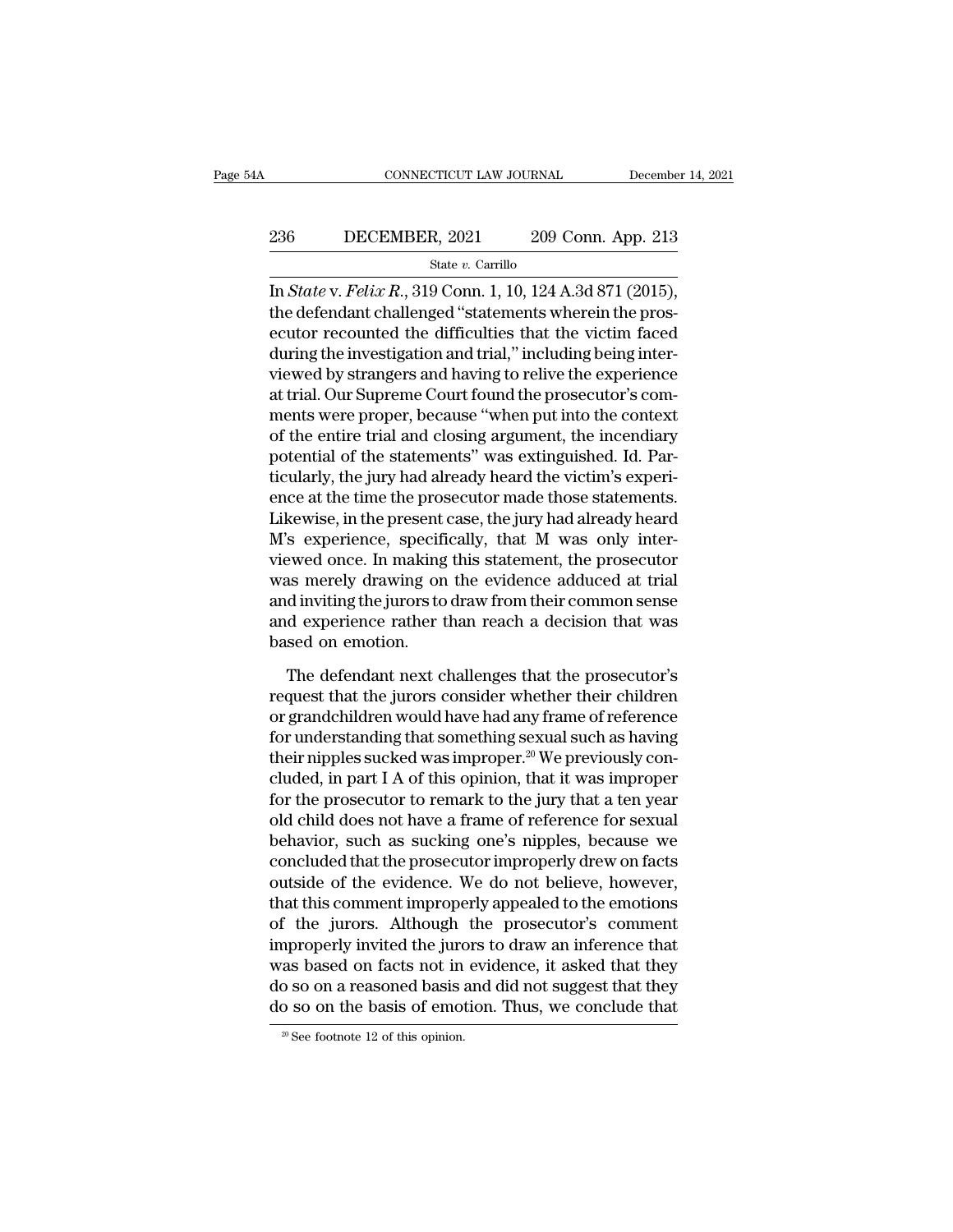| : 14, 2021         | CONNECTICUT LAW JOURNAL | Page 55A |
|--------------------|-------------------------|----------|
| 209 Conn. App. 213 | DECEMBER, 2021          | 237      |
|                    | State $v$ . Carrillo    |          |

14, 2021 CONNECTICUT LAW JOURNAL Page<br>
209 Conn. App. 213 DECEMBER, 2021 237<br>
State v. Carrillo<br>
this comment was not an improper appeal to the jurors'<br>
emotions. emotions.

 $\frac{9 \text{ Conn. App. 213}}{\text{State } v. \text{ Carillo}}$ <br>State  $v. \text{Carillo}}$ <br>State  $v. \text{Carillo}}$ <br>State  $v. \text{Carillo}}$ <br>State  $v. \text{Carillo}}$ <br>The defendant next challenges the prosecutor's com-<br>ent to the jury that sexual abuse goes against the core<br>of our boing 209 Conn. App. 213 DECEMBER, 2021 237<br>
State v. Carrillo<br>
this comment was not an improper appeal to the jurors'<br>
emotions.<br>
The defendant next challenges the prosecutor's comment to the jury that sexual abuse goes agains State  $v$ . Carrillo<br>
this comment was not an improper appeal to the jurors'<br>
emotions.<br>
The defendant next challenges the prosecutor's com-<br>
ment to the jury that sexual abuse goes against the core<br>
"of our being to prote this comment was not an improper appeal to the jurors'<br>emotions.<br>The defendant next challenges the prosecutor's comment to the jury that sexual abuse goes against the core<br>"of our being to protect children, to nurture chil these things, and, and the past of child abuse, thild sexual abuse for the jury that sexual abuse goes against the core "of our being to protect children, to nurture children and to raise children appropriately. When we he The defendant next challenges the prosecutor's comment to the jury that sexual abuse goes against the core "of our being to protect children, to nurture children and to raise children appropriately. When we hear of these The defendant next challenges the prosecutor's comment to the jury that sexual abuse goes against the core "of our being to protect children, to nurture children and to raise children appropriately. When we hear of these t ment to the jury that sexual abuse goes against the core<br>
"of our being to protect children, to nurture children<br>
and to raise children appropriately. When we hear of<br>
these things, and, unfortunately, I'm sure you folks "of our being to protect children, to nurture children<br>and to raise children appropriately. When we hear of<br>these things, and, unfortunately, I'm sure you folks have<br>heard of incidents in the past of child abuse, child sex and to raise children appropriately. When we hear of<br>these things, and, unfortunately, I'm sure you folks have<br>heard of incidents in the past of child abuse, child sexual<br>abuse; it just shakes us right to the core."<sup>21</sup> We these things, and, unfortunately, I'm sure you folks have<br>heard of incidents in the past of child abuse, child sexual<br>abuse; it just shakes us right to the core."<sup>21</sup> We conclude<br>this comment was not improper. We find ins heard of incidents in the past of child abuse, child sexual<br>abuse; it just shakes us right to the core."<sup>21</sup> We conclude<br>this comment was not improper. We find instructive<br>our Supreme Court's recent discussion in *State* abuse; it just shakes us right to the core."<sup>21</sup> We conclude<br>this comment was not improper. We find instructive<br>our Supreme Court's recent discussion in *State* v.<br>*Michael T.*, supra, 338 Conn. 726–27. In *Michael T.*, t this comment was not improper. We find instructive<br>our Supreme Court's recent discussion in *State* v.<br>*Michael T.*, supra, 338 Conn. 726–27. In *Michael T.*, the<br>prosecutor stated that, "[i]f wishes could come true<br> $\ldots$ our Supreme Court's recent discussion in *State* v.<br> *Michael T.*, supra, 338 Conn. 726–27. In *Michael T.*, the<br>
prosecutor stated that, "[i]f wishes could come true<br>  $\ldots$  we wouldn't have  $\ldots$  children, who have to  $\$ Michael T., supra, 338 Conn. 726–27. In Michael T., the prosecutor stated that, "[i]f wishes could come true . . . we wouldn't have . . . children, who have to . . . become embarrassed, they have to show you their pain, t prosecutor stated that, "[i]f wishes could come true<br>  $\ldots$  we wouldn't have  $\ldots$  children, who have to  $\ldots$ <br>
become embarrassed, they have to show you their pain,<br>
they have to describe to you their betrayal of trust, proper, our Supreme Court looked to *State* v. *Statemarra sed, they have to show you their pain,* they have to describe to you their betrayal of trust, and show you [their] tears, all when [the victim] was seven and eight they have to describe to you their betrayal of trust, and<br>show you [their] tears, all when [the victim] was seven<br>and eight [years old]." (Internal quotation marks omit-<br>ted.) Id., 727. In concluding that this comment was<br> show you [their] tears, all when [the victim] was seven<br>and eight [years old]." (Internal quotation marks omit-<br>ted.) Id., 727. In concluding that this comment was<br>proper, our Supreme Court looked to *State* v. Williams,<br>6 and eight [years old]." (Internal quotation marks omitted.) Id., 727. In concluding that this comment was<br>proper, our Supreme Court looked to *State* v. *Williams*,<br>65 Conn. App. 449, 783 A.2d 53, cert. denied, 258 Conn.<br>9 ted.) Id., 727. In concluding that this comment was<br>proper, our Supreme Court looked to *State* v. *Williams*,<br>65 Conn. App. 449, 783 A.2d 53, cert. denied, 258 Conn.<br>927, 783 A.2d 1032 (2001), in which this court found<br>pr proper, our Supreme Court looked to *State* v. *Williams*,<br>65 Conn. App. 449, 783 A.2d 53, cert. denied, 258 Conn.<br>927, 783 A.2d 1032 (2001), in which this court found<br>proper, in light of the evidence presented, a prosecu 65 Conn. App. 449, 783 A.2d 53, cert. denied, 258 Conn.<br>927, 783 A.2d 1032 (2001), in which this court found<br>proper, in light of the evidence presented, a prosecutor's<br>comment that "[the] case involves many brutal, violen 927, 783 A.2d 1032 (2001), in which this court found<br>proper, in light of the evidence presented, a prosecutor's<br>comment that "[the] case involves many brutal, violent<br>and unpleasant facts . . . . The six year old . . . wa proper, in light of the evidence presented, a prosecutor's<br>comment that "[the] case involves many brutal, violent<br>and unpleasant facts  $\dots$ . The six year old  $\dots$  was<br>the victim of horrible and repulsive crimes and she<br>su comment that "[the] case involves many brutal, violent<br>and unpleasant facts . . . . The six year old . . . was<br>the victim of horrible and repulsive crimes and she<br>suffered this degradation at the hands of the defendant<br>. . and unpleasant facts . . . . The six year old . . . was<br>the victim of horrible and repulsive crimes and she<br>suffered this degradation at the hands of the defendant<br>. . . . She was humiliated in the worst way imagin-<br>able. the victim of horrible and repulsive crimes and she<br>suffered this degradation at the hands of the defendant<br>......She was humiliated in the worst way imagin-<br>able." (Internal quotation marks omitted.) Id., 467.<br>Moreover, 21 Specifically, the prosecutor stated: ''No one wants to believe that sexual at the case was "exceptionally difficult . . . and dissisting . . . . . [I]t's a very emotionally compelling  $2^{21}$  Specifically, the prosecut Moreover, in *Michael T*., defense counsel himself stated<br>that the case was "exceptionally difficult . . . and disgusting . . . . . [I]t's a very emotionally compelling<br> $\frac{1}{2}$  Specifically, the prosecutor stated: "No o

that the case was "exceptionally difficult . . . and disgusting . . . . . [I]t's a very emotionally compelling  $\frac{1}{2}$  Specifically, the prosecutor stated: "No one wants to believe that sexual abuse of children happens. gusting  $\cdot \cdot \cdot \cdot$  [I]t's a very emotionally compelling  $\overline{a}$  and  $\overline{b}$  specifically, the prosecutor stated: "No one wants to believe that sexual abuse of children happens. Nobody wants to. Because when we realize t Example and  $\frac{1}{1!}$  is a very entiodionally compleming<br>
<sup>21</sup> Specifically, the prosecutor stated: "No one wants to believe that sexual<br>
abuse of children happens. Nobody wants to. Because when we realize that,<br>
it goes <sup>21</sup> Specifically, the prosecutor stated: "No one wants to believe that seabuse of children happens. Nobody wants to. Because when we realize it goes against the—core of our—of our being to protect children, to nur childr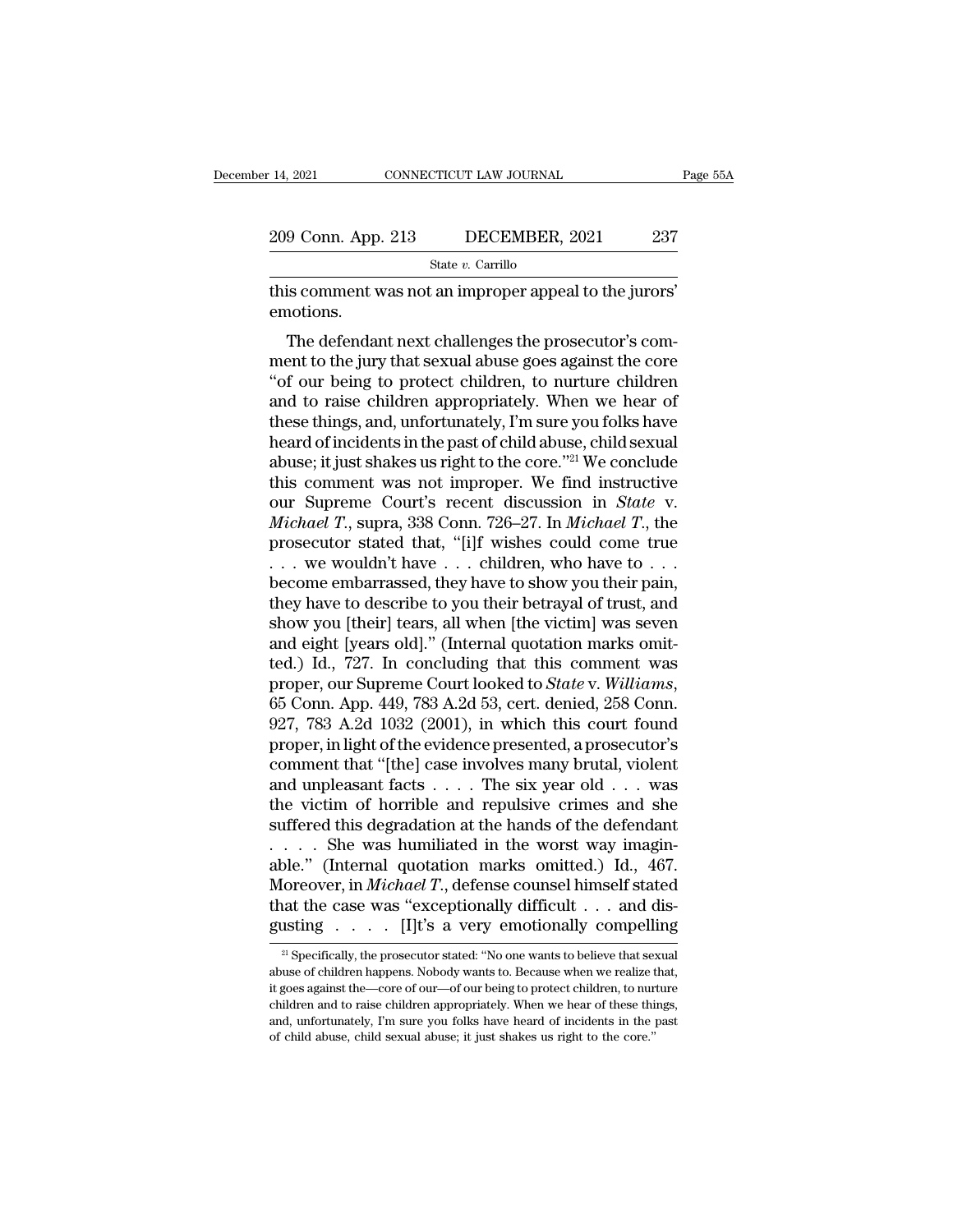# EXECUTE CONNECTICUT LAW JOURNAL December 14, 2021<br>238 DECEMBER, 2021 209 Conn. App. 213<br>238 State v. Carrillo

State *v.* Carrillo

CONNECTICUT LAW JOURNAL December 14, 20<br>
238 DECEMBER, 2021 209 Conn. App. 213<br>
<sup>313</sup><br>
<sup>213</sup><br>
209 Conn. App. 213<br>
209 Conn. App. 213<br>
213<br>
213<br>
213<br>
213<br>
214<br>
214<br>
214 238 DECEMBER, 2021 209 Conn. App. 213<br>
<sup>State v. Carrillo</sup><br>
case; it's a case that gets you fired up . . . ." (Internal<br>
quotation marks omitted.) *State* v. *Michael T.*, supra,<br>
714. 714. BECEMBER, 2021 209 Conn. App. 213<br>
State v. Carrillo<br>
Se; it's a case that gets you fired up . . . ." (Internal<br>
otation marks omitted.) *State* v. *Michael T.*, supra,<br>
4.<br>
In the present case, defense counsel stated to

State v. Carrillo<br>
State v. Carrillo<br>
case; it's a case that gets you fired up . . . ." (Internal<br>
quotation marks omitted.) *State* v. *Michael T.*, supra,<br>
714.<br>
In the present case, defense counsel stated to the<br>
jury Example 19 and the case; it's a case that gets you fired up  $\ldots$ ." (Internal quotation marks omitted.) *State v. Michael T.*, supra, 714.<br>In the present case, defense counsel stated to the jury during his closing argumen case; it's a case that gets you fired up . . . ." (Internal<br>quotation marks omitted.) *State* v. *Michael T.*, supra,<br>714.<br>In the present case, defense counsel stated to the<br>jury during his closing argument, "[n]ow, imagi quotation marks omitted.) *State* v. *Michael T.*, supra,<br>714.<br>In the present case, defense counsel stated to the<br>jury during his closing argument, "[n]ow, imagine you're<br>the one accused of a crime. Something so awful, so In the present case, defense counsel stated to the jury during his closing argument, "[n]ow, imagine you're the one accused of a crime. Something so awful, so outside the boundaries of anything that you could or ever woul In the present case, defense counsel stated to the<br>jury during his closing argument, "[n]ow, imagine you're<br>the one accused of a crime. Something so awful, so<br>outside the boundaries of anything that you could or<br>ever woul jury during his closing argument, "[n]ow, imagine you're<br>the one accused of a crime. Something so awful, so<br>outside the boundaries of anything that you could or<br>ever would do, anything that your morals would ever<br>allow, so the one accused of a crime. Something so awful, so<br>outside the boundaries of anything that you could or<br>ever would do, anything that your morals would ever<br>allow, something unfathomable . . . . " The prosecu-<br>tor, in his r outside the boundaries of anything that you could or<br>ever would do, anything that your morals would ever<br>allow, something unfathomable . . . . " The prosecu-<br>tor, in his rebuttal, agreed with defense counsel, stating,<br>"[w] ever would do, anything that your morals would ever<br>allow, something unfathomable  $\ldots$ ." The prosecu-<br>tor, in his rebuttal, agreed with defense counsel, stating,<br>"[w]hen we hear of these things, and, unfortunately,<br>I'm s allow, something unfathomable  $\ldots$  ." The prosecutor, in his rebuttal, agreed with defense counsel, stating, "[w]hen we hear of these things, and, unfortunately, I'm sure you folks have heard of incidents in the past of tor, in his rebuttal, agreed with defense counsel, stating,<br>"[w]hen we hear of these things, and, unfortunately,<br>I'm sure you folks have heard of incidents in the past<br>of child abuse, child sexual abuse; it just shakes us<br> "[w]hen we hear of these things, and, unfortunately,<br>I'm sure you folks have heard of incidents in the past<br>of child abuse, child sexual abuse; it just shakes us<br>right to the core. And I don't think anybody disagrees<br>with I'm sure you folks have heard of incidents in the past<br>of child abuse, child sexual abuse; it just shakes us<br>right to the core. And I don't think anybody disagrees<br>with that. What we do have a disagreement on, [defense<br>co of child abuse, child sexual abuse; it just shakes us<br>right to the core. And I don't think anybody disagrees<br>with that. What we do have a disagreement on, [defense<br>counsel] and I, is what the evidence showed in this<br>case. right to the core. And I don't think anybody disagrees<br>with that. What we do have a disagreement on, [defense<br>counsel] and I, is what the evidence showed in this<br>case." In the present case, as in *Michael T*., defense<br>coun with that. What we do have a disagreement on, [defense counsel] and I, is what the evidence showed in this case." In the present case, as in *Michael T*., defense counsel himself made statements to the jury acknowledging counsel] and I, is what the evidence showed in this<br>case." In the present case, as in *Michael T*., defense<br>counsel himself made statements to the jury acknowl-<br>edging that the case involved facts and crimes that<br>were outs case." In the present case, as in *Michael T*., defense<br>counsel himself made statements to the jury acknowl-<br>edging that the case involved facts and crimes that<br>were outside the bounds of morality. The prosecutor's<br>commen counsel himself made statements to the jury acknowledging that the case involved facts and crimes that were outside the bounds of morality. The prosecutor's comment in this case, that child sexual abuse "shakes us right to edging that the case involved facts and crimes that<br>were outside the bounds of morality. The prosecutor's<br>comment in this case, that child sexual abuse "shakes<br>us right to the core," was merely in response to defense<br>couns were outside the bounds of morality. The prosecutor's comment in this case, that child sexual abuse "shakes us right to the core," was merely in response to defense counsel's comment. The prosecutor then brought the jury b comment in this case, t<br>us right to the core," wa<br>counsel's comment. Th<br>jury back to the real i<br>disagreement over wha<br>context in which it was<br>was not improper.<br>Finally, the defendan right to the core," was merely in response to defense<br>unsel's comment. The prosecutor then brought the<br>ry back to the real issue in the case—the parties'<br>sagreement over what the evidence proved. In the<br>ntext in which it w counsel's comment. The prosecutor then brought the<br>jury back to the real issue in the case—the parties'<br>disagreement over what the evidence proved. In the<br>context in which it was said, the prosecutor's comment<br>was not impr

jury back to the real issue in the case—the parties'<br>disagreement over what the evidence proved. In the<br>context in which it was said, the prosecutor's comment<br>was not improper.<br>Finally, the defendant challenges the prosecu disagreement over what the evidence proved. In the<br>context in which it was said, the prosecutor's comment<br>was not improper.<br>Finally, the defendant challenges the prosecutor's<br>comment to the jury that M "is bilingual and le context in which it was said, the prosecutor's comment<br>was not improper.<br>Finally, the defendant challenges the prosecutor's<br>comment to the jury that M "is bilingual and learning<br>English every day," and, "that just shows y promment to the jury that M "is bilingual and learning<br>nglish every day," and, "that just shows you how much<br>ne is trying to learn a language, as well as keeping<br>er own culture."<sup>22</sup> We conclude that this comment<br><sup>22</sup> Spec English every day," and, "that just shows you how much she is trying to learn a language, as well as keeping her own culture."<sup>22</sup> We conclude that this comment  $\frac{1}{2}$  Specifically, the prosecutor stated: "She thanked

she is trying to learn a language, as well as keeping<br>her own culture."<sup>22</sup> We conclude that this comment<br> $\frac{1}{2}$  Specifically, the prosecutor stated: "She thanked [defense counsel] when<br>he complimented her on her Engli her own culture."<sup>22</sup> We conclude that this comment  $\frac{2}{2}$  Specifically, the prosecutor stated: "She thanked [defense counsel] when he complimented her on her English language, as well as Spanish. [M], obviously, is bi The CONCITE CONCITE TOWERT THE CONCITED THE TREE SERVICE THE SERVICE THE COMPLIMENT ARE complimented her on her English language, as well as Spanish. [M], obviously, is bilingual and learning English every day. To the poin  $\approx$  Specifically, the prosecutor stated: "She thanked [defense counsel] when<br>he complimented her on her English language, as well as Spanish. [M],<br>obviously, is bilingual and learning English every day. To the point wher he complimented her on her English language, as well as Spanish. [M], obviously, is bilingual and learning English every day. To the point where, again, she now calls the defendant Patrick as opposed to Patricio. Maybe tha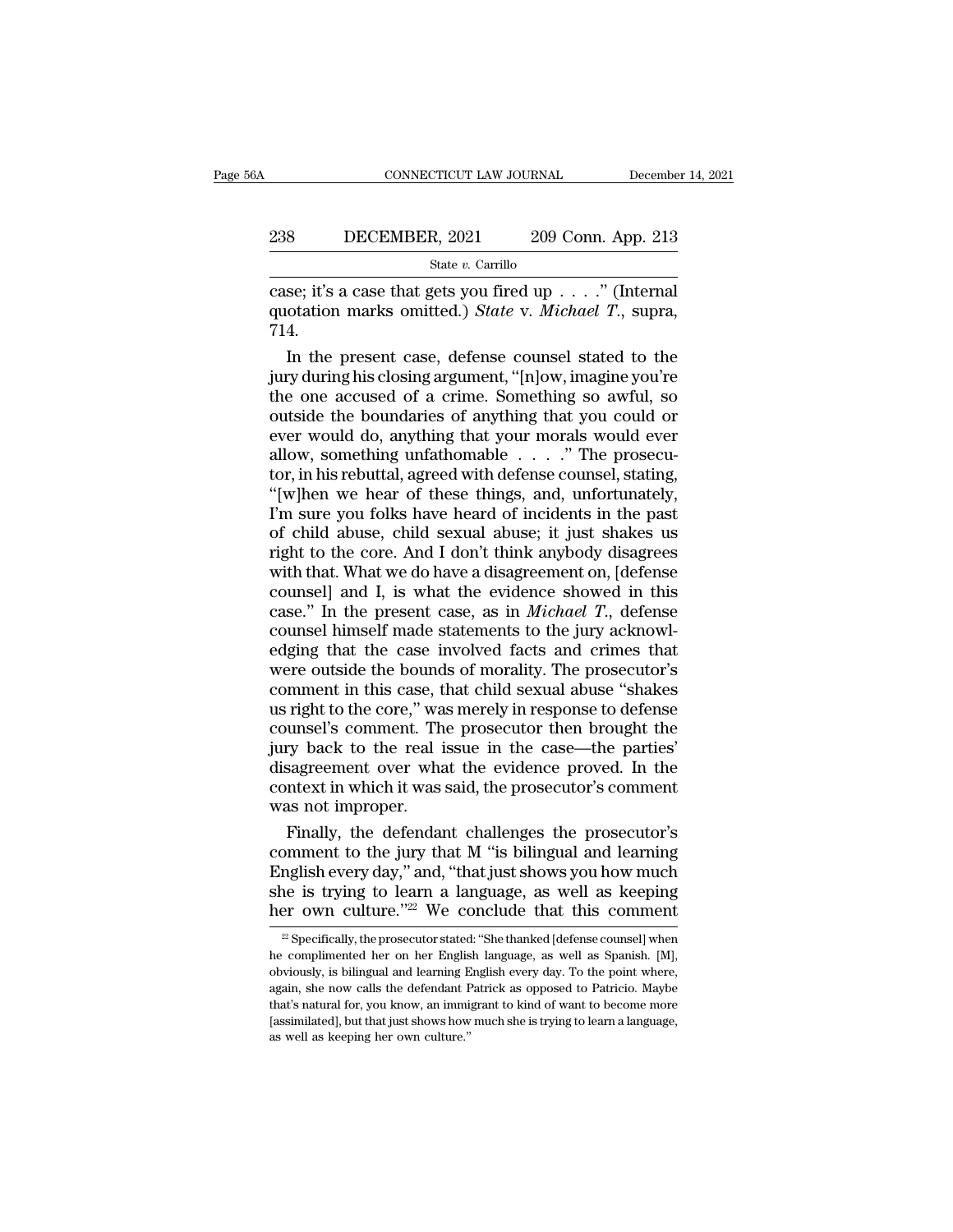# 14, 2021 CONNECTICUT LAW JOURNAL Page 57A<br>209 Conn. App. 213 DECEMBER, 2021 239<br>31 State v. Carrillo

### State *v.* Carrillo

209 Conn. App. 213 DECEMBER, 2021 239<br>
State v. Carrillo<br>
amounts to an impropriety because it has no connection<br>
to the issues in the present case. The fact that M is<br>
working bard to loar a language bas no relevance to 209 Conn. App. 213 DECEMBER, 2021 239<br>
State v. Carrillo<br>
amounts to an impropriety because it has no connection<br>
to the issues in the present case. The fact that M is<br>
working hard to learn a language has no relevance to 209 Conn. App. 213 DECEMBER, 2021 239<br>
State v. Carrillo<br>
amounts to an impropriety because it has no connection<br>
to the issues in the present case. The fact that M is<br>
working hard to learn a language has no relevance to 209 Conn. App. 213 DECEMBER, 2021 239<br>
State v. Carrillo<br>
amounts to an impropriety because it has no connection<br>
to the issues in the present case. The fact that M is<br>
working hard to learn a language has no relevance to Solely to an impropriety because it has no connection<br>amounts to an impropriety because it has no connection<br>to the issues in the present case. The fact that M is<br>working hard to learn a language has no relevance to<br>the i state *v*. Carrillo<br>amounts to an impropriety because it has no connection<br>to the issues in the present case. The fact that M is<br>working hard to learn a language has no relevance to<br>the issues in the present case and would amounts to an impropriety because it has no connection<br>to the issues in the present case. The fact that M is<br>working hard to learn a language has no relevance to<br>the issues in the present case and would seem calcu-<br>lated s to the issues in the present case. The fact that M is<br>working hard to learn a language has no relevance to<br>the issues in the present case and would seem calcu-<br>lated solely to appeal to the jurors' emotions to elicit<br>symp working hard to learn a language has no relevance to<br>the issues in the present case and would seem calcu-<br>lated solely to appeal to the jurors' emotions to elicit<br>sympathy for M. See *State* v. *Albino*, supra, 312 Conn.<br>7 lated solely to appeal to the jurors' emotions to elicit<br>sympathy for M. See *State* v. *Albino*, supra, 312 Conn.<br>775 (concluding that prosecutor's statement was calcu-<br>lated solely to appeal to jurors' emotions because o sympathy for M. See *State* v. *Albino*, supra, 312 Conn.<br>775 (concluding that prosecutor's statement was calculated solely to appeal to jurors' emotions because of<br>lack of relevance to issues in case); *State* v. *Reddick* 775 (concluding that prosecutor's statement was calculated solely to appeal to jurors' emotions because of lack of relevance to issues in case); *State* v. *Reddick*, 174 Conn. App. 536, 565, 166 A.3d 754 (concluding that lated solely to appeal to jurors' emotions because of<br>lack of relevance to issues in case); *State v. Reddick*,<br>174 Conn. App. 536, 565, 166 A.3d 754 (concluding that<br>prosecutor's reference to broader issue of gun violence lack of relevance to issues in case); *State v. Reddick*, 174 Conn. App. 536, 565, 166 A.3d 754 (concluding that prosecutor's reference to broader issue of gun violence in New Haven was improper because it was extraneous a 174 Conn. App. 536, 565, 166 A.3d 754 (concluding that<br>prosecutor's reference to broader issue of gun violence<br>in New Haven was improper because it was extraneous<br>and irrelevant to issues before jury), cert. denied,  $327$ prosecutor's reference to broader issue of gun violence<br>in New Haven was improper because it was extraneous<br>and irrelevant to issues before jury), cert. denied, 327<br>Conn. 921, 171 A.3d 58 (2017), cert. denied, U.S.<br>138 S. in New Haven was improper because it was extrar<br>and irrelevant to issues before jury), cert. denied<br>Conn. 921, 171 A.3d 58 (2017), cert. denied, U.S<br>138 S. Ct. 1027, 200 L. Ed. 2d 285 (2018). Accord<br>because this comment wa 8 S. Ct. 1027, 200 L. Ed. 2d 285 (2018). Accordingly,<br>cause this comment was entirely irrelevant to the<br>sues in the present case, we conclude that it improp-<br>ly appealed to the emotions of the jurors.<br>D<br>Impugning Integrit cause this comment was entirely irrelevant to the<br>sues in the present case, we conclude that it improp-<br>ly appealed to the emotions of the jurors.<br>D<br>Impugning Integrity and Role of Defense Counsel<br>The defendant's final cla

### D<sub>a</sub>

issues in the present case, we conclude that it improperly appealed to the emotions of the jurors.<br>
D<br>
Impugning Integrity and Role of Defense Counsel<br>
The defendant's final claim is that the prosecutor<br>
improperly impugn erly appealed to the emotions of the jurors.<br>
D<br>
Impugning Integrity and Role of Defense Counsel<br>
The defendant's final claim is that the prosecutor<br>
improperly impugned the integrity and institutional role<br>
of defense cou D<br>Impugning Integrity and Role of Defense Counsel<br>The defendant's final claim is that the prosecutor<br>improperly impugned the integrity and institutional role<br>of defense counsel by repeatedly telling the jury that<br>defense c Impugning Integrity and Role of Defense Counsel<br>The defendant's final claim is that the prosecutor<br>improperly impugned the integrity and institutional role<br>of defense counsel by repeatedly telling the jury that<br>defense cou nproperly impugned the integrity and institutional role<br>f defense counsel by repeatedly telling the jury that<br>efense counsel "bashed"<sup>23</sup> the witnesses during cross-<br>xamination. Specifically, the prosecutor criticized<br><sup>23</sup> of defense counsel by repeatedly telling the jury that<br>defense counsel "bashed"<sup>23</sup> the witnesses during cross-<br>examination. Specifically, the prosecutor criticized<br><sup>23</sup> The prosecutor used the word "bash" in reference to

defense counsel "bashed"<sup>23</sup> the witnesses during cross-<br>examination. Specifically, the prosecutor criticized<br><sup>28</sup> The prosecutor used the word "bash" in reference to defense counsel<br>when arguing to the jury on several occ **examination.** Specifically, the prosecutor criticized  $\overline{a}$  The prosecutor used the word "bash" in reference to defense counsel when arguing to the jury on several occasions. During closing argument the prosecutor sta EXAMILITALION. Specifically, the prosecutor criticized<br>
<sup>23</sup> The prosecutor used the word "bash" in reference to defense counsel<br>
when arguing to the jury on several occasions. During closing argument the<br>
prosecutor stat <sup>23</sup> The prosecutor used the word "bash" in reference to defense counsel<br>when arguing to the jury on several occasions. During closing argument the<br>prosecutor stated: "Speaking of that, the charges in this case are brough when arguing to the jury on several occasions. During closing argument the prosecutor stated: "Speaking of that, the charges in this case are brought, and I mentioned this earlier, by me. Different people were involved in prosecutor stated: "Speaking of the and I mentioned this earlier, by m<br>investigation. Three of the witness<br>testify. But once the arrest is mad<br>So, if [defense counsel] wants to<br>...." (Emphasis added.)<br>The prosecutor next s of I mentioned this earlier, by me. Different people were involved in the vestigation. Three of the witnesses have testified, other people who didn't stify. But once the arrest is made, the case is the state's attorney's investigation. Three of the witnesses have testified, other people who didn't testify. But once the arrest is made, the case is the state's attorney's case.<br>So, if [defense counsel] wants to *bash* heads, mine is the head

different than mine. That's not unusual. That's his job, and my job is also to highlight what I believe to be important aspects of this case. That is the prosecutor next stated: "[Defense counsel's] read on the case, as I So, if [defense counsel] wants to *bash* heads, mine is the base of all bash . . . ." (Emphasis added.) The prosecutor next stated: "[Defense counsel's] read on the case, as I had suggested when I ended my first part [of course of Chaplasis added.) The prosecutor next stated: "[Defense counsel's] read on the case, as I had suggested when I ended my first part [of closing argument], is very different than mine. That's not unusual. That's h The prosecutor next stated: "[Defense counsel's] read on the case, as I<br>had suggested when I ended my first part [of closing argument], is very<br>different than mine. That's not unusual. That's his job, and my job is also<br>to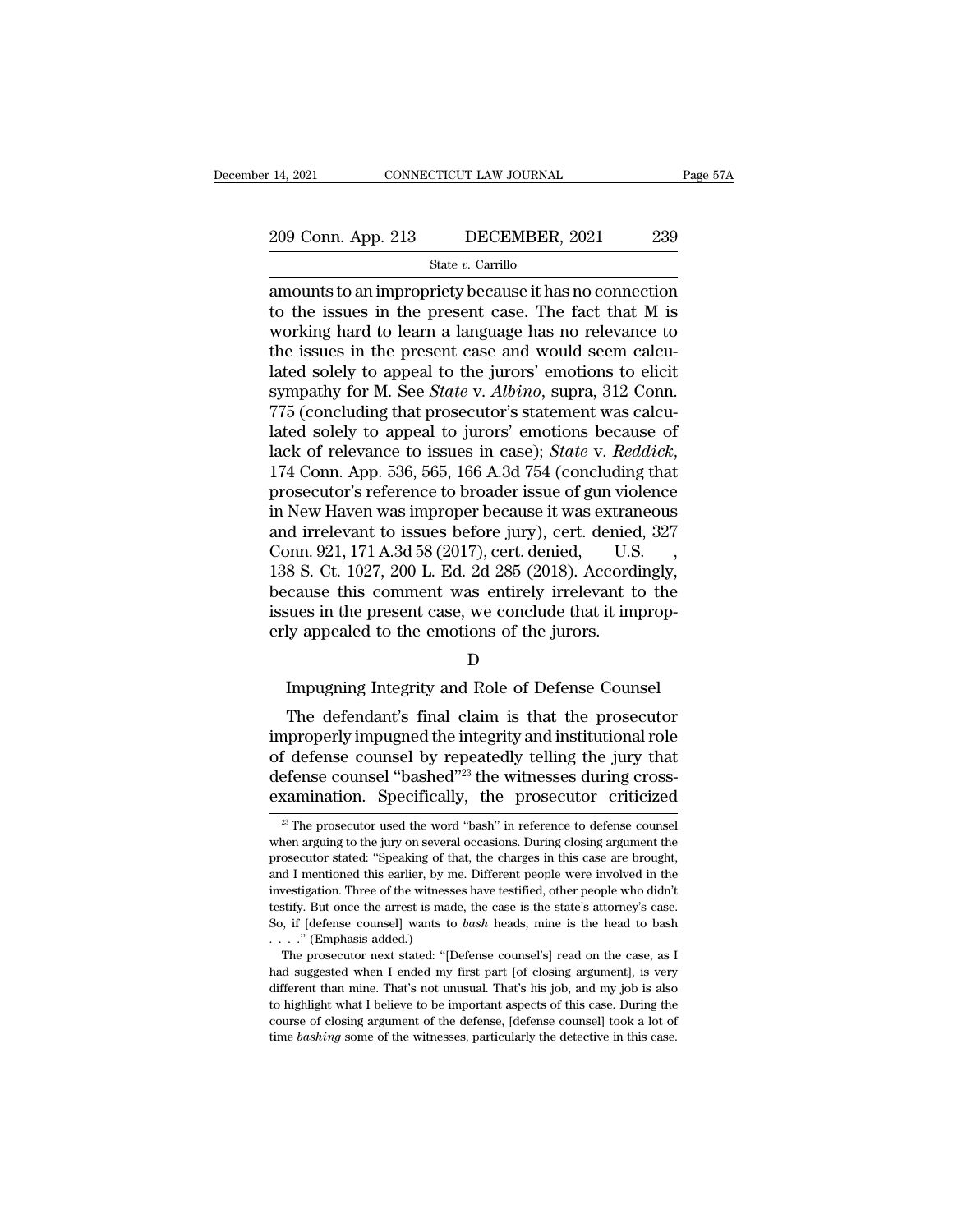# EXECUTE CONNECTICUT LAW JOURNAL December 14, 2021<br>240 DECEMBER, 2021 209 Conn. App. 213<br>31 State v. Carrillo

### State *v.* Carrillo

CONNECTICUT LAW JOURNAL December<br>
240 DECEMBER, 2021 209 Conn. App. 213<br>
5tate v. Carrillo<br>
defense counsel's approach of questioning the detec-<br>
tive's failure to pursue investigatory leads, character-<br>
ired defense couns 240 DECEMBER, 2021 209 Conn. App. 213<br>  $\frac{\text{State } v. \text{ Carrillo}}{\text{defense} \text{ course}! \text{'s approach of questioning the defective's failure to pursue investigating the defective's failure to pursue investigating a "want[ing] to bash  
heads," and caused defense, caused of hours of having "hashed"$ 240 DECEMBER, 2021 209 Conn. App. 213<br>  $\frac{\text{State } v. \text{ Carrillo}}{\text{defense} \text{ course}! \text{'s approach of questioning the defective's failure to pursue investigating the device}$ <br>
ized defense counsel to the jury as "want[ing] to bash<br>
heads," and accused defense counsel of having "bashed"<br>
Salachetics Silve and 240 DECEMBER, 2021 209 Conn. App. 213<br>  $\frac{\text{State } v. \text{ Carrillo}}{\text{defense} \text{ course}}$ <br>
defense counsel's approach of questioning the detec-<br>
tive's failure to pursue investigatory leads, character-<br>
ized defense counsel to the jury as "wa State *v*. Carrillo<br>
defense counsel's approach of questioning the detec-<br>
tive's failure to pursue investigatory leads, character-<br>
ized defense counsel to the jury as "want[ing] to bash<br>
heads," and accused defense coun state *v*. Carnilo<br>defense counsel's approach of questioning the detec-<br>tive's failure to pursue investigatory leads, character-<br>ized defense counsel to the jury as "want[ing] to bash<br>heads," and accused defense counsel o defense counsel's approach of questioning the detective's failure to pursue investigatory leads, characterized defense counsel to the jury as "want[ing] to bash heads," and accused defense counsel of having "bashed" Szlach tive's failure to pursue investigatory leads, ized defense counsel to the jury as "want[ing heads," and accused defense counsel of having Szlachetka, Silva, and Moller. The state resp the prosecutor's use of the word "bash Example 2021.821 to the jury as "Cample go Samed<br>
ads," and accused defense counsel of having "bashed"<br>
lachetka, Silva, and Moller. The state responds that<br>
e prosecutor's use of the word "bashed" was rhetori-<br>
I shorthan Szlachetka, Silva, and Moller. The state responds that<br>the prosecutor's use of the word "bashed" was rhetori-<br>cal shorthand for defense counsel's having "challenged"<br>the witnesses. We agree with the state.<br>"It has been hel

mentally, series, and month. The state response into<br>the prosecutor's use of the word "bashed" was rhetori-<br>cal shorthand for defense counsel's having "challenged"<br>the witnesses. We agree with the state.<br>"It has been held responses is guide to the total station that interest<br>cal shorthand for defense counsel's having "challenged"<br>the witnesses. We agree with the state.<br>"It has been held improper for the prosecutor to<br>impugn the role of defe when witnesses. We agree with the state.<br>
"It has been held improper for the prosecutor to<br>
impugn the role of defense counsel.... Such com-<br>
ments invite the jury to conclude that everyone the<br>
[g]overnment accuses is gui The interaction of the prosecutor to impugn the role of defense counsel.  $\ldots$  Such comments invite the jury to conclude that everyone the [g]overnment accuses is guilty, that justice is done only when a conviction is obt "It has been held improper for the prosecutor to<br>impugn the role of defense counsel.... Such com-<br>ments invite the jury to conclude that everyone the<br>[g]overnment accuses is guilty, that justice is done only<br>when a convic impugn the role of defense counsel. . . . Such comments invite the jury to conclude that everyone the [g]overnment accuses is guilty, that justice is done only when a conviction is obtained, and that defense counsel are i ments invite the jury to conclude that every<br>[g]overnment accuses is guilty, that justice is do<br>when a conviction is obtained, and that defense<br>are impairing this version of justice by having th<br>ity to provide a defense an The contribution is obtained, and that defense counsel<br>
in a conviction is obtained, and that defense counsel<br>
is preparing this version of justice by having the temer-<br>
itation omitted; internal quotation marks omitted.)<br> are impairing this version of justice by having the temer-<br>ity to provide a defense and to try to get the guilty off."<br>(Citation omitted; internal quotation marks omitted.)<br> $State$  v. *Luster*, supra, 279 Conn. 433–34.<br>"We pr

For the provide a defense and to try to get the guilty off."<br>
(Citation omitted; internal quotation marks omitted.)<br>
State v. Luster, supra, 279 Conn. 433–34.<br>
"We previously have expressed our disapproval of a<br>
prosecuto to previously internal quotation marks omitted.)<br>State v. Luster, supra, 279 Conn. 433–34.<br>
"We previously have expressed our disapproval of a<br>
prosecutor's use of [the] term [smoke and mirrors],<br>
even as an isolated refe State v. Luster, supra, 279 Conn. 433–34.<br>
"We previously have expressed our disapproval of a<br>
prosecutor's use of [the] term [smoke and mirrors],<br>
even as an isolated reference . . . because it implie[s],<br>
to whatever de "We previously have expressed our disapproval of a<br>prosecutor's use of [the] term [smoke and mirrors],<br>even as an isolated reference . . . because it implie[s],<br>to whatever degree, that defense counsel had not based<br>his a "We previously have expressed our disapproval of a<br>prosecutor's use of [the] term [smoke and mirrors],<br>even as an isolated reference . . . because it implie[s],<br>to whatever degree, that defense counsel had not based<br>his a prosecutor's use of [the] term [smoke and mirrors],<br>even as an isolated reference . . . because it implie[s],<br>to whatever degree, that defense counsel had not based<br>his argument on fact or reason . . . but had intended<br>to even as an isolated reference  $\dots$  because it implie[s],<br>to whatever degree, that defense counsel had not based<br>his argument on fact or reason  $\dots$  but had intended<br>to mislead the jury by means of an artfully deceptive<br>ar to whatever degree, that defense counsel had not based<br>his argument on fact or reason . . . but had intended<br>to mislead the jury by means of an artfully deceptive<br>argument. . . . . Indeed . . . a prosecutor who uses<br>the p his argument on fact or reason . . . but had intended<br>to mislead the jury by means of an artfully deceptive<br>argument. . . . Indeed . . . a prosecutor who uses<br>the phrase smoke and mirrors implie[s] that the defen-<br>dant's a argument. . . . Indeed . . . a prosecutor who uses<br>the phrase smoke and mirrors implie[s] that the defen-<br>dant's attorney intended to deceive and thereby<br>impugn[s] the integrity of the defendant's attorney."<br>(Internal quo the phrase smoke and mirrors implie[s] that the defendant's attorney intended to deceive and thereby<br>impugn[s] the integrity of the defendant's attorney."<br>(Internal quotation marks omitted.) *State* v. *Albino*,<br>supra, 31 dant's attorney intended to deceive and thereby<br>
impugn[s] the integrity of the defendant's attorney."<br>
(Internal quotation marks omitted.) *State* v. *Albino*,<br>
supra, 312 Conn. 777–78. "There is a distinction between<br>
ar impugn[s] the integrity of the defendant's attorney."<br>(Internal quotation marks omitted.) *State* v. *Albino*,<br>supra, 312 Conn. 777–78. "There is a distinction between<br>argument that disparages the integrity or role of defe (2005). counsel and argument that disparages a theory of defense." *State* v. *Orellana*, 89 Conn. App. 71, 101, 872 A.2d 506, cert. denied, 274 Conn. 910, 876 A.2d 1202 (2005).<br>... Not only *bashed* the detective, bashed the two A.2d 506, cert. denied, 274 Conn. 910, 876 A.2d 1202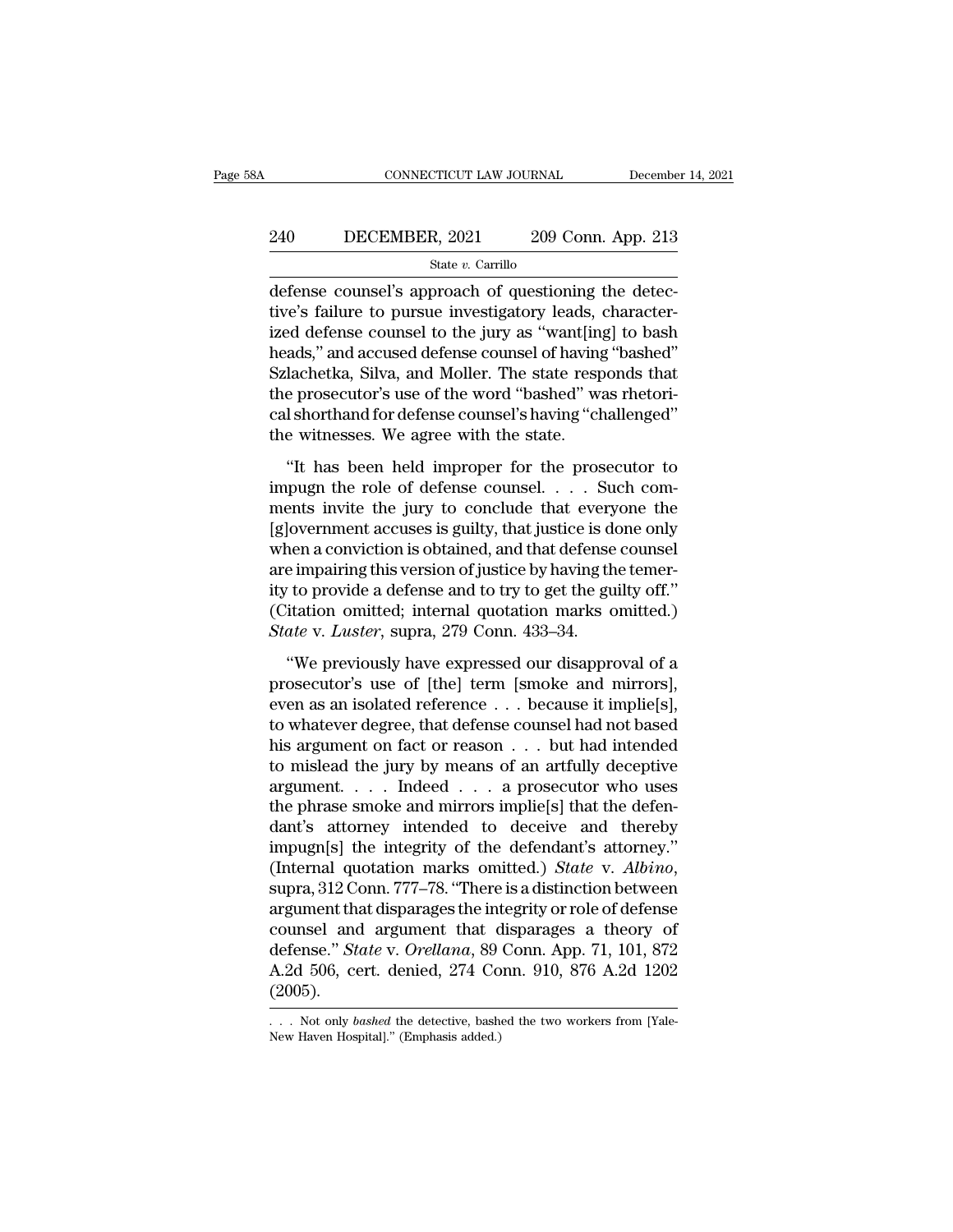# 14, 2021 CONNECTICUT LAW JOURNAL Page 59A<br>
209 Conn. App. 213 DECEMBER, 2021 241<br>
State v. Carrillo

### State *v.* Carrillo

 $\begin{array}{r|l}\n & \text{COMRECTICUT LAW JOURNAL} & \text{Page 59A} \\
\hline\n 9 \text{Conn. App. 213} & \text{DECEMBER, 2021} & \text{241} \\
 \hline\n \text{State } v. \text{Carrillo} & \text{Although we do not condone the use of the word} \n\text{ash," as employed by the processor, we do not find} \n at it rises to the level of presecutorial impronity. \n$ <sup>209</sup> Conn. App. 213 DECEMBER, 2021 241<br>
<sup>State v. Carrillo<br>
Although we do not condone the use of the word<br>
"bash," as employed by the prosecutor, we do not find<br>
that it rises to the level of prosecutorial impropriety.<br></sup> 209 Conn. App. 213 DECEMBER, 2021 241<br>
State v. Carrillo<br>
Although we do not condone the use of the word<br>
"bash," as employed by the prosecutor, we do not find<br>
that it rises to the level of prosecutorial impropriety.<br>
We 209 Conn. App. 213 DECEMBER, 2021 241<br>
State v. Carrillo<br>
Although we do not condone the use of the word<br>
"bash," as employed by the prosecutor, we do not find<br>
that it rises to the level of prosecutorial impropriety.<br>
We State v. Carrillo<br>State v. Carrillo<br>"bash," as employed by the prosecutor, we do not find<br>that it rises to the level of prosecutorial impropriety.<br>We conclude that the prosecutor's use of forms of the<br>word "bash" was not State v. Carrillo<br>
State v. Carrillo<br>
"bash," as employed by the prosecutor, we do not find<br>
that it rises to the level of prosecutorial impropriety.<br>
We conclude that the prosecutor's use of forms of the<br>
word "bash" was Although we do not condone the use of the word<br>"bash," as employed by the prosecutor, we do not find<br>that it rises to the level of prosecutorial impropriety.<br>We conclude that the prosecutor's use of forms of the<br>word "bash "bash," as employed by the prosecutor, we do not find<br>that it rises to the level of prosecutorial impropriety.<br>We conclude that the prosecutor's use of forms of the<br>word "bash" was not intended to mislead the jury or<br>to su that it rises to the level of prosecutorial impropriety.<br>We conclude that the prosecutor's use of forms of the<br>word "bash" was not intended to mislead the jury or<br>to suggest that defense counsel engaged in unethical<br>conduc We conclude that the prosecutor's use of forms of the<br>word "bash" was not intended to mislead the jury or<br>to suggest that defense counsel engaged in unethical<br>conduct. Instead, the prosecutor used it to describe<br>what he vi word "bash" was not intended to mislead the jury or<br>to suggest that defense counsel engaged in unethical<br>conduct. Instead, the prosecutor used it to describe<br>what he viewed as one of defense counsel's points of<br>emphasis du to suggest that defense counsel engaged in unethical<br>conduct. Instead, the prosecutor used it to describe<br>what he viewed as one of defense counsel's points of<br>emphasis during his closing argument—suggesting that<br>the state conduct. Instead, the prosecutor used it to describe<br>what he viewed as one of defense counsel's points of<br>emphasis during his closing argument—suggesting that<br>the state had failed to meet its burden of proof because<br>its wi what he viewed as one of defense counsel's points of<br>emphasis during his closing argument—suggesting that<br>the state had failed to meet its burden of proof because<br>its witnesses were unreliable. Although "bash" may be<br>harsh emphasis during his closing argument—suggesting that<br>the state had failed to meet its burden of proof because<br>its witnesses were unreliable. Although "bash" may be<br>harsher than "criticize" or "attack," its use was the<br>func the state had failed to meet its burden of proof because<br>its witnesses were unreliable. Although "bash" may be<br>harsher than "criticize" or "attack," its use was the<br>functional equivalent of those terms. After using forms<br>o its witnesses were unreliable. Although "bash" may be harsher than "criticize" or "attack," its use was the functional equivalent of those terms. After using forms of the word, the prosecutor then argued to the jurors why harsher than "criticize" or "attack," its use was the functional equivalent of those terms. After using forms of the word, the prosecutor then argued to the jurors why they should rely on the witnesses, despite defense cou functional equivalent of those terms. After using forms<br>of the word, the prosecutor then argued to the jurors<br>why they should rely on the witnesses, despite defense<br>counsel's criticisms. Furthermore, the prosecutor,<br>when c of the word, the prosecutor then argued to the jurors<br>why they should rely on the witnesses, despite defense<br>counsel's criticisms. Furthermore, the prosecutor,<br>when concluding this section of his rebuttal argument,<br>put his why they should rely on the witnesses, despite defense<br>counsel's criticisms. Furthermore, the prosecutor,<br>when concluding this section of his rebuttal argument,<br>put his comments in context by explaining to the jury:<br>"You m counsel's criticisms. Furthermore, the prosecutor,<br>when concluding this section of his rebuttal argument,<br>put his comments in context by explaining to the jury:<br>"You might be unhappy with how I decided to run the<br>case, how when concluding this section of his rebuttal argument,<br>put his comments in context by explaining to the jury:<br>"You might be unhappy with how I decided to run the<br>case, how [defense counsel] decided to defend the case,<br>how put his comments in context by explaining to the jury:<br>"You might be unhappy with how I decided to run the<br>case, how [defense counsel] decided to defend the case,<br>how a detective or a medical personnel did their job.<br>Botto "You might be unhappy with how I decided to run the case, how [defense counsel] decided to defend the case, how a detective or a medical personnel did their job.<br>Bottom line is  $\dots$  are the elements of the crimes proven b case, how [defense counsel] decided to defend<br>how a detective or a medical personnel did<br>Bottom line is  $\dots$  are the elements of t<br>proven beyond a reasonable doubt?" Thus, th<br>tor's argument was based on the evidence<br>state We different that the elements of the crimes<br>oven beyond a reasonable doubt?" Thus, the prosecu-<br>r's argument was based on the evidence and the<br>atte's burden to prove its case and was not a suggestion<br>at defense counsel a **Example 19 19 19 2012** Consider the state is three proven beyond a reasonable doubt?" Thus, the prosecutor's argument was based on the evidence and the state's burden to prove its case and was not a suggestion that defens

From stypen a reasonable doctor. Thus, are prosecutor's argument was based on the evidence and the state's burden to prove its case and was not a suggestion that defense counsel acted improperly.<br>We conclude that the prose state's burden to prove its case and was not a suggestion<br>that defense counsel acted improperly.<br>We conclude that the prosecutor's comments are<br>analogous to those used in *State* v. *Young*, 76 Conn.<br>App. 392, 819 A.2d 884 that defense counsel acted improperly.<br>
We conclude that the prosecutor's comments are<br>
analogous to those used in *State* v. *Young*, 76 Conn.<br>
App. 392, 819 A.2d 884, cert. denied, 264 Conn. 912, 826<br>
A.2d 1157 (2003). We conclude that the prosecutor's comments are<br>analogous to those used in *State* v. *Young*, 76 Conn.<br>App. 392, 819 A.2d 884, cert. denied, 264 Conn. 912, 826<br>A.2d 1157 (2003). In *Young*, the prosecutor argued to<br>the jur We conclude that the prosecutor's comments are<br>analogous to those used in *State* v. *Young*, 76 Conn.<br>App. 392, 819 A.2d 884, cert. denied, 264 Conn. 912, 826<br>A.2d 1157 (2003). In *Young*, the prosecutor argued to<br>the ju analogous to those used in *State* v. *Young*, 76 Conn.<br>App. 392, 819 A.2d 884, cert. denied, 264 Conn. 912, 826<br>A.2d 1157 (2003). In *Young*, the prosecutor argued to<br>the jurors that they should not to be " 'fooled' " by<br> App. 392, 819 A.2d 884, cert. denied, 264 Conn. 912, 826<br>A.2d 1157 (2003). In *Young*, the prosecutor argued to<br>the jurors that they should not to be "fooled" by<br>defense counsel's arguments and stated that defense<br>counsel A.2d 1157 (2003). In *Young*, the prosecutor argued to the jurors that they should not to be "fooled" by defense counsel's arguments and stated that defense counsel's questions during cross-examination were designed to dis the jurors that they should not to be "fooled"" by<br>defense counsel's arguments and stated that defense<br>counsel's questions during cross-examination were<br>designed to distract the jury from the real issues in the<br>case. Id.,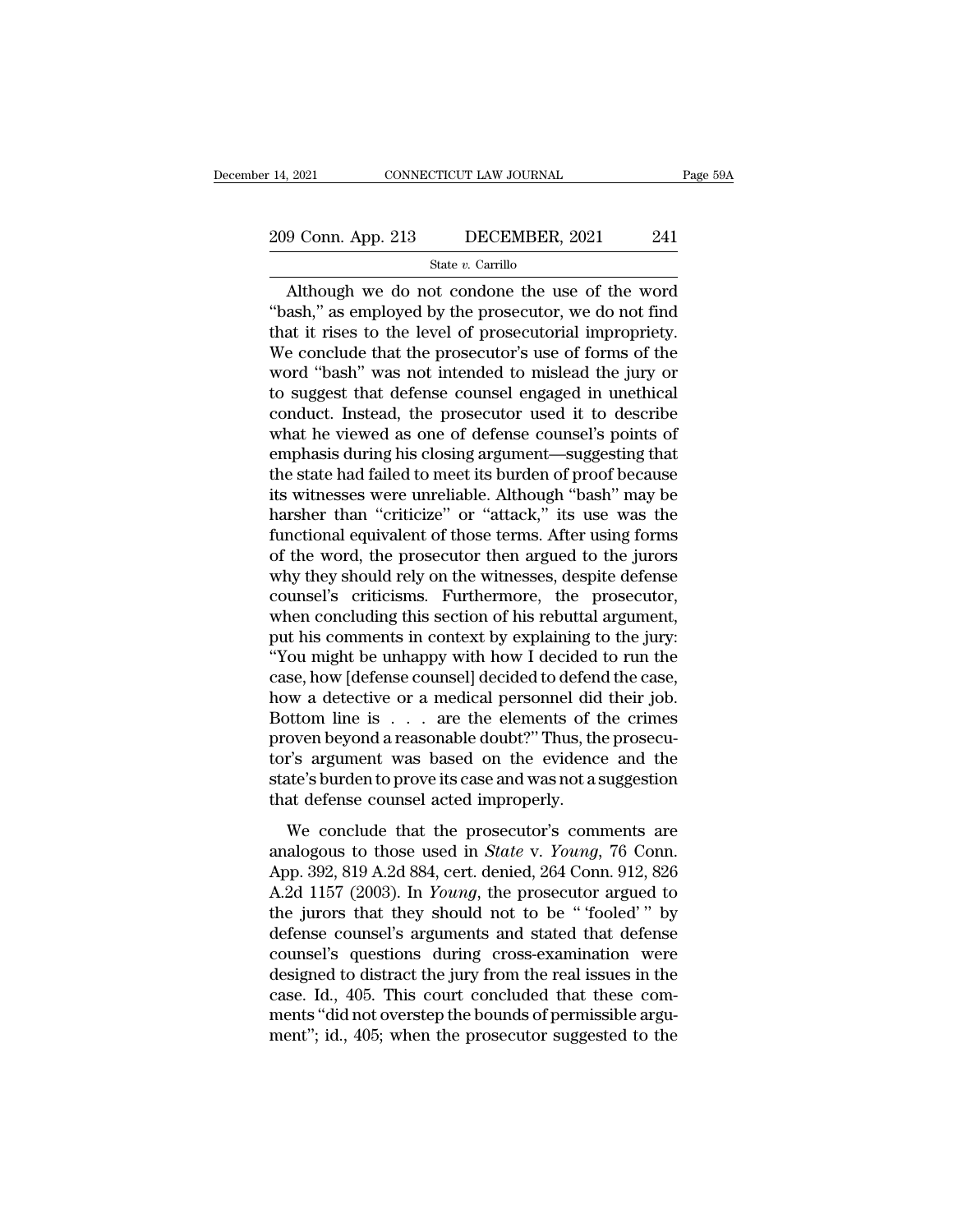# CONNECTICUT LAW JOURNAL December 14, 2021<br>242 DECEMBER, 2021 209 Conn. App. 213<br>3tate v. Carrillo

### State *v.* Carrillo

CONNECTICUT LAW JOURNAL December 14, 202<br>
242 DECEMBER, 2021 209 Conn. App. 213<br>
3tate v. Carrillo<br>
3tate v. Carrillo<br>
209 Conn. App. 213<br>
209 Conn. App. 213<br>
209 Conn. App. 213<br>
209 Conn. App. 213<br>
2010 Connect Merric App 242 DECEMBER, 2021 209 Conn. App. 213<br>  $\frac{\text{State } v. \text{ Carrillo}}{\text{fures that defense counds had attempted to divert}}$ <br>
their attention away from the defendant's action by<br>
allocating a significant share of his closing argument<br>
to discussing what he deemed to be wea 242 DECEMBER, 2021 209 Conn. App. 213<br>  $\frac{\text{State } v. \text{ Carrillo}}{\text{juvors that defense counds had attempted to divert}}$ <br>
their attention away from the defendant's action by<br>
allocating a significant share of his closing argument<br>
to discussing what he deemed to be we 242 DECEMBER, 2021 209 Conn. App. 213<br>  $\frac{\text{State } v. \text{ Carrillo}}{\text{juros that defense counds had attempted to divert}}$ <br>
their attention away from the defendant's action by<br>
allocating a significant share of his closing argument<br>
to discussing what he deemed to be wea State *v*. Carrillo<br>
state *v*. Carrillo<br>
jurors that defense counsel had a<br>
their attention away from the def<br>
allocating a significant share of his<br>
to discussing what he deemed to be<br>
witnesses' credibility. Id., 400.<br> From that defense counsel had attempted to divert<br>eir attention away from the defendant's action by<br>ocating a significant share of his closing argument<br>discussing what he deemed to be weaknesses in the<br>tnesses' credibility fully that their attention away from the defendant's action by<br>allocating a significant share of his closing argument<br>to discussing what he deemed to be weaknesses in the<br>witnesses' credibility. Id., 400.<br>In the present ca

selling a significant share of his closing argument<br>to discussing what he deemed to be weaknesses in the<br>witnesses' credibility. Id., 400.<br>In the present case, the prosecutor's comments like-<br>wise attempted to highlight th anocating a significant share of his closing argument<br>to discussing what he deemed to be weaknesses in the<br>witnesses' credibility. Id., 400.<br>In the present case, the prosecutor's comments like-<br>wise attempted to highlight to uscussing what he deelifed to be weaknesses in the<br>witnesses' credibility. Id., 400.<br>In the present case, the prosecutor's comments like-<br>wise attempted to highlight the fact that defense coun-<br>sel's view of the case wa In the present case, the prosecutor's comments like-<br>wise attempted to highlight the fact that defense coun-<br>sel's view of the case was very different from that of<br>the prosecutor, specifically, that they shared different<br>v In the present case, the prosecutor's comments like-<br>wise attempted to highlight the fact that defense coun-<br>sel's view of the case was very different from that of<br>the prosecutor, specifically, that they shared different<br>v wise attempted to highlight the fact that defense counsel's view of the case was very different from that of the prosecutor, specifically, that they shared different views on the credibility of the witnesses. Thus, during sel's view of the case was very different from that of<br>the prosecutor, specifically, that they shared different<br>views on the credibility of the witnesses. Thus, during<br>the part of his rebuttal when he used the terms bash,<br> the prosecutor, specifically, that they shared different<br>views on the credibility of the witnesses. Thus, during<br>the part of his rebuttal when he used the terms bash,<br>bashed, and bashing, the prosecutor stated that defense views on the credibility of the witnesses. Thus, during<br>the part of his rebuttal when he used the terms bash,<br>bashed, and bashing, the prosecutor stated that defense<br>counsel had a different read on the case, which is "not the part of his rebuttal who<br>bashed, and bashing, the pro<br>counsel had a different read<br>unusual. That's his job . . .<br>that, read in context, the<br>of the word "bash" did no<br>permissible argument. job . . . ." Therefore, we c<br>xxt, the prosecutor's use c<br>" did not overstep the bo<br>nt. II<br>DUE PROCESS<br>at improprieties occurred,

### II

at, read in context, the prosecutor's use of forms<br>the word "bash" did not overstep the bounds of<br>rmissible argument.<br>II<br>DUE PROCESS<br>Having found that improprieties occurred, we now<br>rn to whether those improprieties depriv of the word-basic did not overstep the bounds of<br>permissible argument.<br>II<br>DUE PROCESS<br>Having found that improprieties occurred, we now<br>turn to whether those improprieties deprived the defen-<br>dant of his due process right t DUE PROCESS<br>
Having found that improprieties occurred, we now<br>
turn to whether those improprieties deprived the defen-<br>
dant of his due process right to a fair trial. "When a<br>
defendant demonstrates improper questions or r II<br>DUE PROCESS<br>Having found that improprieties occurred, we now<br>turn to whether those improprieties deprived the defen-<br>dant of his due process right to a fair trial. "When a<br>defendant demonstrates improper questions or re by DUE PROCESS<br>
Having found that improprieties occurred, we now<br>
turn to whether those improprieties deprived the defen-<br>
dant of his due process right to a fair trial. "When a<br>
defendant demonstrates improper questions o BOLTTROCESS<br>
Having found that improprieties occurred, we now<br>
turn to whether those improprieties deprived the defen-<br>
dant of his due process right to a fair trial. "When a<br>
defendant demonstrates improper questions or r Having found that improprieties occurred, we now<br>turn to whether those improprieties deprived the defen-<br>dant of his due process right to a fair trial. "When a<br>defendant demonstrates improper questions or remarks<br>by the p turn to whether those improprieties deprived the defendant of his due process right to a fair trial. "When a defendant demonstrates improper questions or remarks by the prosecutor during the course of trial, the defendant dant of his due process right to a fair trial. "When a<br>defendant demonstrates improper questions or remarks<br>by the prosecutor during the course of trial, the defen-<br>dant bears the burden of showing that, considered in<br>ligh by the prosecutor during the course of trial, the defendant bears the burden of showing that, considered in light of the whole trial, the improprieties were so egregious that they amounted to a denial of due process." (Int dant bears the burden of showing that, considered in<br>light of the whole trial, the improprieties were so egre-<br>gious that they amounted to a denial of due process."<br>(Internal quotation marks omitted.) *State* v. *Albino*,<br> light of the whole trial, the improprieties were so egregious that they amounted to a denial of due process."<br>(Internal quotation marks omitted.) *State* v. *Albino*, supra, 312 Conn. 790. "[A defendant is not entitled to gious that they amounted to a denial of due process."<br>(Internal quotation marks omitted.) *State* v. *Albino*,<br>supra, 312 Conn. 790. "[A defendant is not entitled to<br>prevail when] the claimed [impropriety] was not bla-<br>tan (Internal quotation marks omitted.) *State v. Albino*, supra, 312 Conn. 790. "[A defendant is not entitled to prevail when] the claimed [impropriety] was not blatantly egregious and merely consisted of isolated and brief supra, 312 Conn. 790. "[A defendant is not entitled to<br>prevail when] the claimed [impropriety] was not bla-<br>tantly egregious and merely consisted of isolated and<br>brief episodes that did not reveal a pattern of conduct<br>repe prevail when] the claimed [impropriety] was not blatantly egregious and merely consisted of isolated and brief episodes that did not reveal a pattern of conduct repeated throughout the trial. . . . The question of whether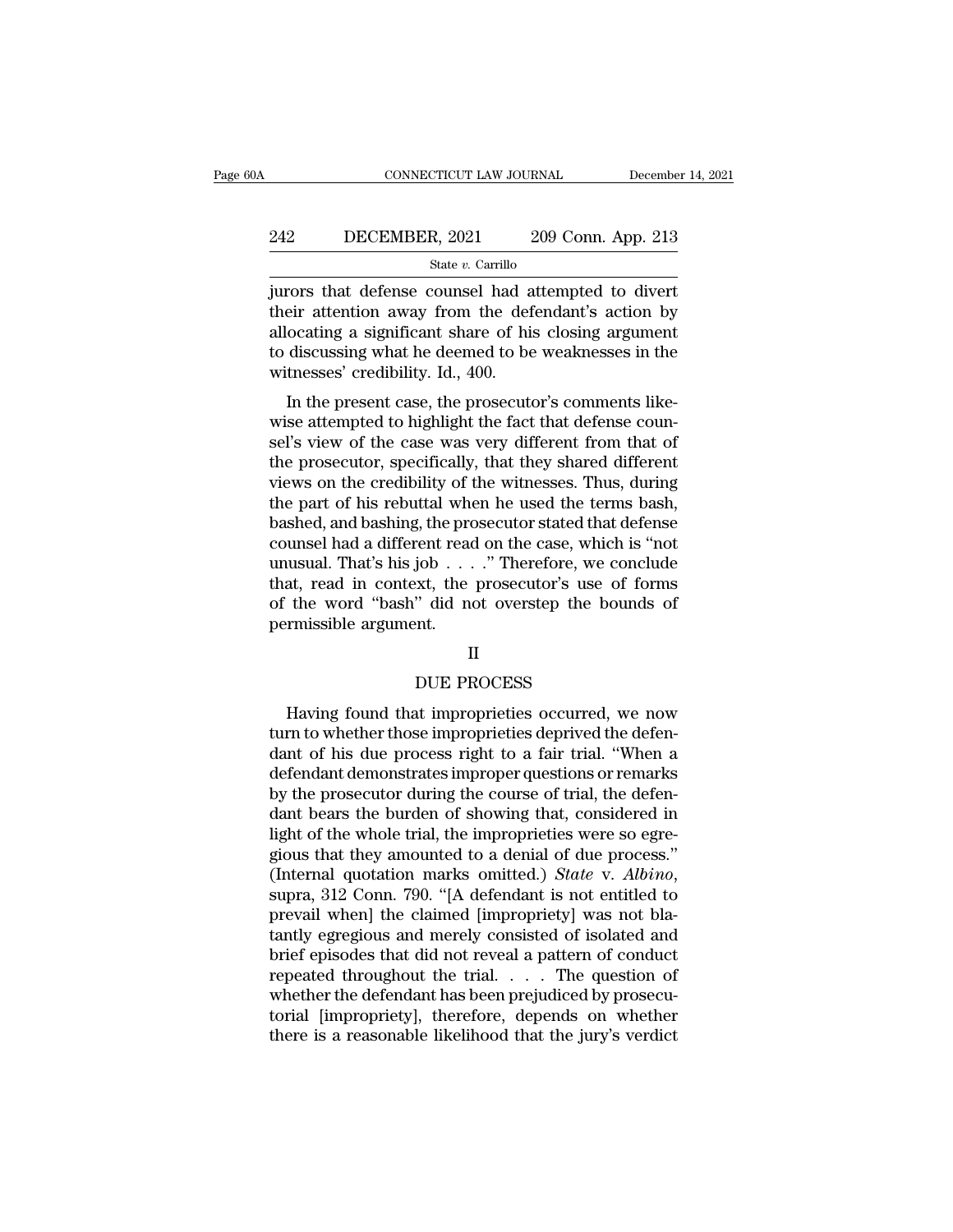State *v.* Carrillo

14, 2021 CONNECTICUT LAW JOURNAL Page 61A<br>
209 Conn. App. 213 DECEMBER, 2021 243<br>
State v. Carrillo<br>
would have been different absent the sum total of the<br>
improprieties." (Citation omitted; internal quotation<br>
marks omit 209 Conn. App. 213 DECEMBER, 2021 243<br>
State v. Carrillo<br>
would have been different absent the sum total of the<br>
improprieties.'' (Citation omitted; internal quotation<br>
marks omitted.) *State v. Luster*, supra, 279 Conn. 209 Conn. App. 213 DECEMBER, 2021 243<br>
State v. Carrillo<br>
would have been different absent the sum total of the<br>
improprieties." (Citation omitted; internal quotation<br>
marks omitted.) *State* v. *Luster*, supra, 279 Conn. 9 Conn. App. 213 DECEMBER, 2021 243<br>
State v. Carrillo<br>
Duld have been different absent the sum total of the<br>
proprieties." (Citation omitted; internal quotation<br>
arks omitted.) *State v. Luster*, supra, 279 Conn. 442.<br>"[

State v. Carrillo<br>
would have been different absent the sum total of the<br>
improprieties." (Citation omitted; internal quotation<br>
marks omitted.) *State* v. *Luster*, supra, 279 Conn. 442.<br>
"[O]ur determination of whether would have been different absent the sum total of the<br>improprieties." (Citation omitted; internal quotation<br>marks omitted.) *State* v. *Luster*, supra, 279 Conn. 442.<br>"[O]ur determination of whether any improper con-<br>duct *Would have been different absent the suiff total of the improprieties."* (Citation omitted; internal quotation marks omitted.) *State v. Luster*, supra, 279 Conn. 442.<br>"[O]ur determination of whether any improper conduct miproprieties. (Criation of intited, internal quotation<br>marks omitted.) *State v. Luster*, supra, 279 Conn. 442.<br>"[O]ur determination of whether any improper con-<br>duct by the [prosecutor] violated the defendant's fair<br>tri trial. . . . These factors include: [1] the extent to which "[O]ur determination of whether any improper conduct by the [prosecutor] violated the defendant's fair trial rights is predicated on factors set forth in *State* v. *Williams*, [supra, 204 Conn. 540], with due considerati duct by the [prosecutor] violated the defendant's fair<br>trial rights is predicated on factors set forth in *State* v.<br>Williams, [supra, 204 Conn. 540], with due consider-<br>ation of whether that [impropriety] was objected to trial rights is predicated on factors set forth in *State* v.<br> *Williams*, [supra, 204 Conn. 540], with due consideration of whether that [impropriety] was objected to at<br>
trial....These factors include: [1] the extent to *Williams*, [supra, 204 Conn. 540], with due consideration of whether that [impropriety] was objected to at trial.... These factors include: [1] the extent to which the [impropriety] was invited by defense conduct or argu ation of whether that [impropriety] was objected to at<br>trial.... These factors include: [1] the extent to which<br>the [impropriety] was invited by defense conduct or<br>argument .... [2] the severity of the [impropriety]<br>...[3 trial.... These factors include: [1] the extent to which<br>the [impropriety] was invited by defense conduct or<br>argument .... [2] the severity of the [impropriety]<br>... [3] the frequency of the [impropriety] ... [4] the<br>centr the [impropriety] was invited by defense conduct or<br>argument . . . [2] the severity of the [impropriety]<br>. . . [3] the frequency of the [impropriety] . . . [4] the<br>centrality of the [impropriety] to the critical issues in argument . . . [2] the severity of the [impropriety]<br>
. . . [3] the frequency of the [impropriety] . . . [4] the<br>
centrality of the [impropriety] to the critical issues in<br>
the case . . . [5] the strength of the curative ... [3] the frequency of the [impropriety] ... [4] the centrality of the [impropriety] to the critical issues in the case ... [5] the strength of the curative measures adopted ... [6] and the strength of the state's case. centrality of the [impropriety] to the critical issues in<br>the case . . . [5] the strength of the curative measures<br>adopted . . . [6] and the strength of the state's case.<br>. . . The question of whether the defendant has be the case . . . [5] the strength of the curative measures<br>adopted . . . [6] and the strength of the state's case.<br>. . . The question of whether the defendant has been<br>prejudiced by prosecutorial [impropriety] . . . .<br>depend adopted . . . [6] and the strength of the state's case.<br>
. . . The question of whether the defendant has been<br>
prejudiced by prosecutorial [impropriety] . . . .<br>
depends on whether there is a reasonable likelihood<br>
that th ... The question of whether the defendant has been<br>prejudiced by prosecutorial [impropriety] ....<br>depends on whether there is a reasonable likelihood<br>that the jury's verdict would have been different absent<br>the sum total prejudiced by prosecutorial [impropriety] . . . .<br>depends on whether there is a reasonable likelihood<br>that the jury's verdict would have been different absent<br>the sum total of the improprieties. . . . Under the Wil-<br>liams depends on whether there is a reasonable likelihood<br>that the jury's verdict would have been different absent<br>the sum total of the improprieties. . . . Under the *Wil-<br>liams* general due process standard, the defendant has<br> that the jury's verdict would have been different absent<br>the sum total of the improprieties. . . . Under the *Wil-<br>liams* general due process standard, the defendant has<br>the burden to show both that the prosecutor's conduc the sum total of the improprieties. . . . Under the Will-<br>liams general due process standard, the defendant has<br>the burden to show both that the prosecutor's conduct<br>was improper and that it caused prejudice to his<br>defens *liams* general due process standard, the defendant has<br>the burden to show both that the prosecutor's conduct<br>was improper and that it caused prejudice to his<br>defense." (Internal quotation marks omitted.) *State* v.<br>*Harg* the burden to show both that the prosecutor's conduct<br>was improper and that it caused prejudice to his<br>defense." (Internal quotation marks omitted.) *State* v.<br>*Hargett*, 196 Conn. App. 228, 265–66, 229 A.3d 1047, cert.<br>g was improper and that it caused prejudice to his<br>defense." (Internal quotation marks omitted.) *State* v.<br>*Hargett*, 196 Conn. App. 228, 265–66, 229 A.3d 1047, cert.<br>granted, 335 Conn. 952, 238 A.3d 730 (2020). "Ultimatel defense." (Internal quotation marks omitted.) *State* v. *Hargett*, 196 Conn. App. 228, 265–66, 229 A.3d 1047, cert. granted, 335 Conn. 952, 238 A.3d 730 (2020). "Ultimately, [t]he issue is whether the prosecutor's conduct Hargett, 196 Conn. A<br>granted, 335 Conn. 9<br>[t]he issue is whet<br>infected the trial<br>resulting conviction<br>quotation marks om<br>339 Conn. 362.<br>The first of the Wii anted, 355 Confi. 352, 256 A.5d 750 (2020). Unifidately,<br>the issue is whether the prosecutor's conduct so<br>fected the trial with unfairness as to make the<br>sulting conviction a denial of due process." (Internal<br>otation marks pricial the trial with unfairness as to make the<br>resulting conviction a denial of due process." (Internal<br>quotation marks omitted.) *State* v. *Courtney G.*, supra,<br>339 Conn. 362.<br>The first of the *Williams* factors is whe

resulting conviction a denial of due process." (Internal<br>quotation marks omitted.) *State v. Courtney G.*, supra,<br>339 Conn. 362.<br>The first of the *Williams* factors is whether the impro-<br>prieties were invited by defense co resulting conviction a definal of due process. (Internat quotation marks omitted.) State v. Courtney G., supra, 339 Conn. 362.<br>The first of the *Williams* factors is whether the improprieties were invited by defense couns quotation marks onlitted.) *State v. Courtney G.*, supra,<br>339 Conn. 362.<br>The first of the *Williams* factors is whether the impro-<br>prieties were invited by defense counsel. See *State v.*<br>*Williams*, supra, 204 Conn. 540. The first of the *Williams* factors is<br>prieties were invited by defense co<br>*Williams*, supra, 204 Conn. 540. It is<br>state, and our thorough review of th<br>that the prosecutorial improprietie<br>by the conduct of defense counsel.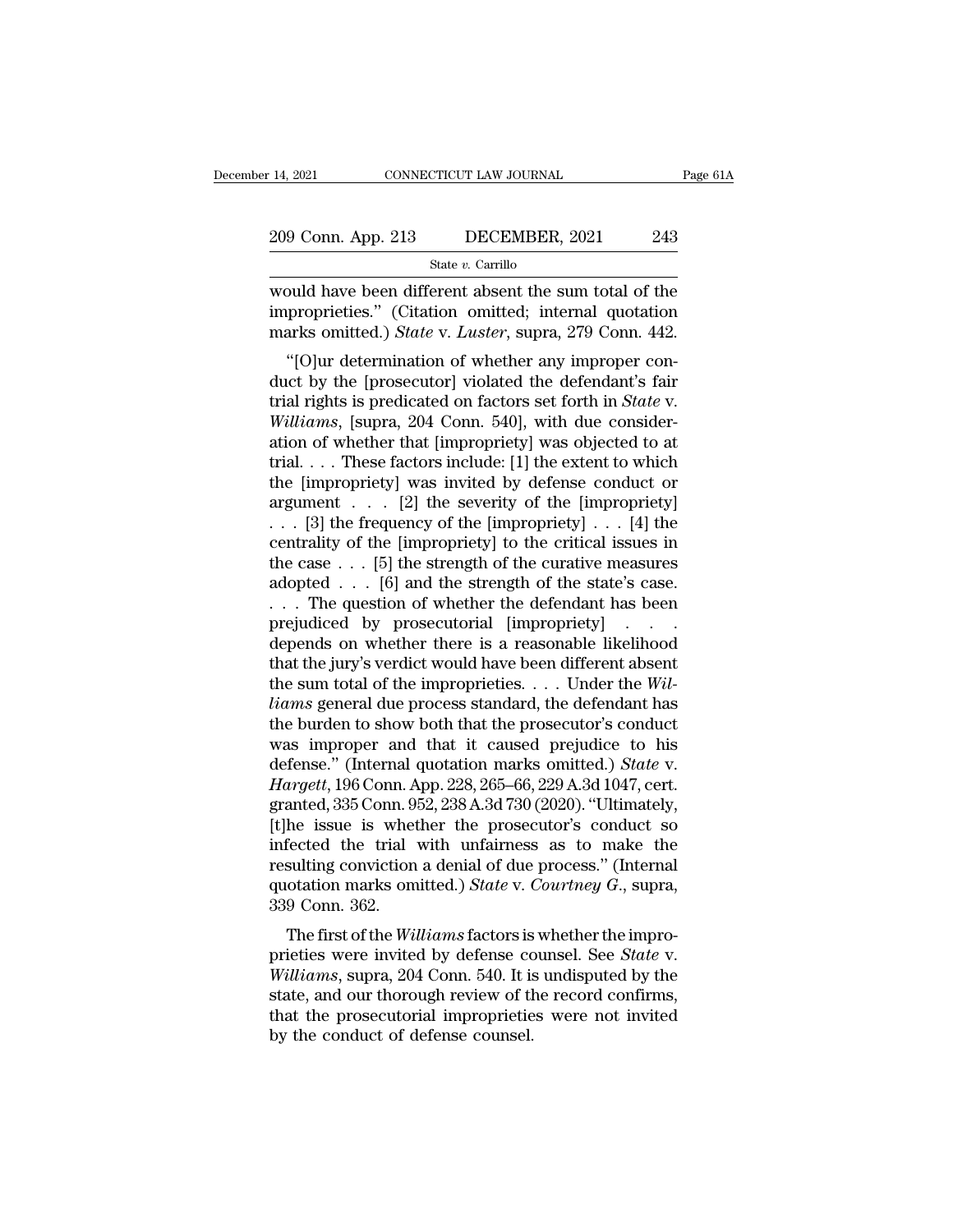# CONNECTICUT LAW JOURNAL December 14, 2021<br>244 DECEMBER, 2021 209 Conn. App. 213<br>3tate v. Carrillo

### State *v.* Carrillo

CONNECTICUT LAW JOURNAL December 14, 2021<br> **The Second Williams factor is the severity of the second Williams factor is the severity of the proprieties. Id. When evaluating severity, we must project the severity of the sev** 244 DECEMBER, 2021 209 Conn. App. 213<br>  $\frac{\text{State } v. \text{ Carrillo}}{\text{The second } Williams \text{ factor is the severity of the}}$ The second *Williams* factor is the severity of the<br>
improprieties. Id. When evaluating severity, we must<br>
consider "whether defense counsel objec 244 DECEMBER, 2021 209 Conn. App. 213<br>
<sup>State v. Carrillo<br>
The second *Williams* factor is the severity of the<br>
improprieties. Id. When evaluating severity, we must<br>
consider "whether defense counsel objected to the<br>
impr</sup> 244 DECEMBER, 2021 209 Conn. App. 213<br>  $\frac{\text{State } v.\text{ Carrillo}}{\text{The second Williams factor is the severity of the}}$ The second *Williams* factor is the severity of the<br>
improprieties. Id. When evaluating severity, we must<br>
consider "whether defense counsel objected t The second Williams factor is the severity of the<br>improprieties. Id. When evaluating severity, we must<br>consider "whether defense counsel objected to the<br>improper remarks, requested curative instructions, or<br>moved for a mi state *v*. Carnilo<br>
The second *Williams* factor is the severity of the<br>
improprieties. Id. When evaluating severity, we must<br>
consider "whether defense counsel objected to the<br>
improper remarks, requested curative instru The second Williams factor is the severity of the<br>improprieties. Id. When evaluating severity, we must<br>consider "whether defense counsel objected to the<br>improper remarks, requested curative instructions, or<br>moved for a mi improprieties. Id. When evaluating severity, we must<br>consider "whether defense counsel objected to the<br>improper remarks, requested curative instructions, or<br>moved for a mistrial. . . . Additionally, we look to<br>whether the consider "whether defense counsel objected to the<br>improper remarks, requested curative instructions, or<br>moved for a mistrial. . . . Additionally, we look to<br>whether the [improprieties were] blatantly egregious<br>or inexcusab improper remarks, requested curative instructions, or<br>moved for a mistrial. . . . Additionally, we look to<br>whether the [improprieties were] blatantly egregious<br>or inexcusable." (Citation omitted; internal quotation<br>marks moved for a mistrial. . . . Additionally, we look to<br>whether the [improprieties were] blatantly egregious<br>or inexcusable." (Citation omitted; internal quotation<br>marks omitted.) *State* v. *Courtney G*., supra, 339 Conn.<br>3 whether the [improprieties were] blatantly egregious<br>or inexcusable." (Citation omitted; internal quotation<br>marks omitted.) *State* v. *Courtney*  $G$ ., supra, 339 Conn.<br>362. Although lack of an objection is not fatal to t or inexcusable." (Citation omitted; internal quotation<br>marks omitted.) *State* v. *Courtney G.*, supra, 339 Conn.<br>362. Although lack of an objection is not fatal to the<br>defendant's claim for a new trial, we must consider marks omitted.) *State* v. *Courtney G.*, supra, 339 Conn.<br>362. Although lack of an objection is not fatal to the<br>defendant's claim for a new trial, we must consider this<br>in assessing whether the defendant's right to a fa 362. Although lack of an objection is not fatal to the defendant's claim for a new trial, we must consider this<br>in assessing whether the defendant's right to a fair trial<br>was violated. The failure to object "demonstrates defendant's claim for a new trial, we must consider this<br>in assessing whether the defendant's right to a fair trial<br>was violated. The failure to object "demonstrates that<br>defense counsel presumably [did] not view the alleg in assessing whether the defendant's right to a fair trial<br>was violated. The failure to object "demonstrates that<br>defense counsel presumably [did] not view the alleged<br>impropriety as prejudicial enough to jeopardize seri-<br> was violated. The failure to object "demonstrates that<br>defense counsel presumably [did] not view the alleged<br>impropriety as prejudicial enough to jeopardize seri-<br>ously the defendant's right to a fair trial." (Internal<br>quo defense counsel presumably [did] not view the alleged<br>impropriety as prejudicial enough to jeopardize seri-<br>ously the defendant's right to a fair trial." (Internal<br>quotation marks omitted.) *State* v. *Fauci*, supra, 282<br>C impropriety as prejudicial enough to jeopardize seri-<br>ously the defendant's right to a fair trial." (Internal<br>quotation marks omitted.) *State* v. *Fauci*, supra, 282<br>Conn. 51. In the present case, not only did defense<br>cou ously the defendant's right to a fair trial." (Internal<br>quotation marks omitted.) *State* v. *Fauci*, supra, 282<br>Conn. 51. In the present case, not only did defense<br>counsel fail to object to any of the alleged improprietie quotation marks omitted.) *State* v. *Fauci*, supra, 282<br>Conn. 51. In the present case, not only did defense<br>counsel fail to object to any of the alleged improprieties<br>when they occurred, he did not take the opportunity<br>to Conn. 51. In the present case, not only did defense<br>counsel fail to object to any of the alleged improprieties<br>when they occurred, he did not take the opportunity<br>to address the alleged improprieties in the prosecutor's<br>cl counsel fail to object to any of the alleged improprieties<br>when they occurred, he did not take the opportunity<br>to address the alleged improprieties in the prosecutor's<br>closing argument during his own closing argument to<br>th when they occurred, he did not take the opportunity<br>to address the alleged improprieties in the prosecutor's<br>closing argument during his own closing argument to<br>the jury. Rather, defense counsel began his closing argu-<br>men to address the alleged improprieties in the prosecutor's<br>closing argument during his own closing argument to<br>the jury. Rather, defense counsel began his closing argu-<br>ment to the jury by stating, "[y]ou heard the state ove closing argument during his own closing argument to<br>the jury. Rather, defense counsel began his closing argu-<br>ment to the jury by stating, "[y]ou heard the state over<br>the last few days present their evidence and summarize<br> the jury. Rather, defense counsel began his closing argument to the jury by stating, "[y]ou heard the state over<br>the last few days present their evidence and summarize<br>it for you a few minutes ago." At no point in his clos ment to the jury by stating, "[y]ou heard the state over<br>the last few days present their evidence and summarize<br>it for you a few minutes ago." At no point in his closing<br>argument did defense counsel challenge the improper<br> the last few days present their evidence and summarize<br>it for you a few minutes ago." At no point in his closing<br>argument did defense counsel challenge the improper<br>comments made by the prosecutor during his closing,<br>furth it for you a few minutes ago." At no point in his closing<br>argument did defense counsel challenge the improper<br>comments made by the prosecutor during his closing,<br>further highlighting that, at trial, defense counsel pre-<br>su argument did defense counsel challenge the improper<br>comments made by the prosecutor during his closing,<br>further highlighting that, at trial, defense counsel pre-<br>sumably did not view the improprieties as so prejudicial<br>as comments made by the prosecutor during his closing,<br>further highlighting that, at trial, defense counsel pre-<br>sumably did not view the improprieties as so prejudicial<br>as to jeopardize seriously the defendant's right to a f mably did not view the improprieties as so prejudicial<br>to jeopardize seriously the defendant's right to a fair<br>al. See *State* v. *Fauci*, supra, 51. Furthermore, defense<br>unsel never requested a curative instruction from as to jeopardize seriously the defendant's right to a fair<br>trial. See *State* v. *Fauci*, supra, 51. Furthermore, defense<br>counsel never requested a curative instruction from the<br>court or a mistrial due to any of the impro

as to yooperating streamly are absoluted burght of a ratio trial. See *State* v. *Fauci*, supra, 51. Furthermore, defense counsel never requested a curative instruction from the court or a mistrial due to any of the impro counsel never requested a curative instruction from the court or a mistrial due to any of the improprieties.<br>Additionally, "the severity of the impropriety is often counterbalanced in part by the third *Williams* factor, n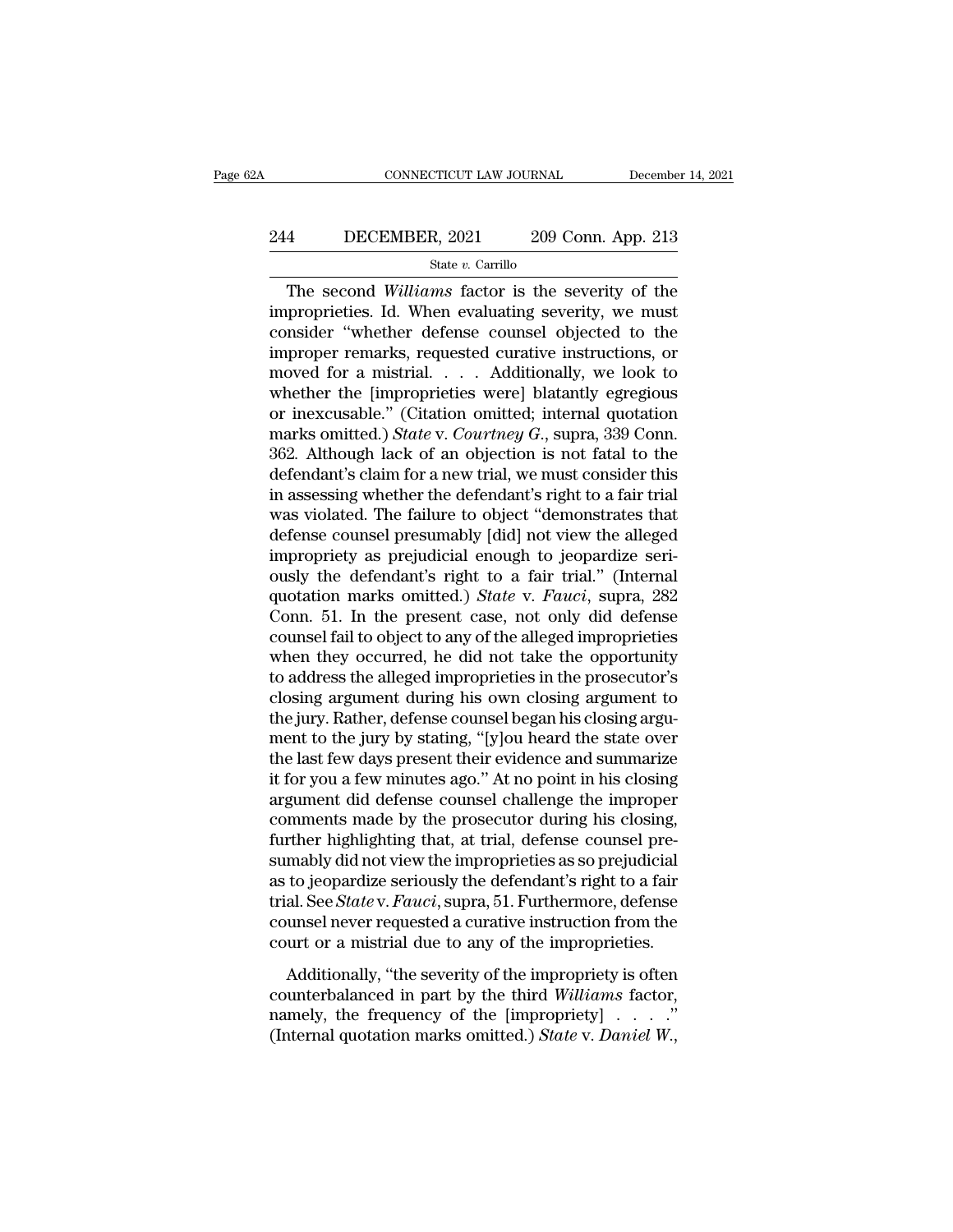# 14, 2021 CONNECTICUT LAW JOURNAL Page 63A<br>209 Conn. App. 213 DECEMBER, 2021 245<br>State v. Carrillo

State *v.* Carrillo

14, 2021 CONNECTICUT LAW JOURNAL Page 63A<br>
209 Conn. App. 213 DECEMBER, 2021 245<br>
<sup>31</sup> State v. Carrillo<br>
180 Conn. App. 76, 113, 182 A.3d 665, cert. denied, 328<br>
Conn. 929, 182 A.3d 638 (2018); see *State* v. *Williams*, 209 Conn. App. 213 DECEMBER, 2021 245<br>
<sup>State v. Carrillo</sup><br>
180 Conn. App. 76, 113, 182 A.3d 665, cert. denied, 328<br>
Conn. 929, 182 A.3d 638 (2018); see *State* v. *Williams*,<br>
supra, 204 Conn. 540. "Improper statements th 209 Conn. App. 213 DECEMBER, 2021 245<br>
State v. Carrillo<br>
180 Conn. App. 76, 113, 182 A.3d 665, cert. denied, 328<br>
Conn. 929, 182 A.3d 638 (2018); see *State* v. *Williams*,<br>
supra, 204 Conn. 540. "Improper statements tha State v. Carrillo<br>
180 Conn. App. 76, 113, 182 A.3d 665, cert. denied, 328<br>
Conn. 929, 182 A.3d 638 (2018); see *State* v. *Williams*,<br>
supra, 204 Conn. 540. "Improper statements that are<br>
minor and isolated will generall state v. Carrillo<br>180 Conn. App. 76, 113, 182 A.3d 665, cert. denied, 328<br>Conn. 929, 182 A.3d 638 (2018); see *State* v. *Williams*,<br>supra, 204 Conn. 540. "Improper statements that are<br>minor and isolated will generally not 180 Conn. App. 76, 113, 182 A.3d 665, cert. denied, 328<br>*Conn. 929, 182 A.3d 638 (2018); see <i>State* v. *Williams*,<br>supra, 204 Conn. 540. "Improper statements that are<br>minor and isolated will generally not taint the overal Conn. 929, 182 A.3d 638 (2018); see *State* v. *Williams*, supra, 204 Conn. 540. "Improper statements that are minor and isolated will generally not taint the overall fairness of an entire trial." (Internal quotation marks supra, 204 Conn. 540. "Improper statements that are<br>
minor and isolated will generally not taint the overall<br>
fairness of an entire trial." (Internal quotation marks<br>
omitted.) *State* v. *Felix R.*, supra, 319 Conn. 17; s minor and isolated will generally not taint the overall<br>fairness of an entire trial." (Internal quotation marks<br>omitted.) *State* v. *Felix R.*, supra, 319 Conn. 17; see also<br>*State* v. *Payne*, 303 Conn. 538, 567, 34 A.3d fairness of an entire trial." (Internal quotation marks<br>omitted.) *State* v. *Felix R.*, supra, 319 Conn. 17; see also<br>*State* v. *Payne*, 303 Conn. 538, 567, 34 A.3d 370 (2012)<br>(With respect to the second and third *Will* omitted.) *State* v. *Felix R.*, supra, 319 Conn. 17; see also *State* v. *Payne*, 303 Conn. 538, 567, 34 A.3d 370 (2012) (With respect to the second and third *Williams* factors, "all three of the contested statements by State v. Payne, 303 Conn. 538, 567, 34 A.3d 370 (2012)<br>(With respect to the second and third Williams factors,<br>"all three of the contested statements by the prosecutor<br>were isolated and occurred within the state's lengthy (With respect to the second and third *Williams* factors,<br>
"all three of the contested statements by the prosecutor<br>
were isolated and occurred within the state's lengthy<br>
closing argument. Additionally, the trial court c "all three of the contested statements by the prosecutor<br>were isolated and occurred within the state's lengthy<br>closing argument. Additionally, the trial court cured<br>any harm by instructing the jury that the arguments of<br>c were isolated and occurred within the state's lengthy<br>closing argument. Additionally, the trial court cured<br>any harm by instructing the jury that the arguments of<br>counsel were not evidence  $\ldots$ ." (Footnote omit-<br>ted.)). closing argument. Additionally, the trial court cured<br>any harm by instructing the jury that the arguments of<br>counsel were not evidence  $\dots$ . " (Footnote omit-<br>ted.)). In the present case, all of the improper comments<br>were any harm by instructing the jury<br>counsel were not evidence . . .<br>*fed.*)). In the present case, all of th<br>were single, isolated statements<br>and rebuttal argument, rather<br>repeated throughout the trial fo<br>*State* v. *Felix R.* d.)). In the present case, all of the improper comments<br>are single, isolated statements made during closing<br>d rebuttal argument, rather than having been<br>peated throughout the trial for dramatic effect. See<br>ate v. *Felix R.* bed. *J.* In the present case, an of the improper continents<br>were single, isolated statements made during closing<br>and rebuttal argument, rather than having been<br>repeated throughout the trial for dramatic effect. See<br>*State* 

were single, isolated statements made during closing<br>and rebuttal argument, rather than having been<br>repeated throughout the trial for dramatic effect. See<br> $State$  v. Felix R., supra, 17.<br>The fourth Williams factor considers t and Tebuttar argument, Tatrier than Taving been<br>repeated throughout the trial for dramatic effect. See<br>State v. Felix R., supra, 17.<br>The fourth Williams factor considers the centrality<br>of the improprieties. State v. Willi Fepeated throughout the that for dramatic effect. See<br>State v. Felix R., supra, 17.<br>The fourth Williams factor considers the centrality<br>of the improprieties. State v. Williams, supra, 204 Conn.<br>540. In light of the lack of State v. Feta. 1., supra, 11.<br>The fourth *Williams* factor considers the centrality<br>of the improprieties. *State* v. *Williams*, supra, 204 Conn.<br>540. In light of the lack of eyewitnesses or physical<br>evidence, the critical The fourth *Williams* factor considers the centrality<br>of the improprieties. *State* v. *Williams*, supra, 204 Conn.<br>540. In light of the lack of eyewitnesses or physical<br>evidence, the critical issue in this case was the cr of the improprieties. *State* v. *Williams*, supra, 204 Conn.<br>540. In light of the lack of eyewitnesses or physical<br>evidence, the critical issue in this case was the credibil-<br>ity of the witnesses' testimony. We conclude 540. In light of the lack of eyewitnesses or physical<br>evidence, the critical issue in this case was the credibil-<br>ity of the witnesses' testimony. We conclude that two<br>of the improper statements directly implicated M's cre evidence, the critical issue in this case was the credibil-<br>ity of the witnesses' testimony. We conclude that two<br>of the improper statements directly implicated M's cred-<br>ibility, specifically, the prosecutor's statement t ity of the witnesses' testimony. We conclude that two<br>of the improper statements directly implicated M's cred-<br>ibility, specifically, the prosecutor's statement that chil-<br>dren do not have a point of reference for sexual b of the improper statements directly implicated M's cred-<br>ibility, specifically, the prosecutor's statement that chil-<br>dren do not have a point of reference for sexual behav-<br>ior such as sucking one's nipples and the prosec ibility, specifically, the prosecutor's statement that children do not have a point of reference for sexual behavior such as sucking one's nipples and the prosecutor's statement to the jury concerning M's efforts to become dren do not have a point of reference for sexual behav-<br>ior such as sucking one's nipples and the prosecutor's<br>statement to the jury concerning M's efforts to become<br>bilingual and maintain her culture.<sup>24</sup> Although we conior such as sucking one's nipples and the prosecutor's<br>statement to the jury concerning M's efforts to become<br>bilingual and maintain her culture.<sup>24</sup> Although we con-<br>clude that these two comments bear on the centrality<br>of statement to the jury concerning M's efforts to become<br>bilingual and maintain her culture.<sup>24</sup> Although we con-<br>clude that these two comments bear on the centrality<br>of the state's case, given their brief and isolated natur bilingual and maintain her culture.<sup>24</sup> Although we conclude that these two comments bear on the centrality of the state's case, given their brief and isolated nature and the lack of any objection from the defense, we are clude that these two comments bear on the centrality<br>of the state's case, given their brief and isolated nature<br>and the lack of any objection from the defense, we are<br>not convinced that the defendant was denied a fair tria not convinced that the defendant was denied a fair trial.<br>Furthermore, the prosecutor reminded the jurors on several occasions that it was their role, and only their<br>role, to determine witness credibility. See part I B of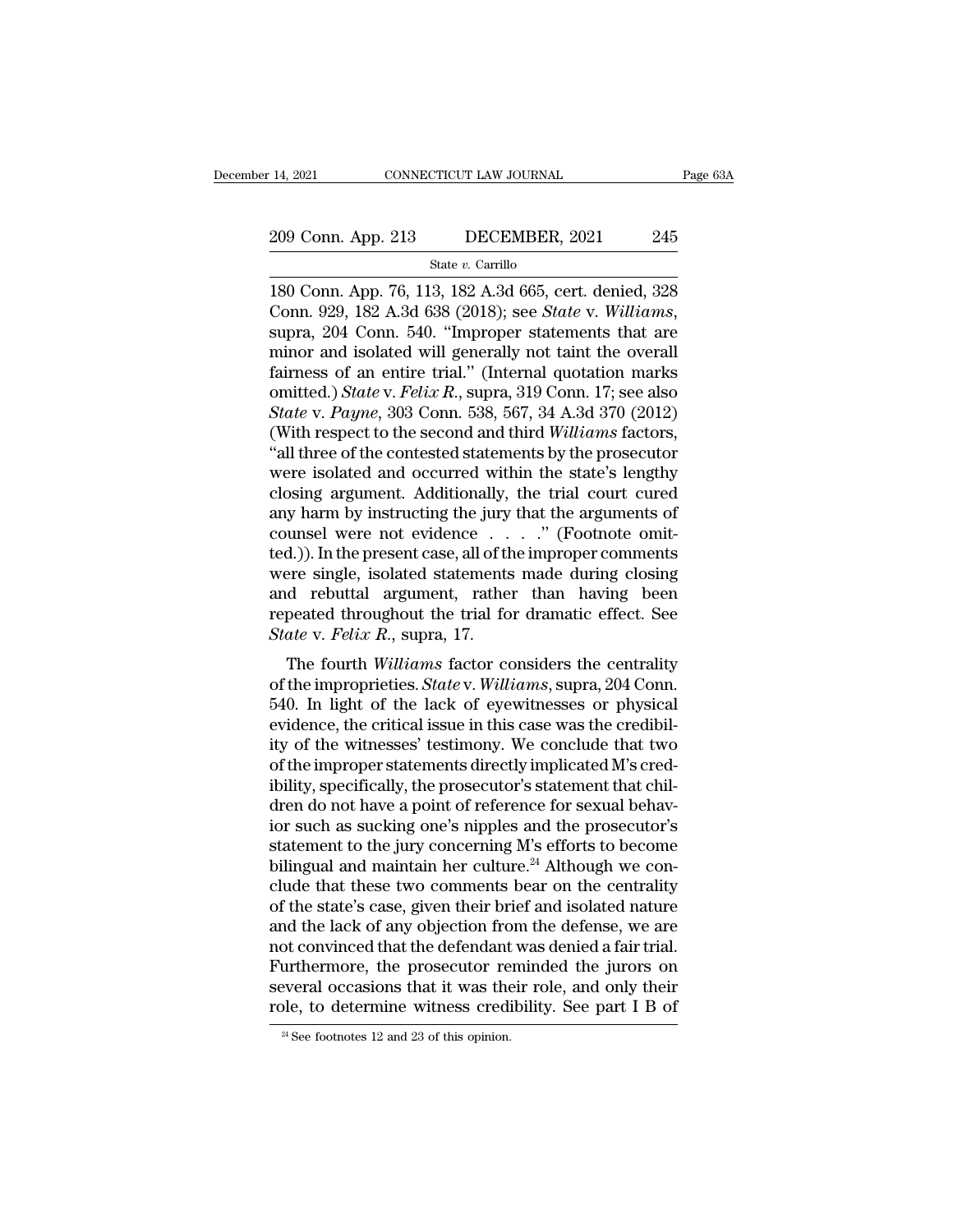# CONNECTICUT LAW JOURNAL December 14, 2021<br>246 DECEMBER, 2021 209 Conn. App. 213<br>3tate v. Carrillo

### State *v.* Carrillo

CONNECTICUT LAW JOURNAL December 14, 2021<br>
246 DECEMBER, 2021 209 Conn. App. 213<br>  $\frac{\text{State } v. \text{ Carrillo}}{\text{this opinion. Thus, to the extent that the improperties}}$ <br>
did bear on the central issue of the credibility of witness 246 DECEMBER, 2021 209 Conn. App. 213<br>  $\frac{\text{State } v. \text{ Carrillo}}{\text{this opinion. Thus, to the extent that the improperties}}$ <br>
did bear on the central issue of the credibility of witness<br>
testimony, we are confident that, when viewed in the<br>
context of the entire trial the 246 DECEMBER, 2021 209 Conn. App. 213<br>  $\frac{\text{State } v. \text{ Carrillo}}{\text{this opinion. Thus, to the extent that the improperties}}$ <br>
did bear on the central issue of the credibility of witness<br>
testimony, we are confident that, when viewed in the<br>
context of the entire trial, th 246 DECEMBER, 2021 209 Conn. App. 213<br>
State v. Carrillo<br>
this opinion. Thus, to the extent that the improprieties<br>
did bear on the central issue of the credibility of witness<br>
testimony, we are confident that, when viewe  $\begin{array}{c}\n\hline\n\text{State } v. \text{ Ca} \\
\hline\n\text{This opinion. Thus, to the extedid bear on the central issue of\n\text{testimony, we are confident to\n\text{context of the entire trial, the\n\text{comments was minimal.}\n\end{array}$ State *t*. Cannot is opinion. Thus, to the extent that the improprieties<br>d bear on the central issue of the credibility of witness<br>stimony, we are confident that, when viewed in the<br>ntext of the entire trial, the impact of this opinion. Thus, to the extent that the improprieties<br>did bear on the central issue of the credibility of witness<br>testimony, we are confident that, when viewed in the<br>context of the entire trial, the impact of the impro

did bear on the central issue of the credibility of witness<br>testimony, we are confident that, when viewed in the<br>context of the entire trial, the impact of the improper<br>comments was minimal.<br>The fifth *Williams* factor con testimony, we are confident that, when viewed in the<br>context of the entire trial, the impact of the improper<br>comments was minimal.<br>The fifth Williams factor considers the strength of<br>curative measures adopted. *State* v. W context of the entire trial, the impact of the improper<br>comments was minimal.<br>The fifth *Williams* factor considers the strength of<br>curative measures adopted. *State v. Williams*, supra,<br>204 Conn. 540. Although the court d comments was minimal.<br>
The fifth *Williams* factor considers the strength of<br>
curative measures adopted. *State* v. *Williams*, supra,<br>
204 Conn. 540. Although the court did not address any<br>
of the prosecutor's improper The fifth *Williams* factor considers the strength of curative measures adopted. *State* v. *Williams*, supra, 204 Conn. 540. Although the court did not address any of the prosecutor's improper comments, we conclude that curative measures adopted. *State* v. *Williams*, supra, 204 Conn. 540. Although the court did not address any of the prosecutor's improper comments, we conclude that the court's extremely thorough jury instructions were 204 Conn. 540. Although the court did not address any<br>of the prosecutor's improper comments, we conclude<br>that the court's extremely thorough jury instructions<br>were sufficiently curative. "We recognize that general<br>jury in of the prosecutor's improper comments, we conclude<br>that the court's extremely thorough jury instructions<br>were sufficiently curative. "We recognize that general<br>jury instructions can cure the potential effects of minor<br>pro that the court's extremely thorough jury instructions<br>were sufficiently curative. "We recognize that general<br>jury instructions can cure the potential effects of minor<br>prosecutorial improprieties." *State* v. *Felix R.*, su were sufficiently curative. "We recognize that general<br>jury instructions can cure the potential effects of minor<br>prosecutorial improprieties." *State* v. *Felix R.*, supra,<br>319 Conn. 18. We presume that the jury followed t jury instructions can cure the potential effects of minor<br>prosecutorial improprieties." *State* v. *Felix R.*, supra,<br>319 Conn. 18. We presume that the jury followed the<br>court's instructions "in the absence of any indicati prosecutorial improprieties." *State v. Felix R.*, supra, 319 Conn. 18. We presume that the jury followed the court's instructions "in the absence of any indication to the contrary." *State v. Collins*, 299 Conn. 567, 590 319 Conn. 18. We presume that the jury followed the court's instructions "in the absence of any indication to the contrary." *State* v. *Collins*, 299 Conn. 567, 590, 10 A.3d 1005, cert. denied, 565 U.S. 908, 132 S. Ct. 3 court's instructions "in the absence of any indication<br>to the contrary." *State* v. *Collins*, 299 Conn. 567, 590,<br>10 A.3d 1005, cert. denied, 565 U.S. 908, 132 S. Ct. 314,<br>181 L. Ed. 2d 193 (2011). A thorough search of ou to the contrary." *State* v. *Collins*, 299 Conn. 567, 590, 10 A.3d 1005, cert. denied, 565 U.S. 908, 132 S. Ct. 314, 181 L. Ed. 2d 193 (2011). A thorough search of our jurisprudence reveals that the judgment in very few 10 A.3d 1005, cert. denied, 565 U.S. 908, 132 S. Ct. 314, 181 L. Ed. 2d 193 (2011). A thorough search of our jurisprudence reveals that the judgment in very few cases has been reversed on the basis of prosecutorial improp 181 L. Ed. 2d 193 (2011). A thorough search of our jurisprudence reveals that the judgment in very few cases has been reversed on the basis of prosecutorial impropriety when defense counsel has not objected to the challen jurisprudence reveals that the judgment in very few cases has been reversed on the basis of prosecutorial impropriety when defense counsel has not objected to the challenged remarks, moved for a curative instruction, or m is challenged remarks, moved for a curative instruction, or moved for a mistrial, particularly when the trial burt's general jury instructions addressed the improprieties.<sup>25</sup> Our Supreme Court has "note[d] that, in  $\frac{2$ tion, or moved for a mistrial, particularly when the trial court's general jury instructions addressed the improprieties.<sup>25</sup> Our Supreme Court has "note[d] that, in  $\frac{1}{25}$  We note that the cases in which our appellat

checient to cure improprieties that occurred repeatedly throughout the instant's decision not to testify were improper and deprived him of his right to a fair trial.<br>In State v. Angel T., 292 Conn. 262, 291, 973 A.2d 1207 decision not to testify were improper and deprived him of his right to a fair trial.<br>In *State* v. *Angel T*., 292 Conn. 262, 291, 973 A.2d 1207 (2009), our Supreme Court concluded that the trial court's general jury inst Further, in *State* v. *Angel T*, 292 Conn. 262, 291, 973 A.2d 1207 (2009), our Supremeteurt concluded that the trial court's general jury instructions were insuffi-<br>ent to cure improprieties that occurred repeatedly throu fair trial.<br>In *State* v. *Angel T.*, 292 Conn. 262, 291, 973 A.2d 1207 (2009), our Supreme<br>Court concluded that the trial court's general jury instructions were insuffi-<br>cient to cure improprieties that occurred repeated cient to cure improprieties that occurred repeatedly throughout the trial

Court concluded that the trial court's general jury instructions were insufficient to cure improprieties that occurred repeatedly throughout the trial because the instructions did not specifically address all of the improp

court's general jury instructions addressed the improprieties.<sup>25</sup> Our Supreme Court has "note[d] that, in  $\frac{1}{20}$  we note that the cases in which our appellate courts have ordered a new trial on the basis of prosecuto prieties.<sup>25</sup> Our Supreme Court has "note[d] that, in<br><sup>25</sup> We note that the cases in which our appellate courts have ordered a<br>new trial on the basis of prosecutorial improprieties, in the absence of any<br>objection by defen prieties.<sup>--</sup> Our Supreme Court has note[u] that, in  $\frac{25}{5}$  We note that the cases in which our appellate courts have ordered a new trial on the basis of prosecutorial improprieties, in the absence of any objection by <sup>25</sup> We note that the cases in which our appellate courts have ordered a new trial on the basis of prosecutorial improprieties, in the absence of any objection by defense counsel, involved conduct substantially more egreg new trial on the basis of prosecutorial improprieties, in the absence of any<br>objection by defense counsel, involved conduct substantially more egregious<br>than what occurred in the present case. In *State* v. A. M., 324 Conn not what order is the objection by d<br>than what occurs 192-93, 152 f<br>this court, condecision not t<br>fair trial.<br>In *State* v. A In an what occurred in the present case. In *State* v. *A. M.*, 324 Conn. 190, 2–93, 152 A.3d 49 (2016), our Supreme Court upheld the decision of is court, concluding that the prosecution's references to the defendant's ec 192–93, 152 A.3d 49 (2016), our Supreme Court upheld the decision of this court, concluding that the prosecution's references to the defendant's decision not to testify were improper and deprived him of his right to a fai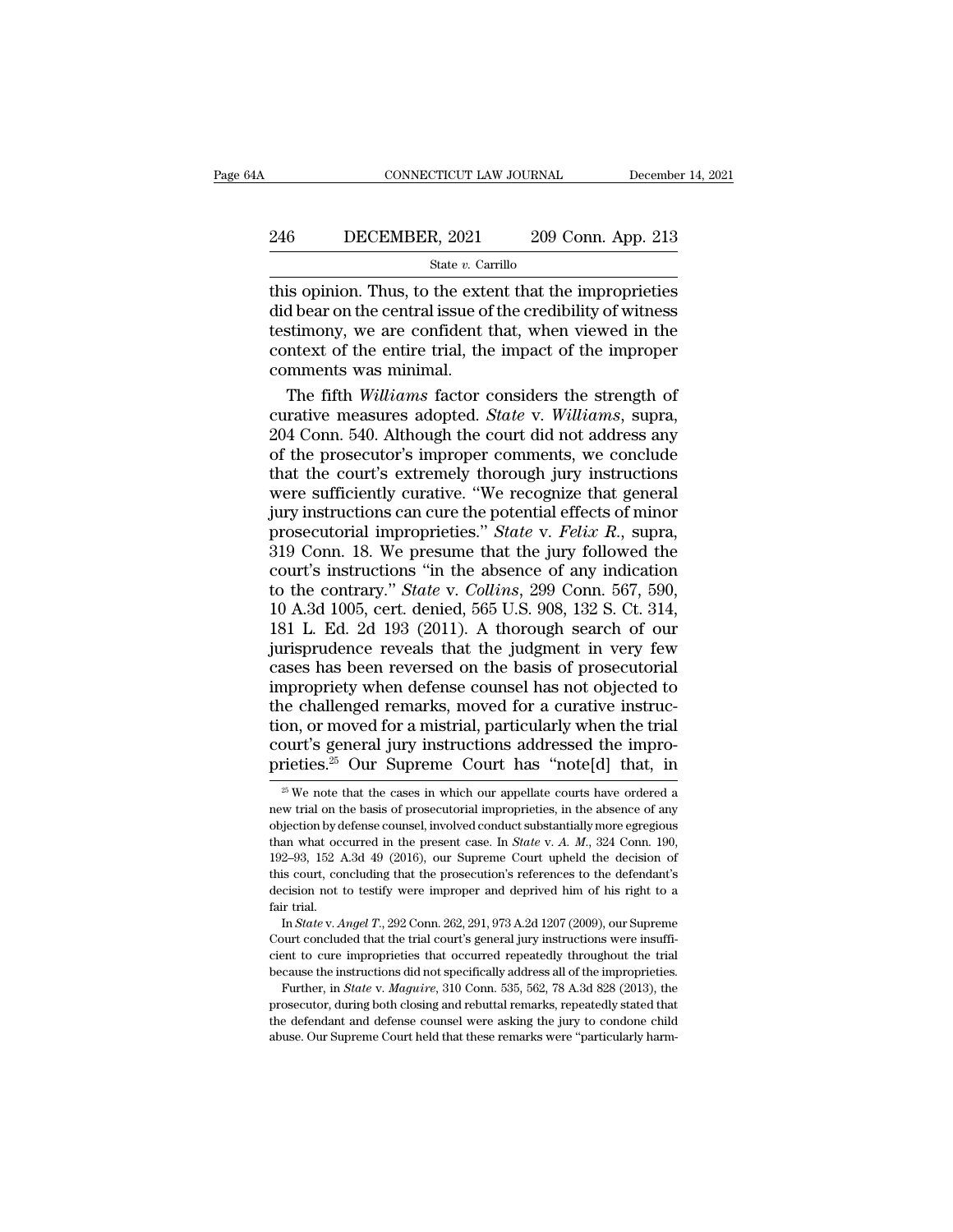# 14, 2021 CONNECTICUT LAW JOURNAL Page 65A<br>
209 Conn. App. 213 DECEMBER, 2021 247<br>
State v. Carrillo

State *v.* Carrillo

14, 2021 CONNECTICUT LAW JOURNAL Page 65.<br>
209 Conn. App. 213 DECEMBER, 2021 247<br>
State v. Carrillo<br>
nearly all cases where defense counsel fails to object<br>
... and [to] request a specific curative instruction in 209 Conn. App. 213 DECEMBER, 2021 247<br>
State v. Carrillo<br>
nearly all cases where defense counsel fails to object<br>
. . . and [to] request a specific curative instruction in<br>
response to a prosecutorial impropriety . . . an 209 Conn. App. 213 DECEMBER, 2021 247<br>
State v. Carrillo<br>
mearly all cases where defense counsel fails to object<br>
. . . and [to] request a specific curative instruction in<br>
response to a prosecutorial impropriety . . . an 209 Conn. App. 213 DECEMBER, 2021 247<br>
State v. Carrillo<br>
nearly all cases where defense counsel fails to object<br>
... and [to] request a specific curative instruction in<br>
response to a prosecutorial impropriety ... and th State v. Carrillo<br>
mearly all cases where defense counsel fails to object<br>
... and [to] request a specific curative instruction in<br>
response to a prosecutorial impropriety ... and the<br>
court's general jury instruction add state *v*. Cannot mearly all cases where defense counsel fails to object . . . and [to] request a specific curative instruction in response to a prosecutorial impropriety . . . and the court's general jury instruction addr nearly all cases where defen:<br>
. . . and [to] request a speciing<br>
response to a prosecutorial if<br>
court's general jury instruction<br>
ety, [it has] held that the contraction<br>
cures the impropriety." *State*<br>
207, 152 A.3d 49 sponse to a prosecutorial impropriety  $\ldots$  and the urt's general jury instruction addresses that impropri-<br>y, [it has] held that the court's general instruction<br>res the impropriety." *State* v. A. M., 324 Conn. 190,<br>7, 1 court's general jury instruction addresses that impropri-<br>ety, [it has] held that the court's general instruction<br>cures the impropriety." *State* v. A. M., 324 Conn. 190,<br>207, 152 A.3d 49 (2016).<br>In the present case, the c

ety, [it has] held that the court's general instruction<br>cures the impropriety." *State* v. A. M., 324 Conn. 190,<br>207, 152 A.3d 49 (2016).<br>In the present case, the court instructed the jury as<br>follows: "The law prohibits th cures the impropriety." *State* v. *A. M.*, 324 Conn. 190,<br>207, 152 A.3d 49 (2016).<br>In the present case, the court instructed the jury as<br>follows: "The law prohibits the [prosecutor] or defense<br>counsel from giving personal 207, 152 A.3d 49 (2016).<br>
In the present case, the court instructed the jury as<br>
follows: "The law prohibits the [prosecutor] or defense<br>
counsel from giving personal opinions as to whether<br>
the defendant is guilty or not In the present case, the court instructed the jury as<br>follows: "The law prohibits the [prosecutor] or defense<br>counsel from giving personal opinions as to whether<br>the defendant is guilty or not guilty. It is not their<br>asses In the present case, the court instructed the jury as<br>follows: "The law prohibits the [prosecutor] or defense<br>counsel from giving personal opinions as to whether<br>the defendant is guilty or not guilty. It is not their<br>asses *nesses.* "The law prohibits the [prosecutor] or defense counsel from giving personal opinions as to whether the defendant is guilty or not guilty. It is not their assessment of the credibility of the witnesses that matter *counsel from giving personal opinions as to whether*<br>the defendant is guilty or not guilty. It is not their<br>assessment of the credibility of the witnesses that mat-<br>ters, only yours.... Arguments and statements by<br>lawyers the defendant is guilty or not guilty. It is not their<br>assessment of the credibility of the witnesses that mat-<br>ters, only yours. . . . Arguments and statements by<br>lawyers are not evidence. The lawyers are not wit-<br>nesses. assessment of the credibility of the witnesses that mat-<br>ters, only yours. . . . . Arguments and statements by<br>lawyers are not evidence. The lawyers are not wit-<br>nesses. What they have said in their closing argument<br>is in ters, only yours. . . . . Arguments and statements by<br>lawyers are not evidence. The lawyers are not wit-<br>nesses. What they have said in their closing argument<br>is intended to help you interpret the evidence, but their<br>argum *for the form in the attorneys are not withnesses. What they have said in their closing argument* is intended to help you interpret the evidence, but their arguments are not evidence. If the facts as you remember them diff reasses. What they have said in their closing argument<br>is intended to help you interpret the evidence, but their<br>arguments are not evidence. If the facts as you remem-<br>ber them differ from the way the lawyers have stated<br>t *ts intended to he*<br>*arguments are r*<br>*ber them differ<br>them, your men<br><i>for the attorney*<br>*mate issue in*<br>*tions....*<br>ful because, in a clos thent, your memory of them controls. It is not proper<br>for the attorneys to express their opinion on the ulti-<br>mate issue in this case or to appeal to your emo-<br>tions....<br>ful because, in a close case, the jurors may have f for the attorneys to express their opinion on the ulti-<br>mate issue in this case or to appeal to your emo-<br>tions....<br>ful because, in a close case, the jurors may have felt compelled to find<br>the defendant guilty, lest they

mate issue in this ca<br>
tions....<br>
ful because, in a close case, the<br>
the defendant guilty, lest they l<br>
contemptible conduct." Id.<br>
In the present case, the pros  $\begin{array}{l} \text{On} \textbf{8.} \text{ } \cdot \cdot \cdot \text{} \end{array}$ <br>I because, in a close case, the jurors may have felt compelled to find<br>edefendant guilty, lest they be viewed by the state as condoning such<br>netmptible conduct." Id.<br>In the present

to the defendant guilty, lest the jurors may have felt compelled to find the defendant guilty, lest they be viewed by the state as condoning such contemptible conduct." Id.<br>In the present case, the prosecutor's remarks did ful because, in a close case, the jurors may have felt compelled to find<br>the defendant guilty, lest they be viewed by the state as condoning such<br>contemptible conduct." Id.<br>In the present case, the prosecutor's remarks did of the defendant guilty, lest they be viewed by the state as condoning such contemptible conduct." Id.<br>In the present case, the prosecutor's remarks did not violate any state statutes or implicate the defendant's constitut incontemptible conduct." Id.<br>
In the present case, the prosecutor's remarks did not violate any state<br>
statutes or implicate the defendant's constitutional right to remain silent.<br>
We do not find the prosecutor's remarks t In the present case, the prose<br>statutes or implicate the defendative do not find the prosecutor's read<br>of the trial as a whole. Further, instructions were sufficient to cu<br>prosecution's improprieties.<br>Unlike in *Angel T.* In the present case were different in the prosecutor's constitutional right to remain silent.<br>
Europe do not find the prosecutor's remarks to be particularly egregious in light<br>
the trial as a whole. Further, we conclude t We do not find the prosecutor's remarks to be particularly egregious in light of the trial as a whole. Further, we conclude that the trial court's general instructions were sufficient to cure any potential harm resulting

of the trial as a whole. Further, we conclude that the trial court's general instructions were sufficient to cure any potential harm resulting from the prosecution's improprieties.<br>Unlike in *Angel T*, the prosecutor's co instructions were sufficient to cure any potential harm resulting from the prosecution's improprieties.<br>
Unlike in *Angel T*., the prosecutor's comments in the present case were confined to only closing and rebuttal argum Unlike in *Angel T.*, the prosecutor's comments in the present case were confined to only closing and rebuttal arguments, and did not occur repeatedly throughout the trial. Furthermore, the trial court in the present case Unlike in *Angel T*, the prosecutor's comments in the present case were confined to only closing and rebuttal arguments, and did not occur repeatedly throughout the trial. Furthermore, the trial court in the present case a

confined to only closing and rebuttal arguments, and did not occur repeatedly throughout the trial. Furthermore, the trial court in the present case addressed all of the improprieties in its general instructions to the ju throughout the trial. Furthermore, the trial court in the present case addressed all of the improprieties in its general instructions to the jury. Finally, none of the improprieties in this case approaches the prosecutor's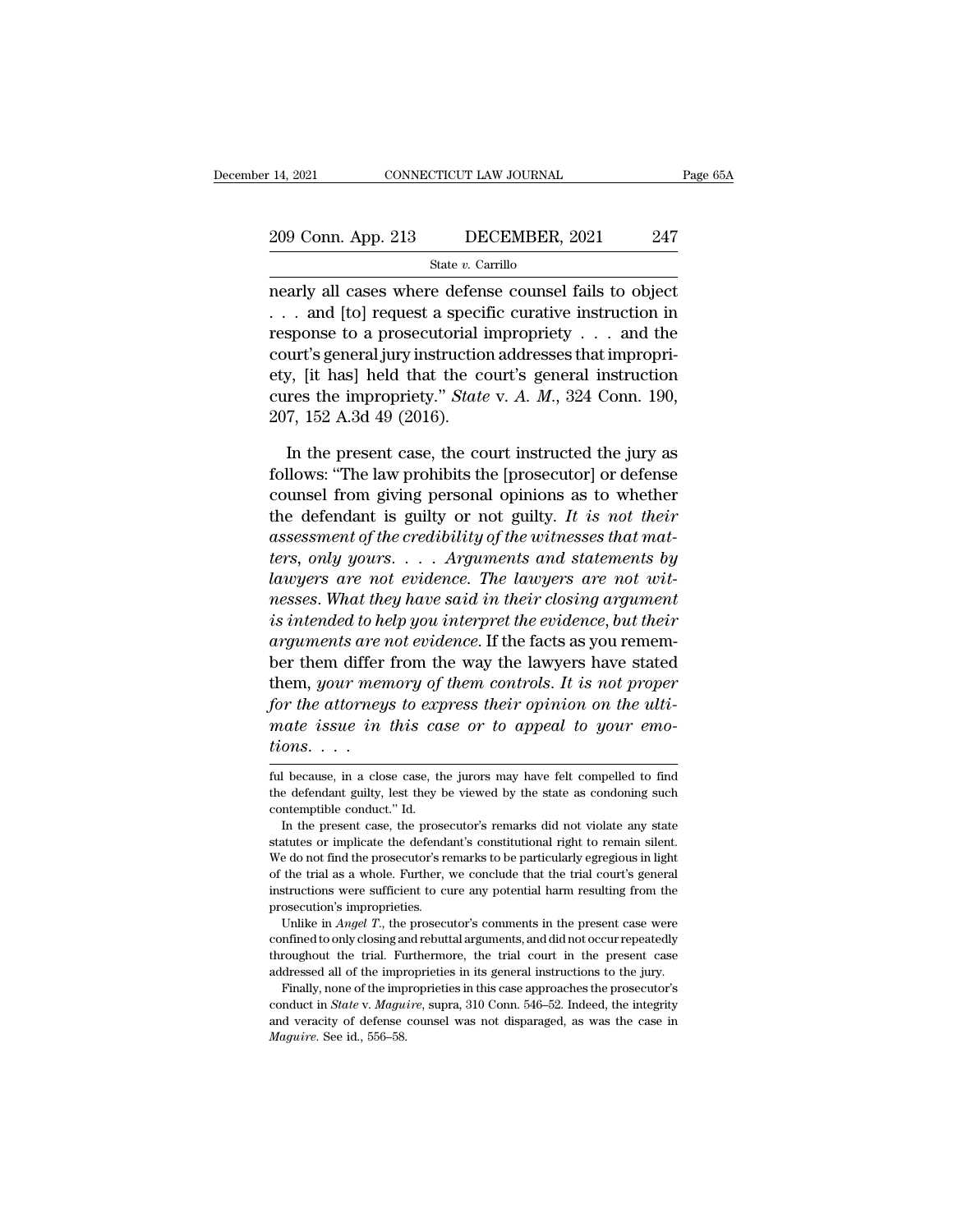# EXECUTE CONNECTICUT LAW JOURNAL December 14, 2021<br>248 DECEMBER, 2021 209 Conn. App. 213<br>2148 State v. Carrillo

### State *v.* Carrillo

CONNECTICUT LAW JOURNAL December 14, 2021<br>
8 DECEMBER, 2021 209 Conn. App. 213<br>
<sup>3</sup> State v. Carrillo<br>
"As I already indicated, and, I guess, I'm indicating<br>
ain, you should keep in mind that the arguments 248 DECEMBER, 2021 209 Conn. App. 213<br>
<sup>State v. Carrillo<br>
"As I already indicated, and, I guess, I'm indicating<br>
again, *you should keep in mind that the arguments*<br>
and statements by the attorneys in final argument or<br>
d</sup> *and BECEMBER, 2021 and 209 Conn. App. 213*<br>*and state v. Carrillo*<br>**and in and arguments by the attorneys in final argument or during the course of the trial are not evidence. You should not consider as evidence their r** *during the course of the facts nor their encycle of the facts nor the facts nor the facts nor the facts nor the facts nor the facts nor the facts nor their encycle of the facts nor their encycle of the facts nor their enc showledge in the considers* and the consideration of the gradient consider as evidence their recollection of the facts, nor their personal belief as to any facts or as to the considering the considering the considered bel <sup>the *v*. Carrillo<br>
"As I already indicated, and, I guess, I'm indicating<br>
again, *you should keep in mind that the argument or*<br>
during the course of the trial are not evidence. You<br>
should not consider as evidence their </sup> "As I already indicated, and, I guess, I'm indicating<br>again, *you should keep in mind that the arguments*<br>and statements by the attorneys in final argument or<br>during the course of the trial are not evidence. You<br>should not *again, you should keep in mind that the arguments*<br>and statements by the attorneys in final argument or<br>during the course of the trial are not evidence. You<br>should not consider as evidence their recollection of<br>the facts, *f* and statements by the attorneys in final argument or during the course of the trial are not evidence. You should not consider as evidence their recollection of the facts, nor their personal belief as to any facts or as *during the course of the trial are not evidence. You should not consider as evidence their recollection of the facts, nor their personal belief as to any facts or as to the credibility of any witness, nor any facts which* should not consider as evidence their recollection of<br>the facts, nor their personal belief as to any facts or<br>as to the credibility of any witness, nor any facts which<br>any attorney may have presented to you in argument<br>fro the facts, nor their personal belief as to any facts or<br>as to the credibility of any witness, nor any facts which<br>any attorney may have presented to you in argument<br>from that attorney's knowledge which was not pre-<br>sented as to the credibility of any witness, nor any facts which<br>any attorney may have presented to you in argument<br>from that attorney's knowledge which was not pre-<br>sented to you as evidence during the course of trial. If<br>there any attorney may have presented to you in argument<br>from that attorney's knowledge which was not pre-<br>sented to you as evidence during the course of trial. If<br>there are—is any difference between what any attorney<br>recalls as *from that attorney's knowledge which was not presented to you as evidence during the course of trial.* If there are—is any difference between what any attorney recalls as the evidence and what you recall as the evidence, *defendant defendant defendant defendant defendant defendant defendant defendant defendant defendant s family, the complainant, the defendant s family, the complainant, the complain-ant's family or fo and there are—is any difference between what any attorney*<br> *recalls as the evidence and what you recall as the evidence, it is your recollection that controls. Follow your*<br> *recollection, not anyone else's.... You shoul* recalls as the evidence and what you recall as the evidence, *it is your recollection that controls*. Follow your recollection, not anyone else's. . . . *You should not be influenced by any sympathy for the defendant, the* dence, *it is your recollection that controls.* Follow your recollection, not anyone else's. . . . You should not be influenced by any sympathy for the defendant, the defendant's family, the complainant, the complain-<br>ant' recollection, not anyone else's.  $\ldots$  *You should not be*<br>*influenced by any sympathy for the defendant, the*<br>*defendant's family, the complainant, the complain-*<br>*ant's family or for any other person who might, in*<br>*any influenced by any sympathy for the defendant, the defendant's family, the complainant, the complainant's family or for any other person who might, in any way, be affected by your decision. In addition, as I indicated earl* defendant's family, the complainant, the complain-<br>ant's family or for any other person who might, in<br>any way, be affected by your decision. In addition, as<br>I indicated earlier, your verdict must be based on the<br>evidence, *ent's family or for any other person who might, in*<br>*eny way, be affected by your decision*. In addition, as<br>I indicated earlier, your verdict must be based on the<br>evidence, and you may not go outside the evidence to<br>find *udity* way, be affected by your decision. In addition, as<br>I indicated earlier, your verdict must be based on the<br>evidence, and you may not go outside the evidence to<br>find facts; that is, you may not resort to guesswork,<br>c marcated earlier, your vertuct mast be based on the<br>idence, and you may not go outside the evidence to<br>id facts; that is, you may not resort to guesswork,<br>njecture or suspicion, and you must not be influ-<br>ced by any person Find facts; that is, you may not yo bassue the evidence to<br>find facts; that is, you may not resort to guesswork,<br>conjecture or suspicion, and you must not be influ-<br>enced by any personal likes or dislikes, opinions, prej-<br>

find facts, that is, you hay not resort to guesswork,<br>conjecture or suspicion, and you must not be influ-<br>enced by any personal likes or dislikes, opinions, prej-<br>udices, biases or sympathy." (Emphasis added.)<br>We are confi conjecture or suspicion, and *you* must not be inju-<br>enced by any personal likes or dislikes, opinions, prej-<br>udices, biases or sympathy." (Emphasis added.)<br>We are confident that that these jury instructions had<br>the curat encea by any personal thes or distines, optitions, prejudices, biases or sympathy." (Emphasis added.)<br>We are confident that that these jury instructions had<br>the curative effect of reminding the jurors that it was<br>their res mattes, *buses* or *sympany*. (Eniphasis added.)<br>We are confident that that these jury instructions had<br>the curative effect of reminding the jurors that it was<br>their responsibility, and only their responsibility, to<br>assess We are confident that that these jury instructions had<br>the curative effect of reminding the jurors that it was<br>their responsibility, and only their responsibility, to<br>assess the credibility of the witnesses solely on the<br> the curative effect of reminding the jurors that it was<br>their responsibility, and only their responsibility, to<br>assess the credibility of the witnesses solely on the<br>basis of the evidence presented and to determine the<br>fac their responsibility, and only their responsibility, to<br>assess the credibility of the witnesses solely on the<br>basis of the evidence presented and to determine the<br>facts on the basis of their recollections of the evidence.<br> assess the credibility of the witnesses solely on the basis of the evidence presented and to determine the facts on the basis of their recollections of the evidence. Additionally, the court made clear several times that th basis of the evidence presented and to d<br>facts on the basis of their recollections of t<br>Additionally, the court made clear severathe attorneys' arguments were *not* eviden<br>should not influence the jury's verdict.<br>weighs he It is on the basis of their reconections of the evidence.<br>Iditionally, the court made clear several times that<br>e attorneys' arguments were *not* evidence and, thus,<br>ould not influence the jury's verdict. This factor<br>eighs Examinonally, the court made clear several times that<br>the attorneys' arguments were *not* evidence and, thus,<br>should not influence the jury's verdict. This factor<br>weighs heavily in favor of our conclusion that the defen-<br>d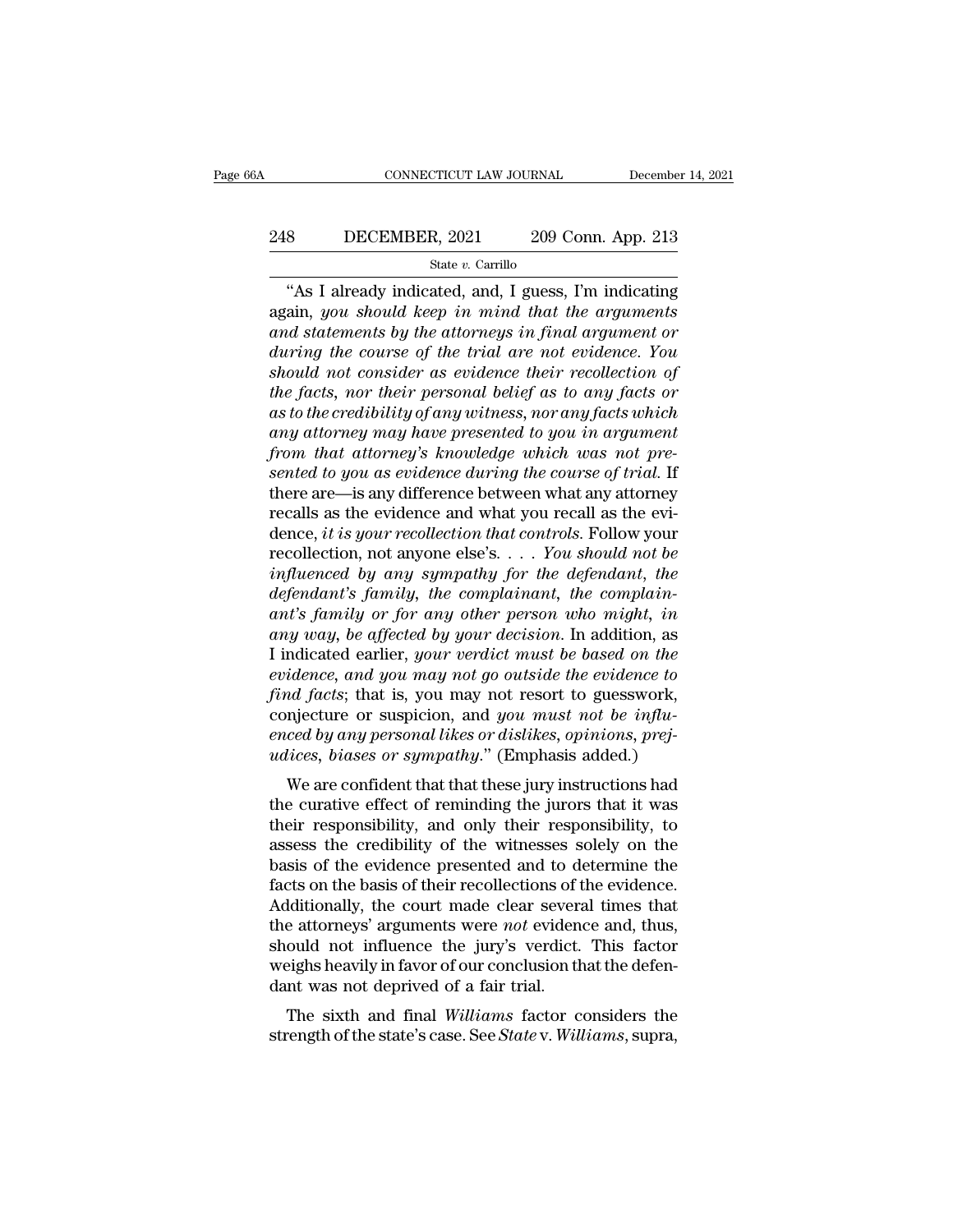State *v.* Carrillo

209 Conn. App. 213 DECEMBER, 2021 249<br>209 Conn. App. 213 DECEMBER, 2021 249<br>314 State v. Carrillo<br>204 Conn. 540. As our Supreme Court has stated, "[t]he<br>sexual abuse of children is a crime which, by its very 209 Conn. App. 213 DECEMBER, 2021 249<br>
State v. Carrillo<br>
204 Conn. 540. As our Supreme Court has stated, "[t]he<br>
sexual abuse of children is a crime which, by its very<br>
nature, occurs under a cloak of secrecy and darkness 209 Conn. App. 213 DECEMBER, 2021 249<br>
State v. Carrillo<br>
204 Conn. 540. As our Supreme Court has stated, "[t]he<br>
sexual abuse of children is a crime which, by its very<br>
nature, occurs under a cloak of secrecy and darknes 209 Conn. App. 213 DECEMBER, 2021 249<br>
State v. Carrillo<br>
204 Conn. 540. As our Supreme Court has stated, "[t]he<br>
sexual abuse of children is a crime which, by its very<br>
nature, occurs under a cloak of secrecy and darknes State v. Carrillo<br>
204 Conn. 540. As our Supreme Court has stated, "[t]he<br>
sexual abuse of children is a crime which, by its very<br>
nature, occurs under a cloak of secrecy and darkness.<br>
It is not surprising, therefore, fo state v. Carnilo<br>
204 Conn. 540. As our Supreme Court has stated, "[t]he<br>
sexual abuse of children is a crime which, by its very<br>
nature, occurs under a cloak of secrecy and darkness.<br>
It is not surprising, therefore, for 204 Conn. 540. As our Supreme Court has stated, "[t]he<br>sexual abuse of children is a crime which, by its very<br>nature, occurs under a cloak of secrecy and darkness.<br>It is not surprising, therefore, for there to be a lack o sexual abuse of children is a crime which, by its very<br>nature, occurs under a cloak of secrecy and darkness.<br>It is not surprising, therefore, for there to be a lack of<br>corroborating physical evidence  $\dots$ . Given the rar-<br> nature, occurs under a cloak of secrecy and darkness.<br>It is not surprising, therefore, for there to be a lack of<br>corroborating physical evidence . . . . . Given the rar-<br>ity of physical evidence in [sexual assault cases in It is not surprising, therefore, for there to be a lack of corroborating physical evidence . . . . Given the rarity of physical evidence in [sexual assault cases involving children], a case is not automatically weak just corroborating physical evidence  $\dots$  Given the rarity of physical evidence in [sexual assault cases involving children], a case is not automatically weak just because a child's will was overborne and he or she submitted t ity of physical evidence in [sexual assault cases involving children], a case is not automatically weak just<br>because a child's will was overborne and he or she<br>submitted to the abuse  $\ldots$ ." State v. Felix R., supra,<br>319 ing children], a case is not automatically weak just<br>because a child's will was overborne and he or she<br>submitted to the abuse  $\ldots$ ." *State* v. *Felix R.*, supra,<br>319 Conn. 18. Notably, our Supreme Court has "never<br>stat because a child's will was overborne and he or she<br>submitted to the abuse  $\ldots$ ." *State* v. *Felix R.*, supra,<br>319 Conn. 18. Notably, our Supreme Court has "never<br>stated that the state's evidence must have been over-<br>whe submitted to the abuse . . . ." *State* v.<br>319 Conn. 18. Notably, our Supreme C<br>stated that the state's evidence must<br>whelming in order to support a conclus<br>torial [impropriety] did not deprive th<br>fair trial." (Internal qu Example 12 is a suppreme courring in the state's evidence must have been over-<br>nelming in order to support a conclusion that prosecu-<br>rial [impropriety] did not deprive the defendant of a<br>ir trial." (Internal quotation mar stated that the state's evidence mast have seen over<br>whelming in order to support a conclusion that prosecu-<br>torial [impropriety] did not deprive the defendant of a<br>fair trial." (Internal quotation marks omitted.) *State*

whening in order to support dence<br>also take for the defendant of a<br>fair trial." (Internal quotation marks omitted.) *State* v.<br>*Stevenson*, supra, 269 Conn. 596.<br>We conclude that the state's case was not weak due<br>to the l Example in the definite and according to the definition of the very distributed.) State v.<br>Stevenson, supra, 269 Conn. 596.<br>We conclude that the state's case was not weak due<br>to the lack of conclusive physical evidence. Th Stevenson, supra, 269 Conn. 596.<br>We conclude that the state's case was not weak due<br>to the lack of conclusive physical evidence. The evi-<br>dence to support the defendant's conviction included<br>M's testimony, which provided We conclude that the state's case was not weak due<br>to the lack of conclusive physical evidence. The evi-<br>dence to support the defendant's conviction included<br>M's testimony, which provided very detailed descrip-<br>tions of th We conclude that the state's case was not weak due<br>to the lack of conclusive physical evidence. The evi-<br>dence to support the defendant's conviction included<br>M's testimony, which provided very detailed descrip-<br>tions of th to the lack of conclusive physical evidence. The evidence to support the defendant's conviction included M's testimony, which provided very detailed descriptions of the defendant's conduct and was consistent with both the dence to support the defendant's conviction included<br>M's testimony, which provided very detailed descrip-<br>tions of the defendant's conduct and was consistent<br>with both the testimony of the other three witnesses<br>at trial as M's testimony, which provided very detailed descrip-<br>tions of the defendant's conduct and was consistent<br>with both the testimony of the other three witnesses<br>at trial as well as with the video of M's forensic interview<br>con tions of the defendant's conduct and was consistent<br>with both the testimony of the other three witnesses<br>at trial as well as with the video of M's forensic interview<br>conducted years earlier. Furthermore, Silva testified as with both the testimony of the other three witnesses<br>at trial as well as with the video of M's forensic interview<br>conducted years earlier. Furthermore, Silva testified as<br>to reasons why children may delay disclosing abuse<br> at trial as well as with the video of M's forensic interview<br>conducted years earlier. Furthermore, Silva testified as<br>to reasons why children may delay disclosing abuse<br>and why it was common for children do so. In addition conducted years earlier. Furthermore, Silva testified as<br>to reasons why children may delay disclosing abuse<br>and why it was common for children do so. In addition,<br>Silva testified that it was common for children to dis-<br>clo to reasons why children may delay disclosing abuse<br>and why it was common for children do so. In addition,<br>Silva testified that it was common for children to dis-<br>close abuse when their emotions were heightened, as<br>M did in and why it was common for children do so. In addition,<br>Silva testified that it was common for children to dis-<br>close abuse when their emotions were heightened, as<br>M did in this case. Although two of the improper com-<br>ments Silva testified that it was common for children to disclose abuse when their emotions were heightened, as M did in this case. Although two of the improper comments bore on M's credibility, which we acknowledge was central close abuse when their emotions were heightened, as<br>M did in this case. Although two of the improper com-<br>ments bore on M's credibility, which we acknowledge<br>was central in this case, M's testimony was not the only<br>evidenc M did in this case. Although two of the improper comments bore on M's credibility, which we acknowledge was central in this case, M's testimony was not the only evidence for the jury to assess. Furthermore, in light of the ments bore on M's credibility, which we acknowledge<br>was central in this case, M's testimony was not the only<br>evidence for the jury to assess. Furthermore, in light<br>of the failure of defense counsel to object to the impro-<br> was central in this case, M's testimony was not the only<br>evidence for the jury to assess. Furthermore, in light<br>of the failure of defense counsel to object to the impro-<br>prieties, the thorough general jury instructions giv evidence for the jury to assess. Furthermore, in liven of the failure of defense counsel to object to the imprieties, the thorough general jury instructions gives the court, and the prosecutor's repeated remino to the juro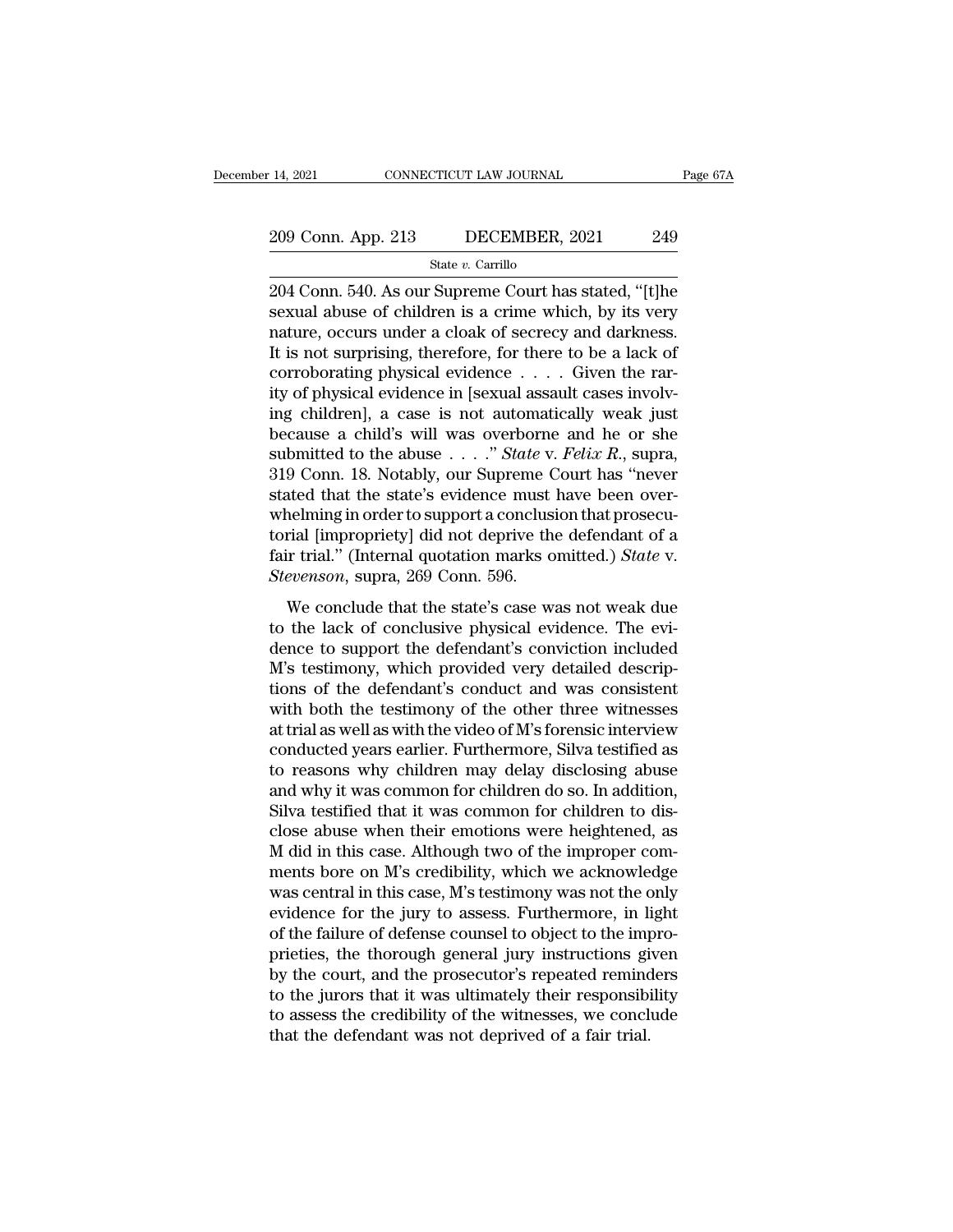# EXECUTE CONNECTICUT LAW JOURNAL December 14, 2021<br>250 DECEMBER, 2021 209 Conn. App. 250<br>31 State v. Alvarez

### State *v.* Alvarez

CONNECTICUT LAW JOURNAL December 14, 202<br>
O DECEMBER, 2021 209 Conn. App. 250<br>
State v. Alvarez<br>
Finally, our analysis must consider "the fairness of<br>
e entire trial, and not the specific incidents of the The entire trial, and not the specific incidents of the entire trial, and not the specific incidents of the entire trial, and not the specific incidents of the entire trial, and not the specific incidents of the entired) S 250 DECEMBER, 2021 209 Conn. App. 250<br>  $\frac{\text{State } v. \text{ Average}}{\text{Finally, our analysis must consider "the fairness of the entire trial, and not the specific incidents of the [impropriety] themselves." (Internal quotation marks omitted.) *State v. Ciullo*, supra, 314 Conn. 36. Although the crossover made some improvement, we are$ **EXEMBER, 2021** 209 Conn. App. 250<br>
State *v*. Alvarez<br>
Finally, our analysis must consider "the fairness of<br>
the entire trial, and not the specific incidents of the<br>
[impropriety] themselves." (Internal quotation marks<br>
o State v. Alvarez<br>
State v. Alvarez<br>
Finally, our analysis must consider "the fairness of<br>
the entire trial, and not the specific incidents of the<br>
[impropriety] themselves." (Internal quotation marks<br>
omitted.) State v. C State v. Alvarez<br>
Finally, our analysis must consider "the fairness of<br>
the entire trial, and not the specific incidents of the<br>
[impropriety] themselves." (Internal quotation marks<br>
omitted.) State v. Ciullo, supra, 314 Finally, our analysis must consider "the fairness of<br>the entire trial, and not the specific incidents of the<br>[impropriety] themselves." (Internal quotation marks<br>omitted.) *State* v. *Ciullo*, supra, 314 Conn. 36. Although the entire trial, and not the specific incidents of the [impropriety] themselves." (Internal quotation marks omitted.) *State* v. *Ciullo*, supra, 314 Conn. 36. Although the prosecutor made some improper comments, we are c [impropriety] themselves." (Internal quotation marks<br>omitted.) *State* v. *Ciullo*, supra, 314 Conn. 36. Although<br>the prosecutor made some improper comments, we are<br>confident that, in light of the entire trial, the improp omitted.) *State* v. *Ciullo*, supra, 314 Conn. 36. Although<br>the prosecutor made some improper comments, we are<br>confident that, in light of the entire trial, the improprie-<br>ties did not so taint the defendant's trial as to the prosecutor made some improper comments, we are<br>confident that, in light of the entire trial, the improprie-<br>ties did not so taint the defendant's trial as to render<br>it fundamentally unfair. We conclude that, considered Findent that, in fight of the entired.<br>It is did not so taint the defendar<br>fundamentally unfair. We concl<br>light of the whole trial, the im<br>egregious that they amounted<br>ocess. See *State* v. Payne, supr<br>The judgment is affi fundamentally unfair. We conclude that, conside light of the whole trial, the improprieties were egregious that they amounted to a denial of ocess. See *State* v.  $Payne$ , supra, 303 Conn. 567. The judgment is affirmed. In t

### Extate v. Payne, supra, 303 Conn. 567.<br>
nent is affirmed.<br>
inion the other judges concurred.<br>
STATE OF CONNECTICUT *v.*<br>
ULYSES R. ALVAREZ<br>
(AC 42506) is affirmed.<br>
a the other judges concurred.<br>
TE OF CONNECTICUT  $v$ .<br>
ULYSES R. ALVAREZ (AC 43506) other judges concu<br>
F CONNECTICUT<br>
ES R. ALVAREZ<br>
(AC 43506)<br>
and Suarez and Sullivan, J STATE OF CONNECTICUT  $v$ .<br>ULYSES R. ALVAREZ<br>(AC 43506)<br>Bright, C. J., and Suarez and Sullivan, Js.

### *Syllabus*

- $(AC 43506)$ <br>Bright, C. J., and Suarez and Sullivan, Js.<br> $Syllabus$ <br>Convicted of two counts of the crime of sexual assault in the fourth degree<br>and two counts of the crime of risk of injury to a child, the defendant Bright, C. J., and Suarez and Sullivan, Js.<br>Syllabus<br>victed of two counts of the crime of sexual assault in the fourth degree<br>and two counts of the crime of risk of injury to a child, the defendant<br>appealed to this court. Bright, C. J., and Suarez and Sullivan, Js.<br>Syllabus<br>victed of two counts of the crime of sexual assault in the fourth degree<br>and two counts of the crime of risk of injury to a child, the defendant<br>appealed to this court. *Syllabus*<br>size of two counts of the crime of sexual assault in the fourth degree<br>and two counts of the crime of risk of injury to a child, the defendant<br>appealed to this court. The defendant's conviction stemmed from his<br> sytuables<br>since the defendant wo counts of the crime of risk of injury to a child, the defendant<br>appealed to this court. The defendant's conviction stemmed from his<br>alleged sexual abuse of the minor victim, K, who was a re victed of two counts of the crime of sexual assault in the fourth degree and two counts of the crime of risk of injury to a child, the defendant appealed to this court. The defendant's conviction stemmed from his alleged s and two counts of the crime of risk of injury to a child, the defendant appealed to this court. The defendant's conviction stemmed from his alleged sexual abuse of the minor victim, K, who was a resident of the rehabilitat appealed to this court. The defendant's conviction stemmed from his alleged sexual abuse of the minor victim, K, who was a resident of the rehabilitation facility where the defendant was employed. Before trial, the court g alleged sexual abuse of the minor victim, K, who was a resident of the rehabilitation facility where the defendant was employed. Before trial, the court granted the state's motion to allow the introduction of uncharged mis rehabilitation facility where the defendant was employed. Before trial, the court granted the state's motion to allow the introduction of uncharged misconduct evidence, specifically, evidence regarding the defendant's sexu rehabilitation facility where the defendant was employed. Before trial, the court granted the state's motion to allow the introduction of uncharged misconduct evidence, specifically, evidence regarding the defendant's sexu uncharged misconduct evidence, specifically, evidence regarding the defendant's sexual abuse of A, another resident of the rehabilitation facility, and P, a woman the defendant allegedly had assaulted while he was employed defendant's sexual abuse of A, another resident of the rehabilitation facility, and P, a woman the defendant allegedly had assaulted while he was employed as a police officer. Prior to trial, both the state and defense cou facility, and P, a woman the defendant allegedly had assaulted while he was employed as a police officer. Prior to trial, both the state and defense counsel subpoenaed records pertaining to K and A from, inter alia, the De was employed as a police officer. Prior to trial, both the state and defense counsel subpoenaed records pertaining to K and A from, inter alia, the Department of Children and Families and various mental health facilities t defense counsel subpoenaed records pertaining to K and A from, inter<br>alia, the Department of Children and Families and various mental health<br>facilities that had treated K and A. The court conducted an in camera<br>review of t facilities that had treated K and A. The court conducted an in camera<br>review of these records for exculpatory material and released certain<br>unspecified records to the parties; the rest of the records remained<br>under seal.
- review of these records for exculpatory material and released certain unspecified records to the parties; the rest of the records remained under seal. *Held*:<br>1. The trial court abused its discretion in keeping certain con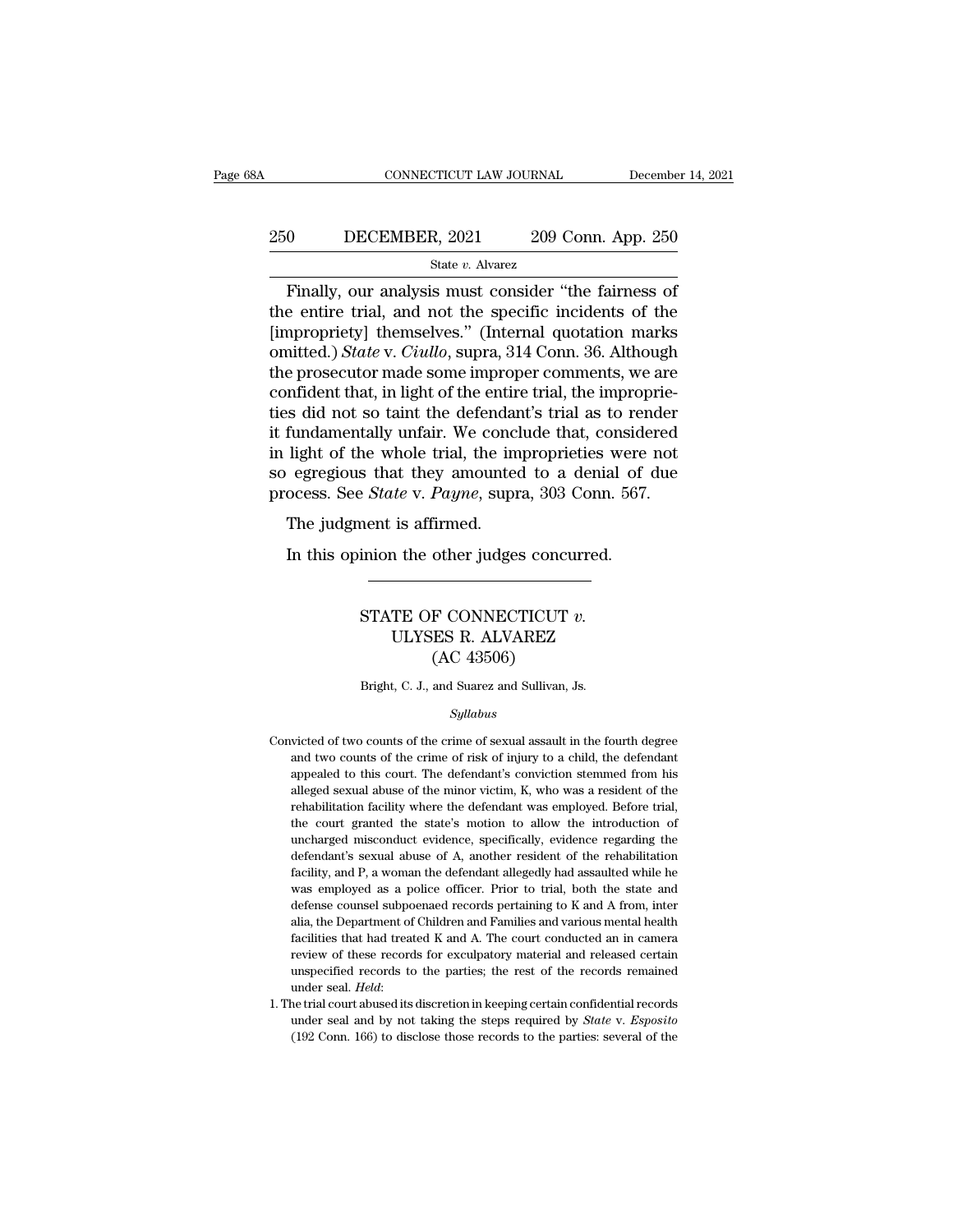# 14, 2021 CONNECTICUT LAW JOURNAL Page 69A<br>209 Conn. App. 250 DECEMBER, 2021 251<br>State v. Alvarez

### State *v.* Alvarez

o Conn. App. 250 DECEMBER, 2021 251<br>State v. Alvarez<br>Sealed records not disclosed to the defendant contained references to<br>As credibility and capacity for truthfulness, and the defendant did not  $\begin{array}{r|l} \textbf{1} & \textbf{1} & \textbf{1} & \textbf{1} \\ \textbf{251} & \textbf{352} & \textbf{363} & \textbf{1} \\ \textbf{353} & \textbf{184} & \textbf{185} & \textbf{186} & \textbf{187} \\ \textbf{364} & \textbf{185} & \textbf{186} & \textbf{187} & \textbf{188} \\ \textbf{47} & \textbf{187} & \textbf{188} & \textbf{188} & \textbf{188} \\ \textbf{58} & \textbf{188$ have access to this information about A from another source; moreover, the court's failure to disclose these records was not harmless, as, as, all the court's failure to disclose these records was not harmless, as, State v. Alvarez<br>
State v. Alvarez<br>
State v. Alvarez<br>
A's credibility and capacity for truthfulness, and the defendant did not<br>
have access to this information about A from another source; moreover,<br>
the court's failure to State  $v$ . Alvarez<br>
sealed records not disclosed to the defendant contained references to<br>
A's credibility and capacity for truthfulness, and the defendant did not<br>
have access to this information about A from another sou sealed records not disclosed to the defendant contained references to A's credibility and capacity for truthfulness, and the defendant did not have access to this information about A from another source; moreover, the cour A's credibility and capacity for truthfulness, and the defendant did not have access to this information about A from another source; moreover, the court's failure to disclose these records was not harmless, as, although The defendant act in an inappropriate manner source; moreover, the court's failure to disclose these records was not harmless, as, although the state relied on evidence other than A's testimony to corroborate K's testimony for example a significant portion of here is exampled a significant portion of the court's failure to disclose these records was not harmless, as, although the state relied on evidence other than A's testimony to corrobor and be state relied on evidence other than A's testimony to corroborate K's testimony, there was little physical evidence that corroborated K's allegations, A was the only witness who testified at trial to seeing the defen rate K's testimony, there was little physical evidence that corroborated K's allegations, A was the only witness who testified at trial to seeing the defendant act in an inappropriate manner toward K, the prosecutor focus  $K$ 's allegations, A was the only witness who testified at trial to seeing the defendant act in an inappropriate manner toward  $K$ , the prosecutor focused a significant portion of her closing argument on  $A$ 's testimony, the defendant act in an inappropriate manner toward K, the prosecutor focused a significant portion of her closing argument on A's testimony, and defense counsel's probe of A's credibility during cross-examination might no the defendant act in an inappropriate manner toward K, the prosecutor focused a significant portion of her closing argument on A's testimony, and defense counsel's probe of A's credibility during cross-examination might n and defense coursel's probe of A's credibility during cross-examination<br>might not have been adequate in light of the court's failure to disclose<br>the records; accordingly, the defendant was entitled to a new trial at<br>which might not have been adequate in light of the court's failure to disclose<br>the records; accordingly, the defendant was entitled to a new trial at<br>which A could testify only if she waived her privilege to the relevant<br>sealed

the records; accordingly, the defendant was entitled to a new trial at which A could testify only if she waived her privilege to the relevant sealed records.<br>Sealed records.<br>the trial court erred in admitting uncharged mi which A could testify only if she waived her privilege to the relevant<br>sealed records.<br>he trial court erred in admitting uncharged misconduct evidence relating<br>to P as propensity evidence pursuant to  $\S 4-5$  (b) of the Co sealed records.<br>he trial court erred in admitting uncharged misconduct evidence relating<br>to P as propensity evidence pursuant to  $\S 4-5$  (b) of the Connecticut<br>Code of Evidence; the defendant's uncharged misconduct toward the trial court erred in admitting uncharged misconduct evidence relating to P as propensity evidence pursuant to  $\S 4-5$  (b) of the Connecticut Code of Evidence; the defendant's uncharged misconduct toward P was not suff to P as propensity evidence pursuant to § 4-5 (b) of the Connecticut Code of Evidence; the defendant's uncharged misconduct toward P was not sufficiently similar to the charged conduct involving K to be admissible at tria Code of Evidence; the defendant's uncharged misconduct toward P was not sufficiently similar to the charged conduct involving K to be admissible at trial, as the frequency and the severity of the assaults were different, was not sufficiently similar to the charged conduct involving K to be admissible at trial, as the frequency and the severity of the assaults were different, with the defendant's conduct toward K occurring multiple times ov admissible at trial, as the frequency and the severity of the assaults were different, with the defendant's conduct toward K occurring multiple times over a period of two months and his interaction with P happening once, t were different, with the defendant's conduct toward K occurring multiple times over a period of two months and his interaction with P happening once, the position of authority he held over K, who was a resident at a facil times over a period of two months and his interaction with P happening<br>once, the position of authority he held over K, who was a resident at<br>a facility where the defendant was an employee, and P, who interacted<br>with the de once, the position of authority he held over  $K$ , who was a resident at a facility where the defendant was an employee, and  $P$ , who interacted with the defendant in her own home, was different, and the locations of the a a facility where the defendant was an employee, and P, who interacted with the defendant in her own home, was different, and the locations of the assaults were materially different, with the defendant's assaults on K occur with the defendant in her own home, was different, and the locations of the assaults were materially different, with the defendant's assaults on K occurring in a facility with a risk of detection and his alleged assault o the assaults were materially different, with the defendant's assaults K occurring in a facility with a risk of detection and his alleged ault of P occurring while they were alone in her home, and the few illarities between an insufficient basis to render the uncharged conduct admissible.<br> *Procedural History*<br> *Procedural History*<br> *Procedural History*<br> **Procedural History**<br> **Procedural History** assault of P occurring while they were alone in her home, and the few<br>similarities between the charged and uncharged misconduct provided<br>an insufficient basis to render the uncharged conduct admissible.<br>Argued September 7—

similarities between the charged and uncharged misconduct provided<br>an insufficient basis to render the uncharged conduct admissible.<br>Argued September 7—officially released December 14, 2021<br>*Procedural History*<br>Substitute an insufficient basis to render the uncharged conduct admissible.<br>
Argued September 7—officially released December 14, 2021<br>  $Proceedural History$ <br>
Substitute information charging the defendant with<br>
two counts each of the crimes of sexu Argued September 7—officially released December 14, 2021<br>
Procedural History<br>
Substitute information charging the defendant with<br>
two counts each of the crimes of sexual assault in the<br>
fourth degree and risk of injury to *Procedural History*<br>Substitute information charging the defendant with<br>two counts each of the crimes of sexual assault in the<br>fourth degree and risk of injury to a child, brought to<br>the Superior Court in the judicial dist Substitute information charging the defendant with<br>two counts each of the crimes of sexual assault in the<br>fourth degree and risk of injury to a child, brought to<br>the Superior Court in the judicial district of Litchfield,<br> Substitute information charging the defendant with<br>two counts each of the crimes of sexual assault in the<br>fourth degree and risk of injury to a child, brought to<br>the Superior Court in the judicial district of Litchfield,<br> two counts each of the crimes of sexual assault in the<br>fourth degree and risk of injury to a child, brought to<br>the Superior Court in the judicial district of Litchfield,<br>where the court,  $Wu$ ,  $J$ , granted the state's mot fourth degree and risk of injury to a child, brought to<br>the Superior Court in the judicial district of Litchfield,<br>where the court,  $W_u$ ,  $J$ ., granted the state's motion to<br>introduce uncharged misconduct evidence and den the Superior Court in the judicial district of Litchfield, where the court,  $Wu$ ,  $J$ , granted the state's motion to introduce uncharged misconduct evidence and denied the defendant's motion in limine to introduce certain where the<br>introduce<br>the defence<br>evidence;<br>before *Wi*<br>which the<br>*new trial*.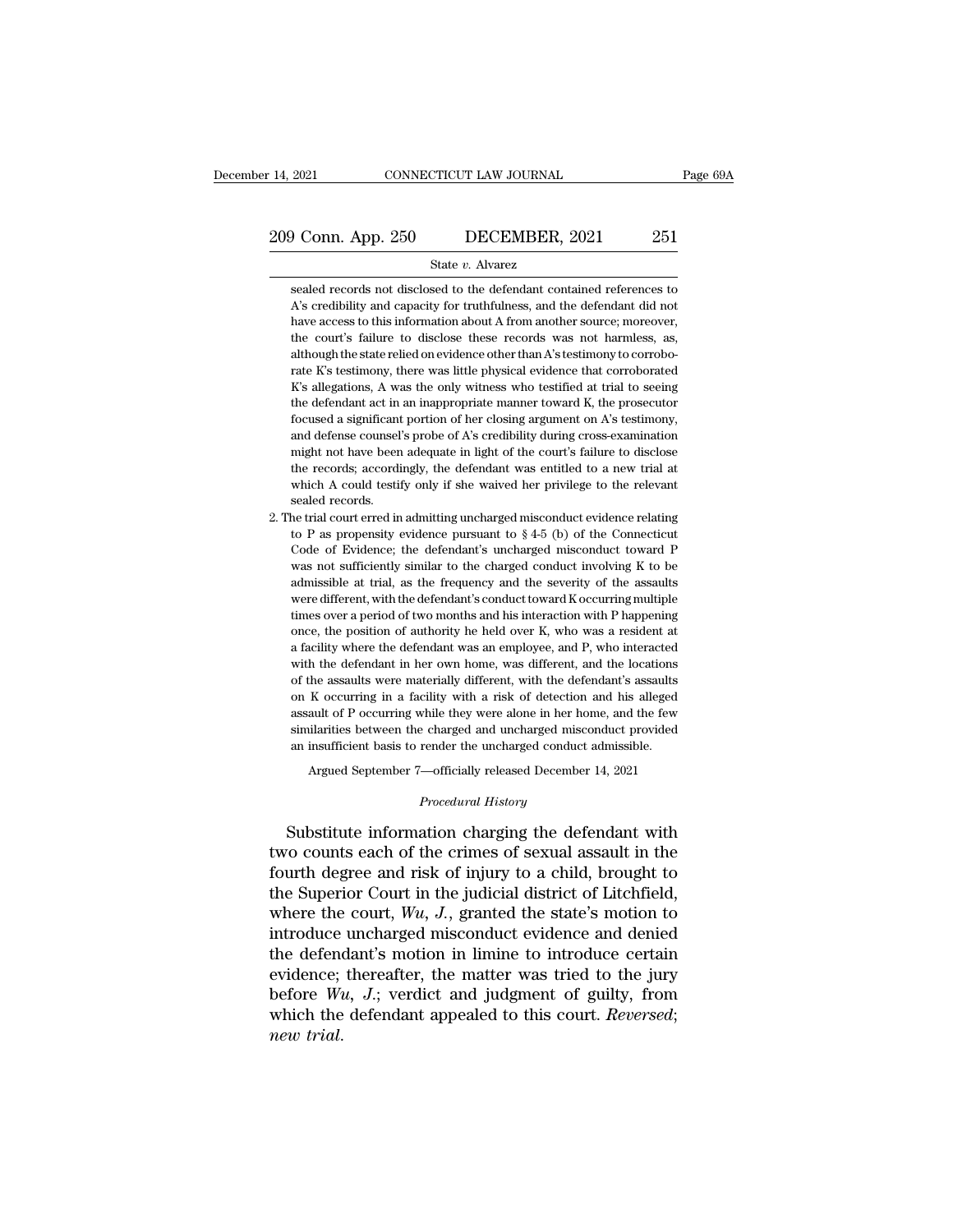### EXECUTE CONNECTICUT LAW JOURNAL December 14, 2021<br>252 DECEMBER, 2021 209 Conn. App. 250<br>31 State v. Alvarez State *v.* Alvarez *CONNECTICUT LAW JOURNAL* December 1<br>
209 Conn. App. 250<br> *State v. Alvarez*<br> *Norman A. Pattis*, for the appellant (defendant).<br> *Samantha L. Oden*, former deputy assistant state's

*Samantha L. Oden*, for the appellant (defendant).<br> *Samantha L. Oden*, former deputy assistant state's torney, with whom, on the brief, were *Dawn Gallo*, the's atterney and *Issaica Gouveia* deputy assistant 252 DECEMBER, 2021 209 Conn. App. 250<br>
<sup>State v</sup>. Alvarez<br> *Norman A. Pattis*, for the appellant (defendant).<br> *Samantha L. Oden*, former deputy assistant state's<br>
attorney, with whom, on the brief, were *Dawn Gallo*,<br>
sta State v. Alvarez<br>Norman A. Pattis, for the appellant (defen<br>Samantha L. Oden, former deputy assistant<br>attorney, with whom, on the brief, were Dau<br>state's attorney, and Jessica Gouveia, deputy<br>state's attorney, for the app Samantha L. Oden, former deputy assistant state's<br>torney, with whom, on the brief, were Dawn Gallo,<br>ate's attorney, and Jessica Gouveia, deputy assistant<br>te's attorney, for the appellee (state).<br>Opinion<br>BRIGHT, C. J. The d

### *Opinion*

Bandman E. Oden, former deputy assistant state 3<br>attorney, with whom, on the brief, were *Dawn Gallo*,<br>state's attorney, and *Jessica Gouveia*, deputy assistant<br>state's attorney, for the appellee (state).<br> $opinion$ <br>BRIGHT, C. state's attorney, and *Jessica Gouveia*, deputy assistant<br>state's attorney, and *Jessica Gouveia*, deputy assistant<br>state's attorney, for the appellee (state).<br> $o_{pinion}$ <br>BRIGHT, C. J. The defendant, Ulyses R. Alvarez,<br>appea state's attorney, and *bessied dotterd*, depaty assistant<br>state's attorney, for the appellee (state).<br> $opinion$ <br>BRIGHT, C. J. The defendant, Ulyses R. Alvarez,<br>appeals from the judgment of conviction, rendered by<br>the court fol  $o$ <sub>pinion</sub><br>
BRIGHT, C. J. The defendant, Ulyses R. Alvarez,<br>
appeals from the judgment of conviction, rendered by<br>
the court following a jury trial, of sexual assault in the<br>
fourth degree in violation of General Statute *Opinion*<br>BRIGHT, C. J. The defendant, Ulyses R. Alvarez,<br>appeals from the judgment of conviction, rendered by<br>the court following a jury trial, of sexual assault in the<br>fourth degree in violation of General Statutes § 53 BRIGHT, C. J. The defendant, Ulyses R. Alvarez,<br>appeals from the judgment of conviction, rendered by<br>the court following a jury trial, of sexual assault in the<br>fourth degree in violation of General Statutes § 53a-73a<br>(a) appeals from the judgment of conviction, rendered by<br>the court following a jury trial, of sexual assault in the<br>fourth degree in violation of General Statutes  $\S$  53a-73a<br>(a) (1) (E) and (8), and risk of injury to a child the court following a jury trial, of sexual assault in the<br>fourth degree in violation of General Statutes § 53a-73a<br>(a) (1) (E) and (8), and risk of injury to a child in<br>violation of General Statutes § 53-21 (a) (1) and ( fourth degree in violation of General Statutes § 53a-73a (a) (1) (E) and (8), and risk of injury to a child in violation of General Statutes § 53-21 (a) (1) and (2). On appeal, the defendant claims that the trial court ab (a) (1) (E) and (8), and risk of injury to a child in violation of General Statutes  $\S$  53-21 (a) (1) and (2). On appeal, the defendant claims that the trial court abused its discretion by (1) allowing the state to introd violation of General Statutes § 53-21 (a) (1) and (2). On<br>appeal, the defendant claims that the trial court abused<br>its discretion by (1) allowing the state to introduce<br>evidence of uncharged misconduct, (2) withholding re appeal, the defendant claims that the trial court abused<br>its discretion by (1) allowing the state to introduce<br>evidence of uncharged misconduct, (2) withholding rel-<br>evant sealed records from the defendant, and (3) bar-<br>ri its discretion by (1) allowing the state to introduce<br>evidence of uncharged misconduct, (2) withholding rel-<br>evant sealed records from the defendant, and (3) bar-<br>ring defense counsel from inquiring into the sexual his-<br>t evidence of uncharged misconduct, (2) withholding relevant sealed records from the defendant, and (3) bar-<br>ring defense counsel from inquiring into the sexual his-<br>tory of the complaining witness,  $K^1$  We agree with the<br> evant sealed records from the defendant, and  $(3)$  bar-<br>ring defense counsel from inquiring into the sexual his-<br>tory of the complaining witness,  $K^1$  We agree with the<br>defendant's second claim and, accordingly, reverse ring defense counsel fro<br>tory of the complaining<br>defendant's second clain<br>judgment of the trial co<br>new trial. We also addr<br>because the issues und<br>arise on remand.<sup>2</sup> dgment of the trial court and remand the case for a<br>ew trial. We also address the defendant's first claim<br>ecause the issues underlying the claim are likely to<br>rise on remand.<sup>2</sup><br> $\frac{1}{1}$  In accordance with our policy of mew trial. We also address the defendant's first claim<br>because the issues underlying the claim are likely to<br>arise on remand.<sup>2</sup><br><sup>1</sup> In accordance with our policy of protecting the privacy interests of the<br>victims of sexua

because the issues underlying the claim are likely to arise on remand.<sup>2</sup><br> $\frac{1}{1}$  In accordance with our policy of protecting the privacy interests of the victims of sexual assault and the crime of risk of injury to a c arise on remand.<sup>2</sup><br>
<sup>1</sup> In accordance with our policy of protecting the privacy interests of the victims of sexual assault and the crime of risk of injury to a child, we decline to identify the victim or others through w <sup>1</sup> In accordance with our policy of protecting the privacy interests of the victims of sexual assault and the crime of risk of injury to a child, we decline to identify the victim or others through whom the victim's iden

victims of sexual assault and the crime of risk of injury to a child, we decline<br>to identify the victim or others through whom the victim's identity might<br>be ascertained. See General Statutes  $\S 54-86e$ .<br><sup>2</sup> We decline to to identify the victim or others through whom the victim's identity might be ascertained. See General Statutes  $§$  54-86e.<br>
<sup>2</sup> We decline to review the defendant's third claim because he makes a different argument on app be ascertained. See General Statutes § 54-86e.<br>
<sup>2</sup> We decline to review the defendant's third claim because he makes a different argument on appeal than was made at trial, thus rendering the claim unpreserved. Specifical <sup>2</sup> We decline to review the defendant's third claim because he makes a different argument on appeal than was made at trial, thus rendering the claim unpreserved. Specifically, on appeal, the defendant contends that eviden different argument on appeal than was made at trial, thus rendering the claim unpreserved. Specifically, on appeal, the defendant contends that evidence of K's sexual history should have been admissible for credibility pur claim unpreserved. Specifically, on appeal, the defendant contends that evidence of K's sexual history should have been admissible for credibility purposes. This differs from the argument made before the trial court, whic evidence of K's sexual history should have been admissible for credibility<br>purposes. This differs from the argument made before the trial court, which<br>was that K's sexual history was admissible under *State* v. *Rolon*, 25 purposes. This differs from the argument made before the trial court, which was that K's sexual history was admissible under *State* v. *Rolon*, 257 Conn. 156, 777 A.2d 604 (2001), to demonstrate an alternative source of parties that K's sexual history was admissible under *State* v. *Rolo*<br>156, 777 A.2d 604 (2001), to demonstrate an alternative source of<br>or her sexual knowledge. As such, we are not required to revie<br>See *State* v. *Scott* 6, 777 A.2d 604 (2001), to demonstrate an alternative source of information ther sexual knowledge. As such, we are not required to review this claim.<br>
e *State v. Scott C.*, 120 Conn. App. 26, 34, 990 A.2d 1252 (declining 156, 777 A.2d 604 (2001), to demonstrate an alternative source of information for her sexual knowledge. As such, we are not required to review this claim. See *State v. Scott C.*, 120 Conn. App. 26, 34, 990 A.2d 1252 (dec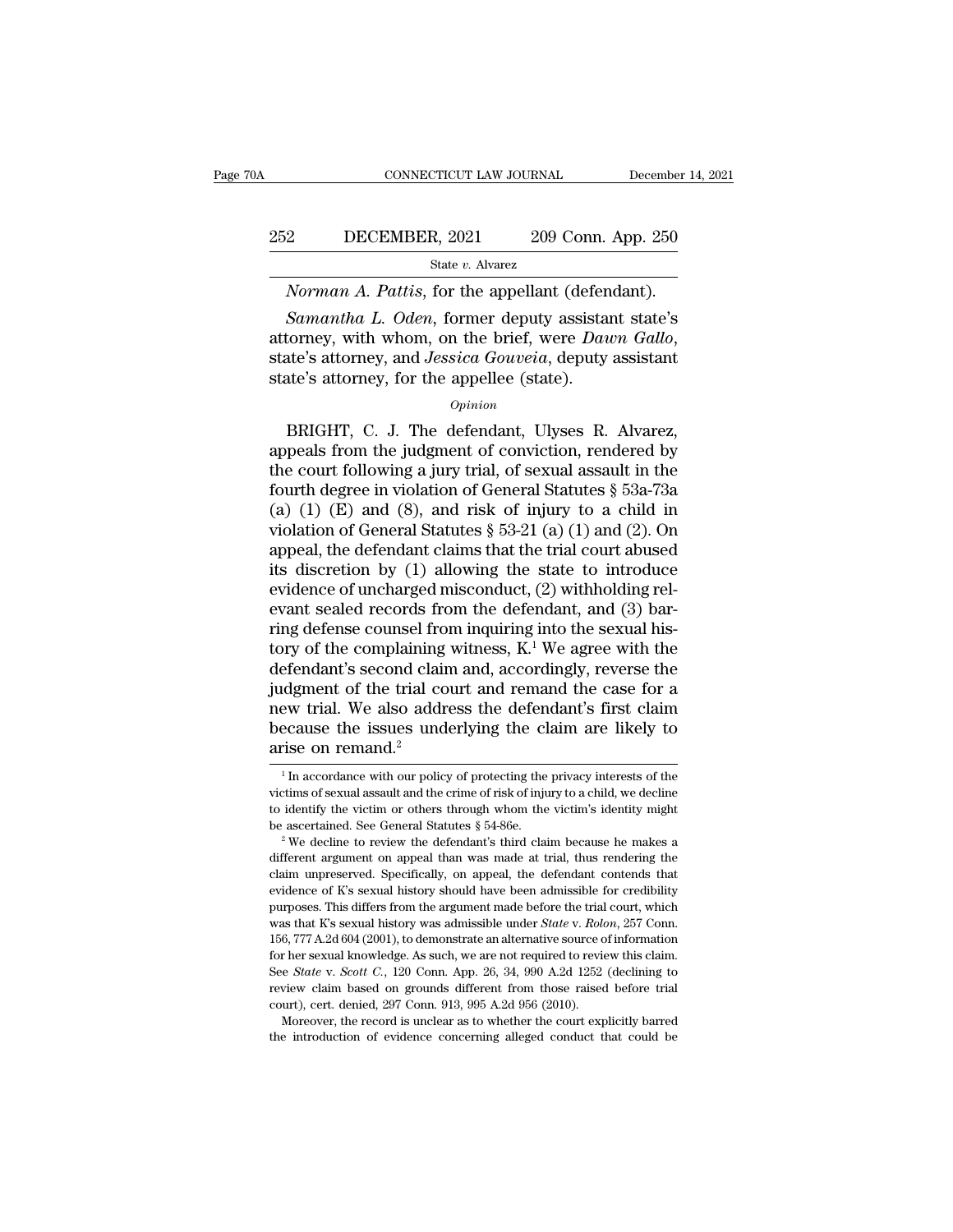# 14, 2021 CONNECTICUT LAW JOURNAL Page 71A<br>209 Conn. App. 250 DECEMBER, 2021 253<br>State v. Alvarez

### State *v.* Alvarez

The following facts, which the jury heard, and proce- $\frac{209}{253}$  Conn. App. 250 DECEMBER, 2021 253<br>
State v. Alvarez<br>
The following facts, which the jury heard, and procedural history are relevant to our resolution of the defen-<br>
dant's claims. From January to April, 2017 209 Conn. App. 250 DECEMBER, 2021 253<br>
State v. Alvarez<br>
The following facts, which the jury heard, and procedural history are relevant to our resolution of the defendant's claims. From January to April, 2017, K, a fiftee 209 Conn. App. 250 DECEMBER, 2021 253<br>
State v. Alvarez<br>
The following facts, which the jury heard, and proce-<br>
dural history are relevant to our resolution of the defen-<br>
dant's claims. From January to April, 2017, K, a For Bolton Fight 200<br>State v. Alvarez<br>The following facts, which the jury heard, and proce-<br>dural history are relevant to our resolution of the defen-<br>dant's claims. From January to April, 2017, K, a fifteen<br>year old girl state v. Alvarez<br>The following facts, which the jury heard, and proce-<br>dural history are relevant to our resolution of the defen-<br>dant's claims. From January to April, 2017, K, a fifteen<br>year old girl, resided at Touchsto The following facts, which the jury heard, and proce-<br>dural history are relevant to our resolution of the defen-<br>dant's claims. From January to April, 2017, K, a fifteen<br>year old girl, resided at Touchstone, a residential dural history are relevant to our resolution of the defendant's claims. From January to April, 2017, K, a fifteen year old girl, resided at Touchstone, a residential rehabilitation facility for at risk girls. During this s residents. at old girl, resided at Todenstone, a residential renailitation facility for at risk girls. During this same time<br>riod, the defendant was employed by Touchstone as<br>adolescent development specialist and was responsi-<br>e for bination facing for at fisk gifts. During ans same ante<br>period, the defendant was employed by Touchstone as<br>an adolescent development specialist and was responsi-<br>ble for the general welfare and care of Touchstone's<br>reside

period, the determinit was employed by Todensione as<br>an adolescent development specialist and was responsi-<br>ble for the general welfare and care of Touchstone's<br>residents.<br>At trial, K testified to the following. In Februar an adocsect a development specialist and was responsed<br>the for the general welfare and care of Touchstone's<br>residents.<br>At trial, K testified to the following. In February, 2017,<br>the defendant began acting inappropriately t gues for the general wendre and eare of Todenstone 5<br>residents.<br>At trial, K testified to the following. In February, 2017,<br>the defendant began acting inappropriately toward her.<br>During her first week at Touchstone, the def At trial, K testified to the following. In February, 2017,<br>the defendant began acting inappropriately toward her.<br>During her first week at Touchstone, the defendant<br>looked K up and down, an act she described as "how<br>guys n A couple of weeks later, when K was by herself in<br>a couple of Trumateur and a couple are first week at Touchstone, the defendant<br>oked K up and down, an act she described as "how<br>ys normally check females out." A few days l one determinate segan deling imapproprimely foward fiel.<br>During her first week at Touchstone, the defendant<br>looked K up and down, an act she described as "how<br>guys normally check females out." A few days later, he<br>blew K a

Buring iter instructure at Touchstone, are detendant<br>looked K up and down, an act she described as "how<br>guys normally check females out." A few days later, he<br>blew K a kiss when the two passed on the stairs.<br>A couple of we he told K to masturbating, the defendant use increases the solution of the solution of the solution of Touchstone's common rooms and the defendant was sitting in a chair facing the entryway to the room, the told K to mastu We K a kiss when the two passed on the stairs.<br>A couple of weeks later, when K was by herself in<br>one of Touchstone's common rooms and the defendant<br>was sitting in a chair facing the entryway to the room,<br>he told K to mast A couple of weeks later, when K was by herself in<br>one of Touchstone's common rooms and the defendant<br>was sitting in a chair facing the entryway to the room,<br>he told K to masturbate in front of him. K did so, and,<br>while she A couple of weeks later, when K was by herself in<br>one of Touchstone's common rooms and the defendant<br>was sitting in a chair facing the entryway to the room,<br>he told K to masturbate in front of him. K did so, and,<br>while sh one of Touchstone's common rooms and the defendant<br>was sitting in a chair facing the entryway to the room,<br>he told K to masturbate in front of him. K did so, and,<br>while she was masturbating, the defendant used signals<br>to d was sitting in a chair facing the entryway to the room,<br>he told K to masturbate in front of him. K did so, and,<br>while she was masturbating, the defendant used signals<br>to direct her movements. If his legs were up and resti he told K to masturbate in front of him. K did so, and,<br>while she was masturbating, the defendant used signals<br>to direct her movements. If his legs were up and resting<br>on the wall, that was a sign that K should continue<br>m while she was masturbating, the defendant used signals<br>to direct her movements. If his legs were up and resting<br>on the wall, that was a sign that K should continue<br>masturbating. If he lowered his legs, that indicated to<br>K to direct her movements. If his legs were up and resting<br>on the wall, that was a sign that K should continue<br>masturbating. If he lowered his legs, that indicated to<br>K to stop. Additionally, when the defendant placed his<br>ha on the wall, that was a sign that K shomasturbating. If he lowered his legs, tha<br>K to stop. Additionally, when the defenda<br>hand inside of the cuff of his pants, that i<br>wanted K "to go inside [of her] underwea<br>he rubbed the to stop. Additionally, when the defendant placed his<br>nd inside of the cuff of his pants, that meant that he<br>anted K "to go inside [of her] underwear," and when<br>rubbed the top of his pants, that indicated to K to<br>asturbate hand inside of the cuff of his pants, that meant that he<br>wanted K "to go inside [of her] underwear," and when<br>he rubbed the top of his pants, that indicated to K to<br>masturbate "outside of [her] pants."<br>K testified that the

mand fission of the carr of the pants, that include that he wanted K "to go inside [of her] underwear," and when<br>he rubbed the top of his pants, that indicated to K to<br>masturbate "outside of [her] pants."<br>K testified that manted it as go inside [or her] ander wear, and when<br>he rubbed the top of his pants, that indicated to K to<br>masturbate "outside of [her] pants."<br>K testified that the defendant had her masturbate for<br>him at least nine more In the ratio of the defendant had her masturbate for<br>
K testified that the defendant had her masturbate for<br>
him at least nine more times. During some of those<br>
incidents, he showed K pictures on his phone of sexual<br>
posit him at least nine more times. During some of those incidents, he showed K pictures on his phone of sexual positions and asked her to pose similarly. On one occasion, the defendant gestured for K to masturbate and viewed as incidents, he showed K pictures on his phone of sexual positions and asked her to pose similarly. On one occasion, the defendant gestured for K to masturbate and viewed as distinct from K's prior sexual history. Given this

positions and asked her to pose similarly. O<br>sion, the defendant gestured for K to mase<br>viewed as distinct from K's prior sexual history. Given t<br>decline to review the defendant's third claim because it is<br>on the record, i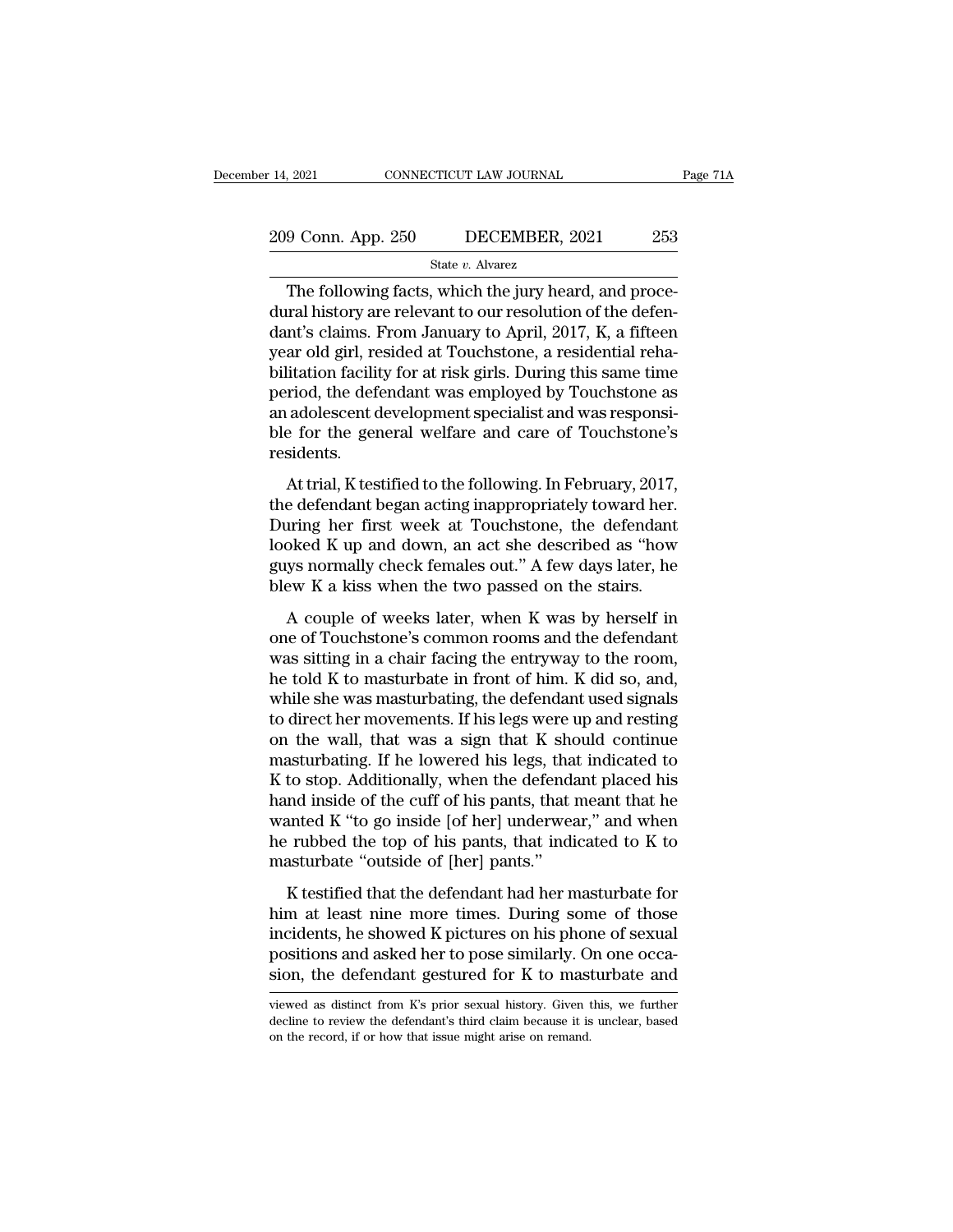# EXECUTE CONNECTICUT LAW JOURNAL December 14, 2021<br>254 DECEMBER, 2021 209 Conn. App. 250<br>31 State v. Alvarez

State *v.* Alvarez

CONNECTICUT LAW JOURNAL December 14, 2<br>
254 DECEMBER, 2021 209 Conn. App. 250<br>
3tate v. Alvarez<br>
209 Conn. App. 250<br>
209 Conn. App. 250<br>
209 Conn. App. 250<br>
209 Conn. App. 250<br>
209 Conn. App. 250<br>
209 Conn. App. 250<br>
209 C 254 DECEMBER, 2021 209 Conn. App. 250<br>  $\frac{\text{State } v. \text{ Average}}{\text{then wipe her vaginal fluid on his hand. K compiled,}}$ <br>
and the defendant licked his hand. On two occasions,<br>
she masturbated for him in her bedroom and without  $\begin{tabular}{ll} \multicolumn{1}{l}{{\bf 254}} & DECEMBER, 2021 & 209 Conn. App. 250 \\ & \multicolumn{1}{l}{\bf 844} & 209 Conn. App. 250 \\ \hline & \multicolumn{1}{l}{\bf 844} & 209 Conn. App. 250 \\ & \multicolumn{1}{l}{\bf 844} & 209 Conn. App. 250 \\ & \multicolumn{1}{l}{\bf 844} & 209 Conn. App. 250 \\ & \multicolumn{1}{l}{\bf 844} & 209 Conn. App. 250 \\ & \multicolumn{1}{l}{\bf$ 254 DECEME<br>
then wipe her vag<br>
and the defendant<br>
she masturbated for<br>
any pants on.<br>
K further testified State  $v$ . Alvarez<br>
State  $v$ . Alvarez<br>
en wipe her vaginal fluid on his hand. K complied,<br>
d the defendant licked his hand. On two occasions,<br>
enasturbated for him in her bedroom and without<br>
y pants on.<br>
K further testi then wipe her vaginal fluid on his hand. K complied,<br>and the defendant licked his hand. On two occasions,<br>she masturbated for him in her bedroom and without<br>any pants on.<br>K further testified that the defendant's actions to

and the defendant licked his hand. On two occasions,<br>she masturbated for him in her bedroom and without<br>any pants on.<br>K further testified that the defendant's actions toward<br>her did not stop at masturbation. He commented and the decentrative friest ins hand. On two occasions,<br>she masturbated for him in her bedroom and without<br>any pants on.<br>K further testified that the defendant's actions toward<br>her did not stop at masturbation. He commente Showed K a picture of his naked back and which any pants on.<br>
K further testified that the defendant's actions toward<br>
her did not stop at masturbation. He commented on<br>
her body, told her that she had a "nice butt," and m K further testified that the defendant's actions toward<br>her did not stop at masturbation. He commented on<br>her body, told her that she had a "nice butt," and men-<br>tioned that he wanted her to wear leggings around him.<br>He a K further testified that the defendant's actions toward<br>her did not stop at masturbation. He commented on<br>her body, told her that she had a "nice butt," and men-<br>tioned that he wanted her to wear leggings around him.<br>He a her did not stop at masturbation. He commented on<br>her body, told her that she had a "nice butt," and men-<br>tioned that he wanted her to wear leggings around him.<br>He also showed K a picture of his naked back and<br>back tattoo her body, told her that she had a "nice butt," and mentioned that he wanted her to wear leggings around him.<br>He also showed K a picture of his naked back and back tattoo and made sexual gestures to her, including<br>putting h tioned that he wanted her to wear leggings around him.<br>He also showed K a picture of his naked back and<br>back tattoo and made sexual gestures to her, including<br>putting his index finger and middle finger in a "V" shape<br>unde He also showed K a picture of his naked back and<br>back tattoo and made sexual gestures to her, including<br>putting his index finger and middle finger in a "V" shape<br>underneath his mouth and then sticking his tongue<br>through th back tattoo and made sexual gestures to her, including<br>putting his index finger and middle finger in a "V" shape<br>underneath his mouth and then sticking his tongue<br>through the "V," which K understood as a reference to<br>oral putting his index finger and middle underneath his mouth and then<br>through the "V," which K underst<br>oral sex. At one point, the defe<br>telling her that he wanted to have<br>showed K notes in his phone that<br>you so bad" and "lick, rough the "V," which K understood as a reference to<br>al sex. At one point, the defendant gave K a note<br>lling her that he wanted to have sex with her. He also<br>owed K notes in his phone that said, "I want to fuck<br>u so bad" a an odg. The F<sub>1</sub>, which is dialocated as a reference to<br>oral sex. At one point, the defendant gave K a note<br>telling her that he wanted to have sex with her. He also<br>showed K notes in his phone that said, "I want to fuck<br>yo

Figure 1.1 The bind of the search of the search of the search of the showed K notes in his phone that said, "I want to fuck you so bad" and "lick, lick."<br>K testified that, on one occasion, the defendant took her and some o showed K notes in his phone that said, "I want to fuck<br>you so bad" and "lick, lick."<br>K testified that, on one occasion, the defendant took<br>her and some other residents to Walmart. During the<br>ride, he held K's hand. After t you so bad" and "lick, lick."<br>
K testified that, on one occasion, the defendant took<br>
her and some other residents to Walmart. During the<br>
ride, he held K's hand. After the group returned to<br>
Touchstone, the defendant rea K testified that, on one occasion, the defendant took<br>her and some other residents to Walmart. During the<br>ride, he held K's hand. After the group returned to<br>Touchstone, the defendant reached for his backpack,<br>which was a K testified that, on one occasion, the defendant took<br>her and some other residents to Walmart. During the<br>ride, he held K's hand. After the group returned to<br>Touchstone, the defendant reached for his backpack,<br>which was at her and some other residents to Walmart. During the ride, he held K's hand. After the group returned to Touchstone, the defendant reached for his backpack, which was at K's feet, and, in the process, slid his hand along K' buttocks. Musch was at K's feet, and, in the process, slid his hand<br>ong K's inner thighs, almost up to her vagina. Then,<br>nen K got out of the car, he asked her to put a bag<br>to his car. As she did so, he touched and gripped her<br>ttoc ment was at H s reet, and, in the process, she has hand<br>along K's inner thighs, almost up to her vagina. Then,<br>when K got out of the car, he asked her to put a bag<br>into his car. As she did so, he touched and gripped her<br>bu

when K got out of the car, he asked her to put a bag<br>into his car. As she did so, he touched and gripped her<br>buttocks.<br>A, another Touchstone resident, testified at the defen-<br>dant's trial. During her testimony, A stated t multiple times and solution is carried that the defendant's scale. A, another Touchstone resident, testified at the defendant's trial. During her testimony, A stated that K told her that the defendant asked K to masturbat mos has ear. As she are so, he coached and gripped her<br>buttocks.<br>A, another Touchstone resident, testified at the defen-<br>dant's trial. During her testimony, A stated that K told<br>her that the defendant asked K to masturbate A, another Touchstone resident, testified at the defendant's trial. During her testimony, A stated that K told<br>her that the defendant asked K to masturbate for him<br>multiple times and generally had been acting inappro-<br>pri A, another Touchstone resident, testified at the defendant's trial. During her testimony, A stated that K told<br>her that the defendant asked K to masturbate for him<br>multiple times and generally had been acting inappro-<br>pri dant's trial. During her testimony, A stated that K told<br>her that the defendant asked K to masturbate for him<br>multiple times and generally had been acting inappro-<br>priately toward her. A further stated that she saw the<br>def her that the defendant asked K to masturbate for him<br>multiple times and generally had been acting inappro-<br>priately toward her. A further stated that she saw the<br>defendant and K holding hands during the Walmart trip<br>and pr multiple times and generally had been acting inappro-<br>priately toward her. A further stated that she saw the<br>defendant and K holding hands during the Walmart trip<br>and previously had seen the defendant blow kisses at<br>K. A a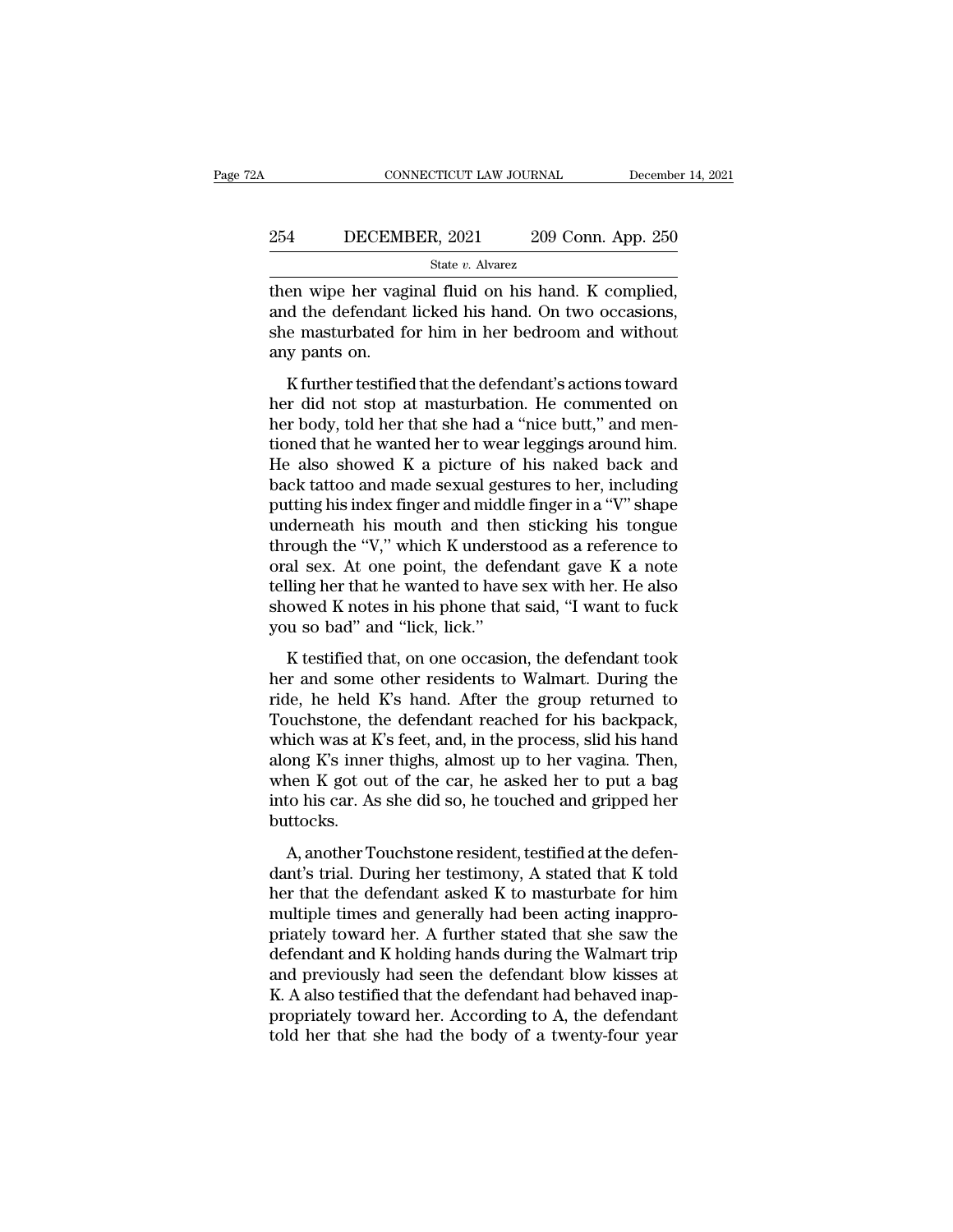# 14, 2021 CONNECTICUT LAW JOURNAL Page 73A<br>209 Conn. App. 250 DECEMBER, 2021 255<br>State v. Alvarez

### State *v.* Alvarez

14, 2021 CONNECTICUT LAW JOURNAL Page 73A<br>
209 Conn. App. 250 DECEMBER, 2021 255<br>
State v. Alvarez<br>
old, repeatedly winked at her, and made sexual gestures<br>
at her. A further stated that the defendant often had an 209 Conn. App. 250 DECEMBER, 2021 255<br>
State v. Alvarez<br>
old, repeatedly winked at her, and made sexual gestures<br>
at her. A further stated that the defendant often had an<br>
erection when he interacted with her and once sai 209 Conn. App. 250 DECEMBER, 2021 255<br>
State v. Alvarez<br>
old, repeatedly winked at her, and made sexual gestures<br>
at her. A further stated that the defendant often had an<br>
erection when he interacted with her and once sai 209 Conn. App. 250 DECEMBER, 2021 255<br>
State v. Alvarez<br>
old, repeatedly winked at her, and made sexual gestures<br>
at her. A further stated that the defendant often had an<br>
erection when he interacted with her and once sai State v. Alvarez<br>
also testing to the defendant often had an<br>
also testified that the defendant often had an<br>
defendant often had an<br>
defendant told her that he wanted<br>
to have sex with her and that he wanted to see her<br> state *v*. Alvarez<br>old, repeatedly winked at her, and made sexual gestures<br>at her. A further stated that the defendant often had an<br>erection when he interacted with her and once said<br>that he wished she could help him with old, repeatedly winked at her,<br>at her. A further stated that tl<br>erection when he interacted<br>that he wished she could helj<br>also testified that the defenda<br>to have sex with her and tr<br>outside of the program.<br>On February 14, ner. A further stated that the defendant often had an<br>ection when he interacted with her and once said<br>at he wished she could help him with his erection. A<br>so testified that the defendant told her that he wanted<br>have sex w erection when he interacted with her and once said<br>that he wished she could help him with his erection. A<br>also testified that the defendant told her that he wanted<br>to have sex with her and that he wanted to see her<br>outside

that he wished she could help him with his erection. A<br>also testified that the defendant told her that he wanted<br>to have sex with her and that he wanted to see her<br>outside of the program.<br>On February 14, 2017, a Touchstone also testined that the derendant told her that he wanted<br>to have sex with her and that he wanted to see her<br>outside of the program.<br>On February 14, 2017, a Touchstone resident reported<br>the defendant to a Touchstone employe to have sex with her and that he wanted to see her<br>outside of the program.<br>On February 14, 2017, a Touchstone resident reported<br>the defendant to a Touchstone employee for behaving<br>inappropriately toward K, and an investiga outside of the program.<br>
On February 14, 2017, a Touchstone resident reported<br>
the defendant to a Touchstone employee for behaving<br>
inappropriately toward K, and an investigation was initi-<br>
ated, but K denied the allegati On February 14, 2017, a Touchstone resident reported<br>the defendant to a Touchstone employee for behaving<br>inappropriately toward K, and an investigation was initi-<br>ated, but K denied the allegations. Then, on April 12,<br>2017 the defendant to a Touchstone employee for behaving<br>inappropriately toward K, and an investigation was initi-<br>ated, but K denied the allegations. Then, on April 12,<br>2017, when K was in the dining hall, she saw the defen-<br>d inappropriately toward K, and an investigation was initiated, but K denied the allegations. Then, on April 12,<br>2017, when K was in the dining hall, she saw the defendant looking at another resident "the same way he<br>looked ated, but K denied the allegations. Then, on April 12, 2017, when K was in the dining hall, she saw the defendant looking at another resident "the same way he looked at [her]." K became upset and started yelling at him. On 2017, when K was in the dining hall, she saw the defendant looking at another resident "the same way he looked at [her]." K became upset and started yelling at him. One of Touchstone's supervisors, Kristen Fracasso-Kersten dant looking at another resident "the same way he<br>looked at [her]." K became upset and started yelling at<br>him. One of Touchstone's supervisors, Kristen Fra-<br>casso-Kersten, heard the noise and came downstairs to<br>find K scre looked at [her]." K became upset and started yelling at<br>him. One of Touchstone's supervisors, Kristen Fra-<br>casso-Kersten, heard the noise and came downstairs to<br>find K screaming, crying, and hyperventilating. Fra-<br>casso-Ke him. One of Touchstone's supervisors, Kristen Fra-<br>casso-Kersten, heard the noise and came downstairs to<br>find K screaming, crying, and hyperventilating. Fra-<br>casso-Kersten then sent K to speak with Christina Borel,<br>Touchst casso-Kersten, heard the noise and came downstairs to<br>find K screaming, crying, and hyperventilating. Fra-<br>casso-Kersten then sent K to speak with Christina Borel,<br>Touchstone's clinical director. While talking with Borel,<br> find K screaming, crying, and hyperventilat casso-Kersten then sent K to speak with Christi<br>Touchstone's clinical director. While talking w<br>K disclosed what the defendant had done to<br>casso-Kersten later reviewed Touchstone sso-Kersten then sent K to speak with Christina Borel,<br>ouchstone's clinical director. While talking with Borel,<br>disclosed what the defendant had done to her. Fra-<br>sso-Kersten later reviewed Touchstone's surveillance<br>deo an Fouchstone s clinical director. While talking with Borel,<br>K disclosed what the defendant had done to her. Fra-<br>casso-Kersten later reviewed Touchstone's surveillance<br>video and saw footage of the defendant signaling with<br>hi

K disclosed what the defendant had done to her. Fra-<br>casso-Kersten later reviewed Touchstone's surveillance<br>video and saw footage of the defendant signaling with<br>his legs in the manner K had described.<br>At trial, Detective casso-Kersten later reviewed Touchstone's surveillance<br>video and saw footage of the defendant signaling with<br>his legs in the manner K had described.<br>At trial, Detective Paul Lukienchuk of the Connecti-<br>cut State Police tes video and saw footage of the defendant signaling with<br>his legs in the manner K had described.<br>At trial, Detective Paul Lukienchuk of the Connecti-<br>cut State Police testified about his efforts to serve a<br>search warrant on t ms regs in the manner K had described.<br>
At trial, Detective Paul Lukienchuk of the Connecticut State Police testified about his efforts to serve a<br>
search warrant on the defendant. The warrant author-<br>
ized Detective Lukie At trial, Detective Paul Lukienchuk of the Connecticut State Police testified about his efforts to serve a<br>search warrant on the defendant. The warrant author-<br>ized Detective Lukienchuk to collect the defendant's<br>phone. Wh cut State Police testified about his efforts to serve a<br>search warrant on the defendant. The warrant author-<br>ized Detective Lukienchuk to collect the defendant's<br>phone. When he attempted to execute the warrant, the<br>defenda search warrant on the defendant. The warrant authorized Detective Lukienchuk to collect the defendant's phone. When he attempted to execute the warrant, the defendant tried to hide his cell phone by slipping it into his mo ized Detective Lukienchuk to collect the defendant's<br>phone. When he attempted to execute the warrant, the<br>defendant tried to hide his cell phone by slipping it into<br>his mother's purse. Detective Lukienchuk eventually<br>was a phone. When he attempted to execute the warrant, the defendant tried to hide his cell phone by slipping it into his mother's purse. Detective Lukienchuk eventually was able to obtain the phone and review its contents. On t defendant tried to hide his cell pho<br>his mother's purse. Detective Lu<br>was able to obtain the phone and<br>On the phone, he found pictures of<br>and back tattoos, a picture of th<br>the "V" sign that K had described,<br>taining the wor s mother's purse. Detective Lukienchuk eventually<br>as able to obtain the phone and review its contents.<br>1 the phone, he found pictures of the defendant's back<br>d back tattoos, a picture of the defendant making<br>e "V" sign tha was able to obtain the phone and review its contents.<br>On the phone, he found pictures of the defendant's back<br>and back tattoos, a picture of the defendant making<br>the "V" sign that K had described, and a message con-<br>tainin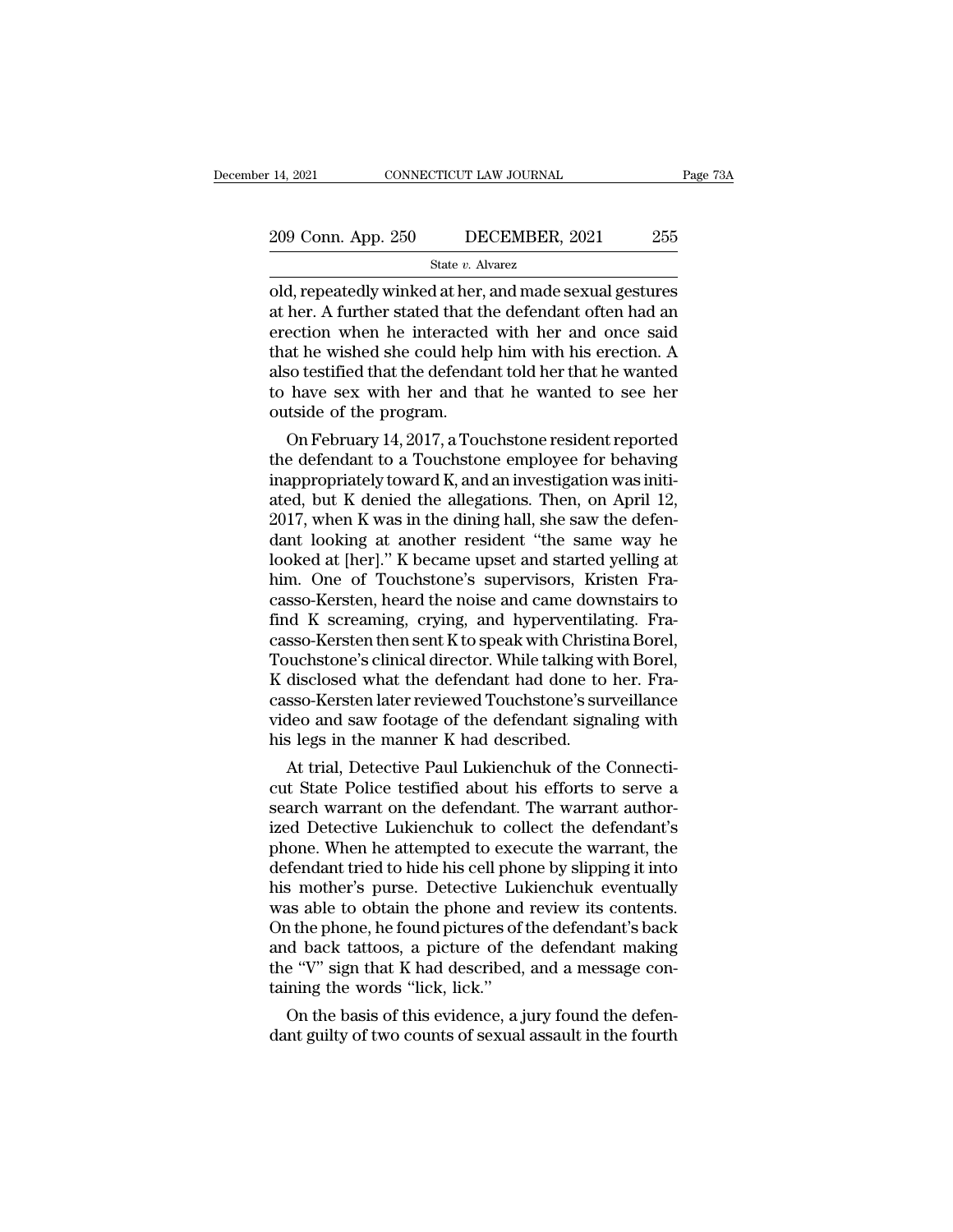# EXECUTE CONNECTICUT LAW JOURNAL December 14, 2021<br>256 DECEMBER, 2021 209 Conn. App. 250<br>31 State v. Alvarez

### State *v.* Alvarez

CONNECTICUT LAW JOURNAL December 14, 2021<br>
266 DECEMBER, 2021 209 Conn. App. 250<br>
31 State v. Alvarez<br>
degree and two counts of risk of injury to a child. The<br>
court accepted the jury's verdict and sentenced the<br>
defendent 256 DECEMBER, 2021 209 Conn. App. 250<br>
<sup>State v. Alvarez</sup><br>
degree and two counts of risk of injury to a child. The<br>
court accepted the jury's verdict and sentenced the<br>
defendant to a total effective term of imprisonment o 256 DECEMBER, 2021 209 Conn. App. 250<br>  $\frac{\text{State } v. \text{ Average}}{\text{degree and two counts of risk of injury to a child. The}$ <br>
court accepted the jury's verdict and sentenced the<br>
defendant to a total effective term of imprisonment of<br>
nineteen years, execution suspended af 256 DECEMBER, 2021 209 Conn. App. 250<br>  $\frac{\text{State } v. \text{ Average}}{\text{degree and two counts of risk of injury to a child. The} \text{court accepted the jury's verdict and sentenced the} \text{defendant to a total effective term of impressionment of, and the time of the year.} \text{a, the time of the year is given by the end of the year.}$ State v. Alvarez<br>
State v. Alvarez<br>
degree and two counts of risk of injury to a child. The<br>
court accepted the jury's verdict and sentenced the<br>
defendant to a total effective term of imprisonment of<br>
nineteen years, exe state  $v$ . Alvarez<br>degree and two counts of risk of injury to a child. The<br>court accepted the jury's verdict and sentenced the<br>defendant to a total effective term of imprisonment of<br>nineteen years, execution suspended aft degree and two counts of<br>court accepted the jury'<br>defendant to a total effec<br>nineteen years, execution<br>with twenty-five years of<br>Additional facts and proce<br>below as necessary. meteen years, execution suspended after five years,<br>th twenty-five years of probation and a \$1000 fine.<br>Iditional facts and procedural history will be set forth<br>low as necessary.<br>I<br>The defendant claims that the court abuse

I and the set of  $\mathbf I$ 

with twenty-five years of probation and a \$1000 fine.<br>
Additional facts and procedural history will be set forth<br>
below as necessary.<br>  $I$ <br>
The defendant claims that the court abused its discretion by failing to disclose Additional facts and procedural history will be set forth<br>below as necessary.<br> $I$ <br>The defendant claims that the court abused its discretion by failing to disclose certain confidential records<br>related to K and A, in violat below as necessary.<br>
I<br>The defendant claims that the court al<br>
tion by failing to disclose certain conf<br>
related to K and A, in violation of hi<br>
right to confrontation.<sup>3</sup> We agree.<br>
The following additional facts and pro I<br>
The defendant claims that the court abused its discre-<br>
in by failing to disclose certain confidential records<br>
lated to K and A, in violation of his constitutional<br>
ght to confrontation.<sup>3</sup> We agree.<br>
The following add The defendant claims that the court abused its discretion by failing to disclose certain confidential records<br>related to K and A, in violation of his constitutional<br>right to confrontation.<sup>3</sup> We agree.<br>The following addit

The defendant claims that the court abused its discretion by failing to disclose certain confidential records<br>related to K and A, in violation of his constitutional<br>right to confrontation.<sup>3</sup> We agree.<br>The following additi tion by laining to disclose certain confidential records<br>related to K and A, in violation of his constitutional<br>right to confrontation.<sup>3</sup> We agree.<br>The following additional facts and procedural history<br>are necessary to ou related to K and A, in Violation of his constitutional<br>right to confrontation.<sup>3</sup> We agree.<br>The following additional facts and procedural history<br>are necessary to our resolution of this claim. Prior to<br>trial, on the basis right to confrontation. We agree.<br>
The following additional facts and procedural history<br>
are necessary to our resolution of this claim. Prior to<br>
trial, on the basis of an agreement between the parties,<br>
the state subpoe The following additional facts and procedural history<br>are necessary to our resolution of this claim. Prior to<br>trial, on the basis of an agreement between the parties,<br>the state subpoenaed records related to K and A from<br>th are necessary to our resolution of this claim. Prior to<br>trial, on the basis of an agreement between the parties,<br>the state subpoenaed records related to K and A from<br>the Department of Children and Families (department)<br>and trial, on the basis of an agreement between the parties,<br>the state subpoenaed records related to K and A from<br>the Department of Children and Families (department)<br>and juvenile court, and defense counsel subpoenaed<br>records the state subpoenaed records related to K and A from<br>the Department of Children and Families (department)<br>and juvenile court, and defense counsel subpoenaed<br>records from several hospitals and mental health facili-<br>ties tha the Department of Children and Families (department)<br>and juvenile court, and defense counsel subpoenaed<br>records from several hospitals and mental health facili-<br>ties that had treated K and A. These records were pro-<br>vided and juvenile court, and defense counsel subpoenaed<br>records from several hospitals and mental health facili-<br>ties that had treated K and A. These records were pro-<br>vided to the court under seal, and the court reviewed<br>the r records from several hospitals and mental health facili-<br>ties that had treated K and A. These records were pro-<br>vided to the court under seal, and the court reviewed<br>the records in camera. Certain unspecified department<br>re ties that had treated K and A. These records were provided to the court under seal, and the court reviewed<br>the records in camera. Certain unspecified department<br>records were then released to the parties.<sup>4</sup> The rest of<br>the vided to the court under seal, and the court reviewed<br>the records in camera. Certain unspecified department<br>records were then released to the parties.<sup>4</sup> The rest of<br>the records, none of which were released, remained<br>unde the records in camera. Certain unspecified department<br>records were then released to the parties.<sup>4</sup> The rest of<br>the records, none of which were released, remained<br>under seal. These sealed records were later made part of<br>th records were then released to the parties.<sup>4</sup> The rest of<br>the records, none of which were released, remained<br>under seal. These sealed records were later made part of<br>the appellate record, and we, at the defendant's request e records, none of which were released, remained<br>
der seal. These sealed records were later made part of<br>
e appellate record, and we, at the defendant's request,<br>
mducted our own in camera review of the sealed<br>
cords to de under seal. I nese sealed records were later made part of<br>the appellate record, and we, at the defendant's request,<br>conducted our own in camera review of the sealed<br>records to determine whether they contain information<br>rel

Expediant of the credibility and truthfulness of K and A.<br>
"A criminal defendant has a constitutional right to<br>
ross-examine the state's witnesses, which may include<br>  $\frac{3}{5}$  For the sake of clarity and ease of discussi

claims as they are set forth in the defendant in the maximum in the state's witnesses, which may include<br> $\frac{1}{10}$  For the sake of clarity and ease of discussion, we have reordered the claims as they are set forth in the released to the parties. It appears from the parties' briefs that at least two different department records were, at some point, released to the defendant. different department records were, at some point, released to the defendant and experience released to the parties. It appears from the parties' brief.<br>The defendant's brief.<br>Thothing in the record identifies which departm <sup>3</sup> For the sake of clarity and ease of discussion, we have reordered telesting as they are set forth in the defendant's brief.<br><sup>4</sup> Nothing in the record identifies which department documents wereleased to the parties. It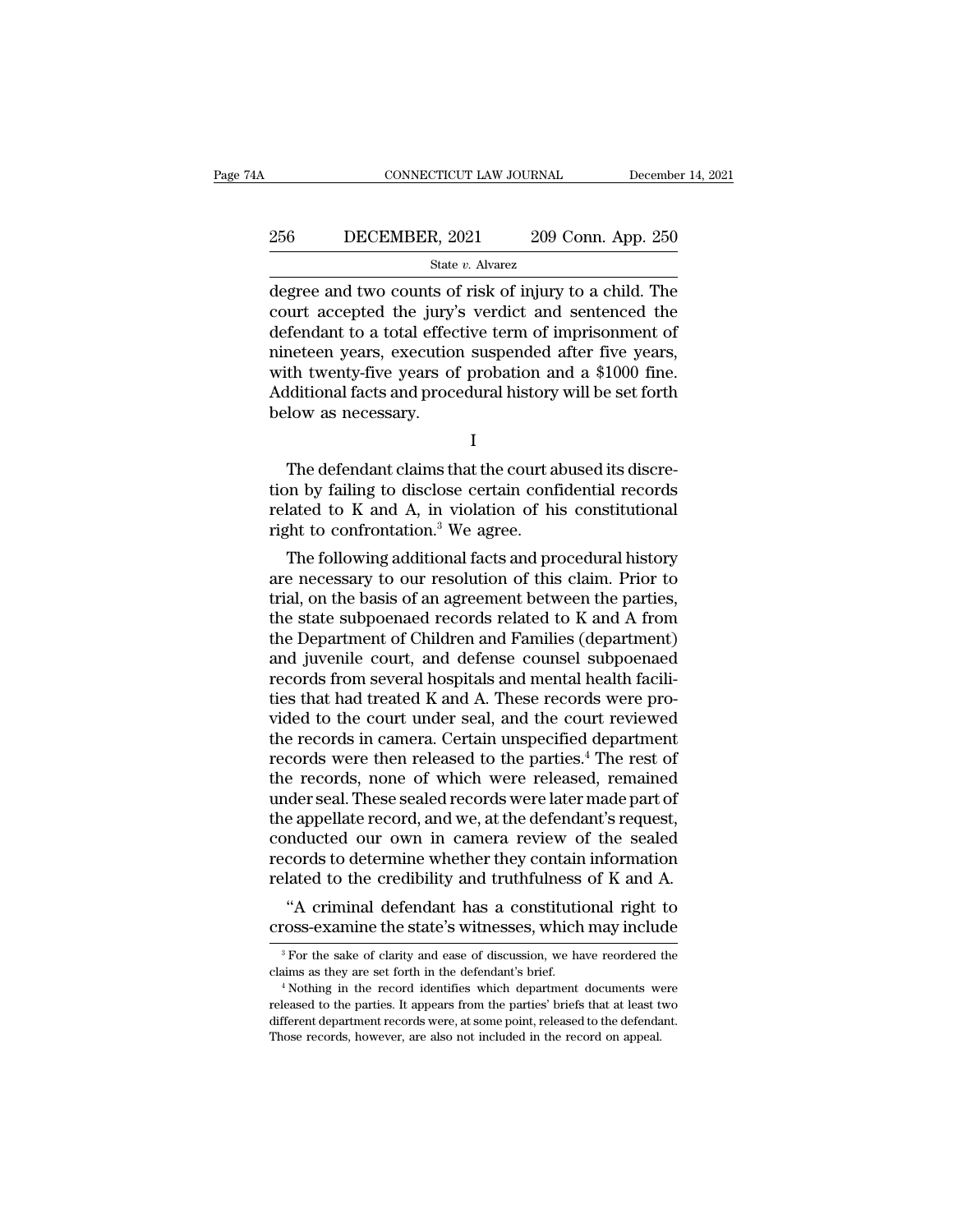# 14, 2021 CONNECTICUT LAW JOURNAL Page 75A<br>209 Conn. App. 250 DECEMBER, 2021 257<br>State v. Alvarez

State *v.* Alvarez

<sup>14, 2021</sup> CONNECTICUT LAW JOURNAL Page 7:<br>  $\frac{209 \text{ Conn. App. 250}}{\text{State } v. \text{ Always}}$  DECEMBER, 2021 257<br>
impeaching or discrediting them by attempting to reveal<br>
to the jury the witnesses' biases, prejudices or ulterior<br>
motives 209 Conn. App. 250 DECEMBER, 2021 257<br>
State v. Alvarez<br>
impeaching or discrediting them by attempting to reveal<br>
to the jury the witnesses' biases, prejudices or ulterior<br>
motives, or facts bearing on the witnesses' relia 209 Conn. App. 250 DECEMBER, 2021 257<br>
State v. Alvarez<br>
impeaching or discrediting them by attempting to reveal<br>
to the jury the witnesses' biases, prejudices or ulterior<br>
motives, or facts bearing on the witnesses' reli 209 Conn. App. 250 DECEMBER, 2021 257<br>
State *v*. Alvarez<br>
impeaching or discrediting them by attempting to reveal<br>
to the jury the witnesses' biases, prejudices or ulterior<br>
motives, or facts bearing on the witnesses' rel state v. Alvarez<br>impeaching or discrediting them by attempting to reveal<br>to the jury the witnesses' biases, prejudices or ulterior<br>motives, or facts bearing on the witnesses' reliability,<br>credibility, or sense of percepti impeaching or discrediting them by attempting to reveal<br>to the jury the witnesses' biases, prejudices or ulterior<br>motives, or facts bearing on the witnesses' reliability,<br>credibility, or sense of perception." *State* v. *S* to the jury the witnesses' biases, prejudices or ulterior<br>motives, or facts bearing on the witnesses' reliability,<br>credibility, or sense of perception." *State v. Slimskey*,<br>257 Conn. 842, 853, 779 A.2d 723 (2001). Thus, i motives, or facts bearing on the witnesses' reliability,<br>credibility, or sense of perception." *State* v. *Slimskey*,<br>257 Conn. 842, 853, 779 A.2d 723 (2001). Thus, in certain<br>instances, a witness' right to keep certain re credibility, or sense of perception." *State* v. *Slimskey*, 257 Conn. 842, 853, 779 A.2d 723 (2001). Thus, in certain instances, a witness' right to keep certain records confidential must give way to a defendant's constit 257 Conn. 842, 853, 779 A.2d 723 (2001). Thus, in certain instances, a witness' right to keep certain records confidential must give way to a defendant's constitutional right to confrontation. See id., 853–84. Our Supreme instances, a witness' right to keep certain records confidential must give way to a defendant's constitutional<br>right to confrontation. See id., 853–84. Our Supreme<br>Court has set forth a procedure to be used by trial courts dential must give way to a defendant's constitutional<br>right to confrontation. See id., 853–84. Our Supreme<br>Court has set forth a procedure to be used by trial courts<br>when these two rights potentially come into conflict.<br>"I right to confrontation. See id., 853–84. Our Supreme<br>Court has set forth a procedure to be used by trial courts<br>when these two rights potentially come into conflict.<br>"If, for the purposes of cross-examination, a defendant<br> Court has set forth a procedure to be used by trial courts<br>when these two rights potentially come into conflict.<br>"If, for the purposes of cross-examination, a defendant<br>believes that certain privileged records would disclo when these two rights potentially come into conflict.<br>"If, for the purposes of cross-examination, a defendant<br>believes that certain privileged records would disclose<br>information especially probative of a witness' ability t "If, for the purposes of cross-examination, a defendant<br>believes that certain privileged records would disclose<br>information especially probative of a witness' ability to<br>comprehend, know or correctly relate the truth, he believes that certain privileged records would disclose<br>information especially probative of a witness' ability to<br>comprehend, know or correctly relate the truth, he may,<br>out of the jury's presence, attempt to make a prelim information especially probative of a witness' ability to<br>comprehend, know or correctly relate the truth, he may,<br>out of the jury's presence, attempt to make a prelimi-<br>nary showing that there is a reasonable ground to<br>bel comprehend, know or correctly relate the truth, he may,<br>out of the jury's presence, attempt to make a prelimi-<br>nary showing that there is a reasonable ground to<br>believe that the failure to produce the records would<br>likely out of the jury's presence, attempt to make a preliminary showing that there is a reasonable ground to believe that the failure to produce the records would likely impair his right to impeach the witness. . . . If in the t nary showing that there is a reasonable ground to<br>believe that the failure to produce the records would<br>likely impair his right to impeach the witness. . . . If<br>in the trial court's judgment the defendant successfully<br>mak believe that the failure to produce the records would<br>likely impair his right to impeach the witness. . . . If<br>in the trial court's judgment the defendant successfully<br>makes this showing, the state must then obtain the<br>wi likely impair his right to impeach the witness.  $\dots$  If<br>in the trial court's judgment the defendant successfully<br>makes this showing, the state must then obtain the<br>witness' permission for the court to inspect the records<br> in the trial court's judgment the defendant successfully<br>makes this showing, the state must then obtain the<br>witness' permission for the court to inspect the records<br>in camera. . . . Upon inspecting the records in camera,<br> makes this showing, the state must then obtain the<br>witness' permission for the court to inspect the records<br>in camera. . . . Upon inspecting the records in camera,<br>the trial court must determine whether the records are<br>es witness' permission for the court to inspect the records<br>in camera.... Upon inspecting the records in camera,<br>the trial court must determine whether the records are<br>especially probative of the witness' capacity to relate<br> in camera.... Upon inspecting the records in camera,<br>the trial court must determine whether the records are<br>especially probative of the witness' capacity to relate<br>the truth or to observe, recollect and narrate relevant<br>o the trial court must determine whether the records are especially probative of the witness' capacity to relate the truth or to observe, recollect and narrate relevant occurrences.  $\dots$  If the court discovers no probative especially probative of the witness' capacity to relate<br>the truth or to observe, recollect and narrate relevant<br>occurrences. . . . If the court discovers no probative<br>and impeaching material, the entire record of the pro-<br> the truth or to observe, recollect and narrate relevant<br>occurrences. . . . If the court discovers no probative<br>and impeaching material, the entire record of the pro-<br>ceeding must be sealed and preserved for possible<br>appell occurrences. . . . . If the court discovers no probative<br>and impeaching material, the entire record of the pro-<br>ceeding must be sealed and preserved for possible<br>appellate review." (Internal quotation marks omitted.)<br> $State$  and impeaching material, the entire record of the proceeding must be sealed and preserved for possible appellate review." (Internal quotation marks omitted.)<br> *State v. McMurray*, 217 Conn. 243, 257, 585 A.2d 677<br>
(1991); ceeding must be sealed and preserved for possible<br>appellate review." (Internal quotation marks omitted.)<br>State v. McMurray, 217 Conn. 243, 257, 585 A.2d 677<br>(1991); see also State v. Esposito, 192 Conn. 166, 179–80,<br>471 A. appellate review." (Internal quotation marks omitted.)<br> *State* v. *McMurray*, 217 Conn. 243, 257, 585 A.2d 677<br>
(1991); see also *State* v. *Esposito*, 192 Conn. 166, 179–80,<br>
471 A.2d 949 (1984) (setting forth procedure 1991); see also *State* v. *Esposito*, 192 Conn. 166, 179–80, 1 A.2d 949 (1984) (setting forth procedure by which infidential records can be disclosed to parties); but e *State* v. *Pierson*, 201 Conn. 211, 228, 514 A.2d 7  $471$  A.2d 949 (1984) (setting forth procedure by which confidential records can be disclosed to parties); but see *State* v. *Pierson*, 201 Conn. 211, 228, 514 A.2d 724 (1986) (modifying procedure established in *Esposit*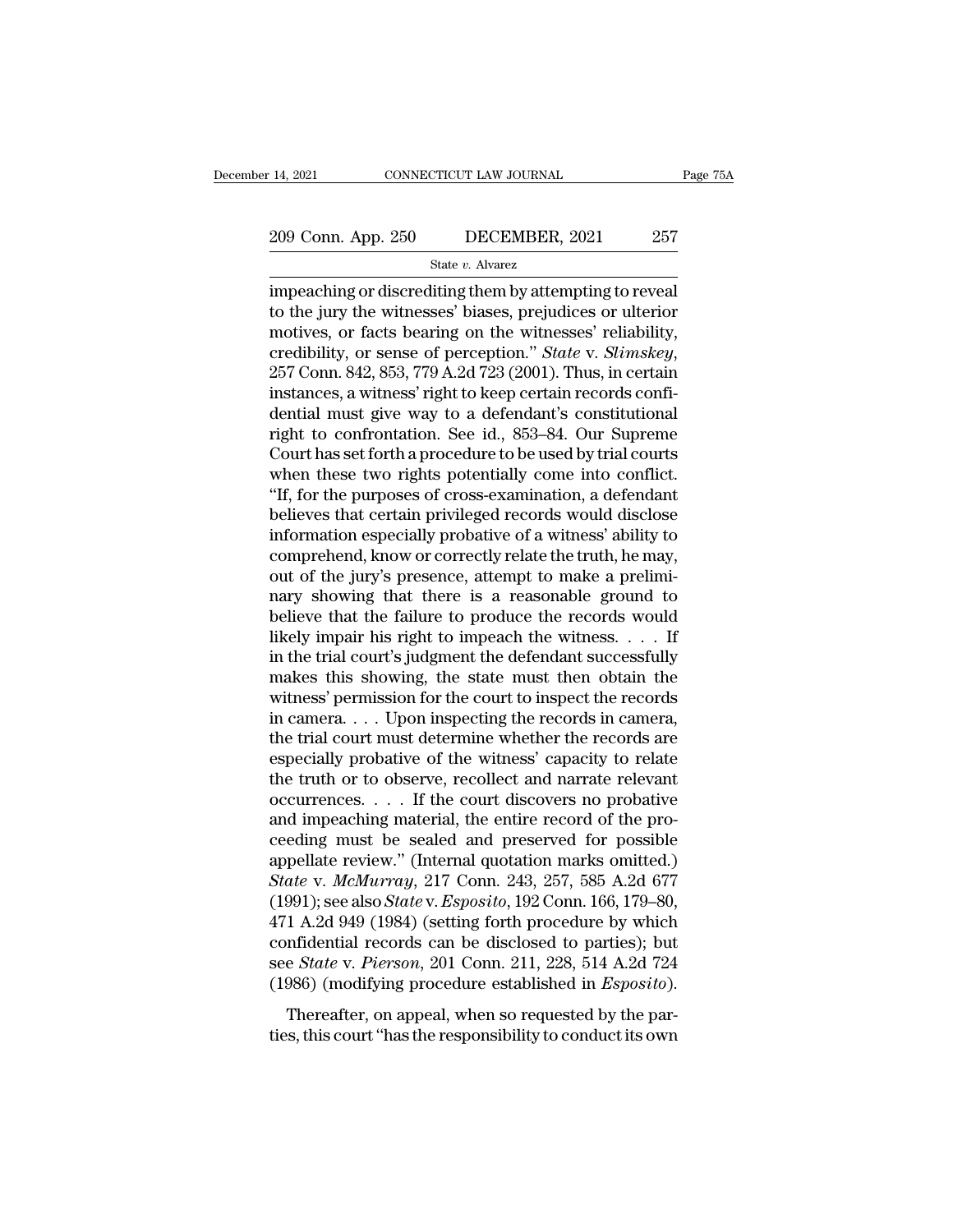# EXECUTE CONNECTICUT LAW JOURNAL December 14, 2021<br>258 DECEMBER, 2021 209 Conn. App. 250<br>31 State v. Alvarez

State *v.* Alvarez

CONNECTICUT LAW JOURNAL December 14, 2021<br>
268 DECEMBER, 2021 209 Conn. App. 250<br>
31 State v. Alvarez<br>
209 Conn. App. 250<br>
209 Conn. App. 250<br>
209 Conn. App. 250<br>
209 Conn. App. 250<br>
2010<br>
2010 State v. Alvarez<br>
2010 The s 258 DECEMBER, 2021 209 Conn. App. 250<br>  $\frac{\text{State } v. \text{ Alvarez}}{209 \text{ Conn. App. 250}}$ <br>
in camera review of the sealed records to determine<br>
whether the trial court abused its discretion in refusing<br>
to release those records to the de 258 DECEMBER, 2021 209 Conn. App. 250<br>  $\frac{\text{State } v. \text{ Average}}{\text{rate } v. \text{ Average}}$ <br>
in camera review of the sealed records to determine<br>
whether the trial court abused its discretion in refusing<br>
to release those records to the defendan DECEMBER, 2021 209 Conn. App. 250<br>
<sup>State v. Alvarez<br>
in camera review of the sealed records to determine<br>
whether the trial court abused its discretion in refusing<br>
to release those records to the defendant." (Internal<br>
q</sup> SECRETATION, 2021 200 001al  $\frac{1}{200}$  200 001al  $\frac{1}{2}$  200 001al  $\frac{1}{2}$  200 001al  $\frac{1}{2}$  200 001al  $\frac{1}{2}$  200 001al  $\frac{1}{2}$  200 001al  $\frac{1}{2}$  200 001al  $\frac{1}{2}$  200 001al  $\frac{1}{2}$  200 001al  $\frac{1}{2}$  2 state v. Alvarez<br>in camera review of the sealed records to determine<br>whether the trial court abused its discretion in refusing<br>to release those records to the defendant." (Internal<br>quotation marks omitted.) *State* v. *Ga* in camera review of the sealed records to determine<br>whether the trial court abused its discretion in refusing<br>to release those records to the defendant." (Internal<br>quotation marks omitted.) *State* v. *Gainey*, 76 Conn.<br>Ap whether the trial court abused its discretion in refusing<br>to release those records to the defendant." (Internal<br>quotation marks omitted.) *State* v. *Gainey*, 76 Conn.<br>App. 155, 158, 818 A.2d 859 (2003). "The linchpin of t to release those records to the defendant." (Internal quotation marks omitted.) *State* v. *Gainey*, 76 Conn.<br>App. 155, 158, 818 A.2d 859 (2003). "The linchpin of the determination of the defendant's access to the records quotation marks omitted.) *State* v. *Gainey*, 76 Conn.<br>App. 155, 158, 818 A.2d 859 (2003). "The linchpin of the<br>determination of the defendant's access to the records<br>is whether they sufficiently disclose material especi App. 155, 158, 818 A.2d 859 (2003). "The linchpin of the determination of the defendant's access to the records<br>is whether they sufficiently disclose material especially<br>probative of the [witness'] ability to comprehend, determination of the defendant's access to the records<br>is whether they sufficiently disclose material especially<br>probative of the [witness'] ability to comprehend, know<br>and correctly relate the truth  $\ldots$  so as to justif is whether they sufficiently disclose material especially<br>probative of the [witness'] ability to comprehend, know<br>and correctly relate the truth . . . . so as to justify<br>breach of their confidentiality and disclosing them probative of the [witness'] ability to comprehend, know<br>and correctly relate the truth . . . so as to justify<br>breach of their confidentiality and disclosing them to<br>the defendant in order to protect his right of confronta and correctly relate the truth . . . so as to justify<br>breach of their confidentiality and disclosing them to<br>the defendant in order to protect his right of confronta-<br>tion." (Citation omitted; internal quotation marks omi breach of their confidentiality and disclosing them to<br>the defendant in order to protect his right of confronta-<br>tion." (Citation omitted; internal quotation marks omit-<br>ted.) *State* v. *Storlazzi*, 191 Conn. 453, 459, 4 the defendant in order to protect his right of confrontation." (Citation omitted; internal quotation marks omitted.) *State* v. *Storlazzi*, 191 Conn. 453, 459, 464 A.2d 829 (1983). The determination of a defendant's acces tion." (Citation omitted; internal quotation marks omit-<br>ted.) *State* v. *Storlazzi*, 191 Conn. 453, 459, 464 A.2d<br>829 (1983). The determination of a defendant's access<br>to confidential records lies in the sound discretion ted.) *State* v. *Storlazzi*, 191 Conn. 453, 459, 464 A.2d<br>829 (1983). The determination of a defendant's access<br>to confidential records lies in the sound discretion of<br>the trial court, and we will not disturb that discret 829 (1983). The determination of a defendant's access<br>to confidential records lies in the sound discretion of<br>the trial court, and we will not disturb that discretion<br>unless it is abused. See *State* v. *McMurray*, supra, to confidential records lies in the sound discretion of<br>the trial court, and we will not disturb that discretion<br>unless it is abused. See *State* v. *McMurray*, supra, 217<br>Conn. 257; see also *State* v. *Slimskey*, supra, the trial court, and we will not disturb that discretion<br>unless it is abused. See *State* v. *McMurray*, supra, 217<br>Conn. 257; see also *State* v. *Slimskey*, supra, 257 Conn.<br>856 ("[a]ccess to confidential records should unless it is abused. See *State* v. *McMurray*, supra, 217<br>Conn. 257; see also *State* v. *Slimskey*, supra, 257 Conn.<br>856 ("[a]ccess to confidential records should be left to<br>the discretion of the trial court which is be Conn. 257; see also *State* v. *Slimskey*, supra, 257 Cc 856 ("[a]ccess to confidential records should be left the discretion of the trial court which is better able assess the probative value of such evidence as it relat  $6$  ("[a]ccess to confidential records should be left to e discretion of the trial court which is better able to sess the probative value of such evidence as it relates the particular case before it  $\dots$  and to weigh that the discretion of the trial court which is better able to<br>assess the probative value of such evidence as it relates<br>to the particular case before it  $\dots$  and to weigh that<br>value against the interest in confidentiality of

assess the probative value of such evidence as it relates<br>to the particular case before it  $\dots$  and to weigh that<br>value against the interest in confidentiality of the<br>records" (internal quotation marks omitted)).<br>Followin to the particular case before it . . . and to weigh that<br>value against the interest in confidentiality of the<br>records" (internal quotation marks omitted)).<br>Following a thorough in camera review of the subject<br>records, we c value against the interest in confidentiality of the<br>records" (internal quotation marks omitted)).<br>Following a thorough in camera review of the subject<br>records, we conclude that the court should have dis-<br>closed several of records" (internal quotation marks omitted)).<br>Following a thorough in camera review of the subject<br>records, we conclude that the court should have dis-<br>closed several of the sealed records to the parties.<br>Although none of Following a thorough in camera review of the subject<br>records, we conclude that the court should have dis-<br>closed several of the sealed records to the parties.<br>Although none of the records contains any references<br>to K's cre records, we conclude that the court should have disclosed several of the sealed records to the parties.<br>Although none of the records contains any references<br>to K's credibility or truthfulness, several records from<br>the Albe closed several of the sealed records to the parties.<br>Although none of the records contains any references<br>to K's credibility or truthfulness, several records from<br>the Albert J. Solnit Children's Center (Solnit records)<br>con Although none of the records contains any references<br>to K's credibility or truthfulness, several records from<br>the Albert J. Solnit Children's Center (Solnit records)<br>contain references to A's credibility and capacity for<br>t to K's credibility or truthfulness, several records from<br>the Albert J. Solnit Children's Center (Solnit records)<br>contain references to A's credibility and capacity for<br>truthfulness. Specifically, these records contain inf uthfulness. Specifically, these records contain infor-<br>ation that was highly relevant to an assessment of<br>hether A's description of events involving the defen-<br>ant and K was truthful.<sup>5</sup> Our review of the available<br><sup>5</sup>We d mation that was highly relevant to an assessment of<br>whether A's description of events involving the defen-<br>dant and K was truthful.<sup>5</sup> Our review of the available<br><sup>5</sup> We decline to divulge specific information or any deta whether A's description of events involving the defendant and K was truthful.<sup>5</sup> Our review of the available <sup>5</sup> We decline to divulge specific information or any details about what our in camera review revealed because A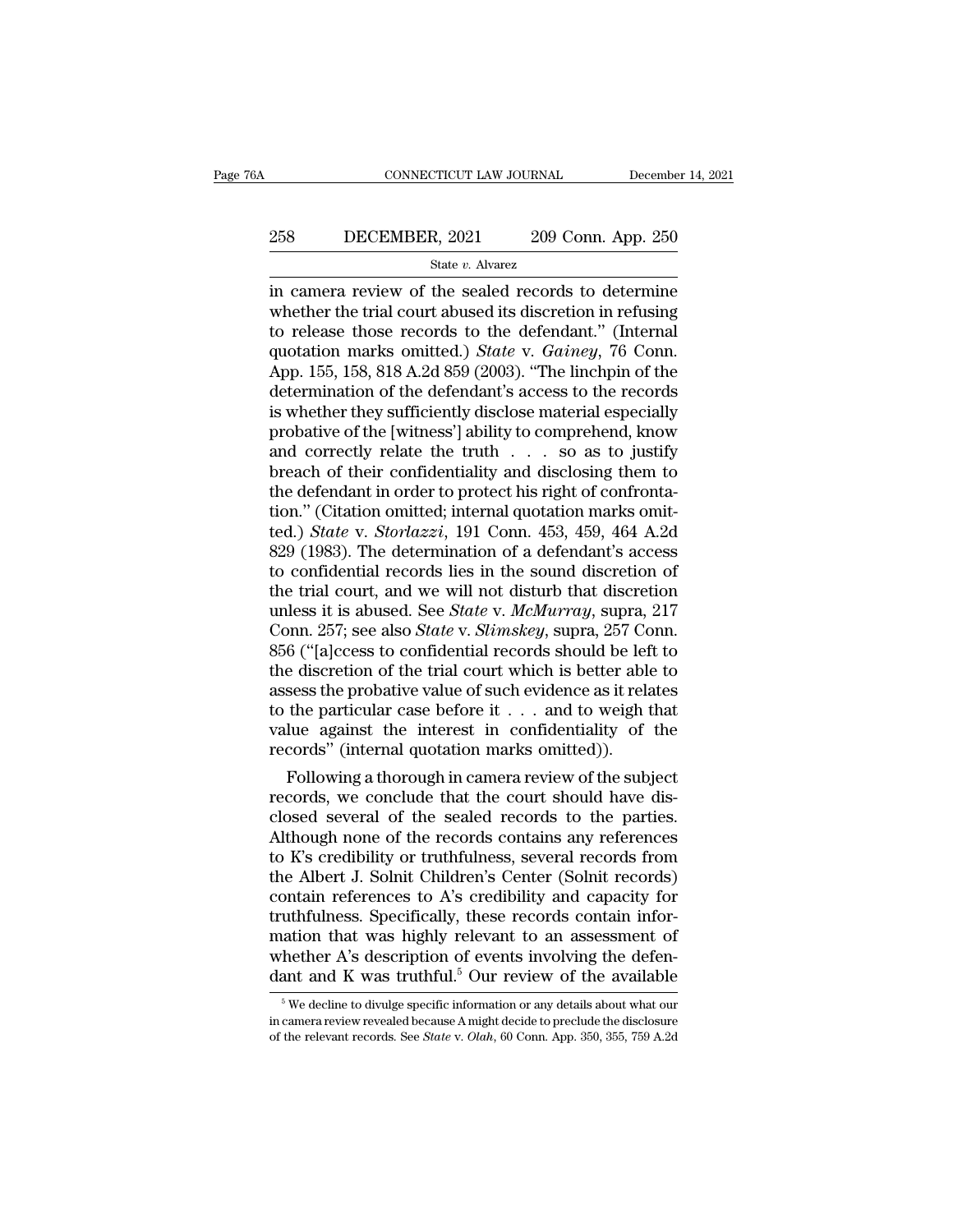# 14, 2021 CONNECTICUT LAW JOURNAL Page 77A<br>209 Conn. App. 250 DECEMBER, 2021 259<br>State v. Alvarez

State *v.* Alvarez

14, 2021 CONNECTICUT LAW JOURNAL Page 77A<br>
209 Conn. App. 250 DECEMBER, 2021 259<br>
State v. Alvarez<br>
Trial court record indicates that the Solnit records were<br>
never disclosed to the defendant.<sup>6</sup> Given that the informatio 209 Conn. App. 250 DECEMBER, 2021 259<br>
State v. Alvarez<br>
trial court record indicates that the Solnit records were<br>
never disclosed to the defendant.<sup>6</sup> Given that the infor-<br>
mation contained in these records was clearly 209 Conn. App. 250 DECEMBER, 2021 259<br>
State v. Alvarez<br>
trial court record indicates that the Solnit records were<br>
never disclosed to the defendant.<sup>6</sup> Given that the infor-<br>
mation contained in these records was clearly 209 Conn. App. 250 DECEMBER, 2021 259<br>  $\frac{\text{State } v. \text{ Average}}{\text{trial} \text{ court record indicates that the Solnit records were}}$ <br>
relation contained to the defendant.<sup>6</sup> Given that the infor-<br>
mation contained in these records was clearly material<br>
and relevant to A's credibi State v. Alvarez<br>
Final court record indicates that the Solnit records were<br>
never disclosed to the defendant.<sup>6</sup> Given that the infor-<br>
mation contained in these records was clearly material<br>
and relevant to A's credibil state *v*. Awatez<br>trial court record indicates that the Solnit records were<br>never disclosed to the defendant.<sup>6</sup> Given that the infor-<br>mation contained in these records was clearly material<br>and relevant to A's credibility trial court record indicates that the Solnit records were<br>never disclosed to the defendant.<sup>6</sup> Given that the infor-<br>mation contained in these records was clearly material<br>and relevant to A's credibility and her "'ability never disclosed to the defendant.<sup>6</sup> Given t<br>mation contained in these records was cland relevant to A's credibility and her " 'a<br>prehend, know or correctly relate the t<br>records should have been disclosed to th<br>the court a d relevant to A's credibility and her " 'ability to com-<br>ehend, know or correctly relate the truth,' " these<br>cords should have been disclosed to the parties and<br>e court abused its discretion in failing to do so. *State*<br> $Mc$ prehend, know or correctly relate the truth,'" these<br>records should have been disclosed to the parties and<br>the court abused its discretion in failing to do so. *State*<br>v. *McMurray*, supra, 217 Conn. 257.<br>We further conclu

records should have been disclosed to the parties and<br>the court abused its discretion in failing to do so. *State*<br>v. *McMurray*, supra, 217 Conn. 257.<br>We further conclude that the trial court's failure to<br>disclose the rel the court abused its discretion in failing to do so. *State* v. *McMurray*, supra, 217 Conn. 257.<br>We further conclude that the trial court's failure to disclose the relevant Solnit records was not harmless.<br>In cases in whi v. *McMurray*, supra, 217 Conn. 257.<br>We further conclude that the trial court's failure to<br>disclose the relevant Solnit records was not harmless.<br>In cases in which a defendant's constitutional right to<br>confrontation is in We further conclude that the trial court's failure to<br>disclose the relevant Solnit records was not harmless.<br>In cases in which a defendant's constitutional right to<br>confrontation is infringed, the state must prove that th We further conclude that the trial court's failure to<br>disclose the relevant Solnit records was not harmless.<br>In cases in which a defendant's constitutional right to<br>confrontation is infringed, the state must prove that the disclose the relevant Solnit records was not harmless.<br>In cases in which a defendant's constitutional right to<br>confrontation is infringed, the state must prove that the<br>trial court's decision to deny the defendant access t In cases in which a defendant's constitutional right to<br>confrontation is infringed, the state must prove that the<br>trial court's decision to deny the defendant access to<br>the sealed records was harmless beyond a reasonable<br> confrontation is infringed, the state must prove that the<br>trial court's decision to deny the defendant access to<br>the sealed records was harmless beyond a reasonable<br>doubt. See *State* v. *Slimskey*, supra, 257 Conn. 859.<br>" trial court's decision to deny the defendant access to<br>the sealed records was harmless beyond a reasonable<br>doubt. See *State* v. *Slimskey*, supra, 257 Conn. 859.<br>"Whether such error is harmless . . . depends upon a<br>number the sealed records was harmless beyond a reasonable<br>doubt. See *State* v. *Slimskey*, supra, 257 Conn. 859.<br>"Whether such error is harmless . . . depends upon a<br>number of factors, such as the importance of the wit-<br>ness' doubt. See *State* v. *Slimskey*, supra, 257 Conn. 859.<br>
"Whether such error is harmless . . . depends upon a<br>
number of factors, such as the importance of the wit-<br>
ness' testimony in the prosecution's case, whether the<br> "Whether such error is harmless  $\ldots$  depends upon a<br>number of factors, such as the importance of the wit-<br>ness' testimony in the prosecution's case, whether the<br>testimony was cumulative, the presence or absence of<br>eviden number of factors, such as the importance of the wit-<br>ness' testimony in the prosecution's case, whether the<br>testimony was cumulative, the presence or absence of<br>evidence corroborating or contradicting the testimony<br>of the ness' testimony in the prosecution<br>testimony was cumulative, the pres<br>evidence corroborating or contradi<br>of the witness on material points,<br>examination otherwise permitted,<br>overall strength of the prosecutio<br>quotation mark idence corroborating or contradicting the testimony<br>the witness on material points, the extent of cross-<br>amination otherwise permitted, and, of course, the<br>erall strength of the prosecution's case." (Internal<br>otation marks of the witness on material points, the extent of cross-<br>examination otherwise permitted, and, of course, the<br>overall strength of the prosecution's case." (Internal<br>quotation marks omitted.) Id.<br>First, after comparing the e

examination otherwise permitted, and, of course, the<br>overall strength of the prosecution's case." (Internal<br>quotation marks omitted.) Id.<br>First, after comparing the entirety of the department<br>records that are part of the t overall strength of the prosecution's case." (Internal<br>quotation marks omitted.) Id.<br>First, after comparing the entirety of the department<br>records that are part of the trial court record with the<br>sealed Solnit records, we First, after comparing the entirety of the department<br>records that are part of the trial court record with the<br>sealed Solnit records, we conclude that none of the<br>relevant impeachment material regarding A is included<br>548 ( records that are part of the trial court record with the<br>sealed Solnit records, we conclude that none of the<br>relevant impeachment material regarding A is included<br>548 (2000) ("The state must obtain the witness' consent to

sealed Solnit records, we conclude that none of the relevant impeachment material regarding A is included 548 (2000) ("The state must obtain the witness' consent to waive his or her privilege so that the relevant portion o relevant impeachment material regarding A is included<br>548 (2000) ("The state must obtain the witness' consent to waive his or her<br>privilege so that the relevant portion of the record may be released to the<br>defendant. If su

<sup>548 (2000) (&</sup>quot;The state must obtain the witness' consent to waive his or her privilege so that the relevant portion of the record may be released to the defendant. If such waiver is not forthcoming, the witness' testimony is a perfect of the secure test in the mass of the record may be released to the defendant. If such waiver is not forthcoming, the witness' testimony must be stricken.").<br>
<sup>6</sup> Although the record of what documents were rel defendant. If such waiver is not forthcoming, the witness' testimony must<br>be stricken.").<br><sup>6</sup> Although the record of what documents were released to the parties is<br>not entirely clear, according to the parties' briefs and t  $\degree$  Although the record of what documents were released to the parties is not entirely clear, according to the parties' briefs and the trial transcripts, it appears that the only records that were disclosed were records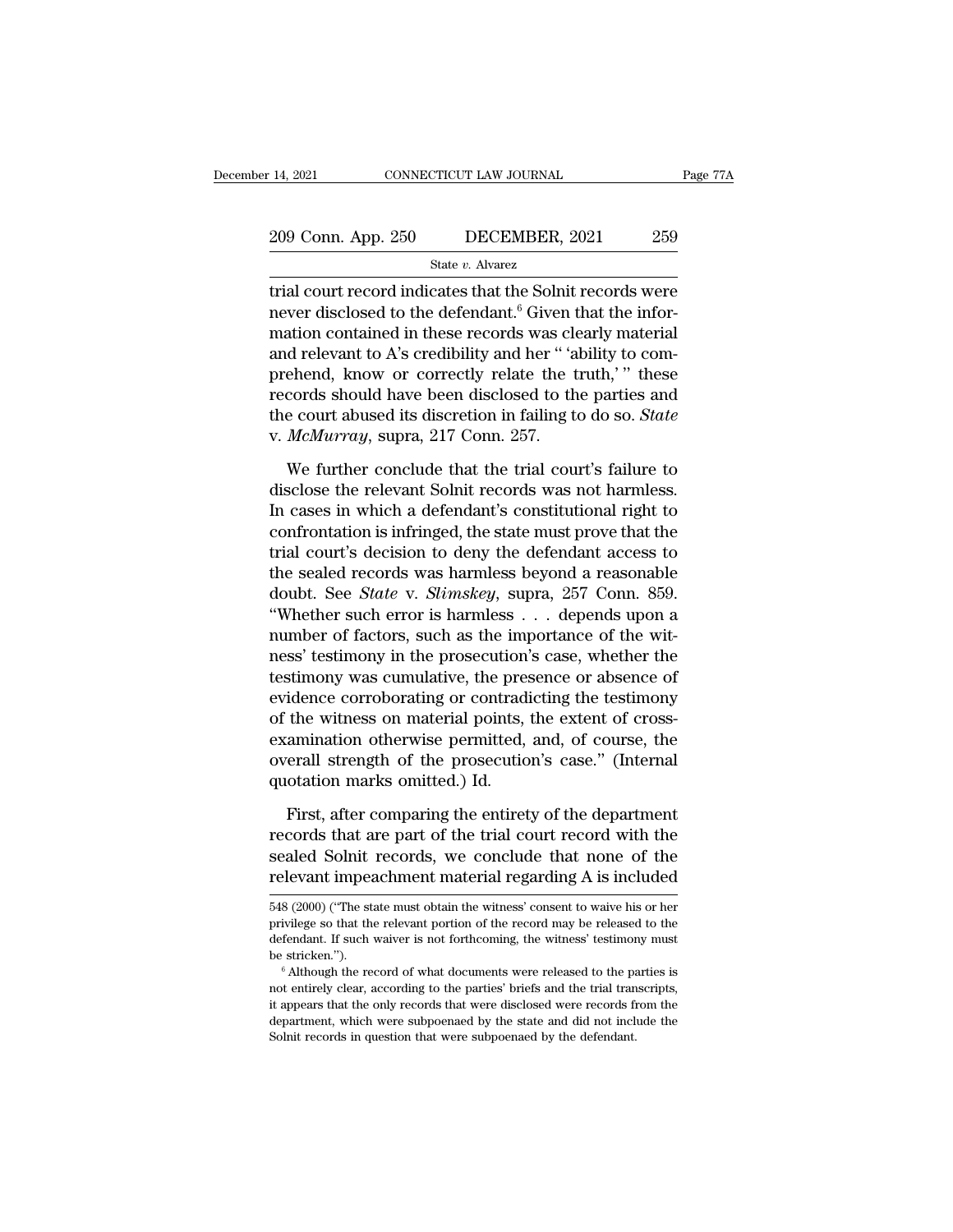| A   | CONNECTICUT LAW JOURNAL |  | December 14, 2021  |  |
|-----|-------------------------|--|--------------------|--|
| 260 | DECEMBER, 2021          |  | 209 Conn. App. 250 |  |
|     | State v. Alvarez        |  |                    |  |

CONNECTICUT LAW JOURNAL December 14, 2021<br>
260 DECEMBER, 2021 209 Conn. App. 250<br>
<sup>31</sup> State v. Alvarez<br>
in the disclosed department records.<sup>7</sup> Consequently, the<br>
defendant did not have access to this information about 260 DECEMBER, 2021 209 Conn. App. 250<br>  $\frac{\text{State } v. \text{ Average}}{\text{State } v. \text{ Average}}$ <br>
in the disclosed department records.<sup>7</sup> Consequently, the<br>
defendant did not have access to this information about<br>
A from another source.  $\begin{array}{c|l} 260 & \text{DECEMBER, 2021} \ \hline \text{state } v. \text{ A} \ \hline \text{in the disclosed department or defendant did not have access.} \ \hline \text{A from another source.} \ \hline \text{Additionally, in the present.} \end{array}$ State v. Alvarez<br>
State v. Alvarez<br>
the disclosed department records.<sup>7</sup> Consequently, the<br>
fendant did not have access to this information about<br>
from another source.<br>
Additionally, in the present case, the impeachment<br>

State v. Alvarez<br>
in the disclosed department records.<sup>7</sup> Consequently, the<br>
defendant did not have access to this information about<br>
A from another source.<br>
Additionally, in the present case, the impeachment<br>
material wa in the disclosed department records.<sup>7</sup> Consequently, the defendant did not have access to this information about A from another source.<br>Additionally, in the present case, the impeachment material was particularly importa defendant did not have access to this information about<br>A from another source.<br>Additionally, in the present case, the impeachment<br>material was particularly important because there was<br>little physical evidence that corrobor A from another source.<br>
Additionally, in the present case, the impeachment<br>
material was particularly important because there was<br>
little physical evidence that corroborated K's allega-<br>
tions, and A was the only witness w Additionally, in the present case, the impeachment<br>material was particularly important because there was<br>little physical evidence that corroborated K's allega-<br>tions, and A was the only witness who testified to seeing<br>the Additionally, in the present case, the impeachment<br>material was particularly important because there was<br>little physical evidence that corroborated K's allega-<br>tions, and A was the only witness who testified to seeing<br>the material was particularly important because there was<br>little physical evidence that corroborated K's allega-<br>tions, and A was the only witness who testified to seeing<br>the defendant act inappropriately toward K. As a result little physical evidence that corroborated K's allegations, and A was the only witness who testified to seeing<br>the defendant act inappropriately toward K. As a result,<br>the prosecutor focused a significant part of her closi tions, and A was the only witness who testified to seeing<br>the defendant act inappropriately toward K. As a result,<br>the prosecutor focused a significant part of her closing<br>argument on A's testimony. She first argued that A the defendant act inappropriately toward K. As a result,<br>the prosecutor focused a significant part of her closing<br>argument on A's testimony. She first argued that A cor-<br>roborated K's testimony as to the defendant's conduc the prosecutor focused a significant part of her closing<br>argument on A's testimony. She first argued that A cor-<br>roborated K's testimony as to the defendant's conduct<br>with K. She then argued that A's testimony regarding<br>th argument on A's testimony. She first argued that A corroborated K's testimony as to the defendant's conduct<br>with K. She then argued that A's testimony regarding<br>the defendant's conduct toward her proved that the<br>defendant roborated K's testimony as to the detendant's conduct<br>with K. She then argued that A's testimony regarding<br>the defendant's conduct toward her proved that the<br>defendant had the propensity or tendency "to engage<br>in the type with K. She then argued that A's testimony regarding<br>the defendant's conduct toward her proved that the<br>defendant had the propensity or tendency "to engage<br>in the type of criminal sexual behavior with which he<br>is charged. the defendant's conduct toward her proved that the<br>defendant had the propensity or tendency "to engage<br>in the type of criminal sexual behavior with which he<br>is charged." She then discussed the details of A's allega-<br>tions detendant had the propensity or tendency "to engage<br>in the type of criminal sexual behavior with which he<br>is charged." She then discussed the details of A's allega-<br>tions and the similarity of the actions the defendant<br>too in the type of criminal sexual behavior with which he<br>is charged." She then discussed the details of A's allega-<br>tions and the similarity of the actions the defendant<br>took toward A and those he was charged with taking<br>towa is charged." She then discussed the details of A's allega-<br>tions and the similarity of the actions the defendant<br>took toward A and those he was charged with taking<br>toward K. Ultimately, the prosecutor relied on the per-<br>so tions and the similarity of the actions the defendant<br>took toward A and those he was charged with taking<br>toward K. Ultimately, the prosecutor relied on the per-<br>sonal similarities between A and K, and in their testi-<br>mony took toward A and those he was charged with taking<br>toward K. Ultimately, the prosecutor relied on the per-<br>sonal similarities between A and K, and in their testi-<br>mony about the defendant's conduct, to bolster each<br>witness toward K. Ultimately, the prosecutor relied on the per-<br>sonal similarities between A and K, and in their testi-<br>mony about the defendant's conduct, to bolster each<br>witness' credibility and to suggest that the jury could<br>in sonal similarities between A and K, and in their testi-<br>mony about the defendant's conduct, to bolster each<br>witness' credibility and to suggest that the jury could<br>infer the defendant's guilt. As such, the defendant's<br>guil mony about the defendant's conduct, to bolster each<br>witness' credibility and to suggest that the jury could<br>infer the defendant's guilt. As such, the defendant's<br>guilt, or lack thereof, turned in significant part on A's<br>cr witness' credibility and to suggest that the jury could<br>infer the defendant's guilt. As such, the defendant's<br>guilt, or lack thereof, turned in significant part on A's<br>credibility. If her testimony had been discredited by mter the detendant's guilt. As such, the detendant's<br>guilt, or lack thereof, turned in significant part on A's<br>credibility. If her testimony had been discredited by the<br>information in the Solnit records, we cannot conclude guilt, or lack thereof, turned in significant part on A's<br>credibility. If her testimony had been discredited by the<br>information in the Solnit records, we cannot conclude,<br>beyond a reasonable doubt, that the jury neverthele examination in the Solnit records, we cannot conclude,<br>theyond a reasonable doubt, that the jury nevertheless<br>would have returned a guilty verdict. Further, although<br>defense counsel was able to probe A's credibility during Information in the Soint records, w<br>beyond a reasonable doubt, that th<br>would have returned a guilty verdic<br>defense counsel was able to probe A<br>cross-examination, we cannot concli<br>examination was adequate in light o<br>to disc defense counsel was able to probe A's credibility during<br>cross-examination, we cannot conclude that such cross-<br>examination was adequate in light of the court's failure<br>to disclose the Solnit records.<br>The records were<br>disc cross-examination, we cannot conclude that such cross-<br>examination was adequate in light of the court's failure<br>to disclose the Solnit records.<br>The parties of the entirety of the department<br>disclosed to the parties, we hav

examination was adequate in light of the court's failure<br>to disclose the Solnit records.<br>The record does not reflect what department records were<br>disclosed to the parties, we have reviewed the entirety of the department<br>re  $\tau$  Because the record does not reflect what department records were disclosed to the parties, we have reviewed the entirety of the department records that are part of the trial court record, and none of them includes th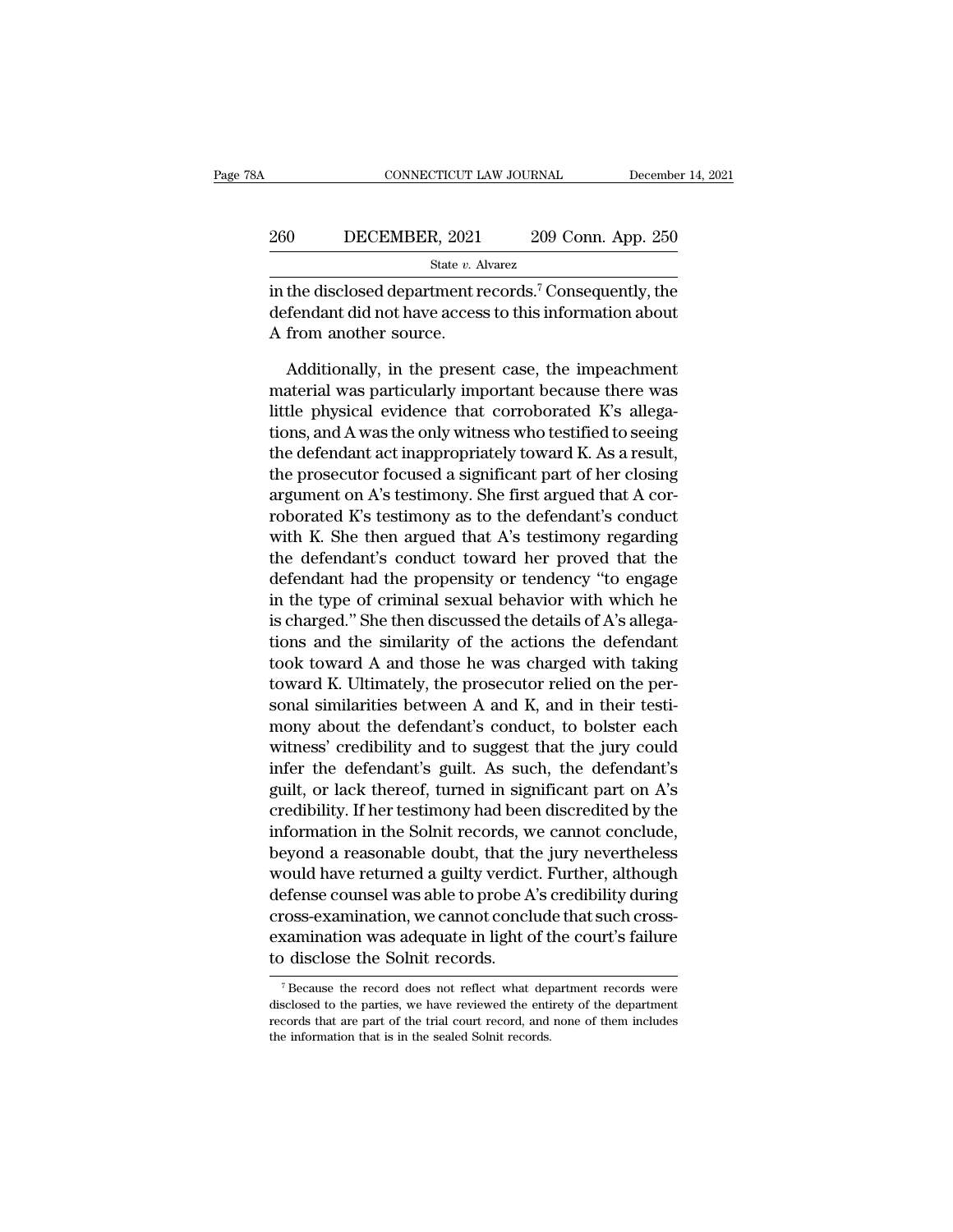# 14, 2021 CONNECTICUT LAW JOURNAL Page 79A<br>209 Conn. App. 250 DECEMBER, 2021 261<br>State v. Alvarez

#### State *v.* Alvarez

9 Conn. App. 250 DECEMBER, 2021 Page 79A<br>
State v. Alvarez<br>
We acknowledge that the state relied on evidence<br>
her than A's testimony to corroborate K's testimony. 209 Conn. App. 250 DECEMBER, 2021 261<br>
State v. Alvarez<br>
We acknowledge that the state relied on evidence<br>
other than A's testimony to corroborate K's testimony.<br>
For example, the contents of the defendant's phone did<br>
co 209 Conn. App. 250 DECEMBER, 2021 261<br>
State v. Alvarez<br>
We acknowledge that the state relied on evidence<br>
other than A's testimony to corroborate K's testimony.<br>
For example, the contents of the defendant's phone did<br>
co 209 Conn. App. 250 DECEMBER, 2021 261<br>
State v. Alvarez<br>
We acknowledge that the state relied on evidence<br>
other than A's testimony to corroborate K's testimony.<br>
For example, the contents of the defendant's phone did<br>
co State v. Alvarez<br>
We acknowledge that the state relied on evidence<br>
other than A's testimony to corroborate K's testimony.<br>
For example, the contents of the defendant's phone did<br>
contain incriminating evidence that corro state v. Alvarez<br>
We acknowledge that the state relied on evidence<br>
other than A's testimony to corroborate K's testimony.<br>
For example, the contents of the defendant's phone did<br>
contain incriminating evidence that corro We acknowledge that the state relied on evidence<br>other than A's testimony to corroborate K's testimony.<br>For example, the contents of the defendant's phone did<br>contain incriminating evidence that corroborated some<br>of K's c other than A's testimony to corroborate K's testimony.<br>For example, the contents of the defendant's phone did<br>contain incriminating evidence that corroborated some<br>of K's claims, including pictures of the defendant's back<br> For example, the contents of the defendant's phone did<br>contain incriminating evidence that corroborated some<br>of K's claims, including pictures of the defendant's back<br>and back tattoos, a picture of the "V" gesture that K<br>d contain incriminating evidence that corroborated some<br>of K's claims, including pictures of the defendant's back<br>and back tattoos, a picture of the "V" gesture that K<br>described, and a text message containing the words<br>"lick of K's claims, including pictures of the defendant's back<br>and back tattoos, a picture of the "V" gesture that K<br>described, and a text message containing the words<br>"lick, lick." That evidence, however, does not corrobo-<br>rat and back tattoos, a picture of the "V" gesture that K<br>described, and a text message containing the words<br>"lick, lick." That evidence, however, does not corrobo-<br>rate most of the acts to which K testified, including<br>the def described, and a text message containing the words<br>"lick, lick." That evidence, however, does not corrobo-<br>rate most of the acts to which K testified, including<br>the defendant's alleged requests for her to masturbate.<br>Furth "lick, lick." That evidence, however, does not corroborate most of the acts to which K testified, including<br>the defendant's alleged requests for her to masturbate.<br>Furthermore, Fracasso-Kersten's testimony that Touch-<br>ston rate most of the acts to which K testified, including<br>the defendant's alleged requests for her to masturbate.<br>Furthermore, Fracasso-Kersten's testimony that Touch-<br>stone surveillance cameras captured images of the<br>defendan the defendant's alleged requests for her to masturbate.<br>Furthermore, Fracasso-Kersten's testimony that Touchstone surveillance cameras captured images of the defendant moving his legs up and down the wall, as K said he did Furthermore, Fracasso-Kersten's testimony that Touchstone surveillance cameras captured images of the defendant moving his legs up and down the wall, as K said he did to signal her, corroborated K's testimony, but only to stone surveillance cameras captured images of the<br>defendant moving his legs up and down the wall, as K<br>said he did to signal her, corroborated K's testimony,<br>but only to a limited extent. On the basis of the totality<br>of t defendant moving his legs up and down the wall, as K<br>said he did to signal her, corroborated K's testimony,<br>but only to a limited extent. On the basis of the totality<br>of the evidence presented at trial, we cannot conclude<br> said he did to signal her, corroborated K's testimony,<br>but only to a limited extent. On the basis of the totality<br>of the evidence presented at trial, we cannot conclude<br>that the court's error in not disclosing to the parti but only to a limited extent. On the basis of the totality<br>of the evidence presented at trial, we cannot conclude<br>that the court's error in not disclosing to the parties<br>the existence of the highly relevant Solnit records of the evidence presented at trial, we cannot conclude<br>that the court's error in not disclosing to the parties<br>the existence of the highly relevant Solnit records was<br>harmless beyond a reasonable doubt. See *State* v. *Sli* that the court's error in not<br>the existence of the highly n<br>harmless beyond a reasonab<br>skey, supra, 257 Conn. 859-<br>records relevant to impead<br>despite other evidence that<br>of victim's testimony).<br>Accordingly, we conclude e existence of the nightly relevant Solnit records was<br>trilless beyond a reasonable doubt. See *State* v. *Slim-*<br>ey, supra, 257 Conn. 859–60 (error in not disclosing<br>cords relevant to impeachment was not harmless<br>spite ot narmiess beyond a reasonable doubt. See *State* v. *Sum-*<br>*skey*, supra, 257 Conn. 859–60 (error in not disclosing<br>records relevant to impeachment was not harmless<br>despite other evidence that corroborated some aspects<br>of v

skey, supra, 257 Conn. 859–60 (error in not disclosing<br>records relevant to impeachment was not harmless<br>despite other evidence that corroborated some aspects<br>of victim's testimony).<br>Accordingly, we conclude that the court records relevant to impeachment was not narmless<br>despite other evidence that corroborated some aspects<br>of victim's testimony).<br>Accordingly, we conclude that the court abused its<br>discretion in keeping the relevant Solnit re despite other evidence that corroborated some aspects<br>of victim's testimony).<br>*Accordingly, we conclude that the court abused its*<br>discretion in keeping the relevant Solnit records under<br>seal and not taking the steps requi or victim's testimony).<br>
Accordingly, we conclude that the court abused its<br>
discretion in keeping the relevant Solnit records under<br>
seal and not taking the steps required under *Esposito*<br>
to disclose those records to t Accordingly, we conclude that the court abused its<br>discretion in keeping the relevant Solnit records under<br>seal and not taking the steps required under *Esposito*<br>to disclose those records to the parties. See *State* v.<br> discretion in keeping the relevant Solnit records under<br>seal and not taking the steps required under *Esposito*<br>to disclose those records to the parties. See *State* v.<br>*Esposito*, supra, 192 Conn. 179–80. The judgment of<br> seal and not taking the steps required under *Esposito*<br>to disclose those records to the parties. See *State* v.<br>*Esposito*, supra, 192 Conn. 179–80. The judgment of<br>conviction is reversed and the case is remanded for a<br>ne to disclose those records to the parties. See *State* v.<br>*Esposito*, supra, 192 Conn. 179–80. The judgment of<br>conviction is reversed and the case is remanded for a<br>new trial, at which the relevant Solnit records must be<br>di Esposito, supra, 192 Conn. 179–3<br>conviction is reversed and the ca<br>new trial, at which the relevant Sc<br>disclosed, contingent on A's wai<br>See *State* v. *Olah*, 60 Conn. App. 3<br>(2000). If A refuses to waive the testify at a sclosed, contingent on A's waiver of any privilege.<br>
e *State* v. *Olah*, 60 Conn. App. 350, 355, 759 A.2d 548<br>
000). If A refuses to waive the privilege, she cannot<br>
stify at a new trial. See id.<br>
II<br>
The defendant also c See *State* v. *Olah*, 60 Conn. App. 350, 355, 759 A.2d 548 (2000). If A refuses to waive the privilege, she cannot testify at a new trial. See id.<br>
II<br>
The defendant also claims that the court abused its discretion by al

#### II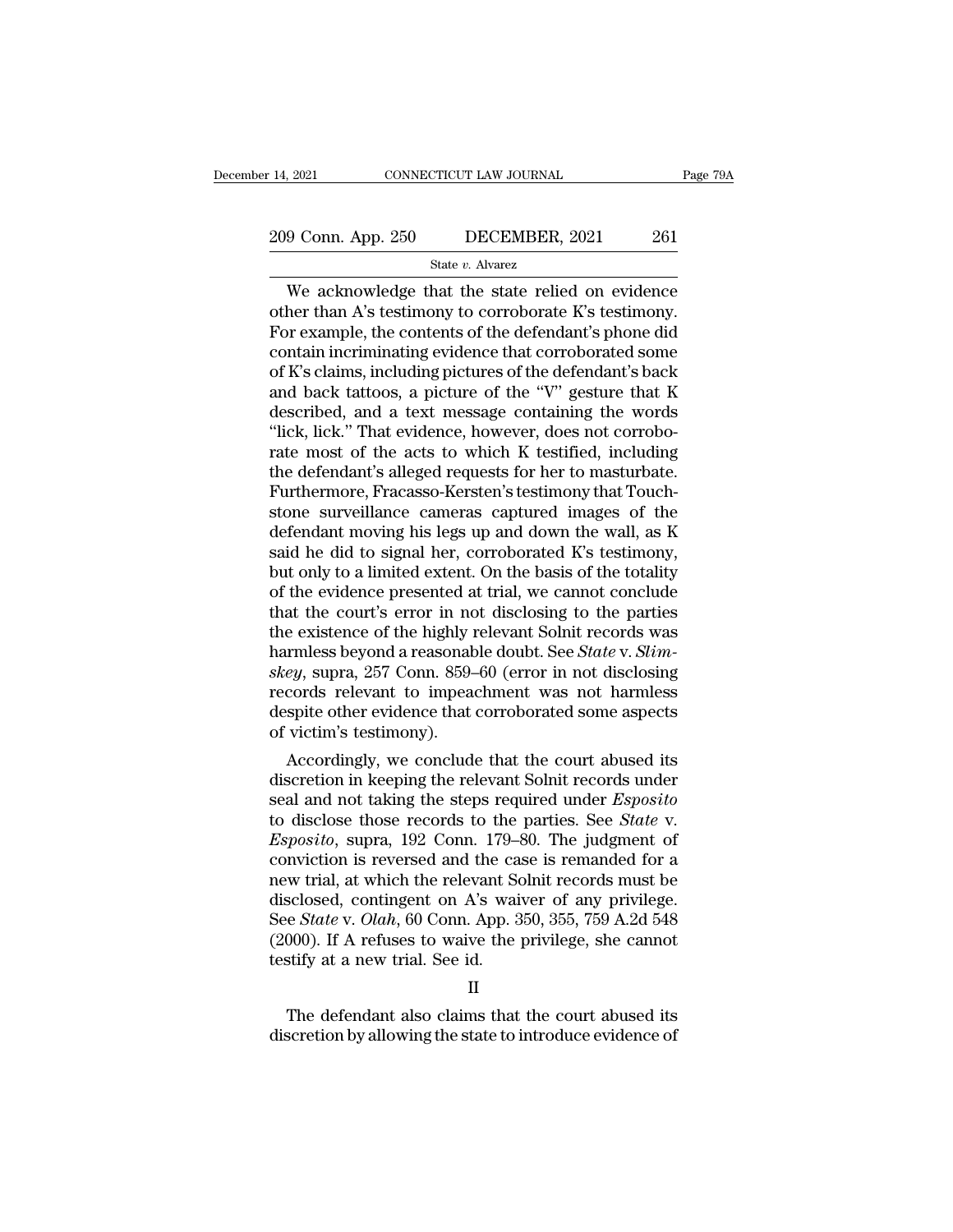# EXECUTE CONNECTICUT LAW JOURNAL December 14, 2021<br>262 DECEMBER, 2021 209 Conn. App. 250<br>31 State v. Alvarez

#### State *v.* Alvarez

CONNECTICUT LAW JOURNAL December 14, 2021<br>
262 DECEMBER, 2021 209 Conn. App. 250<br>
31 State v. Alvarez<br>
209 Conn. App. 250<br>
209 Conn. App. 250<br>
209 Conn. App. 250<br>
209 Conn. App. 250<br>
2010 State v. Alvarez<br>
2010 Connecticut 262 DECEMBER, 2021 209 Conn. App. 250<br>
<sup>State v.</sup> Alvarez<br>
certain uncharged misconduct as propensity evidence<br>
pursuant to § 4-5 (b) of the Connecticut Code of Evi-<br>
dence<sup>8</sup> because the alleged misconduct was qualita-<br>  $\begin{tabular}{ c c c} 262 & DECEMBER, 2021 & 209 Conn. App. 250 \\ \hline & \text{State $v$. Average} \\ \hline \end{tabular}$  certain uncharged misconduct as propensity evidence<br>pursuant to § 4-5 (b) of the Connecticut Code of Evidence<sup>8</sup> because the alleged misconduct was qualitat DECEMBER, 2021 209 Conn. App. 250<br>
State v. Alvarez<br>
certain uncharged misconduct as propensity evidence<br>
pursuant to § 4-5 (b) of the Connecticut Code of Evi-<br>
dence<sup>8</sup> because the alleged misconduct was qualita-<br>
tively State v. Alvarez<br>
The following additional facts are properties and properties of Evi-<br>
The following additional facts and procedural history<br>
The following additional facts and procedural history<br>
Experience are relevant certain uncharged misconduct as propensity evidence<br>pursuant to  $\S 4-5$  (b) of the Connecticut Code of Evidence<sup>8</sup> because the alleged misconduct was qualita-<br>tively different from the charged conduct. We agree.<sup>9</sup><br>The fo

bertain uncharged misconduct as propensity evidence<br>pursuant to § 4-5 (b) of the Connecticut Code of Evi-<br>dence<sup>8</sup> because the alleged misconduct was qualita-<br>tively different from the charged conduct. We agree.<sup>9</sup><br>The fo pursuant to  $\frac{1}{8}$  4-5 (b) of the connecticut code of Evidence<sup>8</sup> because the alleged misconduct was qualitatively different from the charged conduct. We agree.<sup>9</sup><br>The following additional facts and procedural history<br> The following additional facts and procedural history<br>are relevant to the defendant's claim. On May 28, 2019,<br>pursuant to § 4-5 (b) of the Connecticut Code of Evi-<br>dence, the state filed a notice regarding its intent to<br>i The following additional facts and procedural history<br>are relevant to the defendant's claim. On May 28, 2019,<br>pursuant to § 4-5 (b) of the Connecticut Code of Evi-<br>dence, the state filed a notice regarding its intent to<br>i The following additional facts and procedural history<br>are relevant to the defendant's claim. On May 28, 2019,<br>pursuant to § 4-5 (b) of the Connecticut Code of Evi-<br>dence, the state filed a notice regarding its intent to<br>i are relevant to the defendant's claim. On May 28, 2019,<br>pursuant to § 4-5 (b) of the Connecticut Code of Evi-<br>dence, the state filed a notice regarding its intent to<br>introduce at trial evidence of the defendant's other ac pursuant to § 4-5 (b) of the Connecticut Code of Evi-<br>dence, the state filed a notice regarding its intent to<br>introduce at trial evidence of the defendant's other acts<br>of sexual misconduct, specifically, evidence of the<br>d dence, the state filed a notice regarding its intent to introduce at trial evidence of the defendant's other acts of sexual misconduct, specifically, evidence of the defendant's (1) misconduct toward  $A$ ,<sup>10</sup> and (2) misc introduce at trial evidence of the defendant's other acts<br>of sexual misconduct, specifically, evidence of the<br>defendant's (1) misconduct toward  $A$ ,<sup>10</sup> and (2) miscon-<br>duct during his time as a police officer with the Mi uct during his time as a police officer with the Middle-<br>wom Police Department. On May 31, 2019, the defen-<br>ant filed an objection, arguing that the evidence sought<br>be offered regarding the latter incident was too<br><sup>8</sup> Sect town Police Department. On May 31, 2019, the defendant filed an objection, arguing that the evidence sought to be offered regarding the latter incident was too  $s$  section 4-5 (b) of the Connecticut Code of Evidence provi

dant filed an objection, arguing that the evidence sought<br>to be offered regarding the latter incident was too<br><sup>8</sup> Section 4-5 (b) of the Connecticut Code of Evidence provides: "Evidence<br>of other sexual misconduct is admiss to be offered regarding the latter incident was too  $\frac{1}{2}$  section 4-5 (b) of the Connecticut Code of Evidence provides: "Evidence of other sexual misconduct is admissible in a criminal case to establish that the defen sive sexual misconduct; (2) the trial court finds that the evidence of other sexual misconduct is admissible in a criminal case to establish that the defendant had a tendency or a propensity to engage in aberrant and compu  $\degree$  Section 4-5 (b) of the Connecticut Code of Evidence provides: "Evidence of other sexual misconduct is admissible in a criminal case to establish that the defendant had a tendency or a propensity to engage in aberrant of other sexual misconduct is admissible in a criminal case to establish that the defendant had a tendency or a propensity to engage in aberrant and compulsive sexual misconduct if: (1) the case involves aberrant and compu the defendant had a tendency or a propensity to engage in aberrant and compulsive sexual misconduct if: (1) the case involves aberrant and compulsive sexual misconduct; (2) the trial court finds that the evidence is releva compulsive sexual misconduct if: (1) the case involves aberrant and compulsive sexual misconduct; (2) the trial court finds that the evidence is relevant to a charged offense in that the other sexual misconduct is not too five sexual misconduct; (2) the trial court finds that the evidence is relevant to a charged offense in that the other sexual misconduct is not too remote in time, was allegedly committed upon a person similar to the alleg effect.'' it the was allegedly committed upon a person similar to the alleged victim, d was otherwise similar in nature and circumstances to the aberrant and mpulsive sexual misconduct at issue in the case; and (3) the trial court d evidence of uncharged misconduct at issue in the case; and (3) the trial court finds that the probative sexual misconduct at issue in the case; and (3) the trial court finds that the probative value of the evidence outwei

the compulsive sexual misconduct at issue in the case; and (3) the trial court<br>finds that the probative value of the evidence outweighs its prejudicial<br>effect."<br><sup>9</sup> On appeal, the defendant also argues that the trial court finds that the probative value of the evidence outweighs its prejudicial effect."<br>
<sup>9</sup> On appeal, the defendant also argues that the trial court erred in admitting evidence of uncharged misconduct because the court never effect."<br>
<sup>9</sup> On appeal, the defendant also argues that the trial court erred in admitting<br>
evidence of uncharged misconduct because the court never made a finding<br>
that his conduct was both aberrant *and* compulsive, as r <sup>9</sup> On appeal, the defendant also argues that the trial court erred in admitting<br>evidence of uncharged misconduct because the court never made a finding<br>that his conduct was both aberrant *and* compulsive, as required by evidence of uncharged misconduct because the court never made a finding<br>that his conduct was both aberrant *and* compulsive, as required by  $\S 4-5$  (b)<br>of the Connecticut Code of Evidence. We decline to address this argum that his conduct was both aberrant *and* compulsive, as required by  $\S 4-5$  (b) of the Connecticut Code of Evidence. We decline to address this argument, however, because, as defense counsel conceded at oral argument befo of the Connecticut Code of Evidence. We decline to address this argument, however, because, as defense counsel conceded at oral argument before this court, it was not raised before the trial court. Instead, the only issue however, because, as defense counsel conceded at oral argument before this court, it was not raised before the trial court. Instead, the only issue raised before the trial court as to uncharged misconduct under  $§ 4-5$  (b this court, it was not raised before the trial court. Instead, the only issue traised before the trial court as to uncharged misconduct under  $\S 4-5$  (b) was whether the uncharged misconduct was similar enough to the char raised before the trial court as to uncharged misconduct under  $\S 4-5$  (b) was whether the uncharged misconduct was similar enough to the charged conduct to be admissible. The defendant never challenged whether or not the was whether the uncharged misconduct was similar enough to the charged conduct to be admissible. The defendant never challenged whether or not the uncharged misconduct was aberrant and compulsive in nature. As such, we wi conduct to be admissible. The defendant never challenged whether or not the uncharged misconduct was aberrant and compulsive in nature. As such, we will not consider this claim. See Practice Book § 60-5 ("[t]he court shal the uncharged misconduct was aberrant and compulsive in nature. As such, we will not consider this claim. See Practice Book  $\S$  60-5 ("[t]he court shall not be bound to consider a claim unless it was distinctly raised at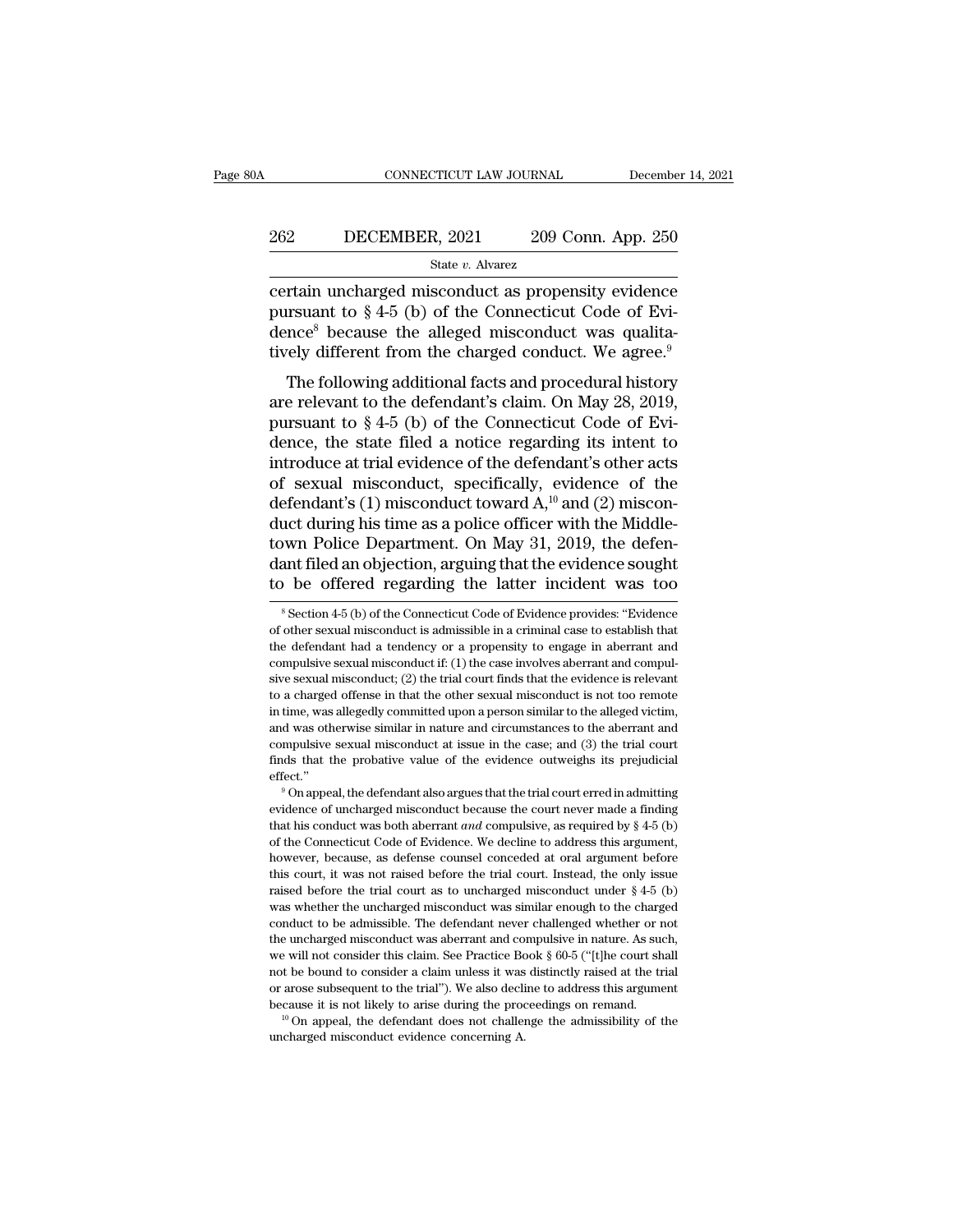| : 14, 2021         | CONNECTICUT LAW JOURNAL | Page 81A |
|--------------------|-------------------------|----------|
| 209 Conn. App. 250 | DECEMBER, 2021          | 263      |
|                    | State v. Alvarez        |          |

remote and dissimilar to the charged conduct for proper<br>admission under § 4-5 (b) of the Connecticut Code of<br>Fuderee 209 Conn. App. 250 DECEMBER, 2021 263<br>
State v. Alvarez<br>
remote and dissimilar to the charged conduct for proper<br>
admission under § 4-5 (b) of the Connecticut Code of<br>
Evidence. Evidence. 9 Conn. App. 250 DECEMBER, 2021 263<br>
State v. Alvarez<br>
mote and dissimilar to the charged conduct for proper<br>
mission under § 4-5 (b) of the Connecticut Code of<br>
ridence.<br>
Thereafter, on June 4, 2019, the court held a hea

State *v*. Alvarez<br>
remote and dissimilar to the charged conduct for proper<br>
admission under § 4-5 (b) of the Connecticut Code of<br>
Evidence.<br>
Thereafter, on June 4, 2019, the court held a hearing<br>
on the state's notice. Th remote and dissimilar to the charged conduct for proper<br>admission under § 4-5 (b) of the Connecticut Code of<br>Evidence.<br>Thereafter, on June 4, 2019, the court held a hearing<br>on the state's notice. The state argued that, und Femote and dissimilar to the charged conduct for proper<br>admission under § 4-5 (b) of the Connecticut Code of<br>Evidence.<br>Thereafter, on June 4, 2019, the court held a hearing<br>on the state's notice. The state argued that, un Evidence.<br>
Evidence.<br>
Thereafter, on June 4, 2019, the court held a hearing<br>
on the state's notice. The state argued that, under *State*<br>
v. *DeJesus*, 288 Conn. 418, 470–71, 953 A.2d 45 (2008),<br>
and § 4-5 (b) of the Conn Evidence.<br>
Thereafter, on June 4, 2019, the court held a hearing<br>
on the state's notice. The state argued that, under *State*<br>
v. *DeJesus*, 288 Conn. 418, 470–71, 953 A.2d 45 (2008),<br>
and § 4-5 (b) of the Connecticut Code Thereafter, on June 4, 2019, the court held a hearing<br>on the state's notice. The state argued that, under *State*<br>v. *DeJesus*, 288 Conn. 418, 470–71, 953 A.2d 45 (2008),<br>and § 4-5 (b) of the Connecticut Code of Evidence,<br> on the state's notice. The state argued that, under *State* v. *DeJesus*, 288 Conn. 418, 470–71, 953 A.2d 45 (2008), and § 4-5 (b) of the Connecticut Code of Evidence, evidence of the uncharged misconduct in question was s v. *DeJesus*, 288 Conn. 418, 470–71, 953 A.2d 45 (2008),<br>and § 4-5 (b) of the Connecticut Code of Evidence,<br>evidence of the uncharged misconduct in question was<br>sufficiently similar to the charged misconduct to be<br>admissi and § 4-5 (b) of the Connecticut Code of Evidence,<br>evidence of the uncharged misconduct in question was<br>sufficiently similar to the charged misconduct to be<br>admissible. The state began by summarizing a February,<br>2015, inc evidence of the uncharged misconduct in question was<br>sufficiently similar to the charged misconduct to be<br>admissible. The state began by summarizing a February,<br>2015, incident that occurred while the defendant was<br>employed sufficiently similar to the charged misconduct to be<br>admissible. The state began by summarizing a February,<br>2015, incident that occurred while the defendant was<br>employed as a Middletown police officer. During that<br>incident admissible. The state began by summarizing a February,<br>2015, incident that occurred while the defendant was<br>employed as a Middletown police officer. During that<br>incident, the defendant responded to an alleged viola-<br>tion o 2015, incident that occurred while the defendant was<br>employed as a Middletown police officer. During that<br>incident, the defendant responded to an alleged viola-<br>tion of a protective order that had been reported by a<br>woman, employed as a Middletown police officer. During that<br>incident, the defendant responded to an alleged viola-<br>tion of a protective order that had been reported by a<br>woman, P. According to P, her sister and her sister's<br>boyfr incident, the defendant responded to an alleged violation of a protective order that had been reported by a woman, P. According to P, her sister and her sister's boyfriend were at P's house, in violation of a protective or tion of a protective order that had been reported by a<br>woman, P. According to P, her sister and her sister's<br>boyfriend were at P's house, in violation of a protective<br>order that P had against them. After arriving at P's<br>ho woman, P. According to P, her sister and her sister's<br>boyfriend were at P's house, in violation of a protective<br>order that P had against them. After arriving at P's<br>house, the defendant made the sister and her boyfriend<br>le boyfriend were at P's house, in violation of a protective<br>order that P had against them. After arriving at P's<br>house, the defendant made the sister and her boyfriend<br>leave. Then, while P had her back to the defendant, he<br>g order that P had against them. After arriving at P's<br>house, the defendant made the sister and her boyfriend<br>leave. Then, while P had her back to the defendant, he<br>groped her buttocks and touched her breasts. Moments<br>later, house, the defendant made the sister and her boyfriend<br>leave. Then, while P had her back to the defendant, he<br>groped her buttocks and touched her breasts. Moments<br>later, the defendant took P's hand and placed it on his<br>cro leave. Then, while P had her back to the defendant, he<br>groped her buttocks and touched her breasts. Moments<br>later, the defendant took P's hand and placed it on his<br>crotch. From this act, P got the impression that he<br>was as groped her buttocks and touched her breasts. Moments<br>later, the defendant took P's hand and placed it on his<br>crotch. From this act, P got the impression that he<br>was asking for oral sex. The defendant eventually left<br>withou later, the defendant took P's hand and placed it on his<br>crotch. From this act, P got the impression that he<br>was asking for oral sex. The defendant eventually left<br>without further incident, but before he left, P gave him<br>he crotch. From this act, P got the impression that he was asking for oral sex. The defendant eventually left without further incident, but before he left, P gave him her phone number. A few days later, she saw him at court a as asking for oral sex. The defendant eventually left<br>thout further incident, but before he left, P gave him<br>r phone number. A few days later, she saw him at<br>urt and he ignored her. P then reported the incident<br>the Middlet whilout further incluent, but before he left, I gave film<br>her phone number. A few days later, she saw him at<br>court and he ignored her. P then reported the incident<br>to the Middletown Police Department. At the time of<br>the al

Fracture 1 minder. A few days fater, she saw find at<br>court and he ignored her. P then reported the incident<br>to the Middletown Police Department. At the time of<br>the alleged assault, P was in her early twenties.<br>The state ar Fourt and he ighored her. I then reported the incluent<br>to the Middletown Police Department. At the time of<br>the alleged assault, P was in her early twenties.<br>The state argued that the incident involving P was<br>sufficiently s to the middletown Folice Department. At the time of<br>the alleged assault, P was in her early twenties.<br>The state argued that the incident involving P was<br>sufficiently similar to the charged conduct regarding K<br>and, thus, th The state argued that the incident involving P was<br>sufficiently similar to the charged conduct regarding K<br>and, thus, that evidence of that incident was admissible<br>at the defendant's trial. According to the state, both of<br> The state argued that the incident involving P was<br>sufficiently similar to the charged conduct regarding K<br>and, thus, that evidence of that incident was admissible<br>at the defendant's trial. According to the state, both of<br> sufficiently similar to the charged conduct regarding K<br>and, thus, that evidence of that incident was admissible<br>at the defendant's trial. According to the state, both of<br>the incidents were close in time, the alleged victi and, thus, that evidence of that incident was admissible<br>at the defendant's trial. According to the state, both of<br>the incidents were close in time, the alleged victims<br>were both "girls who are in the prime of their sexual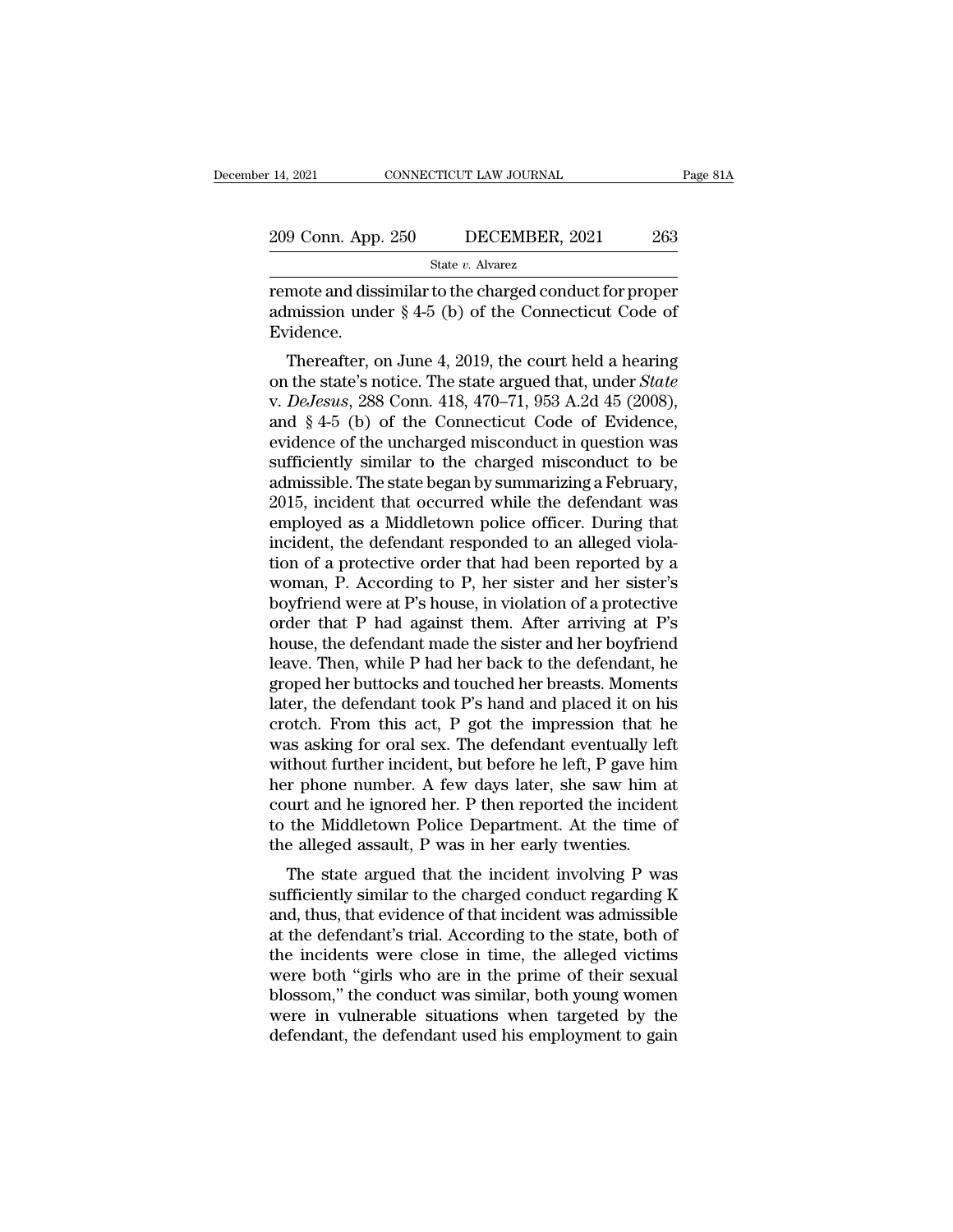|     | CONNECTICUT LAW JOURNAL                                                                   |                    | December 14, 2021 |
|-----|-------------------------------------------------------------------------------------------|--------------------|-------------------|
| 264 | DECEMBER, 2021                                                                            | 209 Conn. App. 250 |                   |
|     | State v. Alvarez                                                                          |                    |                   |
|     | access to the young women, and the defendant was in<br>a position of authority over them. |                    |                   |
|     | The defendant contended that the uncharged miscon-                                        |                    |                   |

The defendant contended that the uncharged miscon-<br>The defendant contended that the uncharged miscon-<br>The defendant contended that the uncharged miscon-<br>Interviewing P should be excluded at trial because<br>ore were signific 264 DECEMBER, 2021 209 Conn. App. 250<br>  $\frac{\text{State } v. \text{ Alvarez}}{209 \text{ Conn. App. 250}}$ <br>
access to the young women, and the defendant was in<br>
a position of authority over them.<br>
The defendant contended that the uncharged miscon-<br>
duct State v. Alvarez<br>access to the young women, and the defendant was in<br>a position of authority over them.<br>The defendant contended that the uncharged miscon-<br>duct involving P should be excluded at trial because<br>there were si access to the young women, and the defendant was in<br>a position of authority over them.<br>The defendant contended that the uncharged miscon-<br>duct involving P should be excluded at trial because<br>there were significant differen a position of authority over them.<br>The defendant contended that the uncharged misconduct involving P should be excluded at trial because<br>there were significant differences between that miscon-<br>duct and the conduct with wh include that the uncharged misconduct involving P should be excluded at trial because<br>there were significant differences between that miscon-<br>duct and the conduct with which the defendant was<br>charged. According to the defe The defendant contended that the uncharged misconduct involving P should be excluded at trial because<br>there were significant differences between that miscon-<br>duct and the conduct with which the defendant was<br>charged. Accor duct involving P should be excluded at trial because<br>there were significant differences between that miscon-<br>duct and the conduct with which the defendant was<br>charged. According to the defendant, evidence of the<br>incident i there were significant differences between that misconduct and the conduct with which the defendant was charged. According to the defendant, evidence of the incident involving P was too dissimilar to be admissible because duct and the conduct with which the defendant was<br>charged. According to the defendant, evidence of the<br>incident involving P was too dissimilar to be admissible<br>because P was older than K at the time of P's assault,<br>P was i charged. According to the defendant, evidence of the<br>incident involving P was too dissimilar to be admissible<br>because P was older than K at the time of P's assault,<br>P was in her own home when the assault allegedly<br>occurred incident involving P was too dissimilar to be admissible<br>because P was older than K at the time of P's assault,<br>P was in her own home when the assault allegedly<br>occurred, the incident happened two years before the<br>charged because P was older than K at the time of P's assault,<br>P was in her own home when the assault allegedly<br>occurred, the incident happened two years before the<br>charged conduct, and the conduct in that incident was<br>different f P was in her own home when the assault allegedly<br>occurred, the incident happened two years before the<br>charged conduct, and the conduct in that incident was<br>different from the defendant's conduct toward K. Fur-<br>thermore, ev occurred, the incident happen<br>charged conduct, and the cond<br>different from the defendant's<br>thermore, evidence of the incid<br>prejudicial than probative bee<br>jury to speculate as to why the c<br>town Police Department.<br>The court maged conduct, and are conduct in that included was<br>fferent from the defendant's conduct toward K. Fur-<br>ermore, evidence of the incident involving P was more<br>ejudicial than probative because it would lead the<br>ry to specula inferent from the detendants conduct toward  $H$ . The thermore, evidence of the incident involving P was more prejudicial than probative because it would lead the jury to speculate as to why the defendant left the Middleto

prejudicial than probative because it would lead the<br>jury to speculate as to why the defendant left the Middle-<br>town Police Department.<br>The court concluded that evidence of the incident<br>involving P was admissible at trial. pregaderal and problem because it would read and<br>jury to speculate as to why the defendant left the Middle-<br>town Police Department.<br>The court concluded that evidence of the incident<br>involving P was admissible at trial. The day to speculate as to  $m$ , are defendant for the incident<br>town Police Department.<br>involving P was admissible at trial. The court noted that<br>the uncharged misconduct evidence was different from<br>what happened to K because t The court concluded that evidence of the incident<br>involving P was admissible at trial. The court noted that<br>the uncharged misconduct evidence was different from<br>what happened to K because the young women's ages<br>and the def The court concluded that evidence of the incident<br>involving P was admissible at trial. The court noted that<br>the uncharged misconduct evidence was different from<br>what happened to K because the young women's ages<br>and the def involving P was admissible at trial. The court noted that<br>the uncharged misconduct evidence was different from<br>what happened to K because the young women's ages<br>and the defendant's conduct were different. The court,<br>howeve the uncharged misconduct evidence was different from<br>what happened to K because the young women's ages<br>and the defendant's conduct were different. The court,<br>however, concluded that those differences were not<br>enough to exc what happened to K because the young women's ages<br>and the defendant's conduct were different. The court,<br>however, concluded that those differences were not<br>enough to exclude the evidence because the situations<br>that both al and the defendant's conduct were different. The court,<br>however, concluded that those differences were not<br>enough to exclude the evidence because the situations<br>that both alleged victims had found themselves in, spe-<br>cifica however, concluded that those differences were not<br>enough to exclude the evidence because the situations<br>that both alleged victims had found themselves in, spe-<br>cifically, interacting with someone in a position of<br>authorit enough to exclude the evidence becau<br>that both alleged victims had found the<br>cifically, interacting with someone i<br>authority, were sufficiently similar for<br>be admissible. The court also conclude<br>of the incident was not und Trially, interacting with someone in a position of<br>thority, were sufficiently similar for the evidence to<br>admissible. The court also concluded that evidence<br>the incident was not unduly prejudicial because P<br>uld be cross-ex since and the boyfriend leave, he remained at her resi-<br>dauthority, were sufficiently similar for the evidence to<br>be admissible. The court also concluded that evidence<br>of the incident was not unduly prejudicial because P<br>

denotity, were sumercity similar for the evidence to<br>be admissible. The court also concluded that evidence<br>of the incident was not unduly prejudicial because P<br>could be cross-examined at trial.<br>At trial, P testified that, be damission. The court also concreated and evidence<br>of the incident was not unduly prejudicial because P<br>could be cross-examined at trial.<br>At trial, P testified that, after the defendant made her<br>sister and the boyfriend about the actual was not and the bong, prejudical sections of could be cross-examined at trial.<br>At trial, P testified that, after the defendant made her sister and the boyfriend leave, he remained at her residence and the At trial, P testified that, after the defendant made her sister and the boyfriend leave, he remained at her residence and the two made small talk. During that time, he noticed a marijuana bong in P's living room, joked abo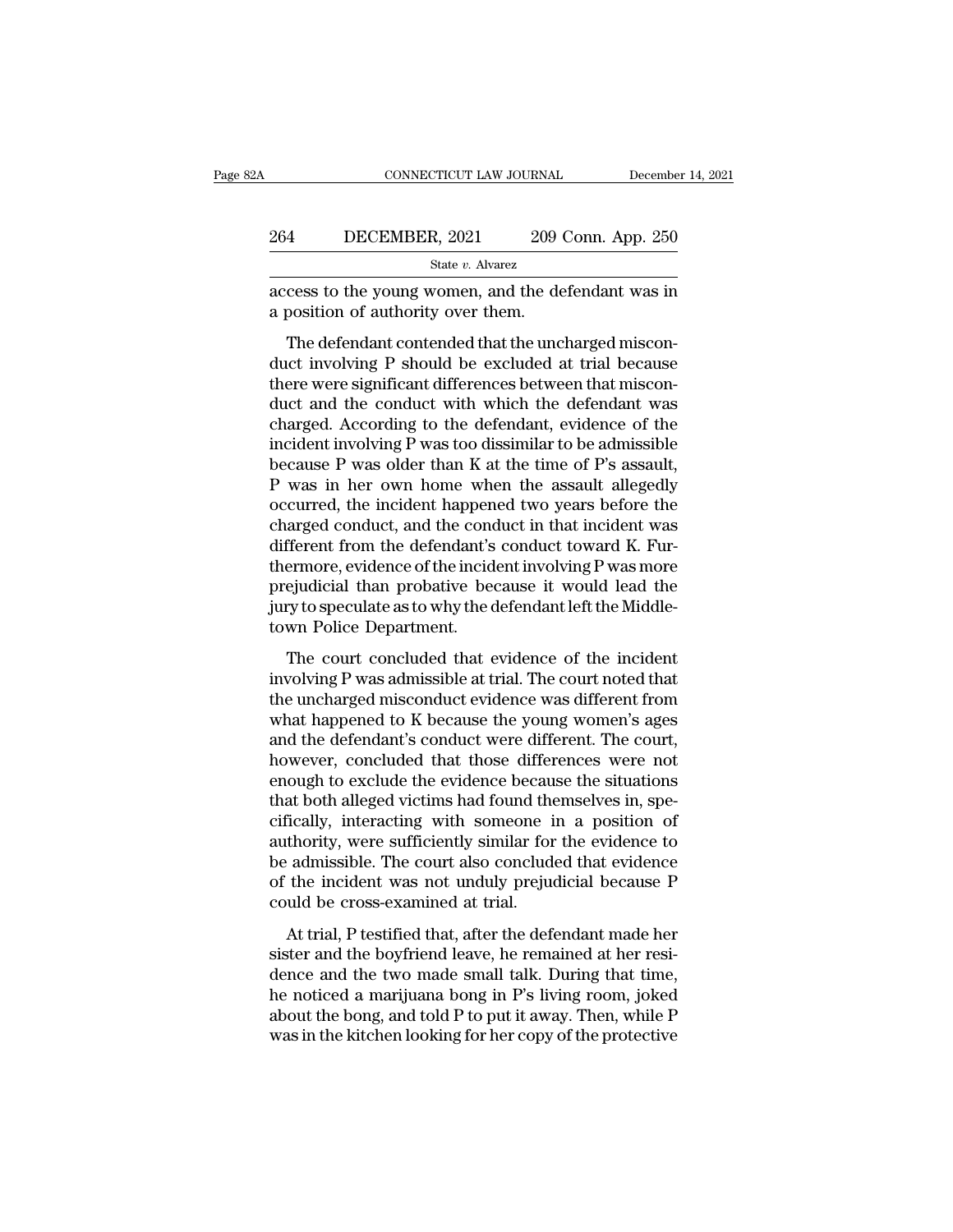# 14, 2021 CONNECTICUT LAW JOURNAL Page 83A<br>
209 Conn. App. 250 DECEMBER, 2021 265<br>
State v. Alvarez

State *v.* Alvarez

14, 2021 CONNECTICUT LAW JOURNAL Page 83A<br>
209 Conn. App. 250 DECEMBER, 2021 265<br>
State v. Alvarez<br>
order, the defendant came up behind her and groped<br>
her breasts and buttocks. He next began wandering<br>
around P's home ev 209 Conn. App. 250 DECEMBER, 2021 265<br>
State v. Alvarez<br>
order, the defendant came up behind her and groped<br>
her breasts and buttocks. He next began wandering<br>
around P's home, eventually stopping in the bathroom.<br>
P follo 209 Conn. App. 250 DECEMBER, 2021 265<br>
State v. Alvarez<br>
order, the defendant came up behind her and groped<br>
her breasts and buttocks. He next began wandering<br>
around P's home, eventually stopping in the bathroom.<br>
P foll 209 Conn. App. 250 DECEMBER, 2021 265<br>
State v. Alvarez<br>
order, the defendant came up behind her and groped<br>
her breasts and buttocks. He next began wandering<br>
around P's home, eventually stopping in the bathroom.<br>
P foll State v. Alvarez<br>
order, the defendant came up behind her and groped<br>
her breasts and buttocks. He next began wandering<br>
around P's home, eventually stopping in the bathroom.<br>
P followed him, and, while the defendant was state v. Alvarez<br>
order, the defendant came up behind her and groped<br>
her breasts and buttocks. He next began wandering<br>
around P's home, eventually stopping in the bathroom.<br>
P followed him, and, while the defendant was i order, the defendant came up behind her and groped<br>her breasts and buttocks. He next began wandering<br>around P's home, eventually stopping in the bathroom.<br>P followed him, and, while the defendant was in the<br>bathroom, he gr her breasts and buttocks. He next began wandering<br>around P's home, eventually stopping in the bathroom.<br>P followed him, and, while the defendant was in the<br>bathroom, he grabbed her hand and pulled it to his<br>crotch. When P around P's home, eventually stopping in the bathroom.<br>P followed him, and, while the defendant was in the bathroom, he grabbed her hand and pulled it to his crotch. When P touched his crotch, she noticed that he had an ere P followed him, and, while the defendant was in the bathroom, he grabbed her hand and pulled it to his crotch. When P touched his crotch, she noticed that he had an erection. P testified that she understood the defendant's bathroom, he grabt<br>crotch. When P touc<br>had an erection. P<br>defendant's action c<br>mean that the defer<br>sex on him. P reject<br>eventually left.<br>We begin by settin Such. When I touched instructly, she holded that he<br>d an erection. P testified that she understood the<br>fendant's action of pulling her hand to his crotch to<br>ean that the defendant wanted her to perform oral<br>x on him. P rej review and effered in the distribution of pulling her hand to his crotch to<br>mean that the defendant wanted her to perform oral<br>sex on him. P rejected his advances, and the defendant<br>eventually left.<br>We begin by setting for

defendant's action of pulling her hand to his crotch to<br>mean that the defendant wanted her to perform oral<br>sex on him. P rejected his advances, and the defendant<br>eventually left.<br>We begin by setting forth the applicable st ducture in the defendant wanted her to perform of the sex on him. P rejected his advances, and the defendant<br>eventually left.<br>We begin by setting forth the applicable standard of<br>review and principles of law that guide our sex of full. Prejected its advances, and the defendant<br>eventually left.<br>We begin by setting forth the applicable standard of<br>review and principles of law that guide our analysis.<br>"The admission of evidence of prior uncharg We begin by setting forth the applicable standard of<br>review and principles of law that guide our analysis.<br>"The admission of evidence of prior uncharged miscon-<br>duct is a decision properly within the discretion of the<br>tria We begin by setting forth the applicable standard of<br>review and principles of law that guide our analysis.<br>"The admission of evidence of prior uncharged miscon-<br>duct is a decision properly within the discretion of the<br>tri review and principles of law that guide our analysis.<br>
"The admission of evidence of prior uncharged misconduct is a decision properly within the discretion of the<br>
trial court.... [Every] reasonable presumption<br>
should b "The admission of evidence of prior uncharged misconduct is a decision properly within the discretion of the trial court.... [Every] reasonable presumption should be given in favor of the trial court's ruling.... [T]he tr duct is a decision properly within the discretion of the<br>trial court. . . . . [Every] reasonable presumption<br>should be given in favor of the trial court's ruling. . . .<br>[T]he trial court's decision will be reversed only wh trial court. . . . [Every] reasonable presumption<br>should be given in favor of the trial court's ruling. . . .<br>[T]he trial court's decision will be reversed only where<br>abuse of discretion is manifest or where injustice<br>app % should be given<br>[T]he trial court<br>abuse of discre<br>appears to have<br>omitted.) State<br>182 A.3d 665, c<br>638 (2018).<br>As a general r The that court's decision will be reversed only where<br>use of discretion is manifest or where injustice<br>pears to have been done." (Internal quotation marks<br>aitted.) *State* v. *Daniel W.*, 180 Conn. App. 76, 88,<br>2 A.3d 665, abuse of unscretion is maillest of where injustice<br>appears to have been done." (Internal quotation marks<br>omitted.) *State* v. *Daniel W.*, 180 Conn. App. 76, 88,<br>182 A.3d 665, cert. denied, 328 Conn. 929, 182 A.3d<br>638 (20

appears to have been done. (Internal quotation marks<br>omitted.) *State v. Daniel W.*, 180 Conn. App. 76, 88,<br>182 A.3d 665, cert. denied, 328 Conn. 929, 182 A.3d<br>638 (2018).<br>As a general rule, evidence of "other crimes, wro person. 82 A.3d 665, cert. denied, 328 Conn. 929, 182 A.3d 638 (2018).<br>
As a general rule, evidence of "other crimes, wrongs<br>
or acts of a person is inadmissible to prove the bad<br>
character, propensity, or criminal tendenc foz A.5d 605, Cert. defined, 526 Coffit. 525, 162 A.5d 638 (2018).<br>
As a general rule, evidence of "other crimes, wrongs<br>
or acts of a person is inadmissible to prove the bad<br>
character, propensity, or criminal tendencies Using the sexual misconductor of "other crimes, wrongs<br>or acts of a person is inadmissible to prove the bad<br>character, propensity, or criminal tendencies of that<br>person." Conn. Code Evid. § 4-5 (a). In *DeJesus*, how-<br>eve As a general rule, evidence of "other crimes, wrongs<br>or acts of a person is inadmissible to prove the bad<br>character, propensity, or criminal tendencies of that<br>person." Conn. Code Evid. § 4-5 (a). In *DeJesus*, how-<br>ever, or acts of a person is inadmissible to prove the bad<br>character, propensity, or criminal tendencies of that<br>person." Conn. Code Evid. § 4-5 (a). In *DeJesus*, how-<br>ever, our Supreme Court held that evidence of<br>uncharged sex character, propensity, or criminal tendencies of that<br>person." Conn. Code Evid. § 4-5 (a). In *DeJesus*, how-<br>ever, our Supreme Court held that evidence of<br>uncharged sexual misconduct can be introduced as pro-<br>pensity evid person." Conn. Code Evid. § 4-5 (a). In *DeJesus*, how-<br>ever, our Supreme Court held that evidence of<br>uncharged sexual misconduct can be introduced as pro-<br>pensity evidence in criminal cases if certain conditions<br>are met. ever, our Supreme Court held that evidence of<br>uncharged sexual misconduct can be introduced as pro-<br>pensity evidence in criminal cases if certain conditions<br>are met. *State* v. *DeJesus*, supra, 288 Conn. 470–71.<br>Specifica uncharged sexual misconduct can be introduced as propensity evidence in criminal cases if certain conditions<br>are met. *State* v. *DeJesus*, supra, 288 Conn. 470–71.<br>Specifically, evidence of uncharged sexual misconduct<br>is pensity evidence in criminal cases if certain conditions<br>are met. *State* v. *DeJesus*, supra, 288 Conn. 470–71.<br>Specifically, evidence of uncharged sexual misconduct<br>is admissible "if it is relevant to prove that the defe are met. *State* v. *DeJesus*, supra, 288 Conn. 470–71.<br>Specifically, evidence of uncharged sexual misconduct<br>is admissible "if it is relevant to prove that the defendant<br>had a propensity or a tendency to engage in the ty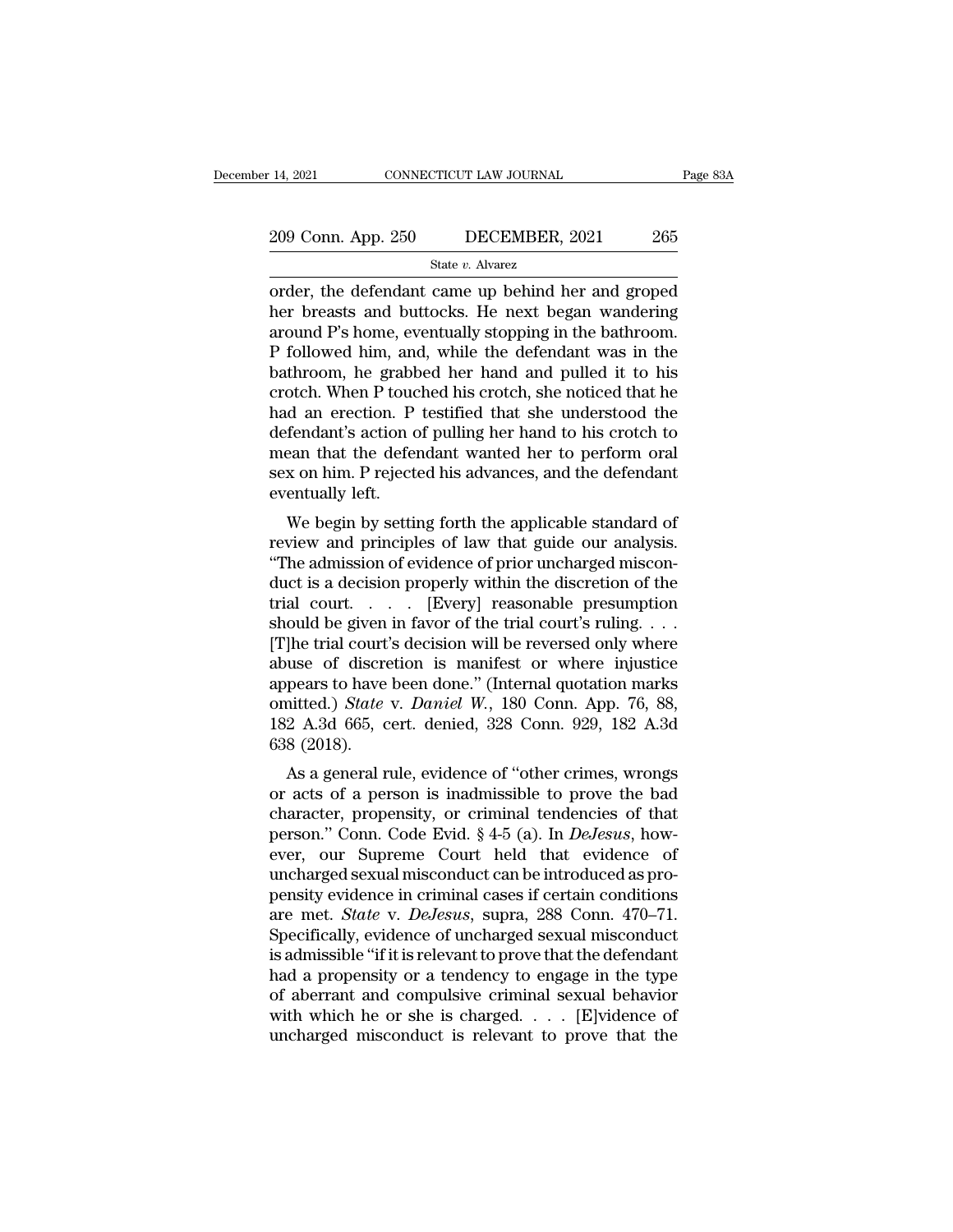# EXECUTE CONNECTICUT LAW JOURNAL December 14, 2021<br>266 DECEMBER, 2021 209 Conn. App. 250<br>31 State v. Alvarez

#### State *v.* Alvarez

 $\begin{tabular}{ll} \multicolumn{1}{l}{{\bf CONPECTICUT LAW JOURNAL}} & December 14, 2021 \end{tabular}$   $\begin{tabular}{ll} \multicolumn{1}{l}{{\bf 209 Conn. App. 250}}\\ \multicolumn{1}{l}{\bf 209 Conn. App. 250} \end{tabular} \end{tabular} \begin{tabular}{ll} \multicolumn{1}{l}{\bf 209 Conn. App. 250} \end{tabular} \end{tabular} \begin{tabular}{ll} \multicolumn{1}{l}{\bf 209 Conn. App. 250} \end{tabular} \end{tabular} \begin{tabular}{ll} \multicolumn$ 266 DECEMBER, 2021 209 Conn. App. 250<br>
State v. Alvarez<br>
defendant had a propensity or a tendency to engage in<br>
the crime charged only if it is:  $(1) \ldots$  not too remote<br>
in time;  $(2) \ldots$  similar to the offense charged; a 266 DECEMBER, 2021 209 Conn. App. 250<br>  $\frac{\text{State } v. \text{ Average}}{\text{defendant had a propensity or a tendency to engage in}}$ the crime charged only if it is: (1) . . . not too remote<br>
in time; (2) . . . similar to the offense charged; and<br>
(3) . . . committed upon persons si 266 DECEMBER, 2021 209 Conn. App. 250<br>
State v. Alvarez<br>
defendant had a propensity or a tendency to engage in<br>
the crime charged only if it is:  $(1) \ldots$  not too remote<br>
in time;  $(2) \ldots$  similar to the offense charged; a State v. Alvarez<br>
defendant had a propensity or a tendency to engage in<br>
the crime charged only if it is: (1) . . . not too remote<br>
in time; (2) . . . similar to the offense charged; and<br>
(3) . . . committed upon persons State *v*. Alvarez<br>
defendant had a propensity or a tendency to engage in<br>
the crime charged only if it is:  $(1) \ldots$  not too remote<br>
in time;  $(2) \ldots$  similar to the offense charged; and<br>  $(3) \ldots$  committed upon persons s defendant had a propensity or a tendency to engage in<br>the crime charged only if it is:  $(1) \ldots$  not too remote<br>in time;  $(2) \ldots$  similar to the offense charged; and<br> $(3) \ldots$  committed upon persons similar to the prose-<br>cu the crime charged only if it is:  $(1) \ldots$  not too remote<br>in time;  $(2) \ldots$  similar to the offense charged; and<br> $(3) \ldots$  committed upon persons similar to the prose-<br>cuting witness. . . . Second, evidence of uncharged<br>misc in time; (2)  $\ldots$  similar to the offense charged; an (3)  $\ldots$  committed upon persons similar to the prosecuting witness.  $\ldots$  Second, evidence of uncharge misconduct is admissible only if its probative value outweighs  $\mu$ , ... committed upon persons similar to the proseting witness.... Second, evidence of uncharged is<br>conduct is admissible only if its probative value tweighs the prejudicial effect that invariably flows<br>om its admissio cuting witness. . . . Second, evidence of uncharged<br>misconduct is admissible only if its probative value<br>outweighs the prejudicial effect that invariably flows<br>from its admission." (Citations omitted; footnote omit-<br>ted;

misconduct is admissible only if its probative value<br>outweighs the prejudicial effect that invariably flows<br>from its admission." (Citations omitted; footnote omit-<br>ted; internal quotation marks omitted.) Id., 473.<br>In *DeJ* outweighs the prejudicial effect that invariably flows<br>from its admission." (Citations omitted; footnote omit-<br>ted; internal quotation marks omitted.) Id., 473.<br>In *DeJesus*, our Supreme Court concluded that evi-<br>dence of from its admission." (Citations omitted; footnote omit-<br>ted; internal quotation marks omitted.) Id., 473.<br>In *DeJesus*, our Supreme Court concluded that evi-<br>dence of the defendant's uncharged misconduct—an<br>incident invol ted; internal quotation marks omitted.) Id., 473.<br>In *DeJesus*, our Supreme Court concluded that evi-<br>dence of the defendant's uncharged misconduct—an<br>incident involving a woman identified as N—was admis-<br>sible to prove th In *DeJesus*, our Supreme Court concluded that evi-<br>dence of the defendant's uncharged misconduct—an<br>incident involving a woman identified as N—was admis-<br>sible to prove that the defendant had a propensity to<br>"sexually ass dence of the defendant's uncharged misconduct—an<br>incident involving a woman identified as N—was admis-<br>sible to prove that the defendant had a propensity to<br>"sexually assault young women of limited mental ability<br>with whom incident involving a woman identified as N—was admissible to prove that the defendant had a propensity to "sexually assault young women of limited mental ability with whom he worked and over whom he had supervisory authori sible to prove that the defendant had a propensity to "sexually assault young women of limited mental ability with whom he worked and over whom he had supervisory authority." Id., 474–75. This was so because of the similar "sexually assault young women of limited mental ability<br>with whom he worked and over whom he had supervi-<br>sory authority." Id., 474–75. This was so because of<br>the similarities between the two assaults: "The women<br>were simi with whom he worked and over whom he had supervisory authority." Id., 474–75. This was so because of the similarities between the two assaults: "The women were similar in age and appearance. Both suffered from a mental dis sory authority." Id., 474–75. This was so because of<br>the similarities between the two assaults: "The women<br>were similar in age and appearance. Both suffered from<br>a mental disability and had a difficult time learning new<br>sk the similarities between the two assaults: "The women<br>were similar in age and appearance. Both suffered from<br>a mental disability and had a difficult time learning new<br>skills. The defendant had hired both the victim and N<br>a were similar i<br>a mental disa<br>skills. The de<br>and was awa<br>dant's assault<br>manner as w<br>Id., 475.<br>In contrast nental disability and had a difficult time learning new<br>ills. The defendant had hired both the victim and N<br>d was aware of their mental limitations. The defen-<br>nt's assaults of the two women occurred in a similar<br>anner as skills. The defendant had hired both the victim and N<br>and was aware of their mental limitations. The defen-<br>dant's assaults of the two women occurred in a similar<br>manner as well." (Internal quotation marks omitted.)<br>Id.,

and was aware of their mental limitations. The defendant's assaults of the two women occurred in a similar manner as well." (Internal quotation marks omitted.)<br>Id., 475.<br>In contrast, in *State* v. *Ellis*, 270 Conn. 337, dant's assaults of the two women occurred in a similar<br>manner as well." (Internal quotation marks omitted.)<br>Id., 475.<br>In contrast, in *State* v. *Ellis*, 270 Conn. 337, 358, 852<br>A.2d 676 (2004), our Supreme Court held that In contrast, in *State* v. *Ellis*, 270 Conn. 337, 358, 852<br>
2d 676 (2004), our Supreme Court held that certain<br>
ncharged misconduct evidence was too dissimilar<br>
om the charged crime to be admissible.<sup>11</sup> In *Ellis*, the<br> A.2d 676 (2004), our Supreme Court held that certain<br>uncharged misconduct evidence was too dissimilar<br>from the charged crime to be admissible.<sup>11</sup> In *Ellis*, the<br> $\frac{11}{11}$  We acknowledge that *Ellis* predates *DeJesus* 

uncharged misconduct evidence was too dissimilar<br>from the charged crime to be admissible.<sup>11</sup> In *Ellis*, the<br> $\frac{11}{10}$  We acknowledge that *Ellis* predates *DeJesus* and also involves the<br>admissibility of prior miscond from the charged crime to be admissible.<sup>11</sup> In *Ellis*, the  $\frac{11}{11}$  We acknowledge that *Ellis* predates *DeJesus* and also involves the admissibility of prior misconduct evidence to show a common plan or scheme and <sup>11</sup> We acknowledge that *Ellis* predates *DeJesus* and also involves the admissibility of prior misconduct evidence to show a common plan or scheme and not, as in *DeJesus*, to demonstrate that the defendant had a propen <sup>11</sup> We acknowledge that *Ellis* predates *DeJesus* and also involves the admissibility of prior misconduct evidence to show a common plan or scheme and not, as in *DeJesus*, to demonstrate that the defendant had a propen admissibility of prior misconduct evidence to show a common plan or scheme and not, as in *DeJesus*, to demonstrate that the defendant had a propensity to commit sexual assault. *State v. Ellis*, supra, 270 Conn. 352. Neve scheme and not, as in *DeJesus*, to demonstrate that the defendant had a propensity to commit sexual assault. *State v. Ellis*, supra, 270 Conn. 352. Nevertheless, in *State v. Gupta*, 297 Conn. 211, 225 n.7, 998 A.2d 1085 propensity to commit sexual assault. *State* v. *Ellis*, supra, 270 Conn. 352. Nevertheless, in *State* v. *Gupta*, 297 Conn. 211, 225 n.7, 998 A.2d 1085 (2010), overruled on other grounds by *State* v. *Payne*, 303 Conn. properting iss, in *State v. Gupta*, 297 Conn. 211, 225 n.7, 998 A.2d 1085 (2010), overruled on other grounds by *State v. Payne*, 303 Conn. 538, 34 A.3d 370 (2012), our Supreme Court made clear that, although in *DeJesus* overruled on other grounds by *State* v. *Payne*, 303 Conn. 538, 34 A.3d 370 (2012), our Supreme Court made clear that, although in *DeJesus* it "changed the label of the exception" from the common plan or scheme exception  $(2012)$ , our Supreme Court made clear that, although in *DeJesus* it "changed"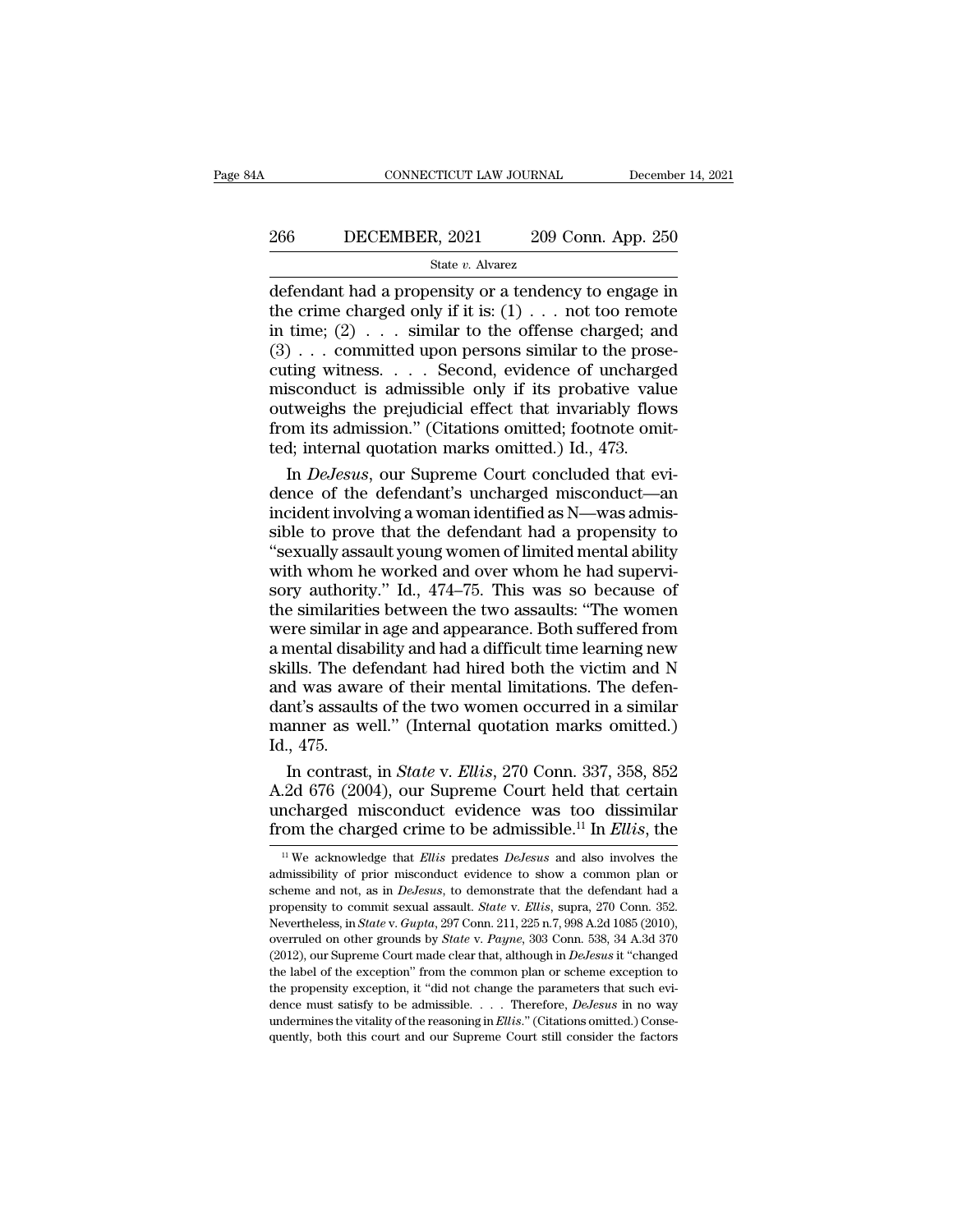# 14, 2021 CONNECTICUT LAW JOURNAL Page 85A<br>
209 Conn. App. 250 DECEMBER, 2021 267<br>
State v. Alvarez

State *v.* Alvarez

14, 2021 CONNECTICUT LAW JOURNAL Page 85A<br>
209 Conn. App. 250 DECEMBER, 2021 267<br>
State v. Alvarez<br>
defendant was charged with sexual misconduct toward<br>
a teenager, Sarah S. Id., 352. During the trial, the prose-<br>
aution 209 Conn. App. 250 DECEMBER, 2021 267<br>
State v. Alvarez<br>
defendant was charged with sexual misconduct toward<br>
a teenager, Sarah S. Id., 352. During the trial, the prose-<br>
cution, over the defendant's objections, introduce 209 Conn. App. 250 DECEMBER, 2021 267<br>
State v. Alvarez<br>
defendant was charged with sexual misconduct toward<br>
a teenager, Sarah S. Id., 352. During the trial, the prose-<br>
cution, over the defendant's objections, introduce 209 Conn. App. 250 DECEMBER, 2021 267<br>
State v. Alvarez<br>
defendant was charged with sexual misconduct toward<br>
a teenager, Sarah S. Id., 352. During the trial, the prose-<br>
cution, over the defendant's objections, introduce State v. Alvarez<br>defendant was charged with sexual misconduct toward<br>a teenager, Sarah S. Id., 352. During the trial, the prose-<br>cution, over the defendant's objections, introduced the<br>testimony of three other victims to State *b*. Awarez<br>
defendant was charged with sexual misconduct toward<br>
a teenager, Sarah S. Id., 352. During the trial, the prose-<br>
cution, over the defendant's objections, introduced the<br>
testimony of three other victim defendant was charged with sexual misconduct toward<br>a teenager, Sarah S. Id., 352. During the trial, the prose-<br>cution, over the defendant's objections, introduced the<br>testimony of three other victims to help establish a<br>c a teenager, Sarah S. Id., 352. During the trial, the prose-<br>cution, over the defendant's objections, introduced the<br>testimony of three other victims to help establish a<br>common plan or scheme on the part of the defendant.<sup>1</sup> cution, over the defendant's objections, introduced the<br>testimony of three other victims to help establish a<br>common plan or scheme on the part of the defendant.<sup>12</sup><br>Id. On appeal, the defendant argued that this evidence<br>wa testimony of three other victims to help establish a<br>common plan or scheme on the part of the defendant.<sup>12</sup><br>Id. On appeal, the defendant argued that this evidence<br>was erroneously admitted because the incidents involv-<br>ing common plan or scheme on the part of the defendant.<sup>12</sup><br>Id. On appeal, the defendant argued that this evidence<br>was erroneously admitted because the incidents involv-<br>ing Sarah S. differed in frequency and severity from<br>th Id. On appeal, the defendant argued that this evidence<br>was erroneously admitted because the incidents involv-<br>ing Sarah S. differed in frequency and severity from<br>those involving the other girls, and the defendant had<br>a di was erroneously admitted because the incidents involving Sarah S. differed in frequency and severity from those involving the other girls, and the defendant had a different relationship with Sarah S. than he had with the o ing Sarah S. differed in frequency and severity from<br>those involving the other girls, and the defendant had<br>a different relationship with Sarah S. than he had with<br>the other girls. Id. Our Supreme Court agreed and con-<br>clu those involving the other girls, and the defendant had<br>a different relationship with Sarah S. than he had with<br>the other girls. Id. Our Supreme Court agreed and con-<br>cluded that the trial court erred in admitting the test a different relationship with Sarah S. than he had with<br>the other girls. Id. Our Supreme Court agreed and con-<br>cluded that the trial court erred in admitting the testi-<br>mony of the other girls because (1) Sarah S. had been the other girls. Id. Our Supreme Court agreed and concluded that the trial court erred in admitting the testi-<br>mony of the other girls because (1) Sarah S. had been<br>assaulted at least eight times, while the others were<br>as cluded that the trial court erred in admitting the testi-<br>mony of the other girls because (1) Sarah S. had been<br>assaulted at least eight times, while the others were<br>assaulted only once or twice, (2) the defendant's abuse<br> mony of the other girls because (1) Sarah S. had been<br>assaulted at least eight times, while the others were<br>assaulted only once or twice, (2) the defendant's abuse<br>of Sarah S. was far more extreme than his abuse of the<br>oth assaulted at least eight times, while the others were<br>assaulted only once or twice, (2) the defendant's abuse<br>of Sarah S. was far more extreme than his abuse of the<br>other girls, and (3) the other girls had a relationship<br>w assaulted only once or twice, (2) the defendant's abuse<br>of Sarah S. was far more extreme than his abuse of the<br>other girls, and (3) the other girls had a relationship<br>with the defendant and had frequent and continuous<br>con of Sarah S. was far more extreme than his abuse of the<br>other girls, and (3) the other girls had a relationship<br>with the defendant and had frequent and continuous<br>contact with him while Sarah S. did not. Id., 358–61.<br>On th other girls, and (3) the other girls had a relationship<br>with the defendant and had frequent and continuous<br>contact with him while Sarah S. did not. Id., 358–61.<br>On the basis of these differences, our Supreme Court<br>held tha with the defendant and had frequent and continuous<br>contact with him while Sarah S. did not. Id., 358–61.<br>On the basis of these differences, our Supreme Court<br>held that the evidence concerning the other girls was<br>too dissim contact with him while Sarah S. did not. Id., 358–61.<br>On the basis of these differences, our Supreme Court<br>held that the evidence concerning the other girls was<br>too dissimilar to the charged conduct to be admissible.<br>Id., On the basis of these differences, our Supreme Court<br>held that the evidence concerning the other girls was<br>too dissimilar to the charged conduct to be admissible.<br>Id., 365; see also *State* v. *Gupta*, 297 Conn. 211, 229,<br> held that the evidence concerning the other girls was<br>too dissimilar to the charged conduct to be admissible.<br>Id., 365; see also *State* v. *Gupta*, 297 Conn. 211, 229,<br>998 A.2d 1085 (2010) (victims in one case were too<br>di 998 A.2d 1085 (2010) (Victims in one case were too dissimilar to support cross admissibility in separate case because defendant's conduct toward one victim was more frequent and severe than his conduct toward set out in *E* dissimilar to support cross admissibility in separate case because defendant's conduct toward one victim was more frequent and severe than his conduct toward set out in *Ellis* when analyzing the admissibility of uncharged

case because defendant's conduct toward one victim<br>was more frequent and severe than his conduct toward<br>set out in *Ellis* when analyzing the admissibility of uncharged misconduct<br>evidence pursuant to *DeJesus*. See, e.g., case because defendant's conduct toward one victim<br>was more frequent and severe than his conduct toward<br>set out in *Ellis* when analyzing the admissibility of uncharged misconduct<br>evidence pursuant to *DeJesus*. See, e.g. the factors set forth in *Ellis* are relevant to *DeJesus.* See, e.g., *State v. Devon D.*, 321 Conn. 656, 671, 138 A.3d 849 (2016); *State v. Eddie N. C.*, 178 Conn. App. 147, 163, 174 A.3d 803 (2017), cert. denied, 327 C evidence pursuant to *DeJesus.* See, e.g., *State v. Devon D.*, 321 Conn. 656, 671, 138 A.3d 849 (2016); *State v. Eddie N. C.*, 178 Conn. App. 147, 163, 174 A.3d 803 (2017), cert. denied, 327 Conn. 1000, 176 A.3d 558 (20

<sup>671, 138</sup> A.3d 849 (2016); *State* v. *Eddie N. C.*, 178 Conn. App. 147, 163, 174 A.3d 803 (2017), cert. denied, 327 Conn. 1000, 176 A.3d 558 (2018). Thus, the factors set forth in *Ellis* are relevant to our analysis in t The factors set forth in *Ellis* are relevant to our analysis in the present case.<br><sup>12</sup> In *Ellis*, the defendant also was charged with sexual misconduct as to two of the other three witnesses whose testimony the state re <sup>12</sup> In *Ellis*, the defendant also was charged with sexual misconduct as to two of the other three witnesses whose testimony the state relied on in Sarah S.'s case, and the three cases were consolidated for trial. *State* two of the other three witnesses whose testimony the state relied on in Sarah S.'s case, and the three cases were consolidated for trial. *State* v. *Ellis*, supra, 270 Conn. 365. Consistent with its conclusion that the co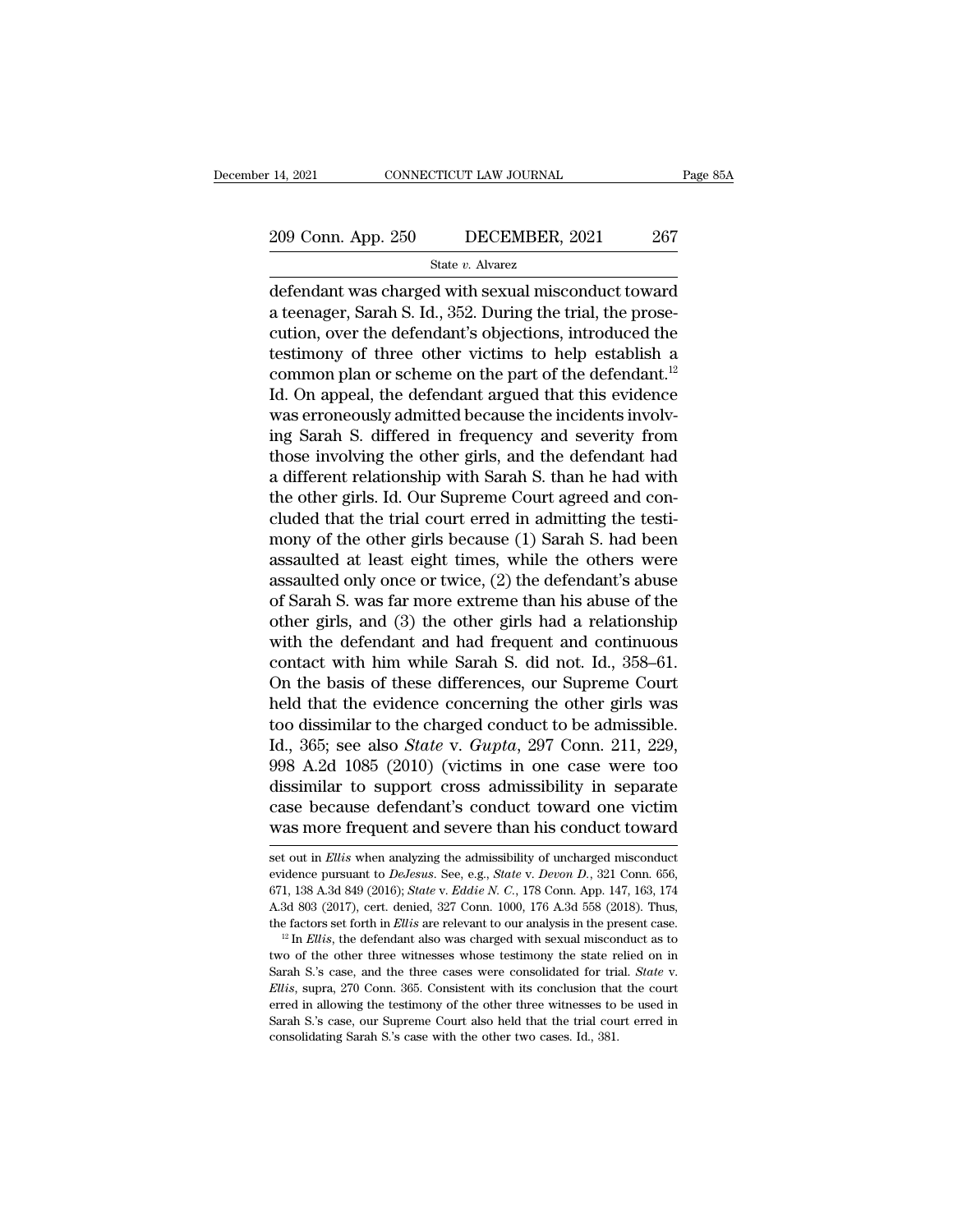| A   | CONNECTICUT LAW JOURNAL                                                                              | December 14, 2021  |
|-----|------------------------------------------------------------------------------------------------------|--------------------|
| 268 | DECEMBER, 2021                                                                                       | 209 Conn. App. 250 |
|     | State $v$ . Alvarez                                                                                  |                    |
|     | others), overruled on other grounds by <i>State v. Payne</i> ,<br>303 Conn. 538, 34 A.3d 370 (2012). |                    |

Subsember, 2021 209 Conn. App. 250<br>
State *v.* Alvarez<br>
hers), overruled on other grounds by *State v. Payne*,<br>
3 Conn. 538, 34 A.3d 370 (2012).<br>
In applying *DeJesus* and *Ellis*, our appellate courts<br>
misistently have co 208 DECEMBER, 2021 209 Conn. App. 250<br>
State v. Alvarez<br>
others), overruled on other grounds by *State* v. *Payne*,<br>
303 Conn. 538, 34 A.3d 370 (2012).<br>
In applying *DeJesus* and *Ellis*, our appellate courts<br>
consistentl State v. Alvarez<br>
others), overruled on other grounds by *State* v. Payne,<br>
303 Conn. 538, 34 A.3d 370 (2012).<br>
In applying *DeJesus* and *Ellis*, our appellate courts<br>
consistently have considered several factors to dete others), overruled on other grounds by *State* v. *Payne*, 303 Conn. 538, 34 A.3d 370 (2012).<br>In applying *DeJesus* and *Ellis*, our appellate courts consistently have considered several factors to determine whether eviden sible. Those factors include the base of the visites,<br>303 Conn. 538, 34 A.3d 370 (2012).<br>In applying *DeJesus* and *Ellis*, our appellate courts<br>consistently have considered several factors to deter-<br>mine whether evidence In applying *DeJesus* and *Ellis*, our appellate courts<br>consistently have considered several factors to deter-<br>mine whether evidence of uncharged misconduct is<br>sufficiently similar to the charged conduct to be admis-<br>sibl In applying *DeJesus* and *Ellis*, our appellate courts<br>consistently have considered several factors to deter-<br>mine whether evidence of uncharged misconduct is<br>sufficiently similar to the charged conduct to be admis-<br>sibl consistently have considered several factors to deter-<br>mine whether evidence of uncharged misconduct is<br>sufficiently similar to the charged conduct to be admis-<br>sible. Those factors include the location of the assaults,<br>t mine whether evidence of uncharged misconduct is<br>sufficiently similar to the charged conduct to be admis-<br>sible. Those factors include the location of the assaults,<br>the defendant and the victims, the ages of the victims, a sufficiently similar to the charged conduct to be admis-<br>sible. Those factors include the location of the assaults,<br>the defendant's conduct, the relationship between the<br>defendant and the victims, the ages of the victims, sible. Those factors include the location of the assaults,<br>the defendant's conduct, the relationship between the<br>defendant and the victims, the ages of the victims, and<br>the frequency and severity of the assaults. See, e.g the defendant's conduct, the relationship between the<br>defendant and the victims, the ages of the victims, and<br>the frequency and severity of the assaults. See, e.g.,<br>State v. Acosta, 326 Conn. 405, 416–18, 164 A.3d 672<br>(201 defendant and the victims, the ages of the victims, and<br>the frequency and severity of the assaults. See, e.g.,<br>*State* v. *Acosta*, 326 Conn. 405, 416–18, 164 A.3d 672<br>(2017) (uncharged misconduct evidence admissible<br>where the frequency and severity of the assaults. See, e.g.,<br> *State* v. *Acosta*, 326 Conn. 405, 416–18, 164 A.3d 672<br>
(2017) (uncharged misconduct evidence admissible<br>
where defendant's conduct was similar, victims were<br>
simi State v. Acosta, 326 Conn. 405, 416–18, 164 A.3d 672<br>(2017) (uncharged misconduct evidence admissible<br>where defendant's conduct was similar, victims were<br>similar in age, and victims were both nieces of defen-<br>dant); State (2017) (uncharged misconduct evidence admissible<br>where defendant's conduct was similar, victims were<br>similar in age, and victims were both nieces of defen-<br>dant); *State* v. *Gupta*, supra, 297 Conn. 229 (considering<br>frequ where defendant's conduct was similar, victims were<br>similar in age, and victims were both nieces of defen-<br>dant); *State* v. *Gupta*, supra, 297 Conn. 229 (considering<br>frequency and severity of defendant's assaults on dif similar in age, and victims were both nieces of defen-<br>dant); *State* v. *Gupta*, supra, 297 Conn. 229 (considering<br>frequency and severity of defendant's assaults on differ-<br>ent victims in determining admissibility of unch dant); *State* v. *Gupta*, supra, 297 Conn. 229 (considering<br>frequency and severity of defendant's assaults on differ-<br>ent victims in determining admissibility of uncharged<br>misconduct evidence); *State* v. *Angel M*., 180 frequency and severity of defendant's assaults on different victims in determining admissibility of uncharged<br>misconduct evidence); *State* v. *Angel M*., 180 Conn. App.<br>250, 261–62, 183 A.3d 636 (2018) (uncharged misconent victims in determining admissibility of uncharged<br>
misconduct evidence); *State* v. *Angel M.*, 180 Conn. App.<br>
250, 261–62, 183 A.3d 636 (2018) (uncharged miscon-<br>
duct evidence was admissible where assaults occurred<br> misconduct evidence); *State* v. *Angel M.*, 180 Conn. App.<br>250, 261–62, 183 A.3d 636 (2018) (uncharged misconduct evidence was admissible where assaults occurred<br>in same location, charged and uncharged conduct was<br>identic 250, 261–62, 183 A.3d 636 (2018) (uncharged misconduct evidence was admissible where assaults occurred<br>in same location, charged and uncharged conduct was<br>identical, victims were same age, and defendant was<br>"parental figur duct evidence was admissible where assaults occurred<br>in same location, charged and uncharged conduct was<br>identical, victims were same age, and defendant was<br>"parental figure" to both victims), aff'd, 337 Conn. 655,<br>255 A.3 in same location, charged and uncharged conduct was<br>identical, victims were same age, and defendant was<br>"parental figure" to both victims), aff'd, 337 Conn. 655,<br>255 A.3d 801 (2020); *State* v. *Daniel W.*, supra, 180<br>Conn identical, victims were same age, and defendant was<br>"parental figure" to both victims), aff'd, 337 Conn. 655,<br>255 A.3d 801 (2020); *State* v. *Daniel W.*, supra, 180<br>Conn. App. 85–86 (uncharged misconduct evidence was<br>admi "parental figure" to both<br>255 A.3d 801 (2020); *Sto*<br>Conn. App. 85–86 (unchar<br>admissible where assault<br>assaults began while both<br>were both young girls, and<br>duct was identical).<br>After considering the bondom. App. 85–86 (uncharged misconduct evidence was<br>missible where assaults occurred in same location,<br>saults began while both victims were asleep, victims<br>ere both young girls, and charged and uncharged con-<br>considering admissible where assaults occurred in same location,<br>assaults began while both victims were asleep, victims<br>were both young girls, and charged and uncharged con-<br>duct was identical).<br>After considering the applicability of

assaults began while both victims were asleep, victims<br>were both young girls, and charged and uncharged con-<br>duct was identical).<br>After considering the applicability of these factors<br>to the present case, we conclude that were both young girls, and charged and uncharged conduct was identical).<br>
After considering the applicability of these factors<br>
to the present case, we conclude that the defendant's<br>
uncharged misconduct toward P was not duct was identical).<br>After considering the applicability of these factors<br>to the present case, we conclude that the defendant's<br>uncharged misconduct toward P was not sufficiently<br>similar to the charged conduct involving K After considering the applicability of these factors<br>to the present case, we conclude that the defendant's<br>uncharged misconduct toward P was not sufficiently<br>similar to the charged conduct involving K to be admis-<br>sible at After considering the applicability of these factors<br>to the present case, we conclude that the defendant's<br>uncharged misconduct toward P was not sufficiently<br>similar to the charged conduct involving K to be admis-<br>sible at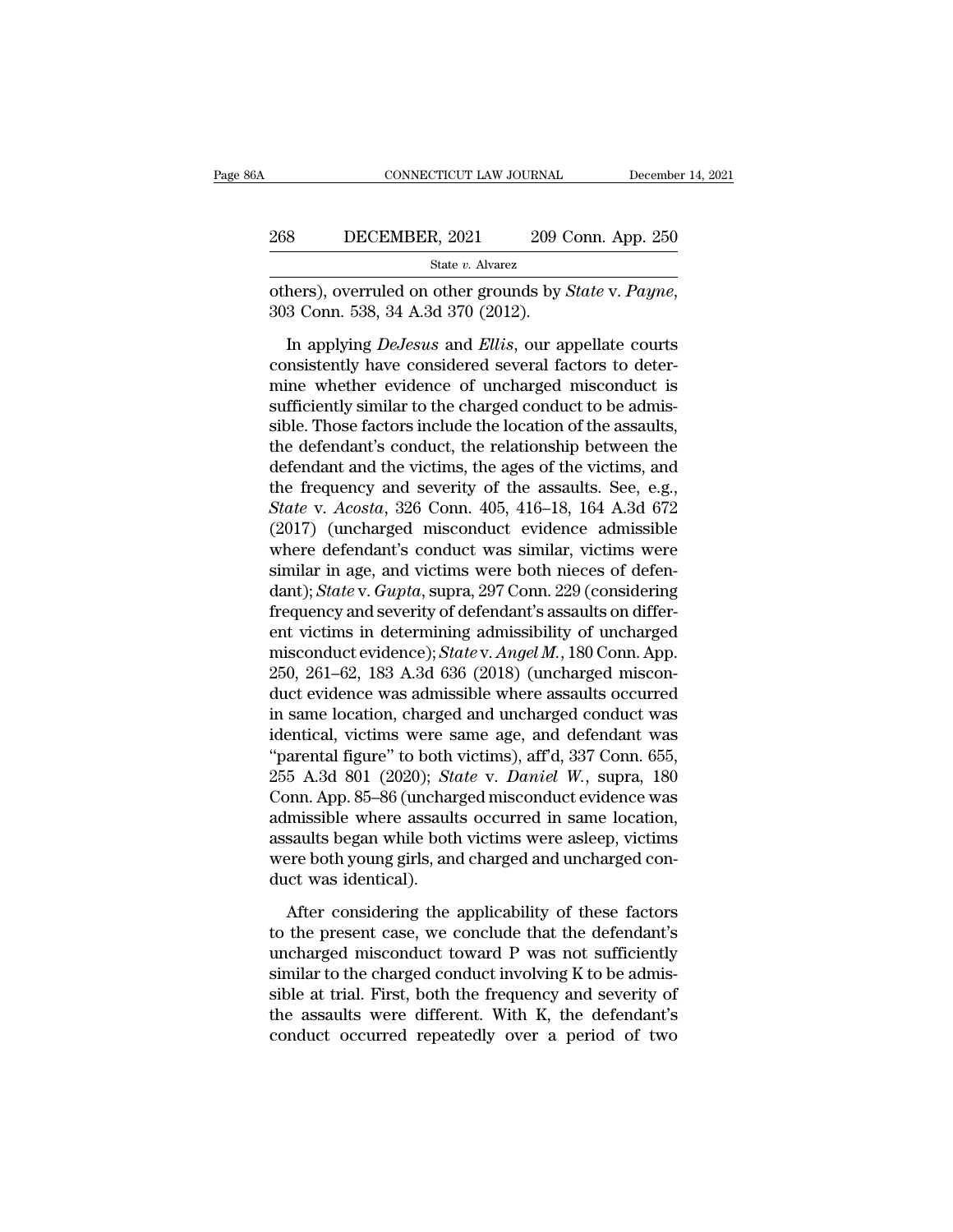State *v.* Alvarez

14, 2021 CONNECTICUT LAW JOURNAL<br>
209 Conn. App. 250 DECEMBER, 2021 269<br>
State v. Alvarez<br>
months. Further, according to K's testimony, through-<br>
out that time, the defendant (1) groped her buttocks,<br>
(2) made evolviet re 209 Conn. App. 250 DECEMBER, 2021 269<br>
State v. Alvarez<br>
months. Further, according to K's testimony, through-<br>
out that time, the defendant (1) groped her buttocks,<br>
(2) made explicit references to wanting her to perform 209 Conn. App. 250 DECEMBER, 2021 269<br>
State v. Alvarez<br>
months. Further, according to K's testimony, through-<br>
out that time, the defendant (1) groped her buttocks,<br>
(2) made explicit references to wanting her to perform 209 Conn. App. 250 DECEMBER, 2021 269<br>
State v. Alvarez<br>
months. Further, according to K's testimony, through-<br>
out that time, the defendant (1) groped her buttocks,<br>
(2) made explicit references to wanting her to perform State v. Alvarez<br>
and State v. Alvarez<br>
months. Further, according to K's testimony, through-<br>
out that time, the defendant (1) groped her buttocks,<br>
(2) made explicit references to wanting her to perform<br>
oral sex on him state v. Alvarez<br>
months. Further, according to K's testimony, through-<br>
out that time, the defendant (1) groped her buttocks,<br>
(2) made explicit references to wanting her to perform<br>
oral sex on him, (3) had her masturba months. Further, according to K's testimony, through-<br>out that time, the defendant (1) groped her buttocks,<br>(2) made explicit references to wanting her to perform<br>oral sex on him, (3) had her masturbate in front of him<br>at out that time, the defendant (1) groped her buttocks,<br>(2) made explicit references to wanting her to perform<br>oral sex on him, (3) had her masturbate in front of him<br>at least ten times, (4) used a series of signals to tell<br> (2) made explicit references to wanting her to perform<br>oral sex on him, (3) had her masturbate in front of him<br>at least ten times, (4) used a series of signals to tell<br>her how he wanted her to masturbate, (5) ran his hand oral sex on him, (3) had her masturbate in front of him<br>at least ten times, (4) used a series of signals to tell<br>her how he wanted her to masturbate, (5) ran his hand<br>up her inner thigh, almost to the point of vaginal pene at least ten times, (4) used a series of signals to tell<br>her how he wanted her to masturbate, (5) ran his hand<br>up her inner thigh, almost to the point of vaginal pene-<br>tration, (6) had her wipe her vaginal fluid on his ha her how he wanted her to masturbate,  $(5)$  ran his hand<br>up her inner thigh, almost to the point of vaginal pene-<br>tration,  $(6)$  had her wipe her vaginal fluid on his hand,<br>and  $(7)$  showed her sexually inappropriate notes up her inner thigh, almost to the point of vaginal pene-<br>tration, (6) had her wipe her vaginal fluid on his hand,<br>and (7) showed her sexually inappropriate notes and<br>pictures on his phone. In contrast, the defendant's<br>alle tration,  $(6)$  had her wipe her vaginal fluid on his hand, and  $(7)$  showed her sexually inappropriate notes and pictures on his phone. In contrast, the defendant's alleged assault of P was a one time, relatively brief en and (7) showed her sexual<br>pictures on his phone. In<br>alleged assault of P was a<br>encounter, and his conduct<br>her buttocks and breasts,<br>crotch, and (3) insinuating<br>form oral sex on him.<br>The state contends that t extractures on his phone. In contrast, the defendant's<br>eged assault of P was a one time, relatively brief<br>counter, and his conduct was limited to (1) groping<br>r buttocks and breasts, (2) pulling her hand to his<br>otch, and (3 aneged assault of T was a one time, relatively brief<br>encounter, and his conduct was limited to (1) groping<br>her buttocks and breasts, (2) pulling her hand to his<br>crotch, and (3) insinuating that he wanted her to per-<br>form

encounter, and its conduct was initied to  $(1)$  groping<br>her buttocks and breasts,  $(2)$  pulling her hand to his<br>crotch, and  $(3)$  insinuating that he wanted her to per-<br>form oral sex on him.<br>The state contends that the de Form oral sex on him.<br>
The state contends that he wanted her to per-<br>
form oral sex on him.<br>
The state contends that the defendant's assault of P<br>
was less frequent and less severe than his assault of K<br>
only because the phone number and knew where she lived. The state contends that the defendant's assault of P was less frequent and less severe than his assault of K only because the defendant had just one interaction with P. We are not per The state contends that the defendant's assault of P<br>was less frequent and less severe than his assault of K<br>only because the defendant had just one interaction<br>with P. We are not persuaded. The defendant had P's<br>phone num The state contends that the defendant's assault of P was less frequent and less severe than his assault of K only because the defendant had just one interaction with P. We are not persuaded. The defendant had P's phone num was less frequent and less severe than hi<br>only because the defendant had just on<br>with P. We are not persuaded. The defen<br>phone number and knew where she live<br>dant also saw P at court on at least one of<br>despite this, he nev In P. We are not persuaded. The defendant had P's<br>one number and knew where she lived. The defen-<br>nt also saw P at court on at least one occasion. Yet,<br>spite this, he never made a second attempt to assault<br>r. In fact, he c with 1. we are not persuaded. The defendant had 1 s<br>phone number and knew where she lived. The defen-<br>dant also saw P at court on at least one occasion. Yet,<br>despite this, he never made a second attempt to assault<br>her. In

phone number and knew where she lived. The defendant also saw P at court on at least one occasion. Yet, despite this, he never made a second attempt to assault her. In fact, he chose to ignore her.<br>Moreover, although the dant also saw 1 at court on at least one occasion. Tet,<br>despite this, he never made a second attempt to assault<br>her. In fact, he chose to ignore her.<br>Moreover, although the defendant was in a position<br>of authority over bot despite this, he hever hiade a second attempt to assault<br>her. In fact, he chose to ignore her.<br>Moreover, although the defendant was in a position<br>of authority over both young women, the position of<br>authority that he held i mer. In fact, he chose to ignore her.<br>
Moreover, although the defendant was in a position<br>
of authority over both young women, the position of<br>
authority that he held in each incident was materially<br>
different. As a Touchs Moreover, although the defendant was in a position<br>of authority over both young women, the position of<br>authority that he held in each incident was materially<br>different. As a Touchstone employee, the defendant<br>was responsib of authority over both young women, the position of<br>authority that he held in each incident was materially<br>different. As a Touchstone employee, the defendant<br>was responsible for providing K with trauma informed<br>care and fo authority that he held in each incident was materially<br>different. As a Touchstone employee, the defendant<br>was responsible for providing K with trauma informed<br>care and for teaching her important life skills. As such,<br>the d different. As a Touchstone employee, the defendant<br>was responsible for providing K with trauma informed<br>care and for teaching her important life skills. As such,<br>the defendant had significant control over most aspects<br>of h was responsible for providing K with trauma informed<br>care and for teaching her important life skills. As such,<br>the defendant had significant control over most aspects<br>of her daily life. K also was confined to Touchstone<br>an care and for teaching her important life skills. As such,<br>the defendant had significant control over most aspects<br>of her daily life. K also was confined to Touchstone<br>and could not escape the defendant's presence nor tell<br> the defendant had significant control over most aspects<br>of her daily life. K also was confined to Touchstone<br>and could not escape the defendant's presence nor tell<br>him to leave the facility. In contrast, the defendant had<br> of her daily life. K also was confined to Touchstone<br>and could not escape the defendant's presence nor tell<br>him to leave the facility. In contrast, the defendant had<br>little control over P. At the time of the alleged assaul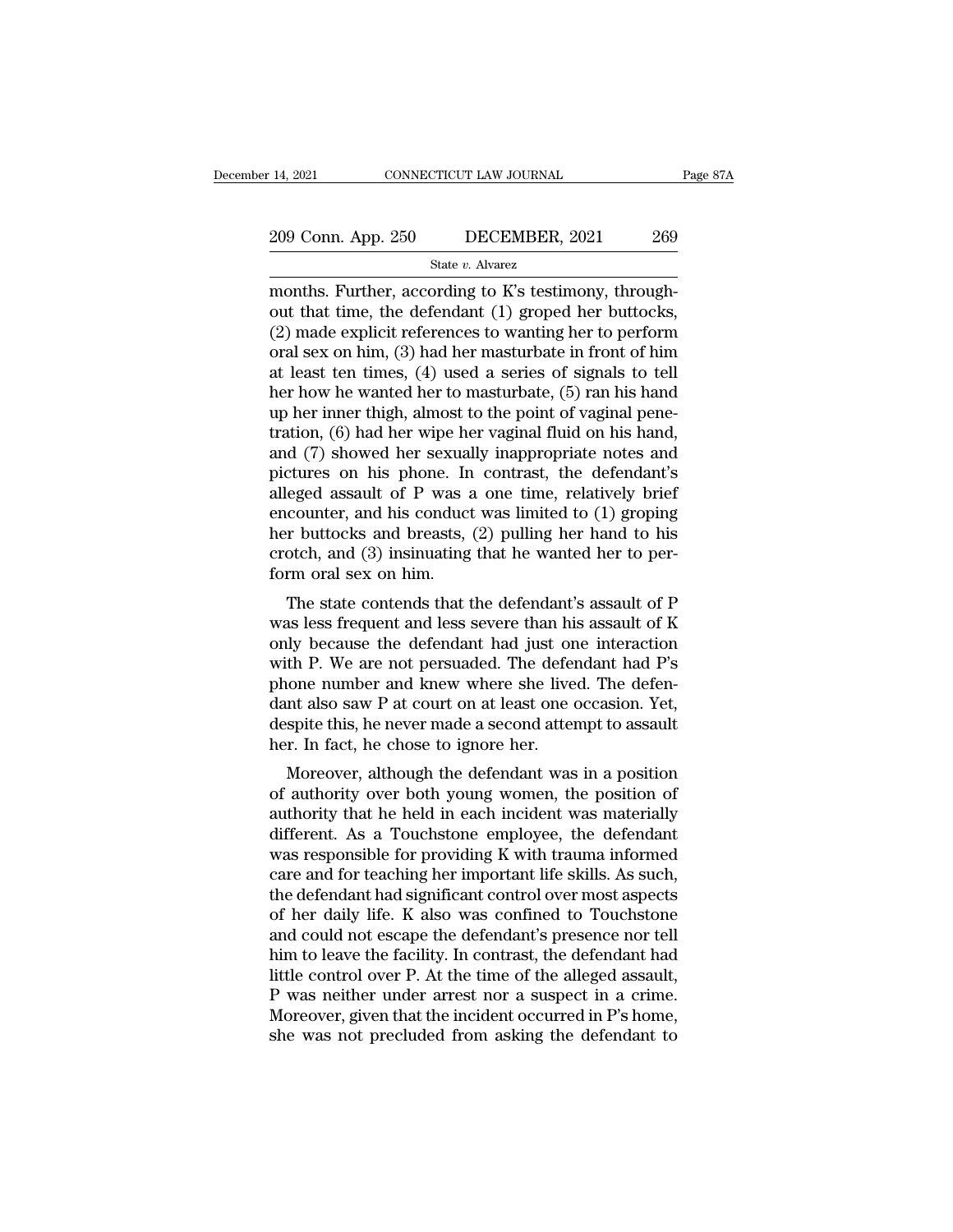# EXECUTE CONNECTICUT LAW JOURNAL December 14, 2021<br>270 DECEMBER, 2021 209 Conn. App. 250<br>3tate v. Alvarez

State *v.* Alvarez

 $\begin{array}{lll}\n & \text{COMNETICUT LAW JOURNAL} & \text{December} \cr \hline\n 270 & \text{DECEMBER, } 2021 & 209 \text{ Conn. App. } 250 \\
 \hline\n & \text{State } v. \text{ Average} \cr \text{leave or leaving herself.} \cr \text{The state argues that the defendant did have control over P because he could have a parabornalis. B testi\n\end{array}$ DECEMBER, 2021 209 Conn. App. 250<br>
state v. Alvarez<br>
leave or leaving herself. The state argues that the defendant<br>
did have control over P because he could have<br>
arrested her for possessing drug paraphernalia. P testi-<br>
f 270 DECEMBER, 2021 209 Conn. App. 250<br>  $\frac{\text{State } v. \text{ Average}}{\text{leave or leaving herself}}$ . The state argues that the defendant did have control over P because he could have arrested her for possessing drug paraphernalia. P testi-<br>fied, however, th Fig. 270 DECEMBER, 2021 209 Conn. App. 250<br>  $\frac{\text{State } v. \text{ Average}}{\text{leave or leaving herself}}$ . The state argues that the defendant did have control over P because he could have arrested her for possessing drug paraphernalia. P testified, however, State v. Alvarez<br>
Reave or leaving herself. The state argues that the defendant did have control over P because he could have<br>
arrested her for possessing drug paraphernalia. P testi-<br>
fied, however, that the defendant in State v. Alvarez<br>
leave or leaving herself. The state argues that the defen-<br>
dant did have control over P because he could have<br>
arrested her for possessing drug paraphernalia. P testi-<br>
fied, however, that the defendant leave or leaving herself. The state argues that the defendant did have control over P because he could have arrested her for possessing drug paraphernalia. P testified, however, that the defendant instructed her to put awa dant did have control over P because he could have<br>arrested her for possessing drug paraphernalia. P testi-<br>fied, however, that the defendant instructed her to put<br>away the bong before he assaulted her. Furthermore,<br>P did arrested her for possessing drug paraphernalia. P testi-<br>fied, however, that the defendant instructed her to put<br>away the bong before he assaulted her. Furthermore,<br>P did not testify that the defendant threatened to arres fied, however, that the defendant instructed her to put<br>away the bong before he assaulted her. Furthermore,<br>P did not testify that the defendant threatened to arrest<br>her if she did not accede to his assaultive conduct or<br>t away the bong before he assa<br>P did not testify that the defend<br>her if she did not accede to hi<br>that she ever felt at risk of being<br>to the extent that the defenda<br>P, it was minimal as compared<br>that he exercised over K.<br>The In the distribution of the defendant difference to arrest<br>
r if she did not accede to his assaultive conduct or<br>
at she ever felt at risk of being arrested. Consequently,<br>
the extent that the defendant had any control over that she ever felt at risk of being arrested. Consequently,<br>to the extent that the defendant had any control over<br>P, it was minimal as compared to the pervasive control<br>that he exercised over K.<br>The locations of the assaul

that she ever felt at fisk of being arrested. Consequently,<br>to the extent that the defendant had any control over<br>P, it was minimal as compared to the pervasive control<br>that he exercised over K.<br>The locations of the assaul While the defendant and any control over<br>P, it was minimal as compared to the pervasive control<br>that he exercised over K.<br>The locations of the assaults also were materially<br>different. The defendant's alleged assault of P o F, it was infinitial as compared to the pervasive control<br>that he exercised over K.<br>The locations of the assaults also were materially<br>different. The defendant's alleged assault of P occurred<br>when she was alone and in her The locations of the assaults also were materially<br>different. The defendant's alleged assault of P occurred<br>when she was alone and in her home with the defendant,<br>while the defendant's assault of K occurred when she<br>was in The locations of the assaults also were materially<br>different. The defendant's alleged assault of P occurred<br>when she was alone and in her home with the defendant,<br>while the defendant's assault of K occurred when she<br>was i different. The defendant's alleged assault of P occurred<br>when she was alone and in her home with the defendant,<br>while the defendant's assault of K occurred when she<br>was in a group facility where there was a risk of detec-<br> when she was alone and in her home with the defendant,<br>while the defendant's assault of K occurred when she<br>was in a group facility where there was a risk of detec-<br>tion. Moreover, the defendant had a relationship with<br>K while the defendant's assault of K occurred when she<br>was in a group facility where there was a risk of detec-<br>tion. Moreover, the defendant had a relationship with<br>K while P was a total stranger to him. The young women<br>wer was in a group facility where there was a risk of detection. Moreover, the defendant had a relationship with  $K$  while  $P$  was a total stranger to him. The young women were also different ages at the time of the alleged a tion. Moreover, the defendant had a relationship with K while P was a total stranger to him. The young women<br>were also different ages at the time of the alleged<br>assaults, as P was in her early twenties and K was<br>fifteen. K while P was a total stranger to him. The young women<br>were also different ages at the time of the alleged<br>assaults, as P was in her early twenties and K was<br>fifteen. But see *State* v. *Johnson*, 76 Conn. App. 410,<br>419, Ere also unferent ages at the time of the aneged<br>saults, as P was in her early twenties and K was<br>teen. But see *State* v. *Johnson*, 76 Conn. App. 410,<br>9, 819 A.2d 871 (victims were sufficiently similar even<br>ough three we assaults, as 1 was in her early twenties and K was<br>fifteen. But see *State v. Johnson*, 76 Conn. App. 410,<br>419, 819 A.2d 871 (victims were sufficiently similar even<br>though three were adult women and one was teen),<br>cert. d

meen. But see *Batte v. Johnson*, 70 Colul. App. 410,<br>419, 819 A.2d 871 (victims were sufficiently similar even<br>though three were adult women and one was teen),<br>cert. denied, 264 Conn. 912, 826 A.2d 1156 (2003).<br>The state  $419, 619$  A.2d  $611$  (victins were sumclently similar even<br>though three were adult women and one was teen),<br>cert. denied, 264 Conn. 912, 826 A.2d 1156 (2003).<br>The state is correct that the uncharged misconduct<br>evidence w mough three were adult wollent and one was teen),<br>cert. denied, 264 Conn. 912, 826 A.2d 1156 (2003).<br>The state is correct that the uncharged misconduct<br>evidence was not too remote in time to be admissible<br>because the charg The state is correct that the uncharged misconduct<br>evidence was not too remote in time to be admissible<br>because the charged conduct occurred just two years<br>after the incident involving P. See id. (three year gap<br>between u The state is correct that the uncharged misconduct<br>evidence was not too remote in time to be admissible<br>because the charged conduct occurred just two years<br>after the incident involving P. See id. (three year gap<br>between un evidence was not too remote in time to be admissible<br>because the charged conduct occurred just two years<br>after the incident involving P. See id. (three year gap<br>between uncharged and charged incidents was suffi-<br>ciently pr because the charged conduct occurred just two years<br>after the incident involving P. See id. (three year gap<br>between uncharged and charged incidents was suffi-<br>ciently proximate). We also agree with the state that<br>there ar after the incident involving P. See id. (three year gap<br>between uncharged and charged incidents was suffi-<br>ciently proximate). We also agree with the state that<br>there are some similarities between the charged and<br>uncharged between uncharged and charged incidents was sufficiently proximate). We also agree with the state that<br>there are some similarities between the charged and<br>uncharged misconduct, namely, that (1) both K and P<br>were in vulnera ciently proximate). We also agree with the state that<br>there are some similarities between the charged and<br>uncharged misconduct, namely, that (1) both K and P<br>were in vulnerable situations when the assaults<br>occurred, (2) th there are some similarities between the charged and<br>uncharged misconduct, namely, that (1) both K and P<br>were in vulnerable situations when the assaults<br>occurred, (2) the defendant used his employment to<br>gain access to both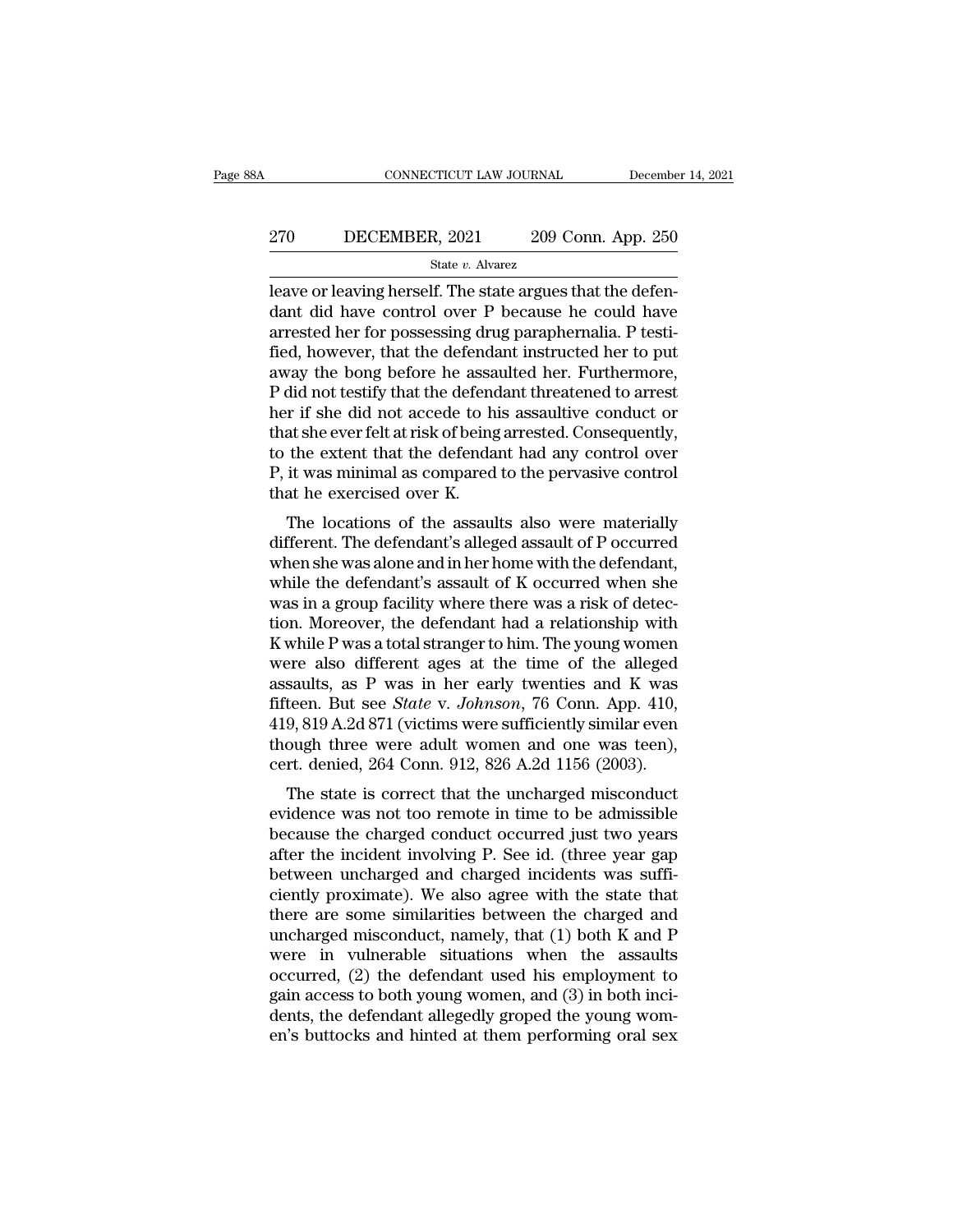### 209 Conn. App. 271 DECEMBER, 2021 271 DECEMBER, 2021 271 DECEMBER, 2021 271 The CONNECTICUT LAW JOURNAL Page<br>
DRIGHT DECEMBER, 2021 271<br>
Briarwood of Silvermine, LLC *v.* Yew Street Partners, LLC<br>
These few similarities however provide an

14, 2021 CONNECTICUT LAW JOURNAL Page 89A<br>
209 Conn. App. 271 DECEMBER, 2021 271<br>
Briarwood of Silvermine, LLC v. Yew Street Partners, LLC<br>
on him. These few similarities, however, provide an<br>
insufficient basis upon which 209 Conn. App. 271 DECEMBER, 2021 271<br>
Briarwood of Silvermine, LLC v. Yew Street Partners, LLC<br>
on him. These few similarities, however, provide an<br>
insufficient basis upon which to conclude that evidence<br>
of the incident 209 Conn. App. 271 DECEMBER, 2021 271<br>
Briarwood of Silvermine, LLC v. Yew Street Partners, LLC<br>
on him. These few similarities, however, provide an<br>
insufficient basis upon which to conclude that evidence<br>
of the inciden 209 Conn. App. 271 DECEMBER, 2021 271<br>
Briarwood of Silvermine, LLC  $v$ . Yew Street Partners, LLC<br>
on him. These few similarities, however, provide an<br>
insufficient basis upon which to conclude that evidence<br>
of the incid Briarwood of Silvermine, LLC v. Yew Street Partners, LLC<br>
on him. These few similarities, however, provide an<br>
insufficient basis upon which to conclude that evidence<br>
of the incident involving P was admissible, given the Brarwood of Silvermine, LLC  $v$ . Yew Street Partners, LLC<br>
on him. These few similarities, however, provide an<br>
insufficient basis upon which to conclude that evidence<br>
of the incident involving P was admissible, given th on him. These few similarities, however, provide an insufficient basis upon which to conclude that evidence of the incident involving P was admissible, given the many significant differences between the charged conduct and insufficient basis upon which to conclude that evidence<br>of the incident involving P was admissible, given the<br>many significant differences between the charged con-<br>duct and the uncharged conduct. Thus, we conclude<br>that ev evidence.<sup>13</sup> any signmeant directences between the enlarged con-<br>tet and the uncharged conduct. Thus, we conclude<br>at evidence of that incident was too dissimilar from<br>e charged conduct to be admissible at the defendant's<br>al and that th Find that evidence of that<br>that evidence of that<br>trial and that the trial.<br>widence.<sup>13</sup><br>The judgment is r<br>for a new trial.<br>In this opinion the e charged conduct to be admissible at the defenda<br>al and that the trial court erred in admitting t<br>idence.<sup>13</sup><br>The judgment is reversed and the case is reman<br>r a new trial.<br>In this opinion the other judges concurred.

#### The judgment is reversed and the case is remanded<br>
a new trial.<br>
In this opinion the other judges concurred.<br>
BRIARWOOD OF SILVERMINE, LLC, ET AL. *v.*<br>
YEW STREET PARTNERS, LLC, ET AL.<br>
(AC 43487) EVERE CONDUCTER STEAMART AND THE USE IS TENDED<br>IS OPINION the other judges concurred.<br>ARWOOD OF SILVERMINE, LLC, ET AL. v.<br>YEW STREET PARTNERS, LLC, ET AL. (AC 43487) other judges concu<br>
SILVERMINE, LLC,<br>
PARTNERS, LLC, l<br>
(AC 43487)<br>
Cradle and DiPentima, Js. BRIARWOOD OF SILVERMINE, LLC, ET AL. *v*.<br>YEW STREET PARTNERS, LLC, ET AL.<br>(AC 43487)<br>Prescott, Cradle and DiPentima, Js.

#### *Syllabus*

 $\left( \text{AC } 43487 \right)$ <br>Prescott, Cradle and DiPentima, Js.<br> $Syllabus$ <br>The plaintiffs, B Co., the owner of certain real property in Norwalk, and D,<br>the former owner of that property and the sole member of B Co., brought The former of that property and the sole member of B Co., brought plaintiffs, B Co., the owner of certain real property in Norwalk, and D, the former owner of that property and the sole member of B Co., brought claims, int Prescott, Cradle and DiPentima, Js.<br>
Syllabus<br>
plaintiffs, B Co., the owner of certain real property in Norwalk, and D,<br>
the former owner of that property and the sole member of B Co., brought<br>
claims, inter alia, of adver *Syllabus*<br>
plaintiffs, B Co., the owner of certain real property in Norwalk, and D,<br>
the former owner of that property and the sole member of B Co., brought<br>
claims, inter alia, of adverse possession with respect to a con *Syllabus*<br>plaintiffs, B Co., the owner of certain real property in Norwalk, and D,<br>the former owner of that property and the sole member of B Co., brought<br>claims, inter alia, of adverse possession with respect to a contes plaintiffs, B Co., the owner of certain real property in Norwalk, and D, the former owner of that property and the sole member of B Co., brought claims, inter alia, of adverse possession with respect to a contested area ab practice form owner of that property and the sole member of B Co., brought claims, inter alia, of adverse possession with respect to a contested area abutting property owned by the defendant, Y Co., and formerly owned by t claims, inter alia, of adverse possession with respect to a contested area abutting property owned by the defendant, Y Co., and formerly owned by the defendant A. Following a bench trial, the trial court granted the defend abutting property owned by the defendant, Y Co., and formerly owned<br>by the defendant A. Following a bench trial, the trial court granted the<br>defendants' oral motion to dismiss pursuant to the applicable rule of<br>practice (§ by the defendant A. Following a bench trial, the trial court granted the defendants' oral motion to dismiss pursuant to the applicable rule of practice (§ 15-8). In concluding that the plaintiffs failed to establish a prim detendants or an induon to distinuis pursuant to the applicable rule of practice (§ 15-8). In concluding that the plaintiffs failed to establish a prima facie case of adverse possession, the court relied on its finding th practice (g 13-6). In concluding that the plantities rated to establish a<br>prima facie case of adverse possession, the court relied on its finding<br>that D thought, erroneously, that the contested area belonged to her.<br>Therea

Final active case of adverse possession, the court rened off its infiding<br>that D thought, erroneously, that the contested area belonged to her.<br>Thereafter, the court, relying on its erroneous reasoning underlying its<br><sup>13</sup> *State* v. *Ashby*, 336 Conn. 452, 496 n.43, 247 A.3d 521 (2020). Nevertheless, we do note that in arguing that any error in this regard was harmless. Because we address this claim as an issue likely to arise on remand, we Thereatter, the court, retying on its errorieous reasoning underlying its<br>
<sup>13</sup> We note that the state contends that any error in this regard was harm-<br>
less. Because we address this claim as an issue likely to arise on r <sup>13</sup> We note that the state contends that any error in this regard was harmeless. Because we address this claim as an issue likely to arise on remand, we need not address questions of harmless error in the present appeal. less. Because we address this claim as an issue likely to arise on remand, we need not address questions of harmless error in the present appeal. See *State v. Ashby*, 336 Conn. 452, 496 n.43, 247 A.3d 521 (2020). Neverthe we need not address questions of harmless error in the present appeal. See *State* v. *Ashby*, 336 Conn. 452, 496 n.43, 247 A.3d 521 (2020). Nevertheless, we do note that, in arguing that any error in admitting P's testim we need not address questions of harmless error in the present appeal. See State v. Ashby, 336 Conn. 452, 496 n.43, 247 A.3d 521 (2020). Nevertheless, we do note that, in arguing that any error in admitting P's testimony we do note that, in arguing that any error in admitting P's testimony was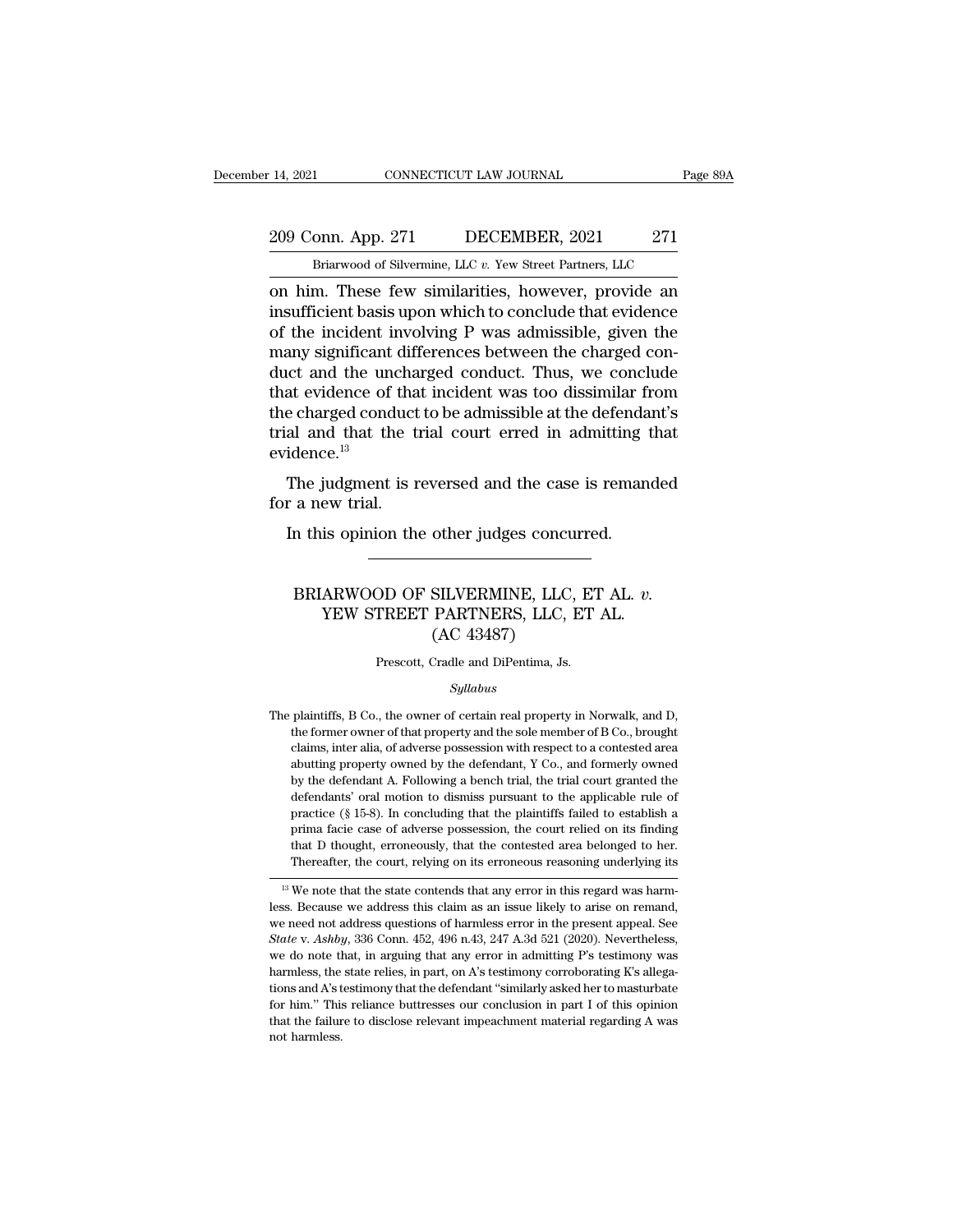### EXECUTE CONNECTICUT LAW JOURNAL December 14, 2021<br>272 DECEMBER, 2021 209 Conn. App. 271<br>Briarwood of Silvermine, LLC v. Yew Street Partners, LLC CONNECTICUT LAW JOURNAL December 14,<br>DECEMBER, 2021 209 Conn. App. 271<br>Briarwood of Silvermine, LLC *v*. Yew Street Partners, LLC<br>nissal of the complaint, also rendered judgment for the defendants

2 DECEMBER, 2021 209 Conn. App. 271<br>Briarwood of Silvermine, LLC v. Yew Street Partners, LLC<br>dismissal of the complaint, also rendered judgment for the defendants<br>on their counterclaims seeking to quiet title and for tresp on their counterclaims seeking to quiet title and for trespass. On appeal, 272 DECEMBER, 2021 209 Conn. App. 271<br>
Briarwood of Silvermine, LLC v. Yew Street Partners, LLC<br>
dismissal of the complaint, also rendered judgment for the defendants<br>
on their counterclaims seeking to quiet title and for Briarwood of Silvermine, LLC  $v$ . Yew Street Partners, LLC<br>dismissal of the complaint, also rendered judgment for the defendants<br>on their counterclaims seeking to quiet title and for trespass. On appeal,<br>the plaintiffs cl Briarwood of Silvermine, LLC v. Yew Street Partners, LLC<br>dismissal of the complaint, also rendered judgment for the defendants<br>on their counterclaims seeking to quiet title and for trespass. On appeal,<br>the plaintiffs claim dismissal of the complaint, also rendered judgment for the defendants<br>on their counterclaims seeking to quiet title and for trespass. On appeal,<br>the plaintiffs claimed that the trial court erred by dismissing their com-<br>pl on their counterclaims seeking to quiet title and for trespass. On appeal, the plaintiffs claimed that the trial court erred by dismissing their complaint pursuant to Practice Book § 15-8, and by rendering judgment in favo the plaintiffs claimed that the trial court erred by dismissing their com-<br>plaint pursuant to Practice Book § 15-8, and by rendering judgment in<br>favor of Y Co. on its counterclaim to quiet title, and in favor of A on<br>her plaint pursuant to Practice Book § 15-8, and by rendering judgment in favor of Y Co. on its counterclaim to quiet title, and in favor of A on her counterclaim for trespass. *Held* that the trial court erred in dismissing t Favor of Y Co. on its counterclaim to quiet title, and in favor of A on<br>her counterclaim for trespass. Held that the trial court erred in dismissing<br>the plaintiffs' adverse possession claim because, when determining<br>whethe her counterclaim for trespass. Held that the trial court erred in dismissing<br>the plaintiffs' adverse possession claim because, when determining<br>whether the plaintiffs had established a prima facie case, the court<br>misapplie the plaintiffs' adverse possession claim because, when determining whether the plaintiffs had established a prima facie case, the court misapplied the law of adverse possession: the court operated under the mistaken unders whether the plaintiffs had established a prima facie case, the court<br>misapplied the law of adverse possession: the court operated under the<br>mistaken understanding that a claimant's possession cannot be hostile<br>if he or she misapplied the law of adverse possession: the court operated under the mistaken understanding that a claimant's possession cannot be hostile if he or she believes that the contested property belongs to him or her, which re mistaken understanding that a claimant's possession cannot be hostile<br>if he or she believes that the contested property belongs to him or<br>her, which represented a misunderstanding of the essential element<br>of hostility; mor if he or she believes that the contested property belongs to him or<br>her, which represented a misunderstanding of the essential element<br>of hostility; moreover, the court misunderstood and misapplied two<br>additional elements her, which represented a misunderstanding of the essential element of hostility; moreover, the court misunderstood and misapplied two additional elements of the law of adverse possession, namely, that a claimant's possessi of hostility; moreover, the court misunderstood and misapplied two additional elements of the law of adverse possession, namely, that a claimant's possession of contested property must last for an uninter-<br>rupted period of additional elements of the law of adverse possession, namely, that a claimant's possession of contested property must last for an uninter-<br>rupted period of fifteen years and that a claimant's possession must be<br>open and vi claimant's possession of contested property must last for an uninter-<br>rupted period of fifteen years and that a claimant's possession must be<br>open and visible, the court having erroneously stated that the require-<br>ment tha rupted period of fifteen years and that a claimant's possession must be open and visible, the court having erroneously stated that the requirement that a claimant possess the contested property notoriously or hostilely is open and visible, the court having erroneously stated that the requirement that a claimant possess the contested property notoriously or hostilely is intended to allow the record owner to toll the fifteen year period of po ment that a claimant possess the contested property notoriously or hostilely is intended to allow the record owner to toll the fifteen year period of possession, the requisite fifteen year period begins when a claimant pos hostilely is intended to allow the record owner to toll the fifteen year<br>period of possession, the requisite fifteen year period begins when a<br>claimant possesses the property at issue in such a way that puts the<br>record own period of possession, the requisite fifteen year period begins when a claimant possesses the property at issue in such a way that puts the record owner on constructive notice, not when the record owner has actual knowledge claimant possesses the property at issue in such a way that puts the record owner on constructive notice, not when the record owner has actual knowledge of the possession, and, thus, the court's rejection of the plaintiff' record owner on constructive notice, not when the record owner has actual knowledge of the possession, and, thus, the court's rejection of the plaintiff's claim of adverse possession was based on a misapplication of the la record owner on constructive notice, not when the record owner has<br>actual knowledge of the possession, and, thus, the court's rejection of<br>the plaintiff's claim of adverse possession was based on a misapplication<br>of the l Palaintiff's claim of adverse possession was based on a misapplication<br>the law as to the elements of adverse possession relating to how long,<br>d in what manner, the plaintiffs possessed the contested property;<br>cordingly, th accordingly, the case was remanded for a new trial on the complaint<br>and on the counterclaims.<br>Argued September 13—officially released December 14, 2021<br>*Procedural History*<br>Action, inter alia, seeking to quiet title to cer

and in what manner, the plaintiffs possessed the contested property;<br>accordingly, the case was remanded for a new trial on the complaint<br>and on the counterclaims.<br>Argued September 13—officially released December 14, 2021<br> accordingly, the case was remanded for a new trial on the complaint<br>and on the counterclaims.<br>Argued September 13—officially released December 14, 2021<br>*Procedural History*<br>Action, inter alia, seeking to quiet title to cer Argued September 13—officially released December 14, 2021<br> *Procedural History*<br>
Action, inter alia, seeking to quiet title to certain real<br>
property, and for other relief, brought to the Superior<br>
Court in the judicial di Argued September 13—officially released December 14, 2021<br>
Procedural History<br>
Action, inter alia, seeking to quiet title to certain real<br>
property, and for other relief, brought to the Superior<br>
Court in the judicial dist *Procedural History*<br>Action, inter alia, seeking to quiet title to certain real<br>property, and for other relief, brought to the Superior<br>Court in the judicial district of Stamford-Norwalk,<br>where the defendants filed counter seeking to quiet title to certain real<br>property, and for other relief, brought to the Superior<br>Court in the judicial district of Stamford-Norwalk,<br>where the defendants filed counterclaims; thereafter,<br>the matter was tried Action, inter alia, seeking to quiet title to certain real<br>property, and for other relief, brought to the Superior<br>Court in the judicial district of Stamford-Norwalk,<br>where the defendants filed counterclaims; thereafter,<br> property, and for other relief, brought to the Superior<br>Court in the judicial district of Stamford-Norwalk,<br>where the defendants filed counterclaims; thereafter,<br>the matter was tried to the court,  $Kavanewsky, J.; sub-$ <br>sequently, Court in the judicial district of Stamford-Norwalk,<br>where the defendants filed counterclaims; thereafter,<br>the matter was tried to the court,  $Kavanewsky$ ,  $J$ .; sub-<br>sequently, the court granted the defendants' motion to<br>dismi where the defendants filed counterclaims; thereafter, the matter was tried to the court, *Kavanewsky*, *J*.; subsequently, the court granted the defendants' motion to dismiss the complaint and rendered judgment for the def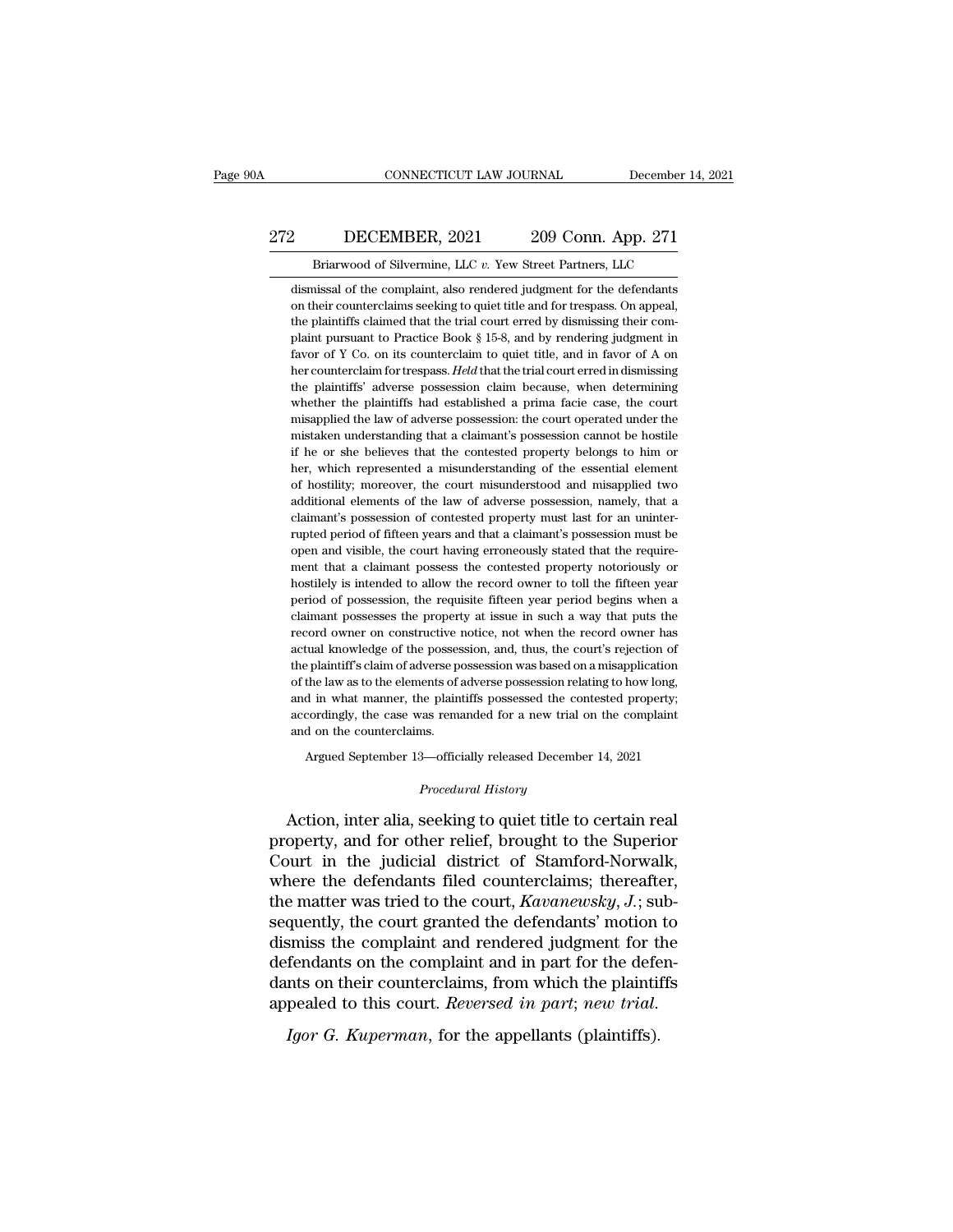### 209 Conn. App. 271 DECEMBER, 2021 273<br>Briarwood of Silvermine, LLC v. Yew Street Partners, LLC EXECTIVE TRANSFORMAL Page<br>
Side on App. 271 DECEMBER, 2021 273<br>
Briarwood of Silvermine, LLC *v.* Yew Street Partners, LLC<br> *hard J. Meehan*, with whom, on the brief were

<sup>2021</sup> CONNECTICUT LAW JOURNAL Page 91A<br>
<sup>9</sup> Conn. App. 271 DECEMBER, 2021 273<br>
<sup>Briarwood of Silvermine, LLC v. Yew Street Partners, LLC<br> *Richard J. Meehan*, with whom, on the brief, were<br> *chard T. Meehan, Jr.*, and *Ca</sup> Richard J. Meehan, with whom, on the brief, were Richard J. Meehan, with whom, on the brief, were Richard T. Meehan, Jr., and Caitlin R. Pfeiffer, for the appellees (defendants).* 209 Conn. App. 271 DH<br>
Briarwood of Silvermine, LLC<br>
Richard J. Meehan, with<br>
Richard T. Meehan, Jr., and<br>
appellees (defendants).<br>
<sub>Opini</sub> Brawood of shventure, ELC v. Tew street Partners, ELC<br>
Richard J. Meehan, Jr., and Caitlin R. Pfeiffer, for the<br>
pellees (defendants).<br>  $\frac{opinion}{D}$ <br>
DiPENTIMA, J. In this adverse possession action, the<br>
aintiffs, Briarwood

#### *Opinion*

Richard J. Meehan, with whom, on the brief, were<br>Richard T. Meehan, Jr., and Caitlin R. Pfeiffer, for the<br>appellees (defendants).<br>Opinion<br>DiPENTIMA, J. In this adverse possession action, the<br>plaintiffs, Briarwood of Silver Richard T. Meehan, Jr., and Caitlin R. Pfeiffer, for the<br>appellees (defendants).<br> $o$ <sub>pinion</sub><br>DiPENTIMA, J. In this adverse possession action, the<br>plaintiffs, Briarwood of Silvermine, LLC (Briarwood),<br>and Ganga Duleep, appe opinion<br>
opinion<br>
Opinion<br>
DiPENTIMA, J. In this adverse possession action, the<br>
plaintiffs, Briarwood of Silvermine, LLC (Briarwood),<br>
and Ganga Duleep, appeal from the judgment in favor<br>
of the defendants, Yew Street Par *Opinion*<br>DiPENTIMA, J. In this adverse possession action, the<br>plaintiffs, Briarwood of Silvermine, LLC (Briarwood),<br>and Ganga Duleep, appeal from the judgment in favor<br>of the defendants, Yew Street Partners, LLC (Yew<br>Str DiPENTIMA, J. In this adverse possession action, the plaintiffs, Briarwood of Silvermine, LLC (Briarwood), and Ganga Duleep, appeal from the judgment in favor of the defendants, Yew Street Partners, LLC (Yew Street), and DiPENTIMA, J. In this adverse possession action, the plaintiffs, Briarwood of Silvermine, LLC (Briarwood), and Ganga Duleep, appeal from the judgment in favor of the defendants, Yew Street Partners, LLC (Yew Street), and J plaintiffs, Briarwood of Silvermine, LLC (Briarwood),<br>and Ganga Duleep, appeal from the judgment in favor<br>of the defendants, Yew Street Partners, LLC (Yew<br>Street), and Juliann Altieri, rendered by the trial court<br>after it and Ganga Duleep, appeal from the judgment in favor<br>of the defendants, Yew Street Partners, LLC (Yew<br>Street), and Juliann Altieri, rendered by the trial court<br>after it granted the defendants' motion to dismiss, which<br>was m of the defendants, Yew Street Partners, LLC (Yew<br>Street), and Juliann Altieri, rendered by the trial court<br>after it granted the defendants' motion to dismiss, which<br>was made orally pursuant to Practice Book § 15-8,<sup>1</sup> aft Street), and Juliann Altieri, rendered by the trial court<br>after it granted the defendants' motion to dismiss, which<br>was made orally pursuant to Practice Book § 15-8,<sup>1</sup> after<br>the plaintiffs had rested their case-in-chief, after it granted the defendants' motion to dismiss, which<br>was made orally pursuant to Practice Book § 15-8,<sup>1</sup> after<br>the plaintiffs had rested their case-in-chief, and on the<br>counts of the defendants' counterclaims seekin was made orally pursuant to Practice Book § 15-8,<sup>1</sup> after<br>the plaintiffs had rested their case-in-chief, and on the<br>counts of the defendants' counterclaims seeking to<br>quiet title and for trespass. On appeal, the plaintif the plaintiffs had rested their case-in-chief, and on the<br>counts of the defendants' counterclaims seeking to<br>quiet title and for trespass. On appeal, the plaintiffs<br>claim that the court erred by (1) dismissing their claims counts of the defendants' counterclaims seeking to<br>quiet title and for trespass. On appeal, the plaintiffs<br>claim that the court erred by (1) dismissing their claims<br>pursuant to § 15-8, (2) rendering judgment in favor of<br>Ye quiet title and for trespass. On appeal, the plaintiffs<br>claim that the court erred by (1) dismissing their claims<br>pursuant to § 15-8, (2) rendering judgment in favor of<br>Yew Street on its counterclaim seeking to quiet title claim that the court erred by (1) dismissing their claims<br>pursuant to § 15-8, (2) rendering judgment in favor of<br>Yew Street on its counterclaim seeking to quiet title,<br>and (3) rendering judgment in favor of Altieri on the pursuant to § 15-8, (2) rendering judgment in favor of Yew Street on its counterclaim seeking to quiet title, and (3) rendering judgment in favor of Altieri on the count of her counterclaim for trespass. Because we conclu Yew Street on its counterclaim seeking to quiet title<br>and (3) rendering judgment in favor of Altieri on the<br>count of her counterclaim for trespass. Because we<br>conclude that the trial court incorrectly applied the law<br>of a at (b) rendering Jadgment in favor of finiteff off the<br>unt of her counterclaim for trespass. Because we<br>nelude that the trial court incorrectly applied the law<br>adverse possession when determining whether the<br>aintiffs esta count of the connected and for the exploses. Because we<br>conclude that the trial court incorrectly applied the law<br>of adverse possession when determining whether the<br>plaintiffs established a prima facie case of adverse pos

1 Practice Book § 15-8 provides in relevant part: "If, on the trial of any  $\frac{1}{2}$  Practice Book § 15-8 provides in relevant part: "If, on the trial of any we of fact in a civil matter tried to the court, the plaintiff

The properties at issue in this case are located at 3 Briarwood Road (Briarwood property)<sup>3</sup> and 14 Yew  $\frac{1}{1}$  Practice Book § 15-8 provides in relevant part: "If, on the trial of any issue of fact in a civil matter tr The properties at issue in this case are located at 3 Briarwood Road (Briarwood property)<sup>3</sup> and 14 Yew  $\frac{1}{1}$ Practice Book § 15-8 provides in relevant part: "If, on the trial of any issue of fact in a civil matter tri 3 Briarwood Road (Briarwood property)<sup>3</sup> and 14 Yew<br>
<sup>1</sup> Practice Book § 15-8 provides in relevant part: "If, on the trial of any<br>
issue of fact in a civil matter tried to the court, the plaintiff has produced<br>
evidence a The primal wood Koad (Diral wood property) and 14 Tew<br>
<sup>1</sup> Practice Book § 15-8 provides in relevant part: "If, on the trial of any<br>
issue of fact in a civil matter tried to the court, the plaintiff has produced<br>
evidence issue of fact in a civil matter tried to the court, the plaintiff has produced evidence and rested, a defendant may move for judgment of dismissal, and the judicial authority may grant such motion if the plaintiff has fai

evidence and rested, a defendant may move for judgment of dismissal, and<br>the judicial authority may grant such motion if the plaintiff has failed to<br>make out a prima facie case. . . ."<br> $2^{\circ}$  Because we reverse the trial the judicial authority may grant such motion if the plaintiff has failed to make out a prima facie case.  $\ldots$  "<br><sup>2</sup> Because we reverse the trial court's judgment dismissing the plaintiffs"<br>complaint, we need not address make out a prima facie case.  $\ldots$ "<br>
<sup>2</sup> Because we reverse the trial court's judgment dismissing the plaintiffs'<br>
complaint, we need not address in detail the two claims challenging the<br>
court's judgment on the defendant <sup>2</sup> Because we reverse the trial court's judgment dismissing the plaintiffs'<br>
complaint, we need not address in detail the two claims challenging the<br>
court's judgment on the defendants' counterclaims. The court's decision complaint, we need not address in detail the two claims challenging the court's judgment on the defendants' counterclaims. The court's decision on the counterclaims relied on its reasoning and conclusions underlying the di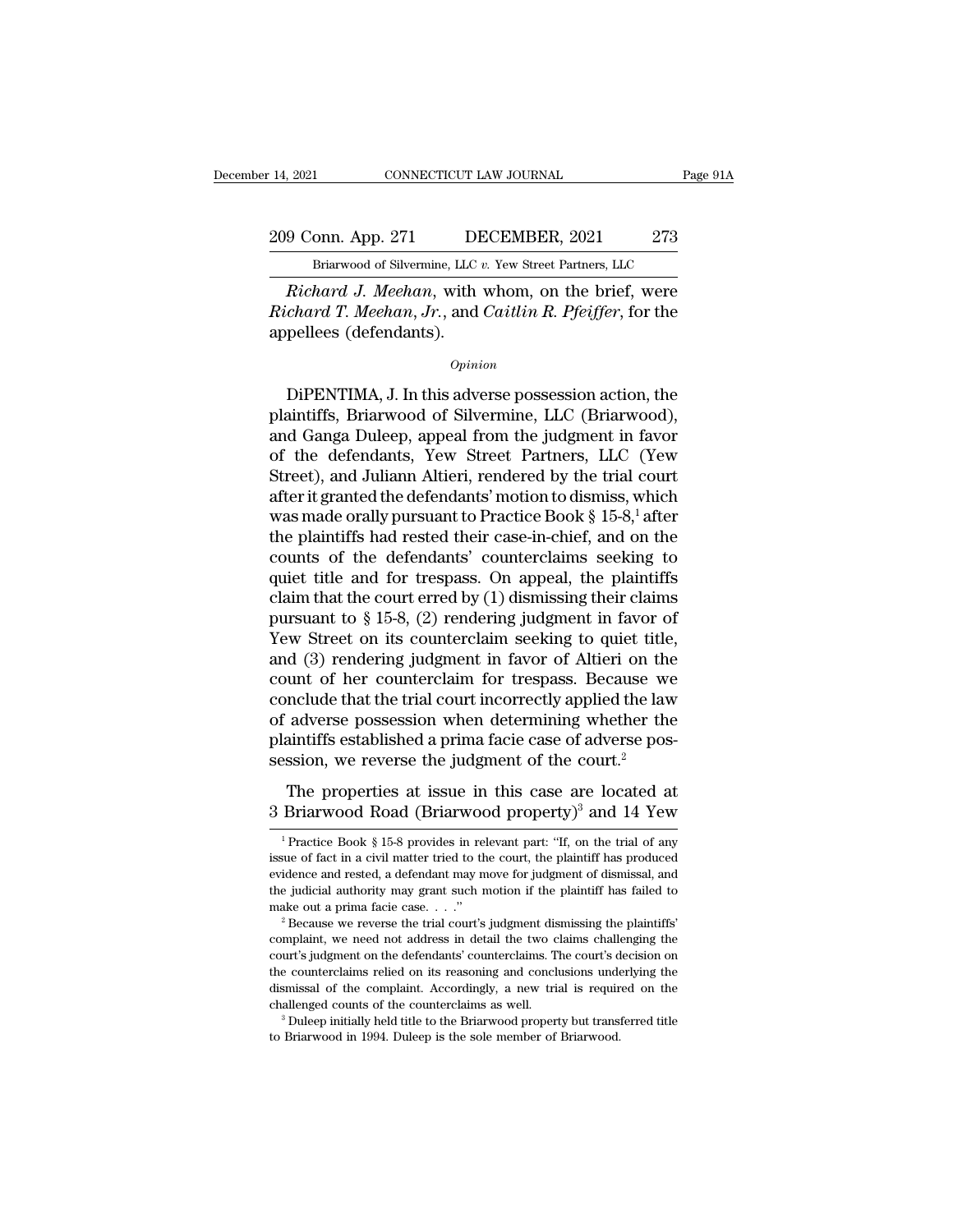### CONNECTICUT LAW JOURNAL December 14, 2021<br>274 DECEMBER, 2021 209 Conn. App. 271<br>Briarwood of Silvermine, LLC v. Yew Street Partners, LLC CONNECTICUT LAW JOURNAL December 14,<br>DECEMBER, 2021 209 Conn. App. 271<br>Briarwood of Silvermine, LLC *v.* Yew Street Partners, LLC<br>C (Yew Street property)<sup>4</sup> in Norwalk. The proper-

CONNECTICUT LAW JOURNAL December<br>
274 DECEMBER, 2021 209 Conn. App. 271<br>
Briarwood of Silvermine, LLC v. Yew Street Partners, LLC<br>
Street (Yew Street property)<sup>4</sup> in Norwalk. The proper-<br>
ties share a common property line. 274 DECEMBER, 2021 209 Conn. App. 271<br>Briarwood of Silvermine, LLC v. Yew Street Partners, LLC<br>Street (Yew Street property)<sup>4</sup> in Norwalk. The proper-<br>ties share a common property line. As described by<br>the trial court in 274 DECEMBER, 2021 209 Conn. App. 271<br>
Briarwood of Silvermine, LLC v. Yew Street Partners, LLC<br>
Street (Yew Street property)<sup>4</sup> in Norwalk. The proper-<br>
ties share a common property line. As described by<br>
the trial court 274 DECEMBER, 2021 209 Conn. App. 271<br>
Briarwood of Silvermine, LLC v. Yew Street Partners, LLC<br>
Street (Yew Street property)<sup>4</sup> in Norwalk. The proper-<br>
ties share a common property line. As described by<br>
the trial court Briarwood of Silvermine, LLC v. Yew Street Partners, LLC<br>Street (Yew Street property)<sup>4</sup> in Norwalk. The proper-<br>ties share a common property line. As described by<br>the trial court in its oral decision on the defendants'<br>c Street (Yew Street property)<sup>4</sup> in Norwalk. The properties share a common property line. As described by the trial court in its oral decision on the defendants' counterclaims, "the northern border of [the Briarwood proper Street (Yew Street property)<sup>4</sup> in Norwalk. The properties share a common property line. As described by the trial court in its oral decision on the defendants' counterclaims, "the northern border of [the Briarwood propert ties share a common property line. As described by<br>the trial court in its oral decision on the defendants'<br>counterclaims, "the northern border of [the Briarwood<br>property] is the southern border of [the Yew Street<br>property] the trial court in its oral decision on the defendants'<br>counterclaims, "the northern border of [the Briarwood<br>property] is the southern border of [the Yew Street<br>property]. That border is approximately 290 feet in<br>length. counterclaims, "the northern border of [the Briarwood<br>property] is the southern border of [the Yew Street<br>property]. That border is approximately 290 feet in<br>length. The property over which the plaintiff[s] [have]<br>asserted property] is the southern border of [the Yew Street<br>property]. That border is approximately 290 feet in<br>length. The property over which the plaintiff[s] [have]<br>asserted a claim of adverse possession is immediately<br>north of property]. That border is approximately 290 feet in<br>length. The property over which the plaintiff[s] [have]<br>asserted a claim of adverse possession is immediately<br>north of the . . . southern border [of the Yew Street<br>proper length. The property over which the plaintiff[s] [have]<br>asserted a claim of adverse possession is immediately<br>north of the . . . southern border [of the Yew Street<br>property]. More specifically, the [contested area] begins<br> asserted a claim of adverse possession is immediately<br>north of the  $\ldots$  southern border [of the Yew Street<br>property]. More specifically, the [contested area] begins<br>in the southeastern most corner of the [Yew Street]<br>pro north of the . . . southern border [of the Yew Street<br>property]. More specifically, the [contested area] begins<br>in the southeastern most corner of the [Yew Street]<br>property, extending inward to a point approximately<br>forty property]. More specifically, the [contested area] begins<br>in the southeastern most corner of the [Yew Street]<br>property, extending inward to a point approximately<br>forty feet north of the [Yew Street property's] southern<br>bou in the southeastern most corner of the [Yew Street]<br>property, extending inward to a point approximately<br>forty feet north of the [Yew Street property's] southern<br>boundary, and then extending westerly for approxi-<br>mately 160 property, extending inward to a point approximately<br>forty feet north of the [Yew Street property's] southern<br>boundary, and then extending westerly for approxi-<br>mately 160 feet." In their complaint, the plaintiffs, as<br>to bo forty feet north of the [Yew Street property's] southern<br>boundary, and then extending westerly for approxi-<br>mately 160 feet." In their complaint, the plaintiffs, as<br>to both Altieri and Yew Street and with regard to the<br>con boundary, and then extending westerly for approximately 160 feet." In their complaint, the plaintiffs, as<br>to both Altieri and Yew Street and with regard to the<br>contested area, asserted claims of adverse possession,<br>adverse mately 160 feet." In their complaint, the plaintiffs, as<br>to both Altieri and Yew Street and with regard to the<br>contested area, asserted claims of adverse possession,<br>adverse prescription, trespass, obstruction of right to<br> to both Altieri and Yew Street and with regard to the<br>contested area, asserted claims of adverse possession,<br>adverse prescription, trespass, obstruction of right to<br>way, nuisance, absolute nuisance, and destruction of<br>pers contested area, asserted claims of adverse possession,<br>adverse prescription, trespass, obstruction of right to<br>way, nuisance, absolute nuisance, and destruction of<br>personal property, and sought to permanently enjoin<br>Yew St adverse prescription, trespass, obstruction of right to<br>way, nuisance, absolute nuisance, and destruction of<br>personal property, and sought to permanently enjoin<br>Yew Street "from performing any excavation work<br>..." In respo way, nuisance, absolute nuisance, and destruction of<br>personal property, and sought to permanently enjoin<br>Yew Street "from performing any excavation work<br>..." In response, Altieri filed a counterclaim alleging<br>counts of tre EVALUATE: "It is supported the performing any excavation work<br>  $\therefore$ " In response, Altieri filed a counterclaim alleging<br>
unts of trespass and intentional infliction of emo-<br>
onal distress, and Yew Street filed a counterc ...." In response, Altieri filed a counterclaim alleging<br>counts of trespass and intentional infliction of emo-<br>tional distress, and Yew Street filed a counterclaim<br>seeking to quiet title to the Yew Street property.<br>The pl

Factor Counts of trespass and intentional infliction of emotional distress, and Yew Street filed a counterclaim<br>seeking to quiet title to the Yew Street property.<br>The plaintiffs presented evidence in support of their<br>casetional distress, and Yew Street filed a counterclaim<br>seeking to quiet title to the Yew Street property.<br>The plaintiffs presented evidence in support of their<br>case-in-chief, that, if believed, established the following<br>fact seeking to quiet title to the Yew Street property.<br>
The plaintiffs presented evidence in support of their<br>
case-in-chief, that, if believed, established the following<br>
facts. See *Moutinho* v. 500 *North Avenue*, *LLC*, 19 The plaintiffs presented evidence in support of their<br>case-in-chief, that, if believed, established the following<br>facts. See *Moutinho* v. 500 *North Avenue*, *LLC*, 191<br>Conn. App. 608, 620, 216 A.3d 667 (under Practice Bo The plaintiffs presented evidence in support of their<br>case-in-chief, that, if believed, established the following<br>facts. See *Moutinho* v. 500 *North Avenue*, *LLC*, 191<br>Conn. App. 608, 620, 216 A.3d 667 (under Practice Bo case-in-chief, that, if believed, established the following<br>facts. See *Moutinho* v. 500 *North Avenue*, *LLC*, 191<br>Conn. App. 608, 620, 216 A.3d 667 (under Practice Book<br>§ 15-8, standard is whether plaintiff presented su § 15-8, standard is whether plaintiff presented sufficient evidence that, if believed, would establish prima facie case), cert. denied, 333 Conn. 928, 218 A.3d 68 (2019). In or around 1973, Duleep and her now deceased hus evidence that, if believed, would establish prima facie case), cert. denied, 333 Conn. 928, 218 A.3d 68 (2019). In or around 1973, Duleep and her now deceased husband  $\frac{4 \text{ In } 2009, \text{ Altieri acquired title to the Yew Street property. In } 2019, \text{ Altieri transferred title to the Yew Street property to Yew Street$ 

case), cert. denied, 333 Conn. 928, 218 A.3d 68 (2019)<br>or around 1973, Duleep and her now deceased hus<br><sup>4</sup> In 2009, Altieri acquired title to the Yew Street property. In 2019,<br>transferred title to the Yew Street property t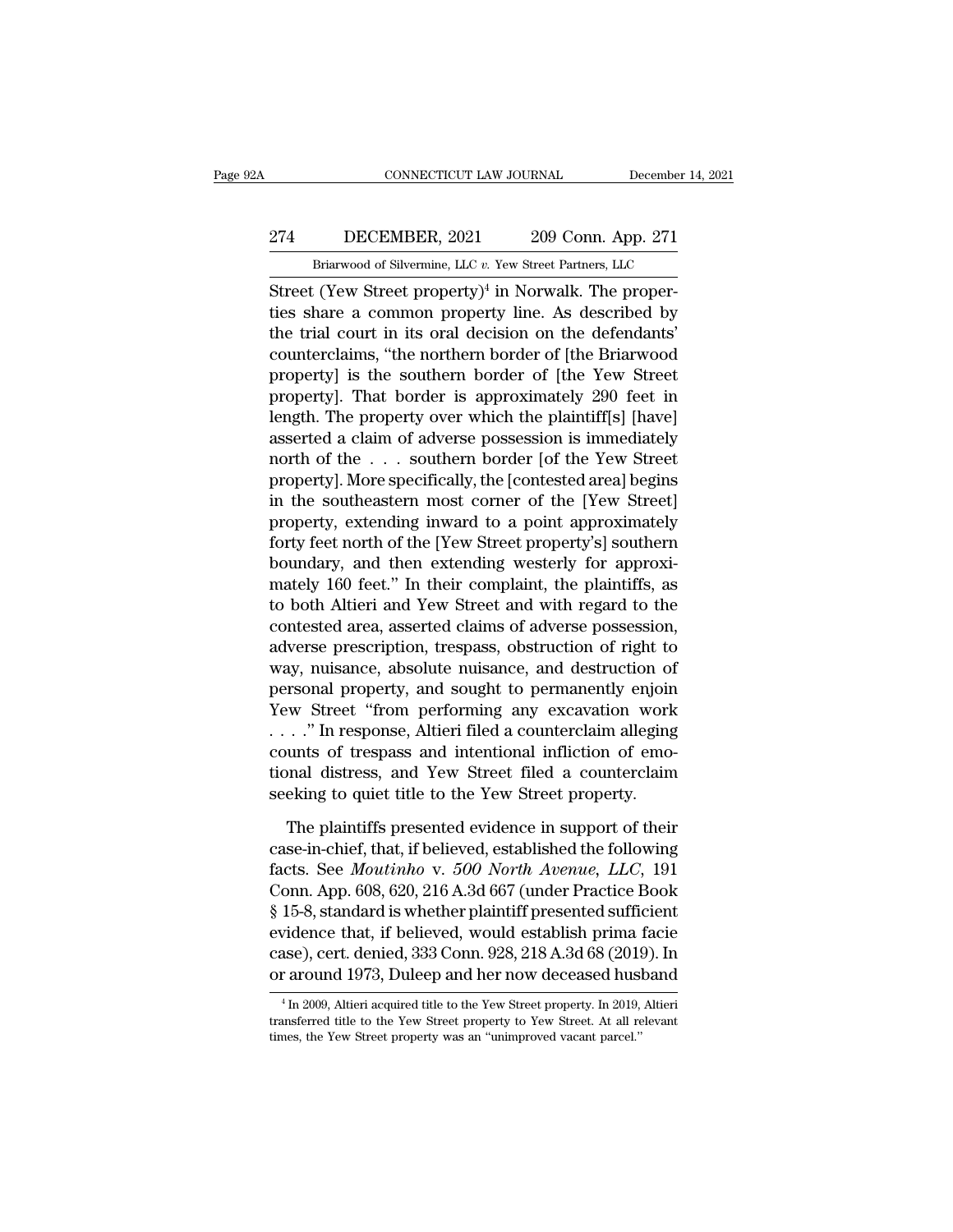### 209 Conn. App. 271 DECEMBER, 2021 275<br>Briarwood of Silvermine, LLC v. Yew Street Partners, LLC CONNECTICUT LAW JOURNAL Page<br>
onn. App. 271 DECEMBER, 2021 275<br>
Briarwood of Silvermine, LLC *v.* Yew Street Partners, LLC<br>
ased and began to reside at the Briarwood prop-

14, 2021 CONNECTICUT LAW JOURNAL<br>
209 Conn. App. 271 DECEMBER, 2021 275<br>
Briarwood of Silvermine, LLC v. Yew Street Partners, LLC<br>
purchased and began to reside at the Briarwood prop-<br>
erty. Duleep has continuously resided 209 Conn. App. 271 DECEMBER, 2021 275<br>Briarwood of Silvermine, LLC v. Yew Street Partners, LLC<br>purchased and began to reside at the Briarwood prop-<br>erty. Duleep has continuously resided there since that<br>time. At the time D 209 Conn. App. 271 DECEMBER, 2021 275<br>
Briarwood of Silvermine, LLC v. Yew Street Partners, LLC<br>
purchased and began to reside at the Briarwood property. Duleep has continuously resided there since that<br>
time. At the time 209 Conn. App. 271 DECEMBER, 2021 275<br>
Briarwood of Silvermine, LLC v. Yew Street Partners, LLC<br>
purchased and began to reside at the Briarwood prop-<br>
erty. Duleep has continuously resided there since that<br>
time. At the ti Briarwood of Silvermine, LLC v. Yew Street Partners, LLC<br>purchased and began to reside at the Briarwood prop-<br>erty. Duleep has continuously resided there since that<br>time. At the time Duleep began to reside at the Briar-<br>wo Brarwood of silvermine, LLC  $v$ . Yew street Partners, LLC<br>purchased and began to reside at the Briarwood prop-<br>erty. Duleep has continuously resided there since that<br>time. At the time Duleep began to reside at the Briar-<br> purchased and began to reside at the Briarwood property. Duleep has continuously resided there since that<br>time. At the time Duleep began to reside at the Briar-<br>wood property, a stone wall already had been erected.<br>This wa erty. Duleep has continuously resided there since that<br>time. At the time Duleep began to reside at the Briar-<br>wood property, a stone wall already had been erected.<br>This wall ran along the right side of the Briarwood<br>proper time. At the time Duleep began to reside at the Briar-<br>wood property, a stone wall already had been erected.<br>This wall ran along the right side of the Briarwood<br>property, adjacent to Briarwood Road, and it bordered<br>the con wood property, a stone wall already had been erected.<br>This wall ran along the right side of the Briarwood<br>property, adjacent to Briarwood Road, and it bordered<br>the contested area on the east side. Duleep continuously<br>maint This wall ran along the right side of the Briarwood<br>property, adjacent to Briarwood Road, and it bordered<br>the contested area on the east side. Duleep continuously<br>maintained and repaired the wall, installed a white<br>stockad property, adjacent to Briarwood Road, and it bordered<br>the contested area on the east side. Duleep continuously<br>maintained and repaired the wall, installed a white<br>stockade fence on top of it, and installed a gate. In<br>1973, the contested area on the east side. D<br>maintained and repaired the wall,<br>stockade fence on top of it, and i<br>1973, Duleep constructed a barbecu<br>tested area. The barbecue area at tha<br>a cement floor, chairs, and a table. D<br>ma in 1974, Duleep installed a silver wire fence on the constructed a barbecue area in the consted area. The barbecue area at that time consisted of tement floor, chairs, and a table. Duleep continuously aintained the barbecu stockade fence of top of it, and instance a gate. In<br>1973, Duleep constructed a barbecue area in the con-<br>tested area. The barbecue area at that time consisted of<br>a cement floor, chairs, and a table. Duleep continuously<br>ma

1973, Duleep constructed a barbecue area in the con-<br>tested area. The barbecue area at that time consisted of<br>a cement floor, chairs, and a table. Duleep continuously<br>maintained the barbecue area.<br>In 1974, Duleep installed rested area. The barbecue area at that the consisted of<br>a cement floor, chairs, and a table. Duleep continuously<br>maintained the barbecue area.<br>In 1974, Duleep installed a silver wire fence on the<br>property, which began wher a centent noor, crians, and a table. Duleep continuously<br>maintained the barbecue area.<br>In 1974, Duleep installed a silver wire fence on the<br>property, which began where the stone wall ended and<br>also bordered the contested a In 1974, Duleep installed a silver wire fence on the<br>property, which began where the stone wall ended and<br>also bordered the contested area. Duleep continuously<br>maintained and repaired the fence. In 1975 or 1976,<br>Duleep ins In 1974, Duleep installed a silver wire fence on the<br>property, which began where the stone wall ended and<br>also bordered the contested area. Duleep continuously<br>maintained and repaired the fence. In 1975 or 1976,<br>Duleep ins property, which began where the stone wall ended and<br>also bordered the contested area. Duleep continuously<br>maintained and repaired the fence. In 1975 or 1976,<br>Duleep installed a shed on the property, which she<br>routinely us also bordered the contested area. Duleep continuously<br>maintained and repaired the fence. In 1975 or 1976,<br>Duleep installed a shed on the property, which she<br>routinely used for gardening and welding work.<br>Although the shed maintained and repaired the fence. In 1975 or 1976,<br>Duleep installed a shed on the property, which she<br>routinely used for gardening and welding work.<br>Although the shed was not located in the contested<br>area, there was a wal Duleep installed a shed on the property, which she<br>routinely used for gardening and welding work.<br>Although the shed was not located in the contested<br>area, there was a walkway affixed to it that did extend<br>onto the conteste routinely used for gardening and welding work.<br>Although the shed was not located in the contested<br>area, there was a walkway affixed to it that did extend<br>onto the contested area. In 1978, Duleep planted five<br>fig trees—thre Although the shed was not located in the c<br>area, there was a walkway affixed to it that di<br>onto the contested area. In 1978, Duleep plan<br>fig trees—three of them in the contested ar<br>she cared for continuously. Duleep also h Ea, there was a warkway arrixed to it that did extend<br>to the contested area. In 1978, Duleep planted five<br>is trees—three of them in the contested area—that<br>e cared for continuously. Duleep also had a metal<br>ucture erected t onto the contested area. In 1976, Dueep planted five<br>fig trees—three of them in the contested area—that<br>she cared for continuously. Duleep also had a metal<br>structure erected to protect the fig trees, one-half of<br>which exte

ing trees—three of them in the contested area—that<br>she cared for continuously. Duleep also had a metal<br>structure erected to protect the fig trees, one-half of<br>which extended into the contested area.<br>In approximately 1989, she cared for continuously. Duffely also had a filetal<br>structure erected to protect the fig trees, one-half of<br>which extended into the contested area.<br>In approximately 1989, Duleep established a covered,<br>open area in the c structure erected to protect the hydrees, one-han of<br>which extended into the contested area.<br>In approximately 1989, Duleep established a covered,<br>open area in the contested area, which she continuously<br>used to store metal matrix and the contested area.<br>
In approximately 1989, Duleep established a covered,<br>
open area in the contested area, which she continuously<br>
used to store metal for welding projects. In approxi-<br>
mately that same year, D In approximately 1989, Duleep established a covered,<br>open area in the contested area, which she continuously<br>used to store metal for welding projects. In approxi-<br>mately that same year, Duleep replaced the silver wire<br>fenc open area in the contested area, which she continuously<br>used to store metal for welding projects. In approxi-<br>mately that same year, Duleep replaced the silver wire<br>fence with a taller, green wire fence. The purpose of<br>bot used to store metal for welding projects. In approximately that same year, Duleep replaced the silver wire fence with a taller, green wire fence. The purpose of both fences was to keep Duleep's children within the boundari mately that same year, Duleep replaced the silver wire<br>fence with a taller, green wire fence. The purpose of<br>both fences was to keep Duleep's children within the<br>boundaries of the Briarwood property, and to keep oth-<br>ers o fence with a taller, green wire fence.<br>both fences was to keep Duleep's chil<br>boundaries of the Briarwood property,<br>ers out. Duleep continued to maintain a<br>fence. At some point in the 1990s, Di<br>vegetable garden in the conte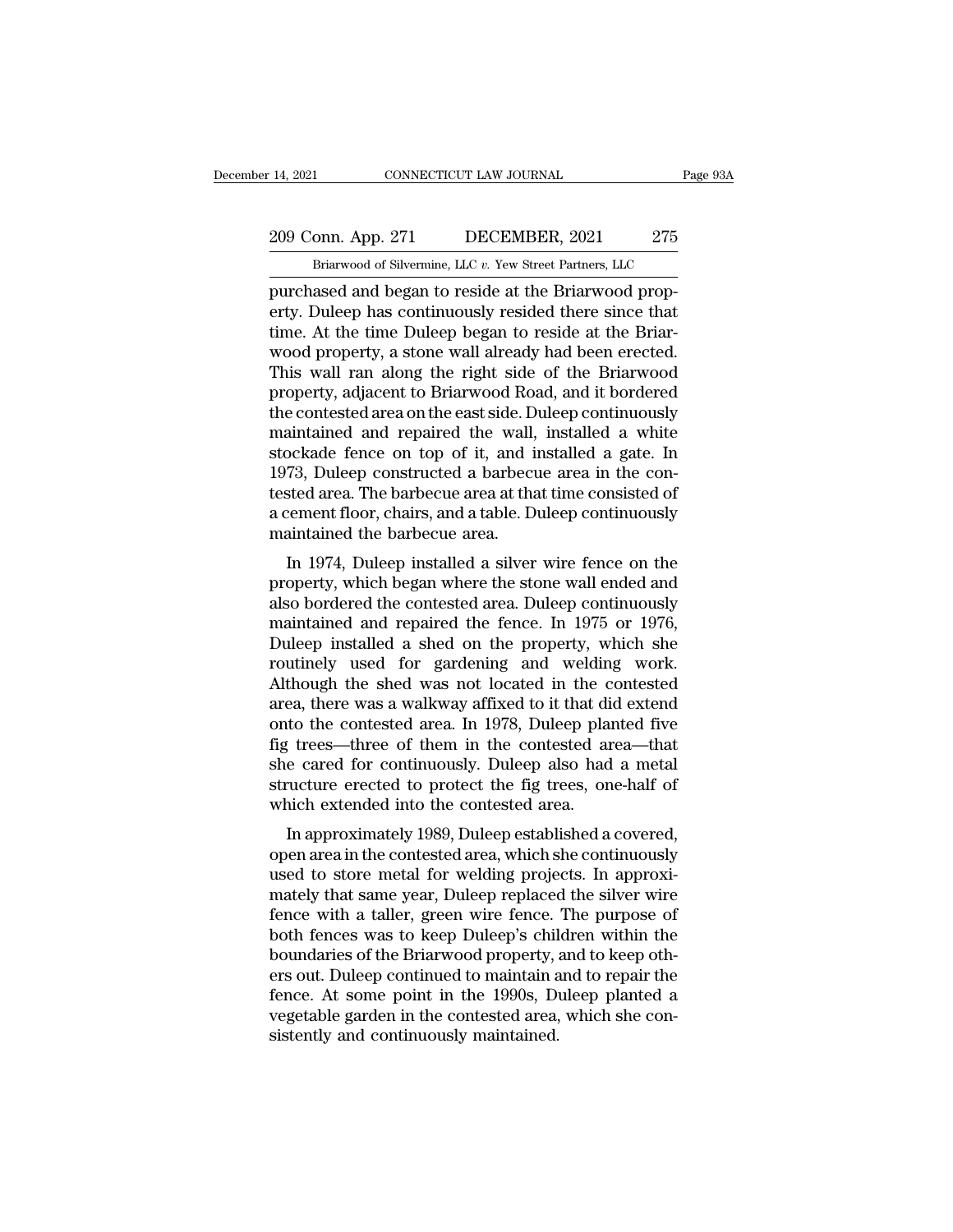### CONNECTICUT LAW JOURNAL December 14, 2021<br>276 DECEMBER, 2021 209 Conn. App. 271<br>Briarwood of Silvermine, LLC v. Yew Street Partners, LLC CONNECTICUT LAW JOURNAL December 14,<br>DECEMBER, 2021 209 Conn. App. 271<br>Briarwood of Silvermine, LLC *v.* Yew Street Partners, LLC<br>1993 Duleen erected an arbor in the contested

CONNECTICUT LAW JOURNAL December 14, 2021<br>
6 DECEMBER, 2021 209 Conn. App. 271<br>
Briarwood of Silvermine, LLC v. Yew Street Partners, LLC<br>
In 1993, Duleep erected an arbor in the contested<br>
ea and placed six pots in the con 276 DECEMBER, 2021 209 Conn. App. 271<br>Briarwood of Silvermine, LLC v. Yew Street Partners, LLC<br>In 1993, Duleep erected an arbor in the contested<br>area and placed six pots in the contested area near the<br>barbecue. She consis  $\frac{276}{\text{Briarwood of Silvermine, LLC }v. \text{ Yew Street Partners, LLC}}$ <br>
In 1993, Duleep erected an arbor in the contested<br>
area and placed six pots in the contested area near the<br>
barbecue. She consistently and continuously used and<br>
maintained these pot 276 DECEMBER, 2021 209 Conn. App. 271<br>
Briarwood of Silvermine, LLC  $v$ . Yew Street Partners, LLC<br>
In 1993, Duleep erected an arbor in the contested<br>
area and placed six pots in the contested area near the<br>
barbecue. She Briarwood of Silvermine, LLC v. Yew Street Partners, LLC<br>
In 1993, Duleep erected an arbor in the contested<br>
area and placed six pots in the contested area near the<br>
barbecue. She consistently and continuously used and<br>
m Brarwood of silvermine, LLC  $v$ . Yew Street Partners, LLC<br>In 1993, Duleep erected an arbor in the contested<br>area and placed six pots in the contested area near the<br>barbecue. She consistently and continuously used and<br>main In 1993, Duleep erected an arbor in the contested<br>area and placed six pots in the contested area near the<br>barbecue. She consistently and continuously used and<br>maintained these pots. In 1993 or 1994, Duleep estab-<br>lished a area and placed six pots in the contested area near the<br>barbecue. She consistently and continuously used and<br>maintained these pots. In 1993 or 1994, Duleep estab-<br>lished a memorial garden in memory of her late husband<br>in t barbecue. She consistently and continuously used and<br>maintained these pots. In 1993 or 1994, Duleep estab-<br>lished a memorial garden in memory of her late husband<br>in the contested area. The garden contained various<br>plants, maintained these pots. In 1993 or 1994, Duleep established a memorial garden in memory of her late husband<br>in the contested area. The garden contained various<br>plants, including Japanese maple trees, as well as a<br>pergola an lished a memorial garden in memory of her late husband<br>in the contested area. The garden contained various<br>plants, including Japanese maple trees, as well as a<br>pergola and an ornamental bridge. The memorial garden<br>was cont in the contested area. The garden contained various<br>plants, including Japanese maple trees, as well as a<br>pergola and an ornamental bridge. The memorial garden<br>was continuously cared for by Duleep, and was consis-<br>tently us plants, including Japanese maple trees, as well as a<br>pergola and an ornamental bridge. The memorial garden<br>was continuously cared for by Duleep, and was consis-<br>tently used by Duleep and her family. In 1998, Duleep<br>upgrade pergola and an ornamental bridge. The memorial garden<br>
was continuously cared for by Duleep, and was consistently used by Duleep and her family. In 1998, Duleep<br>
upgraded the barbecue station by installing a deck, an<br>
awni was continuously cared for by Duleep, and was consistently used by Duleep and her family. In 1998, Duleep upgraded the barbecue station by installing a deck, an awning, stainless steel tables, a three bay sink, and three b tently used by Duleep and her family. In 1998<br>upgraded the barbecue station by installing a<br>awning, stainless steel tables, a three bay s<br>three barbecue grills. In the 1990s, Duleep p<br>"moon garden" on the property that par provided the barbectle station by installing a tieck, and<br>the barbectle station by installing a tieck, and<br>ree barbectle grills. In the 1990s, Duleep planted a<br>noon garden" on the property that partially extended<br>to the co awhing, stanless steer tables, a three bay slik, and<br>three barbecue grills. In the 1990s, Duleep planted a<br>"moon garden" on the property that partially extended<br>into the contested area. Duleep consistently and regu-<br>larly

Fine barbetue grins. In the 1990s, Dufeep planted a<br>"moon garden" on the property that partially extended<br>into the contested area. Duleep consistently and regu-<br>larly cared for the plants in this garden.<br>In approximately 2 moon garden on the property that partially extended<br>into the contested area. Duleep consistently and regu-<br>larly cared for the plants in this garden.<br>In approximately 2000, Duleep converted the cov-<br>ered, open area that sh Iarly cared for the plants in this garden.<br>
In approximately 2000, Duleep converted the cov-<br>
ered, open area that she had used for storing metal into<br>
a second shed, which she continuously and consistently<br>
used for potti atify cared for the plants in this garden.<br>In approximately 2000, Duleep converted the covered, open area that she had used for storing metal into<br>a second shed, which she continuously and consistently<br>used for potting pla In approximately 2000, Duleep converted the cov-<br>ered, open area that she had used for storing metal into<br>a second shed, which she continuously and consistently<br>used for potting plants and composting. Also, in approx-<br>imat ered, open area that she had used for storing metal into<br>a second shed, which she continuously and consistently<br>used for potting plants and composting. Also, in approx-<br>imately that same year, Duleep planted six cherry tre a second shed, which she continuously and consistently<br>used for potting plants and composting. Also, in approx-<br>imately that same year, Duleep planted six cherry trees<br>at the property, three of which were located in the<br>co used for potting plants and composting. Also, in approx-<br>imately that same year, Duleep planted six cherry trees<br>at the property, three of which were located in the<br>contested area. Duleep regularly and consistently cared<br>f imately that same year, Duleep planted six cherry trees<br>at the property, three of which were located in the<br>contested area. Duleep regularly and consistently cared<br>for the cherry trees, fertilizing, weeding, and pruning<br>th at the property, three of which were located in the contested area. Duleep regularly and consistently cared for the cherry trees, fertilizing, weeding, and pruning them, and harvesting their fruit. In 2008, Duleep installe contested area. Duleep regularly and consistently cared<br>for the cherry trees, fertilizing, weeding, and pruning<br>them, and harvesting their fruit. In 2008, Duleep<br>installed motion lights in the contested area, as well as<br>a for the cherry trees, fertilizing, weeding, and pruning<br>them, and harvesting their fruit. In 2008, Duleep<br>installed motion lights in the contested area, as well as<br>a memorial garden for a family dog that consisted of<br>annua them, and harvesting their fruit.<br>installed motion lights in the contest<br>a memorial garden for a family dog<br>annual and perennial plants. Dulee<br>continuously maintained the garder<br>Duleep installed an additional shed<br>benches staned motion rights in the contested area, as wen as<br>memorial garden for a family dog that consisted of<br>nual and perennial plants. Duleep consistently and<br>ntinuously maintained the garden. In 2015 or 2016,<br>lleep installed a memorial garden for a raminy dog that consisted or<br>annual and perennial plants. Duleep consistently and<br>continuously maintained the garden. In 2015 or 2016,<br>Duleep installed an additional shed and three roofed<br>benches in

annuar and perentiar plants. Dueep consistently and<br>continuously maintained the garden. In 2015 or 2016,<br>Duleep installed an additional shed and three roofed<br>benches in the contested area.<br>On August 2, 2018, Altieri remove Foller installed an additional shed and three roofed<br>benches in the contested area.<br>On August 2, 2018, Altieri removed from the contested<br>area the potting shed, one half of the walkway, the two<br>arbors, and one half of the benches in the contested area.<br>
On August 2, 2018, Altieri removed from the contested<br>
area the potting shed, one half of the walkway, the two<br>
arbors, and one half of the metal structure above the<br>
fig trees, as well as t benches in the contested area.<br>
On August 2, 2018, Altieri removed from the contested<br>
area the potting shed, one half of the walkway, the two<br>
arbors, and one half of the metal structure above the<br>
fig trees, as well as t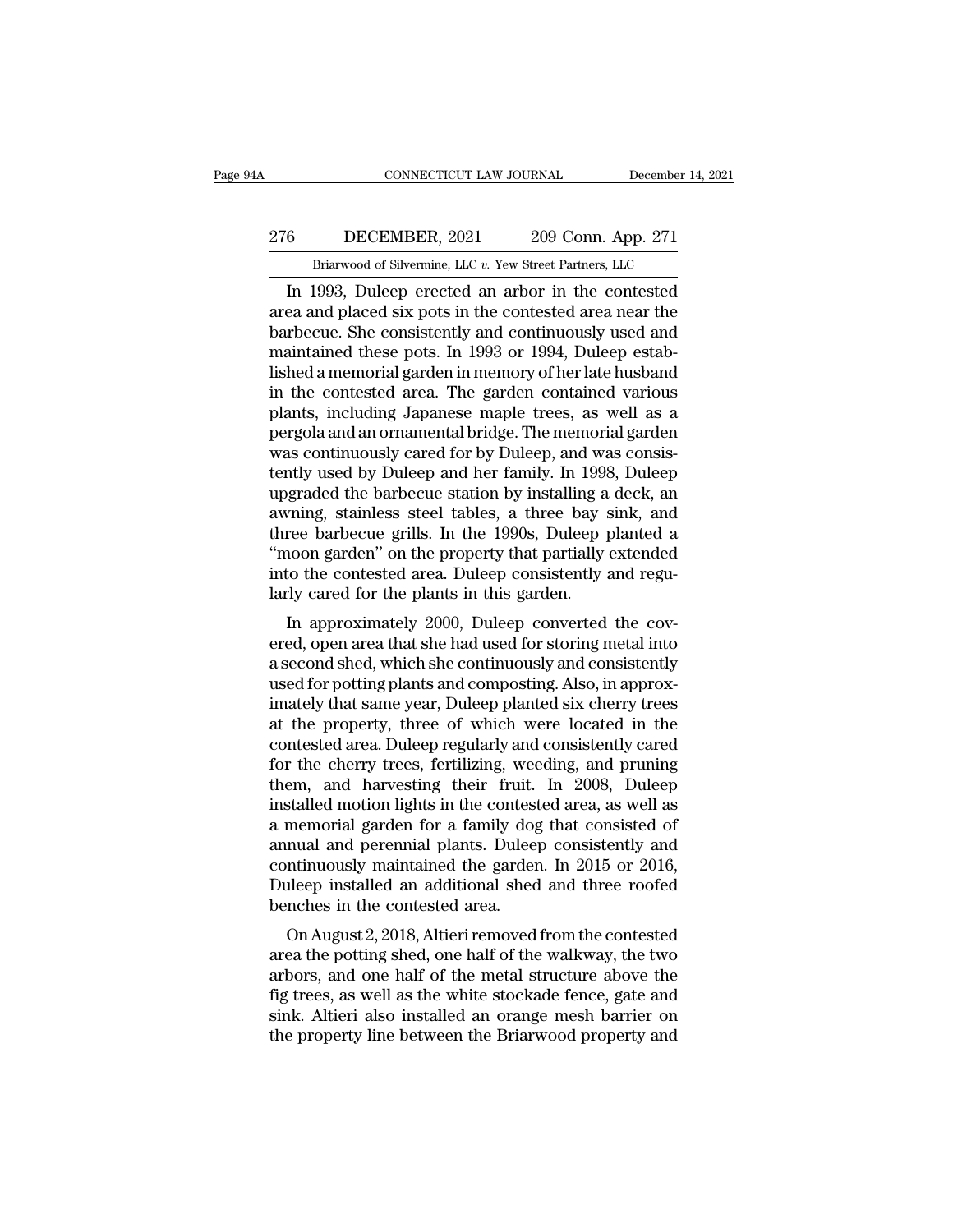### 209 Conn. App. 271 DECEMBER, 2021 277 Briarwood of Silvermine, LLC v. Yew Street Partners, LLC The CONNECTICUT LAW JOURNAL Page<br>
DRIGHT DECEMBER, 2021 277<br>
Briarwood of Silvermine, LLC *v.* Yew Street Partners, LLC<br>
Street Property that prevented Duleen from access-

THE 14, 2021<br>
209 Conn. App. 271 DECEMBER, 2021 277<br>
Briarwood of Silvermine, LLC v. Yew Street Partners, LLC<br>
Yew Street property that prevented Duleep from access-<br>
ingone half of her fig trees, the remaining one half of 209 Conn. App. 271 DECEMBER, 2021 277<br>Briarwood of Silvermine, LLC  $v$ . Yew Street Partners, LLC<br>Yew Street property that prevented Duleep from access-<br>ingone half of her fig trees, the remaining one half of<br>the metal str 209 Conn. App. 271 DECEMBER, 2021 277<br>
Briarwood of Silvermine, LLC  $v$ . Yew Street Partners, LLC<br>
Yew Street property that prevented Duleep from access-<br>
ingone half of her fig trees, the remaining one half of<br>
the metal 209 Conn. App. 271 DECEMBER, 2021 277<br>
Briarwood of Silvermine, LLC  $v$ . Yew Street Partners, LLC<br>
Yew Street property that prevented Duleep from access-<br>
ingone half of her fig trees, the remaining one half of<br>
the metal Briarwood of Silvermine, LL<br>
Yew Street property that pr<br>
ingone half of her fig trees<br>
the metal structure above<br>
cherry trees, part of the m<br>
the memorial garden.<br>
At the conclusion of the At the conclusion of the plaintiffs' case.<br>The conclusion of the planning of the planning one half of the metal structure above the fig trees, three of her<br>erry trees, part of the moon garden, the bridge, and<br>e memorial ga ingone half of her fig trees, the remaining one half of<br>the metal structure above the fig trees, three of her<br>cherry trees, part of the moon garden, the bridge, and<br>the memorial garden.<br>At the conclusion of the plaintiffs

the metal structure above the fig trees, three of her cherry trees, part of the moon garden, the bridge, and the memorial garden.<br>At the conclusion of the plaintiffs' case-in-chief, and after introducing one of their own w cherry trees, part of the moon garden, the bridge, and<br>the memorial garden.<br>At the conclusion of the plaintiffs' case-in-chief, and<br>after introducing one of their own witnesses out of<br>order, the defendants moved to dismiss the memorial garden.<br>
At the conclusion of the plaintiffs' case-in-chief, and<br>
after introducing one of their own witnesses out of<br>
order, the defendants moved to dismiss the case pursu-<br>
ant to Practice Book § 15-8. In a At the conclusion of the plaintiffs' case-in-chief, and<br>after introducing one of their own witnesses out of<br>order, the defendants moved to dismiss the case pursu-<br>ant to Practice Book  $\S$  15-8. In an oral ruling, the cour At the conclusion of the plaintiffs' case-in-chief, and<br>after introducing one of their own witnesses out of<br>order, the defendants moved to dismiss the case pursu-<br>ant to Practice Book § 15-8. In an oral ruling, the court<br>g after introducing one of their own witnesses out of<br>order, the defendants moved to dismiss the case pursu-<br>ant to Practice Book § 15-8. In an oral ruling, the court<br>granted the defendants' motion and found that the plain-<br> order, the defendants moved to dismiss the case pursu-<br>ant to Practice Book § 15-8. In an oral ruling, the court<br>granted the defendants' motion and found that the plain-<br>tiffs had failed to make out a prima facie case of a ant to Practice Book § 15-8. In an oral ruling, the court<br>granted the defendants' motion and found that the plain-<br>tiffs had failed to make out a prima facie case of adverse<br>possession.<sup>5</sup> Thereafter, the trial continued a granted the defendants' motion and found that the plain-<br>tiffs had failed to make out a prima facie case of adverse<br>possession.<sup>5</sup> Thereafter, the trial continued and the<br>court heard evidence on the defendants' counterclai tiffs had failed to make out a prima facie case of adverse<br>possession.<sup>5</sup> Thereafter, the trial continued and the<br>court heard evidence on the defendants' counterclaims.<br>After the defendants had rested their case, the court possession.<sup>5</sup> Thereafter, the trial continued and the<br>court heard evidence on the defendants' counterclaims.<br>After the defendants had rested their case, the court,<br>relying on the findings that it made when it dismissed<br>th court heard evidence on the defendants' counterclaims.<br>After the defendants had rested their case, the court,<br>relying on the findings that it made when it dismissed<br>the plaintiffs' complaint, granted Yew Street's counter-<br> After the defendants had rested their case, the court,<br>relying on the findings that it made when it dismissed<br>the plaintiffs' complaint, granted Yew Street's counter-<br>claim seeking to quiet title and reserved decision as t relying on the findings that it made when it dismissed<br>the plaintiffs' complaint, granted Yew Street's counter-<br>claim seeking to quiet title and reserved decision as to<br>Altieri's counterclaim that alleged counts of trespas the plaintiffs' complaint, granted Yew Street's counter-<br>claim seeking to quiet title and reserved decision as to<br>Altieri's counterclaim that alleged counts of trespass<br>and intentional infliction of emotional distress. In claim seeking to quiet title and reserved decision as to<br>Altieri's counterclaim that alleged counts of trespass<br>and intentional infliction of emotional distress. In its<br>memorandum of decision, the court addressed Altieri's Altieri's counterclaim that alleged counts of trespass<br>and intentional infliction of emotional distress. In its<br>memorandum of decision, the court addressed Altieri's<br>counterclaim, rendering judgment in favor of Altieri's<br>o and intentional infliction of emotional distress. In its<br>memorandum of decision, the court addressed Altieri's<br>counterclaim, rendering judgment in favor of Altieri on<br>her count of trespass and in favor of the plaintiffs on memorandum of decision, the court addressed Altieri's<br>counterclaim, rendering judgment in favor of Altieri on<br>her count of trespass and in favor of the plaintiffs on<br>her count of intentional infliction of emotional distres counterclaim, rendering judgment in favor of Altieri on<br>her count of trespass and in favor of the plaintiffs on<br>her count of intentional infliction of emotional distress.<br>In rendering judgment on the count of Altieri's cou her count of trespass and in favor of the plaintiffs on<br>her count of intentional infliction of emotional distress.<br>In rendering judgment on the count of Altieri's counter-<br>claim alleging trespass, the court relied on the d her count of intentional infliction of emotiona<br>In rendering judgment on the count of Altieri's<br>claim alleging trespass, the court relied on the<br>nation it had made in its dismissal of the<br>complaint that "[the plaintiffs] h im alleging trespass, the court relied on the determition it had made in its dismissal of the plaintiffs'<br>mplaint that "[the plaintiffs] had no lawful ownership<br>possessory interest in the [contested area of the Yew<br>reet pr nation it had made in its dismissal of the plaintiffs'<br>complaint that "[the plaintiffs] had no lawful ownership<br>or possessory interest in the [contested area of the Yew<br>Street property]." This appeal followed.<br>On appeal, t complaint that "[the plaintiffs] had no lawful ownership<br>or possessory interest in the [contested area of the Yew<br>Street property]." This appeal followed.<br>On appeal, the plaintiffs claim that the court erred<br>in dismissing

On appeal, the plaintiffs claim that the court erred dismissing their claim of adverse possession because<br>le evidence that they had produced at trial established<br><sup>5</sup> Although the defendants did call a witness before the p On appeal, the plaintiffs claim that the court erred<br>in dismissing their claim of adverse possession because<br>the evidence that they had produced at trial established<br> $\frac{1}{100}$ <br>their case-in-chief, the court explicitly s

in dismissing their claim of adverse possession because<br>the evidence that they had produced at trial established<br><sup>5</sup> Although the defendants did call a witness before the plaintiffs concluded<br>their case-in-chief, the court The evidence that they had produced at trial establish<br>
<sup>5</sup> Although the defendants did call a witness before the plaintiffs conclute<br>
their case-in-chief, the court explicitly stated that it would not consider<br>
testimony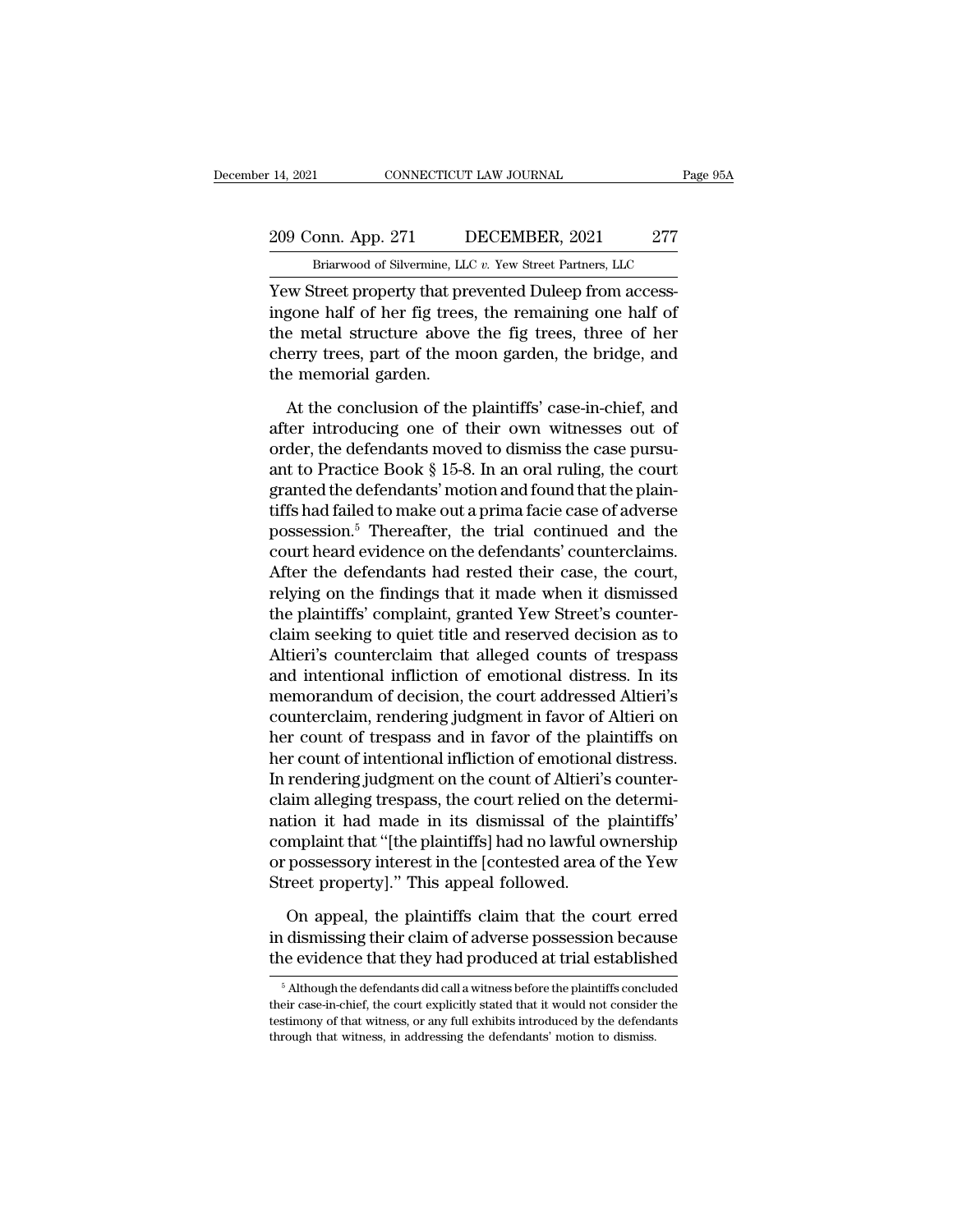### CONNECTICUT LAW JOURNAL December 14, 2021<br>278 DECEMBER, 2021 209 Conn. App. 271<br>Briarwood of Silvermine, LLC v. Yew Street Partners, LLC CONNECTICUT LAW JOURNAL December 14, 2021<br>278 DECEMBER, 2021 209 Conn. App. 271<br>Briarwood of Silvermine, LLC *v.* Yew Street Partners, LLC<br>a prima facie case of adverse possession.<sup>6</sup> "The standard

CONNECTICUT LAW JOURNAL<br>
278 DECEMBER, 2021 209 Conn. A<br>
Briarwood of Silvermine, LLC v. Yew Street Partners, L<br>
a prima facie case of adverse possession.<sup>6</sup> "The s<br>
for determining whether the plaintiff has made processio December 14, 2021<br>
onn. App. 271<br>
The standard<br>
"The standard<br>
Is made out a For determining whether the plaintiff and spin and the plaintiff and plaintiff and plaintiff and plaintiff  $\frac{1}{100}$  and  $\frac{1}{100}$  and  $\frac{1}{100}$  and  $\frac{1}{100}$  and  $\frac{1}{100}$  and  $\frac{1}{100}$  and  $\frac{1}{100}$  and  $\$ 278 DECEMBER, 2021 209 Conn. App. 271<br>
Briarwood of Silvermine, LLC v. Yew Street Partners, LLC<br>
a prima facie case of adverse possession.<sup>6</sup> "The standard<br>
for determining whether the plaintiff has made out a<br>
prima faci 278 DECEMBER, 2021 209 Conn. App. 271<br>
Briarwood of Silvermine, LLC v. Yew Street Partners, LLC<br>
a prima facie case of adverse possession.<sup>6</sup> "The standard<br>
for determining whether the plaintiff has made out a<br>
prima faci Briarwood of Silvermine, LLC v. Yew Street Partners, LLC<br>
a prima facie case of adverse possession.<sup>6</sup> "The standard<br>
for determining whether the plaintiff has made out a<br>
prima facie case, under Practice Book § 15-8, is Brarwood of silvernine, LLC v. Tew street Partners, LLC<br>a prima facie case of adverse possession.<sup>6</sup> "The standard<br>for determining whether the plaintiff has made out a<br>prima facie case, under Practice Book § 15-8, is whet a prima facie case of adverse possession.<sup>6</sup> "The standard<br>for determining whether the plaintiff has made out a<br>prima facie case, under Practice Book § 15-8, is whether<br>the plaintiff put forth sufficient evidence that, if for determining whether the plaintiff has made out a<br>prima facie case, under Practice Book § 15-8, is whether<br>the plaintiff put forth sufficient evidence that, if<br>believed, would establish a prima facie case, not<br>whether prima facie case, under Practice Book § 15-8, is whether<br>the plaintiff put forth sufficient evidence that, if<br>believed, would establish a prima facie case, not<br>whether the trier of fact believes it. . . . For the court<br>to the plaintiff put forth sufficient evidence that, if<br>believed, would establish a prima facie case, not<br>whether the trier of fact believes it. . . . For the court<br>to grant the motion [for a judgment of dismissal pursu-<br>ant believed, would establish a prima facie case, not<br>whether the trier of fact believes it. . . . For the court<br>to grant the motion [for a judgment of dismissal pursu-<br>ant to § 15-8], it must be of the opinion that the plain whether the trier of fact believes it. . . . For the court<br>to grant the motion [for a judgment of dismissal pursu-<br>ant to § 15-8], it must be of the opinion that the plaintiff<br>has failed to make out a prima facie case. In to grant the motion [for a judgment of dismissal pursu-<br>ant to § 15-8], it must be of the opinion that the plaintiff<br>has failed to make out a prima facie case. In testing<br>the sufficiency of the evidence, the court compare ant to § 15-8], it must be of the opinion that the plaintiff<br>has failed to make out a prima facie case. In testing<br>the sufficiency of the evidence, the court compares the<br>evidence with the allegations of the complaint. . has failed to make out a prima facie case. In testing<br>the sufficiency of the evidence, the court compares the<br>evidence with the allegations of the complaint. . . . In<br>order to establish a prima facie case, the proponent<br>m the sufficiency of the evidence, the court compares the<br>evidence with the allegations of the complaint. . . . In<br>order to establish a prima facie case, the proponent<br>must submit evidence, which, if credited, is sufficient evidence with the allegations of the complaint. . . . In<br>order to establish a prima facie case, the proponent<br>must submit evidence, which, if credited, is sufficient<br>to establish the fact or facts which it is adduced to<br>p order to establish a prima facie case, the proponent<br>must submit evidence, which, if credited, is sufficient<br>to establish the fact or facts which it is adduced to<br>prove.... [T]he evidence offered by the plaintiff is<br>to be must submit evidence, which, if credited, is sufficient<br>to establish the fact or facts which it is adduced to<br>prove. . . . [T]he evidence offered by the plaintiff is<br>to be taken as true and interpreted in the light most<br>fa to establish the fact or facts which it is<br>prove. . . . [T]he evidence offered by the<br>to be taken as true and interpreted in the<br>favorable to [the plaintiff], and every reaso<br>ence is to be drawn in [the plaintiff's] favor<br> be taken as true and interpreted in the light most<br>vorable to [the plaintiff], and every reasonable infer-<br>ce is to be drawn in [the plaintiff's] favor." (Internal<br>otation marks omitted.) *Moutinho* v. 500 *North Ave-*<br>*u* favorable to [the plaintiff], and every reasonable infer-<br>ence is to be drawn in [the plaintiff's] favor." (Internal<br>quotation marks omitted.) *Moutinho* v. 500 North Ave-<br>*nue, LLC*, supra, 191 Conn. App. 620.<br>The plainti

ence is to be drawn in [the plaintiff's] favor." (Internal<br>quotation marks omitted.) *Moutinho* v. 500 North Ave-<br>*nue*, LLC, supra, 191 Conn. App. 620.<br>The plaintiffs claim that the court erred in dismissing<br>their claim o quotation marks omitted.) Moutinho v. 500 North Ave-<br>nue, LLC, supra, 191 Conn. App. 620.<br>The plaintiffs claim that the court erred in dismissing<br>their claim of adverse possession, pursuant to Practice<br>Book § 15-8, because *nue, LLC*, supra, 191 Conn. App. 620.<br>The plaintiffs claim that the court erred in dismissing<br>their claim of adverse possession, pursuant to Practice<br>Book § 15-8, because the court incorrectly recited and<br>applied the law The plaintiffs claim that the court erred in dismissing<br>their claim of adverse possession, pursuant to Practice<br>Book § 15-8, because the court incorrectly recited and<br>applied the law of adverse possession, and because<br>the The plaintiffs claim that the court erred in dismissing<br>their claim of adverse possession, pursuant to Practice<br>Book § 15-8, because the court incorrectly recited and<br>applied the law of adverse possession, and because<br>they their claim of adverse possession, pursuant to Practice<br>Book § 15-8, because the court incorrectly recited and<br>applied the law of adverse possession, and because<br>they did, in fact, make out a prima facie case of adverse<br>po Book § 15-8, because the court incorrectly recited and<br>applied the law of adverse possession, and because<br>they did, in fact, make out a prima facie case of adverse<br>possession. In response, the defendants argue that the<br>cou applied the law of adverse possession, and because<br>they did, in fact, make out a prima facie case of adverse<br>possession. In response, the defendants argue that the<br>court properly found that "a prima facie case for<br>adverse they did, in fact, make out a prima facie case of adverse<br>possession. In response, the defendants argue that the<br>court properly found that "a prima facie case for<br>adverse possession had not been proven, and that [t]he<br>plai possession. In response, the defendants argue that the court properly found that "a prima facie case for adverse possession had not been proven, and that [t]he plaintiffs' evidence simply would not permit the trier of fac % of fact to reasonably conclude that the elements of adverse . . . possession have been established . . . ."<br>(Internal quotation marks omitted.)<br> $\overline{\text{[Although the plaintexts]} }$  in resolving the defendants' motion to dismiss pursuant to of fact to reasonably conclude that the elements of adverse . . . possession have been established . . . ."<br>(Internal quotation marks omitted.)<br> $\frac{1}{100}$  and internal quotation marks omitted.)<br> $\frac{1}{100}$  and  $\frac{1}{100}$ 

adverse . . . possession have been established . . . ."<br>(Internal quotation marks omitted.)<br> $\sqrt{\frac{1}{n}}$  Although the plaintiffs argue that the court applied an incorrect standard<br>in resolving the defendants' motion to dis (Internal quotation marks omitted.)<br>
<sup>6</sup> Although the plaintiffs argue that the court applied an incorrect standard<br>
in resolving the defendants' motion to dismiss pursuant to Practice Book<br>
§ 15-8, we do not address that <sup>6</sup> Although the plaintiffs argue that the court app<br>in resolving the defendants' motion to dismiss p<br>\$ 15-8, we do not address that argument in light<br>the court's judgment, regardless of the standard<br>misapplication of the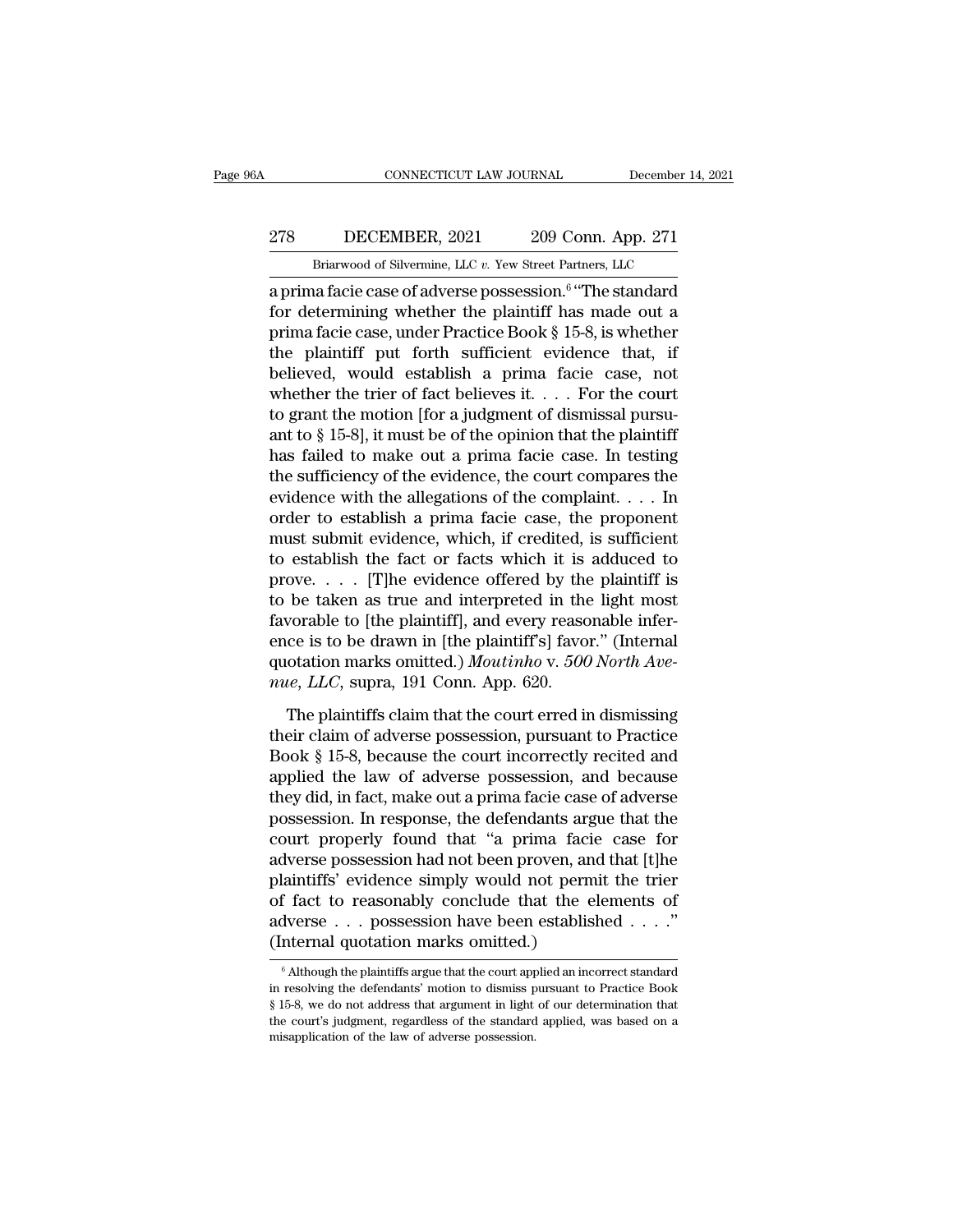### 209 Conn. App. 271 DECEMBER, 2021 279<br>Briarwood of Silvermine, LLC v. Yew Street Partners, LLC The CONNECTICUT LAW JOURNAL Page<br>
onn. App. 271 DECEMBER, 2021 279<br>
Briarwood of Silvermine, LLC *v.* Yew Street Partners, LLC<br>
lo establish title by adverse possession, the claim-

9 Conn. App. 271 DECEMBER, 2021 279<br>
"Briarwood of Silvermine, LLC v. Yew Street Partners, LLC<br>
"[T]o establish title by adverse possession, the claim-<br>
t must oust an owner of possession and keep such<br>
were out without in 209 Conn. App. 271 DECEMBER, 2021 279<br>Briarwood of Silvermine, LLC v. Yew Street Partners, LLC<br>"[T]o establish title by adverse possession, the claim-<br>ant must oust an owner of possession and keep such<br>owner out without in 209 Conn. App. 271 DECEMBER, 2021 279<br>
Briarwood of Silvermine, LLC v. Yew Street Partners, LLC<br>
"[T]o establish title by adverse possession, the claim-<br>
ant must oust an owner of possession and keep such<br>
owner out witho 209 Conn. App. 271 DECEMBER, 2021 279<br>
Briarwood of Silvermine, LLC  $v$ . Yew Street Partners, LLC<br>
"[T]o establish title by adverse possession, the claim-<br>
ant must oust an owner of possession and keep such<br>
owner out wit Briarwood of Silvermine, LLC v. Yew Street Partners, LLC<br>
"[T]o establish title by adverse possession, the claim-<br>
ant must oust an owner of possession and keep such<br>
owner out without interruption for fifteen years by an Brarwood of silvernine, LLC v. Yew street Partners, LLC<br>
"[T]o establish title by adverse possession, the claim-<br>
ant must oust an owner of possession and keep such<br>
owner out without interruption for fifteen years by an<br> "[T]o establish title by adverse possession, the claim-<br>ant must oust an owner of possession and keep such<br>owner out without interruption for fifteen years by an<br>open, visible and exclusive possession under a claim<br>of righ ant must oust an owner of possession and keep such<br>owner out without interruption for fifteen years by an<br>open, visible and exclusive possession under a claim<br>of right with the intent to use the property as his [or her]<br>ow owner out without interruption for fifteen years by an open, visible and exclusive possession under a claim of right with the intent to use the property as his [or her] own and without the consent of the owner." (Internal open, visible and exclusive possession under a claim<br>of right with the intent to use the property as his [or her]<br>own and without the consent of the owner." (Internal<br>quotation marks omitted.) *Schlichting* v. *Cotter*, 10 of right with the intent to use the property as his [or her]<br>own and without the consent of the owner." (Internal<br>quotation marks omitted.) *Schlichting* v. *Cotter*, 109<br>Conn. App. 361, 364–65, 952 A.2d 73, cert. denied, own and without the consent of the owner." (Internal<br>quotation marks omitted.) *Schlichting* v. *Cotter*, 109<br>Conn. App. 361, 364–65, 952 A.2d 73, cert. denied, 289<br>Conn. 944, 959 A.2d 1009 (2008). "The legal significance quotation marks omitted.) *Schlichting* v. *Cotter*, 109<br>Conn. App. 361, 364–65, 952 A.2d 73, cert. denied, 289<br>Conn. 944, 959 A.2d 1009 (2008). "The legal significance<br>of the open and visible element is not . . . an inqu Conn. App. 361, 364–65, 952 A.2d 73, cert. denied, 289<br>Conn. 944, 959 A.2d 1009 (2008). "The legal significance<br>of the open and visible element is not  $\ldots$  an inquiry<br>into whether a record owner subjectively possessed an Conn. 944, 959 A.2d 1009 (2008). "The legal significance<br>of the open and visible element is not  $\dots$  an inquiry<br>into whether a record owner subjectively possessed an<br>understanding that a claimant was attempting to claim<br>t of the open and visible element is not  $\ldots$  an inquiry<br>into whether a record owner subjectively possessed an<br>understanding that a claimant was attempting to claim<br>the owner's property as his [or her] own. Rather, the<br>ope into whether a record owner subjectively possessed an understanding that a claimant was attempting to claim<br>the owner's property as his [or her] own. Rather, the<br>open and visible element requires a fact finder to exam-<br>ine understanding that a claimant was attempting to claim<br>the owner's property as his [or her] own. Rather, th<br>open and visible element requires a fact finder to exam<br>ine the extent and visibility of the claimant's use of th<br>r of the property as his [of her] own: radiner, the<br>
en and visible element requires a fact finder to exam-<br>
e the extent and visibility of the claimant's use of the<br>
cord owner's property so as to determine whether a<br>
asona by or that visible element requires a naternate to enant<br>ine the extent and visibility of the claimant's use of the<br>record owner's property so as to determine whether a<br>reasonable owner would believe that the claimant was<br>

ate caten and visionly of the claimants also of the<br>record owner's property so as to determine whether a<br>reasonable owner would believe that the claimant was<br>using that property as his or her own." Id., 368.<br>"Our Supreme C record owner's property so as to determine whether a<br>reasonable owner would believe that the claimant was<br>using that property as his or her own." Id., 368.<br>"Our Supreme Court has explained that [i]n general,<br>exclusive poss Exercised by an owner weak server and according was<br>
"Our Supreme Court has explained that [i]n general,<br>
exclusive possession can be established by acts, which<br>
at the time, considering the state of the land, comport<br>
wi "Our Supreme Court has explained that [i]n general,<br>exclusive possession can be established by acts, which<br>at the time, considering the state of the land, comport<br>with ownership . . . such acts as would ordinarily be<br>exer "Our Supreme Court has explained that [i]n general, exclusive possession can be established by acts, which at the time, considering the state of the land, comport with ownership  $\dots$  such acts as would ordinarily be exerc exclusive possession can be established by acts, which<br>at the time, considering the state of the land, comport<br>with ownership  $\ldots$  such acts as would ordinarily be<br>exercised by an owner in appropriating land to his [or<br>h at the time, considering the state of the land, comport<br>with ownership  $\ldots$  such acts as would ordinarily be<br>exercised by an owner in appropriating land to his [or<br>her] own use and the exclusion of others.  $\ldots$  Thus,<br>th with ownership  $\dots$  such acts as would ordinarily be<br>exercised by an owner in appropriating land to his [or<br>her] own use and the exclusion of others.  $\dots$  Thus,<br>the claimant's possession need not be absolutely exclu-<br>sive exercised by an owner in appropriating land to his [or<br>her] own use and the exclusion of others. . . . Thus,<br>the claimant's possession need not be absolutely exclu-<br>sive; it need only be a type of possession which would<br>c her] own use and the exclusion of others. . . . Thus,<br>the claimant's possession need not be absolutely exclu-<br>sive; it need only be a type of possession which would<br>characterize an owner's use. . . . It is sufficient if t the claimant's possession need not be absolutely exclusive; it need only be a type of possession which would characterize an owner's use. . . . It is sufficient if the acts of ownership are of such a character as to openl sive; it need only be a type of possession which would<br>characterize an owner's use. . . . It is sufficient if the<br>acts of ownership are of such a character as to openly<br>and publicly indicate an assumed control or use such<br> characterize an owner's use. . . . It is sufficient if the<br>acts of ownership are of such a character as to openly<br>and publicly indicate an assumed control or use such<br>as is consistent with the character of the premises in acts of ownership are of such a character as to openly<br>and publicly indicate an assumed control or use such<br>as is consistent with the character of the premises in<br>question." (Internal quotation marks omitted.) *Eberhart*<br>v and publicly indicate an assumed control or use such<br>as is consistent with the character of the premises in<br>question." (Internal quotation marks omitted.) *Eberhart*<br>v. Meadow Haven, Inc., 111 Conn. App. 636, 641–42,<br>960 A as is consistent with the character of the premises in<br>question." (Internal quotation marks omitted.) *Eberhart*<br>v. Meadow Haven, Inc., 111 Conn. App. 636, 641–42,<br>960 A.2d 1083 (2008). "[A] claimant's mistaken belief<br>that question." (Internal quotation marks omitted.) *Eberhart* v. *Meadow Haven, Inc.*, 111 Conn. App. 636, 641–42, 960 A.2d 1083 (2008). "[A] claimant's mistaken belief that [s]he owned the property at issue is immaterial in a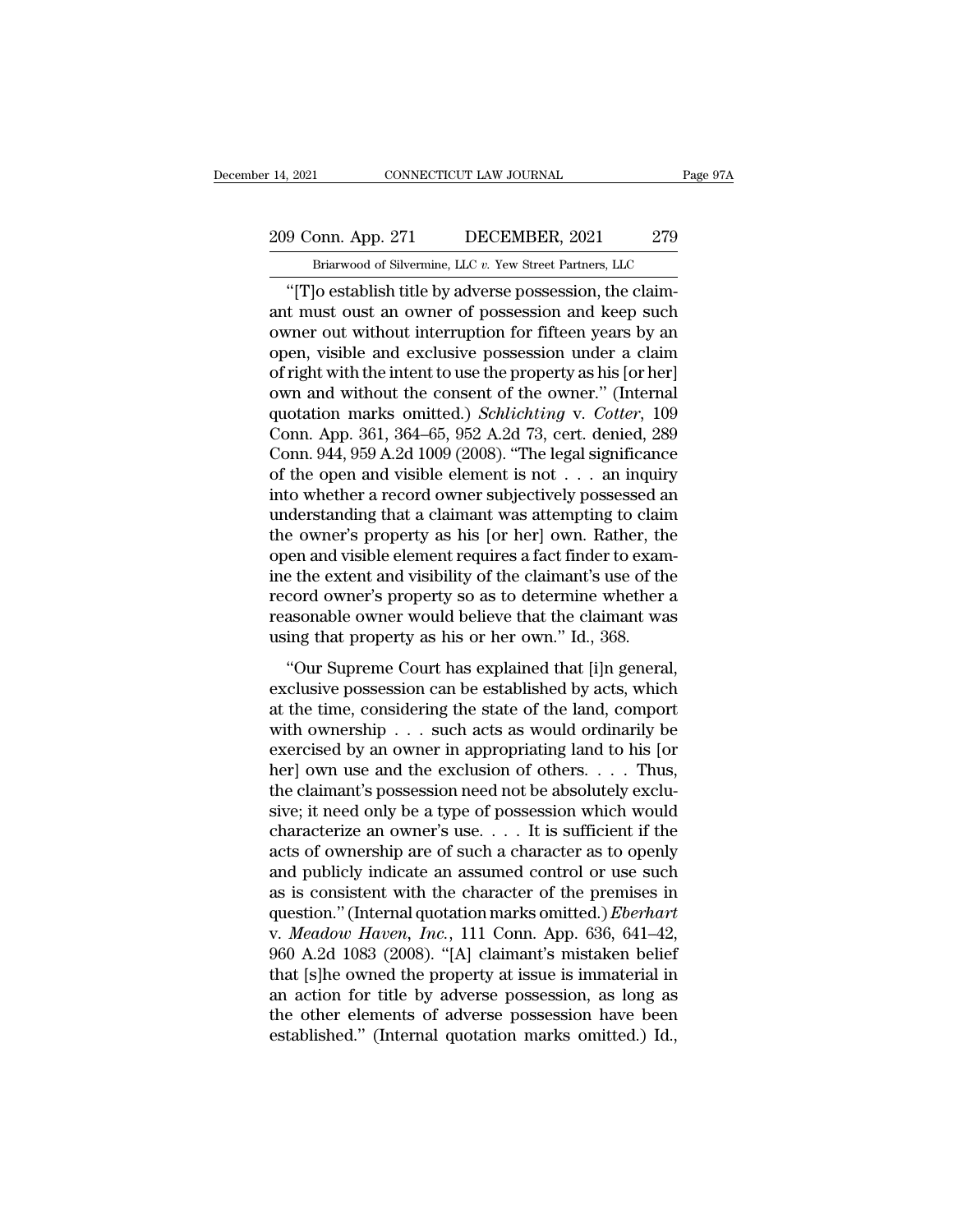### EXECUTE CONNECTICUT LAW JOURNAL December 14, 2021<br>280 DECEMBER, 2021 209 Conn. App. 271<br>Briarwood of Silvermine, LLC v. Yew Street Partners, LLC CONNECTICUT LAW JOURNAL December 14,<br>DECEMBER, 2021 209 Conn. App. 271<br>Briarwood of Silvermine, LLC *v.* Yew Street Partners, LLC<br>n other words a "mistaken belief as to boundary

666. CONNECTICUT LAW JOURNAL December 14, 2021<br>
260 DECEMBER, 2021 209 Conn. App. 271<br>
Briarwood of Silvermine, LLC v. Yew Street Partners, LLC<br>
646. In other words, a "mistaken belief as to boundary<br>
does not bar [a] clai 280 DECEMBER, 2021 209 Conn. App. 271<br>Briarwood of Silvermine, LLC v. Yew Street Partners, LLC<br>646. In other words, a "mistaken belief as to boundary<br>does not bar [a] claim of right or negate [the] essential<br>element of hos element of hostility'' in a claim of adverse possession.<br>
1999 Conn. App. 271<br>
1999 Conn. App. 271<br>
1999 Conn. App. 271<br>
1999 Conn. App. 271<br>
1999 Conn. App. 271<br>
1999 Conn. App. 271<br>
1999 Gonn. App. 271<br>
1999 Gonn. App. 2 Id. Briarwood of Silvermine, LLC  $v$ . Yew Street Partners, LLC<br>
6. In other words, a "mistaken belief as to boundary<br>
less not bar [a] claim of right or negate [the] essential<br>
ement of hostility" in a claim of adverse posses  $\frac{1}{646}$ . In other words, a "mistaken belief as to boundary<br>does not bar [a] claim of right or negate [the] essential<br>element of hostility" in a claim of adverse possession.<br>Id.<br>In the present case, the court, in apply

plantiffs, stated: "The plaintiffs' evidence possession.<br>
Id.<br>
In the present case, the court, in applying the law of<br>
adverse possession to the evidence presented by the<br>
plaintiffs, stated: "The plaintiffs' evidence simp notes not satisfy cannot right of higher progress possession.<br>Id.<br>In the present case, the court, in applying the law of<br>adverse possession to the evidence presented by the<br>plaintiffs, stated: "The plaintiffs' evidence sim element of hostility" in a claim of adverse possession.<br>Id.<br>In the present case, the court, in applying the law of<br>adverse possession to the evidence presented by the<br>plaintiffs, stated: "The plaintiffs' evidence simply w In the present case, the court, in applying the law of<br>adverse possession to the evidence presented by the<br>plaintiffs, stated: "The plaintiffs' evidence simply would<br>not permit the trier of fact to reasonably conclude tha In the present case, the court, in applying the law of<br>adverse possession to the evidence presented by the<br>plaintiffs, stated: "The plaintiffs' evidence simply would<br>not permit the trier of fact to reasonably conclude tha adverse possession to the evidence presented by the<br>plaintiffs, stated: "The plaintiffs' evidence simply would<br>not permit the trier of fact to reasonably conclude that<br>the elements of adverse possession have been estab-<br>li plaintiffs, stated: "The plaintiffs' evidence simply would<br>not permit the trier of fact to reasonably conclude that<br>the elements of adverse possession have been estab-<br>lished by clear and convincing evidence. . . . . [T]he not permit the trier of fact to reasonably conclude that<br>the elements of adverse possession have been estab-<br>lished by clear and convincing evidence. . . . . [T]here<br>has been absolutely no showing that, prior to 2018,<br>[Dul the elements of adverse possession have been established by clear and convincing evidence. . . . [T]here<br>has been absolutely no showing that, prior to 2018,<br>[Duleep] was asserting a claim of ownership to the tract<br>in ques lished by clear and convincing evidence. . . . . [T]here<br>has been absolutely no showing that, prior to 2018,<br>[Duleep] was asserting a claim of ownership to the tract<br>in question, and that she was ousting the defendant[s].<br> has been absolutely no showing that, prior to 2018,<br>
[Duleep] was asserting a claim of ownership to the tract<br>
in question, and that she was ousting the defendant[s].<br>
The record clearly demonstrates the contrary. [*Duleep* [Duleep] was asserting a claim of ownership to the tract<br>in question, and that she was ousting the defendant[s].<br>The record clearly demonstrates the contrary. [*Duleep*]<br>*thought, erroneously, that the subject tract belong* in question, and that she was ousting the defendant[s].<br>The record clearly demonstrates the contrary. [*Duleep*]<br>*thought, erroneously, that the subject tract belonged to*<br>*her. She did not engage in any activities with a* The record clearly demonstrates the contrary. [*Duleep*]<br> *thought, erroneously, that the subject tract belonged to*<br> *her. She did not engage in any activities with a hostile*<br> *or notorious intention to oust the owner.* thought, erroneously, that the subject tract belonged to<br>her. She did not engage in any activities with a hostile<br>or notorious intention to oust the owner.... More-<br>over, there has been no evidence that the defendant[s]<br>[ her. She did not engage in any activities with a hostile<br>or notorious intention to oust the owner.... More-<br>over, there has been no evidence that the defendant[s]<br>[were] even aware of these activities until very<br>recently. or notorious intention to oust the owner. . . . More-<br>over, there has been no evidence that the defendant[s]<br>[were] even aware of these activities until very<br>recently. That is, prior to July, 2018. Likewise, there<br>[has] be *sexet over, there has been no evidence that the defendant*[*s*] *[were] even aware of these activities until very recently. That is, prior to July, 2018. Likewise, there [has] been no evidence from which a trier could f* [were] even aware of these activities until very<br>recently. That is, prior to July, 2018. Likewise, there<br>[has] been no evidence from which a trier could find<br>that any reasonably prudent owner would have been<br>aware of these *recently.* That is, prior to July, 2018. Likewise, there<br>[has] been no evidence from which a trier could find<br>that any reasonably prudent owner would have been<br>aware of these activities. *The requirement that the pos-*<br>s [has] been no evidence from which a trier could find<br>that any reasonably prudent owner would have been<br>aware of these activities. *The requirement that the pos-*<br>session be done notoriously or hostilely is important.<br>That that any reasonably prudent owner would have been<br>aware of these activities. The requirement that the pos-<br>session be done notoriously or hostilely is important.<br>That requirement is intended to allow the record owner<br>to ef aware of these activities. The requirement that the possession be done notoriously or hostilely is important.<br>That requirement is intended to allow the record ouner<br>to effectively toll the required fifteen year period of<br> session be done notoriously or hostilely is important.<br>That requirement is intended to allow the record owner<br>to effectively toll the required fifteen year period of<br>continuous adverse possession, and to protect her<br>inter That requirement is intended to allow the record owner<br>to effectively toll the required fifteen year period of<br>continuous adverse possession, and to protect her<br>interest. And, to this court's way of thinking, and under<br>th to effectively toll the required fifteen year period of<br>continuous adverse possession, and to protect her<br>interest. And, to this court's way of thinking, and under<br>this record, a trier could not reasonably conclude that<br>continuous adverse possession, and to protect her interest. And, to this court's way of thinking, and under this record, a trier could not reasonably conclude that  $\ldots$  by clear and convincing evidence  $\ldots$  the fifteen interest. And, to this court's<br>this record, a trier could no<br>. . . by clear and convincin<br>year period even commer<br>made [a] specific demand u<br>encroachments and [Dul<br>(Emphasis added.)<br>The court's conclusion by clear and convincing evidence  $\ldots$  the fifteen<br>ar period even commenced until the defendant[s]<br>ade [a] specific demand upon [Duleep] to remove the<br>croachments and [Duleep] refused to do so."<br>mphasis added.)<br>The court' extinguion of the defendant period even commenced until the defendant [s] made [a] specific demand upon [Duleep] to remove the encroachments and [Duleep] refused to do so." (Emphasis added.)<br>The court's conclusion that the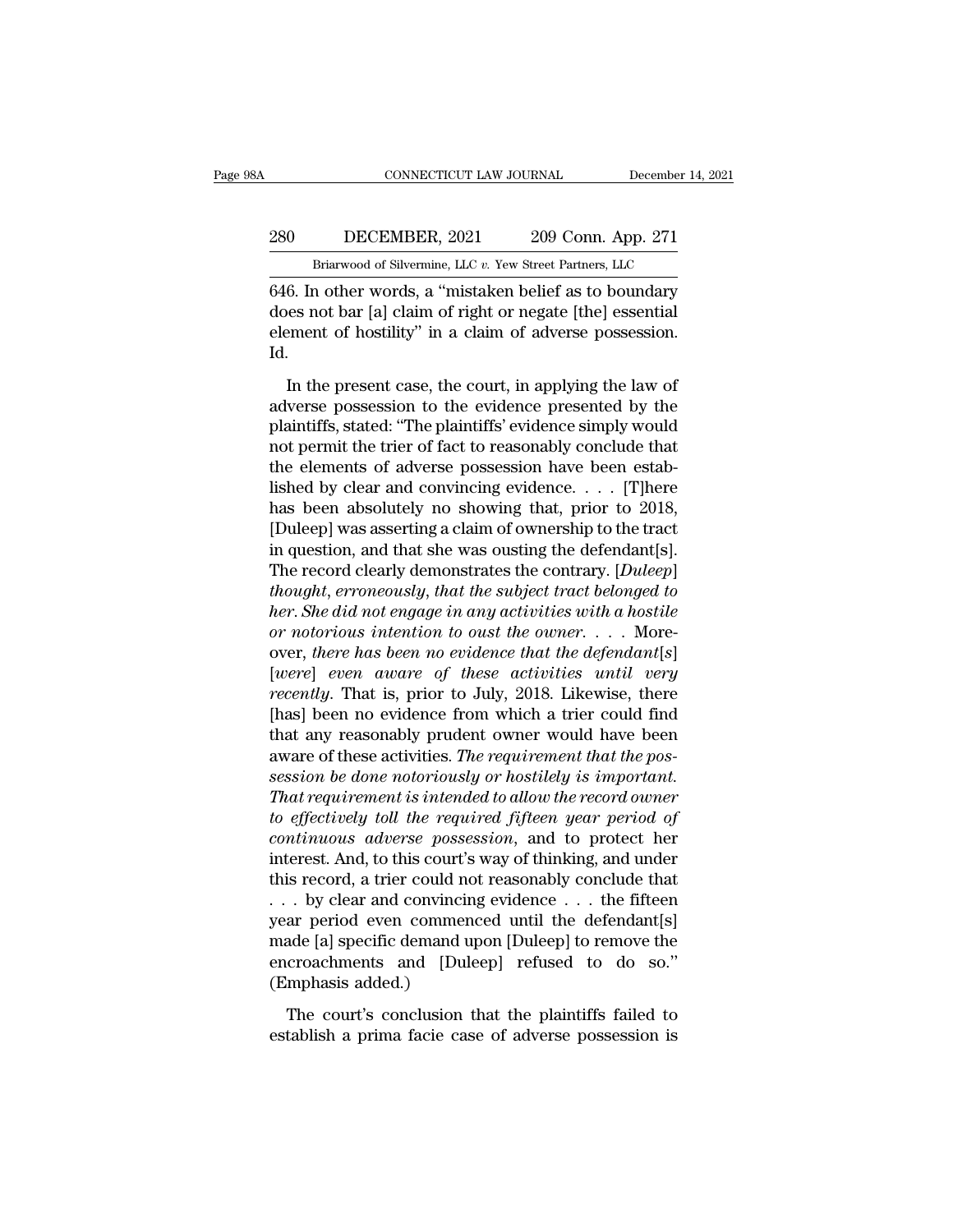### 209 Conn. App. 271 DECEMBER, 2021 281<br>Briarwood of Silvermine, LLC v. Yew Street Partners, LLC EXECTIVE LAW JOURNAL Page<br>
DRIGHT DECEMBER, 2021 281<br>
Briarwood of Silvermine, LLC *v.* Yew Street Partners, LLC<br>
Sed on two distinct fundamental misunderstand-

14, 2021 CONNECTICUT LAW JOURNAL<br>
209 Conn. App. 271 DECEMBER, 2021 281<br>
Briarwood of Silvermine, LLC v. Yew Street Partners, LLC<br>
premised on two distinct, fundamental misunderstand-<br>
ings as to the elements of a claim of 209 Conn. App. 271 DECEMBER, 2021 281<br>Briarwood of Silvermine, LLC v. Yew Street Partners, LLC<br>premised on two distinct, fundamental misunderstand-<br>ings as to the elements of a claim of adverse possession.<br>First, the court 209 Conn. App. 271 DECEMBER, 2021 281<br>
Briarwood of Silvermine, LLC v. Yew Street Partners, LLC<br>
premised on two distinct, fundamental misunderstand-<br>
ings as to the elements of a claim of adverse possession.<br>
First, the 209 Conn. App. 271 DECEMBER, 2021 281<br>
Briarwood of Silvermine, LLC  $v$ . Yew Street Partners, LLC<br>
premised on two distinct, fundamental misunderstand-<br>
ings as to the elements of a claim of adverse possession.<br>
First, th Briarwood of Silvermine, LLC v. Yew Street Partners, LLC<br>premised on two distinct, fundamental misunderstand-<br>ings as to the elements of a claim of adverse possession.<br>First, the court operated under the mistaken under-<br>st Brarwood of silvermine, LLC  $v$ . Yew street Partners, LLC<br>premised on two distinct, fundamental misunderstand-<br>ings as to the elements of a claim of adverse possession.<br>First, the court operated under the mistaken under-<br> premised on two distinct, fundamental misunderstandings as to the elements of a claim of adverse possession.<br>First, the court operated under the mistaken understanding that a claimant's possession cannot be hostile<br>if he o ings as to the elements of a claim of adverse possession.<br>First, the court operated under the mistaken under-<br>standing that a claimant's possession cannot be hostile<br>if he or she believes that the contested property belong First, the court operated under the mistaken under-<br>standing that a claimant's possession cannot be hostile<br>if he or she believes that the contested property belongs<br>to him or her. Second, the court erroneously stated that standing that a claimant's possession cannot be hostile<br>if he or she believes that the contested property belongs<br>to him or her. Second, the court erroneously stated that<br>the requirement that a claimant possess the contest First, in concluding that the plaintiffs failed to estab-<br>him or her. Second, the court erroneously stated that<br>e requirement that a claimant possess the contested<br>operty "notoriously or hostilely" is intended to allow<br>e r lish a prima facie case of adverse possession, the court ended to allow<br>the requirement that a claimant possess the contested<br>property "notoriously or hostilely" is intended to allow<br>the record owner to toll the fifteen ye

for equivenent that a claimant possess the contested<br>property "notoriously or hostilely" is intended to allow<br>the record owner to toll the fifteen year period of pos-<br>session. We address each of these errors in turn.<br>First property incorrously of nosthery is intended to anow<br>the record owner to toll the fifteen year period of pos-<br>session. We address each of these errors in turn.<br>First, in concluding that the plaintiffs failed to estab-<br>lish the record owner to ton the inteent year period or possession. We address each of these errors in turn.<br>First, in concluding that the plaintiffs failed to establish a prima facie case of adverse possession, the court<br>found session. We address each of these errors in turn.<br>First, in concluding that the plaintiffs failed to estab-<br>lish a prima facie case of adverse possession, the court<br>found that Duleep "thought, erroneously, that the sub-<br>je First, in concluding that the plaintiffs failed to establish a prima facie case of adverse possession, the court<br>found that Duleep "thought, erroneously, that the sub-<br>ject tract belonged to her. She did not engage in any lish a prima facie case of adverse possession, the court<br>found that Duleep "thought, erroneously, that the sub-<br>ject tract belonged to her. She did not engage in any<br>activities with a hostile or notorious intention to oust found that Duleep "thought, erroneously, that the sub-<br>ject tract belonged to her. She did not engage in any<br>activities with a hostile or notorious intention to oust<br>the owner. . . . Moreover, there has been no evidence<br>th ject tract belonged to her. She did not engage in any<br>activities with a hostile or notorious intention to oust<br>the owner.... Moreover, there has been no evidence<br>that the defendant[s] [were] even aware of these activi-<br>tie activities with a hostile or notorious intention to oust<br>the owner. . . . Moreover, there has been no evidence<br>that the defendant[s] [were] even aware of these activi-<br>ties until very recently." The court's reliance on th the owner. . . . Moreover, there has been no evidence<br>that the defendant[s] [were] even aware of these activi-<br>ties until very recently." The court's reliance on these<br>findings represents a fundamental misunderstanding of<br> ties until very recently." The court's reliance on these<br>findings represents a fundamental misunderstanding of<br>an essential element of a claim of adverse possession,<br>namely, that a claimant's possession of contested prop-<br> findings represents a fundamental misunderstanding of<br>an essential element of a claim of adverse possession,<br>namely, that a claimant's possession of contested prop-<br>erty be hostile. See *Eberhart* v. Meadow Haven, Inc.,<br>su an essential element of a claim of adverse possession,<br>namely, that a claimant's possession of contested prop-<br>erty be hostile. See *Eberhart* v. Meadow Haven, Inc.,<br>supra, 111 Conn. App. 646. Under the court's stated<br>unde namely, that a claimant's possession of contested property be hostile. See *Eberhart* v. *Meadow Haven*, *Inc.*, supra, 111 Conn. App. 646. Under the court's stated understanding of this element, possession of contested pr erty be hostile. See *Eberhart* v. Meadow Haven, Inc.,<br>supra, 111 Conn. App. 646. Under the court's stated<br>understanding of this element, possession of contested<br>property cannot be hostile if the claimant has operated<br>unde supra, 111 Conn. App. 646. Under the court's stated<br>understanding of this element, possession of contested<br>property cannot be hostile if the claimant has operated<br>under the belief that she owns the contested property.<br>This understanding of this element, possession of contested<br>property cannot be hostile if the claimant has operated<br>under the belief that she owns the contested property.<br>This understanding is clearly at odds with the law, as<br>s property cannot be hostile if the claimant has operated<br>under the belief that she owns the contested property.<br>This understanding is clearly at odds with the law, as<br>set forth previously in this opinion, that a "mistaken<br>b under the belief that she owns the contested property.<br>This understanding is clearly at odds with the law, as<br>set forth previously in this opinion, that a "mistaken<br>belief as to boundary does not bar [a] claim of right or<br> This understanding is clearly at odds with the law, as<br>set forth previously in this opinion, that a "mistaken<br>belief as to boundary does not bar [a] claim of right or<br>negate [the] essential element of hostility" in a claim set forth previously in this opinion, that a<br>belief as to boundary does not bar [a] claim<br>negate [the] essential element of hostility"<br>of adverse possession. Id. Accordingly, the co<br>ment dismissing the plaintiffs' claim of The as to boundary does not bar [a] claim of right of<br>gate [the] essential element of hostility" in a claim<br>adverse possession. Id. Accordingly, the court's judg-<br>ent dismissing the plaintiffs' claim of adverse posses-<br>on regate [the] essential element of nostinty and a claim<br>of adverse possession. Id. Accordingly, the court's judg-<br>ment dismissing the plaintiffs' claim of adverse posses-<br>sion is based on a misapplication of the law, specif or adverse possession. Id. Accordingly, the court s judgment dismissing the plaintiffs' claim of adverse possession is based on a misapplication of the law, specifically with regard to the element of hostility.<br>Second, in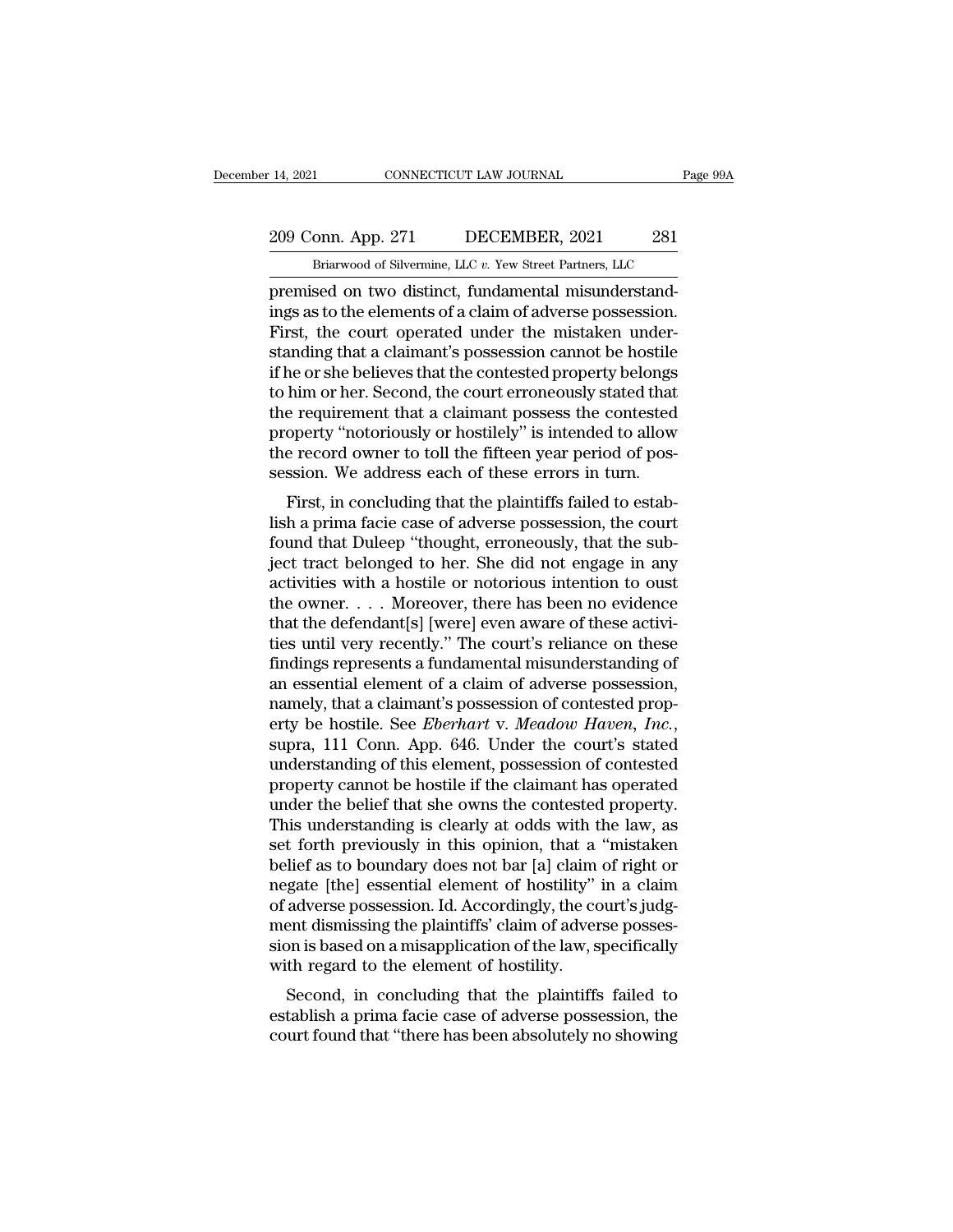### CONNECTICUT LAW JOURNAL December 14, 2021<br>282 DECEMBER, 2021 209 Conn. App. 271<br>Briarwood of Silvermine, LLC v. Yew Street Partners, LLC CONNECTICUT LAW JOURNAL December 14,<br>DECEMBER, 2021 209 Conn. App. 271<br>Briarwood of Silvermine, LLC *v.* Yew Street Partners, LLC<br>prior to 2018. [Duleen] was asserting a claim of

CONNECTICUT LAW JOURNAL December 14, 202<br>
282 DECEMBER, 2021 209 Conn. App. 271<br>
Briarwood of Silvermine, LLC v. Yew Street Partners, LLC<br>
that, prior to 2018, [Duleep] was asserting a claim of<br>
ownership to the tract in q DECEMBER, 2021 209 Conn. App. 271<br>
Briarwood of Silvermine, LLC v. Yew Street Partners, LLC<br>
that, prior to 2018, [Duleep] was asserting a claim of<br>
ownership to the tract in question, and that she was<br>
ousting the defenda 282 DECEMBER, 2021 209 Conn. App. 271<br>
Briarwood of Silvermine, LLC v. Yew Street Partners, LLC<br>
that, prior to 2018, [Duleep] was asserting a claim of<br>
ownership to the tract in question, and that she was<br>
ousting the de  $\frac{282}{\text{Briarwood of Silvermine, LLC }v. \text{ Yew Street Partners, LLC}}$ <br>
Heriarwood of Silvermine, LLC  $v. \text{ Yew Street Partners, LLC}}$ <br>
that, prior to 2018, [Duleep] was asserting a claim of<br>
ownership to the tract in question, and that she was<br>
ousting the defendant[s] Briarwood of Silvermine, LLC v. Yew Street Partners, LLC<br>that, prior to 2018, [Duleep] was asserting a claim of<br>ownership to the tract in question, and that she was<br>ousting the defendant[s]." The court further held that<br>" black of a silver<br>that, prior to 2018, [Duleep] was asserting a claim of<br>ownership to the tract in question, and that she was<br>ousting the defendant[s]." The court further held that<br>"[t]he requirement that the possession b that, prior to 2018, [Duleep] was asserting a claim of ownership to the tract in question, and that she was ousting the defendant[s]." The court further held that "[t]he requirement that the possession be done notoriously ownership to the tract in question, and that she was<br>ousting the defendant[s]." The court further held that<br>"[t]he requirement that the possession be done notori-<br>ously or hostilely  $\dots$  is intended to allow the record<br>ow ousting the defendant[s]." The court further held that<br>"[t]he requirement that the possession be done notori-<br>ously or hostilely . . . is intended to allow the record<br>owner to effectively toll the required fifteen year per "[t]he requirement that the possession be done notoriously or hostilely  $\ldots$  is intended to allow the record owner to effectively toll the required fifteen year period of continuous adverse possession  $\ldots$ ." These state ously or hostilely  $\dots$  is intended to allow the record owner to effectively toll the required fifteen year period of continuous adverse possession  $\dots$ ." These statements represent a fundamental misunderstanding, and mis owner to effectively toll the required fifteen year period<br>of continuous adverse possession  $\ldots$ ." These state-<br>ments represent a fundamental misunderstanding, and<br>misapplication, of two additional elements of the law<br>of of continuous adverse possession . . . ." These statements represent a fundamental misunderstanding, and misapplication, of two additional elements of the law of adverse possession, namely, that a claimant's possession of ments represent a fundamental misunderstan<br>misapplication, of two additional elements of<br>adverse possession, namely, that a claimant<br>sion of contested property must last for an<br>rupted period of fifteen years, and that a c<br> adverse possession, namely, that a claimant's posses-<br>on of contested property must last for an uninter-<br>pted period of fifteen years, and that a claimant's<br>ssession must be open and visible. See *Schlichting*<br>*Cotter*, su sion of contested property must last for an uninter-<br>rupted period of fifteen years, and that a claimant's<br>possession must be open and visible. See *Schlichting*<br>v. *Cotter*, supra, 109 Conn. App. 364–65.<br>It is well estab

rupted period of fifteen years, and that a claimant's<br>possession must be open and visible. See *Schlichting*<br>v. *Cotter*, supra, 109 Conn. App. 364–65.<br>It is well established that, for a claimant to establish<br>title by adv possession must be open and visible. See *Schlichting*<br>v. *Cotter*, supra, 109 Conn. App. 364–65.<br>It is well established that, for a claimant to establish<br>title by adverse possession, the claimant must possess<br>the contest v. Cotter, supra, 109 Conn. App. 364–65.<br>
It is well established that, for a claimant to establish<br>
title by adverse possession, the claimant must possess<br>
the contested property "without interruption for fifteen<br>
years It is well established that, for a claimant to establish<br>title by adverse possession, the claimant must possess<br>the contested property "without interruption for fifteen<br>years  $\dots$ ." (Internal quotation marks omitted.) Id. It is well established that, for a claimant to establish<br>title by adverse possession, the claimant must possess<br>the contested property "without interruption for fifteen<br>years  $\dots$ ." (Internal quotation marks omitted.) Id. title by adverse possession, the claimant must possess<br>the contested property "without interruption for fifteen<br>years . . . . ." (Internal quotation marks omitted.) Id.,<br>364. In the present case, the trial court was mistak the contested property "without interruption for fifteen<br>years  $\dots$ ." (Internal quotation marks omitted.) Id.,<br>364. In the present case, the trial court was mistaken<br>in its understanding of when the fifteen year period<br>be years  $\ldots$  ." (Internal quotation marks omitted.) Id., 364. In the present case, the trial court was mistaken<br>in its understanding of when the fifteen year period<br>began. According to the court, the period does not begin<br> 364. In the present case, the trial court was mistaken<br>in its understanding of when the fifteen year period<br>began. According to the court, the period does not begin<br>until the record owner has *actual notice* of the claimin its understanding of when the fifteen year period<br>began. According to the court, the period does not begin<br>until the record owner has *actual notice* of the claim-<br>ant's possession of the contested property, because<br>"[ began. According to the court, the period does not begin<br>until the record owner has *actual notice* of the claim-<br>ant's possession of the contested property, because<br>"[t]he requirement that the possession be done notori-<br>o until the record owner has *actual notice* of the claim-<br>ant's possession of the contested property, because<br>"[t]he requirement that the possession be done notori-<br>ously or hostilely . . . is intended to allow the record<br> ant's possession of the contested property, because<br>"[t]he requirement that the possession be done notori-<br>ously or hostilely  $\dots$  is intended to allow the record<br>owner to effectively toll the required fifteen year period possession. Fractively toll the required fifteen year period<br>continuous adverse possession  $\ldots$ ." This con-<br>vection is at odds with the law relative to the requisite<br>teen year period of possession in a claim of adverse<br>ssession.<br>As cance of the open and visible element is not . . . an

struction is at odds with the law relative to the requisite<br>fifteen year period of possession in a claim of adverse<br>possession.<br>As we have previously established, "[t]he legal signifi-<br>cance of the open and visible elemen fifteen year period of possession in a claim of adverse<br>possession.<br>As we have previously established, "[t]he legal signifi-<br>cance of the open and visible element is not  $\dots$  an<br>inquiry into whether a record owner subject possession.<br>
As we have previously established, "[t]he legal significance of the open and visible element is not  $\dots$  an inquiry into whether a record owner subjectively possessed an understanding that a claimant was atte As we have previously established, "[t]he legal significance of the open and visible element is not  $\ldots$  and inquiry into whether a record owner subjectively possessed an understanding that a claimant was attempting to c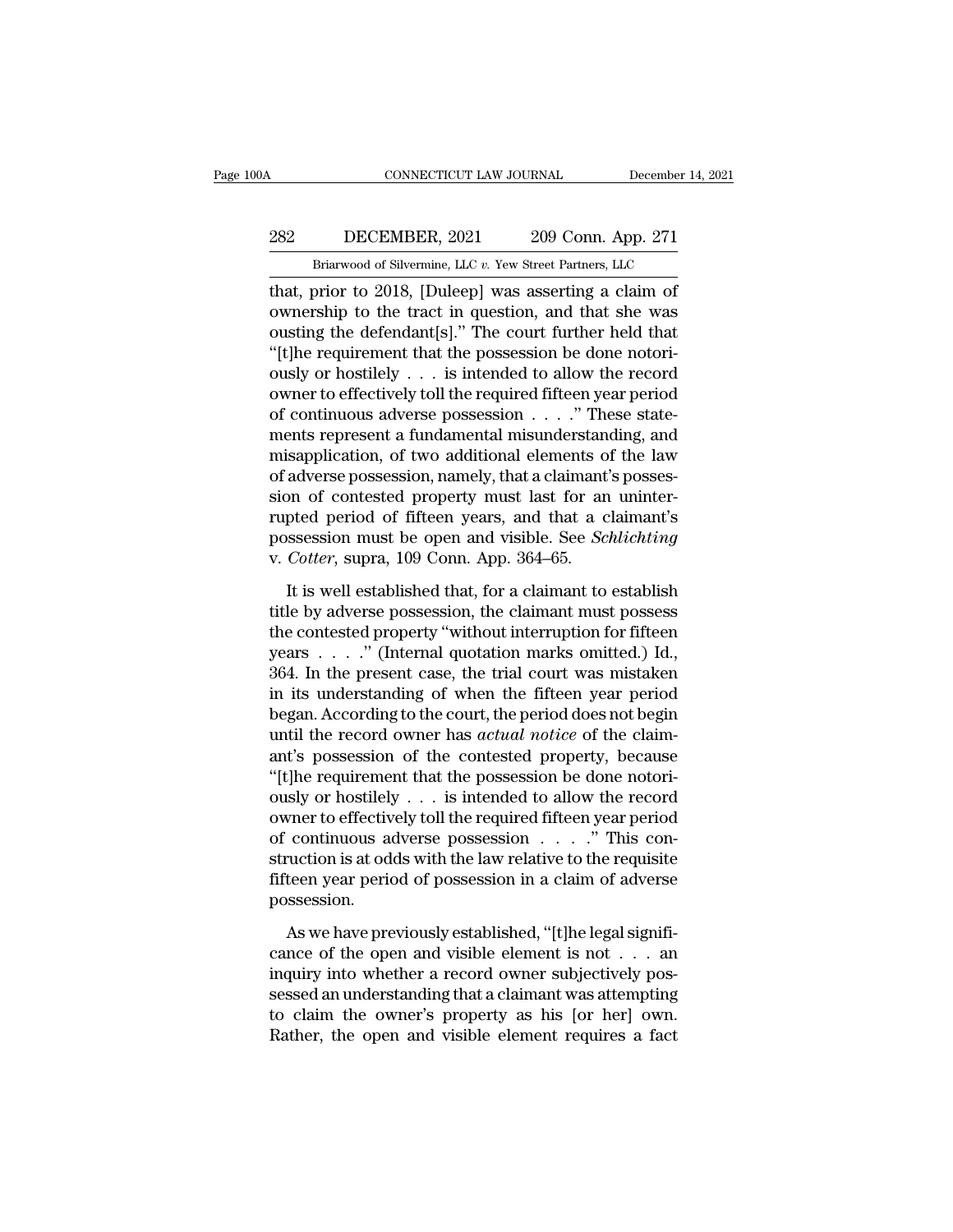# 14, 2021 CONNECTICUT LAW JOURNAL Page 101A<br>209 Conn. App. 283 DECEMBER, 2021 283<br>State v. Omar

State *v.* Omar

Finder to examine the extent and visibility of the claim-<br>
finder to examine the extent and visibility of the claim-<br>
finder to examine the extent and visibility of the claim-<br>
ant's use of the record owner's property so 209 Conn. App. 283 DECEMBER, 2021 283<br>
State v. Omar<br>
finder to examine the extent and visibility of the claim-<br>
ant's use of the record owner's property so as to deter-<br>
mine whether a reasonable owner would believe that 209 Conn. App. 283 DECEMBER, 2021 283<br>  $\frac{\text{State } v.\text{ Omar}}{\text{finder to examine the extent and visibility of the claim-}}$ <br>
ant's use of the record owner's property so as to determine *whether a reasonable owner would believe that*<br>
the claimant was using that property as h *the claimant's use of the record owner's property so as to determine whether a reasonable owner's property so as to determine whether a reasonable owner would believe that the claimant was using that property as his or he State v. Omar*<br> *State v. Omar*<br> **ondarism: on contains** in the extent and visibility of the claim-<br>
ant's use of the record owner's property so as to deter-<br>
mine *whether a reasonable owner would believe that*<br> *the* State v. Omar<br>
finder to examine the extent and visibility of the claim-<br>
ant's use of the record owner's property so as to deter-<br>
mine whether a reasonable owner would believe that<br>
the claimant was using that property finder to examine the extent and visibility of the claim-<br>ant's use of the record owner's property so as to deter-<br>mine *whether a reasonable owner would believe that*<br>the claimant was using that property as his or her<br>own ant's use of the record owner's property so as to deter-<br>mine *whether a reasonable owner would believe that*<br>the claimant was using that property as his or her<br>own." (Emphasis added.) *Schlichting* v. Cotter, supra,<br>109 C mine *whether a reasonable owner would believe that*<br>*the claimant was using that property as his or her*<br>*own.*" (Emphasis added.) *Schlichting* v. *Cotter*, supra,<br>109 Conn. App. 368. Accordingly, the fifteen year period the claimant was using that property as his or her<br>own." (Emphasis added.) Schlichting v. Cotter, supra,<br>109 Conn. App. 368. Accordingly, the fifteen year period<br>begins when a claimant begins to possess the property<br>at iss own." (Emphasis added.) *Schlichting* v. *Cotter*, supra, 109 Conn. App. 368. Accordingly, the fifteen year period begins when a claimant begins to possess the property at issue in such a way that puts the record owner on 109 Conn. App. 368. Accordingly, the fifteen year period<br>begins when a claimant begins to possess the property<br>at issue in such a way that puts the record owner on<br>*constructive notice*, not when the record owner has<br>actua begins when a claimant begins to possess the property<br>at issue in such a way that puts the record owner on<br>constructive notice, not when the record owner has<br>actual knowledge of the possession. See id. Therefore,<br>the court at issue in such a way that puts the record owner on<br>constructive notice, not when the record owner has<br>actual knowledge of the possession. See id. Therefore,<br>the court's rejection of the plaintiffs' claim of adverse<br>posse constructive notice, not wh<br>actual knowledge of the poss<br>the court's rejection of the p<br>possession was based on a<br>as to the elements of adver<br>how long, and in what manne<br>the contested property.<br>The judgment is reversed Fractural Kilowieuge of the possession. See id. Therefore,<br>
e court's rejection of the plaintiffs' claim of adverse<br>
ssession was based on a misapplication of the law<br>
to the elements of adverse possession relating to<br>
w l possession was based on a misapplication of the law<br>as to the elements of adverse possession relating to<br>how long, and in what manner, the plaintiffs possessed<br>the contested property.<br>The judgment is reversed with respect

possession was based on a misappincation of the law<br>as to the elements of adverse possession relating to<br>how long, and in what manner, the plaintiffs possessed<br>the contested property.<br>The judgment is reversed with respect as to the clements of adverse possession relating to<br>how long, and in what manner, the plaintiffs possessed<br>the contested property.<br>The judgment is reversed with respect to the com-<br>plaint and with respect to the counts of plant and the video property.<br>
The judgment is reversed with respect to the com-<br>
plaint and with respect to the counts of the defendants'<br>
counterclaims seeking to quiet title and for trespass,<br>
and the case is remanded f The judgment is reversed with respect to the com-<br>plaint and with respect to the counts of the defendants'<br>counterclaims seeking to quiet title and for trespass,<br>and the case is remanded for a new trial on the com-<br>plaint The judgment is reversed with respect to the complaint and with respect to the counts of the defendants' counterclaims seeking to quiet title and for trespass, and the case is remanded for a new trial on the complaint and plaint and with respect to the counts<br>counterclaims seeking to quiet title<br>and the case is remanded for a new<br>plaint and the quiet title and tresp:<br>counterclaims; the judgment is affir<br>to the count of the counterclaim al<br>i In this opinion the other judges concurred.<br>In this opinion the other judgment is affirmed with respected in the count of the counterclaim alleging intention<br>fliction of emotional distress.<br>In this opinion the other judges Exercisantly, the Jacquette is antified what respect<br>ne count of the counterclaim alleging intentional<br>ction of emotional distress.<br>this opinion the other judges concurred.<br>STATE OF CONNECTICUT *v*. BEN B. OMAR<br>(AC 44263)

#### I distress.<br>
other judges concu<br>
WECTICUT v. BEN<br>
(AC 44263)<br>
tt, Moll and Flynn, Js. STATE OF CONNECTICUT  $v$ . BEN B. OMAR<br>(AC 44263)<br>Prescott, Moll and Flynn, Js.

#### *Syllabus*

 $(AC 44263)$ <br>Prescott, Moll and Flynn, Js.<br> $Syllabus$ <br>The defendant, who previously had been convicted of various drug related<br>offenses, appealed to this court following the trial court's denial of his offenses, appealed to this court following the trial court's defendant, who previously had been convicted of various drug related offenses, appealed to this court following the trial court's denial of his motion to correct Prescott, Moll and Flynn, Js.<br>
Syllabus<br>
defendant, who previously had been convicted of various drug related<br>
offenses, appealed to this court following the trial court's denial of his<br>
motion to correct an illegal senten *Syllabus*<br>defendant, who previously had been convicted of various drug related<br>offenses, appealed to this court following the trial court's denial of his<br>motion to correct an illegal sentence. In 2016, after the defendant The defendant, who previously had been convicted of various drug related offenses, appealed to this court following the trial court's denial of his motion to correct an illegal sentence. In 2016, after the defendant had pr defendant, who previously had been convicted of various drug related offenses, appealed to this court following the trial court's denial of his motion to correct an illegal sentence. In 2016, after the defendant had provid offenses, appealed to this court following the trial court's denial of his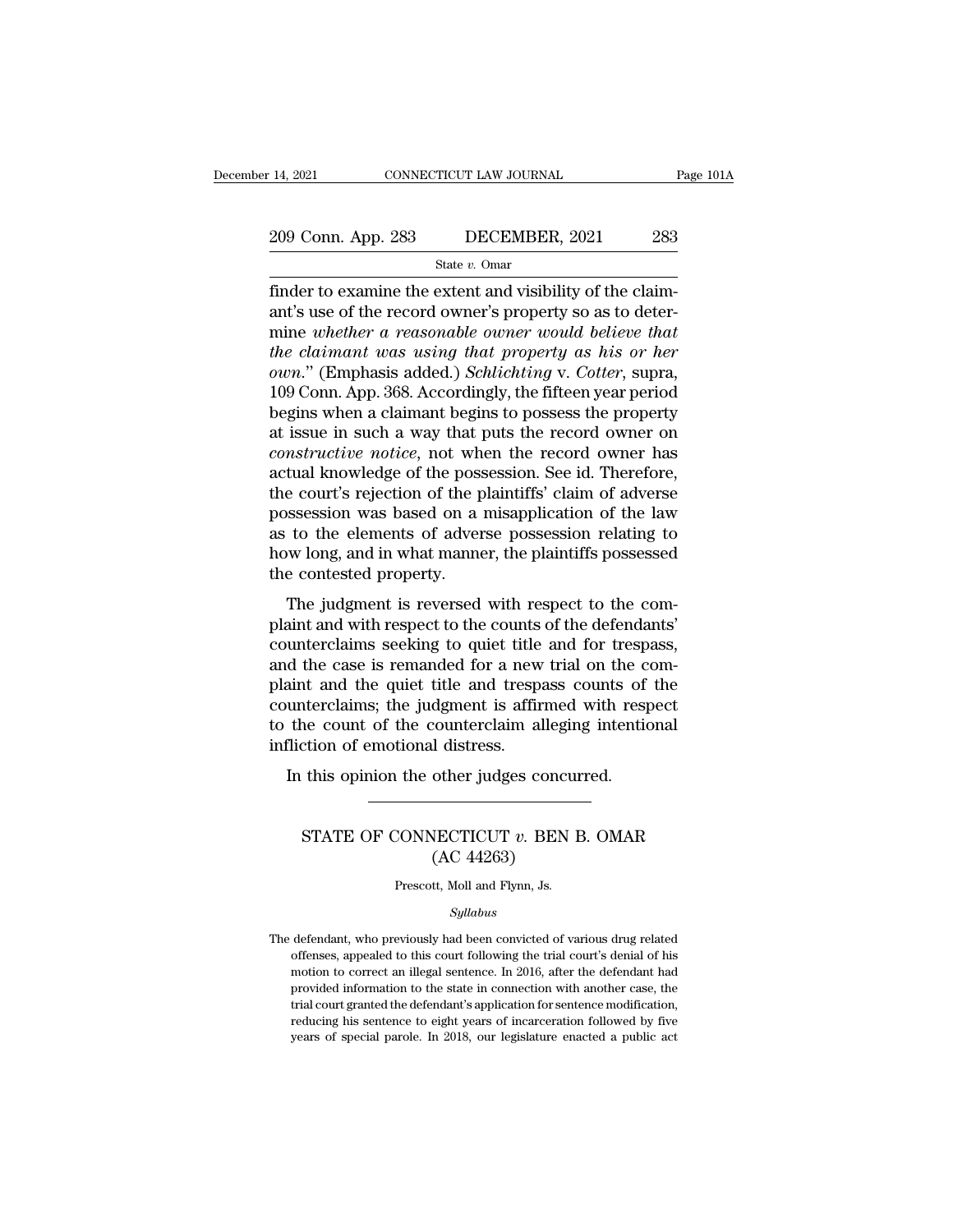# CONNECTICUT LAW JOURNAL December 14, 2021<br>284 DECEMBER, 2021 209 Conn. App. 283<br>284 State v. Omar

#### State *v.* Omar

1 DECEMBER, 2021 209 Conn. App. 283<br>
State v. Omar<br>
(P.A. 18-63), which amended certain statutes (§§ 53a-28 (b) and 54-125e<br>
(b)) to eliminate special parole as a punishment for certain drug related (b)) to eliminate special parole as a punishment for certain drug related offenses, including those for which the defendant had been convicted offenses, including those for which the defendant had been convicted **1** DECEMBER, 2021 209 Conn. App. 283<br>
State v. Omar<br>
(P.A. 18-63), which amended certain statutes (§§ 53a-28 (b) and 54-125e<br>
(b)) to eliminate special parole as a punishment for certain drug related<br>
offenses, including (P.A. 18-63), which amended certain statutes ( $\S$ § 53a-28 (b) and 54-125e (b)) to eliminate special parole as a punishment for certain drug related offenses, including those for which the defendant had been convicted and State  $v$ . Omar<br>
(P.A. 18-63), which amended certain statutes (§§ 53a-28 (b) and 54-125e<br>
(b)) to eliminate special parole as a punishment for certain drug related<br>
offenses, including those for which the defendant had be (P.A. 18-63), which amended certain statutes ( $\S$ § 53a-28 (b) and 54-125e (b)) to eliminate special parole as a punishment for certain drug related offenses, including those for which the defendant had been convicted and (b)) to eliminate special parole as a punishment for certain drug related offenses, including those for which the defendant had been convicted and sentenced, and to require that the trial court make certain determinations offenses, including those for which the defendant had been convicted and sentenced, and to require that the trial court make certain determinations prior to the imposition of a period of special parole. Thereafter, the de and sentenced, and to require that the trial court make certain determina-<br>tions prior to the imposition of a period of special parole. Thereafter,<br>the defendant filed a motion to correct his sentence, requesting that his tions prior to the imposition of a period of special parole. Thereafter,<br>the defendant filed a motion to correct his sentence, requesting that his<br>term of special parole be eliminated. The trial court denied the motion,<br>st the defendant filed a motion to correct his sentence, requesting that his term of special parole be eliminated. The trial court denied the motion, stating that the amendments to  $\S$  53a-28 (b) and 54-125e (b) required by *Stater were term of special parole be eliminated. The trial court denied the motion, stating that the amendments to*  $\S$  $\S$  $\S$  $\S$  $3a-28$  *(b) and*  $54-125e$  *(b) required by P.A. 18-63 did not apply retroactively, and the* stating that the amendments to  $\S$  53a-28 (b) and 54-125e (b) required<br>by P.A. 18-63 did not apply retroactively, and the defendant appealed<br>to this court. *Held* that the trial court properly denied the defendant's<br>motio by P.A. 18-63 did not apply retroactively, and the defendant appealed<br>to this court. *Held* that the trial court properly denied the defendant's<br>motion to correct an illegal sentence: contrary to the defendant's claim,<br>*S* to this court. Held that the trial court properly denied the defendant's motion to correct an illegal sentence: contrary to the defendant's claim, *State v. Nathaniel S.* (323 Conn. 290) did not control this court's retroa motion to correct an illegal sentence: contrary to the defendant's claim,<br>State v. Nathaniel S. (323 Conn. 290) did not control this court's retroac-<br>tivity analysis because our Supreme Court found that the juvenile trans-State v. Nathaniel S. (323 Conn. 290) did not control this court's retroactivity analysis because our Supreme Court found that the juvenile transfer statute at issue in that case was automatic and, by its nature, procedura tivity analysis because our Supreme Court found that the juvenile transfer statute at issue in that case was automatic and, by its nature, procedural, permitting the amendment to that statute to be applied retroactively, w fer statute at issue in that case was automatic and, by its nature, proce-<br>dural, permitting the amendment to that statute to be applied<br>retroactively, whereas the special parole punishment at issue in the<br>present case was dural, permitting the amendment to that statute to be applied<br>retroactively, whereas the special parole punishment at issue in the<br>present case was not automatic, rather, prior to the enactment of P.A.<br>18-63, choosing to i retroactively, whereas the special parole punishment at issue in the present case was not automatic, rather, prior to the enactment of P.A. 18-63, choosing to impose it was an act of judicial discretion; moreover, in accor present case was not automatic, rather, prior to the enactment of P.A. 18-63, choosing to impose it was an act of judicial discretion; moreover, in accordance with *State* v. *Bischoff* (337 Conn. 739) and *State* v. *Kal* 18-63, choosing to impose it was an act of judicial discretion; moreover, in accordance with *State* v. *Bischoff* (337 Conn. 739) and *State* v. *Kalil* (314 Conn. 529), certain statutes (§§ 54-194 and 1-1 (t)), which cr in accordance with *State* v. *Bischoff* (337 Conn. 739) and *State* v. *Kalil* (314 Conn. 529), certain statutes (§§ 54-194 and 1-1 (t)), which create the presumption that changes to criminal statutes prescribing or defi (314 Conn. 529), certain statutes (§§ 54-194 and 1-1 (t)), which create the presumption that changes to criminal statutes prescribing or defining punishment apply prospectively only unless such statutes expressly state ot the presumption that changes to criminal statutes prescribing or defining punishment apply prospectively only unless such statutes expressly state otherwise, applied to  $\S$  53a-28 (b), a criminal statute that prescribes o punishment apply prospectively only unless such statutes expressly state otherwise, applied to § 53a-28 (b), a criminal statute that prescribes or defines a punishment; furthermore, the effective date of P.A. 18-63 is the otherwise, applied to § 53a-28 (b), a criminal statute that prescribes or defines a punishment; furthermore, the effective date of P.A. 18-63 is the only textual reference to the date of applicability found in the act and defines a punishment; furthermore, the effective date of P.A. 18-63 is<br>the only textual reference to the date of applicability found in the act<br>and the act does not reference retroactivity, which, in light of §§ 54-194<br>and the only textual reference to the date of applicability found in the act and the act does not reference retroactivity, which, in light of  $\S$  54-194 and 1-1 (t), evidenced a legislative intent for prospective application the only textual reference to the date of applicability found in the act<br>and the act does not reference retroactivity, which, in light of  $\S$  54-194<br>and 1-1 (t), evidenced a legislative intent for prospective application accordingly, the plain language of P.A. 18-63 clearly and unambiguously prohibited retroactive application and such an interpretation did not lead to an absurd or unworkable result, especially when viewed in the context o lead to an absurd or unworkable result, especially when viewed in the context of §§ 54-194 and 1-1 (t).<br> *Procedural History*<br> *Procedural History*<br> **Procedural History**<br> **Procedural History** 

prohibited retroactive application and such an interpretation did not<br>lead to an absurd or unworkable result, especially when viewed in the<br>context of §§ 54-194 and 1-1 (t).<br>Argued October 4—officially released December 14 lead to an absurd or unworkable result, especially when viewed in the<br>context of §§ 54-194 and 1-1 (t).<br>Argued October 4—officially released December 14, 2021<br>*Procedural History*<br>Substitute information charging the defend by a person who is not drug-dependent, conspiracy to<br>all person who is not drug-dependent, sale of narcotics<br>by a person who is not drug-dependent, sale of narcotics<br>by a person who is not drug-dependent, conspiracy to<br>sel Argued October 4—officially released December 14, 2021<br> *Procedural History*<br>
Substitute information charging the defendant with<br>
the crimes of possession of narcotics with intent to sell<br>
by a person who is not drug-depen *Procedural History*<br>
Substitute information charging the defendant with<br>
the crimes of possession of narcotics with intent to sell<br>
by a person who is not drug-dependent, sale of narcotics<br>
by a person who is not drug-dep Substitute information charging the defendant with<br>the crimes of possession of narcotics with intent to sell<br>by a person who is not drug-dependent, sale of narcotics<br>by a person who is not drug-dependent, conspiracy to<br>sel Substitute information charging the defendant with<br>the crimes of possession of narcotics with intent to sell<br>by a person who is not drug-dependent, sale of narcotics<br>by a person who is not drug-dependent, conspiracy to<br>sel the crimes of possession of narcotics with intent to sell<br>by a person who is not drug-dependent, sale of narcotics<br>by a person who is not drug-dependent, conspiracy to<br>sell narcotics by a person who is not drug-dependent,<br> by a person who is not drug-dependent, sale of narcotics<br>by a person who is not drug-dependent, conspiracy to<br>sell narcotics by a person who is not drug-dependent,<br>sale of a controlled substance within 1500 feet of a<br>schoo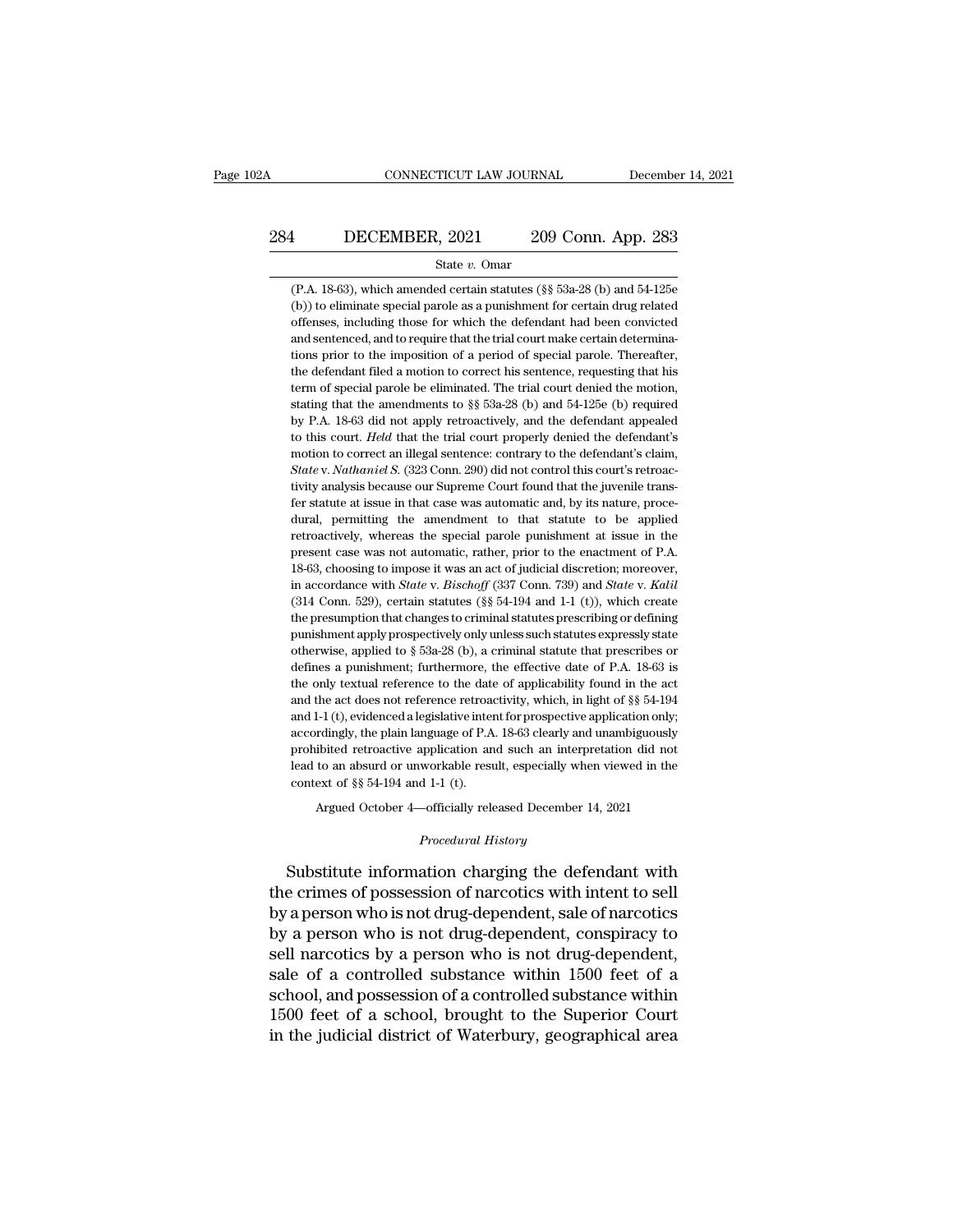# 14, 2021 CONNECTICUT LAW JOURNAL Page 103A<br>209 Conn. App. 283 DECEMBER, 2021 285<br>State v. Omar

State *v.* Omar

14, 2021 CONNECTICUT LAW JOURNAL Page 10<br>
209 Conn. App. 283 DECEMBER, 2021 285<br>
<sup>State v. Omar</sup><br>
number four, and tried to the jury before *Adelman, J.*;<br>
verdict and judgment of guilty; thereafter, the court, 209 Conn. App. 283 DECEMBER, 2021 285<br>
State v. Omar<br>
number four, and tried to the jury before *Adelman*, *J*.;<br>
verdict and judgment of guilty; thereafter, the court,<br> *Fasano*, *J*., granted the defendant's application 209 Conn. App. 283 DECEMBER, 2021 285<br> **Fasta** v. Omar<br> **Fastal** Thumber four, and tried to the jury before *Adelman*, *J*.;<br>
verdict and judgment of guilty; thereafter, the court,<br> *Fasano*, *J.*, granted the defendant's 209 Conn. App. 283 DECEMBER, 2021 285<br>
State v. Omar<br>
number four, and tried to the jury before *Adelman*, *J*.;<br>
verdict and judgment of guilty; thereafter, the court,<br> *Fasano*, *J.*, granted the defendant's application *Roland D. Fasano*, *Roland D. Fasano*, *J.*; *Roland D. Fasano*, *J.*; *Roland D. Fasano*, *J.*; *Roland D. Fasano*, *J.*, *Roland D. Fasano*, *J.*, *Roland D. Fasano*, *J.*, *Roland D. Fasano*, *J.*, *Roland D. Fasano*, state v. Omar<br>
number four, and tried to the jury before *Adelman*, *J*.;<br>
verdict and judgment of guilty; thereafter, the court,<br> *Fasano*, *J.*, granted the defendant's application for a<br>
sentence modification; subseque number four, and tried to the jury before *Adelman*, *J*.;<br>verdict and judgment of guilty; thereafter, the court,<br>*Fasano*, *J.*, granted the defendant's application for a<br>sentence modification; subsequently, the court, *H* Framer, 19, grammation; sub<br>sentence modification; sub<br>*Roland D. Fasano*, judge triand<br>defendant appealed to this<br>*Gary A. Mastronardi*,<br>appellant (defendant).<br>*Michele C. Lukban*, senic *Mand D. Fasano*, judge trial referee, denied the defen-<br>*Michant appealed to this court. Affirmed.*<br>*Gary A. Mastronardi*, assigned counsel, for the<br>*pellant (defendant).*<br>*Michele C. Lukban*, senior assistant state's att

dant's motion to correct an illegal sentence, and the<br>defendant appealed to this court. Affirmed.<br>Gary A. Mastronardi, assigned counsel, for the<br>appellant (defendant).<br>Michele C. Lukban, senior assistant state's attorney,<br> defendant appealed to this court. Affirmed.<br> *Gary A. Mastronardi*, assigned counsel, for the<br>
appellant (defendant).<br> *Michele C. Lukban*, senior assistant state's attorney,<br>
with whom, on the brief, were *Maureen T. Plat* Gary A. Mastronardi, assigned counsel, for the appellant (defendant).<br>
Michele C. Lukban, senior assistant state's attorney, with whom, on the brief, were Maureen T. Platt, state's attorney, and Alexandra Arroyo, former sp *Michele C. Lukban*, senior assistant state's attorney,<br>th whom, on the brief, were *Maureen T. Platt*, state's<br>torney, and *Alexandra Arroyo*, former special deputy<br>sistant state's attorney, for the appellee (state).<br> $opinion$ 

#### *Opinion*

with whom, on the brief, were *Maureen 1. Platt*, state s<br>attorney, and *Alexandra Arroyo*, former special deputy<br>assistant state's attorney, for the appellee (state).<br> $o_{pinion}$ <br>FLYNN, J. This is an appeal from the judgment and *Alexandra Arroyo*, former special deputy<br>assistant state's attorney, for the appellee (state).<br>*Opinion*<br>FLYNN, J. This is an appeal from the judgment of<br>the trial court denying the amended motion to correct<br>an illega  $opinion$ <br>  $Opinion$ <br>  $FlYNN, J. This is an appeal from the judgment of the trial court denying the amended motion to correct an illegal sentence filed by the defendant, Ben B. Omar, pursuit to Practice Book §  $43-22$ . On appeal, the defendant claims that the court erred in concluding that certain amandments to Connecticut's special parole state.$ *Opinion*<br>
FLYNN, J. This is an appeal from the judgment of<br>
the trial court denying the amended motion to correct<br>
an illegal sentence filed by the defendant, Ben B. Omar,<br>
pursuant to Practice Book § 43-22. On appeal, t FLYNN, J. This is an appeal from the judgment of<br>the trial court denying the amended motion to correct<br>an illegal sentence filed by the defendant, Ben B. Omar,<br>pursuant to Practice Book § 43-22. On appeal, the defen-<br>dant FLYNN, J. This is an appeal from the judgment of<br>the trial court denying the amended motion to correct<br>an illegal sentence filed by the defendant, Ben B. Omar,<br>pursuant to Practice Book § 43-22. On appeal, the defen-<br>dant the trial court denying the amended motion to correct<br>an illegal sentence filed by the defendant, Ben B. Omar,<br>pursuant to Practice Book § 43-22. On appeal, the defen-<br>dant claims that the court erred in concluding that ce an illegal sentence filed by the defendant, Ben B. Omar,<br>pursuant to Practice Book § 43-22. On appeal, the defen-<br>dant claims that the court erred in concluding that cer-<br>tain amendments to Connecticut's special parole st pursuant to Practice Book § 43-22. On appeal, the defen-<br>dant claims that the court erred in concluding that cer-<br>tain amendments to Connecticut's special parole stat-<br>ute, embodied in No. 18-63, §§ 1 and 2, of the 2018<br>Pu dant claims that the court erred in concluding that certain amendments to Connecticut's special parole stattute, embodied in No. 18-63, §§ 1 and 2, of the 2018 Public Acts (P.A. 18-63), which became effective on October 1 tain amendments to Connec<br>ute, embodied in No. 18-63<br>Public Acts (P.A. 18-63), w<br>October 1, 2018, did not app<br>his 2016 modified sentence<br>void.<sup>1</sup> We disagree and, acc<br>ment of the trial court.<br>We conclude that when the blic Acts (P.A. 18-63), which became effective on<br>tober 1, 2018, did not apply retroactively to render<br>s 2016 modified sentence imposing special parole<br>id.<sup>1</sup> We disagree and, accordingly, affirm the judg-<br>ent of the tria 2016 and the law by retroactively to render<br>his 2016 modified sentence imposing special parole<br>void.<sup>1</sup> We disagree and, accordingly, affirm the judg-<br>ment of the trial court.<br>We conclude that when the legislature enacted barology 1, 2016, and not apply reduced errors of this 2016 modified sentence imposing special parole void.<sup>1</sup> We disagree and, accordingly, affirm the judgment of the trial court.<br>We conclude that when the legislature en

We conclude that when the legislature enacted P.A.<br>3-63, which changed the law by prohibiting special<br>arole as a sentence for certain narcotics offenses, it<br> $\frac{1}{1}$ At the time of oral argument of this case, defense coun We conclude that when the legislature enacted P.A. 18-63, which changed the law by prohibiting special parole as a sentence for certain narcotics offenses, it  $\frac{1}{4}$  At the time of oral argument of this case, defense c

<sup>18-63,</sup> which changed the law by prohibiting special parole as a sentence for certain narcotics offenses, it  $^{-1}$ At the time of oral argument of this case, defense counsel withdrew the defendant's claim that the trial cou parole as a sentence for certain narcotics offenses, it  $\frac{1}{1}$  At the time of oral argument of this case, defense counsel withdrew the defendant's claim that the trial court erroneously concluded that it lacked jurisdi parole as a sentence for certain narcotics offenses, it  $^{-1}$  At the time of oral argument of this case, defense counsel withdrew the defendant's claim that the trial court erroneously concluded that it lacked jurisdictio  $^{-1}$  At the time of oral argument of this case, defense counsel with<br>drew the defendant's claim that the trial court erroneously concluded that it lacked<br>jurisdiction to hear his claim of improper or insufficient can<br>vas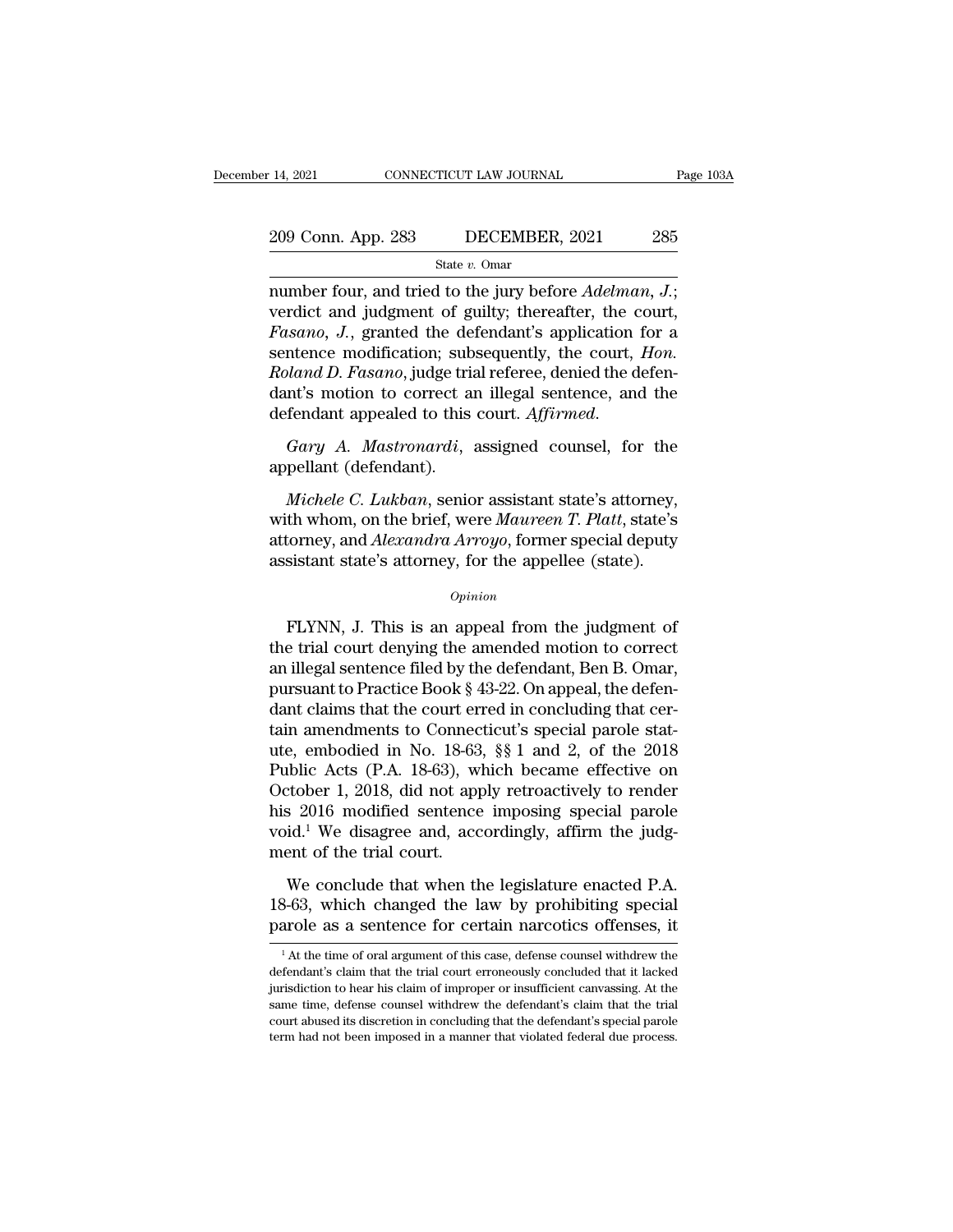#### CONNECTICUT LAW JOURNAL December 14, 2021<br>286 DECEMBER, 2021 209 Conn. App. 283<br>286 State v. Omar State *v.* Omar

CONNECTICUT LAW JOURNAL December<br>
286 DECEMBER, 2021 209 Conn. App. 283<br>
3tate v. Omar<br>
3tate v. Omar<br>
209 Conn. App. 283<br>
3tate v. Omar<br>
209 Conn. App. 283<br>
3tate v. Omar<br>
209 Conn. App. 283<br>
3tate v. Omar<br>
209 Conn. App. 286 DECEMBER, 2021 209 Conn. App. 283<br>
State v. Omar<br>
did so prospectively, not retroactively. We also conclude that the silence in P.A. 18-63 regarding retroactiv-<br>
ity is evidence of intent for prospective application o 286 DECEMBER, 2021 209 Conn. App. 283<br>  $\frac{\text{State } v. \text{ Omar}}{\text{did so prospectively, not retroactively. We also conclude that the silence in P.A. 18-63 regarding retroactivity is evidence of intent for prospective application only; see *State v. Bischoff*, 337 Conn. 739, 756, 258 A.3d 14 (2021), that we can estimate an vibration.$ **EXEMBER, 2021** 209 Conn. App. 283<br>
State *v*. Omar<br>
did so prospectively, not retroactively. We also conclude that the silence in P.A. 18-63 regarding retroactivity is evidence of intent for prospective application only;<br> State v. Omar<br>
(did so prospectively, not retroactively. We also conclude that the silence in P.A. 18-63 regarding retroactiv-<br>
ity is evidence of intent for prospective application only;<br>
see *State* v. *Bischoff*, 337 C ally so also conclude that the silence in P.A. 18-63 regarding retroactivity is evidence of intent for prospective application only;<br>see *State* v. *Bischoff*, 337 Conn. 739, 756, 258 A.3d 14<br>(2021); that prospective appli and so prospectively, not retroactively. We also conclude that the silence in P.A. 18-63 regarding retroactivity is evidence of intent for prospective application only; see *State* v. *Bischoff*, 337 Conn. 739, 756, 258 A clude that the slience in P.A. 18-63 regarding retroactiv-<br>ity is evidence of intent for prospective application only;<br>see *State* v. *Bischoff*, 337 Conn. 739, 756, 258 A.3d 14<br>(2021); that prospective application create ity is evidence of intent for prospective application only;<br>see *State* v. *Bischoff*, 337 Conn. 739, 756, 258 A.3d 14<br>(2021); that prospective application creates neither an<br>absurd nor an unworkable result; and that Gene see *State v. Bischoff*,  $337$  Conn.  $739$ ,  $756$ ,  $258$  A. $3d$  14 (2021); that prospective application creates neither an absurd nor an unworkable result; and that General Statutes §§ 54-194 and 1-1 (t) apply and, when r (2021); that prospective application creates neither an absurd nor an unworkable result; and that General Statutes  $\S$  54-194 and 1-1 (t) apply and, when read together, provide that the repeal of a statute prescribing the absurd nor an unworkable re<br>utes §§ 54-194 and 1-1 (t) appl<br>provide that the repeal of a s<br>ishment for a crime shall r<br>punishment incurred befor<br>unless a contrary legislative<br>an amendatory statute.<br>The following facts are ovide that the repeal of a statute prescribing the pun-<br>ment for a crime shall not affect any liability for<br>mishment incurred before the repeal is effective,<br>less a contrary legislative intent is expressed within<br>amendator ishment for a crime shall not affect any liability for<br>punishment incurred before the repeal is effective,<br>unless a contrary legislative intent is expressed within<br>an amendatory statute.<br>The following facts are pertinent t

punishment incurred before the repeal is effective,<br>unless a contrary legislative intent is expressed within<br>an amendatory statute.<br>The following facts are pertinent to our resolution<br>of this appeal. On April 22, 2010, the unless a contrary legislative intent is expressed within<br>an amendatory statute.<br>The following facts are pertinent to our resolution<br>of this appeal. On April 22, 2010, the defendant was<br>convicted, after a jury trial, of the an amendatory statute.<br>
The following facts are pertinent to our resolution<br>
of this appeal. On April 22, 2010, the defendant was<br>
convicted, after a jury trial, of the following drug offenses,<br>
which occurred on March 25 The following facts are pertinent to our resolution<br>of this appeal. On April 22, 2010, the defendant was<br>convicted, after a jury trial, of the following drug offenses,<br>which occurred on March 25, 2009: in count one, posse The following facts are pertiner<br>of this appeal. On April 22, 2010,<br>convicted, after a jury trial, of the followhich occurred on March 25, 2009: it<br>sion of narcotics with intent to sell<br>not drug-dependent in violation of<br> runent to our resolution<br>2010, the defendant was<br>he following drug offenses,<br>2009: in count one, posses-<br>to sell by a person who is<br>tion of General Statutes<br>in count two, sale of nar-<br>drug-dependent in violaor this appear. On April 22, 2010, the detendant was<br>convicted, after a jury trial, of the following drug offenses,<br>which occurred on March 25, 2009: in count one, posses-<br>sion of narcotics with intent to sell by a person convicted, attera jury trial, of the following drug offenses,<br>which occurred on March 25, 2009: in count one, posses-<br>sion of narcotics with intent to sell by a person who is<br>not drug-dependent in violation of General Sta which occurred on March 25, 2009: in count one, possession of narcotics with intent to sell by a person who is<br>not drug-dependent in violation of General Statutes<br>(Rev. to 2009) § 21a-278 (b);<sup>2</sup> in count two, sale of nar sion of narcoucs with mient to sen by a person who is<br>not drug-dependent in violation of General Statutes<br>(Rev. to 2009) § 21a-278 (b);<sup>2</sup> in count two, sale of nar-<br>cotics by a person who is not drug-dependent in viola-<br> fluid and the state of a controlled substance<br>
(Rev. to 2009) § 21a-278 (b);<sup>2</sup> in count two, sale of nar-<br>
cotics by a person who is not drug-dependent in viola-<br>
tion of § 21a-278 (b); in count three, conspiracy to sell (Rev. to 2009) § 21a-278 (b); In count two, sale of narcotics by a person who is not drug-dependent in violation of § 21a-278 (b); in count three, conspiracy to sell narcotics by a person who is not drug-dependent in viol coucs by a person who is not drug-dependent in violation of § 21a-278 (b); in count three, conspiracy to sell narcotics by a person who is not drug-dependent in violation of § 21a-278 (b) and General Statutes § 53a-48 (a) tion of § 21a-278 (b); in count three, conspiracy to sen<br>narcotics by a person who is not drug-dependent in<br>violation of § 21a-278 (b) and General Statutes § 53a-<br>48 (a); in count four, sale of a controlled substance<br>with marcoucs by a person who is not drug-dependent in<br>violation of § 21a-278 (b) and General Statutes § 53a-<br>48 (a); in count four, sale of a controlled substance<br>within 1500 feet of a school in violation of General<br>Statutes violation of § 21a-278 (b) and General Statutes § 35a-48 (a); in count four, sale of a controlled substance within 1500 feet of a school in violation of General Statutes § 21a-278a (b); and in count five, possession of a c 48 (a); in count four, safe of a controlled substance<br>within 1500 feet of a school in violation of General<br>Statutes § 21a-278a (b); and in count five, possession<br>of a controlled substance within 1500 feet of a school<br>in vi Within 1500 reet of a school in violation of General<br>Statutes § 21a-278a (b); and in count five, possession<br>of a controlled substance within 1500 feet of a school<br>in violation of § 21a-278a (b). Under what was then the<br>au Statutes  $\S 21a-278a$  (b); and in count live, possession<br>of a controlled substance within 1500 feet of a school<br>in violation of  $\S 21a-278a$  (b). Under what was then the<br>authority of *State v. Chicano*, 216 Conn. 699, 725 or a controned substance within 1500 reet or a school<br>in violation of § 21a-278a (b). Under what was then the<br>authority of *State* v. *Chicano*, 216 Conn. 699, 725, 584<br>A.2d 425 (1990) (overruled by *State* v. *Polanco*, A.2d 425 (1990) (overruled by *State v. Polanco*, 308 Conn. 242, 61 A.3d 1084 (2013)), cert. denied, 501 U.S. 1254, 111 S. Ct. 2898, 115 L. Ed. 2d 1062 (1991), the trial court merged the second count with the first count court merged the second count with the first count and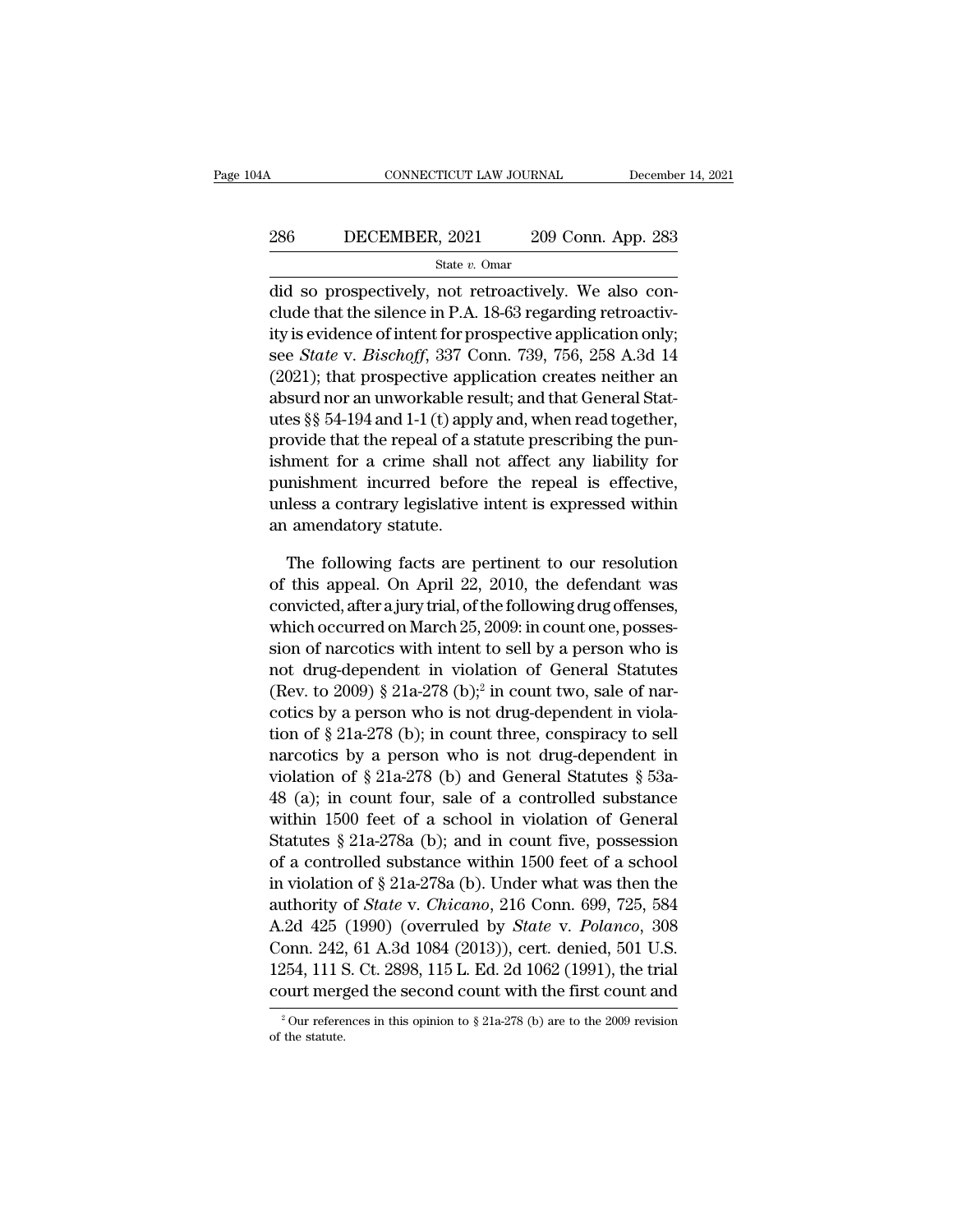# 14, 2021 CONNECTICUT LAW JOURNAL Page 105A<br>209 Conn. App. 283 DECEMBER, 2021 287<br>State v. Omar

State *v.* Omar

14, 2021 CONNECTICUT LAW JOURNAL Page 105A<br>
209 Conn. App. 283 DECEMBER, 2021 287<br>
State v. Omar<br>
the fifth count with the fourth count.<sup>3</sup> On all charges, the<br>
defendant was sentenced to a total effective sentence<br>
of tw  $\frac{209 \text{ Conn. App. 283}}{\text{State } v. \text{ Omar}}$ <br>
the fifth count with the fourth count.<sup>3</sup> On all charges, the defendant was sentenced to a total effective sentence of twenty-one years of incarceration, eight of which were mandatory exe 209 Conn. App. 283 DECEMBER, 2021 287<br>
State v. Omar<br>
the fifth count with the fourth count.<sup>3</sup> On all charges, the<br>
defendant was sentenced to a total effective sentence<br>
of twenty-one years of incarceration, eight of wh 209 Conn. App. 283 DECEMBER, 2021 287<br>
State v. Omar<br>
the fifth count with the fourth count.<sup>3</sup> On all charges, the<br>
defendant was sentenced to a total effective sentence<br>
of twenty-one years of incarceration, eight of wh State v. Omar<br>
State v. Omar<br>
the fifth count with the fourth count.<sup>3</sup> On all charged<br>
defendant was sentenced to a total effective se<br>
of twenty-one years of incarceration, eight of<br>
were mandatory, execution suspended  $\frac{1}{2}$  e fifth count with the fourth count.<sup>3</sup> On all charges, the fendant was sentenced to a total effective sentence twenty-one years of incarceration, eight of which ere mandatory, execution suspended after twelve a the fifth count with the fourth count.<sup>3</sup> On all charges, the<br>defendant was sentenced to a total effective sentence<br>of twenty-one years of incarceration, eight of which<br>were mandatory, execution suspended after twelve<br>year

defendant was sentenced to a total effective sentence<br>of twenty-one years of incarceration, eight of which<br>were mandatory, execution suspended after twelve<br>years, followed by five years of probation.<br>On March 2, 2016, due of twenty-one years of incarceration, eight of which<br>were mandatory, execution suspended after twelve<br>years, followed by five years of probation.<br>On March 2, 2016, due to his cooperation in providing<br>unsolicited informatio were mandatory, execution suspended after twelve<br>years, followed by five years of probation.<br>On March 2, 2016, due to his cooperation in providing<br>unsolicited information to the state that produced a<br>guilty plea in the ca years, followed by five years of probation.<br>
On March 2, 2016, due to his cooperation in providing<br>
unsolicited information to the state that produced a<br>
guilty plea in the case of a person who had been charged<br>
in connect On March 2, 2016, due to his cooperation in providing<br>unsolicited information to the state that produced a<br>guilty plea in the case of a person who had been charged<br>in connection with a shooting, the defendant submitted<br>an unsolicited information to the state that produced a<br>guilty plea in the case of a person who had been charged<br>in connection with a shooting, the defendant submitted<br>an application for sentence modification. His coopera-<br>ti guilty plea in the case of a person who had been charged<br>in connection with a shooting, the defendant submitted<br>an application for sentence modification. His coopera-<br>tion resulted in a proceeding on that same date before<br> in connection with a shooting, the defendant submitted<br>an application for sentence modification. His coopera-<br>tion resulted in a proceeding on that same date before<br>the court, *Fasano*, *J*., in which the defendant moved<br>t an application for sentence modification. His cooperation resulted in a proceeding on that same date before<br>the court, *Fasano*, *J*., in which the defendant moved<br>to modify his sentence, to which the state agreed. The<br>new tion resulted in a proceeding on that same date before<br>the court, *Fasano*, *J*., in which the defendant moved<br>to modify his sentence, to which the state agreed. The<br>new sentence modified his original sentence to a total<br>e the court, *Fasan*<br>to modify his ser<br>new sentence me<br>effective sentence<br>lowed by five yea<br>of special parole<br>this appeal.<br>After the def modify his sentence, to which the state agreed. The<br>w sentence modified his original sentence to a total<br>fective sentence of eight years of incarceration fol-<br>wed by five years of special parole. It is the imposition<br>speci new sentence modified his original sentence to a total<br>effective sentence of eight years of incarceration fol-<br>lowed by five years of special parole. It is the imposition<br>of special parole that creates the principal issue

effective sentence of eight years of incarceration fol-<br>lowed by five years of special parole. It is the imposition<br>of special parole that creates the principal issue in<br>this appeal.<br>After the defendant's sentence was modi lowed by five years of special parole. It is the imposition<br>of special parole that creates the principal issue in<br>this appeal.<br>After the defendant's sentence was modified to<br>include a term of special parole, our legislatur of special parole that creates the principal issue in<br>this appeal.<br>After the defendant's sentence was modified to<br>include a term of special parole, our legislature enacted<br>P.A. 18-63, effective October 1, 2018, which elimi this appeal.<br>
After the defendant's sentence was modified to<br>
include a term of special parole, our legislature enacted<br>
P.A. 18-63, effective October 1, 2018, which eliminated<br>
special parole as a punishment for certain d After the defendant's sentence was modified to<br>
include a term of special parole, our legislature enacted<br>
P.A. 18-63, effective October 1, 2018, which eliminated<br>
special parole as a punishment for certain drug<br>
offenses include a term of special parole, our legislature enacted<br>P.A. 18-63, effective October 1, 2018, which eliminated<br>special parole as a punishment for certain drug<br>offenses. Public Act 18-63 is titled "An Act Concerning<br>Spec ffenses. Public Act 18-63 is titled "An Act Concerning<br>pecial Parole for High-Risk, Violent and Sexual Offend-<br>s" and contains three sections. Relevant to the present<br>ppeal are §§ 1 and 2 of P.A. 18-63,<sup>4</sup> which amended<br><sup>3</sup> Special Parole for High-Risk, Violent and Sexual Offenders" and contains three sections. Relevant to the present appeal are  $\S$  1 and 2 of P.A. 18-63,<sup>4</sup> which amended<br><sup>3</sup>We note that, pursuant to *State v. Polanco*, supr

ers" and contains three sections. Relevant to the present appeal are  $\S$  1 and 2 of P.A. 18-63,<sup>4</sup> which amended  $\frac{3}{8}$  We note that, pursuant to *State v. Polanco*, supra, 308 Conn. 245, which was decided after the de appeal are §§ 1 and 2 of P.A.  $18{\text -}63,4$  which amended<br><sup>3</sup>We note that, pursuant to *State* v. *Polanco*, supra, 308 Conn. 245, which<br>was decided after the defendant in the present case was sentenced, when<br>a defendant h appear are  $\S$ s 1 and 2 or F.A. 18-03,<sup>2</sup> which antended  $\overline{\phantom{a}}$  we note that, pursuant to *State* v. *Polanco*, supra, 308 Conn. 245, which was decided after the defendant in the present case was sentenced, when a de was decided after the defendant in the present case was sentenced<br>a defendant has been convicted of greater and lesser included offens<br>trial court must vacate, rather than merge, the judgment of convict<br>the lesser included defendant has been convicted of greater and lesser included offenses, the al court must vacate, rather than merge, the judgment of conviction for e lesser included offense.<br>
<sup>4</sup> Public Act 18-63 provides in relevant part:

repealed and the following is substituted in lieu the following in the following the lesser included offense.<br>
<sup>4</sup> Public Act 18-63 provides in relevant part: "Be it enacted by the Senate and House of Representatives in Ge and House of Representatives in General Assembly convened:<br>
"Section 1. Subsection (b) of section 53a-28 of the general statutes is<br>
repealed and the following is substituted in lieu thereof (*Effective October*<br>
1, 2018): <sup>4</sup> Public Act 18-63 provides in relevant part: "Be it enacted by the Senate d House of Representatives in General Assembly convened: "Section 1. Subsection (b) of section 53a-28 of the general statutes is pealed and the

and House of Representatives in General Assembly convened:<br>
"Section 1. Subsection (b) of section 53a-28 of the general statutes is<br>
repealed and the following is substituted in lieu thereof (*Effective October*<br>
1, 2018) (9) Section 1. Subsection (b) of section 53a-28 of the general statutes is repealed and the following is substituted in lieu thereof (*Effective October 1, 2018*):<br>
"(b) Except as provided in section 53a-46a, when a perso repealed and the following is substituted in lieu thereof (*Effective October 1, 2018*):<br>
"(b) Except as provided in section 53a-46a, when a person is convicted<br>
of an offense, the court shall impose one of the following s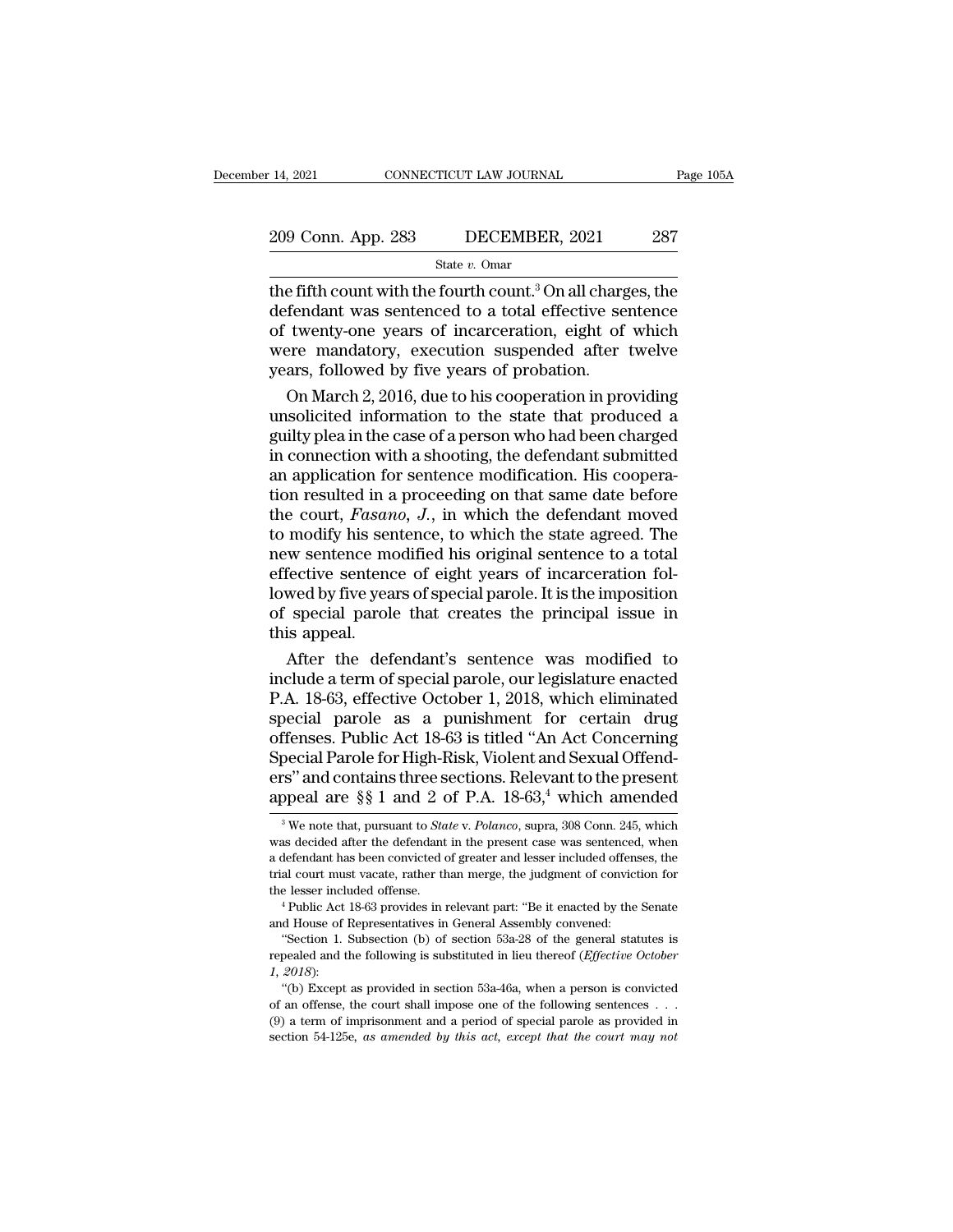# CONNECTICUT LAW JOURNAL December 14, 2021<br>288 DECEMBER, 2021 209 Conn. App. 283<br>284 State v. Omar

State *v.* Omar

CONNECTICUT LAW JOURNAL December 14, 20<br>
288 DECEMBER, 2021 209 Conn. App. 283<br>  $\frac{\text{State } v. \text{ Omar}}{\text{General Statistics (Rev. to 2009) § § 53a-28 (b) and 54-125e (b),}^5 \text{ respectively. Prior to the enactment of P.A.}$ 288 DECEMBER, 2021 209 Conn. App. 283<br>
State v. Omar<br>
General Statutes (Rev. to 2009) §§ 53a-28 (b) and 54-<br>
125e (b),<sup>5</sup> respectively. Prior to the enactment of P.A.<br>
18-63 and at the time of the defendant's sentence mod 288 DECEMBER, 2021 209 Conn. App. 283<br>
State v. Omar<br>
General Statutes (Rev. to 2009) §§ 53a-28 (b) and 54-<br>
125e (b),<sup>5</sup> respectively. Prior to the enactment of P.A.<br>
18-63 and at the time of the defendant's sentence mod 288 DECEMBER, 2021 209 Conn. App. 283<br>
State v. Omar<br>
General Statutes (Rev. to 2009) § 53a-28 (b) and 54-<br>
125e (b),<sup>5</sup> respectively. Prior to the enactment of P.A.<br>
18-63 and at the time of the defendant's sentence modi State v. Omar<br>
State v. Omar<br>
General Statutes (Rev. to 2009) §§ 53a-28 (b) and 54-<br>
125e (b),<sup>5</sup> respectively. Prior to the enactment of P.A.<br>
18-63 and at the time of the defendant's sentence modifi-<br>
cation, § 53a-28 ( State v. Omar<br>
General Statutes (Rev. to 2009) §§ 53a-28 (b) and 54-<br>
125e (b),<sup>5</sup> respectively. Prior to the enactment of P.A.<br>
18-63 and at the time of the defendant's sentence modifi-<br>
cation, § 53a-28 (b) (9) authoriz General Statutes (Rev. to 2009) §§ 53a-28 (b) and 54-<br>125e (b),<sup>5</sup> respectively. Prior to the enactment of P.A.<br>18-63 and at the time of the defendant's sentence modifi-<br>cation, § 53a-28 (b) (9) authorized a court to impo 125e (b),<sup>5</sup> respectively. Prior to the enactment of P.A.<br>18-63 and at the time of the defendant's sentence modification, § 53a-28 (b) (9) authorized a court to impose as<br>a punishment "a term of imprisonment and a period 18-63 and at the time of the defendant's sentence modification,  $\S$  53a-28 (b) (9) authorized a court to impose as<br>a punishment "a term of imprisonment and a period of<br>special parole as provided in section 54-125e." Secti cation, § 53a-28 (b) (9) authorized a court to impose as<br>a punishment "a term of imprisonment and a period of<br>special parole as provided in section 54-125e." Section<br>1 of P.A. 18-63 amended that portion of § 53a-28 (b) (9 a punishment "a term of imprisonment and a period of<br>special parole as provided in section 54-125e." Section<br>1 of P.A. 18-63 amended that portion of § 53a-28 (b) (9)<br>by adding in relevant part that "the court may not<br>impo special parole as provided in section 54-125e." Section<br>1 of P.A. 18-63 amended that portion of  $\S$  53a-28 (b) (9)<br>by adding in relevant part that "the court may not<br>impose a period of special parole for convictions of<br>of 1 of P.A. 18-63 amended that portion of  $\S$  53a-28 (b) (9)<br>by adding in relevant part that "the court may not<br>impose a period of special parole for convictions of<br>offenses under chapter 420b." Sections 21a-278 and 21a-<br>27 by adding in relevant part that "the court may not<br>impose a period of special parole for convictions of<br>offenses under chapter 420b." Sections 21a-278 and 21a-<br>278a, two of the statutes under which the defendant was<br>convic impose a period of special parole for convictions of<br>offenses under chapter 420b." Sections 21a-278 and 21a-<br>278a, two of the statutes under which the defendant was<br>convicted, are included in chapter 420b of the General<br>St offenses under chapter 420b." Sections 21a-278 and 21a-278a, two of the statutes under which the defendant was<br>convicted, are included in chapter 420b of the General<br>Statutes. Section 2 of P.A. 18-63 amended § 54-125e (b)<br> 278a, two of the statutes under which the defendant was<br>convicted, are included in chapter 420b of the General<br>Statutes. Section 2 of P.A. 18-63 amended  $\S 54-125e$  (b)<br>by adding in relevant part that "the court may not<br>i convicted, are included in chapter 420b of the General<br>Statutes. Section 2 of P.A. 18-63 amended § 54-125e (b)<br>by adding in relevant part that "the court may not<br>impose a period of special parole unless the court deter-<br>mi Statutes. Section 2 of P.A. 18-63 amended  $\S$  54-125e (b)<br>by adding in relevant part that "the court may not<br>impose a period of special parole unless the court deter-<br>mines, based on the nature and circumstances of the<br>of by adding in relevant part that "the court may not<br>impose a period of special parole unless the court deter-<br>mines, based on the nature and circumstances of the<br>offense, the defendant's prior criminal record and the<br>defend impose a period of special parent<br>mines, based on the nature a<br>offense, the defendant's prior<br>defendant's history of perfor<br>parole, that a period of speci<br>ensure public safety.'' Public  $A$ <br>date of October 1, 2018.<br>The de mes, based on the nature and circumstances of the<br>fense, the defendant's prior criminal record and the<br>fendant's history of performance on probation or<br>role, that a period of special parole is necessary to<br>sure public safe offendant's history of performance on probation or<br>defendant's history of performance on probation or<br>parole, that a period of special parole is necessary to<br>ensure public safety." Public Act 18-63 lists an effective<br>date

defendant's history of performance on probation or<br>parole, that a period of special parole is necessary to<br>ensure public safety." Public Act 18-63 lists an effective<br>date of October 1, 2018.<br>The defendant, in a self-repres parole, that a period of special parole is necessary to<br>ensure public safety." Public Act 18-63 lists an effective<br>date of October 1, 2018.<br>The defendant, in a self-represented capacity, filed<br>an amended motion to correct ensure public safety." Public Act 18-63 lists an effective<br>date of October 1, 2018.<br>The defendant, in a self-represented capacity, filed<br>an amended motion to correct the March 2, 2016 sen-<br>tence with the clerk on June 28, an amended motion to correct the March 2, 2016 sentence with the clerk on June 28, 2019. On November 25, 2019, his counsel filed a newly amended motion to correct his sentence.<sup>6</sup> In effect, the motion asked that *impose a tence with*<br>25, 2019, h<br>*correct his*<br>*impose a peri*<br>*ter 420b*.<br>"Sec.2. Subs 5, 2019, his counsel filed a newly amended motion to<br>prrect his sentence.<sup>6</sup> In effect, the motion asked that<br>*apose a period of special parole for convictions of offenses under chap-*<br> $420b$ .<br>"Sec. 2. Subsection (b) of s

correct his sentence.<sup>6</sup> In effect, the motion asked that  $\frac{1}{\text{impose }a\text{ period of special }p \text{ a role for convictions of of }f\text{ e}$  and  $\text{impose }a\text{ period.}}$ <br>"Sec. 2. Subsection (b) of section 54-125e of the general statutes is repealed and the following is sub (b) *(1)* When sentence, and effect, the motion asked that impose a period of special parole for convictions of offenses under chapter 420b.<br>
"Sec. 2. Subsection (b) of section 54-125e of the general statutes is repealed<br> *of special parole for convictions of offenses under chap-*<br>ter 420b.<br>
"Sec. 2. Subsection (b) of section 54-125e of the general statutes is repealed<br>
and the following is substituted in lieu thereof (*Effective October 1, cher 420b.*<br> *circumstances of the offense, the general statutes is repealed*<br> *circumstances of the offense, the court may not impose a period*<br> *cf pecial parole unless the court determines, based on the nature and*<br> <sup>the</sup>  $\alpha$ . 2. Subsection (b) of section 54-125e of the general statutes is repealed and the following is substituted in lieu thereof (*Effective October 1, 2018*): (b) (1) When sentencing a person, *the court may not imp circumstances of the offense, the defendant's prior criminal record and the defendant's history of performance on probation or parole, that a period of special parole is necessary to ensure public safety.* . . ." (Emphasi (b) (1) When sentencing a person, the court may not impose a period of special parole unless the court determines, based on the nature and circumstances of the offense, the defendant's prior criminal record and the defend 5 The contract we state otherwise, the court determines, based on the nature and special parole unless the court determines, based on the nature and edefendant's history of performance on probation or parole, that a perio circumstances of the offense, the defendant's prior criminal record and<br>the defendant's history of performance on probation or parole, that a period<br>of special parole is necessary to ensure public safety. . . ." (Emphasis % of special parole is necessary to ensure public safety. . . ." (Emphasis in original.)<br>
<sup>5</sup> Unless we state otherwise, our references in this opinion to §§ 53a-28<br>
(b) and 54-125e are to the 2009 revisions of those stat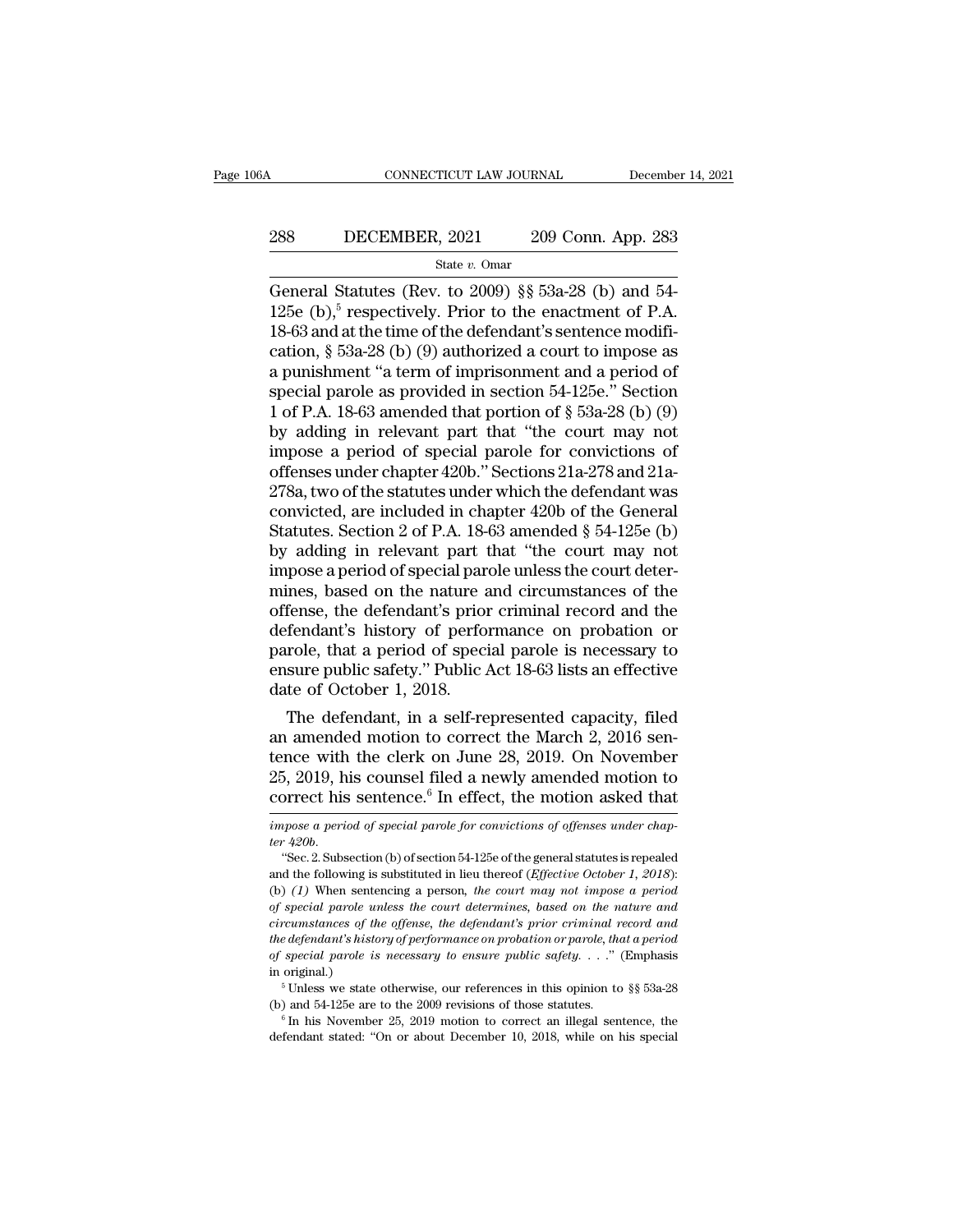# 14, 2021 CONNECTICUT LAW JOURNAL Page 107A<br>209 Conn. App. 283 DECEMBER, 2021 289<br>State v. Omar

State *v.* Omar

14, 2021 CONNECTICUT LAW JOURNAL Page 107A<br>
209 Conn. App. 283 DECEMBER, 2021 289<br>
State v. Omar<br>
Judge Fasano's modification of the defendant's sentence<br>
be corrected to eliminate the term of special parole,<br>
which had b 209 Conn. App. 283 DECEMBER, 2021 289<br>
State v. Omar<br>
Judge Fasano's modification of the defendant's sentence<br>
be corrected to eliminate the term of special parole,<br>
which had been imposed three years earlier, in 2016,<br>
b 209 Conn. App. 283 DECEMBER, 2021 289<br>
State v. Omar<br>
Judge Fasano's modification of the defendant's sentence<br>
be corrected to eliminate the term of special parole,<br>
which had been imposed three years earlier, in 2016,<br>
b 209 Conn. App. 283 DECEMBER, 2021 289<br>
State v. Omar<br>
Judge Fasano's modification of the defendant's sentence<br>
be corrected to eliminate the term of special parole,<br>
which had been imposed three years earlier, in 2016,<br>
b State v. Omar<br>
Judge Fasano's modification of the defendant's sentence<br>
be corrected to eliminate the term of special parole,<br>
which had been imposed three years earlier, in 2016,<br>
because P.A. 18-63, effective October 1, state v. Omar<br>Judge Fasano's modification of the defendant's sentence<br>be corrected to eliminate the term of special parole,<br>which had been imposed three years earlier, in 2016,<br>because P.A. 18-63, effective October 1, 201 Judge Fasano's modification of the defendant's sentence<br>be corrected to eliminate the term of special parole,<br>which had been imposed three years earlier, in 2016,<br>because P.A. 18-63, effective October 1, 2018, had elimi-<br>n be corrected to eliminate the term of special parole,<br>which had been imposed three years earlier, in 2016,<br>because P.A. 18-63, effective October 1, 2018, had elimi-<br>nated special parole as a possible sentence for the kind<br> which had been imposed drive years earner, in 2010,<br>because P.A. 18-63, effective October 1, 2018, had elimi-<br>nated special parole as a possible sentence for the kind<br>of drug offenses for which the defendant had been<br>convi

mated special parole as a possible sentence for all and<br>of drug offenses for which the defendant had been<br>convicted and sentenced. On January 6, 2020, the state<br>filed an objection to the amended motion to correct.<br>On June or and sentenced. On January 6, 2020, the state<br>filed an objection to the amended motion to correct.<br>On June 9, 2020, the court, *Hon. Roland D. Fasano*,<br>judge trial referee, denied the defendant's amended<br>motion to corre filed an objection to the amended motion to correct.<br>
On June 9, 2020, the court, *Hon. Roland D. Fasano*,<br>
judge trial referee, denied the defendant's amended<br>
motion to correct an illegal sentence and issued a memorandu Include the case is the court, *Hon. Roland D. Fasano*,<br>judge trial referee, denied the defendant's amended<br>motion to correct an illegal sentence and issued a mem-<br>orandum of decision. The court stated in relevant part:<br>"[ On June 9, 2020, the court, *Hon. Roland D. Fasano*, judge trial referee, denied the defendant's amended motion to correct an illegal sentence and issued a memorandum of decision. The court stated in relevant part: "[T]her judge trial referee, denied the defendant's amended<br>motion to correct an illegal sentence and issued a mem-<br>orandum of decision. The court stated in relevant part:<br>"[T]here is no language in the modified statute nor<br>in the motion to correct an illegal sentence and issued a memorandum of decision. The court stated in relevant part:<br>"[T]here is no language in the modified statute nor<br>in the case law to support the proposition that the<br>modifica orandum of decision. The court stated in relevant part:<br>"[T]here is no language in the modified statute nor<br>in the case law to support the proposition that the<br>modification of the special parole statute applies retro-<br>acti "[T]here is no language in<br>in the case law to suppor<br>modification of the special p<br>actively. Such an application<br>of cases returned for reser<br>lowed. Additional facts and<br>set forth as necessary.<br>We now turn to the princ odification of the special parole statute applies retro-<br>tively. Such an application would result in a multitude<br>cases returned for resentencing." This appeal fol-<br>wed. Additional facts and procedural history will be<br>t for actively. Such an application would result in a multitude<br>of cases returned for resentencing." This appeal fol-<br>lowed. Additional facts and procedural history will be<br>set forth as necessary.<br>We now turn to the principal is

should be applied retroactively retroactively<br>showed. Additional facts and procedural history will be<br>set forth as necessary.<br>We now turn to the principal issue to be decided in<br>this appeal, namely, whether P.A. 18-63, §§ or cases retained tor resembending. This appear for<br>lowed. Additional facts and procedural history will be<br>set forth as necessary.<br>We now turn to the principal issue to be decided in<br>this appeal, namely, whether P.A. 18-63 that P.A. 18-63 does not apply retroactively.<br>We now turn to the principal issue to be decide this appeal, namely, whether P.A. 18-63, §§ 1 as should be applied retroactively to the defend March 2, 2016 sentence. We agree We now turn to the principal issue to be decided in<br>is appeal, namely, whether P.A. 18-63, §§ 1 and 2,<br>ould be applied retroactively to the defendant's<br>arch 2, 2016 sentence. We agree with the trial court<br>at P.A. 18-63 doe appeal, namely, whether P.A. 18-63, §§ 1 and 2, should be applied retroactively to the defendant's March 2, 2016 sentence. We agree with the trial court that P.A. 18-63 does not apply retroactively.<br>We begin by setting for

chas tappear, namely, mistated 1 in 1 to co, 3,3 I and 2,<br>should be applied retroactively to the defendant's<br>March 2, 2016 sentence. We agree with the trial court<br>that P.A. 18-63 does not apply retroactively.<br>We begin by s March 2, 2016 sentence. We agree with the trial court<br>that P.A. 18-63 does not apply retroactively.<br>We begin by setting forth the standard of review<br>applicable to this claim. Ordinarily, claims that the trial<br>court improp We begin by setting forth the standard of review<br>applicable to this claim. Ordinarily, claims that the trial<br>court improperly denied a defendant's motion to correct<br>an illegal sentence are reviewed pursuant to an abuse<br>par applicable to this claim. Ordinarily, claims that the trial<br>court improperly denied a defendant's motion to correct<br>an illegal sentence are reviewed pursuant to an abuse<br>parole, [the defendant] was charged with [assault in

court improperly denied a defendant's motion to correct<br>an illegal sentence are reviewed pursuant to an abuse<br>parole, [the defendant] was charged with [assault in the third degree] which<br>violated his special parole. Signif an illegal sentence are reviewed pursuant to an abuse<br>parole, [the defendant] was charged with [assault in the third degree] which<br>violated his special parole. Significantly, he was free in the community for<br>about three ye Figure 1.1 Integar sentence are reviewed pursuant to an abuse<br>parole, [the defendant] was charged with [assault in the third degree] which<br>violated his special parole. Significantly, he was free in the community for<br>about parole, [the defendant] was charged with [assault in the third degree] which violated his special parole. Significantly, he was free in the community for about three years when this new charge took place. On or about Apri blated his special parole. Significantly, he was free in the community for out three years when this new charge took place. On or about April 22, 19, he was sentenced [to] a charge of reckless endangerment and was intence From the pears when this new charge took place. On or about April 22, 2019, he was sentenced [to] a charge of reckless endangerment and was sentenced to one year [of incarceration], execution suspended, followed by three 2019, he was sentenced [to] a charge of reckless endangerment and was sentenced to one year [of incarceration], execution suspended, followed by three years of probation.<br>
"Following his conviction  $\dots$  he was then presen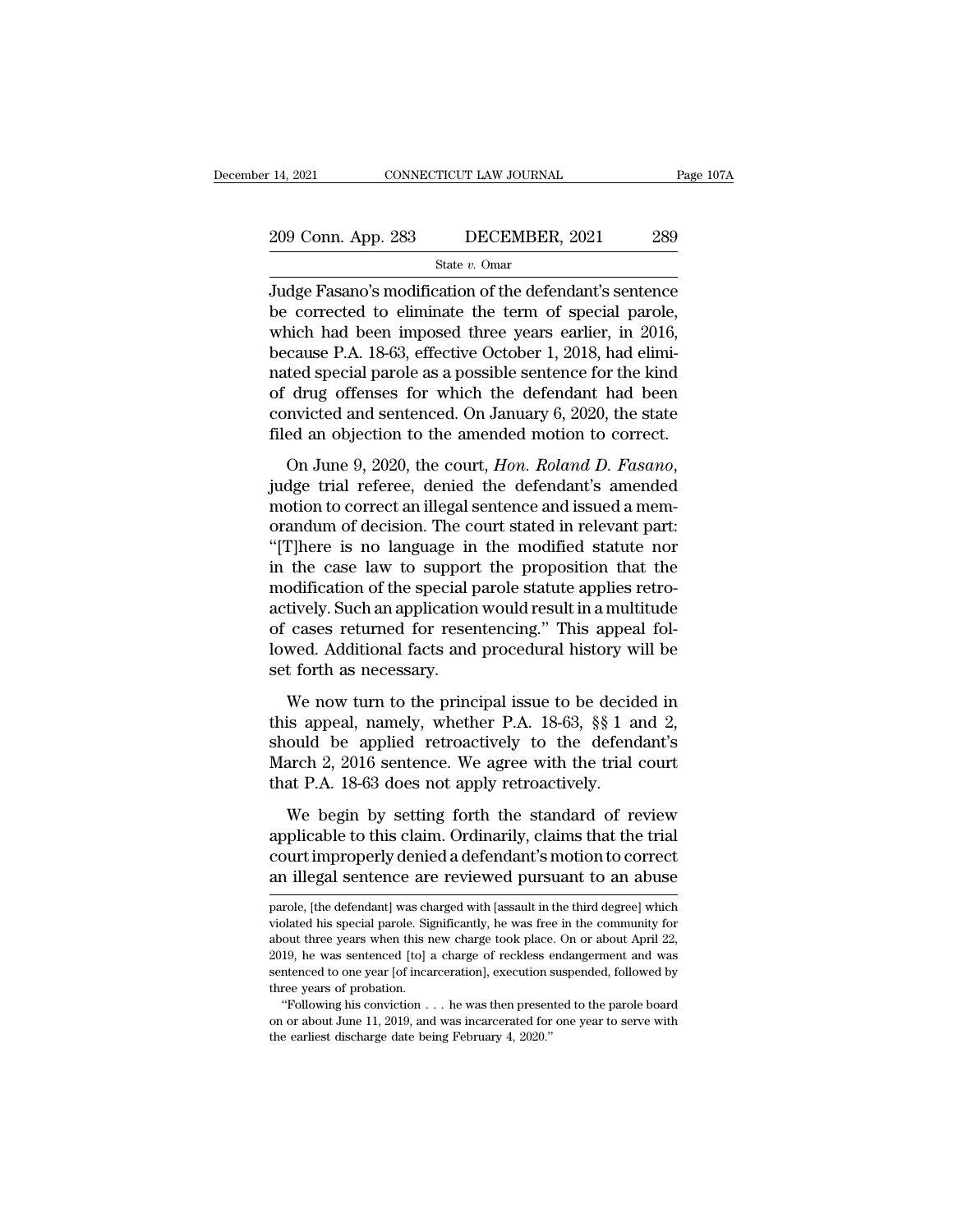# CONNECTICUT LAW JOURNAL December 14, 2021<br>290 DECEMBER, 2021 209 Conn. App. 283<br>31 State v. Omar

State *v.* Omar

CONNECTICUT LAW JOURNAL December 14, 2<br>
290 DECEMBER, 2021 209 Conn. App. 283<br>
<sup>State v. Omar</sup><br>
of discretion standard. *State* v. *Fairchild*, 155 Conn.<br>
App. 196, 210, 108 A.3d 1162, cert. denied, 316 Conn.<br>
002 111 A 3d 290 DECEMBER, 2021 209 Conn. App. 283<br>
State v. Omar<br>
of discretion standard. *State* v. *Fairchild*, 155 Conn.<br>
App. 196, 210, 108 A.3d 1162, cert. denied, 316 Conn.<br>
902, 111 A.3d 470 (2015). Nonetheless, a trial court' 290 DECEMBER, 2021 209 Conn. App. 283<br>
State v. Omar<br>
of discretion standard. *State* v. *Fairchild*, 155 Conn.<br>
App. 196, 210, 108 A.3d 1162, cert. denied, 316 Conn.<br>
902, 111 A.3d 470 (2015). Nonetheless, a trial court' 290 DECEMBER, 2021 209 Conn. App. 283<br>  $\frac{\text{State } v. \text{ Omar}}{\text{of}}$ <br>
of discretion standard. *State* v. *Fairchild*, 155 Conn.<br>
App. 196, 210, 108 A.3d 1162, cert. denied, 316 Conn.<br>
902, 111 A.3d 470 (2015). Nonetheless, a tria State v. Omar<br>
State v. Omar<br>
State v. Pairchild, 155 Conn.<br>
App. 196, 210, 108 A.3d 1162, cert. denied, 316 Conn.<br>
902, 111 A.3d 470 (2015). Nonetheless, a trial court's<br>
determination of whether a new statute is to be a state v. Omar<br>
of discretion standard. *State* v. *Fairchild*, 155 Conn.<br>
App. 196, 210, 108 A.3d 1162, cert. denied, 316 Conn.<br>
902, 111 A.3d 470 (2015). Nonetheless, a trial court's<br>
determination of whether a new statu of discretion standard. *State* v. *Fairchild*, 155 Conn.<br>App. 196, 210, 108 A.3d 1162, cert. denied, 316 Conn.<br>902, 111 A.3d 470 (2015). Nonetheless, a trial court's<br>determination of whether a new statute is to be applied App. 196, 210, 108 A.3d 1162, cert. denied, 316 Conn.<br>902, 111 A.3d 470 (2015). Nonetheless, a trial court's<br>determination of whether a new statute is to be applied<br>retroactively or only prospectively presents a question<br>o 2, 111 A.5d 470 (2015). Nonetheless, a trial court s<br>termination of whether a new statute is to be applied<br>troactively or only prospectively presents a question<br>law over which this court exercises plenary review.<br>e *State* determination of whether a new statute is to be applied<br>retroactively or only prospectively presents a question<br>of law over which this court exercises plenary review.<br>See *State* v. *Bischoff*, supra, 337 Conn. 745, citing

retroactively of only prospectively presents a question<br>of law over which this court exercises plenary review.<br>See *State* v. *Bischoff*, supra, 337 Conn. 745, citing *Walsh*<br>v. *Jodoin*, 283 Conn. 187, 195, 925 A.2d 1086 of law over which this court exercises pienary review.<br>See *State* v. *Bischoff*, supra, 337 Conn. 745, citing *Walsh*<br>v. *Jodoin*, 283 Conn. 187, 195, 925 A.2d 1086 (2007).<br>The defendant, relying on *State* v. *Nathaniel* bee *state v. Bisthoff*, supra, 357 Colut. 745, Ching *wash*<br>v. *Jodoin*, 283 Conn. 187, 195, 925 A.2d 1086 (2007).<br>The defendant, relying on *State v. Nathaniel S.*, 323<br>Conn. 290, 295, 146 A.3d 988 (2016), argues that t The defendant, relying on *State v. Nathaniel S.*, 323<br>Conn. 290, 295, 146 A.3d 988 (2016), argues that the<br>statutes amended by P.A. 18-63 are procedural in nature<br>and, thus, that the amendments are intended to apply<br>retr The defendant, relying on *State v. Nathaniel S.*, 323<br>Conn. 290, 295, 146 A.3d 988 (2016), argues that the<br>statutes amended by P.A. 18-63 are procedural in nature<br>and, thus, that the amendments are intended to apply<br>retro Conn. 290, 295, 146 A.3d 988 (2016), argues that the<br>statutes amended by P.A. 18-63 are procedural in nature<br>and, thus, that the amendments are intended to apply<br>retroactively in the absence of a clear expression of<br>legisl statutes amended by P.A. 18-63 are procedural in nature<br>and, thus, that the amendments are intended to apply<br>retroactively in the absence of a clear expression of<br>legislative intent to the contrary. The state argues that<br> and, thus, that the amendments are intended to apply<br>retroactively in the absence of a clear expression of<br>legislative intent to the contrary. The state argues that<br>the defendant's reliance on *Nathaniel S*. is misplaced. retroactively in the absence of a clear expression of<br>legislative intent to the contrary. The state argues that<br>the defendant's reliance on *Nathaniel S*. is misplaced.<br>It argues that, because P.A. 18-63, §§ 1 and 2, repea legislative intent to the contrary. The state argues that<br>the defendant's reliance on *Nathaniel S*. is misplaced.<br>It argues that, because P.A. 18-63, §§ 1 and 2, repealed<br>and replaced the imposition of a form of punishmen the defendant's reliance on *Nathaniel S*. is misplaced.<br>It argues that, because P.A. 18-63, §§ 1 and 2, repealed<br>and replaced the imposition of a form of punishment<br>for a criminal conviction, this court's retroactivity an It argues that, because P.A. 18-63, §§ 1 and 2, repealed<br>and replaced the imposition of a form of punishment<br>for a criminal conviction, this court's retroactivity anal-<br>ysis is controlled by *State* v. *Kalil*, 314 Conn. and replaced the imposition of a form of punishment<br>for a criminal conviction, this court's retroactivity anal-<br>ysis is controlled by *State* v. *Kalil*, 314 Conn. 529, 107<br>A.3d 343 (2014), and *State* v. *Bischoff*, supr for a criminal conviction, this court's retroactivity analysis is controlled by *State* v. *Kalil*, 314 Conn. 529, 107<br>A.3d 343 (2014), and *State* v. *Bischoff*, supra, 337 Conn.<br>739, along with our savings statutes, §§ ysis is controlled by *State* v. *Kalil*, 314 Conn. 529, 107<br>A.3d 343 (2014), and *State* v. *Bischoff*, supra, 337 Conn.<br>739, along with our savings statutes, §§ 54-194 and 1-1<br>(t). The state contends that, because the le state. *B*, along with our savings statutes, *ss* 54-154 and 1-1<br>
1. The state contends that, because the legislature<br>
d not clearly and unequivocally express an intent for<br>
troactive application of *§§* 1 and 2 of P.A. 18-63, th (*v*). The state contends that, because the registature<br>did not clearly and unequivocally express an intent for<br>retroactive application of  $\S$  1 and 2 of P.A. 18-63, they<br>should apply prospectively only. We agree with the

and not clearly and diequivocally express an intent for<br>retroactive application of  $\S$   $\S$  1 and 2 of P.A. 18-63, they<br>should apply prospectively only. We agree with the<br>state.<br>In *State* v. *Nathaniel S.*, supra, 323 Con Ferrolative application of sy T and 2 of T.A. 15-65, they<br>should apply prospectively only. We agree with the<br>state.<br>In *State* v. *Nathaniel S.*, supra, 323 Conn. 292, our<br>Supreme Court addressed the retroactivity of No. should apply prospectively only. we agree with the<br>state.<br>In *State* v. *Nathaniel S.*, supra, 323 Conn. 292, our<br>Supreme Court addressed the retroactivity of No. 15-<br>183, § 1, of the 2015 Public Acts, which amended the<br>ju In *State* v. *Nathaniel S.*, supra, 323 Conn. 292, our<br>Supreme Court addressed the retroactivity of No. 15-<br>183, § 1, of the 2015 Public Acts, which amended the<br>juvenile transfer statute by increasing the age of a child<br> In *State* v. *Nathaniel S.*, supra, 323 Conn. 292, our<br>Supreme Court addressed the retroactivity of No. 15-<br>183, § 1, of the 2015 Public Acts, which amended the<br>juvenile transfer statute by increasing the age of a child<br>f Supreme Court addressed the retroactivity of No. 15-<br>183, § 1, of the 2015 Public Acts, which amended the<br>juvenile transfer statute by increasing the age of a child<br>from fourteen to fifteen whose case is subject to auto-<br>m 183, § 1, of the 2015 Public Acts, which amended the<br>juvenile transfer statute by increasing the age of a child<br>from fourteen to fifteen whose case is subject to auto-<br>matic transfer from the docket for juvenile matters t juvenile transfer statute by increasing the age of a child<br>from fourteen to fifteen whose case is subject to auto-<br>matic transfer from the docket for juvenile matters to<br>the regular criminal docket of the Superior Court. T from fourteen to fifteen whose case is subject to automatic transfer from the docket for juvenile matters to the regular criminal docket of the Superior Court. The defendant in *Nathaniel S*. was fourteen years old when he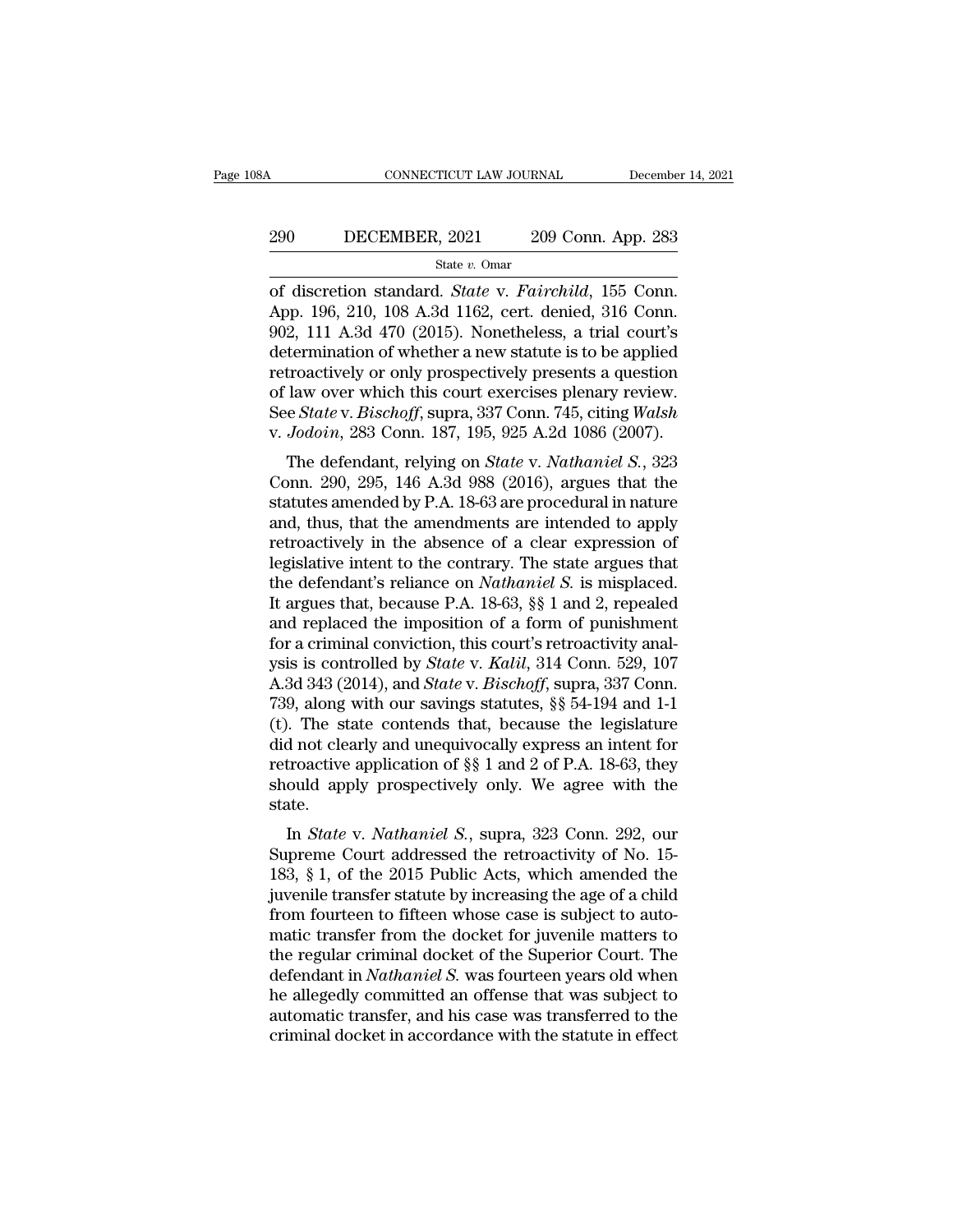# 14, 2021 CONNECTICUT LAW JOURNAL Page 109A<br>209 Conn. App. 283 DECEMBER, 2021 291<br>State v. Omar

State *v.* Omar

14, 2021 CONNECTICUT LAW JOURNAL Page 109/<br>
209 Conn. App. 283 DECEMBER, 2021 291<br>
State v. Omar<br>
at that time. Id., 292–93. The amendment, however, went<br>
into effect before his case was tried. Id. On appeal,<br>
our Suppone 209 Conn. App. 283 DECEMBER, 2021 291<br>
State v. Omar<br>
at that time. Id., 292–93. The amendment, however, went<br>
into effect before his case was tried. Id. On appeal,<br>
our Supreme Court addressed whether the amendment<br>
appl 209 Conn. App. 283 DECEMBER, 2021 291<br>
State v. Omar<br>
at that time. Id., 292–93. The amendment, however, went<br>
into effect before his case was tried. Id. On appeal,<br>
our Supreme Court addressed whether the amendment<br>
appl 209 Conn. App. 283 DECEMBER, 2021 291<br>
State v. Omar<br>
at that time. Id., 292–93. The amendment, however, went<br>
into effect before his case was tried. Id. On appeal,<br>
our Supreme Court addressed whether the amendment<br>
appl State v. Omar<br>at that time. Id., 292–93. The amendment, however, went<br>into effect before his case was tried. Id. On appeal,<br>our Supreme Court addressed whether the amendment<br>applied retroactively, such that a child's case state v. Omar<br>at that time. Id., 292–93. The amendment, however, went<br>into effect before his case was tried. Id. On appeal,<br>our Supreme Court addressed whether the amendment<br>applied retroactively, such that a child's case Inat time. Id., 292–95. The amendment, however, went<br>to effect before his case was tried. Id. On appeal,<br>ir Supreme Court addressed whether the amendment<br>plied retroactively, such that a child's case that<br>ready had been tr nto effect before its case was tried. Id. Of appear,<br>our Supreme Court addressed whether the amendment<br>applied retroactively, such that a child's case that<br>already had been transferred to the criminal docket<br>should be tran

our supreme Court addressed whether the antendment<br>applied retroactively, such that a child's case that<br>already had been transferred to the criminal docket<br>should be transferred back to the juvenile docket. Id.<br>Our Supreme applied retroactively, such that a child's case that<br>already had been transferred to the criminal docket<br>should be transferred back to the juvenile docket. Id.<br>Our Supreme Court stated: "Several rules of pre-<br>sumed legisla all each pair and been transferred to the criminal docket<br>should be transferred back to the juvenile docket. Id.<br>Our Supreme Court stated: "Several rules of pre-<br>sumed legislative intent govern [a court's] retroactivity<br>an should be transferred back to the juvenile docket. Id.<br>
Our Supreme Court stated: "Several rules of pre-<br>
sumed legislative intent govern [a court's] retroactivity<br>
analysis. Pursuant to those rules, [a court's] first task Our Supreme Court stated: "Several rules of pre-<br>sumed legislative intent govern [a court's] retroactivity<br>analysis. Pursuant to those rules, [a court's] first task<br>is to determine whether a statute is substantive or prosumed legislative intent govern [a court's] retroactivity<br>analysis. Pursuant to those rules, [a court's] first task<br>is to determine whether a statute is substantive or pro-<br>cedural in nature." Id., 294. The court added tha analysis. Pursuant to those rules, [a court's] first task<br>is to determine whether a statute is substantive or pro-<br>cedural in nature." Id., 294. The court added that "[p]ro-<br>cedural statutes have been traditionally viewed is to determine whether a statute is substantive or pro-<br>cedural in nature." Id., 294. The court added that "[p]ro-<br>cedural statutes have been traditionally viewed as<br>affecting remedies, not substantive rights, and theref cedural in nature." Id., 294. The court added that "[p]ro-<br>cedural statutes have been traditionally viewed as<br>affecting remedies, not substantive rights, and therefore<br>leave the preexisting scheme intact. . . . [Accordingl cedural statutes have been traditionally viewed as<br>affecting remedies, not substantive rights, and therefore<br>leave the preexisting scheme intact. . . . [Accordingly]<br>we have presumed that procedural . . . statutes are<br>int affecting remedies, not substantive rights, and therefore<br>leave the preexisting scheme intact. . . . [Accordingly]<br>we have presumed that procedural . . . statutes are<br>intended to apply retroactively absent a clear expresleave the preexisting scheme intact. . . . [Accordingly]<br>we have presumed that procedural . . . statutes are<br>intended to apply retroactively absent a clear expres-<br>sion of legislative intent to the contrary . . . . . " (I we have presumed that procedural  $\ldots$  statutes are<br>intended to apply retroactively absent a clear expres-<br>sion of legislative intent to the contrary  $\ldots$ ." (Inter-<br>nal quotation marks omitted.) Id., 295. The court con-<br> intended to apply retroactively absent a clear expression of legislative intent to the contrary . . . ." (Internal quotation marks omitted.) Id., 295. The court concluded that the juvenile transfer statute was procedural sion of legislative intent to the contrary . . . ." (Inter-<br>nal quotation marks omitted.) Id., 295. The court con-<br>cluded that the juvenile transfer statute was procedural<br>in nature and held that the amendment applied ret nal quotation marks omitted.) Id., 295. The court concluded that the juvenile transfer statute was procedural<br>in nature and held that the amendment applied retroac-<br>tively. Id., 293, 296. The court stated that "the amended cluded that the juvenile transfer statute was procedural<br>in nature and held that the amendment applied retroac-<br>tively. Id., 293, 296. The court stated that "the amended<br>statute, on its face, dictates only a procedure—auto transfer statute as akin to a change of venue and, 'by its nature, procedural.' " Id.<br>In the present case, P.A. 18-63, § 1, eliminates a class of people on whom a judge can impose the punishment Ery. 1d., 253, 250. The court stated that the antended<br>attute, on its face, dictates only a procedure—auto-<br>attic transfer . . . . ." Id., 296. It further stated that,<br>a previous case, it had "characterized the juvenile<br>u statute, on its race, ulctates only a procedure—auto-<br>matic transfer . . . . ." Id., 296. It further stated that,<br>in a previous case, it had "characterized the juvenile<br>transfer statute as akin to a change of venue and, '

matic transfer  $\ldots$  and, 250. It further stated that,<br>in a previous case, it had "characterized the juvenile<br>transfer statute as akin to a change of venue and, 'by<br>its nature, procedural.' "Id.<br>In the present case, P.A. In a previous case, it had characterized the juvenine<br>transfer statute as akin to a change of venue and, 'by<br>its nature, procedural.' " Id.<br>In the present case, P.A. 18-63, § 1, eliminates a class<br>of people on whom a judg Transfer statute as a<br>kin to a change of ventue and, by<br>its nature, procedural.'" Id.<br>In the present case, P.A. 18-63, § 1, eliminates a class<br>of people on whom a judge can impose the punishment<br>of special parole. Specifi ment. Procedural. The two statute, procedural. The two states of people on whom a judge can impose the punishment<br>of special parole. Specifically, it modifies § 53a-28 (b)<br>so that a person convicted of narcotics offenses u In the present case, P.A. 18-63, § 1, eliminates a class<br>of people on whom a judge can impose the punishment<br>of special parole. Specifically, it modifies § 53a-28 (b)<br>so that a person convicted of narcotics offenses under<br> of people on whom a judge can impose the punishment<br>of special parole. Specifically, it modifies § 53a-28 (b)<br>so that a person convicted of narcotics offenses under<br>chapter 420b will no longer be exposed to this punish-<br>me of special parole. Specifically, it modifies  $\S$  53a-28 (b)<br>so that a person convicted of narcotics offenses under<br>chapter 420b will no longer be exposed to this punish-<br>ment. P.A. 18-63,  $\S$  1. Furthermore, unlike in *Na* so that a person convicted of narcotics offenses under<br>chapter 420b will no longer be exposed to this punish-<br>ment. P.A. 18-63, § 1. Furthermore, unlike in *Nathaniel*<br>S., there is nothing "automatic" about special parole. chapter 420b will no longer be exposed to this punishment. P.A. 18-63, § 1. Furthermore, unlike in *Nathaniel S.*, there is nothing "automatic" about special parole. Rather, prior to the enactment of P.A. 18-63, judges m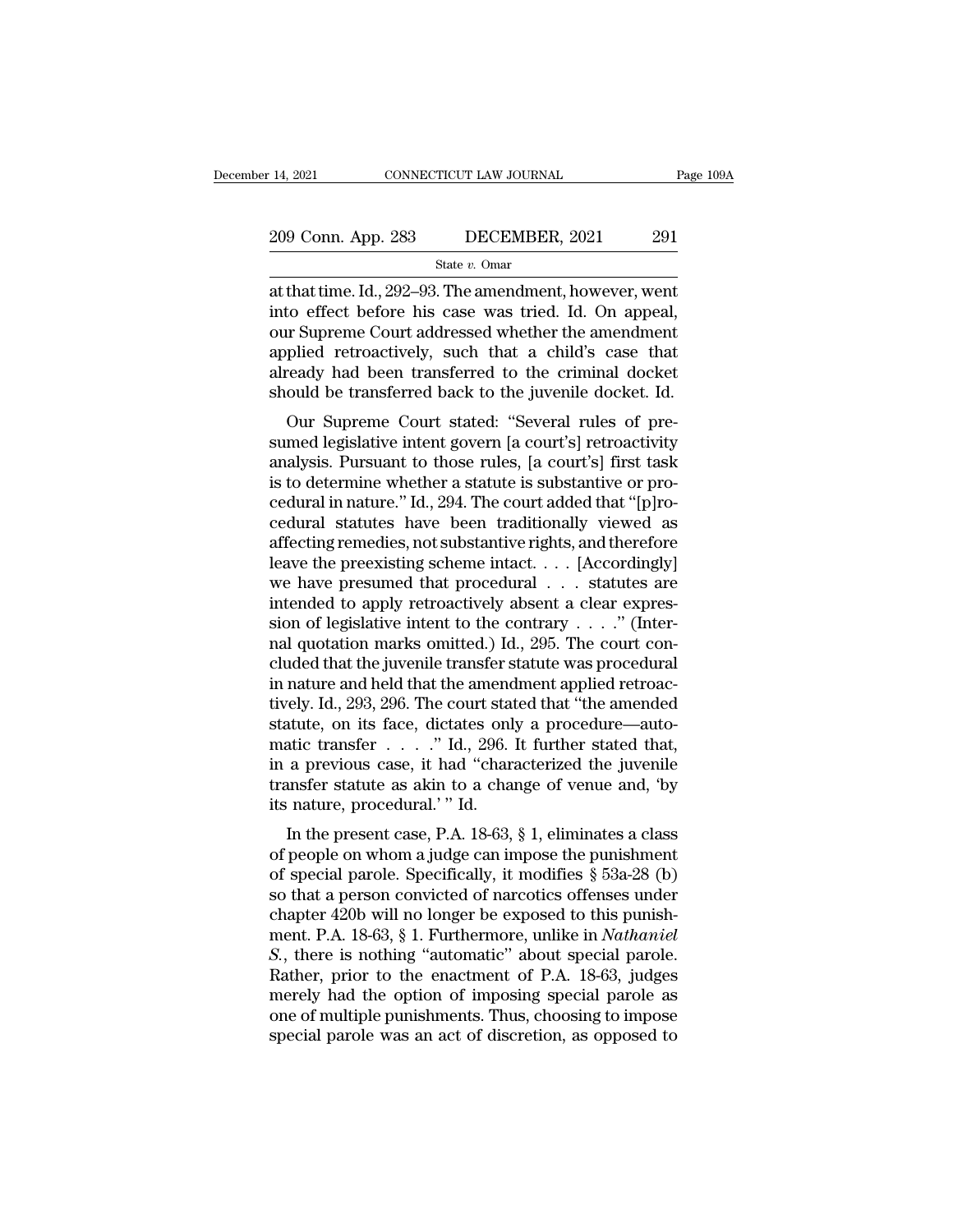#### CONNECTICUT LAW JOURNAL December 14, 2021<br>292 DECEMBER, 2021 209 Conn. App. 283<br>31 State v. Omar State *v.* Omar

the automatic transfer statute at issue in *Nathaniel S.*,<br>
the automatic transfer statute at issue in *Nathaniel S.*,<br>
which applies to every fifteen year old charged with<br>
certain types of crimes. Accordingly, we reject 292 DECEMBER, 2021 209 Conn. App. 283<br>
State v. Omar<br>
the automatic transfer statute at issue in *Nathaniel S.*,<br>
which applies to every fifteen year old charged with<br>
certain types of crimes. Accordingly, we reject the<br> DECEMBER, 2021 209 Conn. App. 283<br>
<sup>State v. Omar</sup><br>
the automatic transfer statute at issue in *Nathaniel S.*,<br>
which applies to every fifteen year old charged with<br>
certain types of crimes. Accordingly, we reject the<br>
def State is a contract of the automatic transfer state<br>which applies to every fif<br>certain types of crimes.<br>defendant's claim that *Nath*<br>retroactivity analysis.<br>We now turn to the ret Equivalently and the retroactivity analysis to the retroactivity analysis.<br>
We now turn to the retroactivity analysis that our strength and retroactivity analysis.<br>
We now turn to the retroactivity analysis that our sprem Free distribution applies to every fifteen year old charged with<br>certain types of crimes. Accordingly, we reject the<br>defendant's claim that *Nathaniel S*. governs this court's<br>retroactivity analysis.<br>We now turn to the ret

*Kalil*, suppress to every meet, year ond enlarged what certain types of crimes. Accordingly, we reject the defendant's claim that *Nathaniel S*. governs this court's retroactivity analysis.<br>We now turn to the retroactivit defendant's claim that *Nathaniel S.* governs this court's<br>retroactivity analysis.<br>We now turn to the retroactivity analysis that our<br>Supreme Court has applied in cases such as *State* v.<br>*Kalil*, supra, 314 Conn. 529, and retroactivity analysis.<br>
We now turn to the retroactivity analysis that our<br>
Supreme Court has applied in cases such as *State v*.<br> *Kalil*, supra, 314 Conn. 529, and *State v. Bischoff*, supra,<br>
337 Conn. 739. "In crimina We now turn to the retroactivity analysis that our<br>Supreme Court has applied in cases such as *State* v.<br>*Kalil*, supra, 314 Conn. 529, and *State* v. *Bischoff*, supra,<br>337 Conn. 739. "In criminal cases, to determine whe We now turn to the retroactivity analysis that our<br>Supreme Court has applied in cases such as *State* v.<br>*Kalil*, supra, 314 Conn. 529, and *State* v. *Bischoff*, supra,<br>337 Conn. 739. "In criminal cases, to determine whe Supreme Court has applied in cases such as *State* v.<br> *Kalil*, supra, 314 Conn. 529, and *State* v. *Bischoff*, supra,<br>
337 Conn. 739. "In criminal cases, to determine whether<br>
a change in the law applies to a defendant, *Kalil*, supra, 314 Conn. 529, and *State* v. *Bischoff*, supra, 337 Conn. 739. "In criminal cases, to determine whether a change in the law applies to a defendant, we generally have applied the law in existence on the dat 337 Conn. 739. "In criminal cases, to determine whether<br>a change in the law applies to a defendant, we generally<br>have applied the law in existence on the date of the<br>offense, regardless of its procedural or substantive<br>na a change in the law applies to a defendant, we generally<br>have applied the law in existence on the date of the<br>offense, regardless of its procedural or substantive<br>nature." (Internal quotation marks omitted.) *State* v.<br>*Ka* have applied the law in existence on the date of the<br>offense, regardless of its procedural or substantive<br>nature." (Internal quotation marks omitted.) *State* v.<br>*Kalil*, supra, 552. In contrast to *Nathaniel S.*, amend-<br>m offense, regardless of its procedural or substantive<br>nature." (Internal quotation marks omitted.) *State* v.<br>*Kalil*, supra, 552. In contrast to *Nathaniel S.*, amend-<br>ments that change the punishment structure for certai nature." (Internal quotation marks omitted.) *State* v.<br> *Kalil*, supra, 552. In contrast to *Nathaniel S.*, amend-<br>
ments that change the punishment structure for certain<br>
crimes instead implicate the savings clauses codi ments that change the punishment structure for certain<br>crimes instead implicate the savings clauses codified<br>in §§ 54-194 and 1-1 (t), "which apply to changes to<br>criminal statutes prescribing punishment and create a<br>presum crimes instead implicate the savings clauses codified<br>in §§ 54-194 and 1-1 (t), "which apply to changes to<br>criminal statutes prescribing punishment and create a<br>presumption against retroactivity." *State* v. *Bischoff*,<br>su in §§ 54-194 and 1-1 (t), "which apply to changes to<br>criminal statutes prescribing punishment and create a<br>presumption against retroactivity." *State* v. *Bischoff*,<br>supra, 748 n.4. Section 54-194 provides: "The repeal of criminal statutes prescribing punishment and create a<br>presumption against retroactivity." *State* v. *Bischoff*,<br>supra, 748 n.4. Section 54-194 provides: "The repeal of<br>any statute defining or prescribing the punishment fo presumption against retroactivity." *State* v. *Bischoff*, supra, 748 n.4. Section 54-194 provides: "The repeal of any statute defining or prescribing the punishment for any crime shall not affect any pending prosecution o supra, 748 n.4. Section 54-194 provides: "The repeal of<br>any statute defining or prescribing the punishment for<br>any crime shall not affect any pending prosecution or<br>any existing liability to prosecution and punishment<br>ther any statute defining or prescribing the punishment for<br>any crime shall not affect any pending prosecution or<br>any existing liability to prosecution and punishment<br>therefor, unless expressly provided in the repealing stat-<br>u any crime shall not affect any pending prosecution or<br>any existing liability to prosecution and punishment<br>therefor, unless expressly provided in the repealing stat-<br>ute that such repeal shall have that effect." Section 1any existing liability to prosecution and punishment<br>therefor, unless expressly provided in the repealing stat-<br>ute that such repeal shall have that effect." Section 1-<br>1 (t) provides: "The repeal of an act shall not affec therefor, unless expressly provided in the repealing stat-<br>ute that such repeal shall have that effect." Section 1-<br>1 (t) provides: "The repeal of an act shall not affect<br>any punishment, penalty or forfeiture incurred befo ute that such repeal shall have that effect." Section 1-<br>1 (t) provides: "The repeal of an act shall not affect<br>any punishment, penalty or forfeiture incurred before<br>the repeal takes effect, or any suit, or prosecution, or 1 (t) provides: "The repeal of an act shall not affect<br>any punishment, penalty or forfeiture incurred before<br>the repeal takes effect, or any suit, or prosecution, or<br>proceeding pending at the time of the repeal, for an<br>off any punishment, penalty or forfeiture incurred before<br>the repeal takes effect, or any suit, or prosecution, or<br>proceeding pending at the time of the repeal, for an<br>offense committed, or for the recovery of a penalty or<br>for the repeal takes effect, or any suit, or prosecution, or<br>proceeding pending at the time of the repeal, for an<br>offense committed, or for the recovery of a penalty or<br>forfeiture incurred under the act repealed." Our<br>Supreme proceeding pending at the time of the repeal, for an<br>offense committed, or for the recovery of a penalty or<br>forfeiture incurred under the act repealed." Our<br>Supreme Court "has interpreted [the plain meaning of]<br>these statu offense committed, or for the recovery of a penalty or forfeiture incurred under the act repealed." Our Supreme Court "has interpreted [the plain meaning of] these statutes to mean that there is a presumption that changes 749.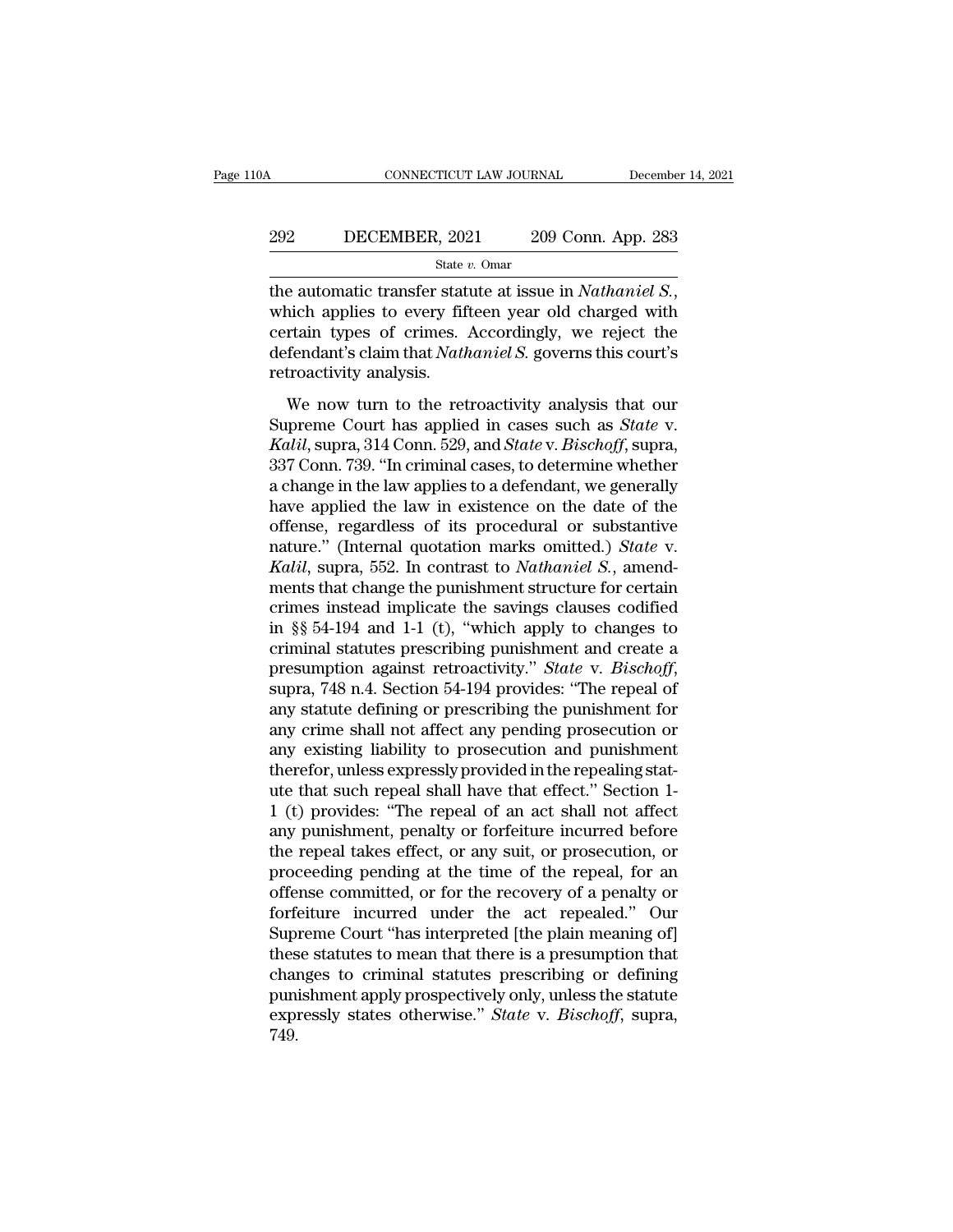State *v.* Omar

In 1982<br>
In *State v. Bischoff*, supra, 337 Conn. 742, the defen-<br>
In *State v. Bischoff*, supra, 337 Conn. 742, the defen-<br>
In *State v. Bischoff*, supra, 337 Conn. 742, the defen-<br>
In was convicted of, among other crimes 209 Conn. App. 283 DECEMBER, 2021 293<br>
State v. Omar<br>
In *State* v. *Bischoff*, supra, 337 Conn. 742, the defendant was convicted of, among other crimes, possession<br>
of narcotics in violation of General Statutes (Rev. to<br> 209 Conn. App. 283 DECEMBER, 2021 293<br>
State v. Omar<br>
In *State* v. *Bischoff*, supra, 337 Conn. 742, the defendant was convicted of, among other crimes, possession<br>
of narcotics in violation of General Statutes (Rev. to<br> 209 Conn. App. 283 DECEMBER, 2021 293<br>
State v. Omar<br>
In *State* v. *Bischoff*, supra, 337 Conn. 742, the defendant was convicted of, among other crimes, possession<br>
of narcotics in violation of General Statutes (Rev. to<br> State v. Omar<br>
In *State v. Bischoff*, supra, 337 Conn. 742, the defendant was convicted of, among other crimes, possession<br>
of narcotics in violation of General Statutes (Rev. to<br>
2013) § 21a-279 (a). After he was arrest state v. Omar<br>
In *State* v. *Bischoff*, supra, 337 Conn. 742, the defen-<br>
dant was convicted of, among other crimes, possession<br>
of narcotics in violation of General Statutes (Rev. to<br>
2013) § 21a-279 (a). After he was a In *State* v. *Bischoff*, supra, 337 Conn. 742, the defendant was convicted of, among other crimes, possession of narcotics in violation of General Statutes (Rev. to 2013) § 21a-279 (a). After he was arrested and charged w dant was convicted of, among other crimes, possession<br>of narcotics in violation of General Statutes (Rev. to<br>2013) § 21a-279 (a). After he was arrested and charged<br>with the crime, but prior to his conviction and sentenc-<br> of narcotics in violation of General Statutes (Rev. to 2013) § 21a-279 (a). After he was arrested and charged with the crime, but prior to his conviction and sentencing, the legislature enacted Public Acts, Spec. Sess., Ju 2013) § 21a-279 (a). After he was arrested and charged<br>with the crime, but prior to his conviction and sentenc-<br>ing, the legislature enacted Public Acts, Spec. Sess.,<br>June, 2015, No. 15-2, §1 (Spec. Sess. P.A. 15-2), whic with the crime, but prior to his conviction and sentenc-<br>ing, the legislature enacted Public Acts, Spec. Sess.,<br>June, 2015, No. 15-2, §1 (Spec. Sess. P.A. 15-2), which<br>amended § 21a-279 to reclassify a first offense for po ing, the legislature enacted Public Acts, Spec. Sess.,<br>June, 2015, No. 15-2, §1 (Spec. Sess. P.A. 15-2), which<br>amended § 21a-279 to reclassify a first offense for pos-<br>session of narcotics from a class D felony subject to June, 2015, No. 15-2, §1 (Spec. Sess. P.A. 15-2), which<br>amended § 21a-279 to reclassify a first offense for pos-<br>session of narcotics from a class D felony subject to a<br>maximum sentence of imprisonment of seven years, to<br>a amended  $\S 21a-279$  to reclassify a first offense for possession of narcotics from a class D felony subject to a<br>maximum sentence of imprisonment of seven years, to<br>a class A misdemeanor subject to a maximum sentence<br>of o session of narcotics from a class D felony subject to a<br>maximum sentence of imprisonment of seven years, to<br>a class A misdemeanor subject to a maximum sentence<br>of one year of incarceration. Id., 741–42. The defendant<br>argu maximum sentence of imprisonment of seven years, to<br>a class A misdemeanor subject to a maximum sentence<br>of one year of incarceration. Id., 741–42. The defendant<br>argued that, although the amendment did not mention<br>retroact a class A misdemeanor subject to a maximum sentence<br>of one year of incarceration. Id., 741–42. The defendant<br>argued that, although the amendment did not mention<br>retroactivity, "a prospective-only application of the<br>amendm of one year of incarceration. Id., 741–42. The defendant<br>argued that, although the amendment did not mention<br>retroactivity, "a prospective-only application of the<br>amendment would lead to an absurd or unworkable<br>result . . argued that, although the<br>retroactivity, "a prospec<br>amendment would lead<br>result . . . . ." Id., 742. T<br>cluded that the language<br>"clearly and unambiguo<br>application. Id., 761.<br>In reaching its conclusi In reaching its conclusion, our Supreme Court, quoted that the language of Spec. Sess. P.A. 15-2,  $\S$  1, learly and unambiguously" prohibited retroactive plication. Id., 761.<br>In reaching its conclusion, our Supreme Court, result . . . ." Id., 742. The court disagreed and con-<br>cluded that the language of Spec. Sess. P.A. 15-2, § 1,<br>"clearly and unambiguously" prohibited retroactive<br>application. Id., 761.<br>In reaching its conclusion, our Supre

criminal statute has retroactive application. Id., 761.<br>
In reaching its conclusion, our Supreme Court, quoting *Nathaniel S.*, stated that the question of whether a criminal statute has retroactive application "is one of Clearly and unambiguously" prohibited retroactive<br>
application. Id., 761.<br>
In reaching its conclusion, our Supreme Court, quot-<br>
ing *Nathaniel S*., stated that the question of whether a<br>
criminal statute has retroactive application. Id., 761.<br>
In reaching its conclusion, our Supreme Court, quot-<br>
ing *Nathaniel S.*, stated that the question of whether a<br>
criminal statute has retroactive application "is one of<br>
legislative intent and is g In reaching its conclusion, our Supreme Court, quoting *Nathaniel S.*, stated that the question of whether a criminal statute has retroactive application "is one of legislative intent and is governed by well established r In reaching its conclusion, our Supreme Court, quoting *Nathaniel S*., stated that the question of whether a criminal statute has retroactive application "is one of legislative intent and is governed by well established r ing *Nathaniel S.*, stated that the question of whether a<br>criminal statute has retroactive application "is one of<br>legislative intent and is governed by well established<br>rules of statutory construction." (Internal quotatio criminal statute has retroactive application "is one of<br>legislative intent and is governed by well established<br>rules of statutory construction." (Internal quotation<br>marks omitted.) Id., 746. General Statutes § 1-2z directs *Begislative intent and is governed by well established*<br>
rules of statutory construction." (Internal quotation<br>
marks omitted.) Id., 746. General Statutes § 1-2z directs<br>
that "[t]he meaning of a statute shall, in the fir rules of statutory construction." (Internal quotation<br>marks omitted.) Id., 746. General Statutes § 1-2z directs<br>that "[t]he meaning of a statute shall, in the first<br>instance, be ascertained from the text of the statute<br>its marks omitted.) Id., 746. General Statutes § 1-2z directs<br>that "[t]he meaning of a statute shall, in the first<br>instance, be ascertained from the text of the statute<br>itself and its relationship to other statutes. . . . " I that "[t]he meaning of a statute shall, in the first<br>instance, be ascertained from the text of the statute<br>itself and its relationship to other statutes. . . ." In<br>*Bischoff*, the court stated: "In enacting amendments<br> $\ld$ instance, be ascertained from the text of the statute<br>itself and its relationship to other statutes. . . ." In<br> $Bischoff$ , the court stated: "In enacting amendments<br>. . . our legislature explicitly repeals the prior version<br>of itself and its relationship to other statutes.  $\ldots$  " In<br>Bischoff, the court stated: "In enacting amendments<br> $\ldots$  our legislature explicitly repeals the prior version<br>of the amended statute.  $\ldots$  Thus, this court consi Bischoff, the court stated: "In enacting amendments<br>  $\ldots$  our legislature explicitly repeals the prior version<br>
of the amended statute.  $\ldots$  Thus, this court consis-<br>
tently has held  $\ldots$  that amendments and substitu-<br> *i* . . . our legislature explicitly repeals the prior version of the amended statute. . . . Thus, this court consistently has held . . . that amendments and substitutions to statutes are the equivalent of repeals, and, th of the amended statute. . . . Thus, then the same of the savings statutes are the equivalent of r the savings statutes apply to any chan substitution, or repeal—to a criminal *ing or defining punishment.*" (Emphay. *Bischo*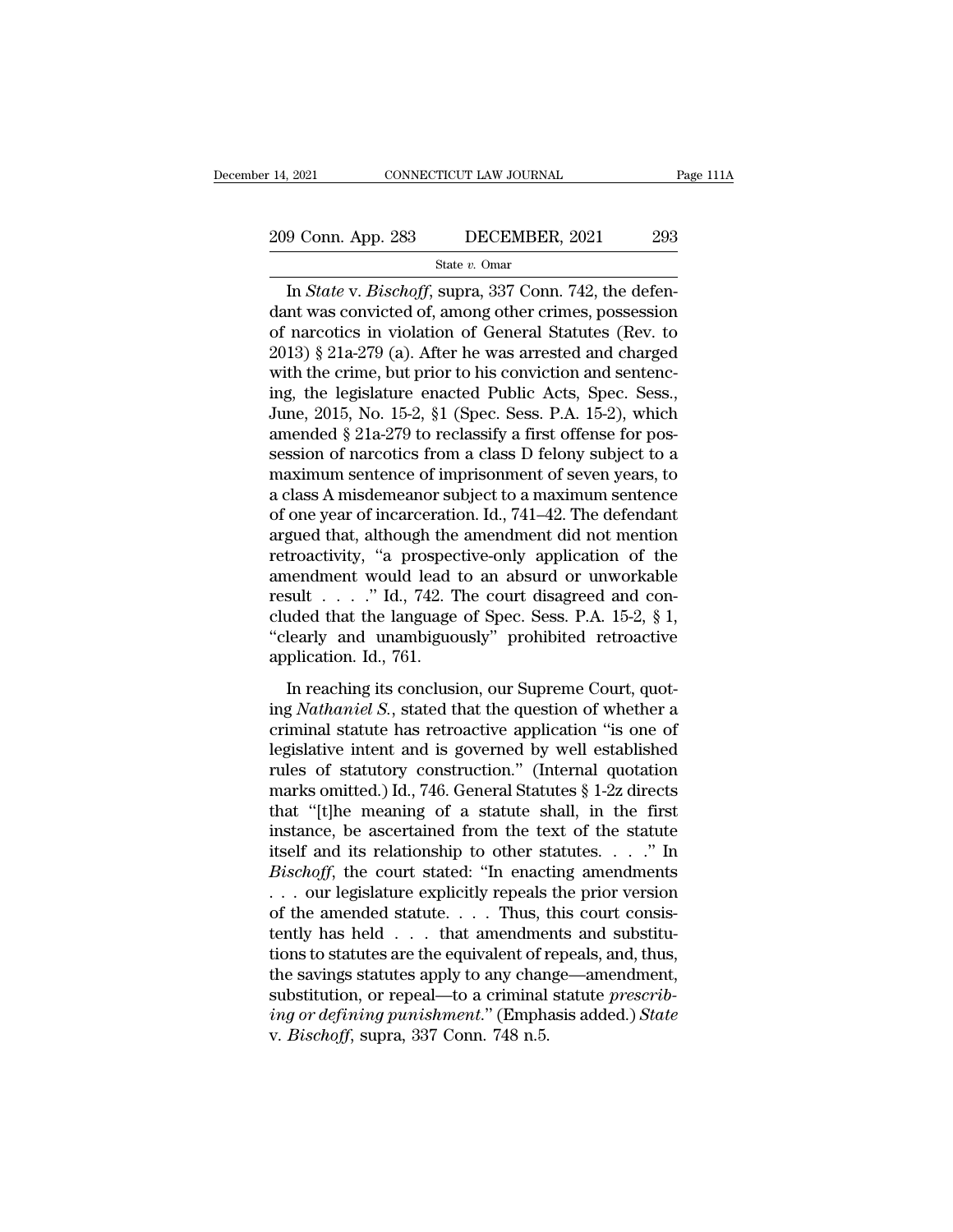# CONNECTICUT LAW JOURNAL December 14, 2021<br>294 DECEMBER, 2021 209 Conn. App. 283<br>31 State v. Omar

### State *v.* Omar

CONNECTICUT LAW JOURNAL December 14, 2021<br> **EXECUTE ALCOND ACTES**<br>
State v. Omar<br>
Our Supreme Court in *Bischoff* first looked to the<br>
fective date of the amendment, which was "the only<br>
stual reference to the date of empl EFREE 2021 209 Conn. App. 283<br>
State v. Omar<br>
Our Supreme Court in *Bischoff* first looked to the<br>
effective date of the amendment, which was "the only<br>
textual reference to the date of applicability" found in<br>
the bill, 294 DECEMBER, 2021 209 Conn. App. 283<br>  $\frac{\text{State } v. \text{ Omar}}{\text{Our Supreme Court in } Bischoff \text{ first looked to the}$ <br>
effective date of the amendment, which was "the only<br>
textual reference to the date of applicability" found in<br>
the bill. Id., 747. The court not 294 DECEMBER, 2021 209 Conn. App. 283<br>
State v. Omar<br>
Our Supreme Court in *Bischoff* first looked to the<br>
effective date of the amendment, which was "the only<br>
textual reference to the date of applicability" found in<br>
th State v. Omar<br>
State v. Omar<br>
Our Supreme Court in *Bischoff* first looked to the<br>
effective date of the amendment, which was "the only<br>
textual reference to the date of applicability" found in<br>
the bill. Id., 747. The co State v. Omar<br>
Our Supreme Court in *Bischoff* first looked to the<br>
effective date of the amendment, which was "the only<br>
textual reference to the date of applicability" found in<br>
the bill. Id., 747. The court noted that, Our Supreme Court in *Bischoff* first looked to the effective date of the amendment, which was "the only textual reference to the date of applicability" found in the bill. Id., 747. The court noted that, although the effe effective date of the amendment, which was "the only<br>textual reference to the date of applicability" found in<br>the bill. Id., 747. The court noted that, although the<br>effective date of an amendment is not dispositive of<br>the textual reference to the date of applicability" found in<br>the bill. Id., 747. The court noted that, although the<br>effective date of an amendment is not dispositive of<br>the legislature's intent regarding retroactivity, it "con the bill. Id., 747. The court noted that, although the effective date of an amendment is not dispositive of the legislature's intent regarding retroactivity, it "consider[s] the effective date in light of the applicable sa effective date of an amendment is not dispositive of<br>the legislature's intent regarding retroactivity, it "con-<br>sider[s] the effective date in light of the applicable sav-<br>ings statutes and the legislature's lack of any r the legislature's intent regarding retroactivity, it "consider[s] the effective date in light of the applicable savings statutes and the legislature's lack of any reference to retroactivity." Id., 748. Additionally, the c sider[s] the effective date in light of tl<br>ings statutes and the legislature's lack<br>to retroactivity." Id., 748. Additionally<br>that §§ 54-194 and 1-1 (t) applied be<br>P.A. 15-2, § 1, "repealed and replaced<br>ture for the crime retroactivity." Id., 748. Additionally, the court noted<br>at §§ 54-194 and 1-1 (t) applied because Spec. Sess.<br>A. 15-2, § 1, "repealed and replaced the penalty struc-<br>re for the crime of possession of narcotics . . . ."<br>ootn that §§ 54-194 and 1-1 (t) applied because Spec. Sess.<br>P.A. 15-2, § 1, "repealed and replaced the penalty structure for the crime of possession of narcotics  $\ldots$ ."<br>(Footnote omitted.) Id., 748–49.<br>Our Supreme Court in *B* 

P.A. 15-2, § 1, "repealed and replaced the penalty structure for the crime of possession of narcotics  $\ldots$ ."<br>(Footnote omitted.) Id., 748–49.<br>Our Supreme Court in *Bischoff* also rejected the<br>defendant's argument that th ture for the crime of possession of narcotics  $\dots$ ."<br>
(Footnote omitted.) Id., 748–49.<br>
Our Supreme Court in *Bischoff* also rejected the<br>
defendant's argument that the legislature did not intend<br>
for §§ 54-194 and 1-1 (t (Footnote omitted.) Id., 748–49.<br>
Our Supreme Court in *Bischoff* also rejected the<br>
defendant's argument that the legislature did not intend<br>
for  $\S$  54-194 and 1-1 (t) to apply to ameliorative changes<br>
to sentencing sch Our Supreme Court in *Bischoff* also rejected the<br>defendant's argument that the legislature did not intend<br>for  $\S$  54-194 and 1-1 (t) to apply to ameliorative changes<br>to sentencing schemes. Id., 750. It stated that, "[s]i Our Supreme Court in *Bischoff* also rejected the<br>defendant's argument that the legislature did not intend<br>for  $\S$  54-194 and 1-1 (t) to apply to ameliorative changes<br>to sentencing schemes. Id., 750. It stated that, "[s]i defendant's argument that the legislature did not intend<br>for §§ 54-194 and 1-1 (t) to apply to ameliorative changes<br>to sentencing schemes. Id., 750. It stated that, "[s]ince<br>at least 1936, this court has held that changes for  $\S$  54-194 and 1-1 (t) to apply to ameliorative changes<br>to sentencing schemes. Id., 750. It stated that, "[s]ince<br>at least 1936, this court has held that changes to criminal<br>sentencing schemes, even those that provide to sentencing schemes. Id., 750. It stated that, "[s]ince<br>at least 1936, this court has held that changes to criminal<br>sentencing schemes, even those that provide a benefit<br>to defendants, are subject to these savings statu at least 1936, this court has held that changes to criminal<br>sentencing schemes, even those that provide a benefit<br>to defendants, are subject to these savings statutes."<br>Id., 751–52. In concluding that the amendment did not sentencing schemes, even those that provide a benefit<br>to defendants, are subject to these savings statutes."<br>Id., 751–52. In concluding that the amendment did not<br>apply retroactively, the court stated that its interpreta-<br> to defendant<br>Id., 751–52. In<br>apply retroac<br>tion of the sunworkable 1<br>of the related<br>Id., 761.<br>In the pres ply retroactively, the court stated that its interpreta-<br>on of the statute "does not lead to an absurd or<br>workable result, especially when viewed in context<br>the related savings statutes, §§ 54-194 and 1-1 (t)."<br>., 761.<br>In video that subsection (b) of § 53a-28 and subsection (b) of § 54-125e are "repeated and the following is substituted in lion theorem.<br>The subsection (b) of § 53a-28 and subsection (b) of § 54-125e are "repeated and the fo

unworkable result, especially when viewed in context<br>of the related savings statutes, §§ 54-194 and 1-1 (t)."<br>Id., 761.<br>In the present case, P.A. 18-63, §§ 1 and 2, both pro-<br>vide that subsection (b) of § 53a-28 and subse of the related savings statutes, §§ 54-194 and 1-1 (t)."<br>Id., 761.<br>In the present case, P.A. 18-63, §§ 1 and 2, both pro-<br>vide that subsection (b) of § 53a-28 and subsection (b)<br>of § 54-125e are "*repealed* and the follow Id., 761.<br>In the present case, P.A. 18-63, §§ 1 and 2, both pro-<br>vide that subsection (b) of § 53a-28 and subsection (b)<br>of § 54-125e are "*repealed* and the following is substi-<br>tuted in lieu thereof . . . ." (Emphasis a In the present case, P.A. 18-63, §§ 1 and 2, both pro-<br>vide that subsection (b) of § 53a-28 and subsection (b)<br>of § 54-125e are "*repealed* and the following is substi-<br>tuted in lieu thereof . . . ." (Emphasis added.) Fur In the present case, P.A. 18-63, §§ 1 and 2, both provide that subsection (b) of § 53a-28 and subsection (b) of § 54-125e are "*repealed* and the following is substituted in lieu thereof . . . ." (Emphasis added.) Further vide that subsection (b) of § 53a-28 and subsection (b)<br>of § 54-125e are "*repealed* and the following is substi-<br>tuted in lieu thereof . . . ." (Emphasis added.) Further-<br>more, special parole is a form of punishment and of § 54-125e are "*repealed* and the following is substituted in lieu thereof . . . ." (Emphasis added.) Furthermore, special parole is a form of punishment and § 53a-28 (b) (9) sets forth the circumstances in which a cou tuted in lieu thereof  $\ldots$ ." (Emphasis added.) Furthermore, special parole is a form of punishment and § 53a-28 (b) (9) sets forth the circumstances in which a court can impose this punishment. Thus, it is fair to charac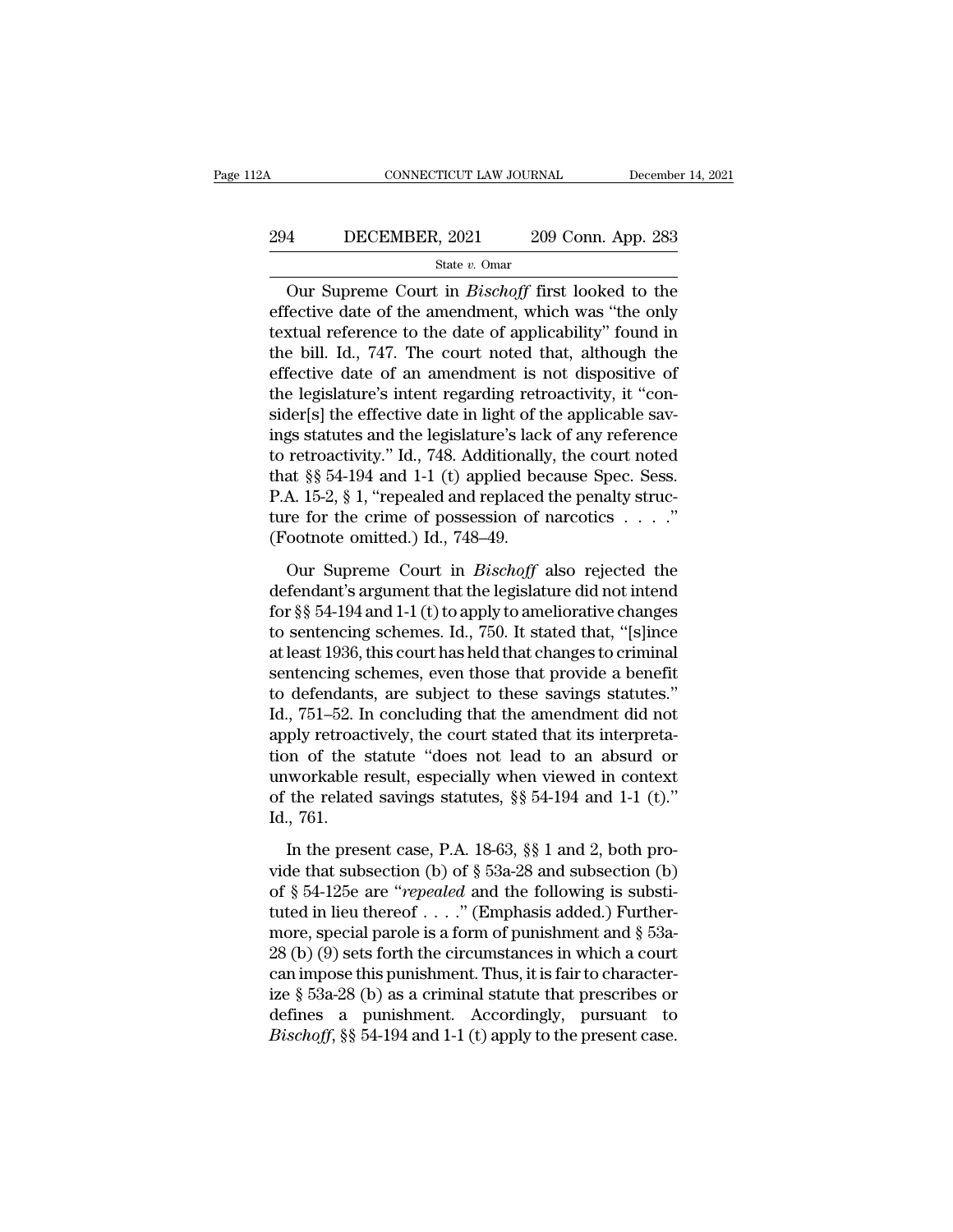### State *v.* Omar

9 Conn. App. 283 DECEMBER, 2021 295<br>
State v. Omar<br>
Having concluded that our savings statutes apply to<br>
e present case, we must interpret the plain meaning<br>
the amondments to  $88.532.28$  (b) and  $54.1256$  (b) As 209 Conn. App. 283 DECEMBER, 2021 295<br>
State v. Omar<br>
Having concluded that our savings statutes apply to<br>
the present case, we must interpret the plain meaning<br>
of the amendments to §§ 53a-28 (b) and 54-125e (b). As<br>
sta 209 Conn. App. 283 DECEMBER, 2021 295<br>
State v. Omar<br>
Having concluded that our savings statutes apply to<br>
the present case, we must interpret the plain meaning<br>
of the amendments to §§ 53a-28 (b) and 54-125e (b). As<br>
sta 209 Conn. App. 283 DECEMBER, 2021 295<br>
State v. Omar<br>
Having concluded that our savings statutes apply to<br>
the present case, we must interpret the plain meaning<br>
of the amendments to §§ 53a-28 (b) and 54-125e (b). As<br>
sta State v. Omar<br>
Having concluded that our savings statutes apply to<br>
the present case, we must interpret the plain meaning<br>
of the amendments to §§ 53a-28 (b) and 54-125e (b). As<br>
stated previously, § 1-2z directs us to fi State v. Omar<br>
Having concluded that our savings statutes apply to<br>
the present case, we must interpret the plain meaning<br>
of the amendments to §§ 53a-28 (b) and 54-125e (b). As<br>
stated previously, § 1-2z directs us to fi Having concluded that our savings statutes apply to<br>the present case, we must interpret the plain meaning<br>of the amendments to §§ 53a-28 (b) and 54-125e (b). As<br>stated previously, § 1-2z directs us to first look at the<br>te the present case, we must interpret the plain meaning<br>of the amendments to §§ 53a-28 (b) and 54-125e (b). As<br>stated previously, § 1-2z directs us to first look at the<br>text of the statutes themselves and their relationship of the amendments to §§ 53a-28 (b) and 54-125e (b). As<br>stated previously, § 1-2z directs us to first look at the<br>text of the statutes themselves and their relationships<br>to other statutes. "If, after examining such text an stated previously, § 1-2z directs us to first look at the<br>text of the statutes themselves and their relationships<br>to other statutes. "If, after examining such text and<br>considering such relationship[s], the meaning of such text of the statutes themselves and their relationships<br>to other statutes. "If, after examining such text and<br>considering such relationship[s], the meaning of such<br>text is plain and unambiguous and does not yield absurd<br>or considering such relationship[s], the meaning of such text is plain and unambiguous and does not yield absurd<br>or unworkable results, extratextual evidence of the<br>meaning of the statute[s] shall not be considered."<br>(Intern text is plain and unambiguous and does not yield absurd<br>or unworkable results, extratextual evidence of the<br>meaning of the statute[s] shall not be considered."<br>(Internal quotation marks omitted.) *State* v. *Heredia*,<br>310 or unworkable results, extratextual evidence of the<br>meaning of the statute[s] shall not be considered."<br>(Internal quotation marks omitted.) *State v. Heredia*,<br>310 Conn. 742, 756, 81 A.3d 1163 (2013). "[T]he fact<br>that . . meaning of the statute[s] shall not be considered."<br>(Internal quotation marks omitted.) *State* v. *Heredia*,<br>310 Conn. 742, 756, 81 A.3d 1163 (2013). "[T]he fact<br>that . . . relevant statutory provisions are silent . . .<br> (Internal quotation marks omitted.) *State v. Heredia*, 310 Conn. 742, 756, 81 A.3d 1163 (2013). "[T]he fact that . . . relevant statutory provisions are silent . . . does not mean that they are ambiguous. . . . [O]ur cas 310 Conn. 742, 756, 81 A.3d 1163 (2013). "[T]he fact<br>that . . . relevant statutory provisions are silent . . .<br>does not mean that they are ambiguous. . . . [O]ur<br>case law is clear that ambiguity exists only if the statu-<br>t that . . . relevant statutory provisions are silent . . .<br>does not mean that they are ambiguous. . . . [O]ur<br>case law is clear that ambiguity exists only if the statu-<br>tory language at issue is susceptible to more than on does not mean<br>case law is clear<br>tory language at<br>plausible interp<br>omitted.) State v<br>A.3d 166 (2014),<br>305 (2015).<br>The effective The effective date of P.A. 18-63 is October 1, 2018.<br>
For effective date of P.A. 18-63 is October 1, 2018.<br>
The effective date of P.A. 18-63 is October 1, 2018.<br>
For effective date of P.A. 18-63 is October 1, 2018.<br>
For e plausible interpretation." (Internal quotation marks<br>plausible interpretation." (Internal quotation marks<br>omitted.) *State* v. *Jackson*, 153 Conn. App. 639, 644, 103<br>A.3d 166 (2014), cert. denied, 315 Conn. 912, 106 A.3d

platistic Interpretation. (Internal quotation marks)<br>omitted.) State v. Jackson, 153 Conn. App. 639, 644, 103<br>A.3d 166 (2014), cert. denied, 315 Conn. 912, 106 A.3d<br>305 (2015).<br>The effective date of P.A. 18-63 is October A.3d 166 (2014), cert. denied, 315 Conn. 912, 106 A.3d<br>305 (2015).<br>The effective date of P.A. 18-63 is October 1, 2018.<br>As in *Bischoff*, this date is the only textual reference<br>to the date of applicability found in the a 1.63 166 (2011), eet. denied, 919 comt. 912, 166 1.54<br>305 (2015).<br>The effective date of P.A. 18-63 is October 1, 2018.<br>As in *Bischoff*, this date is the only textual reference<br>to the date of applicability found in the ac The effective date of P.A. 18-63 is October 1, 2018.<br>As in *Bischoff*, this date is the only textual reference<br>to the date of applicability found in the act, and there<br>is no mention of retroactivity. The silence of P.A. 18 The effective date of P.A. 18-63 is October 1, 2018.<br>As in *Bischoff*, this date is the only textual reference<br>to the date of applicability found in the act, and there<br>is no mention of retroactivity. The silence of P.A. 18 As in *Bischoff*, this date is the only textual reference<br>to the date of applicability found in the act, and there<br>is no mention of retroactivity. The silence of P.A. 18-<br>63 regarding retroactivity does not mean that the to the date of applicability found in the act, and there<br>is no mention of retroactivity. The silence of P.A. 18-<br>63 regarding retroactivity does not mean that the act<br>is ambiguous. As our Supreme Court stated in *State* v is no mention of retroactivity. The silence of P.A. 18-63 regarding retroactivity does not mean that the act<br>is ambiguous. As our Supreme Court stated in *State* v.<br>*Bischoff*, supra, 337 Conn. 756, "because we must<br>assum 63 regarding retroactivity does not mean that the act<br>is ambiguous. As our Supreme Court stated in *State* v.<br>*Bischoff*, supra, 337 Conn. 756, "because we must<br>assume that the legislature is aware that we have inter-<br>pre is ambiguous. As our Supreme Court stated in *State* v.<br>*Bischoff*, supra, 337 Conn. 756, "because we must<br>assume that the legislature is aware that we have inter-<br>preted §§ 54-194 and 1-1 (t) as requiring an explicit<br>exp *Bischoff*, supra, 337 Conn. 756, "because we must<br>assume that the legislature is aware that we have inter-<br>preted §§ 54-194 and 1-1 (t) as requiring an explicit<br>expression of intent regarding retroactivity to overcome<br>thi assume that the legislature is aware that we have interpreted §§ 54-194 and 1-1 (t) as requiring an explicit expression of intent regarding retroactivity to overcome this presumption, we likewise must assume that the legis preted §§ 54-194 and 1-1 (t) as requiring an explicit<br>expression of intent regarding retroactivity to overcome<br>this presumption, we likewise must assume that the<br>legislature's silence regarding retroactivity in [a particu expression of intent regarding retroactivity to overcome<br>this presumption, we likewise must assume that the<br>legislature's silence regarding retroactivity in [a particu-<br>lar act] is evidence of an intent for prospective app this presumption, we likewise must assume that the legislature's silence regarding retroactivity in [a particular act] is evidence of an intent for prospective application only." If the legislature had intended the amendme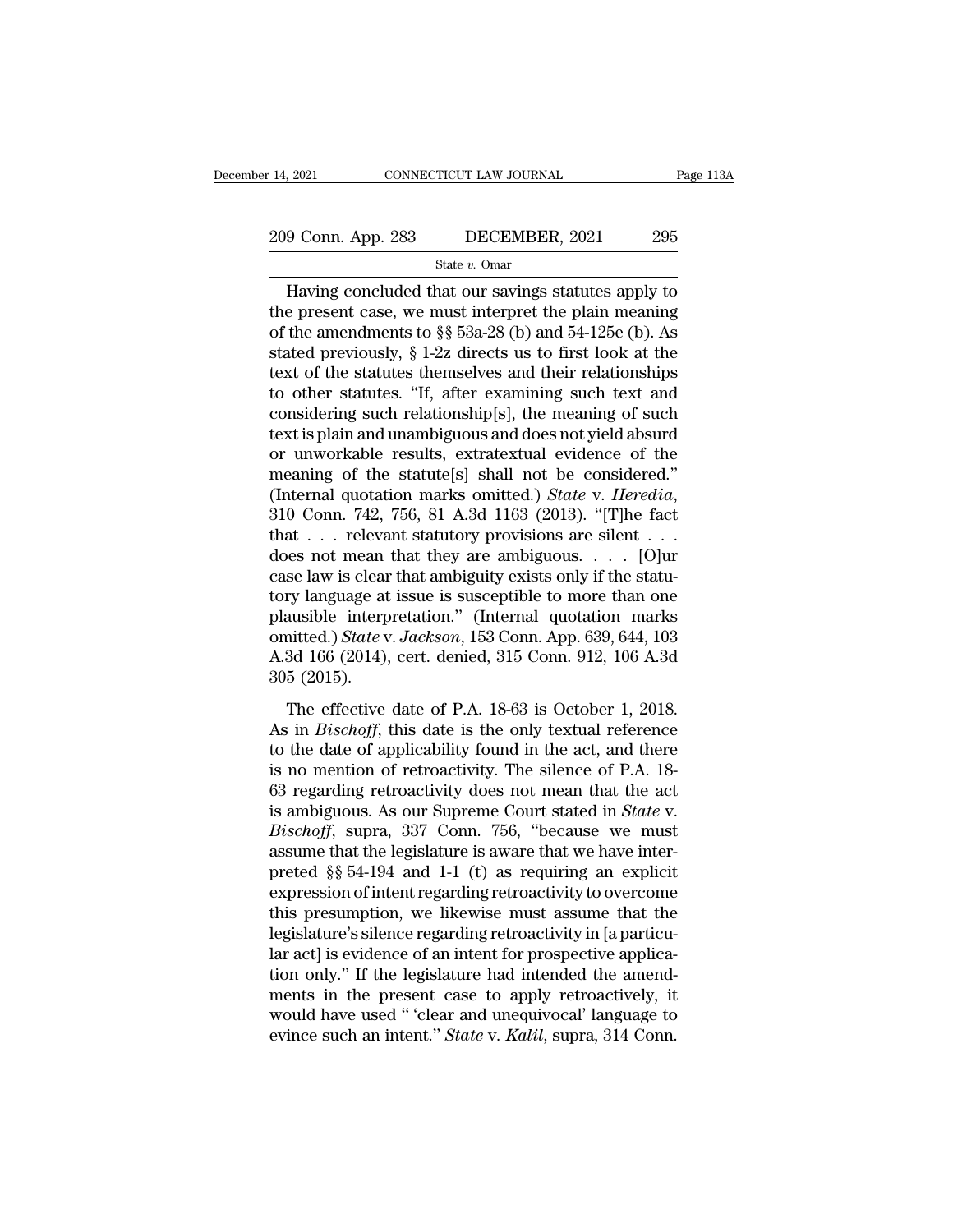# CONNECTICUT LAW JOURNAL December 14, 2021<br>296 DECEMBER, 2021 209 Conn. App. 296<br>State v. Smith

### State *v.* Smith

558. In the absence of any express language in the connectively only by philostophysics of any express language in the statute stating otherwise, the amendments apply pro-**SET ASSET SET ASSET SET ASSET SET ASSET ASSET ASSET ASSET ASSET AND SET ALSO SET ALSO SET Also SET Also SET Also SET Also SET ALSO SET ALSO SET ALSO SET ALSO SET ALSO SET ALSO SET ALSO APPLY PROPERENT APPLY PROPERENT APP Spectively only. In light of our well established interpretation of**  $\S$  $\S$  **1 and 2 are signing properties and**  $\S$  **and**  $\S$  **1 and**  $\S$  **2 are signing properties and**  $\S$  **54-194 and 1-1 (t), the fact that P.A. 18-63,**  $\S$  **8.1** 296 DECEMBER, 2021 209 Conn. App. 296<br>
State v. Smith<br>
558. In the absence of any express language in the<br>
statute stating otherwise, the amendments apply pro-<br>
spectively only. In light of our well established interpre-<br> State v. Smith<br>
State v. Smith<br>
558. In the absence of any express language in the<br>
statute stating otherwise, the amendments apply pro-<br>
spectively only. In light of our well established interpre-<br>
tation of §§ 54-194 an State v. Smith<br>558. In the absence of any express language in the<br>statute stating otherwise, the amendments apply pro-<br>spectively only. In light of our well established interpre-<br>tation of §§ 54-194 and 1-1 (t), the fact 558. In the absence of any express language in the statute stating otherwise, the amendments apply prospectively only. In light of our well established interpretation of §§ 54-194 and 1-1 (t), the fact that P.A. 18-63, §§ statute stating otherwise, the amendments apply pro-<br>spectively only. In light of our well established interpre-<br>tation of §§ 54-194 and 1-1 (t), the fact that P.A. 18-63,<br>§§ 1 and 2, are silent regarding retroactivity doe Ectively only. In fight of our wen established interpre-<br>tion of §§ 54-194 and 1-1 (t), the fact that P.A. 18-63,<br>1 and 2, are silent regarding retroactivity does not<br>eate ambiguity. See *State* v. *Bischoff*, supra, 756. Early 1 and 2, are silent regarding retroactivity does not create ambiguity. See *Statev. Bischoff*, supra, 756. Thus, there is no ambiguity in P.A. 18-63,  $\S$  1 and 2, that would require us to examine the act's legislati

 $\frac{1}{88}$  T and 2, are shent regarding retroactivity does not<br>create ambiguity. See *Statev. Bischoff*, supra, 756. Thus,<br>there is no ambiguity in P.A. 18-63,  $\S$  1 and 2, that<br>would require us to examine the act's legis there is no ambiguity in P.A. 18-63, §§ 1 and 2, that<br>would require us to examine the act's legislative history.<br>Accordingly, we conclude that the plain language of<br>P.A. 18-63, §§ 1 and 2, clearly and unambiguously pro-<br>h Fig. 2. The context of the related saving<br>would require us to examine the act's legislative history.<br>Accordingly, we conclude that the plain language of<br>P.A. 18-63, §§ 1 and 2, clearly and unambiguously pro-<br>hibits retroa statute as to examine the act s registative instory.<br>Accordingly, we conclude that the plain language of<br>P.A. 18-63, §§ 1 and 2, clearly and unambiguously pro-<br>hibits retroactive application and that this interpreta-<br>tion Accordingly, we conclude that the plain language of<br>P.A. 18-63, §§ 1 and 2, clearly and unambiguously pro-<br>hibits retroactive application and that this interpreta-<br>tion does not lead to an absurd or unworkable result,<br>esp P.A. 18-63, §§ 1 and 2, clearly and unambiguously prohibits retroactive application and that this interpretation does not lead to an absurd or unworkable result, especially when viewed in context of the related savings sta tence. In does not lead to an absurd context<br>pecially when viewed in context<br>atutes, §§ 54-194 and 1-1 (t). Se<br>e conclude that the trial court<br>fendant's amended motion to c<br>nce.<br>The judgment is affirmed.<br>In this opinion the other In this set in 1-1 (t). See id., 761. Therefore conclude that the trial court properly denied fendant's amended motion to correct an illegal sequence.<br>The judgment is affirmed.<br>In this opinion the other judges concurred.

### ne judgment is affirmed.<br>In this opinion the other judges concurred.<br>STATE OF CONNECTICUT *v*. DEJON A. SMITH (AC 44156) firmed.<br>
other judges concu<br>
CCTICUT v. DEJON<br>
(AC 44156)<br>
tt, Moll and Flynn, Js. STATE OF CONNECTICUT  $v$ . DEJON A. SMITH<br>(AC 44156)<br>Prescott, Moll and Flynn, Js.

### *Syllabus*

 $(AC 44156)$ <br>Prescott, Moll and Flynn, Js.<br>*Syllabus*<br>The defendant, who previously had been convicted on a plea of guilty of<br>the crime of possession of narcotics with intent to sell, appealed to this (AC 441500)<br>
Prescott, Moll and Flynn, Js.<br> *Syllabus*<br>
defendant, who previously had been convicted on a plea of guilty of<br>
the crime of possession of narcotics with intent to sell, appealed to this<br>
court following the t Prescott, Moll and Flynn, Js.<br>
Syllabus<br>
defendant, who previously had been convicted on a plea of guilty of<br>
the crime of possession of narcotics with intent to sell, appealed to this<br>
court following the trial court's de Syllabus<br>defendant, who previously had been convicted on a plea of guilty of<br>the crime of possession of narcotics with intent to sell, appealed to this<br>court following the trial court's denial of his motion to correct an i *Syllabus*<br>defendant, who previously had been convicted on a plea of guilty of<br>the crime of possession of narcotics with intent to sell, appealed to this<br>court following the trial court's denial of his motion to correct an defendant, who previously had been convicted on a plea of guilty of<br>the crime of possession of narcotics with intent to sell, appealed to this<br>court following the trial court's denial of his motion to correct an illegal<br>se the crime of possession of narcotics with intent to sell, appealed to this court following the trial court's denial of his motion to correct an illegal sentence. In 2013, as part of his plea agreement, the defendant was se special parole as a punishment for certain drug related offenses, included parole and the defendant was sentence. In 2013, as part of his plea agreement, the defendant was sentenced to five years of incarceration, followed sentence. In 2013, as part of his plea agreement, the defendant was sentenced to five years of incarceration, followed by five years of special parole. In 2018, our legislature enacted a public act (P.A. 18-63), which ame sentenced to five years of incarceration, followed by five years of special parole. In 2018, our legislature enacted a public act (P.A. 18-63), which amended certain statutes ( $\$ § 53a-28 (b) and 54-125e (b)) to eliminate parole. In 2018, our legislature enacted a public act (P.A. 18-63), which amended certain statutes ( $\S$ § 53a-28 (b) and 54-125e (b)) to eliminate special parole as a punishment for certain drug related offenses, including amended certain statutes ( $\S$ § 53a-28 (b) and 54-125e (b)) to eliminate special parole as a punishment for certain drug related offenses, includ-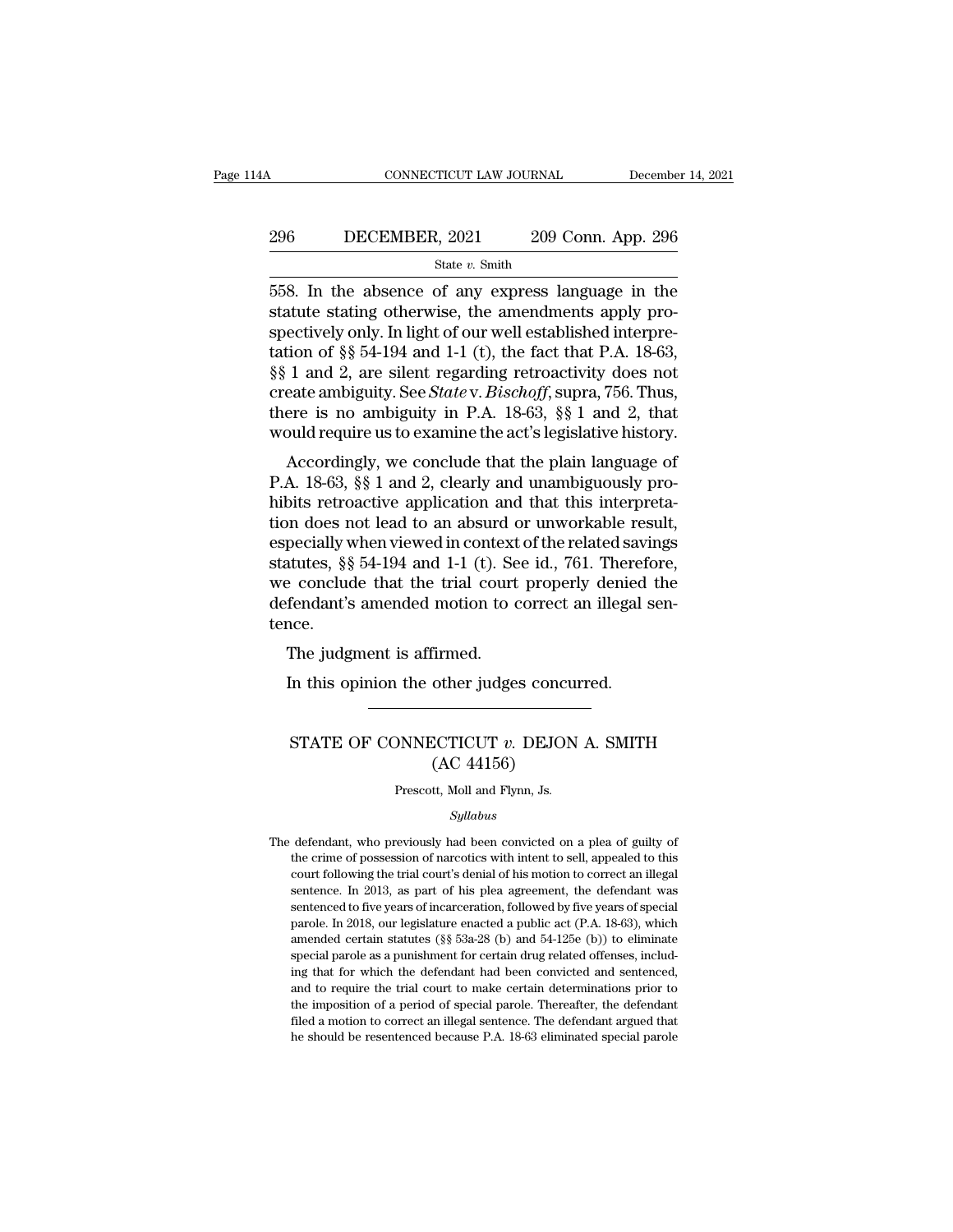# 209 Conn. App. 296 DECEMBER, 2021 297<br>
209 Conn. App. 296 DECEMBER, 2021 297

### State *v.* Smith

209 Conn. App. 296 DECEMBER, 2021 297<br>
State v. Smith<br>
as a possible punishment for the offense for which he had been sen-<br>
tenced. The state filed an objection to the motion. The trial court denied<br>
the motion, stating t **the state filed an objection of the motion.** The state *v*. Smith<br>as a possible punishment for the offense for which he had been sentenced. The state filed an objection to the motion. The trial court denied<br>the motion, s the motion, stating motion, stating that §§ 53a-28 (b) and 54-125e (b) were substantive, where the motion, stating that §§ 53a-28 (b) and 54-125e (b) were substantive, rather than procedural, in nature and, as such, the am State v. Smith<br>as a possible punishment for the offense for which he had been sen-<br>tenced. The state filed an objection to the motion. The trial court denied<br>the motion, stating that §§ 53a-28 (b) and 54-125e (b) were subs State v. Smith<br>as a possible punishment for the offense for which he had been sen-<br>tenced. The state filed an objection to the motion. The trial court denied<br>the motion, stating that §§ 53a-28 (b) and 54-125e (b) were subs as a possible punishment for the offense for which he had been sentenced. The state filed an objection to the motion. The trial court denied the motion, stating that  $\S$  53a-28 (b) and 54-125e (b) were substantive, rather to the defendant's differential out of the motion. The trial court denied<br>the motion, stating that  $\S$  53a-28 (b) and 54-125e (b) were substantive,<br>rather than procedural, in nature and, as such, the amendments required<br>b the motion, stating that §§ 53a-28 (b) and 54-125e (b) were substantive, rather than procedural, in nature and, as such, the amendments required by P.A. 18-63 did not apply retroactively. *Held* that the trial court prope rather than procedural, in nature and, as such, the amendments required<br>by P.A. 18-63 did not apply retroactively. *Held* that the trial court properly<br>denied the defendant's motion to correct an illegal sentence: contrary by P.A. 18-63 did not apply retroactively. Held that the trial court properly denied the defendant's motion to correct an illegal sentence: contrary to the defendant's claim, this court's retroactivity analysis was not con by and the defendant's motion to correct an illegal sentence: contrary<br>to the defendant's claim, this court's retroactivity analysis was not con-<br>trolled by the doctrine of clarifications because P.A. 18-63 was a change<br>in to the defendant's claim, this court's retroactivity analysis was not controlled by the doctrine of clarifications because P.A. 18-63 was a change in the law, rather than clarifying legislation, as the legislature did not trolled by the doctrine of clarifications because P.A. 18-63 was a change in the law, rather than clarifying legislation, as the legislature did not incorporate into the act an explicit statement of its intent to clarify in the law, rather than clarifying legislation, as the legislature did not incorporate into the act an explicit statement of its intent to clarify  $\S$   $\S$   $\S$   $\S$   $\S$  $3a-28$  (b) and  $54-125e$  (b), the prior language of th in corporate into the act an explicit statement of its intent to clarify  $\S$ § 53a-28 (b) and 54-125e (b), the prior language of those statutes was already clear, and, through the enactment of P.A. 18-63, the legislature a <sup>8</sup> s 53a-28 (b) and 54-125e (b), the prior language of those statutes was already clear, and, through the enactment of P.A. 18-63, the legislature added language to change such statutes by narrowing their application, and already clear, and, through the enactment of P.A. 18-63, the legislature added language to change such statutes by narrowing their application, and, accordingly, this court was not required to consider the legislative his anded language to change such statutes by narrowing their application, and, accordingly, this court was not required to consider the legislative history of the act in determining the legislature's intent with regard to ret and, accordingly, this court was not required to consider the legislative history of the act in determining the legislature's intent with regard to retroactivity; moreover, pursuant to *State* v. *Omar* (209 Conn. App. 283 retroactivity; moreover, pursuant to *State* v. *Omar* (209 Conn. App. 283), because P.A. 18-63 repealed and replaced the imposition of a form of punishment for a criminal conviction, this court's retroactivity analysis w because P.A. 18-63 repealed and replaced the imposition of a form of punishment for a criminal conviction, this court's retroactivity analysis was instead controlled by *State* v. *Bischoff* (337 Conn. 739), *State* v. *K* punishment for a criminal conviction, this court's retroactivity analysis<br>was instead controlled by *State* v. *Bischoff* (337 Conn. 739), *State* v.<br>*Kalil* (314 Conn. 529), and the savings statutes (§§ 54-194 and 1-1 (t) was instead controlled by *State* v<br>was instead controlled by *State* v<br>*Kalil* (314 Conn. 529), and the save and, interpreted in accordance there<br>uously prohibited retroactive appli<br>28 (b) and 54-125e (b), and such absurd *Kalil* (314 Conn. 529), and the savings statutes (§§ 54-194 and 1-1 (t)), and, interpreted in accordance therewith, P.A. 18-63 clearly and unambiguously prohibited retroactive application of the amendments to §§ 53a-28 ( % uously prohibited retroactive application of the amendments to % 53a-<br>
<sup>28</sup> (b) and 54-125e (b), and such an interpretation did not lead to an absurd or unworkable result.<br>
Argued October 4—officially released December 1 and, interpreted in accordance therewith, r.A. 18-05 clearly and unambiguously prohibited retroactive application of the amendments to §§ 53a-<br>28 (b) and 54-125e (b), and such an interpretation did not lead to an<br>absurd or

of possession of arcotics with intent to sell, possession<br>of drug possession of an interpretation did not lead to an<br>absurd or unworkable result.<br>Argued October 4—officially released December 14, 2021<br>*Procedural History*<br> absurd or unworkable result.<br>
Argued October 4—officially released December 14, 2021<br>
Procedural History<br>
Information charging the defendant with the crimes<br>
of possession of narcotics with intent to sell, possession<br>
of d Argued October 4—officially released December 14, 2021<br> *Procedural History*<br>
Information charging the defendant with the crimes<br>
of possession of narcotics with intent to sell, possession<br>
of drug paraphernalia, and illeg *Procedural History*<br>Information charging the defendant with the crimes<br>of possession of narcotics with intent to sell, possession<br>of drug paraphernalia, and illegal operation of a motor<br>vehicle while under suspension, bro Froceaural History<br>area number of possession of narcotics with intent to sell, possession<br>of drug paraphernalia, and illegal operation of a motor<br>vehicle while under suspension, brought to the Superior<br>Court in the judicia Information charging the defendant with the crimes<br>of possession of narcotics with intent to sell, possession<br>of drug paraphernalia, and illegal operation of a motor<br>vehicle while under suspension, brought to the Superior<br> of possession of narcotics with intent to sell, possession<br>of drug paraphernalia, and illegal operation of a motor<br>vehicle while under suspension, brought to the Superior<br>Court in the judicial district of Litchfield, geogr of drug paraphernalia, and illegal operation of a motor<br>vehicle while under suspension, brought to the Superior<br>Court in the judicial district of Litchfield, geographical<br>area number eighteen, where the defendant was pre-<br> vehicle while under suspension, brought to the Superior<br>Court in the judicial district of Litchfield, geographical<br>area number eighteen, where the defendant was pre-<br>sented to the court, *Ginocchio*, *J*., on a plea of gui Court in the judicial district of Litchfield, geographical<br>area number eighteen, where the defendant was pre-<br>sented to the court, *Ginocchio*, *J*., on a plea of guilty<br>to possession of narcotics with intent to sell; ther area number eighteen, where the defendant was pre-<br>sented to the court, *Ginocchio*, *J*., on a plea of guilty<br>to possession of narcotics with intent to sell; thereafter,<br>the state entered a nolle prosequi as to each of th sented to the court, *Ginocchio*, *J*., on a plea of guilty<br>to possession of narcotics with intent to sell; thereafter,<br>the state entered a nolle prosequi as to each of the<br>remaining charges; judgment of guilty; subsequent the state entered a net<br>remaining charges; ju<br>the court, *Danaher*, *J.*,<br>motion to correct an ill<br>appealed to this court<br>*Emily H. Wagner*, a<br>appellant (defendant).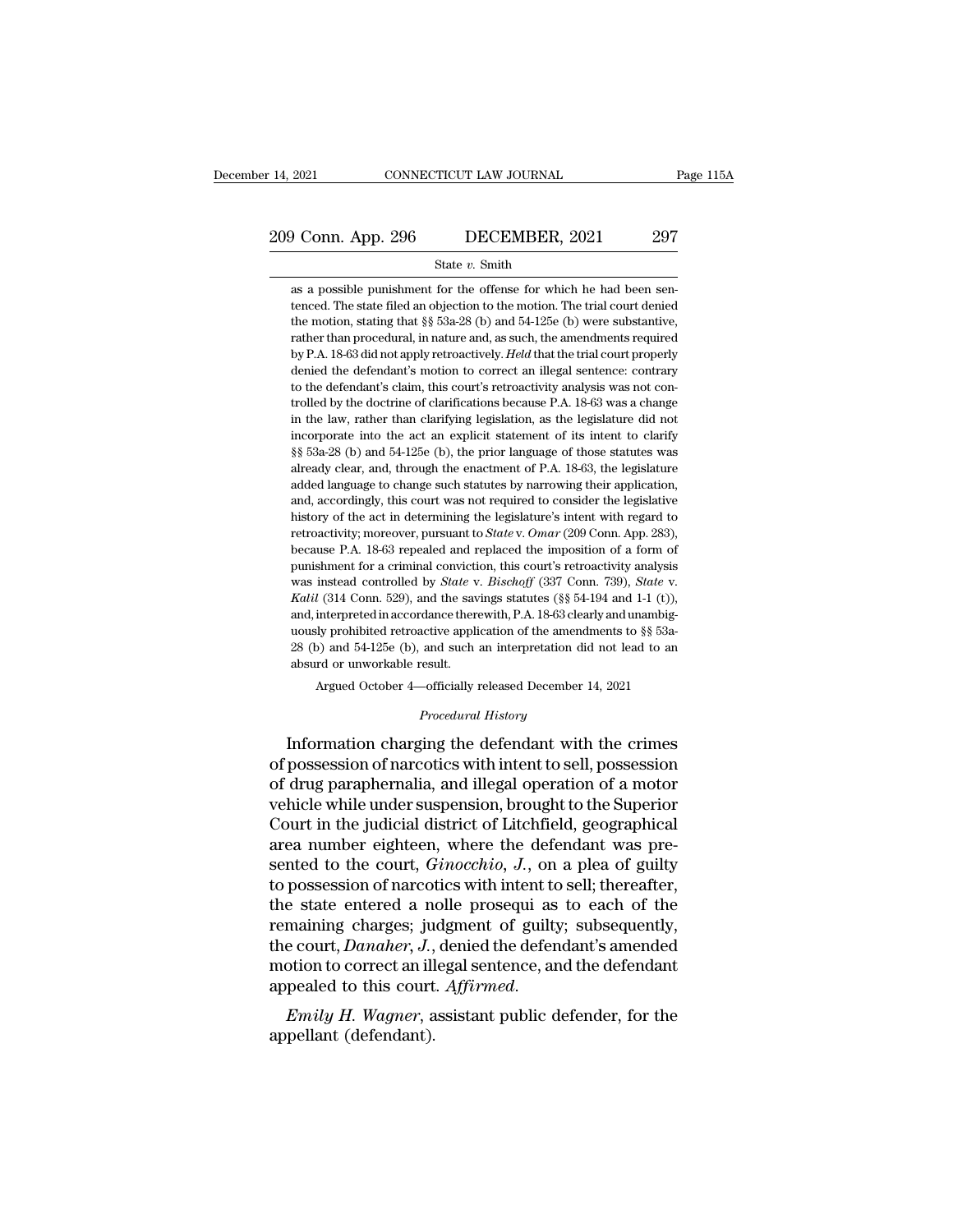### CONNECTICUT LAW JOURNAL December 14, 2021<br>298 DECEMBER, 2021 209 Conn. App. 296<br>31 State v. Smith State *v.* Smith

**THADIST CONNECTICUT LAW JOURNAL** December<br> **Thadius L. Bochain**, deputy assistant state's attor-<br> **Thadius L. Bochain**, deputy assistant state's attor-<br> **Thadius L. Bochain**, deputy assistant state's attor-<br> **Thadius L. B** ney, Witchess, 2021 209 Conn. App. 296<br>
State v. Smith<br>
Thadius L. Bochain, deputy assistant state's attor-<br>
mey, with whom, on the brief, was *Dawn Gallo*, state's<br>
attorney, for the appellee (state). 298 DECEMBER, 2021 209<br>
State v. Smith<br>
Thadius L. Bochain, deputy assists<br>
mey, with whom, on the brief, was Dau<br>
attorney, for the appellee (state).<br>  $o_{pinion}$ State v. Smith<br>
Thadius L. Bochain, deputy assistant state's attor-<br>
y, with whom, on the brief, was Dawn Gallo, state's<br>
torney, for the appellee (state).<br>  $\frac{Opinion}{PLYNN}$ , J. This is an appeal from the judgment of<br>
e tria

### *Opinion*

Thadius L. Bochain, deputy assistant state's attor-<br>ney, with whom, on the brief, was Dawn Gallo, state's<br>attorney, for the appellee (state).<br> $\frac{opinion}{opinion}$ <br>FLYNN, J. This is an appeal from the judgment of<br>the trial court de mey, with whom, on the brief, was *Dawn Gallo*, state's<br>attorney, for the appellee (state).<br> $opinion$ <br>FLYNN, J. This is an appeal from the judgment of<br>the trial court denying the amended motion to correct<br>an illegal sentence fi opinion<br>
state and the appellee (state).<br>
FLYNN, J. This is an appeal from the judgment of<br>
the trial court denying the amended motion to correct<br>
an illegal sentence filed by the defendant, Dejon A.<br>
Smith, pursuant to Pr **EXAMPLE CONTEX CONTROVER CONTROLLED THE CONTROVIDED SURFERING SURFERING SURFERING SURFERING SURFERING SURFERING SURFERING SURFERING SURFERING SURFERING CONCLUDING that certain amendments to Connecticut's special parchel** FLYNN, J. This is an appeal from the judgment of<br>the trial court denying the amended motion to correct<br>an illegal sentence filed by the defendant, Dejon A.<br>Smith, pursuant to Practice Book § 43-22. On appeal,<br>the defendan FLYNN, J. This is an appeal from the judgment of<br>the trial court denying the amended motion to correct<br>an illegal sentence filed by the defendant, Dejon A.<br>Smith, pursuant to Practice Book § 43-22. On appeal,<br>the defendant the trial court denying the amended motion to correct<br>an illegal sentence filed by the defendant, Dejon A.<br>Smith, pursuant to Practice Book § 43-22. On appeal,<br>the defendant claims that the court erred in concluding<br>that an illegal sentence filed by the defendant, Dejon A.<br>Smith, pursuant to Practice Book § 43-22. On appeal,<br>the defendant claims that the court erred in concluding<br>that certain amendments to Connecticut's special<br>parole sta Smith, pursuant to Practice Book § 43-22. On appeal,<br>the defendant claims that the court erred in concluding<br>that certain amendments to Connecticut's special<br>parole statute, embodied in No. 18-63, §§ 1 and 2, of<br>the 2018 the defendant claims that the court erred in concluding<br>that certain amendments to Connecticut's special<br>parole statute, embodied in No. 18-63, §§ 1 and 2, of<br>the 2018 Public Acts (P.A. 18-63), which became effec-<br>tive on that certain amen<br>parole statute, emb<br>the 2018 Public Acts<br>tive on October 1, 2<br>render his 2013 sent<br>We disagree and, as<br>the trial court.<br>We conclude that Fole statute, embodied in No. 15-05,  $\frac{1}{88}$  T and 2, 01<br>e 2018 Public Acts (P.A. 18-63), which became effec-<br>re on October 1, 2018, did not apply retroactively to<br>nder his 2013 sentence imposing special parole void.<sup>1</sup> the 2018 I donc Acts (1.A. 18-63), which became enective on October 1, 2018, did not apply retroactively to render his 2013 sentence imposing special parole void.<sup>1</sup><br>We disagree and, accordingly, affirm the judgment of th

the off October 1, 2018, that five apply retroactively to<br>render his 2013 sentence imposing special parole void.<sup>1</sup><br>We disagree and, accordingly, affirm the judgment of<br>the trial court.<br>We conclude that, when the legislat Fender his 2015 sentence imposing special parole vold.<br>We disagree and, accordingly, affirm the judgment of<br>the trial court.<br>We conclude that, when the legislature enacted P.A.<br>18-63, which changed the law by prohibiting s we usagree and, accordingly, affilm the judgment of<br>the trial court.<br>We conclude that, when the legislature enacted P.A.<br>18-63, which changed the law by prohibiting special<br>parole as a sentence for certain narcotics offens We conclude that, when the legislature enacted P.A.<br>18-63, which changed the law by prohibiting special<br>parole as a sentence for certain narcotics offenses, it<br>did so prospectively, not retroactively. We also con-<br>clude th We conclude that, when the legislature enacted P.A.<br>18-63, which changed the law by prohibiting special<br>parole as a sentence for certain narcotics offenses, it<br>did so prospectively, not retroactively. We also con-<br>clude th 18-63, which changed the law by prohibiting special<br>parole as a sentence for certain narcotics offenses, it<br>did so prospectively, not retroactively. We also con-<br>clude that the silence in P.A. 18-63 regarding retroactiv-<br> parole as a sentence for certain narcotics offenses, it<br>did so prospectively, not retroactively. We also con-<br>clude that the silence in P.A. 18-63 regarding retroactiv-<br>ity is evidence of intent for prospective application did so prospectively, not retroactively. We also conclude that the silence in P.A. 18-63 regarding retroactivity is evidence of intent for prospective application only; see *State* v. *Bischoff*, 337 Conn. 739, 756, 258 A. clude that the silence in P.A. 18-63 regarding retroactivity is evidence of intent for prospective application only;<br>see *State* v. *Bischoff*, 337 Conn. 739, 756, 258 A.3d 14<br>(2021); that prospective application creates n ity is evidence of intent for prospective application only;<br>see *State* v. *Bischoff*, 337 Conn. 739, 756, 258 A.3d 14<br>(2021); that prospective application creates neither an<br>absurd nor an unworkable result; and that Gene see *State* v. *Bischoff*, 337 Conn. 739, 756, 258 A.3d 14 (2021); that prospective application creates neither an absurd nor an unworkable result; and that General Statutes §§ 54-194 and 1-1 (t) apply and, when read toget (2021); that prospective application creates neither an absurd nor an unworkable result; and that General Statutes  $\S$ § 54-194 and 1-1 (t) apply and, when read together, provide that the repeal of a statute prescribing th absurd nor an unworkable re<br>utes §§ 54-194 and 1-1 (t) app<br>provide that the repeal of a s<br>ishment for a crime shall r<br>punishment incurred befor<br>unless a contrary legislative<br>an amendatory statute.<br>The following facts are p Example is the following facts are pertinent to our resolution<br>this appear of a statute prescribing the pun-<br>ment for a crime shall not affect any liability for<br>mishment incurred before the repeal is effective,<br>less a con provide that the repeat of a statute prescribing the punishment for a crime shall not affect any liability for<br>punishment incurred before the repeal is effective,<br>unless a contrary legislative intent is expressed within<br>a

1 amendatory statute.<br>
The following facts are pertinent to our resolution<br>
<sup>1</sup> In *State* v. *Omar*, 209 Conn. App. 283, A.3d (2021), which was<br>
leased on the same date as this opinion, the defendant makes the same

The following facts are pertinent to our resolution<br>of this appeal. On May 14, 2013, the defendant was<br> $\frac{1}{10}$  In *State v. Omar*, 209 Conn. App. 283, A.3d (2021), which was<br>released on the same date as this opinion, t claim.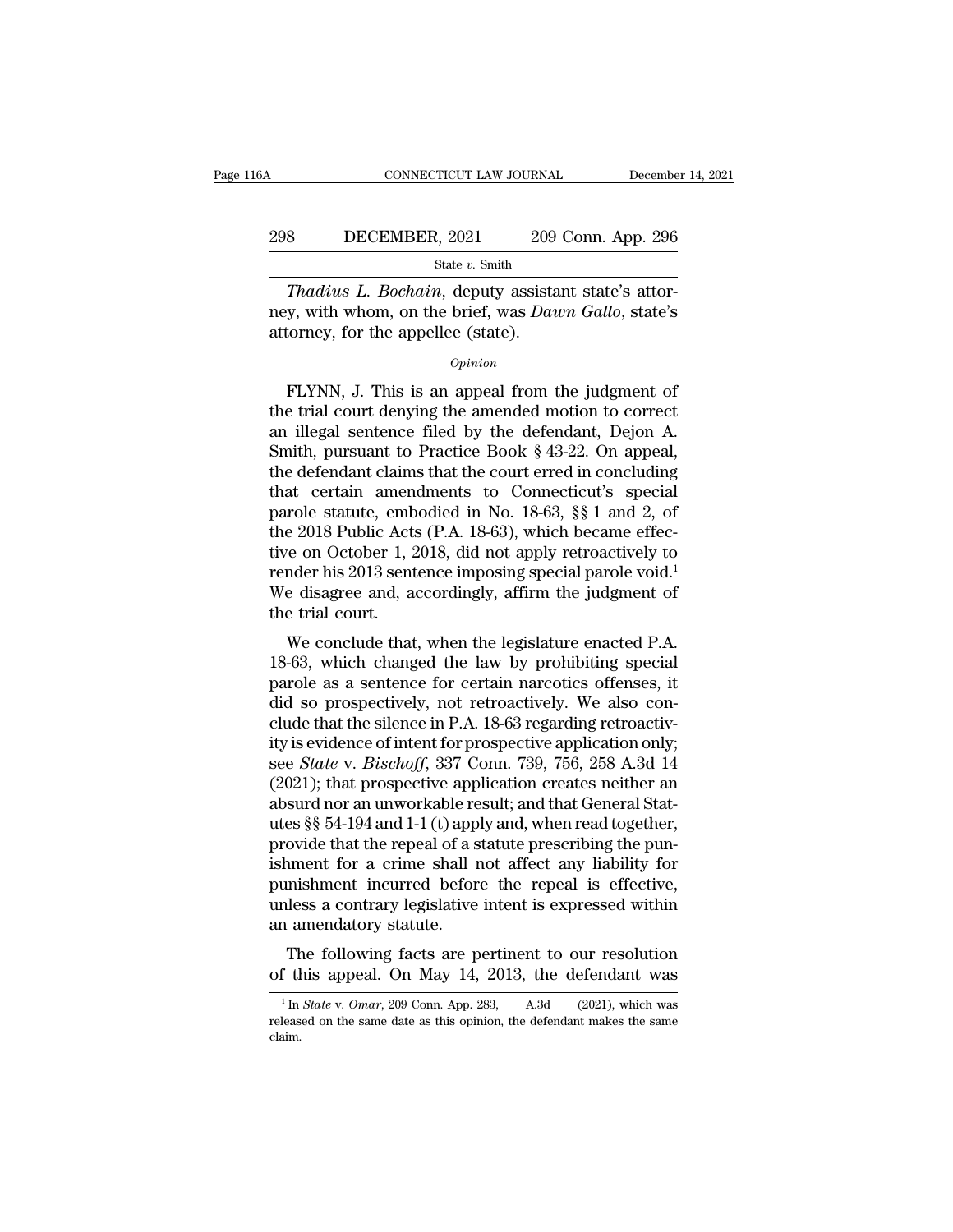| r 14, 2021         | CONNECTICUT LAW JOURNAL | Page 117A |
|--------------------|-------------------------|-----------|
| 209 Conn. App. 296 | DECEMBER, 2021          | 299       |
|                    | State $v$ . Smith       |           |

2021 CONNECTICUT LAW JOURNAL Page 11<br>
209 Conn. App. 296 DECEMBER, 2021 299<br>  $\frac{\text{State } v. \text{ Smith}}{\text{arrested in Torrington. The state charged him with,}}$ <br>
among other crimes, possession of narcotics with intent 209 Conn. App. 296 DECEMBER, 2021 299<br>
State v. Smith<br>
arrested in Torrington. The state charged him with,<br>
among other crimes, possession of narcotics with intent<br>
to sell in violation of General Statutes (Rev. to 2013)<br> 209 Conn. App. 296 DECEMBER, 2021 299<br>
State v. Smith<br>
arrested in Torrington. The state charged him with,<br>
among other crimes, possession of narcotics with intent<br>
to sell in violation of General Statutes (Rev. to 2013)<br> 209 Conn. App. 296 DECEMBER, 2021 299<br>
State v. Smith<br>
arrested in Torrington. The state charged him with,<br>
among other crimes, possession of narcotics with intent<br>
to sell in violation of General Statutes (Rev. to 2013)<br> State v. Smith<br>
arrested in Torrington. The state charged him with,<br>
among other crimes, possession of narcotics with intent<br>
to sell in violation of General Statutes (Rev. to 2013)<br>
§ 21a-277 (a). On October 8, 2013, the arrested in Torrington. The state charged him with,<br>among other crimes, possession of narcotics with intent<br>to sell in violation of General Statutes (Rev. to 2013)<br> $§ 21a-277$  (a). On October 8, 2013, the defendant pleade arrested in Torrington. The state charged him with,<br>among other crimes, possession of narcotics with intent<br>to sell in violation of General Statutes (Rev. to 2013)<br>§ 21a-277 (a). On October 8, 2013, the defendant pleaded<br>g among other crimes, po<br>to sell in violation of<br>§ 21a-277 (a). On Octob<br>guilty to that charge. C<br>a plea agreement, he w<br>sentence of five years<br>of special parole.<br>After the defendant 21a-277 (a). On October 8, 2013, the defendant pleaded<br>ilty to that charge. On December 19, 2013, as part of<br>plea agreement, he was sentenced to an agreed upon<br>intence of five years to serve, followed by five years<br>specia guilty to that charge. On December 19, 2013, as part of<br>a plea agreement, he was sentenced to an agreed upon<br>sentence of five years to serve, followed by five years<br>of special parole.<br>After the defendant was sentenced, our

a plea agreement, he was sentenced to an agreed upon<br>sentence of five years to serve, followed by five years<br>of special parole.<br>After the defendant was sentenced, our legislature<br>enacted P.A. 18-63, which eliminated specia sentence of five years to serve, followed by five years<br>of special parole.<br>After the defendant was sentenced, our legislature<br>enacted P.A. 18-63, which eliminated special parole as<br>a punishment for certain drug offenses. P of special parole.<br>
After the defendant was sentenced, our legislature<br>
enacted P.A. 18-63, which eliminated special parole as<br>
a punishment for certain drug offenses. Public Act 18-<br>
63 is titled "An Act Concerning Specia After the defendant was sentenced, our legislature<br>enacted P.A. 18-63, which eliminated special parole as<br>a punishment for certain drug offenses. Public Act 18-<br>63 is titled "An Act Concerning Special Parole for High-<br>Ris After the defendant was sentenced, our legislature<br>enacted P.A. 18-63, which eliminated special parole as<br>a punishment for certain drug offenses. Public Act 18-<br>63 is titled "An Act Concerning Special Parole for High-<br>Ris enacted P.A. 18-63, which eliminated special parole as<br>a punishment for certain drug offenses. Public Act 18-<br>63 is titled "An Act Concerning Special Parole for High-<br>Risk, Violent and Sexual Offenders" and contains three a punishment for certain drug offenses. Public Act 18-63 is titled "An Act Concerning Special Parole for High-<br>Risk, Violent and Sexual Offenders" and contains three<br>sections. Relevant to the present appeal are §§ 1 and 2 63 is titled "An Act Concerning Special Parole for High-<br>Risk, Violent and Sexual Offenders" and contains three<br>sections. Relevant to the present appeal are §§ 1 and 2<br>of P.A. 18-63,<sup>2</sup> which amended General Statutes (Rev Risk, Violent and Sexual Offenders" and contains three<br>sections. Relevant to the present appeal are §§ 1 and 2<br>of P.A. 18-63,<sup>2</sup> which amended General Statutes (Rev.<br>to 2013) §§ 53a-28 (b) and 54-125e (b),<sup>3</sup> respectively to 2013) §§ 53a-28 (b) and 54-125e (b),<sup>3</sup> respectively.<br>Prior to the enactment of P.A. 18-63 and at the time<br>the defendant committed the crimes for which he was<br>convicted, § 53a-28 (b) (9) authorized a court to impose<br> $\$ Prior to the enactment of P.A. 18-63 and at the<br>the defendant committed the crimes for which he<br>convicted, § 53a-28 (b) (9) authorized a court to in<br> $\frac{1}{2}$ Public Act 18-63 provides in relevant part: "Be it enacted by t the defendant committed the crimes for which he was ponvicted,  $\S$  53a-28 (b) (9) authorized a court to impose  $\frac{1}{2}$ Public Act 18-63 provides in relevant part: "Be it enacted by the Senate d House of Representatives i

(b) a term of the court may not impose a period of special parole by this act, except that the court may not impose a period of special parole for convictions of offenses under chapter 420b.<br>
"Sec. 2. Subsection (b) of se *of special parole for convictions of offenses under chap-<br>ter 420b.*<br>
"Sec. 2. Subsection (b) of section 54-125e of the general statutes is repealed<br>
and the following is substituted in lieu thereof (*Effective October 1, cher 420b.*<br> *circumstances of the offense, the general statutes is repealed*<br> *circumstances is substituted in lieu thereof (Effective October 1, 2018):*<br>
(b) (1) When sentencing a person, *the court may not impose a per* <sup>the</sup>  $\alpha$ . 2. Subsection (b) of section 54-125e of the general statutes is repealed and the following is substituted in lieu thereof (*Effective October 1, 2018*): (b) (1) When sentencing a person, *the court may not imp of* special particular is substituted in lieu thereof (*Effective October 1, 2018*):<br>
(b) (1) When sentencing a person, the court may not impose a period<br>
of special parole unless the court determines, based on the nature (b) (1) When sentencing a person, the court may not impose a period of special parole unless the court determines, based on the nature and circumstances of the offense, the defendant's prior criminal record and the defend 3 Special parole unless the court determines, based on the nature and special parole unless the court determines, based on the nature and celefendant's history of performance on probation or parole, that a period special circumstances of the offense, the defendant's prior criminal record and

repealed and the following is substituted in lieu thereof (*Effective October* 1, 2018):<br>
<sup>2</sup> Public Act 18-63 provides in relevant part: "Be it enacted by the Senate and House of Representatives in General Assembly conven Public Act<br>
<sup>2</sup> Public Act<br>
and House of<br>
"Section 1.<br>
repealed and t<br>
1, 2018):<br>
"(b) Except <sup>2</sup> Public Act 18-63 provides in relevant part: "Be it enacted by the Senate d House of Representatives in General Assembly convened: "Section 1. Subsection (b) of section 53a-28 of the general statutes is pealed and the

and House of Representatives in General Assembly convened:<br>
"Section 1. Subsection (b) of section 53a-28 of the general statutes is<br>
repealed and the following is substituted in lieu thereof (*Effective October*<br>
1, 2018) (9) Section 1. Subsection (b) of section 53a-28 of the general statutes is<br>repealed and the following is substituted in lieu thereof (*Effective October*<br>1, 2018):<br>(b) Except as provided in section 53a-46a, when a person section 1. Subsection (b) or section solated by the general state<br>trepealed and the following is substituted in lieu thereof (*Effective October*<br>1, 2018):<br>"(b) Except as provided in section 53a-46a, when a person is convi *i*, 2018):<br> *iimpose a period of special parole for convicted*<br> *iii)* **Except as provided in section 53a-46a, when a person is convicted<br>
<b>of an offense**, the court shall impose one of the following sentences . . .<br>
( <sup>t</sup>(b) Except.<br>
(b) Except<br>
(d) a term of<br>
section 54-125<br> *timpose a peri*<br> *ter 420b*.<br>
"Sec. 2. Subs (c) increases the court shall impose one of the following sentences ...<br>
an offense, the court shall impose one of the following sentences ...<br>
a term of imprisonment and a period of special parole as provided in<br>
tion 54 (9) a term of imprisonment and a period of special parole as provided in section 54-125e, as amended by this act, except that the court may not impose a period of special parole for convictions of offenses under chapter 4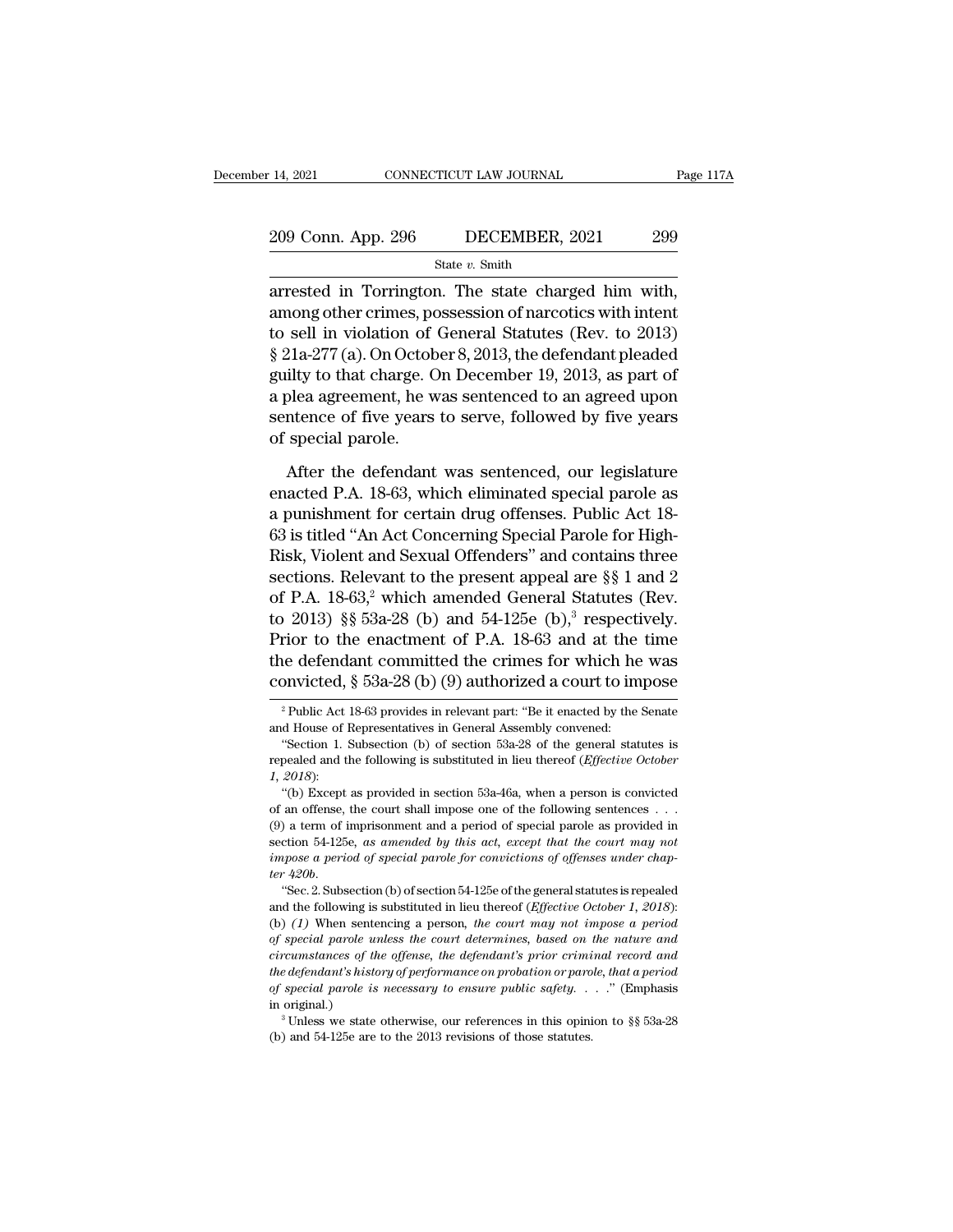# CONNECTICUT LAW JOURNAL December 14, 2021<br>300 DECEMBER, 2021 209 Conn. App. 296<br>300 State v. Smith

State *v.* Smith

CONNECTICUT LAW JOURNAL December 14, 2021<br>  $209$  Conn. App. 296<br>  $\frac{\text{State } v. \text{ Smith}}{\text{as a punishment "a term of improvement and a period}}$ <br>
of special parole as provided in section 54-125e." Section 1 of P  $\Lambda$ , 18.63 amonded that pertian of  $8.539.28$ 300 DECEMBER, 2021 209 Conn. App. 296<br>
State v. Smith<br>
as a punishment "a term of imprisonment and a period<br>
of special parole as provided in section 54-125e." Sec-<br>
tion 1 of P.A. 18-63 amended that portion of  $\S$  53a-28 300 DECEMBER, 2021 209 Conn. App. 296<br>
State v. Smith<br>
as a punishment "a term of imprisonment and a period<br>
of special parole as provided in section 54-125e." Sec-<br>
tion 1 of P.A. 18-63 amended that portion of § 53a-28<br> (b) (b) (b) by adding in relevant particle in Social particle in section 34-125e.<br>
(b) (9) by adding in relevant part that "the court may not impose a period of special paralel that portion of  $\S$  53a-28 (b) (9) by adding State v. Smith<br>
State v. Smith<br>
as a punishment "a term of imprisonment and a period<br>
of special parole as provided in section 54-125e." Sec-<br>
tion 1 of P.A. 18-63 amended that portion of § 53a-28<br>
(b) (9) by adding in re state v. Smith<br>as a punishment "a term of imprisonment and a period<br>of special parole as provided in section 54-125e." Sec-<br>tion 1 of P.A. 18-63 amended that portion of § 53a-28<br>(b) (9) by adding in relevant part that "th as a punishment "a term of imprisonment and a period<br>of special parole as provided in section 54-125e." Sec-<br>tion 1 of P.A. 18-63 amended that portion of § 53a-28<br>(b) (9) by adding in relevant part that "the court may<br>not of special parole as provided in section 54-125e." Section 1 of P.A. 18-63 amended that portion of  $\S$  53a-28<br>(b) (9) by adding in relevant part that "the court may<br>not impose a period of special parole for convictions<br>of tion 1 of P.A. 18-63 amended that portion of  $\S$  53a-28<br>(b) (9) by adding in relevant part that "the court may<br>not impose a period of special parole for convictions<br>of offenses under chapter 420b." Section 21a-277 (a),<br>th (b) (9) by adding in relevant part that "the court may<br>not impose a period of special parole for convictions<br>of offenses under chapter 420b." Section 21a-277 (a),<br>the statute under which the defendant was convicted,<br>is in not impose a period of special parole for convictions<br>of offenses under chapter 420b." Section 21a-277 (a),<br>the statute under which the defendant was convicted,<br>is included in chapter 420b of the General Statutes.<br>Section of offenses under chapter 420b." Section 21a-277 (a),<br>the statute under which the defendant was convicted,<br>is included in chapter 420b of the General Statutes.<br>Section 2 of P.A. 18-63 amended § 54-125e (b) by adding<br>in re the statute under which the defendant was convicted,<br>is included in chapter 420b of the General Statutes.<br>Section 2 of P.A. 18-63 amended § 54-125e (b) by adding<br>in relevant part that "the court may not impose a period<br>of is included in chapter 420b of the General Statutes.<br>Section 2 of P.A. 18-63 amended § 54-125e (b) by adding<br>in relevant part that "the court may not impose a period<br>of special parole unless the court determines, based<br>on Section 2 of P.A. 18-63 amended § 54-125e (b) by adding<br>in relevant part that "the court may not impose a period<br>of special parole unless the court determines, based<br>on the nature and circumstances of the offense, the<br>def in relevant part that "the court may not impose a period of special parole unless the court determines, based on the nature and circumstances of the offense, the defendant's prior criminal record and the defendant's histor of special parole<br>on the nature an<br>defendant's prior<br>history of perfor<br>period of special<br>safety.'' Public A<br>ber 1, 2018.<br>On June 20, 20 The finder and circumstances of the offendant's<br>fendant's prior criminal record and the defendant's<br>story of performance on probation or parole, that a<br>riod of special parole is necessary to ensure public<br>fety." Public Act defendant s prior criminal record and the defendant s<br>history of performance on probation or parole, that a<br>period of special parole is necessary to ensure public<br>safety." Public Act 18-63 lists an effective date of Octo-<br>

mstory of performance on probation of parole, that a<br>period of special parole is necessary to ensure public<br>safety." Public Act 18-63 lists an effective date of Octo-<br>ber 1, 2018.<br>On June 20, 2019, the defendant, in a sel period of special parole is necessary to ensure public<br>safety." Public Act 18-63 lists an effective date of Octo-<br>ber 1, 2018.<br>On June 20, 2019, the defendant, in a self-represented<br>capacity, filed a motion to correct an salety. **The Act 16-05 lists an enective date of October 1, 2018.**<br>
On June 20, 2019, the defendant, in a self-represented<br>
capacity, filed a motion to correct an illegal sentence.<br>
On August 13, 2019, the court appointed 1, 2016.<br>
On June 20, 2019, the defendant, in a self-represented<br>
capacity, filed a motion to correct an illegal sentence.<br>
On August 13, 2019, the court appointed a public<br>
defender to conduct a "sound basis" determinatio On June 20, 2019, the defendant, in a self-represented<br>capacity, filed a motion to correct an illegal sentence.<br>On August 13, 2019, the court appointed a public<br>defender to conduct a "sound basis" determination<br>under *Sta* capacity, filed a motion to correct an illegal sentence.<br>On August 13, 2019, the court appointed a public<br>defender to conduct a "sound basis" determination<br>under *State* v. *Casiano*, 282 Conn. 614, 627, 922 A.2d<br>1065 (200 On August 13, 2019, the court appointed a public<br>defender to conduct a "sound basis" determination<br>under *State* v. *Casiano*, 282 Conn. 614, 627, 922 A.2d<br>1065 (2007), regarding the defendant's motion. The pub-<br>lic defen defender to conduct a "sound basis" determination<br>under *State* v. *Casiano*, 282 Conn. 614, 627, 922 A.2d<br>1065 (2007), regarding the defendant's motion. The pub-<br>lic defender determined that there was a sound basis<br>as to under *State* v. *Casiano*, 282 Conn. 614, 627, 922 A.2d<br>1065 (2007), regarding the defendant's motion. The pub-<br>lic defender determined that there was a sound basis<br>as to one of the issues raised in the defendant's motio 1065 (2007), regarding the defendant's motion. The pub-<br>lic defender determined that there was a sound basis<br>as to one of the issues raised in the defendant's motion<br>and, on November 27, 2019, filed an amended motion<br>to co lic defender determined that there was a sound basis<br>as to one of the issues raised in the defendant's motion<br>and, on November 27, 2019, filed an amended motion<br>to correct an illegal sentence on the defendant's behalf.<br>In as to one of the issues raised in the defendant's motion<br>and, on November 27, 2019, filed an amended motion<br>to correct an illegal sentence on the defendant's behalf.<br>In that motion, the defendant argued that he should be<br>r and, on November 27, 2019, filed an amended motion<br>to correct an illegal sentence on the defendant's behalf.<br>In that motion, the defendant argued that he should be<br>resentenced because P.A. 18-63 had eliminated special<br>par to correct an illegal sentence on the defendant's behalf.<br>In that motion, the defendant argued that he should be<br>resentenced because P.A. 18-63 had eliminated special<br>parole as a possible sentence for the drug offense for<br> In that motion, the defendant argued that he should be<br>resentenced because P.A. 18-63 had eliminated special<br>parole as a possible sentence for the drug offense for<br>which he had been convicted and sentenced. On Decem-<br>ber 2 resentenced because P.A. 18-63 had eliminated sparole as a possible sentence for the drug offer which he had been convicted and sentenced. On I ber 27, 2019, the state filed an objection to the am motion to correct. On Ja role as a possible sentence for the drug offense for<br>nich he had been convicted and sentenced. On Decem-<br>r 27, 2019, the state filed an objection to the amended<br>obtion to correct. On January 3, 2020, the parties<br>peared bef which he had been convicted and sentenced. On December 27, 2019, the state filed an objection to the amended motion to correct. On January 3, 2020, the parties appeared before the court, *Danaher*, *J*., and agreed to have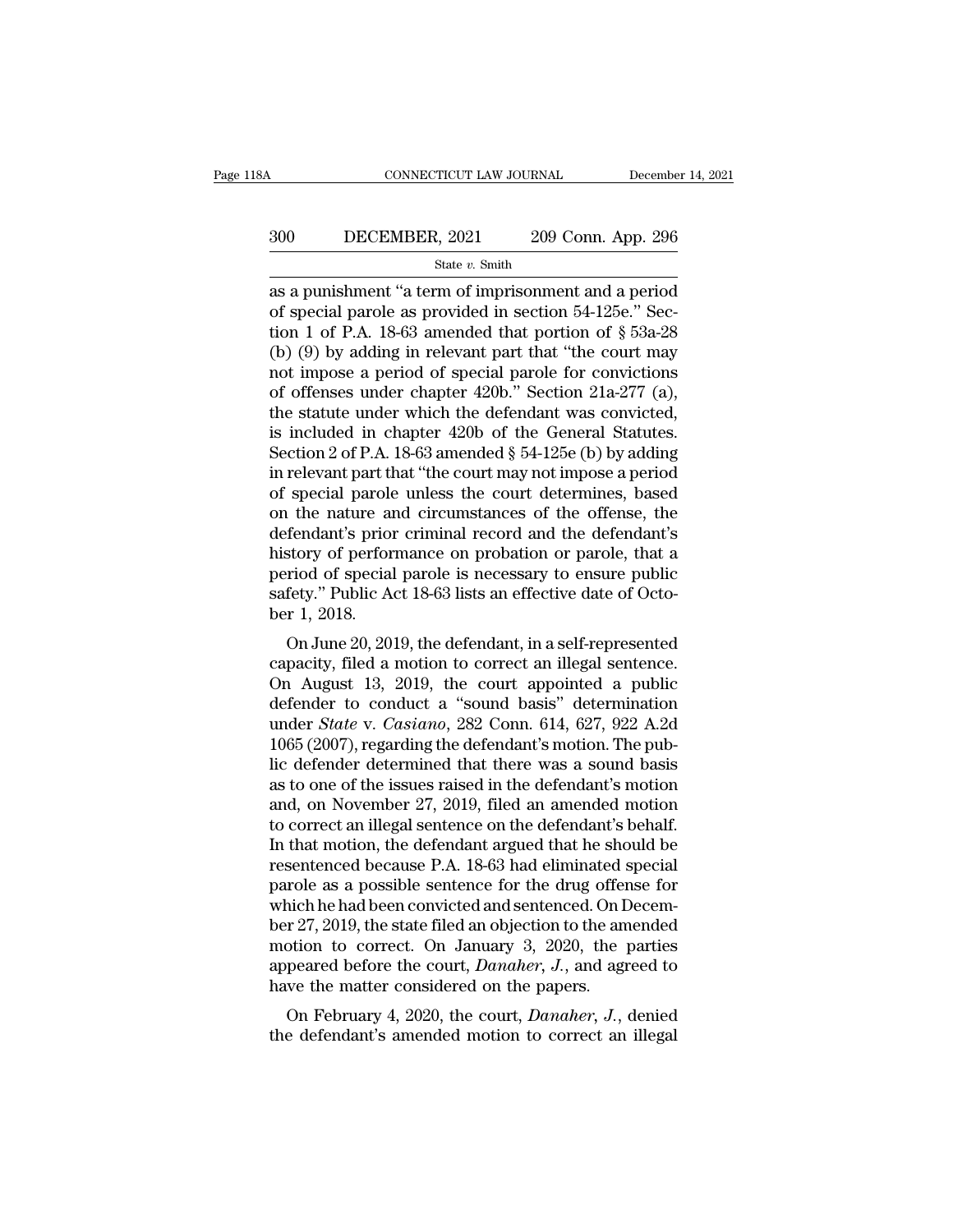# 14, 2021 CONNECTICUT LAW JOURNAL Page 119A<br>209 Conn. App. 296 DECEMBER, 2021 301<br>State v. Smith

State *v.* Smith

14, 2021 CONNECTICUT LAW JOURNAL Page 119A<br>
209 Conn. App. 296 DECEMBER, 2021 301<br>
State v. Smith<br>
Sentence and issued a memorandum of decision. The<br>
court, relying in part on *State* v. *Nathaniel S.*, 323 Conn.<br>
200, 146 209 Conn. App. 296 DECEMBER, 2021 301<br>
State v. Smith<br>
Sentence and issued a memorandum of decision. The<br>
court, relying in part on *State* v. *Nathaniel S.*, 323 Conn.<br>
290, 146 A.3d 988 (2016), concluded that the statute 209 Conn. App. 296 DECEMBER, 2021 301<br>
State v. Smith<br>
Sentence and issued a memorandum of decision. The<br>
court, relying in part on *State* v. *Nathaniel S.*, 323 Conn.<br>
290, 146 A.3d 988 (2016), concluded that the statut 209 Conn. App. 296 DECEMBER, 2021 301<br>
State v. Smith<br>
Sentence and issued a memorandum of decision. The<br>
court, relying in part on *State* v. *Nathaniel S.*, 323 Conn.<br>
290, 146 A.3d 988 (2016), concluded that the statut State v. Smith<br>
Sentence and issued a memorandum of decision. The<br>
court, relying in part on *State* v. *Nathaniel S.*, 323 Conn.<br>
290, 146 A.3d 988 (2016), concluded that the statutes<br>
amended by P.A. 18-63, §§ 1 and 2, state *v*. Smith<br>sentence and issued a memorandum of decision. The<br>court, relying in part on *State* v. *Nathaniel S.*, 323 Conn.<br>290, 146 A.3d 988 (2016), concluded that the statutes<br>amended by P.A. 18-63, §§ 1 and 2, ar sentence and issued a memorandum of decision. The<br>court, relying in part on *State* v. *Nathaniel S.*, 323 Conn.<br>290, 146 A.3d 988 (2016), concluded that the statutes<br>amended by P.A. 18-63, §§ 1 and 2, are substantive,<br>rat court, relying in part on *State* v. *Nathaniel S.*, 323 Conn.<br>290, 146 A.3d 988 (2016), concluded that the statutes<br>amended by P.A. 18-63, §§1 and 2, are substantive,<br>rather than procedural, in nature and, thus, cannot be 18-63.'' then than procedural, in nature and, thus, cannot be plied retroactively. The court also stated that "there as] no need to attempt to resolve the retroactivity sue by analyzing the legislative history regarding P.A.  $-63$ rainer than procedural, in nature and, ands, cannot be<br>applied retroactively. The court also stated that "there<br>[was] no need to attempt to resolve the retroactivity<br>issue by analyzing the legislative history regarding P.

Experience retroactively. The court also stated that there<br>[was] no need to attempt to resolve the retroactivity<br>issue by analyzing the legislative history regarding P.A.<br>18-63."<br>We now turn to the principal issue to be d From I and the eigenstative history regarding P.A.<br>18-63."<br>We now turn to the principal issue to be decided in<br>this appeal, namely, whether P.A. 18-63,  $\S$  1 and 2,<br>should be applied retroactively to the defendant's<br>agree We now turn to the principal issue to be decided in<br>this appeal, namely, whether P.A. 18-63, §§ 1 and 2,<br>should be applied retroactively to the defendant's<br>agreed upon December 19, 2013 sentence. We agree<br>with the trial c We now turn to the principal issue to be decided in<br>this appeal, namely, whether P.A. 18-63, §§ 1 and 2,<br>should be applied retroactively to the defendant's<br>agreed upon December 19, 2013 sentence. We agree<br>with the trial c We now turn to the principal issue to be decided in<br>this appeal, namely, whether P.A. 18-63, §§ 1 and 2,<br>should be applied retroactively to the defendant's<br>agreed upon December 19, 2013 sentence. We agree<br>with the trial c this appeal, namely, whether P.A. 18-63, §§ 1 and 2, should be applied retroactively to the defendant's agreed upon December 19, 2013 sentence. We agree with the trial court that P.A. 18-63 does not apply retroactively, bu should be applied retroactively to the defendant's<br>agreed upon December 19, 2013 sentence. We agree<br>with the trial court that P.A. 18-63 does not apply retro-<br>actively, but we reach our conclusion by applying the<br>retroacti agreed upon Do<br>with the trial co<br>actively, but we<br>retroactivity ar<br>applied in cases<br>107 A.3d 343 (2<br>Conn. 739.<br>We begin by dively, but we reach our conclusion by applying the<br>troactivity analysis that our Supreme Court has<br>plied in cases such as *State* v. *Kalil*, 314 Conn. 529,<br>7 A.3d 343 (2014), and *State* v. *Bischoff*, supra, 337<br>pnn. 73 actively, but we reach our conclusion by applying are<br>retroactivity analysis that our Supreme Court has<br>applied in cases such as *State* v. *Kalil*, 314 Conn. 529,<br>107 A.3d 343 (2014), and *State* v. *Bischoff*, supra, 337

colocating dialysis and our expreme court has<br>applied in cases such as *State v. Kalil*, 314 Conn. 529,<br>107 A.3d 343 (2014), and *State v. Bischoff*, supra, 337<br>Conn. 739.<br>We begin by setting forth the standard of review<br>a applica in clases sach as state v. Hatter, 9.1 com. 526, 107 A.3d 343 (2014), and *State* v. *Bischoff*, supra, 337 Conn. 739.<br>We begin by setting forth the standard of review applicable to this claim. Ordinarily, claims For Tisa 919 (2011), and Batte v. *Biscrey,* expert, 39.<br>Conn. 739.<br>We begin by setting forth the standard of review<br>applicable to this claim. Ordinarily, claims that the trial<br>court improperly denied a defendant's motion We begin by setting forth the standard of review<br>applicable to this claim. Ordinarily, claims that the trial<br>court improperly denied a defendant's motion to correct<br>an illegal sentence are reviewed pursuant to an abuse<br>of We begin by setting forth the standard of review<br>applicable to this claim. Ordinarily, claims that the trial<br>court improperly denied a defendant's motion to correct<br>an illegal sentence are reviewed pursuant to an abuse<br>of applicable to this claim. Ordinarily, claims that the trial<br>court improperly denied a defendant's motion to correct<br>an illegal sentence are reviewed pursuant to an abuse<br>of discretion standard. *State* v. *Fairchild*, 155 court improperly denied a defendant's motion to correct<br>an illegal sentence are reviewed pursuant to an abuse<br>of discretion standard. *State* v. *Fairchild*, 155 Conn.<br>App. 196, 210, 108 A.3d 1162, cert. denied, 316 Conn.<br> an illegal sentence are reviewed pursuant to an abuse<br>of discretion standard. *State* v. *Fairchild*, 155 Conn.<br>App. 196, 210, 108 A.3d 1162, cert. denied, 316 Conn.<br>902, 111 A.3d 470 (2015). Nonetheless, a trial court's<br>d of discretion standard. *State* v. *Fairchild*, 155 Conn.<br>App. 196, 210, 108 A.3d 1162, cert. denied, 316 Conn.<br>902, 111 A.3d 470 (2015). Nonetheless, a trial court's<br>determination of whether a new statute is to be applied App. 196, 210, 108 A.3d 1162, cert. denied, 316 Conn.<br>902, 111 A.3d 470 (2015). Nonetheless, a trial court's<br>determination of whether a new statute is to be applied<br>retroactively or only prospectively presents a question<br>o  $\pm$ , 111 1.13a 1.19 (2015). Noncarcless, a and courts<br>termination of whether a new statute is to be applied<br>troactively or only prospectively presents a question<br>law over which this court exercises plenary review.<br> $\epsilon$  retroactively or only prospectively presents a question<br>of law over which this court exercises plenary review.<br>See *State* v. *Bischoff*, supra, 337 Conn. 745, citing *Walsh*<br>v. *Jodoin*, 283 Conn. 187, 195, 925 A.2d 1086

France are which this court exercises plenary review.<br>See *State* v. *Bischoff*, supra, 337 Conn. 745, citing *Walsh* v. *Jodoin*, 283 Conn. 187, 195, 925 A.2d 1086 (2007).<br>The defendant advances two distinct arguments as See *State v. Bischoff*, supra, 337 Conn. 745, citing *Walsh* v. *Jodoin*, 283 Conn. 187, 195, 925 A.2d 1086 (2007).<br>The defendant advances two distinct arguments as to why the legislature intended P.A. 18-63 to apply ret v. *Jodoin*, 283 Conn. 187, 195, 925 A.2d 1086 (2007).<br>The defendant advances two distinct arguments as<br>to why the legislature intended P.A. 18-63 to apply retro-<br>actively. He first argues that P.A. 18-63 is clarifying<br>leg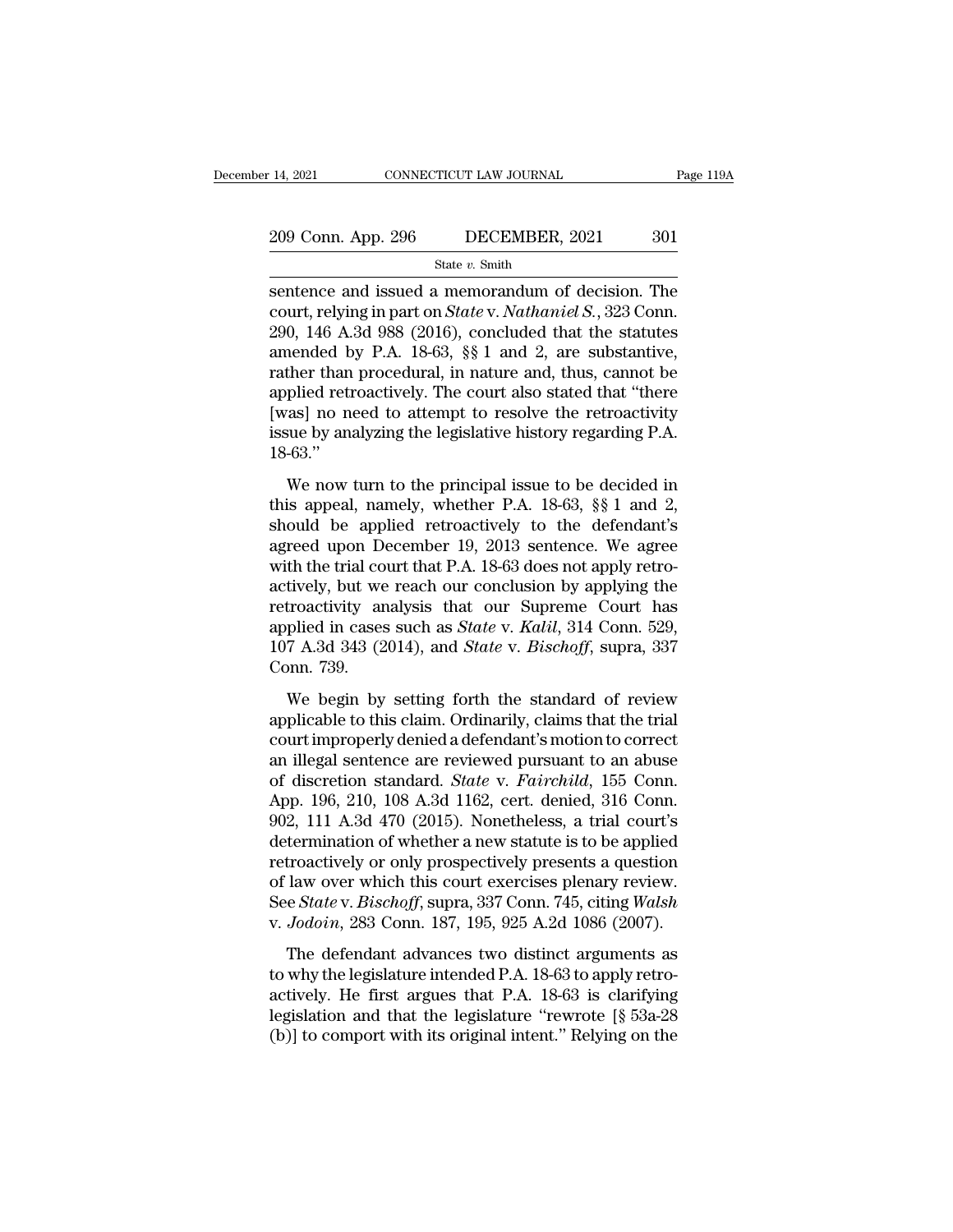# CONNECTICUT LAW JOURNAL December 14, 2021<br>302 DECEMBER, 2021 209 Conn. App. 296<br>5tate v. Smith

State *v.* Smith

CONNECTICUT LAW JOURNAL December 14, 2021<br>  $\begin{array}{r}\n 302 \quad \text{DECEMBER, 2021} \quad 209 \text{ Conn. App. 296} \\
 \hline\n \text{State } v. \text{ Smith} \\
 \text{legislative history of P.A. 18-63, he contents that "the} \\
 \text{legislature took direct, corrective action to resolve the} \\
 \text{mixture of special parole as a containing tool}\n \end{array}$ 302 DECEMBER, 2021 209 Conn. App. 296<br>  $\frac{\text{State } v. \text{ Smith}}{\text{legislative history of P.A. 18-63, he contents that "the}\n\text{legislature took direct, corrective action to resolve the}\nmisses or overuse of special parole as a sentence in the\n "Thus he controls "thlecause"$ 302 DECEMBER, 2021 209 Conn. App. 296<br>
State v. Smith<br>
legislative history of P.A. 18-63, he contends that "the<br>
legislature took direct, corrective action to resolve the<br>
misuse or overuse of special parole as a sentenci BECEMBER, 2021 209 Conn. App. 296<br>
State v. Smith<br>
legislative history of P.A. 18-63, he contends that "the<br>
legislature took direct, corrective action to resolve the<br>
misuse or overuse of special parole as a sentencing t State v. Smith<br>
State v. Smith<br>
legislative history of P.A. 18-63, he contends that "the<br>
legislature took direct, corrective action to resolve the<br>
misuse or overuse of special parole as a sentencing tool<br>
by the judicia state v. Smith<br>legislative history of P.A. 18-63, he contends that "the<br>legislature took direct, corrective action to resolve the<br>misuse or overuse of special parole as a sentencing tool<br>by the judiciary . . . . " Thus, h legislative history of P.A. 18-63, he contends that "the legislature took direct, corrective action to resolve the misuse or overuse of special parole as a sentencing tool by the judiciary  $\ldots$  ." Thus, he contends, "[b] legislature took direct, corrective action to resolve the<br>misuse or overuse of special parole as a sentencing tool<br>by the judiciary . . . . " Thus, he contends, "[b]ecause<br>the law was never intended to authorize special pa misuse or overuse of special parole as a sentencing tool<br>by the judiciary  $\ldots$ ." Thus, he contends, "[b]ecause<br>the law was never intended to authorize special parole<br>for nonviolent drug offenders, the defendant's sentenc by the judiciary . . . . ." Thus, he contends, "[b]ecause<br>the law was never intended to authorize special parole<br>for nonviolent drug offenders, the defendant's sentence<br>of special parole is not authorized by statute and is the law was never intended to authorize special parole<br>for nonviolent drug offenders, the defendant's sentence<br>of special parole is not authorized by statute and is<br>illegal." In other words, the defendant argues that cour for nonviolent drug offenders, the defendant's sentence<br>of special parole is not authorized by statute and is<br>illegal." In other words, the defendant argues that courts<br>were never permitted to impose sentences of special<br> of special parole is not authorized by statute and is<br>illegal." In other words, the defendant argues that courts<br>were never permitted to impose sentences of special<br>parole on nonviolent drug offenders and that "the law<br>wa illegal." In other words, the defendant argues that courts<br>were never permitted to impose sentences of special<br>parole on nonviolent drug offenders and that "the law<br>was being misapplied on a consistent basis by the judi-<br>c were never permitted to impose sentences of special<br>parole on nonviolent drug offenders and that "the law<br>was being misapplied on a consistent basis by the judi-<br>ciary . . . . " Alternatively, the defendant argues that if parole on nonviolent drug offenders and that "the law<br>was being misapplied on a consistent basis by the judi-<br>ciary . . . . " Alternatively, the defendant argues that if<br>this court interprets P.A. 18-63 as a change in the was being misapplied on a consistent basis by the judi-<br>ciary . . . . " Alternatively, the defendant argues that if<br>this court interprets P.A. 18-63 as a change in the law,<br>as opposed to clarifying legislation, it is clea this court interprets P.A. 18-63 as a change in the law,<br>as opposed to clarifying legislation, it is clear that the<br>legislature intended that special parole not be imposed<br>on any nonviolent drug offender. As part of this a as opposed to clarifying legislation, it is clear that the legislature intended that special parole not be imposed on any nonviolent drug offender. As part of this argument, he requests that, to the extent that *State* v. legislature intended that special parole not be impos<br>on any nonviolent drug offender. As part of this arg<br>ment, he requests that, to the extent that *State* v. Ka<br>supra, 314 Conn. 529, requires this court to apply<br>differe Figure are all that State v. Kalil,<br>pra, 314 Conn. 529, requires this court to apply a<br>fferent interpretation, *Kalil* should be overruled.<sup>4</sup><br>ccause *Kalil* is binding on this court, we will not<br>dress this part of the de ment, he requests that, to the extent that *State* v. *Katu*,<br>supra, 314 Conn. 529, requires this court to apply a<br>different interpretation, *Katil* should be overruled.<sup>4</sup><br>Because *Katil* is binding on this court, we wil

supra, 314 Conn. 529, requires this court to apply a<br>different interpretation, *Kalil* should be overruled.<sup>4</sup><br>Because *Kalil* is binding on this court, we will not<br>address this part of the defendant's argument.<br>The state different interpretation, Kalil should be overruled.<sup>4</sup><br>Because Kalil is binding on this court, we will not<br>address this part of the defendant's argument.<br>The state argues that P.A. 18-63 is a change in the<br>law, rather th Because *Katul* is binding on this court, we will not<br>address this part of the defendant's argument.<br>The state argues that P.A. 18-63 is a change in the<br>law, rather than clarifying legislation, and that § 53a-28<br>(b) (9) p (9) prescribes or defines a punishment. Thus, it guess that the savings clauses codified in §§ 54-194<sup>5</sup><br>and 1-1 (t),<sup>6</sup> which prohibit retroactivity in the absence  $\frac{4 \text{ In his brief to this court, the defendant acknowledges that *Kalil* is binding to this court. He claims that this section of his brief "is written with the$ (b) (9) prescribes or defines a punishment. Thus, it argues that the savings clauses codified in  $\S$  54-194<sup>5</sup> and 1-1 (t),<sup>6</sup> which prohibit retroactivity in the absence  $\frac{4}{\ln \text{his brief to this court, the defendant acknowledges that *Kalili* is binding on this court. He claims that this section of his brief "is written with the [Connect$ 

argues that the savings clauses codified in §§ 54-194<sup>5</sup> and 1-1 (t),<sup>6</sup> which prohibit retroactivity in the absence  $\frac{4 \text{ In his brief to this court, the defendant acknowledges that *Kalil* is binding on this court. He claims that this section of his brief "is written with the [Connecticut] Supreme Court as its intended audience and is included in order to preserve the issue for future review by the Supreme Court."$ angues that the savings entases counted in  $\frac{1}{3}$  or 10  $\frac{1}{4}$  and 1-1 (t),<sup>6</sup> which prohibit retroactivity in the absence  $\frac{1}{4}$  In his brief to this court, the defendant acknowledges that *Kalil* is binding on <sup>4</sup> In his brief to this court, the defendant acknowledges that *Kalil* is binding on this court. He claims that this section of his brief "is written with the [Connecticut] Supreme Court as its intended audience and is i

or a bis court. He claims that this section of his brief "is written with the [Connecticut] Supreme Court as its intended audience and is included in order to preserve the issue for future review by the Supreme Court."<br>
<sup>5</sup> [Connecticut] Supreme Court as its intended audience and is included in order to preserve the issue for future review by the Supreme Court."<br>
<sup>5</sup> General Statutes § 54-194 provides: "The repeal of any statute defining or order to preserve the issue for future review by the Supreme Court."<br>
<sup>5</sup> General Statutes § 54-194 provides: "The repeal of any statute defining<br>
or prescribing the punishment for any crime shall not affect any pending<br> or prescribing the punishment for any crime shall not affect any pending<br>prosecution or any existing liability to prosecution and punishment therefor,<br>unless expressly provided in the repealing statue that such repeal shal

prosecution or any existing liability to prosecution and punishment therefor, unless expressly provided in the repealing statute that such repeal shall have that effect."<br>  $\degree$  General Statutes § 1-1 (t) provides: "The re For an offense committed, or for the repeation and pulled that such repeal shall have that effect."<br>  $\degree$  General Statutes  $\S 1-1$  (t) provides: "The repeal of an act shall not affect any punishment, penalty or forfeiture  $6$  General Statutes  $§$  1-1 (t) provides: "The repeal of an act shall not affect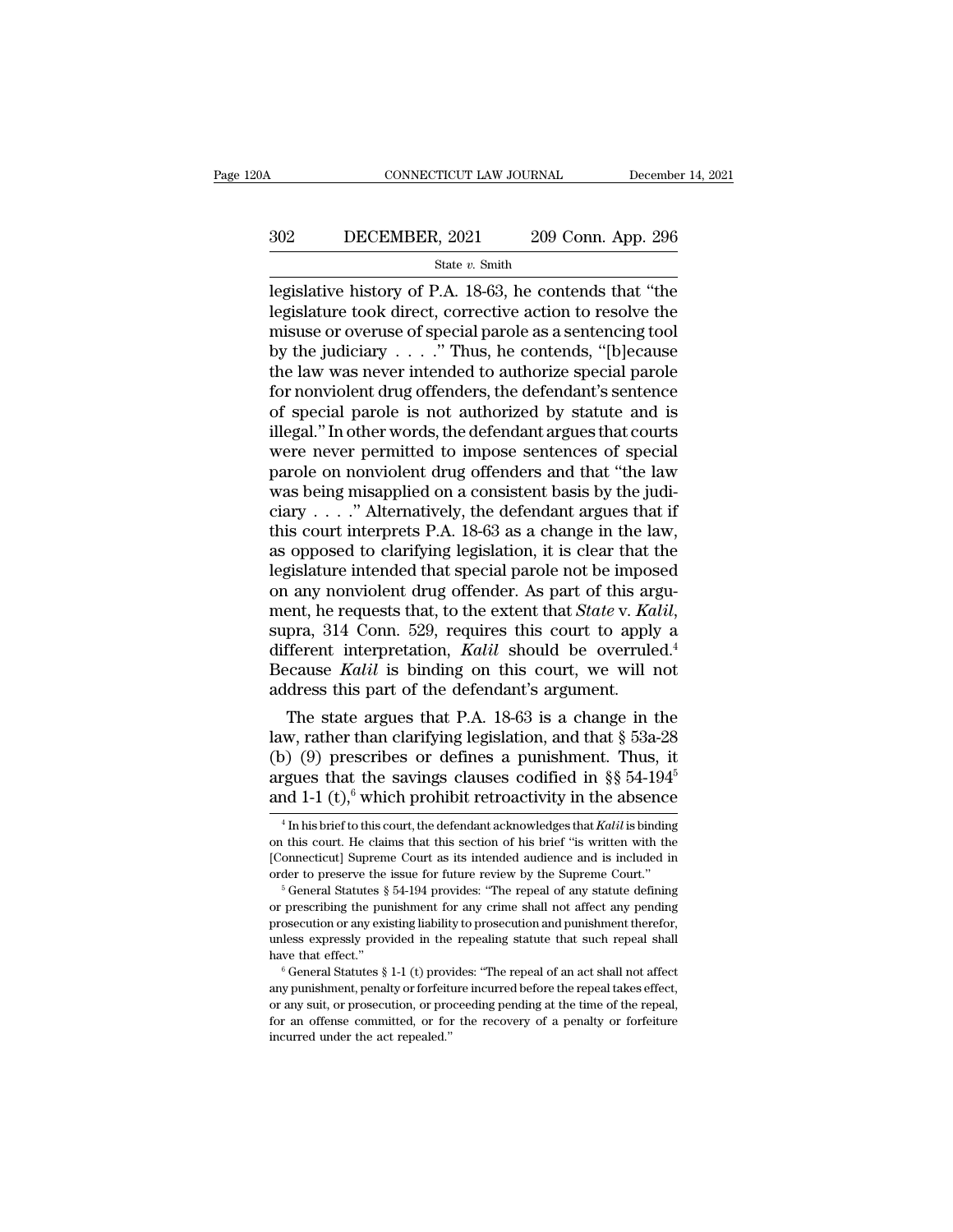State *v.* Smith

14, 2021 CONNECTICUT LAW JOURNAL Page 121A<br>
209 Conn. App. 296 DECEMBER, 2021 303<br>
State v. Smith<br>
of an express statement by the legislature, apply to the<br>
amended version of  $\S$  53a-28 (b) (9). The state further 209 Conn. App. 296 DECEMBER, 2021 303<br>
State v. Smith<br>
of an express statement by the legislature, apply to the<br>
amended version of § 53a-28 (b) (9). The state further<br>
argues that this court need not analyze the legislat 209 Conn. App. 296 DECEMBER, 2021 303<br>
State v. Smith<br>
of an express statement by the legislature, apply to the<br>
amended version of  $\S$  53a-28 (b) (9). The state further<br>
argues that this court need not analyze the legisl 209 Conn. App. 296 DECEMBER, 2021 303<br>
State v. Smith<br>
of an express statement by the legislature, apply to the<br>
amended version of  $\S$  53a-28 (b) (9). The state further<br>
argues that this court need not analyze the legisl State v. Smith<br>
of an express statement by the legislature, apply to the<br>
amended version of § 53a-28 (b) (9). The state further<br>
argues that this court need not analyze the legislative<br>
history of P.A. 18-63 to determine state v. smith<br>
of an express statement by the legislature, apply to the<br>
amended version of § 53a-28 (b) (9). The state further<br>
argues that this court need not analyze the legislative<br>
history of P.A. 18-63 to determine of an express statement by the legislature, apply to the<br>amended version of  $\S$  53a-28 (b) (9). The state further<br>argues that this court need not analyze the legislative<br>history of P.A. 18-63 to determine whether it is cl amended version of § 53a-28 (b) (9). The state further<br>argues that this court need not analyze the legislative<br>history of P.A. 18-63 to determine whether it is clarifying<br>legislation. In his reply brief, the defendant coun argues that this court need not analyze the legislative<br>history of P.A. 18-63 to determine whether it is clarifying<br>legislation. In his reply brief, the defendant counters<br>that the doctrine of clarifications requires this history of P.A. 18-63 to determine whether it is clarifying<br>legislation. In his reply brief, the defendant counters<br>that the doctrine of clarifications requires this court<br>to first determine whether the legislation clarifi legislation. In his reply brief, the defendant counters<br>that the doctrine of clarifications requires this court<br>to first determine whether the legislation clarified an<br>existing law or changed it. He contends that, "in mak that the doctrine of clarifications requires this court<br>to first determine whether the legislation clarified an<br>existing law or changed it. He contends that, "in making<br>this initial determination, our courts look to the am to first determine whether the legislation clarified an existing law or changed it. He contends that, "in making this initial determination, our courts look to the amendatory language as well as the legislative history and existing law or changed it. He contends that, "in making<br>this initial determination, our courts look to the amen-<br>datory language as well as the legislative history and<br>circumstances surrounding the amendment's enact-<br>ment this initial determination, our courts look to the amendatory language as well as the legislative history and circumstances surrounding the amendment's enactment." He argues that "the reviewing court only conducts its retr datory language as well as the legislative hist<br>circumstances surrounding the amendment's<br>ment." He argues that "the reviewing court or<br>ducts its retroactivity analysis as articulated<br>and *Bischoff* if it first determines edifferent." He argues that "the reviewing court only con-<br>ects its retroactivity analysis as articulated in *Kalil*<br>d *Bischoff* if it first determines that the amendment<br>a change in the law rather than a clarification." then: The argues and the Fevering coal only contained ducks its retroactivity analysis as articulated in Kalil and Bischoff if it first determines that the amendment is a change in the law rather than a clarification." We

and *Bischoff* if it first determines that the amendment<br>is a change in the law rather than a clarification." We<br>agree with each of the state's arguments.<br>We first address the defendant's argument that P.A.<br>18-63 is clari is a change in the law rather than a clarification." We<br>agree with each of the state's arguments.<br>We first address the defendant's argument that P.A.<br>18-63 is clarifying legislation. Although a criminal stat-<br>ute is at iss *the defendant a chanceloon.* We agree with each of the state's arguments.<br>
We first address the defendant's argument that P.A.<br>
18-63 is clarifying legislation. Although a criminal stat-<br>
ute is at issue in the present ca We first address the defendant's argument that P.A.<br>18-63 is clarifying legislation. Although a criminal stat-<br>ute is at issue in the present case, the defendant relies<br>heavily on *Middlebury* v. *Dept. of Environmental Pr* We first address the defendant's argument that P.A.<br>18-63 is clarifying legislation. Although a criminal stat-<br>ute is at issue in the present case, the defendant relies<br>heavily on *Middlebury* v. *Dept. of Environmental Pr* 18-63 is clarifying legislation. Although a criminal stat-<br>ute is at issue in the present case, the defendant relies<br>heavily on  $Middebury$  v. Dept. of Environmental Pro-<br>tection, 283 Conn. 156, 927 A.2d 793 (2007), which is a<br> ute is at issue in the present case, the defendant relies<br>heavily on *Middlebury* v. *Dept. of Environmental Pro-*<br>*tection*, 283 Conn. 156, 927 A.2d 793 (2007), which is a<br>civil case. He does so despite the existence of c heavily on *Middlebury* v. *Dept. of Environmental Protection*, 283 Conn. 156, 927 A.2d 793 (2007), which is a civil case. He does so despite the existence of criminal case law and criminal savings statutes that specifical tection, 283 Conn. 156, 927 A.2d 793 (2007), which is a<br>civil case. He does so despite the existence of criminal<br>case law and criminal savings statutes that specifically<br>control how we must interpret amendatory legislation civil case. He does so despite the existence of criminal<br>case law and criminal savings statutes that specifically<br>control how we must interpret amendatory legislation<br>relating to the punishment for crimes. The defendant<br>do case law and criminal savings statutes that specifically<br>control how we must interpret amendatory legislation<br>relating to the punishment for crimes. The defendant<br>does not cite any criminal case in which this court or<br>our control how we must interpret amendatory legislation<br>relating to the punishment for crimes. The defendant<br>does not cite any criminal case in which this court or<br>our Supreme Court has looked at the legislative history<br>and c relating to the punishment for crimes. The defendant<br>does not cite any criminal case in which this court or<br>our Supreme Court has looked at the legislative history<br>and circumstances surrounding the enactment of an<br>amendmen does not cite any criminal case in which this court or<br>our Supreme Court has looked at the legislative history<br>and circumstances surrounding the enactment of an<br>amendment affecting the punishment for a crime before<br>applyin our Supreme Court has looked at the legislative history<br>and circumstances surrounding the enactment of an<br>amendment affecting the punishment for a crime before<br>applying these savings statutes. "The savings statutes<br>that go and circumstances surrounding the enactment of an<br>amendment affecting the punishment for a crime before<br>applying these savings statutes. "The savings statutes<br>that govern amendments to criminal laws contemplate<br>only prospe amendment affecting the punishment for a crime before<br>applying these savings statutes. "The savings statutes<br>that govern amendments to criminal laws contemplate<br>only prospective application. . . . . Our courts have<br>repeate applying these savings statutes. "The savings statutes<br>that govern amendments to criminal laws contemplate<br>only prospective application.  $\ldots$  Our courts have<br>repeatedly held that these savings statutes preserve all<br>prior that govern amendments to criminal laws contemplate<br>only prospective application.  $\ldots$  Our courts have<br>repeatedly held that these savings statutes preserve all<br>prior offenses and liability therefor so that when a crime<br>i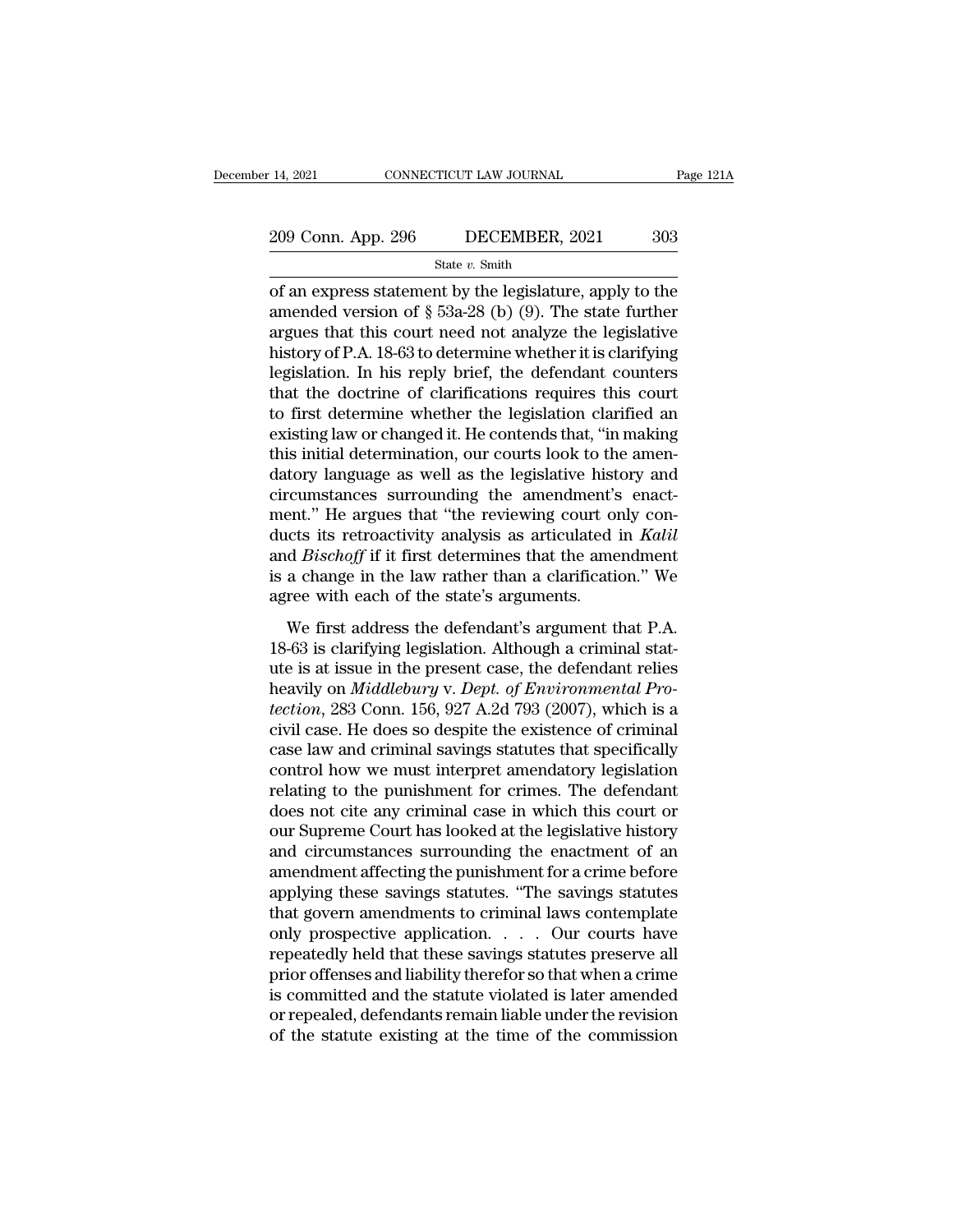# CONNECTICUT LAW JOURNAL December 14, 2021<br>304 DECEMBER, 2021 209 Conn. App. 296<br>5tate v. Smith

### State *v.* Smith

CONNECTICUT LAW JOURNAL December 14, 2<br>
304 DECEMBER, 2021 209 Conn. App. 296<br>
<sup>State v. Smith</sup><br>
of the crime.'' (Citations omitted; footnote omitted;<br>
internal quotation marks omitted.) *State v. Jackson*,<br>
153 Conn. App. **internal quotation marks omitted.**<br> **State** v. *Smith*<br> **of the crime.**" (Citations omitted; footnote omitted; internal quotation marks omitted.) *State* v. *Jackson*, 153 Conn. App. 639, 644–45, 103 A.3d 166 (2014), cer 304 DECEMBER, 2021 209 Conn. App. 296<br>  $\frac{\text{State } v. \text{ Smith}}{\text{of the crime." (Citations omitted; footnote omitted;} \text{internal quotation marks omitted.) State v. Jackson, 153 Conn. App. 639, 644–45, 103 A.3d 166 (2014), cert. \text{denied, } 315 Conn. 912, 106 A.3d 305 (2015). The defendant requests that we look beyond the plain language \text{of P A. 18.63 to ascertain the intent of the legislative$ Solution 2002 Column repp. 200<br>
State v. Smith<br>
of the crime." (Citations omitted; footnote omitted;<br>
internal quotation marks omitted.) State v. Jackson,<br>
153 Conn. App. 639, 644–45, 103 A.3d 166 (2014), cert.<br>
denied, 3 State v. Smith<br>
of the crime." (Citations omitted; footnote omitted;<br>
internal quotation marks omitted.) *State v. Jackson*,<br>
153 Conn. App. 639, 644–45, 103 A.3d 166 (2014), cert.<br>
denied, 315 Conn. 912, 106 A.3d 305 (20 of the crime." (Citations omitted; footnote omitted;<br>internal quotation marks omitted.) *State* v. *Jackson*,<br>153 Conn. App. 639, 644–45, 103 A.3d 166 (2014), cert.<br>denied, 315 Conn. 912, 106 A.3d 305 (2015). The defen-<br>d internal quotation marks omitted.) *State v. Jackson*,<br>153 Conn. App. 639, 644–45, 103 A.3d 166 (2014), cert.<br>denied, 315 Conn. 912, 106 A.3d 305 (2015). The defen-<br>dant requests that we look beyond the plain language<br>of prohibit. mied, 315 Conn. 912, 106 A.3d 305 (2015). The defen-<br>nt requests that we look beyond the plain language<br>P.A. 18-63 to ascertain the intent of the legislature<br>garding retroactivity, which is precisely what our<br>iminal savin dant requests that we look beyond the plain language<br>of P.A. 18-63 to ascertain the intent of the legislature<br>regarding retroactivity, which is precisely what our<br>criminal savings statutes and General Statutes  $\S 1-2z^7$ <br>

of P.A. 18-63 to ascertain the intent of the legislature<br>regarding retroactivity, which is precisely what our<br>criminal savings statutes and General Statutes  $\S 1{\text -}2{\text -}2^7$ <br>prohibit.<br>The defendant argues that the "origi regarding retroactivity, which is precisely what our<br>criminal savings statutes and General Statutes  $\S 1-2z^7$ <br>prohibit.<br>The defendant argues that the "original intent" of<br>special parole "was to provide close monitoring f criminal savings statutes and General Statutes § 1-2z<br>prohibit.<br>The defendant argues that the "original intent" of<br>special parole "was to provide close monitoring for<br>postrelease inmates and quick reincarceration for dan-<br> The defendant argues that the "original intent" of special parole "was to provide close monitoring for postrelease inmates and quick reincarceration for dangerous and violent offenders who posed an especially high risk to The defendant argues that the "original intent" of<br>special parole "was to provide close monitoring for<br>postrelease inmates and quick reincarceration for dan-<br>gerous and violent offenders who posed an especially<br>high risk t special parole "was to provide close monitoring for<br>postrelease inmates and quick reincarceration for dan-<br>gerous and violent offenders who posed an especially<br>high risk to public safety." He contends that, over time,<br>cour postrelease inmates and quick reincarceration for dangerous and violent offenders who posed an especially<br>high risk to public safety." He contends that, over time,<br>courts increasingly imposed special parole on nonvio-<br>lent gerous and violent offenders who posed an especially<br>high risk to public safety." He contends that, over time,<br>courts increasingly imposed special parole on nonvio-<br>lent offenders beyond what the legislature intended.<br>He high risk to public safety." He contends that, over time,<br>courts increasingly imposed special parole on nonvio-<br>lent offenders beyond what the legislature intended.<br>He argues that, "once the inappropriate use of special<br>p courts increasingly imposed special parole on nonvio-<br>lent offenders beyond what the legislature intended.<br>He argues that, "once the inappropriate use of special<br>parole was brought to light, the legislature reacted by<br>pas lent offenders beyond what the legislature intended.<br>He argues that, "once the inappropriate use of special<br>parole was brought to light, the legislature reacted by<br>passing P.A. 18-63, which was designed, principally, to<br>re He argues that, "once the inappropriate use of special<br>parole was brought to light, the legislature reacted by<br>passing P.A. 18-63, which was designed, principally, to<br>realign authorized sentences under  $\S$  53a-28 with the parole was brought to light, the legislature reacted by<br>passing P.A. 18-63, which was designed, principally, to<br>realign authorized sentences under  $\S$  53a-28 with the<br>original intent of  $\S$  54-125e . . . . Nonviolent drug passing P.A. 18-63, which was designed, principally, to<br>realign authorized sentences under  $\S$  53a-28 with the<br>original intent of  $\S$  54-125e . . . . Nonviolent drug<br>crimes were *never* intended to fall within its ambit." realign authorized sentences under  $\S$  53a-28<br>original intent of  $\S$  54-125e . . . . Nonviol<br>crimes were *never* intended to fall within it<br>(Emphasis added.) In support of this argumen<br>the legislative history of both P.A. iginal intent of  $\S$  54-125e . . . . . Nonviolent drug<br>imes were *never* intended to fall within its ambit."<br>mphasis added.) In support of this argument, he cites<br>e legislative history of both P.A. 18-63 and No. 98-234<br>th crimes were *never* intended to fall within its ambit."<br>(Emphasis added.) In support of this argument, he cites<br>the legislative history of both P.A. 18-63 and No. 98-234<br>of the 1998 Public Acts, which is the act that creat

(Emphasis added.) In support of this argument, he cites<br>the legislative history of both P.A. 18-63 and No. 98-234<br>of the 1998 Public Acts, which is the act that created<br>special parole as a form of punishment.<br>We disagree w the legislative history of both P.A. 18-63 and No. 98-234<br>of the 1998 Public Acts, which is the act that created<br>special parole as a form of punishment.<br>We disagree with the defendant that we should con-<br>sult the legislat We disagree with the defendant that we should con-<br>alt the legislative history of P.A. 18-63 to determine<br>elegislature's intent regarding retroactivity.<sup>8</sup> Our prin-<br>ples of statutory interpretation are well established.<br> sult the legislative history of P.A. 18-63 to determine<br>the legislature's intent regarding retroactivity.<sup>8</sup> Our prin-<br>ciples of statutory interpretation are well established.<br><sup>7</sup> General Statutes § 1-2z provides: "The me

the legislature's intent regarding retroactivity.<sup>8</sup> Our principles of statutory interpretation are well established.<br>
<sup>7</sup> General Statutes § 1-2z provides: "The meaning of a statute shall, in the first instance, be ascer ciples of statutory interpretation are well established.<br>
<sup>7</sup> General Statutes § 1-2z provides: "The meaning of a statute shall, in the first instance, be ascertained from the text of the statute itself and its relationsh The document of the statutory interpretation are well established.<br>
The meaning of a statute shall, in the first instance, be ascertained from the text of the statute itself and its<br>
relationship to other statutes. If, af <sup>7</sup> General Statutes § 1-2z provides: "The meaning of a statute shall, in the first instance, be ascertained from the text of the statute itself and its relationship to other statutes. If, after examining such text and co relationship to other statutes. If, after examining such text and considering<br>such relationship, the meaning of such text is plain and unambiguous and<br>does not yield absurd or unworkable results, extratextual evidence of t such relationship, the meaning of such text is plain and unambiguous and<br>does not yield absurd or unworkable results, extratextual evidence of the<br>meaning of the statute shall not be considered."<br><sup>8</sup> At oral argument befor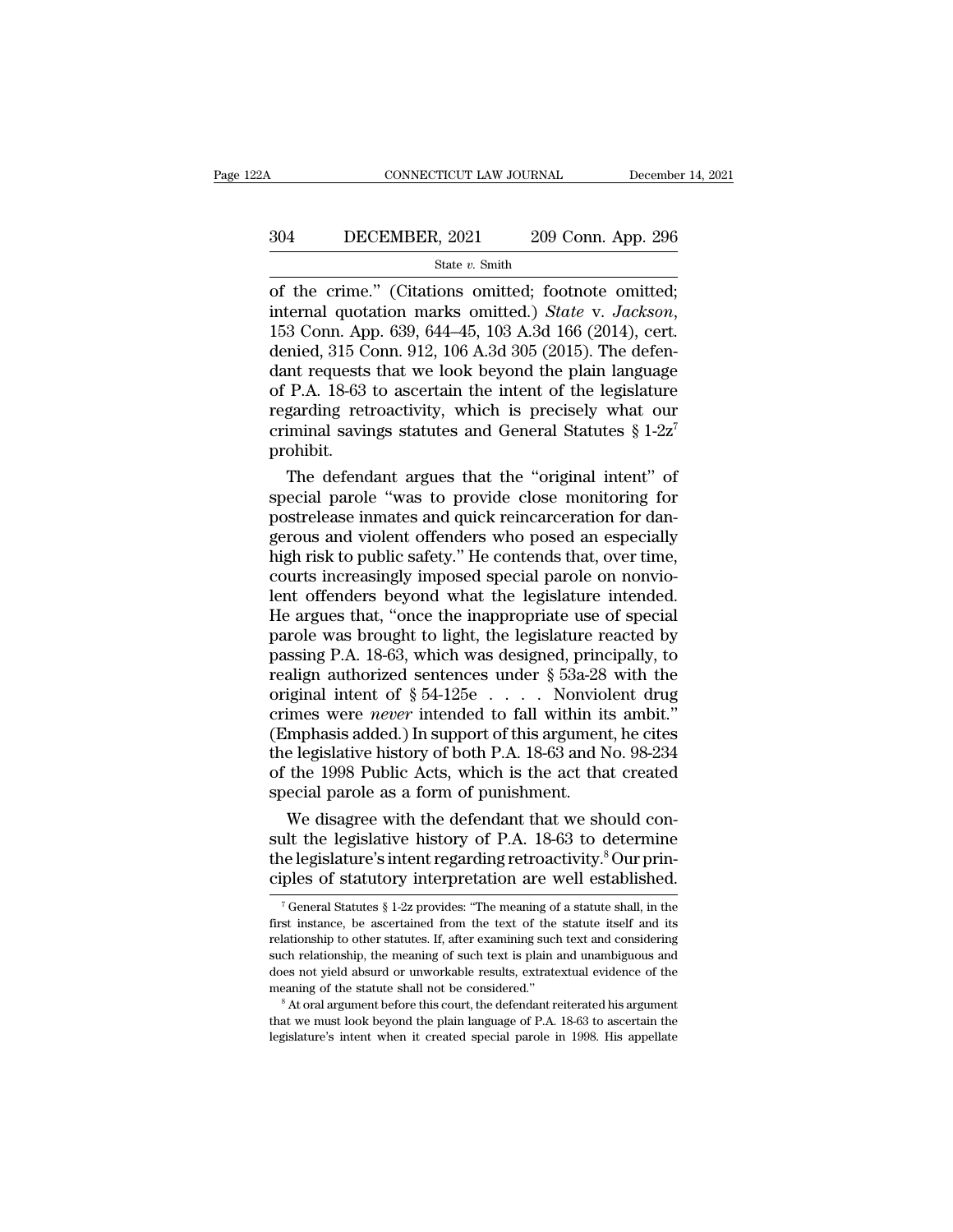# 14, 2021 CONNECTICUT LAW JOURNAL Page 123A<br>209 Conn. App. 296 DECEMBER, 2021 305<br>State v. Smith

State *v.* Smith

<sup>14, 2021</sup> CONNECTICUT LAW JOURNAL<br>  $\frac{209 \text{ Conn. App. 296}}{\text{State } v. \text{ Smith}}$ <br>
"We will not give retrospective effect to a criminal stat-<br>
ute absent a clear legislative expression of such intent."<br>
(Internal quotation marks emitt 209 Conn. App. 296 DECEMBER, 2021 305<br>
State v. Smith<br>
"We will not give retrospective effect to a criminal stat-<br>
ute absent a clear legislative expression of such intent."<br>
(Internal quotation marks omitted.) *State v.* (209 Conn. App. 296 DECEMBER, 2021 305<br>
State v. Smith<br>
"We will not give retrospective effect to a criminal stat-<br>
ute absent a clear legislative expression of such intent."<br>
(Internal quotation marks omitted.) *State* v. 209 Conn. App. 296 DECEMBER, 2021 305<br>
State v. Smith<br>
"We will not give retrospective effect to a criminal stat-<br>
ute absent a clear legislative expression of such intent."<br>
(Internal quotation marks omitted.) *State v.* State v. Smith<br>
"We will not give retrospective effect to a criminal stat-<br>
ute absent a clear legislative expression of such intent."<br>
(Internal quotation marks omitted.) *State v. Moore*, 180<br>
Conn. App. 116, 122, 182 A State v. Smith<br>
"We will not give retrospective effect to a criminal stat-<br>
ute absent a clear legislative expression of such intent."<br>
(Internal quotation marks omitted.) *State v. Moore*, 180<br>
Conn. App. 116, 122, 182 A "We will not give retrospective effect to a criminal statute absent a clear legislative expression of such intent."<br>(Internal quotation marks omitted.) *State v. Moore*, 180<br>Conn. App. 116, 122, 182 A.3d 696, cert. denied ute absent a clear legislative expression of such intent."<br>(Internal quotation marks omitted.) *State* v. *Moore*, 180<br>Conn. App. 116, 122, 182 A.3d 696, cert. denied, 329<br>Conn. 905, 185 A.3d 595 (2018). "[P]ursuant to § 1 (Internal quotation marks omitted.) *State* v. *Moore*, 180<br>Conn. App. 116, 122, 182 A.3d 696, cert. denied, 329<br>Conn. 905, 185 A.3d 595 (2018). "[P]ursuant to § 1-2z,<br>[the court is] to go through the following initial st Conn. App. 116, 122, 182 A.3d 696, cert. denied, 329<br>Conn. 905, 185 A.3d 595 (2018). "[P]ursuant to § 1-2z,<br>[the court is] to go through the following initial steps:<br>first, consider the language of the statute at issue,<br>i Conn. 905, 185 A.3d 595 (2018). "[P]ursuant to § 1-2z,<br>[the court is] to go through the following initial steps:<br>first, consider the language of the statute at issue,<br>including its relationship to other statutes, as appli [the court is] to go through the following initial steps:<br>first, consider the language of the statute at issue,<br>including its relationship to other statutes, as applied<br>to the facts of the case; second, if after the comple first, consider the language of the statute at issue,<br>including its relationship to other statutes, as applied<br>to the facts of the case; second, if after the completion<br>of step one, [the court] conclude[s] that, as so appl including its relationship to other statutes, as applied<br>to the facts of the case; second, if after the completion<br>of step one, [the court] conclude[s] that, as so applied,<br>there is but one likely or plausible meaning of t to the facts of the case; second, if after the completion<br>of step one, [the court] conclude[s] that, as so applied,<br>there is but one likely or plausible meaning of the statu-<br>tory language, [the court] stop[s] there; but t of step one, [the court] conclude[s] that, as so applied,<br>there is but one likely or plausible meaning of the statu-<br>tory language, [the court] stop[s] there; but third, if<br>after the completion of step one, [the court] con there is but one likely or plausible meaning of the statu-<br>tory language, [the court] stop[s] there; but third, if<br>after the completion of step one, [the court] conclude[s]<br>that, as applied to the facts of the case, there tory language, [the court] stop[s] there; but third, if after the completion of step one, [the court] conclude[s] that, as applied to the facts of the case, there is more than one likely or plausible meaning of the statute an one likely or plausible meaning of the statute, [the urt] may consult other sources, beyond the statute, [the urt] may consult other sources, beyond the statute is a stature. The meaning of the statute."<br>
iternal quota

retractively of platsists including of the statute, platsists court] may consult other sources, beyond the statute."<br>(Internal quotation marks omitted.) *State* v. *Prazeres*, 97 Conn. App. 591, 594–95, 905 A.2d 719 (2006) (Internal quotation marks omitted.) *State v. Prazeres*,<br>97 Conn. App. 591, 594–95, 905 A.2d 719 (2006).<br>"[T]he legislature knows how to make a statute apply<br>retroactively when it intends to do so." *State v. Moore*,<br>supr *The legislature knows how to make a statute apply*<br> *The legislature knows how to make a statute apply*<br> *The legislature knows how to make a statute apply*<br> *The legislature knows how to make a statute apply*<br> *Thornton* "[T]he legislature knows how to make a statute apply<br>retroactively when it intends to do so." *State v. Moore*,<br>supra, 180 Conn. App. 123. "Courts cannot, by construc-<br>tion, read into legislation provisions not clearly st "[T]he legislature knows how to make a statute apply<br>retroactively when it intends to do so." *State* v. *Moore*,<br>supra, 180 Conn. App. 123. "Courts cannot, by construc-<br>tion, read into legislation provisions not clearly s tion, read into legislation provisions not clearly stated."<br>Thornton Real Estate, Inc. v. Lobdell, 184 Conn. 228,<br>230, 439 A.2d 946 (1981). Furthermore, criminal statutes<br>are to be strictly construed; *State v. Smith*, 194 Thornton Real Estate, Inc. v. Lobdell, 184 Conn. 228, 230, 439 A.2d 946 (1981). Furthermore, criminal statutes are to be strictly construed; *State* v. *Smith*, 194 Conn. counsel stated: "[T]he original legislation was int

<sup>230, 439</sup> A.2d 946 (1981). Furthermore, criminal statutes<br>are to be strictly construed; *State* v. *Smith*, 194 Conn.<br>counsel stated: "[T]he original legislation was intended to exclude offenses<br>like drug offenses that are are to be strictly construed; *State* v. *Smith*, 194 Conn.<br>counsel stated: "[T]he original legislation was intended to exclude offenses<br>like drug offenses that are not considered high risk violent sexual offenses,<br>but tha The Supreme Court has said numerous times that if the amendator exclude offenses<br>ike drug offenses that are not considered high risk violent sexual offenses,<br>but that . . . wasn't clear in its original state." His counsel counsel stated: "[T]he original legislation was intended to exclude offenses<br>like drug offenses that are not considered high risk violent sexual offenses,<br>but that . . . wasn't clear in its original state." His counsel la counsel stated: "[T]<br>he original legislation was intended to exclude offenses like drug offenses that are not considered high risk violent sexual offenses, but that  $\ldots$  wasn't clear in its original state." His counsel l By acknowledging that the original state." His counsel later stated: "I<br>not see an ambiguity in the original legislation  $\ldots$  I see silence and<br>e Supreme Court has said numerous times that if the amendatory language<br>sile counsel counsel are an ambiguity in the original legislation  $\ldots$  I see silence and the Supreme Court has said numerous times that if the amendatory language is silent as to whether or not it clarifies, the court looks b

statutes. In other words, if the original legislation was unambiguous, defense the Supreme Court has said numerous times that if the amendatory language to the legislative history."<br>By acknowledging that the original legis is silent as to whether or not it clarifies, the court looks beyond that language<br>to the legislative history."<br>By acknowledging that the original legislation was unambiguous, defense<br>counsel contradicted the argument that to the legislative history."<br>By acknowledging that the original legislation was unambiguous, defense<br>counsel contradicted the argument that P.A. 18-63 clarified the special parole<br>statutes. In other words, if the original By acknowledging that the original legislation was unambiguous, defense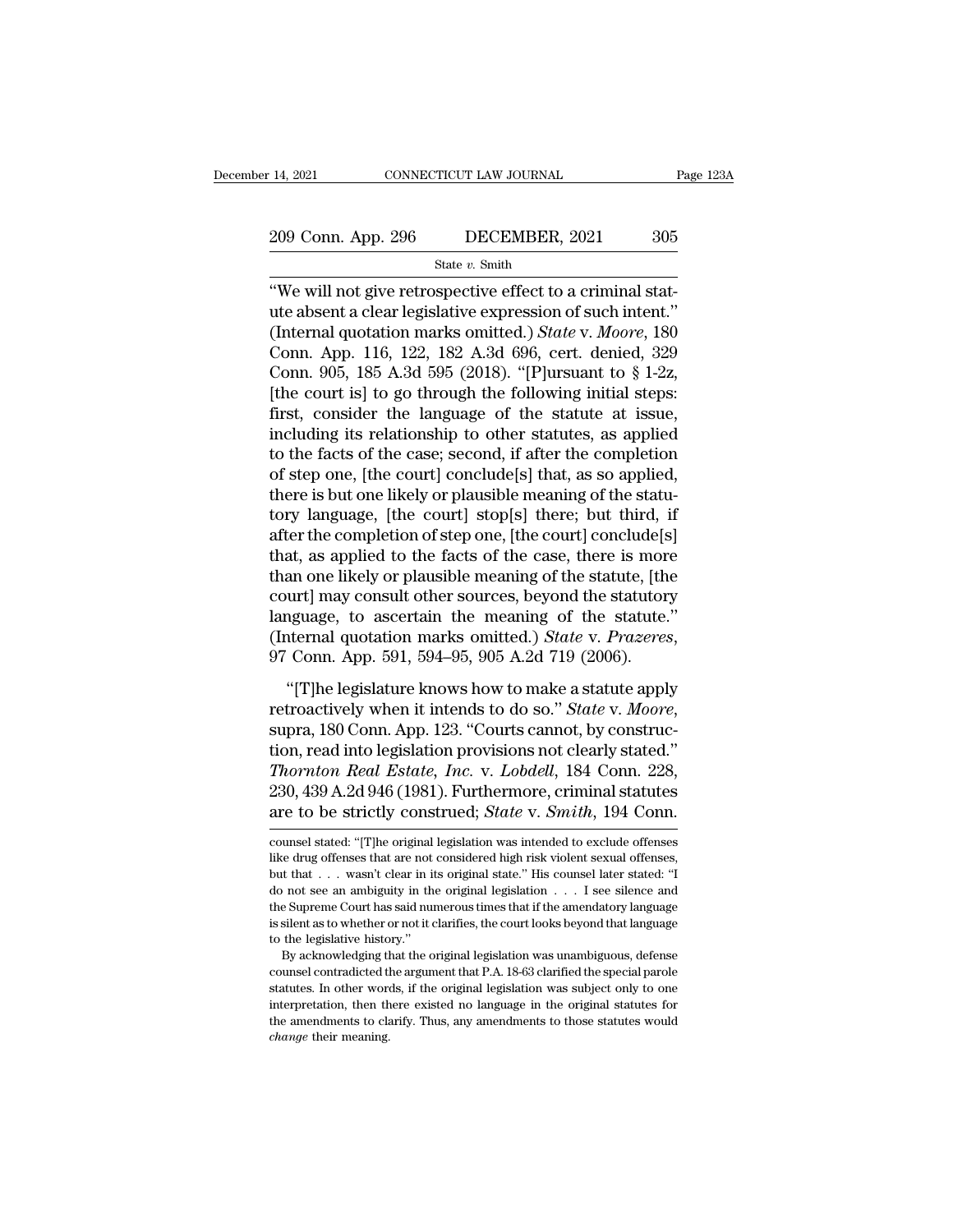# CONNECTICUT LAW JOURNAL December 14, 2021<br>306 DECEMBER, 2021 209 Conn. App. 296<br>5tate v. Smith

State *v.* Smith

CONNECTICUT LAW JOURNAL December 14, 202<br>
209 Conn. App. 296<br>
213, 221–22 n.7, 479 A.2d 814 (1984); and "[w]e must<br>
look at the law as drafted, not at its purported aim. [I]n<br>
the interpretation of statutes, the intent of 1006 DECEMBER, 2021 209 Conn. App. 296<br>
State v. Smith<br>
213, 221–22 n.7, 479 A.2d 814 (1984); and "[w]e must<br>
look at the law as drafted, not at its purported aim. [I]n<br>
the interpretation of statutes, the intent of the l 306 DECEMBER, 2021 209 Conn. App. 296<br>
State v. Smith<br>
213, 221–22 n.7, 479 A.2d 814 (1984); and "[w]e must<br>
look at the law as drafted, not at its purported aim. [I]n<br>
the interpretation of statutes, the intent of the le 306 DECEMBER, 2021 209 Conn. App. 296<br>
<sup>State v. Smith</sup><br>
213, 221–22 n.7, 479 A.2d 814 (1984); and "[w]e must<br>
look at the law as drafted, not at its purported aim. [I]n<br>
the interpretation of statutes, the intent of the State v. Smith<br>
State v. Smith<br>
213, 221–22 n.7, 479 A.2d 814 (1984); and "[w]e must<br>
look at the law as drafted, not at its purported aim. [I]n<br>
the interpretation of statutes, the intent of the legisla-<br>
ture is to be f state v. Smith<br>
213, 221–22 n.7, 479 A.2d 814 (1984); and "[w]e must<br>
look at the law as drafted, not at its purported aim. [I]n<br>
the interpretation of statutes, the intent of the legisla-<br>
ture is to be found not in what 213, 221–22 n.7, 479 A.2d 814 (1984); and "[w]e must<br>look at the law as drafted, not at its purported aim. [I]n<br>the interpretation of statutes, the intent of the legisla-<br>ture is to be found not in what it meant to say, b look at the law as draft<br>the interpretation of st<br>ture is to be found not<br>what it did say....<br>expressed in some ap<br>existence." (Citations o<br>omitted.) Id., 222.<br>In the present case, th Interpretation of statutes, the linent of the regista-<br>
re is to be found not in what it meant to say, but in<br>
and it did say.... A legislative intention not<br>
pressed in some appropriate manner has no legal<br>
istence." (Ci what it did say.... A legislative intention not<br>expressed in some appropriate manner has no legal<br>existence." (Citations omitted; internal quotation marks<br>omitted.) Id., 222.<br>In the present case, the legislature did not i

what it did say.  $\ldots$  A regislative intention not<br>expressed in some appropriate manner has no legal<br>existence." (Citations omitted; internal quotation marks<br>omitted.) Id., 222.<br>In the present case, the legislature did no expressed in some appropriate manner has no legal<br>existence." (Citations omitted; internal quotation marks<br>omitted.) Id., 222.<br>In the present case, the legislature did not incorporate<br>into the title or text of P.A. 18-63 a existence. (Chations omitted, internal quotation marks<br>omitted.) Id., 222.<br>In the present case, the legislature did not incorporate<br>into the title or text of P.A. 18-63 an explicit statement<br>of its intent to clarify §§ 53a In the present case, the legislature did not incorporate<br>into the title or text of P.A. 18-63 an explicit statement<br>of its intent to clarify §§ 53a-28 (b) and 54-125e (b). See<br>*Greenwich Hospital* v. *Gavin*, 265 Conn. 51 In the present case, the legislature did not incorporate<br>into the title or text of P.A. 18-63 an explicit statement<br>of its intent to clarify §§ 53a-28 (b) and 54-125e (b). See<br>*Greenwich Hospital* v. *Gavin*, 265 Conn. 51 into the title or text of P.A. 18-63 an explicit statement<br>of its intent to clarify  $\S$  53a-28 (b) and 54-125e (b). See<br>*Greenwich Hospital* v. *Gavin*, 265 Conn. 511, 519, 829<br>A.2d 810 (2003). The defendant does not poin of its intent to clarify  $\S$ § 53a-28 (b) and 54-125e (b). See<br>Greenwich Hospital v. Gavin, 265 Conn. 511, 519, 829<br>A.2d 810 (2003). The defendant does not point to any<br>ambiguities in the amendatory language of P.A. 18-63<br> Greenwich Hospital v. Gavin, 265 Conn. 511, 519, 829<br>A.2d 810 (2003). The defendant does not point to any<br>ambiguities in the amendatory language of P.A. 18-63<br>that lead us to question the legislature's intent regarding<br>cl A.2d 810 (2003). The defendant does not point to any<br>ambiguities in the amendatory language of P.A. 18-63<br>that lead us to question the legislature's intent regarding<br>clarification. Public Act 18-63 did not, for example,<br>ch ambiguities in the amendatory language of P.A. 18-63<br>that lead us to question the legislature's intent regarding<br>clarification. Public Act 18-63 did not, for example,<br>change the definition of a word or phrase that was<br>subj that lead us to question the legislature's intent regarding<br>clarification. Public Act 18-63 did not, for example,<br>change the definition of a word or phrase that was<br>subject to multiple interpretations. Rather, in enacting<br> clarification. Public Act 18<br>change the definition of a<br>subject to multiple interpret<br>P.A. 18-63, the legislature eli<br>the plain language of §§ 53a-2<br>allowed courts to impose or<br>prior to its enactment.<br>Although some members ange the definition of a word of phrase that was<br>bject to multiple interpretations. Rather, in enacting<br>A. 18-63, the legislature eliminated a punishment that<br>e plain language of §§ 53a-28 (b) and 54-125e explicitly<br>owed c subject to multiple interpretations. Kather, in enacting<br>P.A. 18-63, the legislature eliminated a punishment that<br>the plain language of §§ 53a-28 (b) and 54-125e explicitly<br>allowed courts to impose on nonviolent drug offen

F.A. 18-05, the legislature emimated a pumsimient that<br>the plain language of §§ 53a-28 (b) and 54-125e explicitly<br>allowed courts to impose on nonviolent drug offenders<br>prior to its enactment.<br>Although some members of the allowed courts to impose on nonviolent drug offenders<br>prior to its enactment.<br>Although some members of the legislature in 1998<br>might have intended that special parole be imposed<br>only on violent offenders who posed a threa anowed courts to impose on nonviolent untg orienters<br>prior to its enactment.<br>Although some members of the legislature in 1998<br>might have intended that special parole be imposed<br>only on violent offenders who posed a threat prior to its enactment.<br>
Although some members of the legislature in 1998<br>
might have intended that special parole be imposed<br>
only on violent offenders who posed a threat to public<br>
safety, the legislature included no lan Although some members of the legislature in 1998<br>might have intended that special parole be imposed<br>only on violent offenders who posed a threat to public<br>safety, the legislature included no language of that<br>intent in the might have intended that special parole be imposed<br>only on violent offenders who posed a threat to public<br>safety, the legislature included no language of that<br>intent in the statutes governing special parole. The legis-<br>la only on violent offenders who posed a threat to public<br>safety, the legislature included no language of that<br>intent in the statutes governing special parole. The legis-<br>lature in 2018 recognized that those statutes permitte safety, the legislature included no language of that<br>intent in the statutes governing special parole. The legis-<br>lature in 2018 recognized that those statutes permitted<br>courts to impose periods of special parole on nonvio intent in the statutes governing special parole. The legis-<br>lature in 2018 recognized that those statutes permitted<br>courts to impose periods of special parole on nonviolent<br>drug offenders and chose to amend the statutes. lature in 2018 recognized that those statutes permitted<br>courts to impose periods of special parole on nonviolent<br>drug offenders and chose to amend the statutes. The<br>2018 amendments *changed* the statutory scheme by (1)<br>ad courts to impose periods of special parole on nonviolent<br>drug offenders and chose to amend the statutes. The<br>2018 amendments *changed* the statutory scheme by (1)<br>adding a clause to  $\S$  53a-28 (b) (9), which established<br>t drug offenders and chose to amend the statutes. The 2018 amendments *changed* the statutory scheme by (1) adding a clause to  $\S$  53a-28 (b) (9), which established that any person convicted of a crime under chapter 420b co 2018 amendments *changed* the statutory scheme by (1) adding a clause to  $\S$  53a-28 (b) (9), which established that any person convicted of a crime under chapter 420b could no longer be exposed to a punishment that previo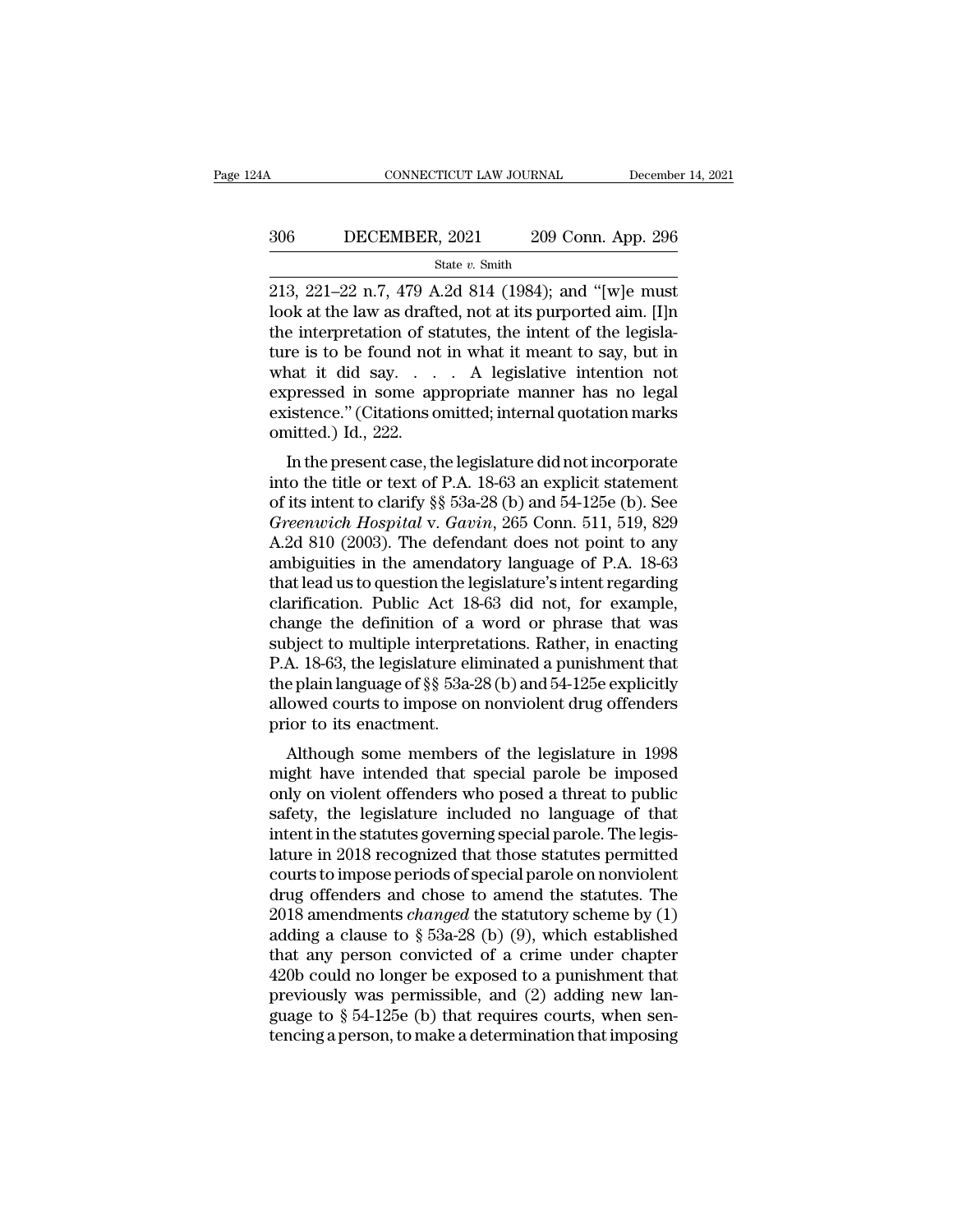| : 14, 2021         | CONNECTICUT LAW JOURNAL | Page 125A |
|--------------------|-------------------------|-----------|
| 209 Conn. App. 296 | DECEMBER, 2021          | 307       |
|                    | State $v$ . Smith       |           |

209 Conn. App. 296 DECEMBER, 2021 Page 125A<br>
209 Conn. App. 296 DECEMBER, 2021 307<br>
State v. Smith<br>
a period of special parole is necessary to ensure public<br>
safety. Put differently, the language in the prior versions<br>
of 209 Conn. App. 296 DECEMBER, 2021 307<br>
State v. Smith<br>
a period of special parole is necessary to ensure public<br>
safety. Put differently, the language in the prior versions<br>
of these statutes was already clear prior to th 209 Conn. App. 296 DECEMBER, 2021 307<br>
State v. Smith<br>
a period of special parole is necessary to ensure public<br>
safety. Put differently, the language in the prior versions<br>
of these statutes was already clear prior to th 209 Conn. App. 296 DECEMBER, 2021 307<br>
State v. Smith<br>
a period of special parole is necessary to ensure public<br>
safety. Put differently, the language in the prior versions<br>
of these statutes was already clear prior to th State  $v$ . Smith<br>
a period of special parole is necessary to ensure public<br>
safety. Put differently, the language in the prior versions<br>
of these statutes was already clear prior to the amend-<br>
ments, and the legislature reasons, and the doctrine of special parole is necessary to ensure public safety. Put differently, the language in the prior versions of these statutes was already clear prior to the amendments, and the legislature added l a period of special parole is necessary to ensure public<br>safety. Put differently, the language in the prior versions<br>of these statutes was already clear prior to the amend-<br>ments, and the legislature added language to chan safety. Put diff<br>of these statut<br>ments, and th<br>them by narro<br>reasons, we co<br>does not guid<br>ent case.<br>We address em by narrowing their application. For the foregoing<br>em by narrowing their application. For the foregoing<br>asons, we conclude that the doctrine of clarifications<br>es not guide our retroactivity analysis in the pres-<br>t case.<br> them by narrowing their application. For the foregoing<br>reasons, we conclude that the doctrine of clarifications<br>does not guide our retroactivity analysis in the pres-<br>ent case.<br>We addressed the retroactivity of P.A. 18-63

reasons, we conclude that the doctrine of clarifications<br>does not guide our retroactivity analysis in the pres-<br>ent case.<br>We addressed the retroactivity of P.A. 18-63 in *State*<br>v. *Omar*, 209 Conn. App. 283, A.3d (2021), does not guide our retroactivity analysis in the present case.<br>
We addressed the retroactivity of P.A. 18-63 in *State*<br>
v. *Omar*, 209 Conn. App. 283, A.3d (2021), also<br>
released today. In *Omar*, the defendant was convi ent case.<br>
We addressed the retroactivity of P.A. 18-63 in *State*<br>
v. *Omar*, 209 Conn. App. 283, A.3d (2021), also<br>
released today. In *Omar*, the defendant was convicted<br>
of nonviolent drug offenses included in chapter We addressed the retroactivity of P.A. 18-63 in *State*<br>v. *Omar*, 209 Conn. App. 283, A.3d (2021), also<br>released today. In *Omar*, the defendant was convicted<br>of nonviolent drug offenses included in chapter 420b<br>of our G We addressed the retroactivity of P.A. 18-63 in *State*<br>v. *Omar*, 209 Conn. App. 283, A.3d (2021), also<br>released today. In *Omar*, the defendant was convicted<br>of nonviolent drug offenses included in chapter 420b<br>of our G v. Omar, 209 Conn. App. 283, A.3d (2021), also<br>released today. In Omar, the defendant was convicted<br>of nonviolent drug offenses included in chapter 420b<br>of our General Statutes. Id., 288. In 2016, his sentence<br>was modifie released today. In *Omar*, the defendant was convicted<br>of nonviolent drug offenses included in chapter 420b<br>of our General Statutes. Id., 288. In 2016, his sentence<br>was modified to include a period of special parole. Id., of nonviolent drug offenses included in chapter 420b<br>of our General Statutes. Id., 288. In 2016, his sentence<br>was modified to include a period of special parole. Id.,<br>287. In 2019, he filed a motion to correct an illegal<br>s of our General Statutes. Id., 288. In<br>was modified to include a period of<br>287. In 2019, he filed a motion to<br>sentence in which he argued that<br>be applied retroactively and reques<br>eliminate the term of special parole t<br>three 7. In 2019, he filed a motion to correct an illegal<br>ntence in which he argued that P.A. 18-63 should<br>applied retroactively and requested that the court<br>minate the term of special parole that it had imposed<br>ree years earli sentence in which he argued that P.A. 18-63 should<br>be applied retroactively and requested that the court<br>eliminate the term of special parole that it had imposed<br>three years earlier. Id., 288–89.<br>In *Omar*, the state adva

be applied retroactively and requested that the court<br>eliminate the term of special parole that it had imposed<br>three years earlier. Id., 288–89.<br>In *Omar*, the state advanced a similar argument as<br>it does in the present c eliminate the term of special parole that it had imposed<br>three years earlier. Id., 288–89.<br>In *Omar*, the state advanced a similar argument as<br>it does in the present case, namely, "that, because P.A.<br>18-63, §§ 1 and 2, re three years earlier. Id., 288–89.<br>
In *Omar*, the state advanced a similar argument as<br>
it does in the present case, namely, "that, because P.A.<br>
18-63, §§ 1 and 2, repealed and replaced the imposition<br>
of a form of punish In *Omar*, the state advanced a similar argument as<br>it does in the present case, namely, "that, because P.A.<br>18-63, §§ 1 and 2, repealed and replaced the imposition<br>of a form of punishment for a criminal conviction, this<br>c It does in the present case, namely, "that, because P.A.<br>18-63, §§ 1 and 2, repealed and replaced the imposition<br>of a form of punishment for a criminal conviction, this<br>court's retroactivity analysis is controlled by *Stat* 18-63, §§ 1 and 2, repealed and replaced the imposition<br>of a form of punishment for a criminal conviction, this<br>court's retroactivity analysis is controlled by *State* v.<br>*Kalil*, [supra, 314 Conn. 529], and *State* v. *B* of a form of punishment for a criminal conviction, this<br>court's retroactivity analysis is controlled by *State v.*<br>Kalil, [supra, 314 Conn. 529], and *State v. Bischoff*,<br>supra, 337 Conn. 739, along with our savings statut court's retroactivity analysis is controlled by *State v.*<br> *Kalil*, [supra, 314 Conn. 529], and *State v. Bischoff*,<br>
supra, 337 Conn. 739, along with our savings statutes,<br>
§§ 54-194 and 1-1 (t)." *State v. Omar*, supra Katil, [supra, 314 Conn. 529], and *State v. Bischoff*,<br>supra, 337 Conn. 739, along with our savings statutes,<br>§§ 54-194 and 1-1 (t)." *State v. Omar*, supra, 209 Conn.<br>App. 290. After applying the applicable principles o supra, 337 Conn. 739, along with our savings statutes,<br>§§ 54-194 and 1-1 (t)." *State* v. *Omar*, supra, 209 Conn.<br>App. 290. After applying the applicable principles of<br>statutory interpretation, we held that "the plain la ss 54-194 and 1-1 (t)." *State v. Omar*, supra, 209 Conn.<br>App. 290. After applying the applicable principles of<br>statutory interpretation, we held that "the plain lan-<br>guage of P.A. 18-63, §§ 1 and 2, clearly and unambigu-App. 290. After applying the applicable principles of statutory interpretation, we held that "the plain language of P.A. 18-63, §§ 1 and 2, clearly and unambiguously prohibits retroactive application and that this interpr statutory interpretation, we neid that "the plain language of P.A. 18-63, §§ 1 and 2, clearly and unambiguously prohibits retroactive application and that this interpretation does not lead to an absurd or unworkable result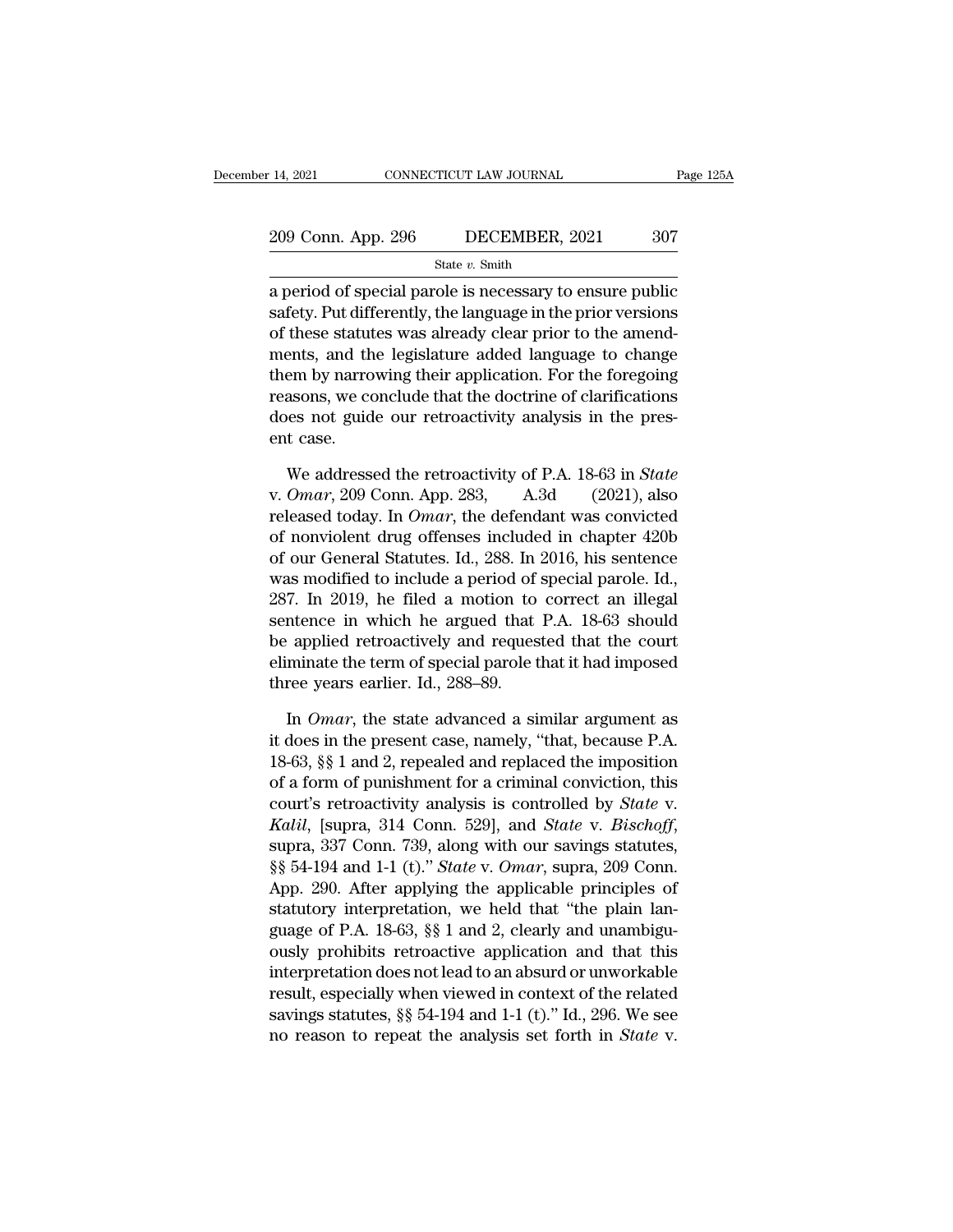### CONNECTICUT LAW JOURNAL December 14, 2021<br>308 DECEMBER, 2021 209 Conn. App. 308<br>Lockhart v. NAI Elite, LLC INNECTICUT LAW JOURNAL<br>IBER, 2021 209 Conn. A<br>Lockhart *v.* NAI Elite, LLC<br><sup>29</sup> For the reasons set forth

CONNECTICUT LAW JOURNAL December 14, 2<br> **OMART DECEMBER, 2021** 209 Conn. App. 308<br>
Lockhart v. NAI Elite, LLC<br> *Omar*, supra, 283.<sup>9</sup> For the reasons set forth therein,<br>
we conclude that the trial court properly denied the  $\frac{308}{\text{DECEMBER}, 2021}$   $\frac{209}{\text{Conn. App. 308}}$ <br>
Lockhart v. NAI Elite, LLC<br>  $\overline{Omar}$ , supra,  $283.9$  For the reasons set forth therein,<br>
we conclude that the trial court properly denied the<br>
defendant's amended motion to  $\begin{array}{lll}\n & \text{DECEMBER, 2021} & \text{209 Conn. App. 308} \\
 \hline\n & \text{Lockhart } v. \text{ NA Elite, LLC} \\
 \hline\n \text{Omar, supra, 283.}^9 \text{ For the reasons set forth therein,} \\
 \text{we conclude that the trial court properly denied the defendant's amended motion to correct an illegal sentence.} \n\end{array}$ tence. Lockhart v. NAI Elite,<br>  $nar$ , supra,  $283.9$  For the rease<br>
e conclude that the trial court<br>
fendant's amended motion to c<br>
nce.<br>
The judgment is affirmed.<br>
In this opinion the other judge: mar, supra, 283.<sup>9</sup> For the reasons set forth there conclude that the trial court properly denied fendant's amended motion to correct an illegal s<br>nce.<br>The judgment is affirmed.<br>In this opinion the other judges concurred.

### Let this opinion the other judges concurred.<br>
1 this opinion the other judges concurred.<br>
JOHN LOCKHART *v*. NAI ELITE, LLC, ET AL.<br>
(AC 44273) firmed.<br>
other judges concu<br>
T v. NAI ELITE, LL<br>
(AC 44273)<br>
Clark and Pellegrino, Js. JOHN LOCKHART  $v$ . NAI ELITE, LLC, ET AL.<br>(AC 44273)<br>Suarez, Clark and Pellegrino, Js.

### *Syllabus*

(AC 44273)<br>
Suarez, Clark and Pellegrino, Js.<br>
Syllabus<br>
The plaintiff sought to recover unpaid commissions and hourly wages from<br>
the defendants pursuant to the applicable statutes (§§ 31-72 and 31-68). Suarez, Clark and Pellegrino, Js.<br>  $Syllabus$ <br>
plaintiff sought to recover unpaid commissions and hourly wages from<br>
the defendants pursuant to the applicable statutes (§§ 31-72 and 31-68).<br>
The defendants raised three special Suarez, Clark and Pellegrino, Js.<br>Syllabus<br>plaintiff sought to recover unpaid commissions and hourly wages from<br>the defendants pursuant to the applicable statutes (§§ 31-72 and 31-68).<br>The defendants raised three special d *Syllabus*<br>plaintiff sought to recover unpaid commissions and hourly wages from<br>the defendants pursuant to the applicable statutes ( $\S$  $\S$  $31$ -72 and  $31$ -6 $\S$ ).<br>The defendants raised three special defenses and filed a fi The plaintiff sought to recover unpaid commissions and hourly wages from<br>the defendants pursuant to the applicable statutes ( $\S$ § 31-72 and 31-68).<br>The defendants raised three special defenses and filed a five count<br>count plaintiff sought to recover unpaid commissions and hourly wages from<br>the defendants pursuant to the applicable statutes ( $\S$ § 31-72 and 31-68).<br>The defendants raised three special defenses and filed a five count<br>countercl the defendants pursuant to the applicable statutes ( $\S$ § 31-72 and 31-68).<br>The defendants raised three special defenses and filed a five count<br>counterclaim. Following a trial to the court, judgment was rendered in<br>favor o The defendants raised three special defenses and filed a five count counterclaim. Following a trial to the court, judgment was rendered in favor of the plaintiff as to his claims under  $\S 31-72$  and as to the defendant's counterclaim. Following a trial to the court, judgment was rendered in favor of the plaintiff as to his claims under § 31-72 and as to the defendant's counterclaim, but in favor of the defendant as to the plaintiff's claim favor of the plaintiff as to his claims under  $\S$  31-72 and as to the defendant's counterclaim, but in favor of the defendant as to the plaintiff's claims under  $\S$  31-68. The trial court determined that the plaintiff was dant's counterclaim, but in favor of the defendant as to the plaintiff's claims under § 31-68. The trial court determined that the plaintiff was entitled to recover reasonable attorney's fees, and subsequently awarded the claims under § 31-68. The trial court determined that the plaintiff was<br>entitled to recover reasonable attorney's fees, and subsequently awarded<br>the plaintiff the full amount of attorney's fees that he had sought. The<br>defe entitled to recover reasonable attorney's fees, and subsequently awarded<br>the plaintiff the full amount of attorney's fees that he had sought. The<br>defendants appealed to this court, claiming that the award of attorney's<br>fee the plaintiff the full amount of attorney's fees that he had sought. The defendants appealed to this court, claiming that the award of attorney's fees was excessive and unreasonable given that the plaintiff was only partia the plaintiff the full amount of attorney's fees that he had sought. The defendants appealed to this court, claiming that the award of attorney's fees was excessive and unreasonable given that the plaintiff was only parti fees was excessive and unreasonable given that the plaintiff was only partially successful on his claims. *Held* that the trial court did not abuse its discretion in awarding the plaintiff the full amount of his attorney's partially successful on his claims. *Held* that the trial court did not abuse<br>its discretion in awarding the plaintiff the full amount of his attorney's<br>fees: the court considered all twelve of the discretionary factors no its discretion in awarding the plaintiff the full amount of his attorney's fees: the court considered all twelve of the discretionary factors normally applied in determining a reasonable attorney's fee, and determined tha applied in determining a reasonable attorney's see, and determined that<br>the amount of the award sought by the plaintiff was reasonable, as the<br>plaintiff not only prevailed on his case-in-chief but also successfully<br>defende

in a multiple and solution of the award solution of the amendment was reasonable, as the plaintiff not only prevailed on his case-in-chief but also successfully defended against three special defenses and a five count coun plantif not only prevaled on his case-in-chief but also successium<br>defended against three special defenses and a five count counterclaim;<br> ${}^{9}$  In *Omar*, the defendant, relying on *State* v. *Nathaniel S.*, supra, 323<br>Co <sup>9</sup> In *Omar*, the defendant, relying on *State* v. *Nathaniel S.*, supra, 323<br><sup>9</sup> In *Omar*, the defendant, relying on *State* v. *Nathaniel S.*, supra, 323<br>Conn. 295, argued that the statutes amended by P.A. 18-63 are pr <sup>9</sup> In *Omar*, the defendant, relying on *State* v. *Nathaniel S.*, supra, 323 Conn. 295, argued that the statutes amended by P.A. 18-63 are procedural in nature and, thus, that the amendments are intended to apply retroa Conn. 295, argued that the statutes amended by P.A. 18-63 are procedural in nature and, thus, that the amendments are intended to apply retroactively in the absence of a clear expression of legislative intent to the contr in nature and, thus, that the amendments are intended to apply retroactively in the absence of a clear expression of legislative intent to the contrary.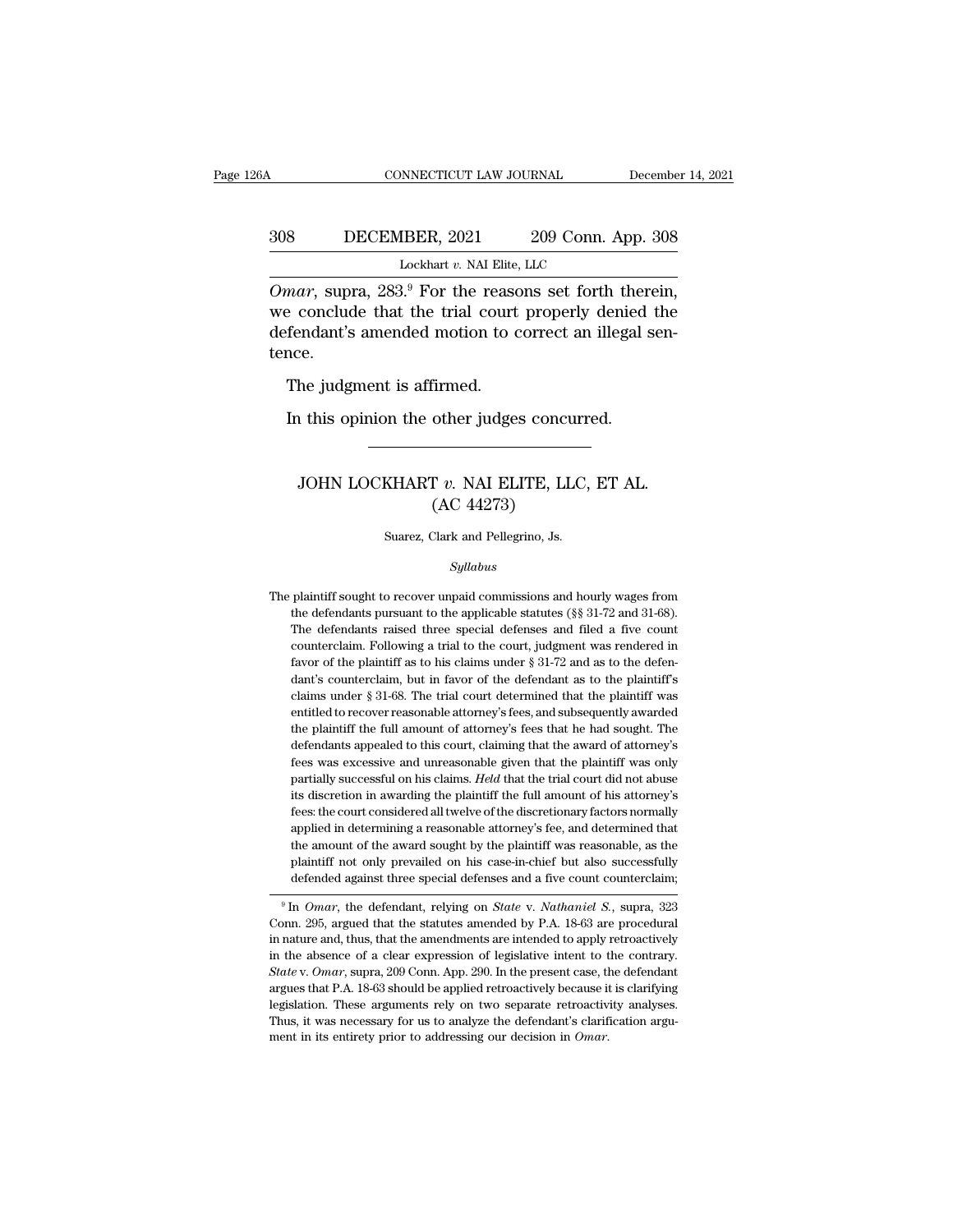### 14, 2021 CONNECTICUT LAW JOURNAL Page 127A<br>209 Conn. App. 308 DECEMBER, 2021 309<br>Lockhart v. NAI Elite, LLC NNECTICUT LAW JOURNAL<br>08 DECEMBER, 2021<br>Lockhart *v*. NAI Elite, LLC<br>the plaintiff did not prevail on all of his

 $\frac{1}{200}$  Conn. App. 308 DECEMBER, 2021 309<br>Lockhart v. NAI Elite, LLC<br>moreover, although the plaintiff did not prevail on all of his claims, all<br>of his claims were interrelated. **OFFREE 1988** EDE<br> **CONFIGURE 1989** Executive NAI moreover, although the plaintiff did of his claims were interrelated.<br>
Argued October 20—officially re SUS DECEMBER, 2021 309<br>
Lockhart v. NAI Elite, LLC<br>
reover, although the plaintiff did not prevail on all of his claims, all<br>
is claims were interrelated.<br>
Argued October 20—officially released December 14, 2021 *Procedural History*<br> *Plaintiff did not prevail on all exercises*<br> *Procedural History*<br> *Procedural History* 

LOCKMAT *U*. NAT EME, LEC<br>
moreover, although the plaintiff did not prevail on all of his claims, all<br>
of his claims were interrelated.<br>
Argued October 20—officially released December 14, 2021<br> *Procedural History*<br>
Action moreover, although the plaintiff did not prevail on all of his claims, all<br>of his claims were interrelated.<br>Argued October 20—officially released December 14, 2021<br>*Procedural History*<br>Action to recover damages for nonpaym Argued October 20—officially released December 14, 2021<br>
Procedural History<br>
Action to recover damages for nonpayment of wages,<br>
and for other relief, brought to the Superior Court in<br>
the judicial district of Hartford, wh Argued October 20—officially released December 14, 2021<br> *Procedural History*<br>
Action to recover damages for nonpayment of wages,<br>
and for other relief, brought to the Superior Court in<br>
the judicial district of Hartford, *Procedural History*<br>Action to recover damages for nonpayment of wages,<br>and for other relief, brought to the Superior Court in<br>the judicial district of Hartford, where the defendants<br>filed a counterclaim; thereafter, the m Action to recover damages for nonpayment of wages,<br>and for other relief, brought to the Superior Court in<br>the judicial district of Hartford, where the defendants<br>filed a counterclaim; thereafter, the matter was tried<br>to t and for other relief, brought to the Superior Court in<br>the judicial district of Hartford, where the defendants<br>filed a counterclaim; thereafter, the matter was tried<br>to the court, *Dubay*, *J*.; subsequently, the court, *M* the judicial district of Hartford, where the defendants<br>filed a counterclaim; thereafter, the matter was tried<br>to the court,  $Dubay$ ,  $J$ .; subsequently, the court,  $M$ .<br> $Taylor$ ,  $J$ , rendered judgment in part for the plaintiff filed a counterclaim; thereafter, the matter was tried<br>to the court, *Dubay*, *J*.; subsequently, the court, *M.*<br>Taylor, *J.*, rendered judgment in part for the plaintiff on<br>the complaint and for the plaintiff on the coun *Andrew L. Houlding, for the appellee (plaintiff)*<br>*Andrew L. Gussak, for the appellents pealed to this court. Affirmed.*<br>*David L. Gussak, for the appellants (defendants).*<br>*Andrew L. Houlding, for the appellee (plaintiff* 

### *Opinion*

David L. Gussak, for the appellants (defendants).<br>
Andrew L. Houlding, for the appellee (plaintiff).<br>  $\frac{opinion}{\text{9}pinion}$ <br>
PELLEGRINO, J. This appeal arises from an action<br>
stituted by the plaintiff, John Lockhart, against t David L. Gussak, for the appellants (defendants).<br>
Andrew L. Houlding, for the appellee (plaintiff).<br>
opinion<br>
PELLEGRINO, J. This appeal arises from an action<br>
instituted by the plaintiff, John Lockhart, against the<br>
defe Andrew L. Houlding, for the appellee (plaintiff).<br>  $\frac{Opinion}{PELLEGRINO}$ , J. This appeal arises from an action<br>
instituted by the plaintiff, John Lockhart, against the<br>
defendants, NAI Elite, LLC (NAI Elite), and Carl Ber-<br>
man Andrew L. Houlding, for the appellee (plaintiff).<br>  $\frac{opinion}{Dpinion}$ <br>
PELLEGRINO, J. This appeal arises from an action<br>
instituted by the plaintiff, John Lockhart, against the<br>
defendants, NAI Elite, LLC (NAI Elite), and Carl Opinion<br>
Opinion<br>
instituted by the plaintiff, John Lockhart, against the<br>
defendants, NAI Elite, LLC (NAI Elite), and Carl Ber-<br>
man.<sup>1</sup> In that action, the plaintiff asserted claims for<br>
the collection of unpaid commissi PELLEGRINO, J. This appeal arises from an action<br>instituted by the plaintiff, John Lockhart, against the<br>defendants, NAI Elite, LLC (NAI Elite), and Carl Ber-<br>man.<sup>1</sup> In that action, the plaintiff asserted claims for<br>the PELLEGRINO, J. This appeal arises from an action<br>instituted by the plaintiff, John Lockhart, against the<br>defendants, NAI Elite, LLC (NAI Elite), and Carl Ber-<br>man.<sup>1</sup> In that action, the plaintiff asserted claims for<br>the instituted by the plaintiff, John Lockhart, against the<br>defendants, NAI Elite, LLC (NAI Elite), and Carl Ber-<br>man.<sup>1</sup> In that action, the plaintiff asserted claims for<br>the collection of unpaid commissions under General<br>Sta defendants, NAI Elite, LLC (NAI Elite), and Carl Berman.<sup>1</sup> In that action, the plaintiff asserted claims for the collection of unpaid commissions under General Statutes § 31-72, and hourly minimum and overtime wages under man.<sup>1</sup> In that action, the plaintiff asserted claims for the collection of unpaid commissions under General Statutes § 31-72, and hourly minimum and overtime wages under General Statutes § 31-68, and sought double damage 1 Berman is the founder and managing director of NAI Elite.<br>
<sup>1</sup> Berman is the founder and managing director of NAI Elite.<br>
<sup>1</sup> Berman is the founder and managing director of NAI Elite.<br>
<sup>2</sup> With respect to the special def

The defendants raised three special defenses<sup>2</sup> and filed<br>a counterclaim asserting claims of breach of contract,<br> $\frac{1}{1}$ Berman is the founder and managing director of NAI Elite.<br><sup>2</sup> With respect to the special defenses, a counterclaim asserting claims of breach of contract,<br>
<sup>1</sup> Berman is the founder and managing director of NAI Elite.<br>
<sup>2</sup> With respect to the special defenses, the defendants claimed that (1)<br>
"[u]nder the doctrine of es a counterciant asserting claims of breach of contract,<br><sup>2</sup> Berman is the founder and managing director of NAI Elite.<br><sup>2</sup> With respect to the special defenses, the defendants claimed that (1)<br><sup>4</sup> [u]nder the doctrine of es <sup>1</sup> Berman is the founder and managing director of NAI Elite.<br><sup>2</sup> With respect to the special defenses, the defendants claimed that (1)<br>"[u]nder the doctrine of estoppel, the plaintiff's claims are barred, in whole<br>or in <sup>2</sup> With respect to the special defenses, the defendants claimed that (1) "[u]nder the doctrine of estoppel, the plaintiff's claims are barred, in whole or in part, by the terms of the contract he signed with [NAI Elite], "(u)nder the doctrine of estoppel, the plaintiff's claim or in part, by the terms of the contract he signed will plaintiff's claims are barred, in whole or in part, by his or breaches of the [parties' employment agreement]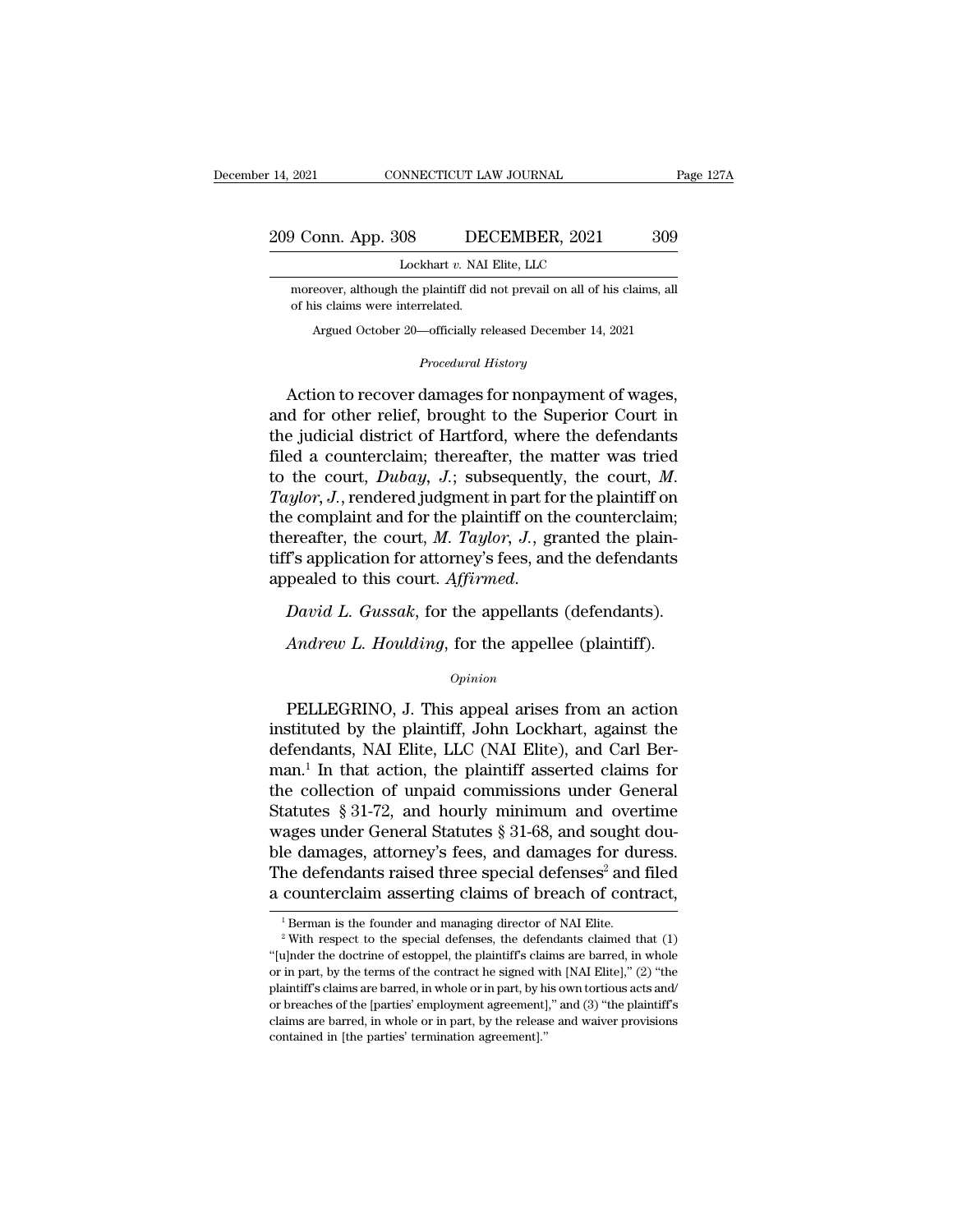### CONNECTICUT LAW JOURNAL December 14, 2021<br>310 DECEMBER, 2021 209 Conn. App. 308<br>Lockhart v. NAI Elite, LLC NNECTICUT LAW JOURNAL<br>IBER, 2021 209 Conn. A<br>Lockhart *v.* NAI Elite, LLC<br>nce conversion and violation

CONNECTICUT LAW JOURNAL December<br>
2010 DECEMBER, 2021 209 Conn. App. 308<br>
Lockhart v. NAI Elite, LLC<br>
Lockhart v. NAI Elite, LLC<br>
Lockhart v. NAI Elite, LLC<br>
Lockhart v. NAI Elite, LLC<br>
Excels interference, conversion, and EDECEMBER, 2021 209 Conn. App. 308<br>
Lockhart v. NAI Elite, LLC<br>
tortious interference, conversion, and violation of General Statutes § 52-564, and seeking, pursuant to Practice<br>
Book § 17-54, an order of the court declarin Bookhart v. NAI Elite, LLC<br>
Lockhart v. NAI Elite, LLC<br>
tortious interference, conversion, and violation of General Statutes § 52-564, and seeking, pursuant to Practice<br>
Book § 17-54, an order of the court declaring, inte 310 DECEMBER, 2021 209 Conn. App. 308<br>
Lockhart v. NAI Elite, LLC<br>
tortious interference, conversion, and violation of General Statutes § 52-564, and seeking, pursuant to Practice<br>
Book § 17-54, an order of the court decl Lockhart v. NAI Elite, LLC<br>
tortious interference, conversion, and violation of General Statutes § 52-564, and seeking, pursuant to Practice<br>
Book § 17-54, an order of the court declaring, inter alia,<br>
the rights and liab Lockhart v. NAI Elite, LLC<br>tortious interference, conversion, and violation of General Statutes § 52-564, and seeking, pursuant to Practice<br>Book § 17-54, an order of the court declaring, inter alia,<br>the rights and liabili tortious interference, conversion, and violation of General Statutes § 52-564, and seeking, pursuant to Practice<br>Book § 17-54, an order of the court declaring, inter alia,<br>the rights and liabilities of the parties and that eral Statutes § 52-564, and seeking, pursuant to Practice<br>Book § 17-54, an order of the court declaring, inter alia,<br>the rights and liabilities of the parties and that the<br>plaintiff is not entitled to a commission on the Book § 17-54, an order of the court declaring, inter alia,<br>the rights and liabilities of the parties and that the<br>plaintiff is not entitled to a commission on the relevant<br>transactions. A bench trial was held on the plaint the rights and liabilities of the parties and that the plaintiff is not entitled to a commission on the relevant transactions. A bench trial was held on the plaintiff's complaint and the defendants' special defenses and co plaintiff is not entitled to a commission on the relevant<br>transactions. A bench trial was held on the plaintiff's<br>complaint and the defendants' special defenses and<br>counterclaim. After the conclusion of the trial, and<br>whil transactions. A bench trial was held on the plaintiff's<br>complaint and the defendants' special defenses and<br>counterclaim. After the conclusion of the trial, and<br>while awaiting posttrial briefs, the trial judge, *Dubay*,<br>*J.* complaint and the defendants' special defenses and<br>counterclaim. After the conclusion of the trial, and<br>while awaiting posttrial briefs, the trial judge,  $Dubay$ ,<br> $J$ ., unexpectedly died. Pursuant to General Statutes<br>§ 51-1 counterclaim. After the conclusion of the trial, and<br>while awaiting posttrial briefs, the trial judge, *Dubay*,<br>*J.*, unexpectedly died. Pursuant to General Statutes<br>§ 51-183f, the matter was assigned to a successor judge while awaiting posttrial briefs, the trial judge, *Dubay*,<br>*J.*, unexpectedly died. Pursuant to General Statutes<br>§ 51-183f, the matter was assigned to a successor judge,<br>*M. Taylor*, *J.*, for adjudication on the record. J., unexpectedly died. Pursuant to General Statutes<br>§ 51-183f, the matter was assigned to a successor judge,<br>*M. Taylor, J.*, for adjudication on the record. After<br>reviewing the record, transcripts, exhibits, and briefs,<br> § 51-183f, the matter was assigned to a successor judge,<br>*M. Taylor*, *J.*, for adjudication on the record. After<br>reviewing the record, transcripts, exhibits, and briefs,<br>the trial court found in favor of the plaintiff on *M. Taylor, J.*, for adjudication on the record. After<br>reviewing the record, transcripts, exhibits, and briefs,<br>the trial court found in favor of the plaintiff on his claim<br>for unpaid commissions under  $\S 31-72$  and for a reviewing the record, transcripts, exhibits, and briefs,<br>the trial court found in favor of the plaintiff on his claim<br>for unpaid commissions under § 31-72 and for attorney's<br>fees, but determined that he was not entitled to the trial court found in favor of the plaintiff on his claim<br>for unpaid commissions under  $\S$  31-72 and for attorney's<br>fees, but determined that he was not entitled to unpaid<br>minimum and overtime wages under  $\S$  31-68 and for unpaid commissions under  $\S$  31-72 and for attorney's<br>fees, but determined that he was not entitled to unpaid<br>minimum and overtime wages under  $\S$  31-68 and could<br>not prevail on his claims for duress or double damages fees, but determined that he was not entitled to unpaid<br>minimum and overtime wages under § 31-68 and could<br>not prevail on his claims for duress or double damages.<br>The court rejected the defendants' special defenses. The<br>tr counterclaim. Event of this claims for dates of double damages.<br>
He court rejected the defendants' special defenses. The<br>
al court rendered judgment in favor of the plaintiff<br>
his claims for unpaid commissions and attorney's<br>
ses, and w The courregence are determined by poema determines. The<br>trial court rendered judgment in favor of the plaintiff<br>on his claims for unpaid commissions and attorney's<br>fees, and with respect to all counts of the defendants'<br>co

attance of Friddered Judgment in favor of the plant.<br>
on his claims for unpaid commissions and attorney's<br>
fees, and with respect to all counts of the defendants'<br>
counterclaim.<br>
The plaintiff subsequently filed an applica grad to the defendants<br>fees, and with respect to all counts of the defendants'<br>counterclaim.<br>The plaintiff subsequently filed an application for an<br>award of attorney's fees, claiming that he had incurred<br>attorney's fees in rece, and what respect to an estimate of the detendants<br>counterclaim.<br>The plaintiff subsequently filed an application for an<br>award of attorney's fees in the amount of \$68,831.24. The court<br>granted the plaintiff's applicati The plaintiff subsequently filed an application for an award of attorney's fees, claiming that he had incurred<br>attorney's fees in the amount of \$68,831.24. The court<br>granted the plaintiff's application for an award of atto The plaintiff subsequently filed an application for an<br>award of attorney's fees, claiming that he had incurred<br>attorney's fees in the amount of \$68,831.24. The court<br>granted the plaintiff's application for an award of atto award of attorney's fees, claiming that he had incurred<br>attorney's fees in the amount of \$68,831.24. The court<br>granted the plaintiff's application for an award of attor-<br>ney's fees, concluding that "the plaintiff should be attorney's fees in the amount of \$68,831.24. The court<br>granted the plaintiff's application for an award of attor-<br>ney's fees, concluding that "the plaintiff should be made<br>whole by requiring the defendant[s] to pay for his granted the plaintiff's application for an award of attor-<br>ney's fees, concluding that "the plaintiff should be made<br>whole by requiring the defendant[s] to pay for his attor-<br>ney's fees, which the court finds reasonable, b ney's fees, concluding that "the plaintiff should be made<br>whole by requiring the defendant[s] to pay for his attor-<br>ney's fees, which the court finds reasonable, but not<br>punitive." The defendants then brought the present<br>a whole by requiring the defendant[s] to pay for his attor-<br>ney's fees, which the court finds reasonable, but not<br>punitive." The defendants then brought the present<br>appeal from the trial court's judgment in favor of the<br>pla ney's fees, which the court finds reasonable, but not<br>punitive." The defendants then brought the present<br>appeal from the trial court's judgment in favor of the<br>plaintiff and the award of attorney's fees. On appeal,<br>the def punitive." The defendants then brought the present<br>appeal from the trial court's judgment in favor of the<br>plaintiff and the award of attorney's fees. On appeal,<br>the defendants originally claimed that the court erred<br>by (1)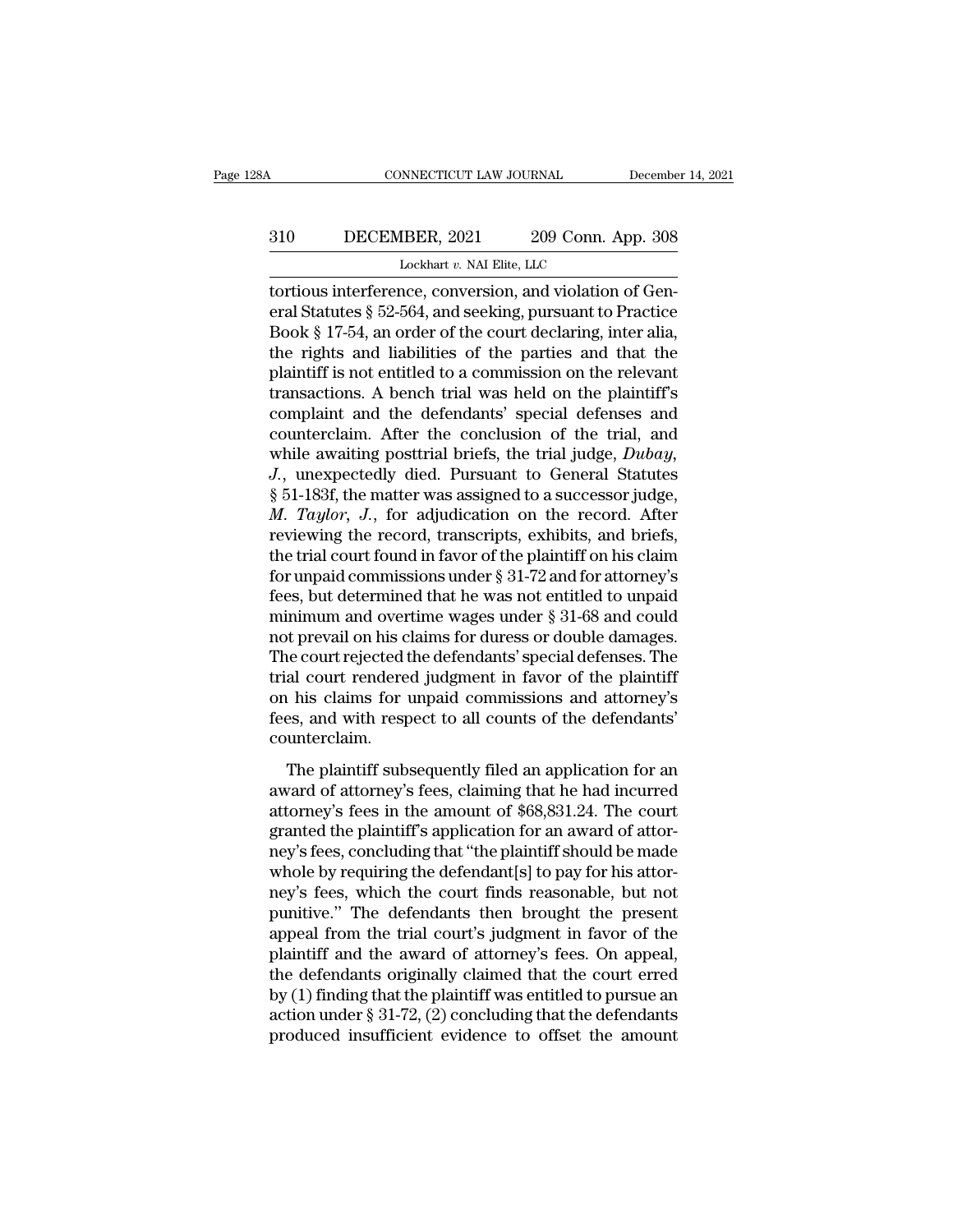### 14, 2021 CONNECTICUT LAW JOURNAL Page 129A<br>209 Conn. App. 308 DECEMBER, 2021 311<br>Lockhart v. NAI Elite, LLC Lockhart *v.* NAI Elite, LLC

14, 2021 CONNECTICUT LAW JOURNAL Page 129A<br>
209 Conn. App. 308 DECEMBER, 2021 311<br>
Lockhart v. NAI Elite, LLC<br>
of the plaintiff's commission, (3) concluding that the<br>
plaintiff met the burden of "the so-called 'ABC Test,' 209 Conn. App. 308 DECEMBER, 2021 311<br>
Lockhart v. NAI Elite, LLC<br>
of the plaintiff's commission, (3) concluding that the<br>
plaintiff met the burden of "the so-called 'ABC Test,'"<br>
and (4) awarding excessive and unreasonab 209 Conn. App. 308 DECEMBER, 2021 311<br>
Lockhart v. NAI Elite, LLC<br>
of the plaintiff's commission, (3) concluding that the<br>
plaintiff met the burden of "the so-called 'ABC Test,"<br>
and (4) awarding excessive and unreasonabl 209 Conn. App. 308 DECEMBER, 2021 311<br>
Lockhart v. NAI Elite, LLC<br>
of the plaintiff's commission, (3) concluding that the<br>
plaintiff met the burden of "the so-called 'ABC Test,'"<br>
and (4) awarding excessive and unreasonab Lockhart v. NAI Elite, LLC<br>
of the plaintiff's commission, (3) concluding that the<br>
plaintiff met the burden of "the so-called 'ABC Test,' "<br>
and (4) awarding excessive and unreasonable attorney's<br>
fees to the plaintiff. Lockhart v. NAI Elite, LLC<br>
of the plaintiff's commission, (3) concluding that the<br>
plaintiff met the burden of "the so-called 'ABC Test,'"<br>
and (4) awarding excessive and unreasonable attorney's<br>
fees to the plaintiff. A of the plaintiff's commission, (3) concluding that the plaintiff met the burden of "the so-called 'ABC Test,'" and (4) awarding excessive and unreasonable attorney's fees to the plaintiff. At oral argument before this cour plaintiff met the burden of "the so-called 'ABC Test,'"<br>and (4) awarding excessive and unreasonable attorney's<br>fees to the plaintiff. At oral argument before this court,<br>the defendants withdrew all of their claims except f and (4) awarding excessive and unreasonable attorney's<br>fees to the plaintiff. At oral argument before this court,<br>the defendants withdrew all of their claims except for<br>their claim of excessive attorney's fees. We conclude es to the plantifit. At oral argument before this court,<br>
e defendants withdrew all of their claims except for<br>
eir claim of excessive attorney's fees. We conclude<br>
at the amount of attorney's fees awarded to the plain-<br>
f their claim of excessive attorney's fees. We conclude<br>that the amount of attorney's fees awarded to the plain-<br>tiff did not constitute an abuse of discretion and,<br>accordingly, affirm the judgment of the trial court.<br>"We se

their claim of excessive attorney's fees. We conclude<br>that the amount of attorney's fees awarded to the plain-<br>tiff did not constitute an abuse of discretion and,<br>accordingly, affirm the judgment of the trial court.<br>"We se diat the amount of attorney's rees awarded to the plant-<br>tiff did not constitute an abuse of discretion and,<br>accordingly, affirm the judgment of the trial court.<br>"We set forth the standard of review and applicable<br>legal pr In the following and abuse of discretion and,<br>accordingly, affirm the judgment of the trial court.<br>"We set forth the standard of review and applicable<br>legal principles. We review the reasonableness of the<br>court's award of we set forth the standard of review and applicable<br>legal principles. We review the reasonableness of the<br>court's award of attorney's fees under the abuse of<br>discretion standard.... Under the abuse of discretion<br>standard of "We set forth the standard of review and applicable<br>legal principles. We review the reasonableness of the<br>court's award of attorney's fees under the abuse of<br>discretion standard  $\ldots$ . Under the abuse of discretion<br>standa legal principles. We review the reasonableness of the<br>court's award of attorney's fees under the abuse of<br>discretion standard . . . . Under the abuse of discretion<br>standard of review, [w]e will make every reasonable<br>presum court's award of attorney's fees under the abuse of discretion standard.... Under the abuse of discretion standard of review, [w]e will make every reasonable presumption in favor of upholding the trial court's ruling, and discretion standard.... Under the abuse of discretion<br>standard of review, [w]e will make every reasonable<br>presumption in favor of upholding the trial court's rul-<br>ing, and only upset it for a manifest abuse of discretion.<br> standard of review, [w]e will make every reasonal<br>presumption in favor of upholding the trial court's r<br>ing, and only upset it for a manifest abuse of discretic<br> $\ldots$  [Thus, our] review of [the amount of attorne:<br>fees awa Esumption in favor of upholding the that court's ful-<br>g, and only upset it for a manifest abuse of discretion.<br>[Thus, our] review of [the amount of attorney's<br>es awarded] is limited to the questions of whether<br>e trial cour a reasonable attorney's fees awarded] is limited to the questions of whether<br>the trial court correctly applied the law and reasonably<br>could have reached the conclusion it did....<br>"The factors a court normally applies in d

 $\alpha$ . Thus, our review of the amount of attorney's<br>fees awarded] is limited to the questions of whether<br>the trial court correctly applied the law and reasonably<br>could have reached the conclusion it did....<br>"The factors a the trial court correctly applied the law and reasonably<br>could have reached the conclusion it did....<br>"The factors a court normally applies in determining<br>a reasonable attorney's fee include (1) the time and<br>labor require properly; (4) the preclusion of the community: (6)<br>automorphic and properly; (4) the factors a court normally applies in determining<br>a reasonable attorney's fee include (1) the time and<br>labor required; (2) the novelty and "The factors a court normally applies in determining<br>a reasonable attorney's fee include (1) the time and<br>labor required; (2) the novelty and difficulty of the ques-<br>tions; (3) the skill requisite to perform the legal ser "The factors a court normally applies in determining<br>a reasonable attorney's fee include (1) the time and<br>labor required; (2) the novelty and difficulty of the ques-<br>tions; (3) the skill requisite to perform the legal ser a reasonable attorney's fee include  $(1)$  the time and<br>labor required;  $(2)$  the novelty and difficulty of the ques-<br>tions;  $(3)$  the skill requisite to perform the legal service<br>properly;  $(4)$  the preclusion of other em labor required; (2) the novelty and difficulty of the questions; (3) the skill requisite to perform the legal service<br>properly; (4) the preclusion of other employment by<br>the attorney due to acceptance of the case; (5) the tions; (3) the skill requisite to perform the legal service<br>properly; (4) the preclusion of other employment by<br>the attorney due to acceptance of the case; (5) the<br>customary fee for similar work in the community; (6)<br>whet properly; (4) the preclusion of other employment by<br>the attorney due to acceptance of the case; (5) the<br>customary fee for similar work in the community; (6)<br>whether the fee is fixed or contingent; (7) time limita-<br>tions i the attorney due to acceptance of the case; (5) the customary fee for similar work in the community; (6) whether the fee is fixed or contingent; (7) time limitations imposed by the client or the circumstances; (8) the amo customary fee for similar work in the community;  $(6)$ <br>whether the fee is fixed or contingent;  $(7)$  time limita-<br>tions imposed by the client or the circumstances;  $(8)$ <br>the amount involved and the results obtained;  $(9)$ whether the fee is fixed or contingent; (7) time limitations imposed by the client or the circumstances; (8) the amount involved and the results obtained; (9) the experience, reputation and ability of the attorneys; (10) tions imposed by the client or the circumstances; (8)<br>the amount involved and the results obtained; (9) the<br>experience, reputation and ability of the attorneys; (10)<br>the undesirability of the case; (11) the nature and len the amount involved and the results obtained; (9) the experience, reputation and ability of the attorneys; (10) the undesirability of the case; (11) the nature and length of the professional relationship with the client; experience, reputation and ability of the attorneys;  $(10)$  the undesirability of the case;  $(11)$  the nature and length of the professional relationship with the client; and  $(12)$  awards in similar cases. . . . That lis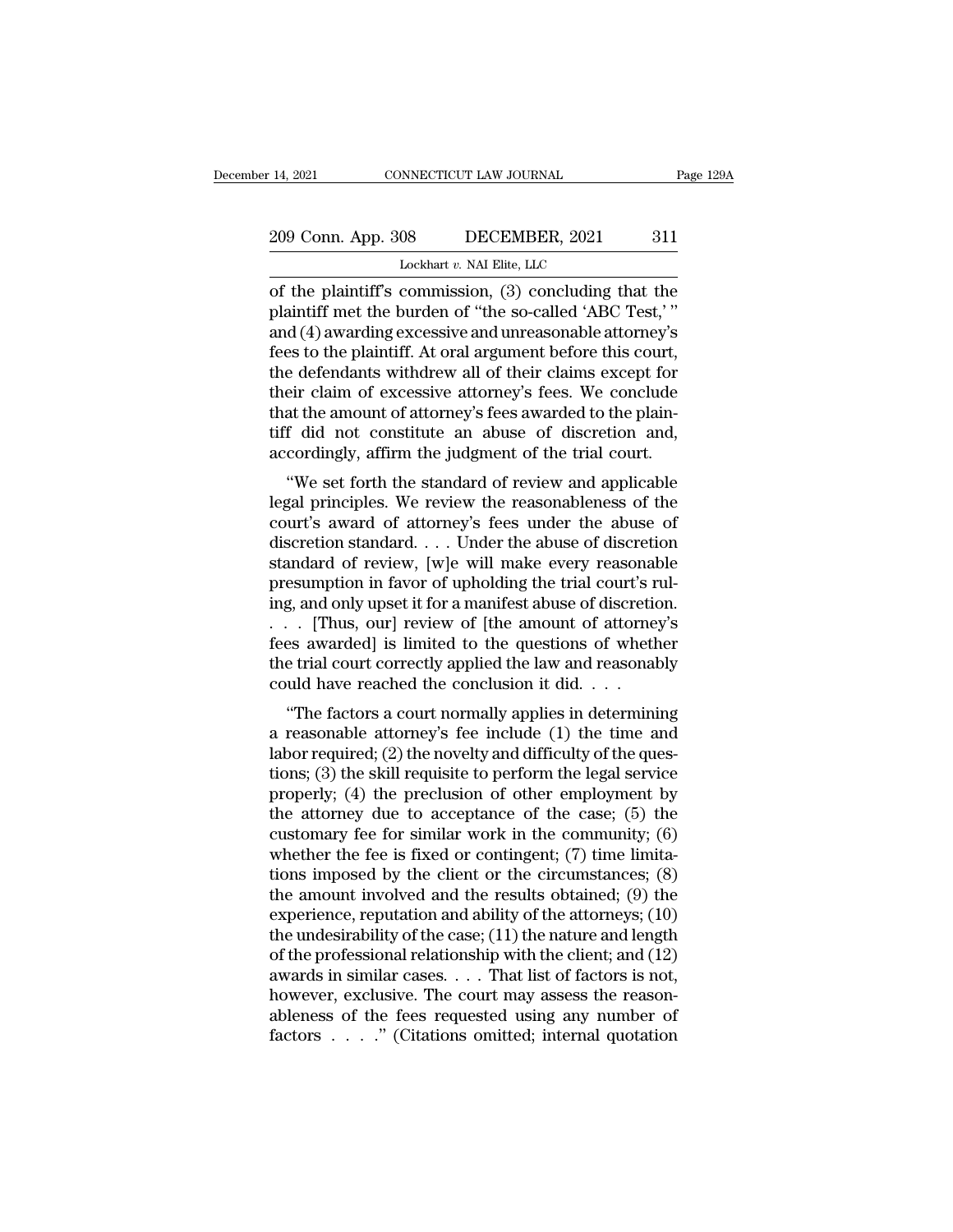### CONNECTICUT LAW JOURNAL December 14, 2021<br>312 DECEMBER, 2021 209 Conn. App. 308<br>Lockhart v. NAI Elite, LLC NNECTICUT LAW JOURNAL<br>IBER, 2021 209 Conn. A<br>Lockhart v. NAI Elite, LLC<br>Fl*astonhuru v. Sakon*. 184 Con MARCHER, 2021 209 Conn. App. 308<br>
<u>Glastonbury v. *Sakon*, 184 Conn. App.</u><br>
385, 392–94, 194 A.3d 1277 (2018). 312 DECEMBER, 2021 209 C<br>
Lockhart v. NAI Elite, LLC<br>
marks omitted.) *Glastonbury* v. *Sakon*,<br>385, 392–94, 194 A.3d 1277 (2018).<br>
According to the defendants, the co

2 DECEMBER, 2021 209 Conn. App. 308<br>
Lockhart v. NAI Elite, LLC<br>
arks omitted.) *Glastonbury* v. *Sakon*, 184 Conn. App.<br>
5, 392–94, 194 A.3d 1277 (2018).<br>
According to the defendants, the court's award of<br>
torney's fees 312 DECEMBER, 2021 209 Conn. App. 308<br>
Lockhart v. NAI Elite, LLC<br>
marks omitted.) *Glastonbury* v. *Sakon*, 184 Conn. App.<br>
385, 392–94, 194 A.3d 1277 (2018).<br>
According to the defendants, the court's award of<br>
attorney' Lockhart v. NAI Elite, LLC<br>
marks omitted.) *Glastonbury* v. *Sakon*, 184 Conn. App.<br>
385, 392–94, 194 A.3d 1277 (2018).<br>
According to the defendants, the court's award of<br>
attorney's fees to the plaintiff is excessive bec marks omitted.) *Glastonbury* v. *Sakon*, 184 Conn. App.<br>385, 392–94, 194 A.3d 1277 (2018).<br>According to the defendants, the court's award of<br>attorney's fees to the plaintiff is excessive because<br>"[t]he court awarded . . . marks onlined.) Grastonoury v. Sakon, 184 Collit. App.<br>
385, 392–94, 194 A.3d 1277 (2018).<br>
According to the defendants, the court's award of<br>
attorney's fees to the plaintiff is excessive because<br>
"[t]he court awarded  $\$  $2555, 352-54, 154$  A.5d  $1217$  (2016).<br>
According to the defendants, the court's award of attorney's fees to the plaintiff is excessive because "[t]he court awarded . . . [only] 42 percent of the amount requested in the According to the defendants, the court's award of<br>attorney's fees to the plaintiff is excessive because<br>"[t]he court awarded  $\ldots$  [only] 42 percent of the<br>amount requested in the only two counts in which the<br>plaintiff pr attorney's fees to the plaintiff is excessive because<br>
"[t]he court awarded . . . [only] 42 percent of the<br>
amount requested in the only two counts in which the<br>
plaintiff prevailed." Therefore, the defendants argue,<br>
"the "[t]he court awarded  $\ldots$  [only] 42 percent of the<br>amount requested in the only two counts in which the<br>plaintiff prevailed." Therefore, the defendants argue,<br>"the fees requested by the plaintiff should be signifi-<br>cantl amount requested in the only two counts in which the plaintiff prevailed." Therefore, the defendants argue, "the fees requested by the plaintiff should be significantly modified to reflect the crucial factor of the results plaintiff prevailed." Therefore, the defendants argue,<br>"the fees requested by the plaintiff should be significantly modified to reflect the crucial factor of the results<br>achieved weighed against the claims asserted." We co "the fees requested by the plaintiff should be significantly modified to reflect the crucial factor of the results achieved weighed against the claims asserted." We conclude that the fact that the plaintiff was only partia cantly modified to reflect the crucial factor of the results<br>achieved weighed against the claims asserted." We con-<br>clude that the fact that the plaintiff was only partially<br>successful on his claims does not demonstrate th achieved weighed against the claims asserted." We conclude that the fact that the plaintiff was only partially successful on his claims does not demonstrate that the court abused its discretion in awarding the plaintiff th clude that the f<br>successful on hi<br>court abused its<br>full amount of at<br>this conclusion,<br>granting the plai<br>ney's fees.<br>In his thoroug ccessium of his claims does not demonstrate that the<br>urt abused its discretion in awarding the plaintiff the<br>Il amount of attorney's fees that he sought. In reaching<br>is conclusion, we need only look to the court's order<br>an court abused its ulscretion in awarding the plaintin the<br>full amount of attorney's fees that he sought. In reaching<br>this conclusion, we need only look to the court's order<br>granting the plaintiff's application for an award

run amount of attorney slees that he sought. In reaching<br>this conclusion, we need only look to the court's order<br>granting the plaintiff's application for an award of attor-<br>ney's fees.<br>In his thorough and well reasoned ord ranting the plaintiff's application for an award of attor-<br>pranting the plaintiff's application for an award of attor-<br>ney's fees.<br>In his thorough and well reasoned order, Judge Taylor<br>considered all twelve of the discreti granting the plaintin's application for an award of attor-<br>
ney's fees.<br>
In his thorough and well reasoned order, Judge Taylor<br>
considered all twelve of the discretionary factors that<br>
are "normally applie[d] in determinin In his thorough and well reasoned order, Judge Taylor<br>considered all twelve of the discretionary factors that<br>are "normally applie[d] in determining a reasonable<br>attorney's fee"; (internal quotation marks omitted)<br>*Glaston* In his thorough and well reasoned order, Judge Taylor<br>considered all twelve of the discretionary factors that<br>are "normally applie[d] in determining a reasonable<br>attorney's fee"; (internal quotation marks omitted)<br>*Glaston* considered all twelve of the discretionary factors that<br>are "normally applie[d] in determining a reasonable<br>attorney's fee"; (internal quotation marks omitted)<br>*Glastonbury* v. *Sakon*, supra, 184 Conn. App. 393; and<br>concl are "normally applie[d] in determining a reasonable<br>attorney's fee"; (internal quotation marks omitted)<br>*Glastonbury* v. *Sakon*, supra, 184 Conn. App. 393; and<br>concluded that the amount of the award sought by the<br>plaintif attorney's fee"; (internal quotation marks omitted)<br>Glastonbury v. Sakon, supra, 184 Conn. App. 393; and<br>concluded that the amount of the award sought by the<br>plaintiff was reasonable. Specifically, with regard to the<br>defen Glastonbury v. Sakon, supra, 184 Conn. App. 393; and<br>concluded that the amount of the award sought by the<br>plaintiff was reasonable. Specifically, with regard to the<br>defendants' claim that the award was excessive, the<br>court concluded that the amount of the award sought by the<br>plaintiff was reasonable. Specifically, with regard to the<br>defendants' claim that the award was excessive, the<br>court stated: "[T]he plaintiff prevailed in his case-in-<br>c plaintiff was reasonable. Specifically, with regard to the<br>defendants' claim that the award was excessive, the<br>court stated: "[T]he plaintiff prevailed in his case-in-<br>chief in a skillful manner, as well as defending again defendants' claim that the award was excessive, the<br>court stated: "[T]he plaintiff prevailed in his case-in-<br>chief in a skillful manner, as well as defending against<br>three special defenses and [a] five [count] [counter-<br>cl court stated: "[T]he plaintiff prevailed in his case-in-<br>chief in a skillful manner, as well as defending against<br>three special defenses and [a] five [count] [counter-<br>claim]. Preparation for the trial appeared extensive a chief in a skillful manner, as well as defending against<br>three special defenses and [a] five [count] [counter-<br>claim]. Preparation for the trial appeared extensive and<br>posttrial briefs were professionally prepared, thoroug three special defenses and [a] five [count] [counter-<br>claim]. Preparation for the trial appeared extensive and<br>posttrial briefs were professionally prepared, thorough<br>and lengthy. The fee was fixed at a discounted, hourly<br> claim]. Preparation for the trial appeared extensive and<br>posttrial briefs were professionally prepared, thorough<br>and lengthy. The fee was fixed at a discounted, hourly<br>rate involving three days of trial. Although the plain posttrial briefs were professionally prepared, thorough<br>and lengthy. The fee was fixed at a discounted, hourly<br>rate involving three days of trial. Although the plaintiff<br>did not prevail on his alternative claims made purs and lengthy. The fee was fixed at a discounted, hourly rate involving three days of trial. Although the plaintiff did not prevail on his alternative claims made pursuant to our minimum wage law, the court finds they were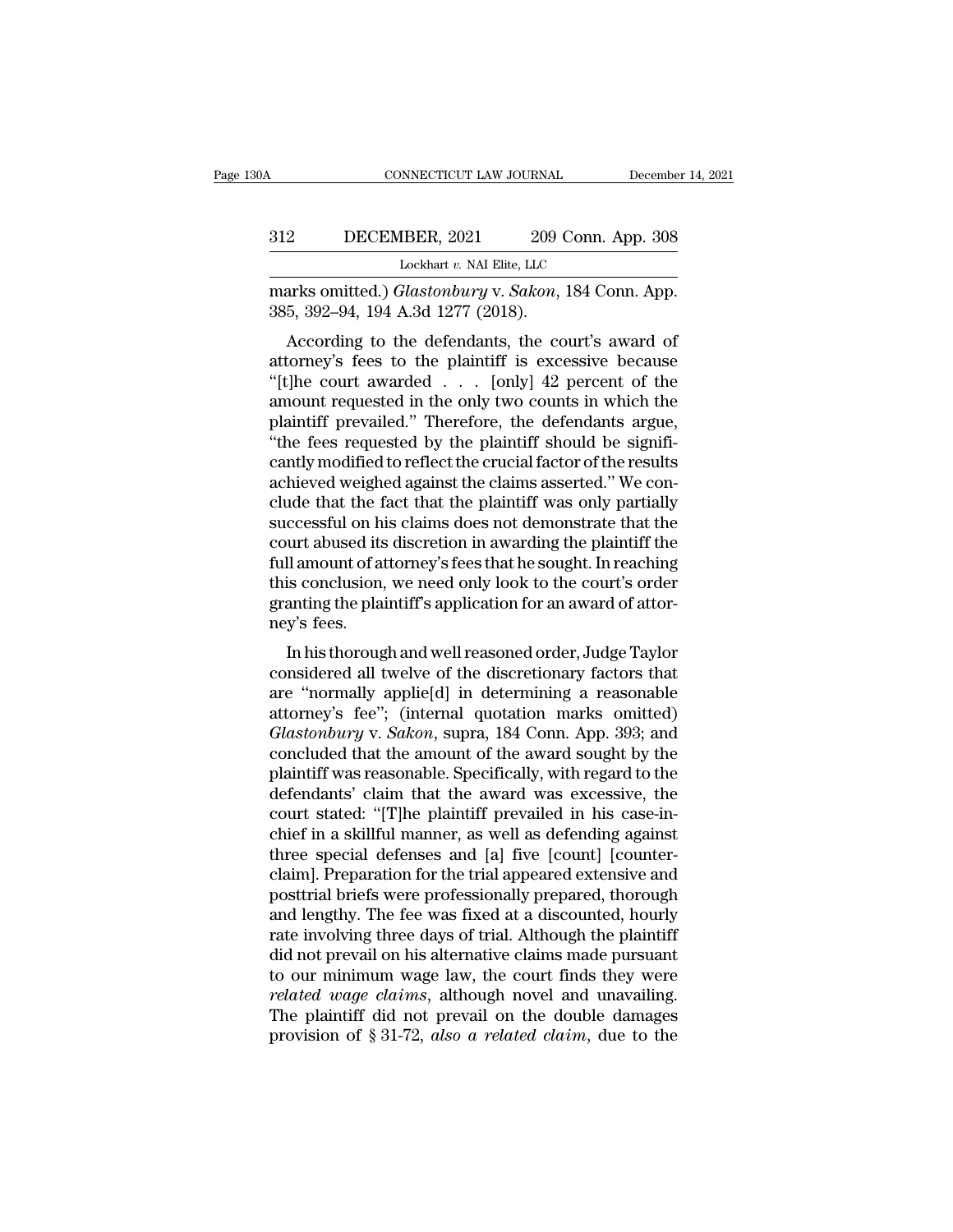# 209 Conn. App. 313 DECEMBER, 2021 313<br>Grzeszczyk v. Connecticut State Employees Retirement Commission

December 14, 2021 CONNECTICUT LAW JOURNAL Page 131A<br>
209 Conn. App. 313 DECEMBER, 2021 313<br>
Grzeszczyk *v.* Connecticut State Employees Retirement Commission<br>
defendants' subjective good faith in not paying wages 14, 2021 CONNECTICUT LAW JOURNAL Page 131A<br>
209 Conn. App. 313 DECEMBER, 2021 313<br>
Grzeszczyk v. Connecticut State Employees Retirement Commission<br>
defendants' subjective good faith in not paying wages<br>
owed. *The plaintif* 209 Conn. App. 313 DECEMBER, 2021 313<br>
Grzeszczyk v. Connecticut State Employees Retirement Commission<br>
defendants' subjective good faith in not paying wages<br>
owed. *The plaintiff's level of success on his interrelated*<br> 209 Conn. App. 313 DECEMBER, 2021 313<br>
<u>Grzeszczyk v. Connecticut State Employees Retirement Commission</u><br>
defendants' subjective good faith in not paying wages<br>
owed. *The plaintiff's level of success on his interrelated*<br> 209 Conn. App. 313 DECEMBER, 2021 313<br>
Grzeszczyk v. Connecticut State Employees Retirement Commission<br>
defendants' subjective good faith in not paying wages<br>
owed. *The plaintiff's level of success on his interrelated*<br> Grzeszczyk v. Connecticut State Employees Retirement Commission<br>defendants' subjective good faith in not paying wages<br>owed. The plaintiff's level of success on his interrelated<br>claims was, therefore, substantial." (Emphasi Grzeszczyk v. Connecticut state Employees Retirement Commission<br>defendants' subjective good faith in not paying wages<br>owed. The plaintiff's level of success on his interrelated<br>claims was, therefore, substantial." (Emphas defendants' subjective good faith in not paying wages<br>owed. *The plaintiff's level of success on his interrelated*<br>*claims was, therefore, substantial.*" (Emphasis added.)<br>Clearly, the court considered the fact that the pl owed. *The plaintiff's level of success on his interrelated*<br>claims was, therefore, substantial." (Emphasis added.)<br>Clearly, the court considered the fact that the plaintiff<br>was only partially successful on his claims and claims was, therefore, substantial." (Emphasis added.)<br>Clearly, the court considered the fact that the plaintiff<br>was only partially successful on his claims and found<br>that because all of his claims were interrelated, he<br>sh Clearly, the court considered the fact that the plaintiff<br>was only partially successful on his claims and found<br>that because all of his claims were interrelated, he<br>should be awarded attorney's fees for the entirety of<br>his was only partially succes<br>that because all of his<br>should be awarded attorn<br>his case. We find the rease<br>to be both properly ground<br>and, accordingly, we con<br>abuse its discretion.<br>The judgment is affirm at because an of his claims<br>ould be awarded attorney's fee<br>s case. We find the reasoning bel<br>be both properly grounded in th<br>d, accordingly, we conclude th<br>use its discretion.<br>The judgment is affirmed.<br>In this opinion the In this opinion the reasoning behind the court's or be both properly grounded in the law and reasona<br>
In accordingly, we conclude that the court did<br>
use its discretion.<br>
The judgment is affirmed.<br>
In this opinion the othe

### abuse its discretion.<br>
The judgment is affirmed.<br>
In this opinion the other judges concurred.<br>
MARIANNA GRZESZCZYK *v*. CONNECTICUT STATE<br>
EMPLOYEES RETIREMENT COMMISSION Explored is affirmed.<br>
This opinion the other judges concurred.<br>
TANNA GRZESZCZYK v. CONNECTICUT STATE<br>
EMPLOYEES RETIREMENT COMMISSION<br>
(AC 44281) other judges concu<br>CZYK v. CONNECT<br>CTIREMENT COMN<br>(AC 44281)<br>and Elgo and Eveleigh, J. MARIANNA GRZESZCZYK  $v$ . CONNECTICUT STATE<br>EMPLOYEES RETIREMENT COMMISSION<br>(AC 44281)<br>Bright, C. J., and Elgo and Eveleigh, Js.

### *Syllabus*

- ( $\rm AC~44281$ )<br>Bright, C. J., and Elgo and Eveleigh, Js.<br> $Syllabus$ <br>Pursuant to statute (§ 7-439g (a)), no retirement option of a member of the<br>municipal employees retirement fund shall be effective until the member Bright, C. J., and Elgo and Eveleigh, Js.<br>Syllabus<br>suant to statute (§ 7-439g (a)), no retirement option of a member of the<br>municipal employees retirement fund shall be effective until the member<br>has retired, and, in the e Bright, C. J., and Elgo and Eveleigh, Js.<br>  $Syllabus$ <br>
suant to statute (§ 7-439g (a)), no retirement option of a member of the<br>
municipal employees retirement fund shall be effective until the member<br>
has retired, and, in the  $Syllabus$ <br>suant to statute (§ 7-439g (a)), no retirement option of a member of the<br>municipal employees retirement fund shall be effective until the member<br>has retired, and, in the event the member dies prior to the effective<br> suant to statute (§ 7-439)<br>municipal employees ret<br>has retired, and, in the<br>date of commencement<br>deemed cancelled.<br>suant further to statute Pursuant to statute (§ 7-439g (a)), no retirement option of a member of the municipal employees retirement fund shall be effective until the member has retired, and, in the event the member dies prior to the effective dat municipal employees retirement fund shall be effective until the member<br>has retired, and, in the event the member dies prior to the effective<br>date of commencement of benefits, any election of an option shall be<br>deemed canc
- has retired, and, in the event the member dies prior to the effective date of commencement of benefits, any election of an option shall be deemed cancelled.<br>Suant further to statute  $(\frac{8}{740}$  (h)), if a member of the mu date of commencement of benefits, any election of an option shall be<br>deemed cancelled.<br>suant further to statute  $(\S 7-440 \text{ (h)})$ , if a member of the municipal<br>employees retirement fund who has elected a retirement option deemed cancelled.<br>suant further to state<br>employees retirement<br>who has not complet<br>dies, his contribution<br>by the member.<br>plaintiff, whose nep Pursuant further to statute  $(\S 7-440 \text{ (h)})$ , if a member of the municipal employees retirement fund who has elected a retirement option but who has not completed the age and service requirements for retirement dies, his employees retirement fund who has elected a retirement option but<br>who has not completed the age and service requirements for retirement<br>dies, his contributions to the fund shall be paid to the beneficiary named<br>by the memb
- who has not completed the age and service requirements for retirement<br>dies, his contributions to the fund shall be paid to the beneficiary named<br>by the member.<br>plaintiff, whose nephew, E, had been a municipal employee of t dies, his contributions to the fund shall be paid to the beneficiary named<br>by the member.<br>plaintiff, whose nephew, E, had been a municipal employee of the<br>city of New Britain and who contributed to the municipal employees<br> by the member.<br>
plaintiff, whose nephew, E, had been a municipal employee of the<br>
city of New Britain and who contributed to the municipal employees<br>
retirement fund, sought, after E's death, to have the defendant Connecti The plaintiff, whose nephew, E, had been a municipal employee of the city of New Britain and who contributed to the municipal employees retirement fund, sought, after E's death, to have the defendant Connecticut State Empl city of New Britain and who contributed to the municipal employees<br>retirement fund, sought, after E's death, to have the defendant Connecti-<br>cut State Employees Retirement Commission pay her a refund of the<br>retirement cont retirement fund, sought, after E's death, to have the defendant Connecticut State Employees Retirement Commission pay her a refund of the retirement contributions E made to the fund. E initially had submitted Form CO-931 d cut State Employees Retirement Commission pay her a refund of the retirement contributions E made to the fund. E initially had submitted Form CO-931 designating his brother, J, as the beneficiary of any retirement benefits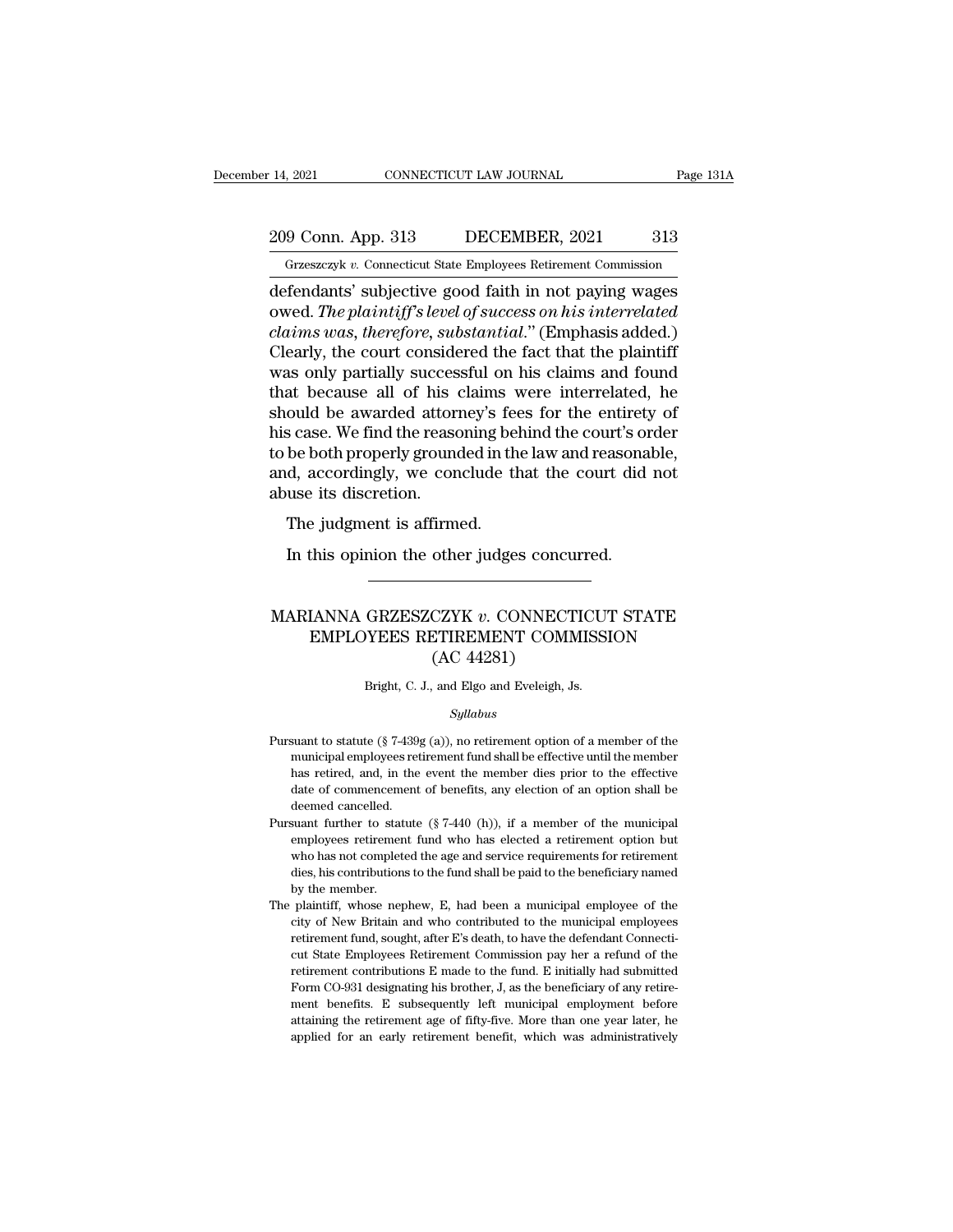### CONNECTICUT LAW JOURNAL December 14, 2021<br>314 DECEMBER, 2021 209 Conn. App. 313<br>Grzeszczyk v. Connecticut State Employees Retirement Commission CONNECTICUT LAW JOURNAL December 14, 202<br>
4 DECEMBER, 2021 209 Conn. App. 313<br>
Grzeszczyk *v*. Connecticut State Employees Retirement Commission<br>
denied. In connection with his application for the early retirement bene-

1 **DECEMBER, 2021** 209 Conn. App. 313<br>
Frzeszczyk v. Connecticut State Employees Retirement Commission<br>
denied. In connection with his application for the early retirement bene-<br>
fit, E filed Form CO-1203, designating the Fitzeszczyk v. Connecticut State Employees Retirement Commission<br>denied. In connection with his application for the early retirement bene-<br>fit, E filed Form CO-1203, designating the plaintiff to receive any refund,<br>if appl 1 DECEMBER, 2021 209 Conn. App. 313<br>
Fizeszczyk v. Connecticut State Employees Retirement Commission<br>
denied. In connection with his application for the early retirement bene-<br>
fit, E filed Form CO-1203, designating the pl Firzeszczyk v. Connecticut State Employees Retirement Commission<br>denied. In connection with his application for the early retirement bene-<br>fit, E filed Form CO-1203, designating the plaintiff to receive any refund,<br>if app Frameword Connecticut State Employees Retirement Commission<br>denied. In connection with his application for the early retirement bene-<br>fit, E filed Form CO-1203, designating the plaintiff to receive any refund,<br>if applicab denied. In connection with his application for the early retirement benefit, E filed Form CO-1203, designating the plaintiff to receive any refund, if applicable, of his retirement contributions. Following E's death before fit, E filed Form CO-1203, designating the plaintiff to receive any refund, if applicable, of his retirement contributions. Following E's death before his fifty-fifth birthday, the defendant paid a refund of his contribut if applicable, of his retirement contributions. Following E's death before his fifty-fifth birthday, the defendant paid a refund of his contributions to J, pursuant to E's Form CO-931. The plaintiff thereafter filed an ap his fifty-fifth birthday, the defendant paid a refund of his contributions<br>to J, pursuant to E's Form CO-931. The plaintiff thereafter filed an<br>application to receive a refund, which the defendant denied. The plaintiff<br>su to J, pursuant to E's Form CO-931. The plaintiff thereafter filed an application to receive a refund, which the defendant denied. The plaintiff subsequently sought a declaratory ruling from the defendant regarding the app application to receive a refund, which the defendant denied. The plaintiff subsequently sought a declaratory ruling from the defendant regarding the application and interpretation of  $\S 7-440$  (h) and requested that she b subsequently sought a declaratory ruling from the defendant regarding<br>the application and interpretation of  $\S$  7-440 (h) and requested that she<br>be deemed E's beneficiary and receive a refund of his contributions.<br>Followi the application and interpretation of  $\S$  7-440 (h) and requested that she<br>be deemed E's beneficiary and receive a refund of his contributions.<br>Following the defendant's issuance of a declaratory ruling finding that<br>E's F be deemed E's beneficiary and receive a refund of his contributions.<br>Following the defendant's issuance of a declaratory ruling finding that<br>E's Form CO-1203 was invalid pursuant to  $\S$  7-439g (a), because E, who<br>had not Following the defendant's issuance of a declaratory ruling finding that E's Form CO-1203 was invalid pursuant to  $\S$  7-439g (a), because E, who had not reached the age and service requirements for retirement, was not reti E's Form CO-1203 was invalid pursuant to  $\S$  7-439g (a), because E, who had not reached the age and service requirements for retirement, was not retired, and, thus, that the contributions properly had been refunded to J, had not reached the age and service requirements for retirement, was not retired, and, thus, that the contributions properly had been refunded to J, the plaintiff appealed to the trial court, which rendered judgment dismi not retired, and, thus, that the contributions properly had been refunded to J, the plaintiff appealed to the trial court, which rendered judgment dismissing the appeal. On the plaintiff's appeal to this court, *held* that to J, the plaintiff appealed to the trial court, which rendered judgment dismissing the appeal. On the plaintiff's appeal to this court, *held* that the trial court did not err in determining that there was substantial ev dismissing the appeal. On the plaintiff's appeal to this court, *held* that<br>the trial court did not err in determining that there was substantial<br>evidence in the record to support the commission's ruling and that the<br>rulin the trial court did not err in determining that there was substantial evidence in the record to support the commission's ruling and that the ruling was supported by the forms used and by the applicable statutes: E's desig the trial court did not err in determining that there was substantial evidence in the record to support the commission's ruling and that the ruling was supported by the forms used and by the applicable statutes: E's desig ruling was supported by the forms used and by the applicable statutes:<br>E's designation of the plaintiff on Form CO-1203 as his beneficiary was<br>cancelled pursuant to the mandate of §7-439g (a), thus, he did not<br>effectively E's designation of the plaintiff on Form CO-1203 as his beneficiary was cancelled pursuant to the mandate of  $\S 7-439g$  (a), thus, he did not effectively change his beneficiary from his earlier election of J; moreover, as cancelled pursuant to the mandate of  $\S 7-439g$  (a), thus, he did not effectively change his beneficiary from his earlier election of J; moreover, as E's election of the plaintiff as his beneficiary pursuant to Form CO-12 effectively change his beneficiary from his earlier election of J; moreover, as E's election of the plaintiff as his beneficiary pursuant to Form CO-1203 would have become effective only on his retirement, and E died befor as E's election of the plaintiff as his beneficiary pursuant to Form CO-<br>1203 would have become effective only on his retirement, and E died<br>before he retired, the benefits the plaintiff might have received never<br>became e 1203 would have become effective only on his retirement, and E died before he retired, the benefits the plaintiff might have received never became effective and the designation of the plaintiff as beneficiary never became before he retired, the benefits the plaintiff might have received never<br>became effective and the designation of the plaintiff as beneficiary never<br>became effective; furthermore, E's use of Form CO-1203 did not reflect<br>his became effective and the designation of the plaintiff as beneficiary never<br>became effective; furthermore, E's use of Form CO-1203 did not reflect<br>his clear intent to change his beneficiary, and a letter to the plaintiff<br>fr became effective; furthermore, E's use of Form CO-1203 did not reflect<br>his clear intent to change his beneficiary, and a letter to the plaintiff<br>from the defendant's employee expressing her belief that E intended to<br>change his clear intent to change his beneficiary, and a letter to the plaintiff from the defendant's employee expressing her belief that E intended to change his beneficiary was merely the employee's opinion and not a finding as from the defendant's employee expressing her belief that E intende<br>change his beneficiary was merely the employee's opinion and n<br>finding as to E's intent, as the language on Form CO-1203 indicated<br>that E intended to desig change his beneficiary was merely the employee's opinion and not a finding as to E's intent, as the language on Form CO-1203 indicated only that E intended to designate the plaintiff as his beneficiary in connection with

effective, rather than change his beneficiary for all purposes.<br> *Procedural History*<br> *Procedural History*<br> *Procedural History*<br> *Procedural History* that E intended to designate the plaintiff as his beneficiary in connection<br>with his election of a specific retirement option that never became<br>effective, rather than change his beneficiary for all purposes.<br>Argued October with his election of a specific retirement option that never became<br>effective, rather than change his beneficiary for all purposes.<br>Argued October 7—officially released December 14, 2021<br>*Procedural History*<br>Appeal from th Argued October 7—officially released December 14, 2021<br>
Procedural History<br>
Appeal from the decision of the defendant denying<br>
the plaintiff's claim for a refund of certain retirement<br>
benefits, and for other relief, broug Argued October 7—officially released December 14, 2021<br>
Procedural History<br>
Appeal from the decision of the defendant denying<br>
the plaintiff's claim for a refund of certain retirement<br>
benefits, and for other relief, broug *Procedural History*<br>
Appeal from the decision of the defendant denying<br>
the plaintiff's claim for a refund of certain retirement<br>
benefits, and for other relief, brought to the Superior<br>
Court in the judicial district of Appeal from the decision of the defendant denying<br>the plaintiff's claim for a refund of certain retirement<br>benefits, and for other relief, brought to the Superior<br>Court in the judicial district of New Britain and tried to<br> *Affirmed*.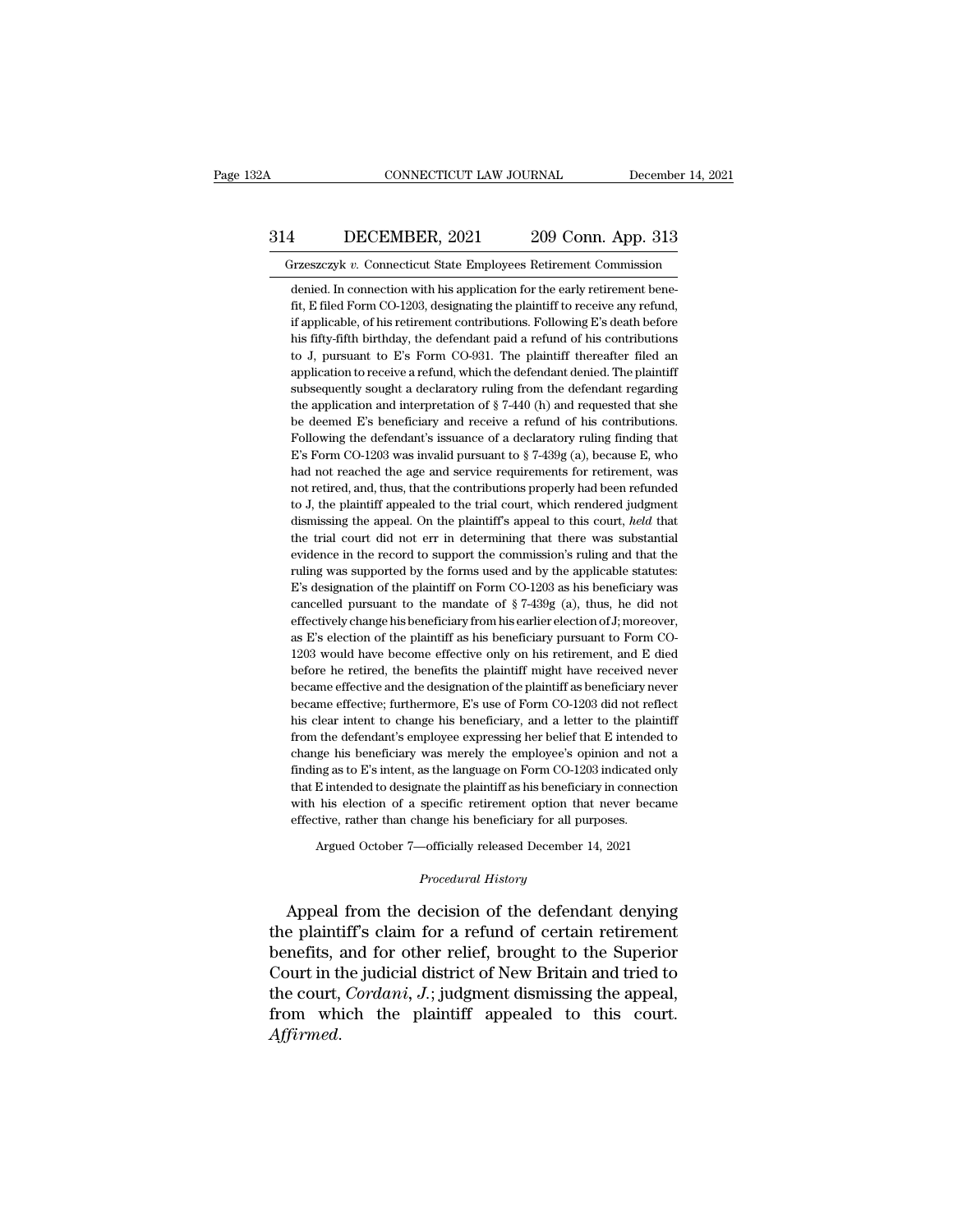## 209 Conn. App. 313 DECEMBER, 2021 315<br>Grzeszczyk v. Connecticut State Employees Retirement Commission December 14, 2021 CONNECTICUT LAW JOURNAL Page 133A<br>
209 Conn. App. 313 DECEMBER, 2021 315<br>
Grzeszczyk v. Connecticut State Employees Retirement Commission<br>
Russell D. Zimberlin, with whom was Winona Zimb-

*Russell D. Zimberlini*, with whom was *Winona Zimbin*, for the appellant (plaintiff).<br> *Russell D. Zimberlin*, with whom was *Winona Zimbin*, for the appellant (plaintiff). *erlinion Lepp.* 313 *becember, erreszczyk v. Connecticut State Employees Retire*<br>*Russell D. Zimberlin*, with whom was *erlin*, for the appellant (plaintiff).<br>*Cindy M. Cieslak*, with whom, on

*Cindy M. Conneticut State Employees Retirement Commission*<br> *Cindy M. Zimberlin*, with whom was *Winona Zimbin,* for the appellant (plaintiff).<br> *Cindy M. Cieslak*, with whom, on the brief, was *ichael J. Rose*, for the a *Michael J. Rose, for the appellant (phinma Zin Michael J. Rose, for the appellant (plaintiff).*<br>*Cindy M. Cieslak*, with whom was *Winona Zin cindy M. Cieslak*, with whom, on the brief, *Nichael J. Rose*, for the appellee

### *Opinion*

*Lin*, for the appellant (plaintiff).<br>  $Cindy$  *M. Cieslak*, with whom, on the brief, was<br>  $\frac{ichael}{J}$ . *Rose*, for the appellee (defendant).<br>  $\frac{Opinion}{D}$ <br>
BRIGHT, C. J. The plaintiff, Marianna Grzeszczyk,<br>
peals from the j Cindy M. Cieslak, with whom, on the brief, was<br>
Michael J. Rose, for the appellee (defendant).<br>
Opinion<br>
BRIGHT, C. J. The plaintiff, Marianna Grzeszczyk,<br>
appeals from the judgment of the trial court dismissing<br>
her admin Cindy M. Cieslak, with whom, on the brief, was<br>
Michael J. Rose, for the appellee (defendant).<br>  $\frac{Opinion}{}$ <br>
BRIGHT, C. J. The plaintiff, Marianna Grzeszczyk,<br>
appeals from the judgment of the trial court dismissing<br>
her a Michael J. Rose, for the appellee (defendant).<br>  $\phi_{pinion}$ <br>
BRIGHT, C. J. The plaintiff, Marianna Grzeszczyk,<br>
appeals from the judgment of the trial court dismissing<br>
her administrative appeal from the declaratory ruling<br> opinion<br>
BRIGHT, C. J. The plaintiff, Marianna Grzeszczyk,<br>
appeals from the judgment of the trial court dismissing<br>
her administrative appeal from the declaratory ruling<br>
issued by the defendant, the Connecticut State Em BRIGHT, C. J. The plaintiff, Marianna Grzeszczyk,<br>appeals from the judgment of the trial court dismissing<br>her administrative appeal from the declaratory ruling<br>issued by the defendant, the Connecticut State Employ-<br>ees Re BRIGHT, C. J. The plaintiff, Marianna Grzeszczyk,<br>appeals from the judgment of the trial court dismissing<br>her administrative appeal from the declaratory ruling<br>issued by the defendant, the Connecticut State Employ-<br>ees Ret appeals from the judgment of the trial court dismissing<br>her administrative appeal from the declaratory ruling<br>issued by the defendant, the Connecticut State Employ-<br>ees Retirement Commission (commission),<sup>1</sup> denying<br>the pl her administrative appeal from the declaratory ruling<br>issued by the defendant, the Connecticut State Employ-<br>ees Retirement Commission (commission),<sup>1</sup> denying<br>the plaintiff's request for a refund of the retirement<br>contrib issued by the defendant, the Connecticut State Employ-<br>ees Retirement Commission (commission),<sup>1</sup> denying<br>the plaintiff's request for a refund of the retirement<br>contributions made by her nephew, Edward Panus<br>(Edward). The ees Retirement Commission (commission),<sup>1</sup> denying<br>the plaintiff's request for a refund of the retirement<br>contributions made by her nephew, Edward Panus<br>(Edward). The plaintiff claims that the court improperly<br>determined the plaintiff's request for a refund of the contributions made by her nephew, Edv<br>(Edward). The plaintiff claims that the cour<br>determined that Edward designated his bi<br>Panus (John), as the beneficiary who was<br>receive a ref Individuals made by The Hephew, Edward Fantas<br>dward). The plaintiff claims that the court improperly<br>termined that Edward designated his brother, John<br>mus (John), as the beneficiary who was entitled to<br>ceive a refund of Ed (Edward). The plaintin claims that the court improperty<br>determined that Edward designated his brother, John<br>Panus (John), as the beneficiary who was entitled to<br>receive a refund of Edward's retirement contributions.<br>We aff

plantified that the beneficiary who was entitled to<br>receive a refund of Edward's retirement contributions.<br>We affirm the judgment of the court.<br>The following facts, as found by the commission, and<br>procedural history are re Franks (solid), as are selected by the was characted to<br>receive a refund of Edward's retirement contributions.<br>We affirm the judgment of the court.<br>The following facts, as found by the commission, and<br>procedural history ar We affirm the judgment of the court.<br>We affirm the judgment of the court.<br>The following facts, as found by the commission, and<br>procedural history are relevant to our resolution of the<br>plaintiff's claim. On February 5, 198 The following facts, as found by the commission, and<br>procedural history are relevant to our resolution of the<br>plaintiff's claim. On February 5, 1985, Edward was hired<br>by the city of New Britain (city), and he contributed<br>t The following facts, as found by the commission, and<br>procedural history are relevant to our resolution of the<br>plaintiff's claim. On February 5, 1985, Edward was hired<br>by the city of New Britain (city), and he contributed<br>t procedural history are relevant to our resolution of the plaintiff's claim. On February 5, 1985, Edward was hired by the city of New Britain (city), and he contributed to the Connecticut Municipal Employees Retirement Syst plaintiff's claim. On February 5, 1985, Edward was hired<br>by the city of New Britain (city), and he contributed<br>to the Connecticut Municipal Employees Retirement<br>System (retirement system) administered by the com-<br>mission. by the city of New Britain (city), and he contributed<br>to the Connecticut Municipal Employees Retirement<br>System (retirement system) administered by the com-<br>mission. On April 7, 1986, Edward submitted Form CO-<br>931, titled " to the Connecticut Municipal Employees Retirement<br>System (retirement system) administered by the com-<br>mission. On April 7, 1986, Edward submitted Form CO-<br>931, titled "Designation of Retirement System-Tier-<br>Plan-Beneficiar System (retirement system) administered by the commission. On April 7, 1986, Edward submitted Form CO-<br>931, titled "Designation of Retirement System-Tier-<br>Plan-Beneficiary," designating John as his beneficiary.<br>The form's mission. On April 7, 1986, Edward submitted Form CO-<br>931, titled "Designation of Retirement System-Tier-<br>Plan-Beneficiary," designating John as his beneficiary.<br>The form's certification provides: "I hereby revoke all<br>previ the form's certification provides: "I hereby revoke all<br>revious appointments of beneficiaries made by me,<br>any, and designate the person(s) named above as<br>eneficiary(ies) . . . to receive upon my death any and<br> $\frac{1}{1}$ We previous appointments of beneficiaries made by me,<br>if any, and designate the person(s) named above as<br>beneficiary(ies) . . . to receive upon my death any and<br> $\frac{1}{1}$  We note that the trial case caption misidentifies the

if any, and designate the person(s) named above as<br>beneficiary(ies) . . . to receive upon my death any and<br> $\frac{1}{\sqrt{2}}$  we note that the trial case caption misidentifies the defendant as "State<br>of Connecticut Employee Ret **Deneficiary (ies)** . . . to receive upon my death any and  $\frac{1}{1}$  we note that the trial case caption misidentifies the defendant as "State of Connecticut Employee Retirement Commission." Under General Statutes § 5-155 **FIGURE 1999 11 THEORY CONDUCTED THE CONDUCTED TRUSTED TO A THEORY OF CONNECTIVE AND THE ART STATE Of Connecticut Employee Retirement Commission.** "Under General Statutes § 5-155a (a), "[t]he general administration and res <sup>1</sup> We note that the trial case cap of Connecticut Employee Retireme § 5-155a (a), "[t]he general adminisoperation of the state employees re of trustees to be known as the *C* Commission." (Emphasis added.)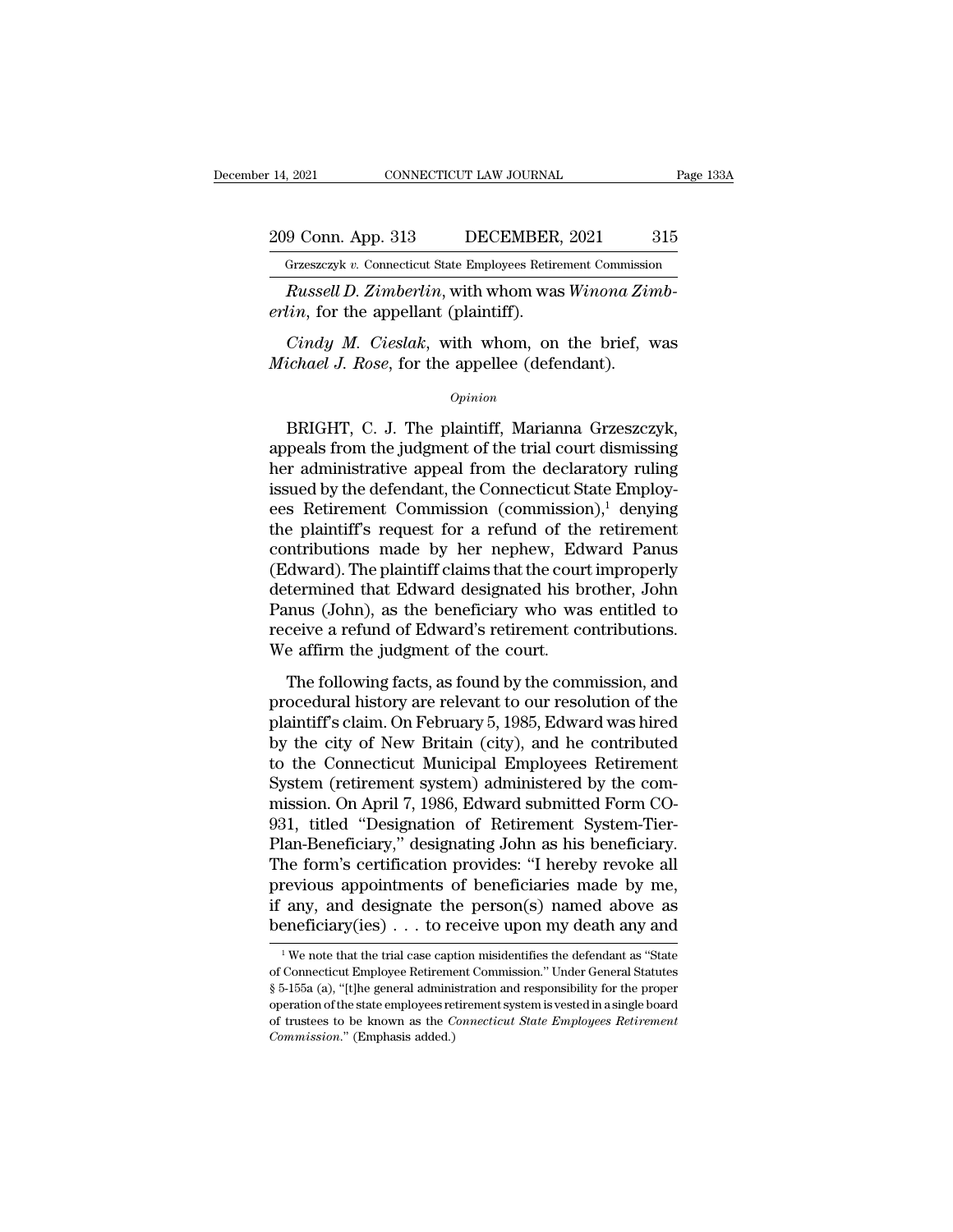### CONNECTICUT LAW JOURNAL December 14, 2021<br>316 DECEMBER, 2021 209 Conn. App. 313<br>Grzeszczyk v. Connecticut State Employees Retirement Commission CONNECTICUT LAW JOURNAL December 14, 2021<br>6 DECEMBER, 2021 209 Conn. App. 313<br>Grzeszczyk v. Connecticut State Employees Retirement Commission<br>5 Sums due me from the [r]etirement [s]ystem of which

CONNECTICUT LAW JOURNAL December 14, 2021<br>
316 DECEMBER, 2021 209 Conn. App. 313<br>
Grzeszczyk v. Connecticut State Employees Retirement Commission<br>
all sums due me from the [r]etirement [s]ystem of which<br>
I am a member. Thi 316 DECEMBER, 2021 209 Conn. App. 313<br>
Grzeszczyk v. Connecticut State Employees Retirement Commission<br>
all sums due me from the [r]etirement [s]ystem of which<br>
I am a member. This designation shall remain in effect<br>
unles 316 DECEMBER, 2021 209 Conn. App. 313<br>
Grzeszczyk v. Connecticut State Employees Retirement Commission<br>
all sums due me from the [r]etirement [s]ystem of which<br>
I am a member. This designation shall remain in effect<br>
unle 316 DECEMBER, 2021 209 Conn. App. 313<br>
Grzeszczyk v. Connecticut State Employees Retirement Commission<br>
all sums due me from the [r]etirement [s]ystem of which<br>
I am a member. This designation shall remain in effect<br>
unle Grzeszczyk v. Connecticut State Employees Retirement Commission<br>
sums due me from the [r]etirement [s]ystem of which<br>
um a member. This designation shall remain in effect<br>
less I subsequently change it by written notice t all sums due me from the [r]etirement [s]ystem of which<br>I am a member. This designation shall remain in effect<br>unless I subsequently change it by written notice to the<br>State Retirement Division."<br>In January, 2000, before a

I am a member. This designation shall remain in effect<br>I am a member. This designation shall remain in effect<br>unless I subsequently change it by written notice to the<br>State Retirement Division."<br>In January, 2000, before at ment a member. This designation shall follow in a decision on the State Retirement Division."<br>In January, 2000, before attaining the retirement age<br>of fifty-five years old, Edward stopped working for the<br>city. On June 12, State Retirement Division."<br>
In January, 2000, before attaining the retirement age<br>
of fifty-five years old, Edward stopped working for the<br>
city. On June 12, 2014, he applied "for an early retire-<br>
ment benefit pending a In January, 2000, before attaining the retirement age<br>of fifty-five years old, Edward stopped working for the<br>city. On June 12, 2014, he applied "for an early retire-<br>ment benefit pending a decision on his nonservice con-In January, 2000, before attaining the retirement age<br>of fifty-five years old, Edward stopped working for the<br>city. On June 12, 2014, he applied "for an early retire-<br>ment benefit pending a decision on his nonservice conof fifty-five years old, Edward stopped working for the<br>city. On June 12, 2014, he applied "for an early retire-<br>ment benefit pending a decision on his nonservice con-<br>nected disability retirement application. . . . How-<br> city. On June 12, 2014, he applied "for an early retirement benefit pending a decision on his nonservice connected disability retirement application. . . . However, [his] application was administratively denied given that ment benefit pending a decision on his nonservice con-<br>nected disability retirement application. . . . How-<br>ever, [his] application was administratively denied<br>given that it was filed more than twelve months follow-<br>ing th nected disability retirement application. . . . How-<br>
ever, [his] application was administratively denied<br>
given that it was filed more than twelve months follow-<br>
ing the date his employment terminated." On June 19,<br>
2014 ever, [his] application was administratively denied<br>given that it was filed more than twelve months follow-<br>ing the date his employment terminated." On June 19,<br>2014, in connection with his application for an early<br>retirem given that it was filed more than twelve months following the date his employment terminated." On June 19, 2014, in connection with his application for an early retirement, Edward submitted Form CO-1203, titled "Income Pay ing the date his employment terminated." On June 19, 2014, in connection with his application for an early retirement, Edward submitted Form CO-1203, titled "Income Payment Election Form," electing to receive a reduced mo 2014, in connection with his application for an early<br>retirement, Edward submitted Form CO-1203, titled<br>"Income Payment Election Form," electing to receive a<br>reduced monthly benefit for his lifetime with payments<br>guarante retirement, Edward submitted Form CO-1203, titled<br>
"Income Payment Election Form," electing to receive a<br>
reduced monthly benefit for his lifetime with payments<br>
guaranteed for twenty years from his date of retirement.<br>
Th "Income Payment Election Form," electing to receive a<br>reduced monthly benefit for his lifetime with payments<br>guaranteed for twenty years from his date of retirement.<br>The form includes the following explanation of the elec reduced monthly benefit for his lifetime with payments<br>guaranteed for twenty years from his date of retirement.<br>The form includes the following explanation of the elec-<br>tion: "If you should die within . . . [twenty] years guaranteed for twenty years from his date of retirement.<br>The form includes the following explanation of the election: "If you should die within . . . [twenty] years . . .<br>from your date of retirement, the remaining payment The form includes the following explanation of the election: "If you should die within  $\ldots$  [twenty] years  $\ldots$ <br>from your date of retirement, the remaining payments<br>will be made to your contingent annuitant(s). Because<br> tion: "If you should die within  $\ldots$  [twenty] years  $\ldots$ <br>from your date of retirement, the remaining payments<br>will be made to your contingent annuitant(s). Because<br>this is a period certain option, if your annuitant dies from your date of retirement, the remaining payments<br>will be made to your contingent annuitant(s). Because<br>this is a period certain option, if your annuitant dies<br>before you, you may choose a new designated annuitant<br>if yo will be made to your contingent annuitant(s). Because<br>this is a period certain option, if your annuitant dies<br>before you, you may choose a new designated annuitant<br>if you provide [the retirement system] with a certified<br>co this is a period certain option, if your annuitant dies<br>before you, you may choose a new designated annuitant<br>if you provide [the retirement system] with a certified<br>copy of the death certificate. If you die before your<br>an before you, you may choose a new designated annuitant<br>if you provide [the retirement system] with a certified<br>copy of the death certificate. If you die before your<br>annuitant and your annuitant dies before the expiration<br>of if you provide [the retirement system] with a certified<br>copy of the death certificate. If you die before your<br>annuitant and your annuitant dies before the expiration<br>of the selected period, the commuted value of the<br>remain copy of the death certificate. If you die before your<br>annuitant and your annuitant dies before the expiration<br>of the selected period, the commuted value of the<br>remaining guaranteed payments shall be paid in one<br>lump sum to annuitant and your annuitant dies before the expiration<br>of the selected period, the commuted value of the<br>remaining guaranteed payments shall be paid in one<br>lump sum to the annuitant's estate.'' Despite his elec-<br>tion, Edw of the selected period, the commuted value of the<br>remaining guaranteed payments shall be paid in one<br>lump sum to the annuitant's estate." Despite his elec-<br>tion, Edward did not designate a contingent annuitant<br>in part II o remaining guaranteed payments shall be paid in one<br>lump sum to the annuitant's estate." Despite his elec-<br>tion, Edward did not designate a contingent annuitant<br>in part II of the form, which explicitly calls for the<br>"Design lump sum to the annuitant's estate." Despite his election, Edward did not designate a contingent annuitant<br>in part II of the form, which explicitly calls for the<br>"Designation of Contingent Annuitant." In part IV of<br>the for tion, Edward did not designate a contingent annuitant<br>in part II of the form, which explicitly calls for the<br>"Designation of Contingent Annuitant." In part IV of<br>the form, titled "Designation of Beneficiary to Receive<br>Refu in part II of the form, which explicitly can<br>"Designation of Contingent Annuitant." In<br>the form, titled "Designation of Beneficiary<br>Refund if Applicable," Edward did list the<br>the "[b]eneficiary designated to receive rem<br>t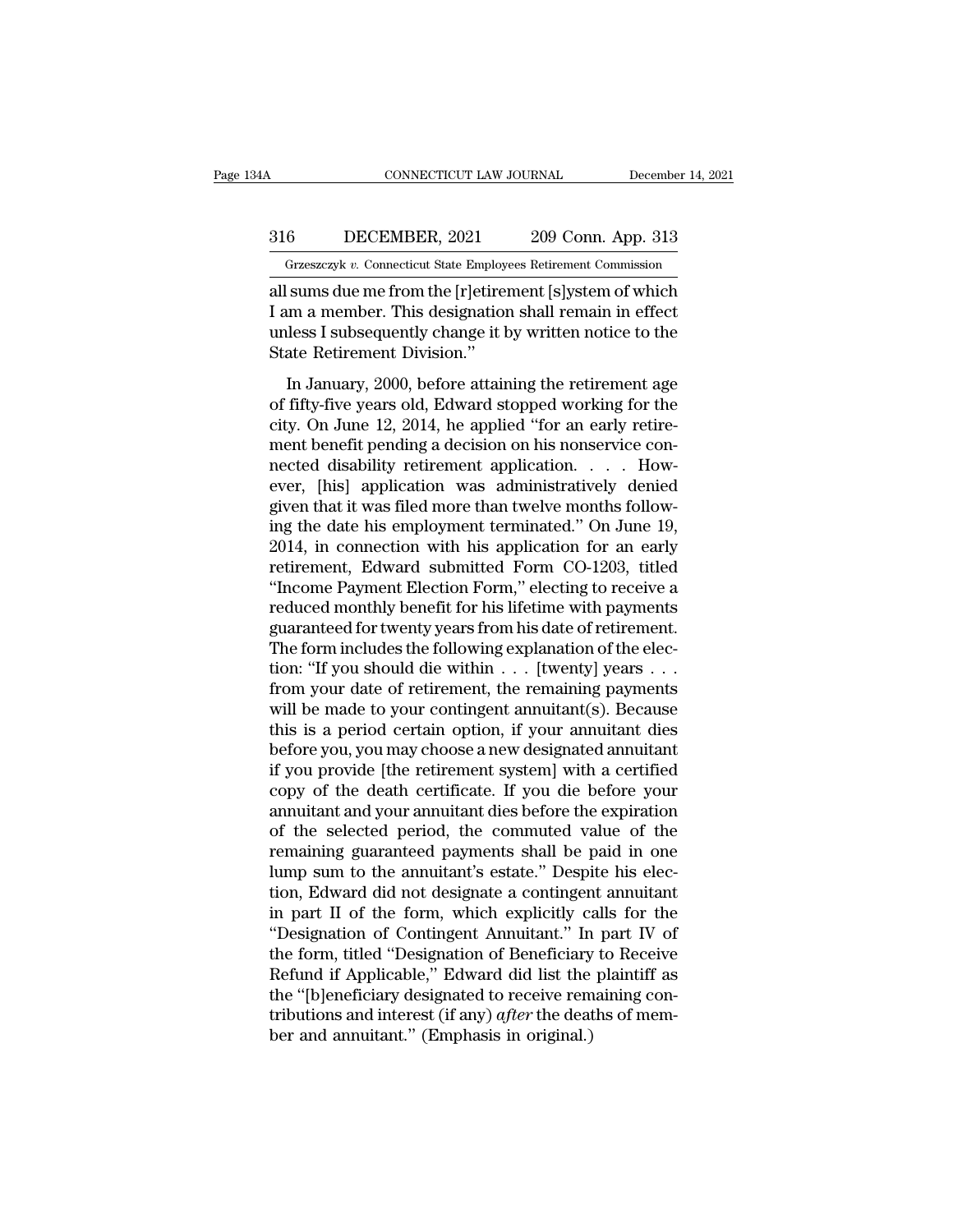## 209 Conn. App. 313 DECEMBER, 2021 317<br>Grzeszczyk v. Connecticut State Employees Retirement Commission December 14, 2021 CONNECTICUT LAW JOURNAL Page 135A<br>
209 Conn. App. 313 DECEMBER, 2021 317<br>
Grzeszczyk v. Connecticut State Employees Retirement Commission<br>
On October 22, 2015, before his fifty-fifth birthday,

9 Conn. App. 313 DECEMBER, 2021 317<br>
Grzeszczyk v. Connecticut State Employees Retirement Commission<br>
On October 22, 2015, before his fifty-fifth birthday,<br>
Juvard died. The commission subsequently refunded<br>
2.610.57 repre 209 Conn. App. 313 DECEMBER, 2021 317<br>
Grzeszczyk v. Connecticut State Employees Retirement Commission<br>
On October 22, 2015, before his fifty-fifth birthday,<br>
Edward died. The commission subsequently refunded<br>
\$23,619.57,  $\frac{209}{20}$  Conn. App. 313 DECEMBER, 2021 317<br>
Grzeszczyk v. Connecticut State Employees Retirement Commission<br>
On October 22, 2015, before his fifty-fifth birthday,<br>
Edward died. The commission subsequently refunded<br>
\$2 209 Conn. App. 313 DECEMBER, 2021 317<br>
Grzeszczyk v. Connecticut State Employees Retirement Commission<br>
On October 22, 2015, before his fifty-fifth birthday,<br>
Edward died. The commission subsequently refunded<br>
\$23,619.57, Grzeszczyk v. Connecticut State Employees Retirement Commission<br>
On October 22, 2015, before his fifty-fifth birthday,<br>
Edward died. The commission subsequently refunded<br>
\$23,619.57, representing Edward's contributions to The United State Employees Retrement Commission<br>
On October 22, 2015, before his fifty-fifth birthday,<br>
Edward died. The commission subsequently refunded<br>
\$23,619.57, representing Edward's contributions to the<br>
retirement On October 22, 2015, before his fifty-fifth birthday,<br>Edward died. The commission subsequently refunded<br>\$23,619.57, representing Edward's contributions to the<br>retirement system and interest accumulated thereon,<br>to John, pu Edward died. The commission subsequently refunded<br>\$23,619.57, representing Edward's contributions to the<br>retirement system and interest accumulated thereon,<br>to John, pursuant to the Form CO-931 Edward com-<br>pleted in 1986. \$23,619.57, representing Edward's contributions to the retirement system and interest accumulated thereon, to John, pursuant to the Form CO-931 Edward completed in 1986. Nevertheless, in a December 8, 2017 letter to the pl retirement system and interest accumulated thereon,<br>to John, pursuant to the Form CO-931 Edward com-<br>pleted in 1986. Nevertheless, in a December 8, 2017<br>letter to the plaintiff, Kimberly McAdam, a coordinator<br>for the retir to John, pursuant to the Form CO-931 Edward completed in 1986. Nevertheless, in a December 8, 2017<br>letter to the plaintiff, Kimberly McAdam, a coordinator<br>for the retirement system, stated: "[Edward] was sched-<br>uled to sta pleted in 1986. Nevertheless, in a December 8, 2017<br>letter to the plaintiff, Kimberly McAdam, a coordinator<br>for the retirement system, stated: "[Edward] was sched-<br>uled to start receiving retirement benefits as of his [fif letter to the plaintiff, Kimberly McAdam, a coordinator<br>for the retirement system, stated: "[Edward] was sched-<br>uled to start receiving retirement benefits as of his [fifty-<br>fifth] birthday . . . . When his records were re for the retirement system, stated: "[Edward] was sched-<br>uled to start receiving retirement benefits as of his [fifty-<br>fifth] birthday . . . . When his records were reviewed,<br>we discovered that he passed away . . . . [Edwa uled to start receiving retirement benefits as of his [fifty-<br>fifth] birthday . . . . When his records were reviewed,<br>we discovered that he passed away . . . . [Edward]<br>had chosen you to be his beneficiary in the event of fifth] birthday . . . . When his records<br>we discovered that he passed away .<br>had chosen you to be his beneficiary<br>his death. Consequently, you are entitl<br>refund of his employee contributions<br>have enclosed an application fo d chosen you to be his beneficiary in the event of<br>s death. Consequently, you are entitled to receive a<br>fund of his employee contributions and interest. I<br>we enclosed an application for you to complete so<br>at you may receiv his death. Consequently, you are entitled to receive a<br>refund of his employee contributions and interest. I<br>have enclosed an application for you to complete so<br>that you may receive this refund."<br>The plaintiff submitted the

refund of his employee contributions and interest. I<br>have enclosed an application for you to complete so<br>that you may receive this refund."<br>The plaintiff submitted the completed application for<br>a refund in December, 2017. have enclosed an application for you to complete so<br>that you may receive this refund."<br>The plaintiff submitted the completed application for<br>a refund in December, 2017. In a June 7, 2018 letter,<br>however, McAdam stated: "I that you may receive this refund."<br>The plaintiff submitted the completed application for<br>a refund in December, 2017. In a June 7, 2018 letter,<br>however, McAdam stated: "I did not realize that you<br>had already received the re The plaintiff submitted the completed application for<br>a refund in December, 2017. In a June 7, 2018 letter,<br>however, McAdam stated: "I did not realize that you<br>had already received the refund, which is handled by<br>a differe The plaintiff submitted the completed application for<br>a refund in December, 2017. In a June 7, 2018 letter,<br>however, McAdam stated: "I did not realize that you<br>had already received the refund, which is handled by<br>a differe a refund in December, 2017. In a June 7, 2018 letter,<br>however, McAdam stated: "I did not realize that you<br>had already received the refund, which is handled by<br>a different staff member. I apologize for the error."<br>Thereafte however, McAdam stated: "I did not realize that you<br>had already received the refund, which is handled by<br>a different staff member. I apologize for the error."<br>Thereafter, in a June 20, 2018 letter, after realizing that<br>a r had already received the refund, which is handled by<br>a different staff member. I apologize for the error."<br>Thereafter, in a June 20, 2018 letter, after realizing that<br>a refund had previously been paid to John, McAdam<br>denie a different staff member. I apologize for the error."<br>Thereafter, in a June 20, 2018 letter, after realizing that<br>a refund had previously been paid to John, McAdam<br>denied the plaintiff's request for a refund, explaining<br>th Thereafter, in a June 20, 2018 letter, after realizing that<br>a refund had previously been paid to John, McAdam<br>denied the plaintiff's request for a refund, explaining<br>that Edward's Form CO-1203 was not valid and that,<br>as a a refund had previously been paid to John, McAdam<br>denied the plaintiff's request for a refund, explaining<br>that Edward's Form CO-1203 was not valid and that,<br>as a result, the retirement system properly refunded<br>Edward's ret denied the plaintiff's request for a refund, explaining<br>that Edward's Form CO-1203 was not valid and that,<br>as a result, the retirement system properly refunded<br>Edward's retirement contributions and interest to John<br>on Dece that Edward's Form CO-1203 was not valid and that,<br>as a result, the retirement system properly refunded<br>Edward's retirement contributions and interest to John<br>on December 31, 2015, in accordance with Edward's<br>designation o as a result, the retirement system properly refunded<br>Edward's retirement contributions and interest to John<br>on December 31, 2015, in accordance with Edward's<br>designation on the Form CO-931 Edward completed<br>when he joined t Edward's retirement contributions and interest to John<br>on December 31, 2015, in accordance with Edward's<br>designation on the Form CO-931 Edward completed<br>when he joined the retirement system in 1986. At the end<br>of the lette on December 31, 2015, in accordesignation on the Form CO-93<br>when he joined the retirement sys<br>of the letter, McAdam stated that<br>situation. I believe that your nep<br>to be the beneficiary, but he did no<br>steps to make that cha nen he joined the retirement system in 1986. At the end<br>the letter, McAdam stated that "[i]t's an unfortunate<br>uation. I believe that your nephew intended for you<br>be the beneficiary, but he did not take the appropriate<br>eps of the letter, McAdam stated that "[i]t's an unfortunate<br>situation. I believe that your nephew intended for you<br>to be the beneficiary, but he did not take the appropriate<br>steps to make that change."<br>On April 5, 2019, the p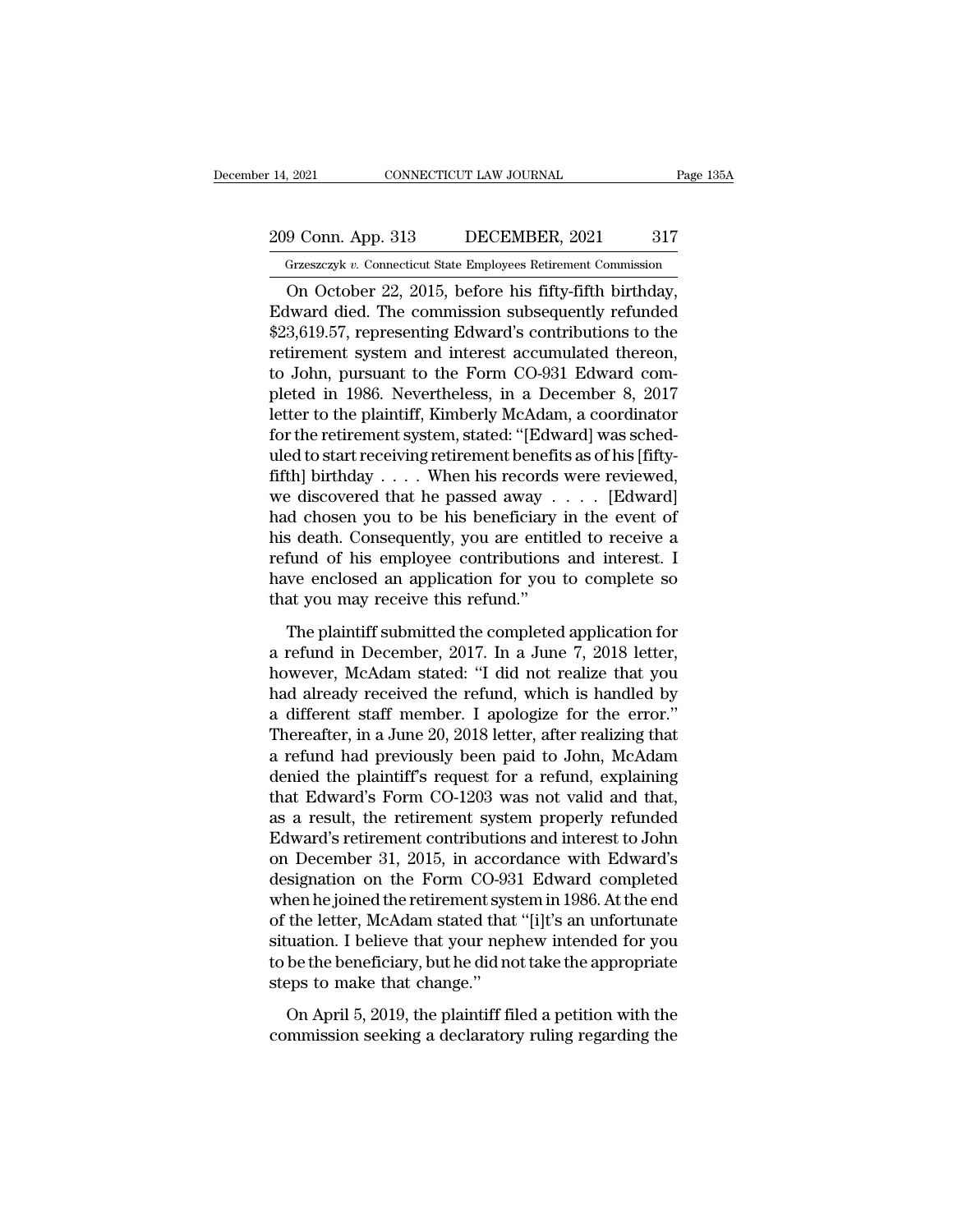## CONNECTICUT LAW JOURNAL December 14, 2021<br>318 DECEMBER, 2021 209 Conn. App. 313<br>Grzeszczyk v. Connecticut State Employees Retirement Commission CONNECTICUT LAW JOURNAL December 14, 2021<br>
318 DECEMBER, 2021 209 Conn. App. 313<br>
Grzeszczyk *v.* Connecticut State Employees Retirement Commission<br>
application and interpretation of General Statutes § 7-

CONNECTICUT LAW JOURNAL December 14, 20<br>
318 DECEMBER, 2021 209 Conn. App. 313<br>
Grzeszczyk v. Connecticut State Employees Retirement Commission<br>
application and interpretation of General Statutes § 7-<br>
440 (h).<sup>2</sup> The plai 318 DECEMBER, 2021 209 Conn. App. 313<br>
Grzeszczyk v. Connecticut State Employees Retirement Commission<br>
application and interpretation of General Statutes  $\S 7$ -<br>
440 (h).<sup>2</sup> The plaintiff requested that she be deemed<br>
Ed EDECEMBER, 2021 209 Conn. App. 313<br>
Grzeszczyk v. Connecticut State Employees Retirement Commission<br>
application and interpretation of General Statutes § 7-<br>
440 (h).<sup>2</sup> The plaintiff requested that she be deemed<br>
Edward' 318 DECEMBER, 2021 209 Conn. App. 313<br>
Grzeszczyk v. Connecticut State Employees Retirement Commission<br>
application and interpretation of General Statutes § 7-<br>
440 (h).<sup>2</sup> The plaintiff requested that she be deemed<br>
Edwa Grzeszczyk v. Connecticut State Employees Retirement Commission<br>application and interpretation of General Statutes  $\S$  7-<br>440 (h).<sup>2</sup> The plaintiff requested that she be deemed<br>Edward's intended beneficiary and receive a Grzeszczyk v. Connecticut state Employees Retirement Commission<br>application and interpretation of General Statutes  $\S 7-440$  (h).<sup>2</sup> The plaintiff requested that she be deemed<br>Edward's intended beneficiary and receive a r application and interpretation of General Statutes § 7-<br>440 (h).<sup>2</sup> The plaintiff requested that she be deemed<br>Edward's intended beneficiary and receive a refund of<br>his retirement contributions. On September 19, 2019,<br>the 440 (h).<sup>2</sup> The plaintiff requested that she be deemed<br>Edward's intended beneficiary and receive a refund of<br>his retirement contributions. On September 19, 2019,<br>the commission issued its ruling finding that John was<br>the i Edward's intended beneficiary and receive a refund of<br>his retirement contributions. On September 19, 2019,<br>the commission issued its ruling finding that John was<br>the individual entitled to a refund of Edward's retire-<br>ment his retirement contributions. On September 19, 2019,<br>the commission issued its ruling finding that John was<br>the individual entitled to a refund of Edward's retire-<br>ment contributions and, therefore, denied the plaintiff's the commission issued its ruling finding that John was<br>the individual entitled to a refund of Edward's retire-<br>ment contributions and, therefore, denied the plaintiff's<br>requests. The commission explained that "[Edward]<br>had the individual entitled to a refund of Edward's retire-<br>ment contributions and, therefore, denied the plaintiff's<br>requests. The commission explained that "[Edward]<br>had completed Form CO-1203 electing an optional form<br>of pa ment contributions and, therefore, denied the plaintiff's<br>requests. The commission explained that "[Edward]<br>had completed Form CO-1203 electing an optional form<br>of payment, but he did not complete the age and service<br>requi requests. The commission explained that "[Edward]<br>had completed Form CO-1203 electing an optional form<br>of payment, but he did not complete the age and service<br>requirements for retirement because he had not reached<br>age [fif had completed Form CO-1203 electing an optional form<br>of payment, but he did not complete the age and service<br>requirements for retirement because he had not reached<br>age [fifty-five]. [General Statutes §] 7-439g (a) provides of payment, but he did not complete the age and service<br>requirements for retirement because he had not reached<br>age [fifty-five]. [General Statutes §] 7-439g (a) provides<br>in [relevant] part: 'No option shall be effective un requirements for retirement because he had not reached<br>age [fifty-five]. [General Statutes §] 7-439g (a) provides<br>in [relevant] part: 'No option shall be effective until a<br>member has retired, and in the event a member dies age [fifty-five]. [General Statutes §] 7-439g (a) provides<br>in [relevant] part: 'No option shall be effective until a<br>member has retired, and in the event a member dies<br>prior to the effective date of commencement of benefi in [relevant] part: 'No option shall be effective until a<br>member has retired, and in the event a member dies<br>prior to the effective date of commencement of benefits,<br>any election of an option shall be deemed cancelled<br> $\ld$ member has retired, and in the event a member dies<br>prior to the effective date of commencement of benefits,<br>any election of an option shall be deemed cancelled<br>. . . . ' Accordingly, because [Edward] was not retired<br>becaus prior to the effective date of commencement of benefits,<br>any election of an option shall be deemed cancelled<br>....' Accordingly, because [Edward] was not retired<br>because he had not reached the age and service require-<br>ments any election of an option shall be deemed cancelled<br>
. . . . ' Accordingly, because [Edward] was not retired<br>
because he had not reached the age and service require-<br>
ments, the election made on his [Form CO-1203] was<br>
not designation. The election made on his [Form CO-1203] was<br>
t . . . . valid, and the contributions were properly<br>
funded to the beneficiary he designated on his Form<br>
D-931, John Panus, which remained a valid beneficiary<br>
signation.<br>
"I retirement beneficiary in Eq. 1 and the contributions were properly<br>refunded to the beneficiary he designated on his Form<br>CO-931, John Panus, which remained a valid beneficiary<br>designation.<br>"Indeed, [Edward] elected a [tw

not in the beneficiary he designated on his Form<br>cO-931, John Panus, which remained a valid beneficiary<br>designation.<br>"Indeed, [Edward] elected a [twenty year] certain<br>retirement benefit, and his Form CO-1203 identified [th collection of the Form Co-1203, the beneficiary<br>co-931, John Panus, which remained a valid beneficiary<br>designation.<br>"Indeed, [Edward] elected a [twenty year] certain<br>retirement benefit, and his Form CO-1203 identified [th designation.<br>
"Indeed, [Edward] elected a [twenty year] certain<br>
retirement benefit, and his Form CO-1203 identified [the<br>
plaintiff] as the beneficiary in [p]art IV. However, as<br>
indicated on the Form CO-1203, the benefic "Indeed, [Edward] elected a [twenty year] certain<br>retirement benefit, and his Form CO-1203 identified [the<br>plaintiff] as the beneficiary in [p]art IV. However, as<br>indicated on the Form CO-1203, the beneficiary named<br>in [p] "Indeed, [Edward] elected a [twenty year] certain<br>retirement benefit, and his Form CO-1203 identified [the<br>plaintiff] as the beneficiary in [p]art IV. However, as<br>indicated on the Form CO-1203, the beneficiary named<br>in [p 2 General Statutes § 7-440 (h) provides in relevant particle and of a member and the annuitant following retirement.<br>
2 General Statutes § 7-440 (h) provides in relevant part: "In case of the action of a member before ret in [p]art IV of this form is entitled to receive remaining<br>contributions and interest (if any) *after the deaths of*<br>*the member and the annuitant following retirement.*<br><sup>2</sup> General Statutes § 7-440 (h) provides in releva

contributions and interest (if any) after the deaths of<br>the member and the annuitant following retirement.<br> $\frac{1}{2}$  General Statutes § 7-440 (h) provides in relevant part: "In case of the<br>death of a member before retirem the member and the annuitant following retirement.<br>
<sup>2</sup> General Statutes § 7-440 (h) provides in relevant part: "In case of the death of a member before retirement, who has not elected a retirement income option in accord <sup>2</sup> General Statutes § 7-440 (h) provides in relevant part: "In case of the death of a member before retirement, who has not elected a retirement income option in accordance with the provisions of this part or who has mad <sup>2</sup> General Statutes § 7-440 (h) provides in relevant part: "In case of the death of a member before retirement, who has not elected a retirement income option in accordance with the provisions of this part or who has mad death of a member before retirement, who has not elected a retirement income option in accordance with the provisions of this part or who has made such election but has not completed the age and service requirements that fraction of the interest of the provisions conducted the age are that would permit him to retire on his own application to the fund plus such five per cent interest, if any . The fund on the order of the Retirement Commis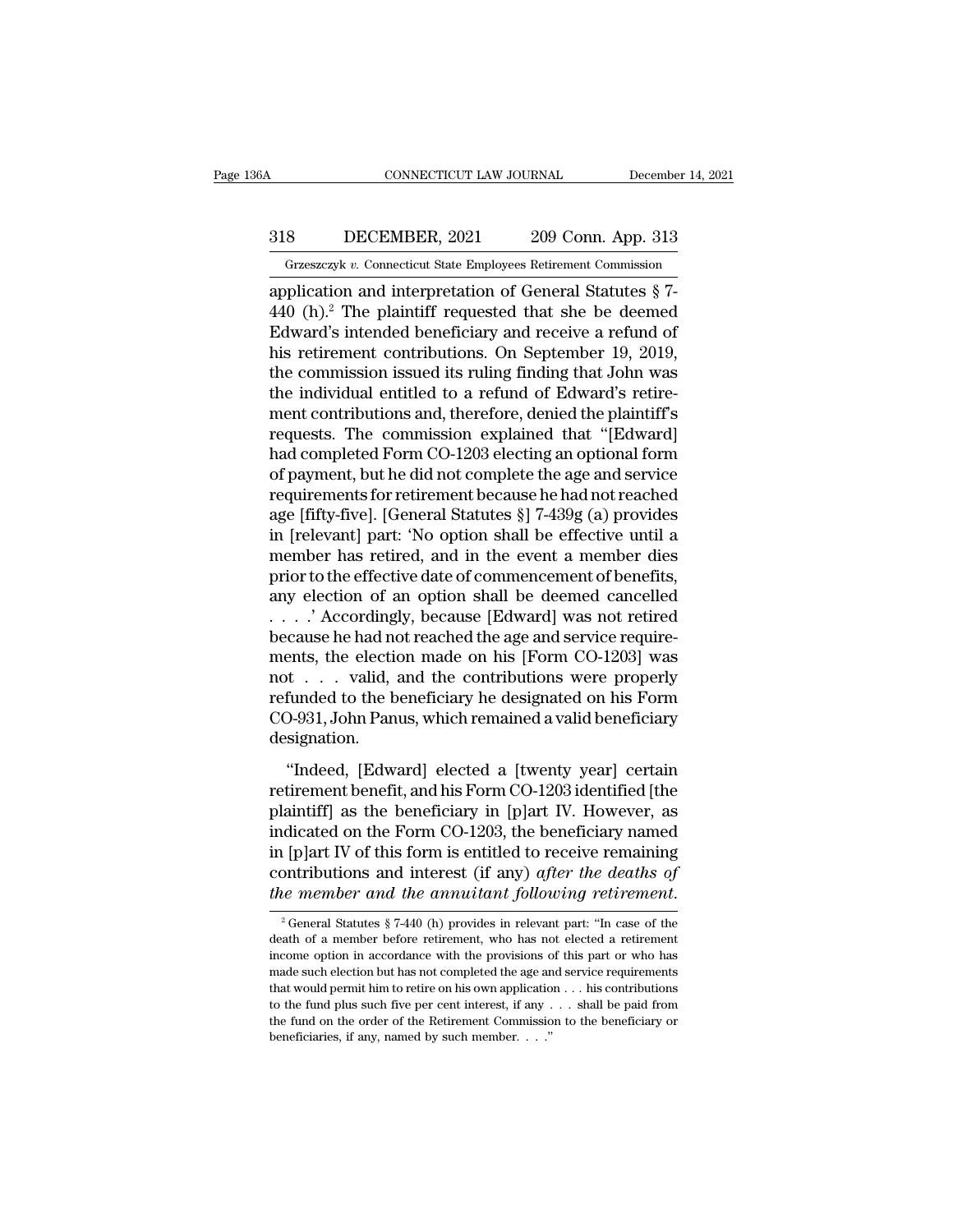## 209 Conn. App. 313 DECEMBER, 2021 319<br>
Grzeszczyk v. Connecticut State Employees Retirement Commission December 14, 2021 CONNECTICUT LAW JOURNAL Page 137A<br>
209 Conn. App. 313 DECEMBER, 2021 319<br>
Grzeszczyk *v.* Connecticut State Employees Retirement Commission<br>
Here, [Edward] was not retired as his disability retire-

14, 2021 CONNECTICUT LAW JOURNAL<br>
209 Conn. App. 313 DECEMBER, 2021 319<br>
Grzeszczyk v. Connecticut State Employees Retirement Commission<br>
Here, [Edward] was not retired as his disability retire-<br>
ment application had been 209 Conn. App. 313 DECEMBER, 2021 319<br>
Grzeszczyk v. Connecticut State Employees Retirement Commission<br>
Here, [Edward] was not retired as his disability retirement application had been administratively denied.''<br>
(Emphasis 209 Conn. App. 313 DECEMBER, 2021<br>
Grzeszczyk v. Connecticut State Employees Retirement Connecticut State Employees Retirement Connection (Emphasis added; footnote omitted.)<br>
(Emphasis added; footnote omitted.)<br>
On Octobe 9 Conn. App. 313 DECEMBER, 2021 319<br>
Grzeszczyk v. Connecticut State Employees Retirement Commission<br>
Pre, [Edward] was not retired as his disability retire-<br>
ent application had been administratively denied."<br>
Mondial St

Grzeszczyk v. Connecticut State Employees Retirement Commission<br>
Here, [Edward] was not retired as his disability retire-<br>
ment application had been administratively denied."<br>
(Emphasis added; footnote omitted.)<br>
On Octob Here, [Edward] was not retired as his disability retirement application had been administratively denied."<br>
(Emphasis added; footnote omitted.)<br>
On October 29, 2019, pursuant to General Statutes<br>
§ 4-183 (a),<sup>3</sup> the plain Here, [Edward] was not retired as his disability retirement application had been administratively denied."<br>
(Emphasis added; footnote omitted.)<br>
On October 29, 2019, pursuant to General Statutes<br>
§ 4-183 (a),<sup>3</sup> the plain ment application had been administratively denied."<br>
(Emphasis added; footnote omitted.)<br>
On October 29, 2019, pursuant to General Statutes<br>
§ 4-183 (a),<sup>3</sup> the plaintiff appealed to the Superior Court.<br>
On September 4, 2 (Emphasis added; footnote omitted.)<br>
On October 29, 2019, pursuant to General Statutes<br>
§ 4-183 (a),<sup>3</sup> the plaintiff appealed to the Superior Court.<br>
On September 4, 2020, the court issued a memorandum<br>
of decision dismi On October 29, 2019, pursuant to General Statutes  $\S$  4-183 (a),<sup>3</sup> the plaintiff appealed to the Superior Court.<br>On September 4, 2020, the court issued a memorandum<br>of decision dismissing the administrative appeal. The<br>c  $\S$  4-183 (a),<sup>3</sup> the plaintiff appealed to the Superior Court.<br>On September 4, 2020, the court issued a memorandum<br>of decision dismissing the administrative appeal. The<br>court concluded that the commission's ruling was su On September 4, 2020, the court issued a memorandum<br>of decision dismissing the administrative appeal. The<br>court concluded that the commission's ruling was sup-<br>ported by substantial evidence in the record and was<br>consisten of decision dismissing the administrative appeal. The<br>court concluded that the commission's ruling was sup-<br>ported by substantial evidence in the record and was<br>consistent with both the forms used and the applicable<br>statut court concluded that the commission's ruling was sup-<br>ported by substantial evidence in the record and was<br>consistent with both the forms used and the applicable<br>statutes. The court reasoned: "The Form CO-931 com-<br>pleted a ported by substantial evidence in the record and was<br>consistent with both the forms used and the applicable<br>statutes. The court reasoned: "The Form CO-931 com-<br>pleted and filed by [Edward] on April 7, 1986, estab-<br>lished h consistent with both the forms used and the applicable<br>statutes. The court reasoned: "The Form CO-931 com-<br>pleted and filed by [Edward] on April 7, 1986, estab-<br>lished his brother, [John] as the beneficiary generally<br>of [h statutes. The court reasoned: "The Form CO-931 completed and filed by [Edward] on April 7, 1986, established his brother, [John] as the beneficiary generally of [his] retirement account. The designation of [John] as the be pleted and filed by [Edward] on April 7, 1986, established his brother, [John] as the beneficiary generally of [his] retirement account. The designation of [John] as the beneficiary using this form was not tied to any part lished his brother, [John] as the beneficiary generally<br>of [his] retirement account. The designation of [John]<br>as the beneficiary using this form was not tied to any<br>particular retirement election or benefit. In contrast, of [his] retirement account. The designation of [John]<br>as the beneficiary using this form was not tied to any<br>particular retirement election or benefit. In contrast,<br>the Form CO-1203 completed and filed by [Edward] on<br>June particular retirement election or benefit. In contrast,<br>the Form CO-1203 completed and filed by [Edward] on<br>June 19, 2014, elected a particular retirement benefit,<br>a twenty year certain benefit, and established the plain-<br> the Form CO-1203 completed and filed by [Edward] on<br>June 19, 2014, elected a particular retirement benefit,<br>a twenty year certain benefit, and established the plain-<br>tiff as beneficiary in connection with the elected benef June 19, 2014, elected a particular retirement benefit,<br>a twenty year certain benefit, and established the plain-<br>tiff as beneficiary in connection with the elected benefit.<br>Thus under § 7-439g (a), because [Edward] died b a twenty year certain benefit, and established the plaintiff as beneficiary in connection with the elected benefit.<br>Thus under § 7-439g (a), because [Edward] died before<br>the elected benefit commenced, both the election and tiff as beneficiary *in connection with the elected benefit*.<br>Thus under § 7-439g (a), because [Edward] died before<br>the elected benefit commenced, both the election and<br>the beneficiary appointment connected to the election Thus under § 7-439g (a), because [Ed<br>the elected benefit commenced, both<br>the beneficiary appointment connect<br>were cancelled. In contrast, the ben<br>Form CO-931 was not connected to an<br>fit election and thus remained in pla<br>or e elected benefit commenced, both the election and<br>e beneficiary appointment connected to the election<br>per cancelled. In contrast, the beneficiary named in<br>prm CO-931 was not connected to any particular bene-<br>election and the beneficiary appointment connected to the election<br>
were cancelled. In contrast, the beneficiary named in<br>
Form CO-931 was not connected to any particular bene-<br>
fit election and thus remained in place." (Emphasis in<br>
o

were cancelled. In contrast, the beneficiary named in<br>Form CO-931 was not connected to any particular bene-<br>fit election and thus remained in place." (Emphasis in<br>original.) This appeal followed.<br>We begin with the applicab Form CO-931 was not connected to any particular bene-<br>fit election and thus remained in place." (Emphasis in<br>original.) This appeal followed.<br>We begin with the applicable standard of review.<br>"[R]eview of an administrative fit election and thus remained in place." (Emphasis in<br>original.) This appeal followed.<br>We begin with the applicable standard of review.<br>"[R]eview of an administrative agency decision requires<br>a court to determine whether original.) This appeal followed.<br>We begin with the applicable standard of review.<br>"[R]eview of an administrative agency decision requires<br>a court to determine whether there is substantial evi-<br>dence in the administrative r We begin with the applicable standard of review.<br>
"[R]eview of an administrative agency decision requires<br>
a court to determine whether there is substantial evi-<br>
dence in the administrative record to support the<br>
agency' ence in the administrative record to support the gency's findings of basic fact and whether the conclu-<br>ons drawn from those facts are reasonable. . . . Nei-<br>ler this court nor the trial court may retry the case or<br> $\frac{3}{$ agency's findings of basic fact and whether the conclusions drawn from those facts are reasonable. . . . Neither this court nor the trial court may retry the case or  $\frac{1}{3}$  General Statutes  $\frac{8}{4}$ -183 (a) provides i

sions drawn from those facts are reasonable. . . . Nei-<br>ther this court nor the trial court may retry the case or<br> $\frac{1}{3}$  General Statutes § 4-183 (a) provides in relevant part: "A person who<br>has exhausted all administr ther this court nor the trial court may retry the case or  $\frac{1}{3}$  General Statutes § 4-183 (a) provides in relevant part: "A person who has exhausted all administrative remedies available within the agency and who is ag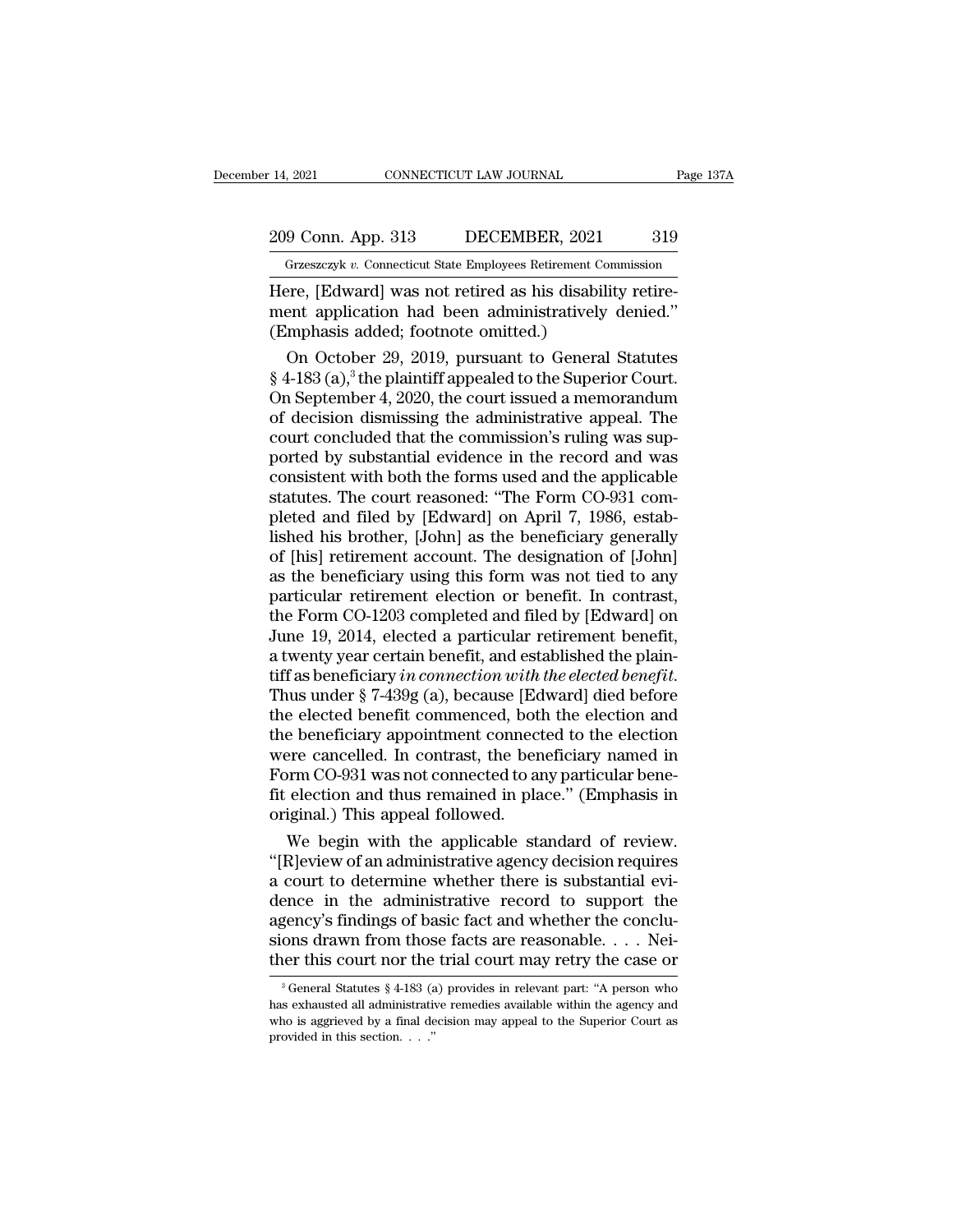### CONNECTICUT LAW JOURNAL December 14, 2021<br>320 DECEMBER, 2021 209 Conn. App. 313<br>Grzeszczyk v. Connecticut State Employees Retirement Commission CONNECTICUT LAW JOURNAL December 14, 202<br>10 DECEMBER, 2021 209 Conn. App. 313<br>Grzeszczyk v. Connecticut State Employees Retirement Commission<br>bstitute its own judgment for that of the administra-

CONNECTICUT LAW JOURNAL December<br>320 DECEMBER, 2021 209 Conn. App. 313<br>Grzeszczyk v. Connecticut State Employees Retirement Commission<br>substitute its own judgment for that of the administra-<br>tive agency on the weight of th  $\begin{array}{ll} \n \text{320} & \text{DECEMBER}, 2021 & \text{209 Conn. App. 313} \\
 \hline \n \text{Grzeszczyk } v. & \text{Connecticut State Employes Retriement Commission} \\
 \text{substitute its own judgment for that of the administrative agency on the weight of the evidence or questions of fact. . . . Our ultimate duty is to determine, in view of all of the evidence whether the agency in issuing.$ 320 DECEMBER, 2021 209 Conn. App. 313<br>
Grzeszczyk v. Connecticut State Employees Retirement Commission<br>
substitute its own judgment for that of the administra-<br>
tive agency on the weight of the evidence or questions<br>
of f 320 DECEMBER, 2021 209 Conn. App. 313<br>
Grzeszczyk v. Connecticut State Employees Retirement Commission<br>
substitute its own judgment for that of the administra-<br>
tive agency on the weight of the evidence or questions<br>
of f Grzeszczyk v. Connecticut State Employees Retirement Commission<br>substitute its own judgment for that of the administra-<br>tive agency on the weight of the evidence or questions<br>of fact.... Our ultimate duty is to determine, Grzeszczyk v. Connecticut State Employees Retirement Commission<br>
substitute its own judgment for that of the administra-<br>
tive agency on the weight of the evidence or questions<br>
of fact.... Our ultimate duty is to determi substitute its own judgment for that of the administrative agency on the weight of the evidence or questions of fact.... Our ultimate duty is to determine, in view of all of the evidence, whether the agency, in issuing it tive agency on the weight of the evidence or questions<br>of fact.... Our ultimate duty is to determine, in view<br>of all of the evidence, whether the agency, in issuing<br>its order, acted unreasonably, arbitrarily, illegally or of fact. . . . Our ultimate duty is to determine, in view<br>of all of the evidence, whether the agency, in issuing<br>its order, acted unreasonably, arbitrarily, illegally or in<br>abuse of its discretion. . . . [A]n agency's fac of all of the evidence, whether the agency, in issuing<br>its order, acted unreasonably, arbitrarily, illegally or in<br>abuse of its discretion. . . . [A]n agency's factual and<br>discretionary determinations are to be accorded c its order, acted unreasonably, arbitrarily, illegally or in<br>abuse of its discretion. . . . [A]n agency's factual and<br>discretionary determinations are to be accorded consid-<br>erable weight by the courts. . . . It is well se abuse of its discretion. . . . [A]n agency's factual and<br>discretionary determinations are to be accorded consid-<br>erable weight by the courts. . . . It is well settled [how-<br>ever] that we do not defer to the board's constr discretionary determinations are to be accorded considerable weight by the courts. . . . It is well settled [how-<br>ever] that we do not defer to the board's construction<br>of a statute—a question of law—when . . . the [provi erable weight by the courts. . . . It is well settled [how-<br>ever] that we do not defer to the board's construction<br>of a statute—a question of law—when . . . the [provi-<br>sions] at issue previously ha[v]e not been subjected In the previously halve a statute of the subjected to<br>
dicial scrutiny or when the board's interpretation has<br>
t been time tested." (Internal quotation marks omit-<br>
d.) Dept. of Public Safety v. Board of Labor Relations,<br> judicial scrutiny or when the board's interpretation has<br>not been time tested." (Internal quotation marks omit-<br>ted.) Dept. of Public Safety v. Board of Labor Relations,<br>296 Conn. 594, 598–99, 996 A.2d 729 (2010).<br>In the

has been time tested." (Internal quotation marks omitted.) Dept. of Public Safety v. Board of Labor Relations, 296 Conn. 594, 598–99, 996 A.2d 729 (2010).<br>In the present case, neither  $\S 7-439g$  nor  $\S 7-440$  (h) has been is the tested. (Internal quotation makes only<br>ted.) Dept. of Public Safety v. Board of Labor Relations,<br>296 Conn. 594, 598–99, 996 A.2d 729 (2010).<br>In the present case, neither § 7-439g nor § 7-440 (h)<br>has been subject to 296 Conn. 594, 598–99, 996 A.2d 729 (2010).<br>
In the present case, neither § 7-439g nor § 7-440 (h)<br>
has been subject to judicial review, and the commission<br>
has not claimed that its interpretation of the statutes<br>
is time In the present case, neither § 7-439g nor § 7-440 (h)<br>has been subject to judicial review, and the commission<br>has not claimed that its interpretation of the statutes<br>is time tested. Accordingly, to the extent that we are<br>r In the present case, neither § 7-439g nor § 7-440 (h)<br>has been subject to judicial review, and the commission<br>has not claimed that its interpretation of the statutes<br>is time tested. Accordingly, to the extent that we are<br>r has been subject to judicial review, and the commission<br>has not claimed that its interpretation of the statutes<br>is time tested. Accordingly, to the extent that we are<br>required to interpret the applicable statutes, our revi has not claimed<br>is time tested. A<br>required to inter<br>is plenary. See C<br>of Firearms Per<br>420, 21 A.3d 847<br>369 (2011).<br>On appeal, th duired to interpret the applicable statutes, our review<br>plenary. See *Commissioner of Public Safety v. Board*<br>*Firearms Permit Examiners*, 129 Conn. App. 414,<br>0, 21 A.3d 847, cert. denied, 302 Conn. 918, 27 A.3d<br>9 (2011).<br> is plenary. See *Commissioner of Public Safety v. Board*<br>of *Firearms Permit Examiners*, 129 Conn. App. 414,<br>420, 21 A.3d 847, cert. denied, 302 Conn. 918, 27 A.3d<br>369 (2011).<br>On appeal, the plaintiff claims that the cour

to prenary. See commissioner by 1 abite Edyory (1. Douration of Firearms Permit Examiners, 129 Conn. App. 414, 420, 21 A.3d 847, cert. denied, 302 Conn. 918, 27 A.3d 369 (2011).<br>On appeal, the plaintiff claims that the co 420, 21 A.3d 847, cert. denied, 302 Conn. 918, 27 A.3d<br>369 (2011).<br>On appeal, the plaintiff claims that the court erred<br>in affirming the commission's ruling that John is entitled<br>to the refund of Edward's retirement contr 2007 11.534 517, ecc. defined, 552 5511. 515, 21 11.54<br>369 (2011).<br>On appeal, the plaintiff claims that the court erred<br>in affirming the commission's ruling that John is entitled<br>to the refund of Edward's retirement contr On appeal, the plaintiff claims that the court erred<br>in affirming the commission's ruling that John is entitled<br>to the refund of Edward's retirement contributions<br>under  $\S 7-440$  (h). She contends that Edward "complied<br>wi On appeal, the plaintiff claims that the court erred<br>in affirming the commission's ruling that John is entitled<br>to the refund of Edward's retirement contributions<br>under  $\S$  7-440 (h). She contends that Edward "complied<br>wi in affirming the commission's ruling that John is entitled<br>to the refund of Edward's retirement contributions<br>under  $\S$  7-440 (h). She contends that Edward "complied<br>with the plain language on the forms" and properly<br>chan to the refund of Edward's retirement contributions<br>under  $\S$  7-440 (h). She contends that Edward "complied<br>with the plain language on the forms" and properly<br>changed his beneficiary designation to the plaintiff by<br>filing under  $\S$  7-440 (h). She contends that Edwa<br>with the plain language on the forms"<br>changed his beneficiary designation to th<br>filing Form CO-1203. The commission resp<br>denial of the plaintiff's request for a refund<br>contribut and property anged his beneficiary designation to the plaintiff by<br>ing Form CO-1203. The commission responds that the<br>mial of the plaintiff's request for a refund of retirement<br>ntributions was consistent with §§ 7-439g an filing Form CO-1203. The commission responds that the denial of the plaintiff's request for a refund of retirement contributions was consistent with  $\S$  7-439g and 7-440 (h). We agree with the commission.<br>We begin with th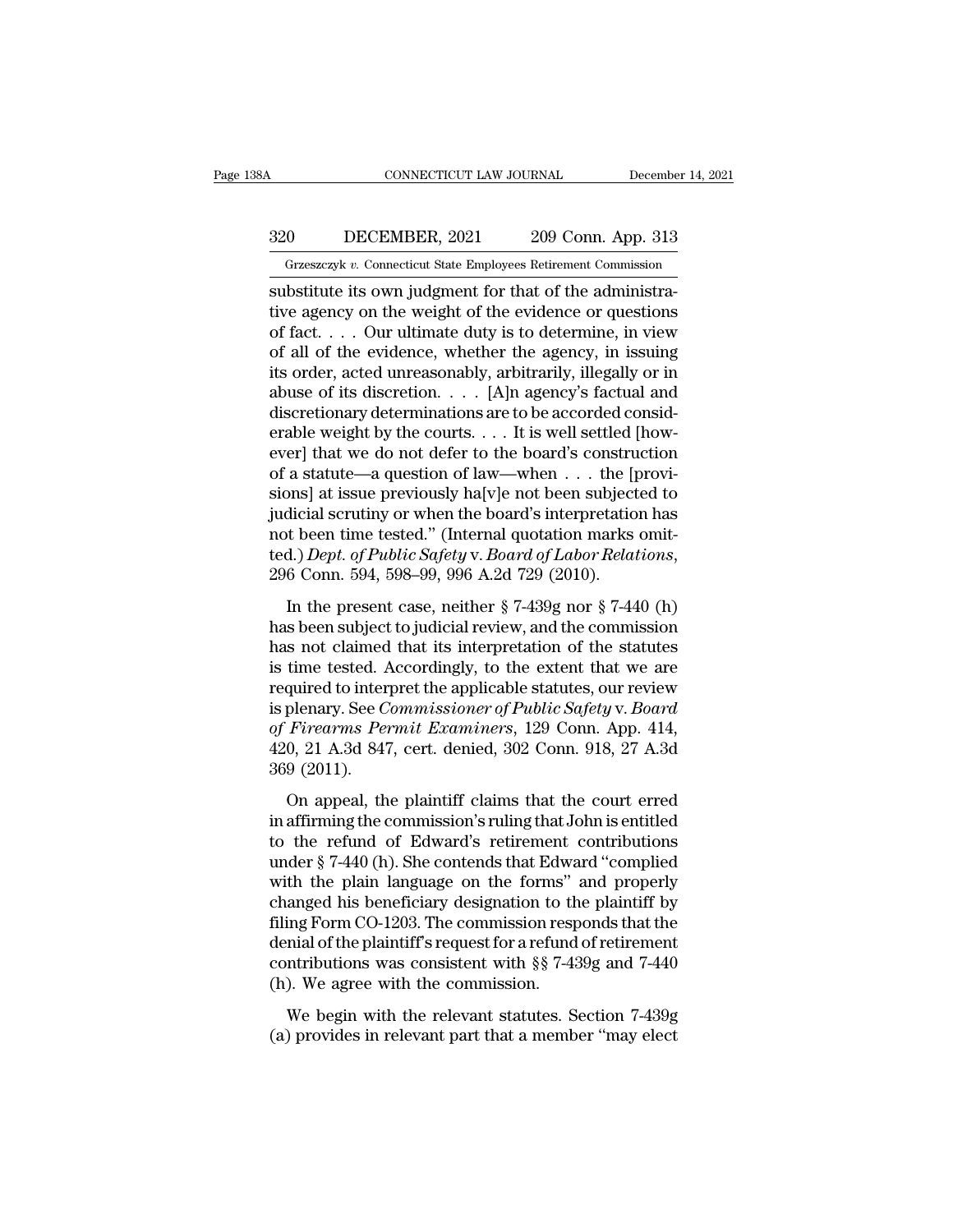### 209 Conn. App. 313 DECEMBER, 2021 321<br>Grzeszczyk v. Connecticut State Employees Retirement Commission December 14, 2021 CONNECTICUT LAW JOURNAL Page 139A<br>209 Conn. App. 313 DECEMBER, 2021 321<br>Grzeszczyk *v.* Connecticut State Employees Retirement Commission

one of the following optional forms for retirement<br>
14, 2021 0321<br>
The Grand Connecticular State Employees Retirement Commission<br>
16 one of the following optional forms for retirement<br>
16 income by filing with the Retireme 209 Conn. App. 313 DECEMBER, 2021 321<br>
Grzeszczyk v. Connecticut State Employees Retirement Commission<br>
one of the following optional forms for retirement<br>
income by filing with the Retirement Commission a<br>
written electio 209 Conn. App. 313 DECEMBER, 2021 321<br>
Grzeszczyk v. Connecticut State Employees Retirement Commission<br>
one of the following optional forms for retirement<br>
income by filing with the Retirement Commission a<br>
written electi 209 Conn. App. 313 DECEMBER, 2021 321<br>
Grzeszczyk v. Connecticut State Employees Retirement Commission<br>
one of the following optional forms for retirement<br>
income by filing with the Retirement Commission a<br>
written electi Grzeszczyk v. Connecticut State Employees Retirement Commission<br>
one of the following optional forms for retirement<br>
income by filing with the Retirement Commission a<br>
written election on a form provided by the commission one of the following optional forms for retirement<br>income by filing with the Retirement Commission a<br>written election on a form provided by the commission.<br> $\ldots$  No option shall be effective until a member has<br>retired, an one of the following optional forms for retirement<br>income by filing with the Retirement Commission a<br>written election on a form provided by the commission.<br> $\dots$  No option shall be effective until a member has<br>retired, and income by filing with the Retirement Commission a<br>written election on a form provided by the commission.<br>... No option shall be effective until a member has<br>retired, and in the event a member dies prior to the<br>effective d No option shall be effective until a member has<br>tired, and in the event a member dies prior to the<br>fective date of commencement of benefits, any elec-<br>no of an option shall be deemed cancelled except as<br>ovided in subsecti retired, and in the event a member disc prior to the effective date of commencement of benefits, any election of an option shall be deemed cancelled except as provided in subsection (d) of this section.  $\dots$ <sup>24</sup><br>Under § 7

service date of commencement of benefits, any election of an option shall be deemed cancelled except as<br>provided in subsection (d) of this section.  $\cdot \cdot \cdot$ <sup>74</sup><br>Under § 7-440 (h), if a member who has elected a<br>retirement tion of an option shall be deemed cancelled except as<br>provided in subsection (d) of this section.  $\ldots$ ."<sup>4</sup><br>Under § 7-440 (h), if a member who has elected a<br>retirement option but has not completed the age and<br>service req provided in subsection (d) of this section. . . ."<sup>4</sup><br>Under § 7-440 (h), if a member who has elected a<br>retirement option but has not completed the age and<br>service requirements for retirement dies, "his contribu-<br>tions to Under § 7-440 (h), if a member who has elected a<br>retirement option but has not completed the age and<br>service requirements for retirement dies, "his contribu-<br>tions to the fund plus such five per cent interest, if any<br> $\dots$ Under § 7-440 (h), if a member who has<br>retirement option but has not completed t<br>service requirements for retirement dies, "hi<br>tions to the fund plus such five per cent inte<br> $\dots$  shall be paid from the fund on the o<br>Retir In the present case, Edward initially filed a Form Co-<br>I designating John as his contribu-<br>In the present Commission to the beneficiary or benefici-<br>ies, if any, named by such member."<br>In the present case, Edward initially betwee requirements for reference these, and contained<br>tions to the fund plus such five per cent interest, if any<br> $\ldots$  shall be paid from the fund on the order of the<br>Retirement Commission to the beneficiary or benefici-

that, in the paid from the fund on the order of the Retirement Commission to the beneficiary or beneficiaries, if any, named by such member."<br>In the present case, Edward initially filed a Form CO-931 designating John as h nation, Salar Be paid from the fund of the order of the<br>Retirement Commission to the beneficiary or beneficiaries, if any, named by such member."<br>In the present case, Edward initially filed a Form CO-<br>931 designating John Exercise Commission to the beneficially of beneficial and<br>aries, if any, named by such member."<br>The reflective change of an effective change of this designation, John was entitled to receive a refund of<br>Edward's contributi in the present case, Edward initially filed a Form CO-<br>931 designating John as his beneficiary. It is undisputed<br>that, in the absence of an effective change of this designation, John was entitled to receive a refund of<br>Edw In the present case, Edward initially filed a Form CO-931 designating John as his beneficiary. It is undisputed that, in the absence of an effective change of this designation, John was entitled to receive a refund of Edwa 931 designating John as his beneficiary. It is undisputed<br>that, in the absence of an effective change of this designation, John was entitled to receive a refund of<br>Edward's contributions to the retirement system and<br>intere that, in the absence of an effective change of this designation, John was entitled to receive a refund of Edward's contributions to the retirement system and interest thereon if Edward died before retiring. Thereafter, in terest thereon if Edward died before retiring. There-<br>fer, in connection with his application for early retire-<br>ent, Edward filed a Form CO-1203 electing an option<br>or his retirement income and designating the plaintiff<br><sup>4</sup> after, in connection with his application for early retirement, Edward filed a Form CO-1203 electing an option<br>for his retirement income and designating the plaintiff<br> $\frac{4 \text{ Subsection (d) does not apply in the present case because Edward died}}{6 \text{ before completing the age and service requirements for retirement. See General Statistics § 7-439g (d) ("$ 

ment, Edward filed a Form CO-1203 electing an option<br>for his retirement income and designating the plaintiff<br><sup>4</sup>Subsection (d) does not apply in the present case because Edward died<br>before completing the age and service re **for his retirement income and designating the plaintiff**<br>
<sup>4</sup> Subsection (d) does not apply in the present case because Edward died<br>
before completing the age and service requirements for retirement. See<br>
General Statutes <sup>4</sup> Subsection (d) does not apply in the present case because Edward died before completing the age and service requirements for retirement. See General Statutes § 7-439g (d) ("[I]f a member *who has completed the age and* <sup>4</sup> Subsection (d) does not apply in the present case because Edward died before completing the age and service requirements for retirement. See General Statutes § 7-439g (d) ("[I]f a member *who has completed the age and* before completing the age and service requirements for retirement. See<br>General Statutes § 7-439g (d) ("[I]f a member who has completed the age and<br>service requirements for retirement . . . and who has elected to receive<br>h General Statutes § 7-439g (d) ("[I]f a member *who has completed the age and service requirements for retirement* . . . and who has elected to receive his retirement benefits under subdivision (2) or (3) of subsection ( service requirements for retirement . . . and who has elected to receive his retirement benefits under subdivision (2) or (3) of subsection (a) of this section, dies prior to the effective date of commencement of benefits benefit that would have been payable to the survivor had the member retired to the section, dies prior to the effective date of commencement of benefits but within ninety days after he first elects to receive his retireme the section, dies prior to the effective date of commencement of benefits but within ninety days after he first elects to receive his retirement benefits under subdivision (2) or (3) of said subsection (a), then his benef elected at the time of his death. This subsection shall not apply after his religion (2) or (3) of said subsection (a), then his beneficiary or contingent annuitant shall receive an income in an amount equal to the benefi under subdivision (2) or (3) of said subsection (a), then his beneficiary or contingent annuitant shall receive an income in an amount equal to the benefit that would have been payable to the survivor had the member retir contingent annuitant shall receive an income in an amount equal to the benefit that would have been payable to the survivor had the member retired the day he died and had his benefit been paid under the option he had elec added.))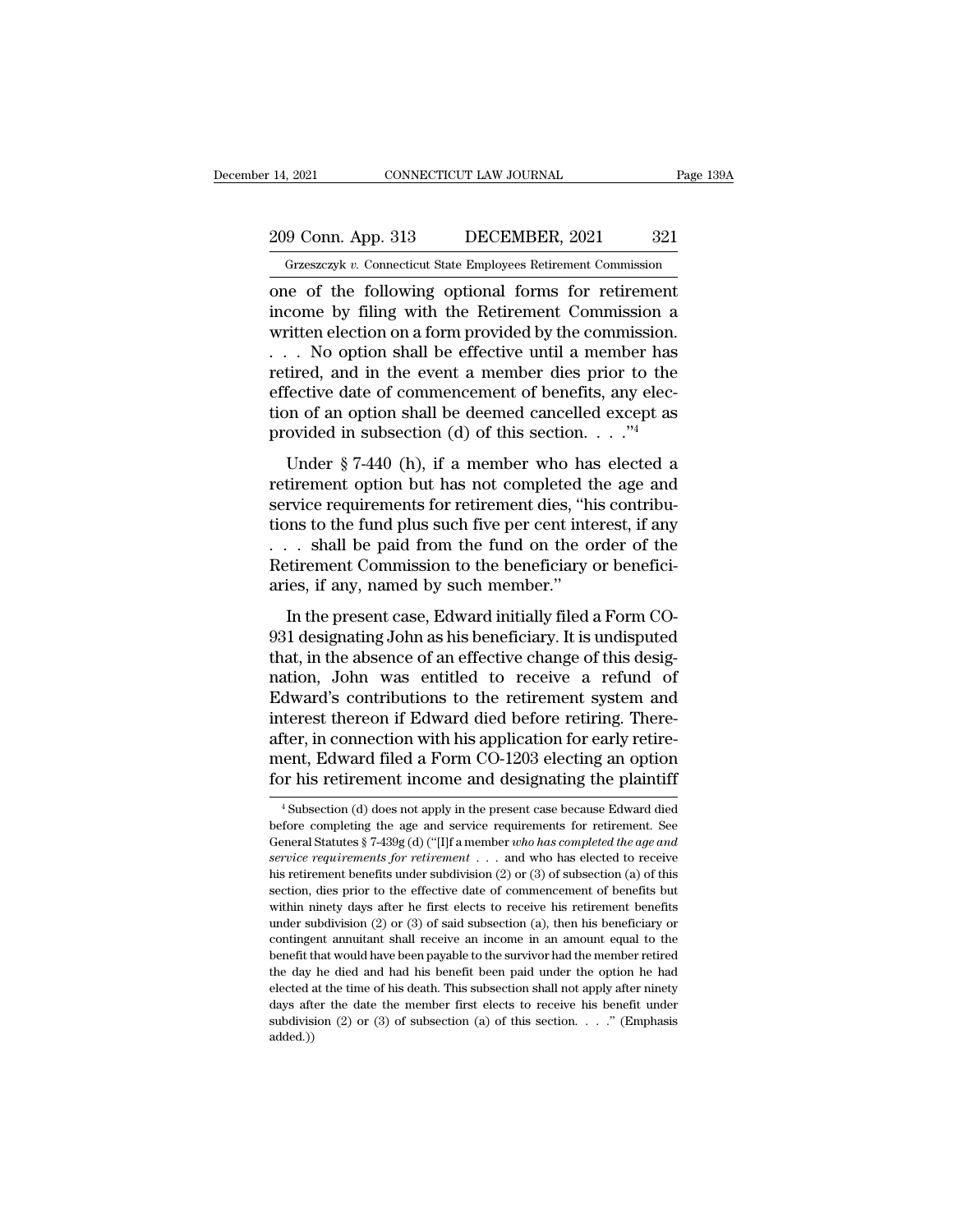### CONNECTICUT LAW JOURNAL December 14, 2021<br>322 DECEMBER, 2021 209 Conn. App. 313<br>Grzeszczyk v. Connecticut State Employees Retirement Commission CONNECTICUT LAW JOURNAL December 14, 202<br>
22 DECEMBER, 2021 209 Conn. App. 313<br>
Grzeszczyk v. Connecticut State Employees Retirement Commission<br>
the beneficiary under that ontion to receive

CONNECTICUT LAW JOURNAL December 14, 2021<br>
2022 DECEMBER, 2021 209 Conn. App. 313<br>
Grzeszczyk v. Connecticut State Employees Retirement Commission<br>
as the beneficiary under that option, to receive<br>
remaining contributions The Samuel Contributions and interest (if any) after his<br>determining contributions and interest (if any) after his<br>death and the death of his contingent annuitant.<br>Because Edward died before reaching the required 360  $\begin{tabular}{ c c c c} \multicolumn{1}{c}{{\textbf{5.7}}}\hline {\textbf{5.7}}\hline {\textbf{5.7}}\hline {\textbf{5.7}}\hline \textbf{6.7}}\hline \textbf{6.7}}\hline \textbf{7.7}}\hline \textbf{8.7}}\hline \textbf{8.7}}\hline \textbf{9.7}}\hline \textbf{13.7}}\hline \textbf{13.7}}\hline \textbf{13.7}}\hline \textbf{14.7}}\hline \textbf{15.7}}\hline \textbf{16.7}}\hline \textbf{17.7}}\hline \textbf{1$ BECEMBER, 2021 209 Conn. App. 313<br>
Grzeszczyk v. Connecticut State Employees Retirement Commission<br>
as the beneficiary under that option, to receive<br>
remaining contributions and interest (if any) after his<br>
death and the Grzeszczyk v. Connecticut State Employees Retirement Commission<br>as the beneficiary under that option, to receive<br>remaining contributions and interest (if any) after his<br>death and the death of his contingent annuitant.<br>Bec Grzeszczyk v. Connecticut State Employees Retirement Commission<br>as the beneficiary under that option, to receive<br>remaining contributions and interest (if any) after his<br>death and the death of his contingent annuitant.<br>Bec as the beneficiary under that option, to receive<br>remaining contributions and interest (if any) after his<br>death and the death of his contingent annuitant.<br>Because Edward died before reaching the required age<br>for retirement, remaining contributions and interest (if any) after his<br>death and the death of his contingent annuitant.<br>Because Edward died before reaching the required age<br>for retirement, however, that option never became<br>effective and death and the death of his contingent annuitant.<br>Because Edward died before reaching the required age<br>for retirement, however, that option never became<br>effective and was deemed cancelled under § 7-439g.<br>The issue, then, is Because Edward died before reaching the required age<br>for retirement, however, that option never became<br>effective and was deemed cancelled under § 7-439g.<br>The issue, then, is whether Edward's designation of the<br>plaintiff as for retirement, however, that option never became<br>effective and was deemed cancelled under  $\S$  7-439g.<br>The issue, then, is whether Edward's designation of the<br>plaintiff as his beneficiary on his Form CO-1203, despite<br>the effective and was deemed cancelled under § 7-439g.<br>The issue, then, is whether Edward's designation of the<br>plaintiff as his beneficiary on his Form CO-1203, despite<br>the statutorily mandated cancellation of the option he<br>re The issue, then, is wh<br>plaintiff as his benefi<br>the statutorily mand<br>requested on that for<br>beneficiary to receive<br>contributions and that it was not.<br>Although each for. antificant as its benefictary of its Form CO-1205, despite<br>e statutorily mandated cancellation of the option he<br>quested on that form, was an effective change of his<br>neficiary to receive a refund of his retirement system<br>nt the statutory manuated cancenation of the option he<br>requested on that form, was an effective change of his<br>beneficiary to receive a refund of his retirement system<br>contributions and the interest thereon. We conclude<br>that i

requested on that form, was an effective change of his<br>beneficiary to receive a refund of his retirement system<br>contributions and the interest thereon. We conclude<br>that it was not.<br>Although each form allows a member to de beneficiary to receive a rerund of its retriement system<br>contributions and the interest thereon. We conclude<br>that it was not.<br>Although each form allows a member to designate a<br>beneficiary, the forms are not interchangeabl contributions and the interest thereon. We concrude<br>that it was not.<br>Although each form allows a member to designate a<br>beneficiary, the forms are not interchangeable. Form<br>CO-931 specifies that the member is designating a Although each form allows a member to designate a<br>beneficiary, the forms are not interchangeable. Form<br>CO-931 specifies that the member is designating a bene-<br>ficiary "to receive . . . any and all sums due [to the<br>member] Although each form allows a member to designate a<br>beneficiary, the forms are not interchangeable. Form<br>CO-931 specifies that the member is designating a bene-<br>ficiary "to receive . . . any and all sums due [to the<br>member] beneficiary, the forms are not interchangeable. Form<br>CO-931 specifies that the member is designating a bene-<br>ficiary "to receive . . . any and all sums due [to the<br>member] from the Retirement System . . . . ." The<br>form's CO-931 specifies that the member is designating a beneficiary "to receive . . . any and all sums due [to the<br>member] from the Retirement System . . . . ." The<br>form's certification provides that the member "hereby<br>revoke[s ficiary "to receive . . . any and all sums due [to the<br>member] from the Retirement System . . . . ." The<br>form's certification provides that the member "hereby<br>revoke[s] all previous appointments of beneficiaries<br>made by m member] from the Retirement System . . . . . " The<br>form's certification provides that the member "hereby<br>revoke[s] all previous appointments of beneficiaries<br>made by me, if any, and designate[s] the person(s)<br>named above a form's certification provides that the member "hereby<br>revoke[s] all previous appointments of beneficiaries<br>made by me, if any, and designate[s] the person(s)<br>named above as beneficiary(ies)  $\dots$  to receive upon<br>my death a revoke[s] all previous appointments of beneficiarie made by me, if any, and designate[s] the person(s named above as beneficiary(ies)  $\ldots$  to receive upon my death any and all sums due me from the Retiremen System of whi ade by file, if any, and designate[s] the person(s)<br>med above as beneficiary(ies) . . . to receive upon<br>y death any and all sums due me from the Retirement<br>stem of which I am a member. This designation shall<br>main in effect rained above as benencially (ies)  $\ldots$  to receive upon<br>my death any and all sums due me from the Retirement<br>System of which I am a member. This designation shall<br>remain in effect unless I subsequently change it by<br>writte

begaan any and an sunts due the front the Rethenent<br>System of which I am a member. This designation shall<br>remain in effect unless I subsequently change it by<br>written notice to the State Retirement Division."<br>In contrast, F system of which I all a hieliber. This designation shall<br>remain in effect unless I subsequently change it by<br>written notice to the State Retirement Division."<br>In contrast, Form CO-1203 concerns a member's<br>retirement income Fernant in effect uness 1 subsequently change it by<br>written notice to the State Retirement Division."<br>In contrast, Form CO-1203 concerns a member's<br>retirement income options and specifies that the mem-<br>ber is designating a In contrast, Form CO-1203 concerns a member's<br>retirement income options and specifies that the mem-<br>ber is designating a beneficiary "to receive remaining<br>contributions and interest (if any) *after* the deaths of<br>member an In contrast, Form CO-1203 concerns a member's<br>retirement income options and specifies that the mem-<br>ber is designating a beneficiary "to receive remaining<br>contributions and interest (if any) *after* the deaths of<br>member a retirement income options and specifies that the member is designating a beneficiary "to receive remaining contributions and interest (if any) *after* the deaths of member and annuitant." (Emphasis in original.) Significan ber is designating a beneficiary "to receive remaining<br>contributions and interest (if any) *after* the deaths of<br>member and annuitant." (Emphasis in original.) Signifi-<br>cantly, the form's certification does not reference t contributions and interest (if any) *after* the deaths of<br>member and annuitant." (Emphasis in original.) Signifi-<br>cantly, the form's certification does not reference the<br>designation of a beneficiary or the revocation of an member and annuitant." (Emphasis in original.) Significantly, the form's certification does not reference the designation of a beneficiary or the revocation of any prior designations. Instead, it provides: "I understand th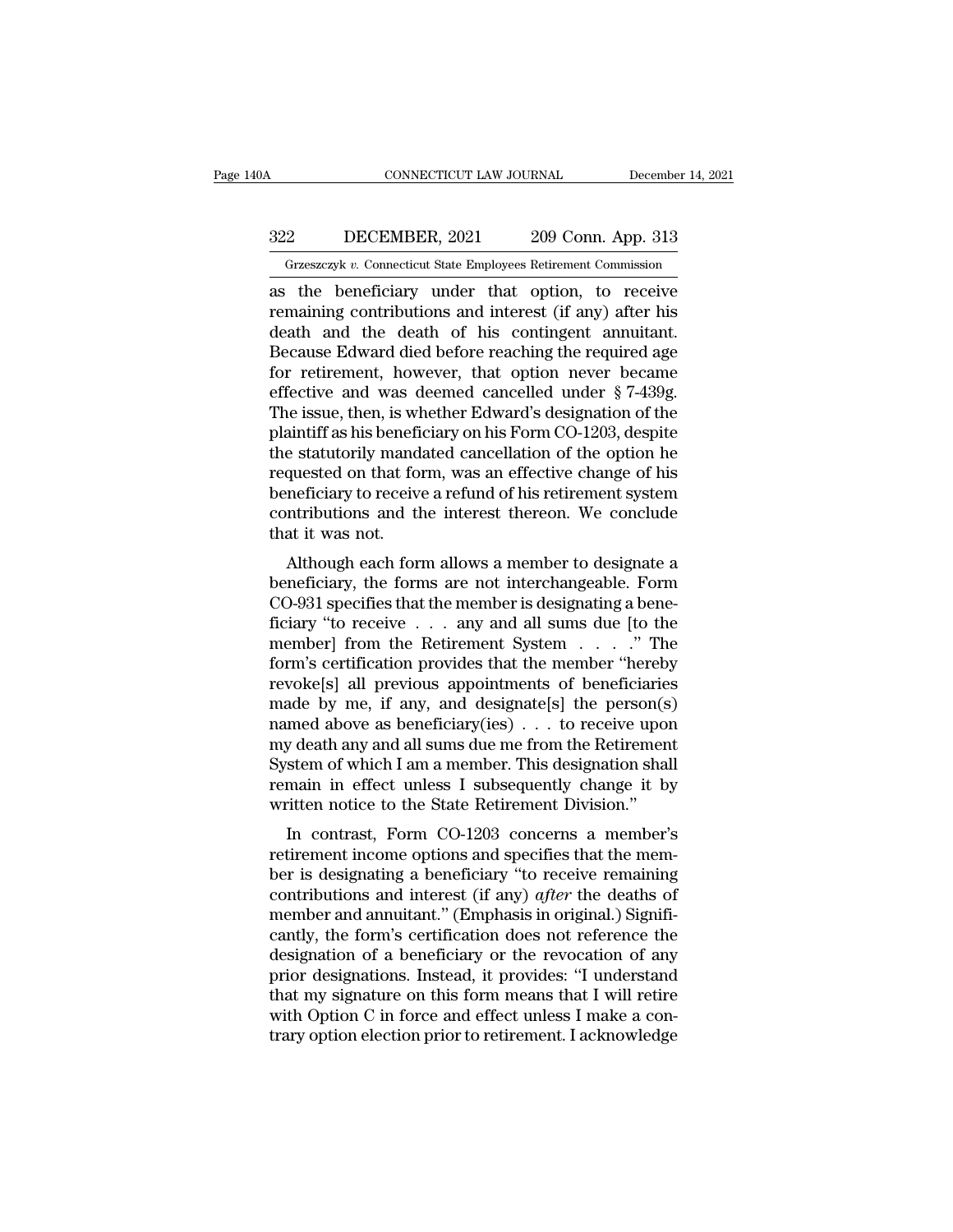# 209 Conn. App. 313 DECEMBER, 2021 323<br>Grzeszczyk v. Connecticut State Employees Retirement Commission

December 14, 2021 CONNECTICUT LAW JOURNAL Page 141A<br>
209 Conn. App. 313 DECEMBER, 2021 323<br>
Grzeszczyk *v*. Connecticut State Employees Retirement Commission<br>
that prior to signing this election, I had opportunity to That prior to signing this election, I had opportunity to<br>
14, 2021 Conn. App. 313 DECEMBER, 2021 323<br>
1672682023 Grzeszczyk v. Connecticut State Employees Retirement Commission<br>
16 that prior to signing this election, I h 209 Conn. App. 313 DECEMBER, 2021 323<br>
Grzeszczyk v. Connecticut State Employees Retirement Commission<br>
that prior to signing this election, I had opportunity to<br>
ask questions and obtain additional information from<br>
[the 209 Conn. App. 313 DECEMBER, 2021 323<br>
Grzeszczyk v. Connecticut State Employees Retirement Commission<br>
that prior to signing this election, I had opportunity to<br>
ask questions and obtain additional information from<br>
[the 209 Conn. App. 313 DECEMBER, 2021 323<br>
Grzeszczyk v. Connecticut State Employees Retirement Commission<br>
that prior to signing this election, I had opportunity to<br>
ask questions and obtain additional information from<br>
[the Grzeszczyk v. Connecticut State Employees Retirement Commission<br>that prior to signing this election, I had opportunity to<br>ask questions and obtain additional information from<br>[the retirement system] staff with regard to t Grzeszczyk v. Connecticut state Employees Retirement Commission<br>that prior to signing this election, I had opportunity to<br>ask questions and obtain additional information from<br>[the retirement system] staff with regard to t that prior to signing this election, I had opportunity to<br>ask questions and obtain additional information from<br>[the retirement system] staff with regard to the effect<br>of such an election on my monthly payment. I under-<br>sta ask questions and obtain additional information from<br>[the retirement system] staff with regard to the effect<br>of such an election on my monthly payment. I under-<br>stand that I must inform [the retirement system] if I<br>receive [the retirement system] staff with regard to the effect<br>of such an election on my monthly payment. I under-<br>stand that I must inform [the retirement system] if I<br>receive a social security disability award prior to the<br>age of such an election on my monthly payment. I understand that I must inform [the retirement system] if I<br>receive a social security disability award prior to the<br>age of 62. I further understand that no change in this<br>income stand that I must inform [the retirement system] if I<br>receive a social security disability award prior to the<br>age of 62. I further understand that no change in this<br>income payment election can be made after my retire-<br>ment receive a social security disability award prior to the<br>age of 62. I further understand that no change in this<br>income payment election can be made after my retire-<br>ment for any reason, that is, I can never change this<br>paym age of 62. I further understand that no change in this<br>income payment election can be made after my retire-<br>ment for any reason, that is, I can never change this<br>payment election and choose another payment option."<br>(Emphas income payment election can be made after my retire-<br>ment for any reason, that is, I can never change this<br>payment election and choose another payment option."<br>(Emphasis in original.) In addition,  $\S$  7-439g (a) makes<br>cle ment for any reason, that is, I can never change this<br>payment election and choose another payment option."<br>(Emphasis in original.) In addition,  $\S 7-439g$  (a) makes<br>clear that the election made on Form CO-1203 does not<br>be payment election and choose another po<br>(Emphasis in original.) In addition,  $\S$  7-<br>clear that the election made on Form CO<br>become effective until the member has<br>the event a member dies prior to the e<br>commencement of benef In primes in original.) In addition,  $\frac{1}{2}$  ( $\frac{1}{2}$  and  $\frac{1}{2}$  and  $\frac{1}{2}$  are exert to the effective until the member has retired and, "in e event a member dies prior to the effective date of mmencement of ben dear that the effective until the member has retired and, "in<br>the event a member dies prior to the effective date of<br>commencement of benefits, any election of an option<br>shall be deemed cancelled . . . ."<br>The differences be

become enective until the member has retired and, in<br>the event a member dies prior to the effective date of<br>commencement of benefits, any election of an option<br>shall be deemed cancelled  $\ldots$ ."<br>The differences between the The event a member dies prior to the enective date of<br>commencement of benefits, any election of an option<br>shall be deemed cancelled  $\ldots$ ."<br>The differences between these forms are readily<br>apparent. The designation of a be Form CO-1203 is attendant to the member's election of an option<br>The differences between these forms are readily<br>apparent. The designation of a beneficiary on Form CO-<br>931 is unrelated to a member's choice of a retirement<br> The differences between these forms are readily<br>apparent. The designation of a beneficiary on Form CO-<br>931 is unrelated to a member's choice of a retirement<br>option, whereas the designation of a beneficiary on<br>Form CO-1203 The differences between these forms are readily<br>apparent. The designation of a beneficiary on Form CO-<br>931 is unrelated to a member's choice of a retirement<br>option, whereas the designation of a beneficiary on<br>Form CO-1203 apparent. The designation of a beneficiary on Form CO-931 is unrelated to a member's choice of a retirement<br>option, whereas the designation of a beneficiary on<br>Form CO-1203 is attendant to the member's election of<br>a retire 931 is unrelated to a member's choice of a retirement<br>option, whereas the designation of a beneficiary on<br>Form CO-1203 is attendant to the member's election of<br>a retirement income option. Indeed, the designation of<br>a bene option, whereas the designation of a beneficiary on<br>Form CO-1203 is attendant to the member's election of<br>a retirement income option. Indeed, the designation of<br>a beneficiary on Form CO-1203 is secondary to the<br>member's de Form CO-1203 is attendant to the member's election of<br>a retirement income option. Indeed, the designation of<br>a beneficiary on Form CO-1203 is secondary to the<br>member's designation of a contingent annuitant who<br>would receiv a retirement income option. Indeed, the designation of<br>a beneficiary on Form CO-1203 is secondary to the<br>member's designation of a contingent annuitant who<br>would receive any remaining payments if the member<br>dies after reti a beneficiary on Form CO-1203 is secondary to the<br>member's designation of a contingent annuitant who<br>would receive any remaining payments if the member<br>dies after retiring and receiving benefits under the<br>option selected. member's designation of a contingent annuitant who<br>would receive any remaining payments if the member<br>dies after retiring and receiving benefits under the<br>option selected. Moreover, although Form CO-931's cer-<br>tification u would receive any remaining payments if the member<br>dies after retiring and receiving benefits under the<br>option selected. Moreover, although Form CO-931's cer-<br>tification unequivocally states that the member is revok-<br>ing a beneficiaries. Moon selected. Moreover, annough Form CO-351 s certication unequivocally states that the member is revok-<br>g all previous appointments of beneficiaries, Form<br>D-1203's certification does not refer to the beneficiary<br>signati Edward in the clear statement in the clear statement in gall previous appointments of beneficiaries, Form CO-1203's certification does not refer to the beneficiary designation in part IV or to any prior appointments of be

rig an previous appointments of beneficiaries, Form<br>CO-1203's certification does not refer to the beneficiary<br>designation in part IV or to any prior appointments of<br>beneficiaries.<br>Despite these differences in the forms us CO-1203 S Certification does not feler to the beneficiary<br>designation in part IV or to any prior appointments of<br>beneficiaries.<br>Despite these differences in the forms used by<br>Edward, and the clear statement in § 7-439g tha designation in part TV of to any prior appointments of<br>beneficiaries.<br>Despite these differences in the forms used by<br>Edward, and the clear statement in § 7-439g that any<br>election of an option is deemed cancelled if the mem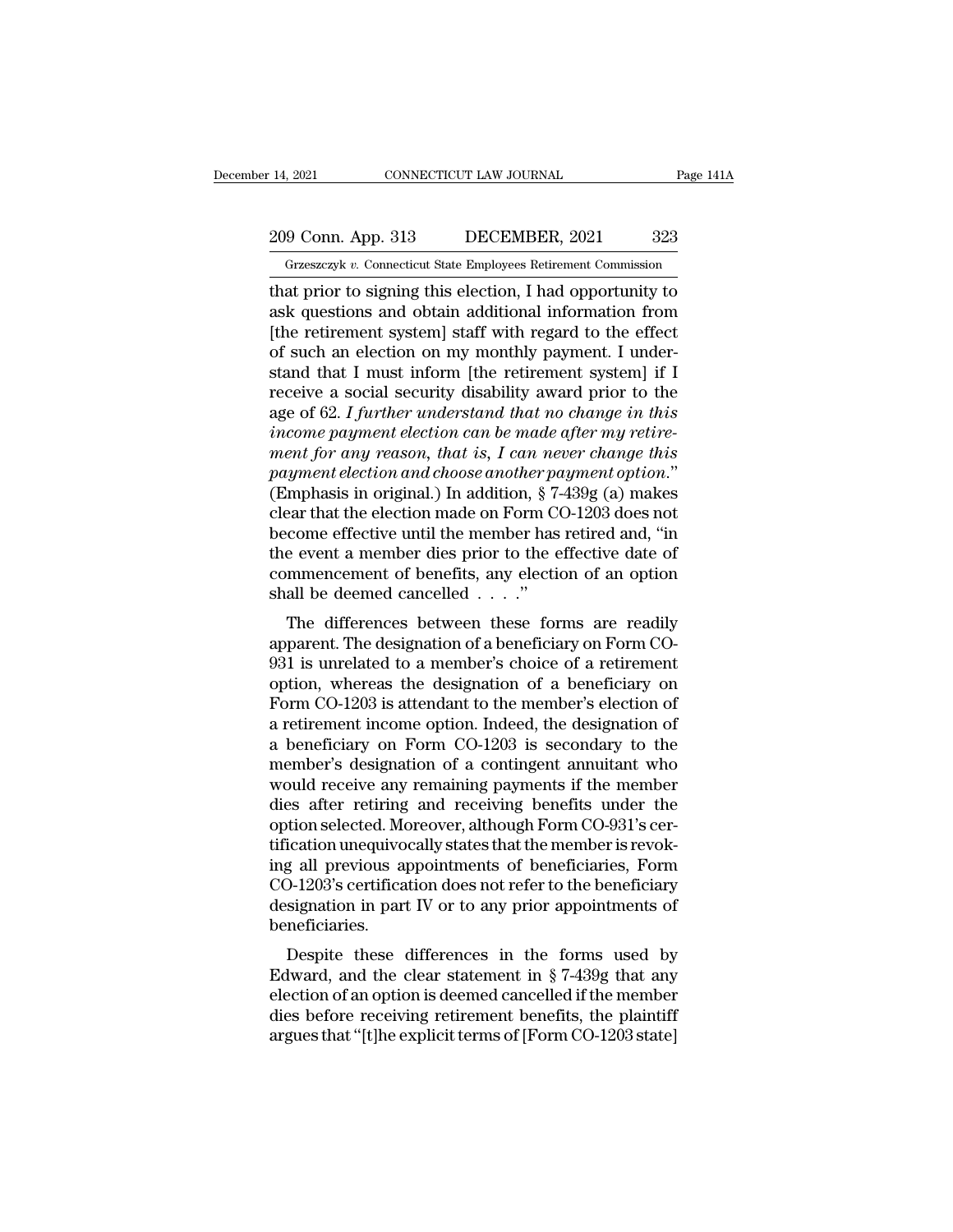### CONNECTICUT LAW JOURNAL December 14, 2021<br>324 DECEMBER, 2021 209 Conn. App. 313<br>Grzeszczyk v. Connecticut State Employees Retirement Commission CONNECTICUT LAW JOURNAL December 14, 2021<br>4 DECEMBER, 2021 209 Conn. App. 313<br>Grzeszczyk v. Connecticut State Employees Retirement Commission<br>at this form is used to identify a beneficiary to receive

CONNECTICUT LAW JOURNAL December 14, 2021<br>
2013<br>
2014 DECEMBER, 2021 209 Conn. App. 313<br>
672eszczyk v. Connecticut State Employees Retirement Commission<br>
10. That this form is used to identify a beneficiary to receive<br>
20. 324 DECEMBER, 2021 209 Conn. App. 313<br>  $\frac{324}{3}$  Grzeszczyk v. Connecticut State Employees Retirement Commission<br>
that this form is used to identify a beneficiary to receive<br>
... remaining contributions, not survivor be 324 DECEMBER, 2021 209 Conn. App. 313<br>
Grzeszczyk v. Connecticut State Employees Retirement Commission<br>
that this form is used to identify a beneficiary to receive<br>
... remaining contributions, not survivor benefits."<br>
(I 324 DECEMBER, 2021 209 Conn. App. 313<br>
Grzeszczyk v. Connecticut State Employees Retirement Commission<br>
that this form is used to identify a beneficiary to receive<br>
... remaining contributions, not survivor benefits."<br>
(I Grzeszczyk v. Connecticut State Employees Retirement Commission<br>
that this form is used to identify a beneficiary to receive<br>  $\ldots$  remaining contributions, not survivor benefits."<br>
(Internal quotation marks omitted.) The Grzeszczyk v. Connecticut state Employees Retirement Commission<br>
that this form is used to identify a beneficiary to receive<br>  $\ldots$  remaining contributions, not survivor benefits."<br>
(Internal quotation marks omitted.) The that this form is used to identify a beneficiary to receive<br>
. . . . remaining contributions, not survivor benefits."<br>
(Internal quotation marks omitted.) The plaintiff, how-<br>
ever, omits a significant portion of the state *a.* . . . remaining contributions, not survivor benefits."<br>
(Internal quotation marks omitted.) The plaintiff, how-<br>
ever, omits a significant portion of the statement in part<br>
IV of Form CO-1203, which further specifies (Internal quotation marks omitted.) The plaintiff, however, omits a significant portion of the statement in part IV of Form CO-1203, which further specifies that the beneficiary is entitled to receive "remaining contribut ever, omits a significant portion of the statement in part<br>IV of Form CO-1203, which further specifies that the<br>beneficiary is entitled to receive "remaining contribu-<br>tions plus interest (if any) *after the deaths of memb* IV of Form CO-1203, which further specifies that the<br>beneficiary is entitled to receive "remaining contribu-<br>tions plus interest (if any) *after the deaths of member*<br>*and annuitant.*" (Emphasis altered.) An annuitant is<br>" beneficiary is entitled to receive "remaining contribu-<br>tions plus interest (if any) *after the deaths of member*<br>and annuitant." (Emphasis altered.) An annuitant is<br>"a beneficiary of an annuity." Merriam-Webster's Colle-<br> tions plus interest (if any) *after the deaths of member*<br>and annuitant." (Emphasis altered.) An annuitant is<br>"a beneficiary of an annuity." Merriam-Webster's Colle-<br>giate Dictionary (11th Ed. 2014) p. 50. As such, one<br>do and annuitant." (Emphasis altered.) An annuitant is<br>"a beneficiary of an annuity." Merriam-Webster's Collegiate Dictionary (11th Ed. 2014) p. 50. As such, one<br>does not become an annuitant until the annuity exists.<br>Pursuant "a beneficiary of an annuity." Merriam-Webster's Collegiate Dictionary (11th Ed. 2014) p. 50. As such, one does not become an annuitant until the annuity exists.<br>Pursuant to Form CO-1203, the option Edward chose would beco giate Dictionary (11th Ed. 2014) p. 50. As such, one<br>does not become an annuitant until the annuity exists.<br>Pursuant to Form CO-1203, the option Edward chose<br>would become effective only on his retirement and,<br>accordingly, does not become an annuitant until the annuity exists.<br>Pursuant to Form CO-1203, the option Edward chose<br>would become effective only on his retirement and,<br>accordingly, the annuity would come into existence<br>only on his ret Pursuant to Form CO-1203, the option Edward chose<br>would become effective only on his retirement and,<br>accordingly, the annuity would come into existence<br>only on his retirement. That the contingent annuitant's<br>interest aris would become effective only on his retirement and,<br>accordingly, the annuity would come into existence<br>only on his retirement. That the contingent annuitant's<br>interest arises only after a member's retirement is con-<br>firmed accordingly, the annuity would come into existence<br>only on his retirement. That the contingent annuitant's<br>interest arises only after a member's retirement is con-<br>firmed by the general information and instructions por-<br>ti only on his retirement. That the contingent annuitant's<br>interest arises only after a member's retirement is con-<br>firmed by the general information and instructions por-<br>tion of Form CO-1203, which provides: "If you should interest arises only after a member's retirement is confirmed by the general information and instructions portion of Form CO-1203, which provides: "If you should die within  $\ldots$  20 years (240 payments) *from your date of* firmed by the general information and instructions portion of Form CO-1203, which provides: "If you should die within  $\ldots$  20 years (240 payments) *from your date of retirement*, the remaining payments will be made to yo tion of Form CO-1203, which provides: "If you should<br>die within  $\ldots$  20 years (240 payments) *from your*<br>date of retirement, the remaining payments will be<br>made to your contingent annuitant(s)." (Emphasis<br>added.) Consequ die within . . . 20 years (240 payments) *from your*<br>date of retirement, the remaining payments will be<br>made to your contingent annuitant(s)." (Emphasis<br>added.) Consequently, when Edward died before retir-<br>ing, the annuity date of retirement, the remaining payments will be<br>made to your contingent annuitant(s)." (Emphasis<br>added.) Consequently, when Edward died before retir-<br>ing, the annuity option he chose never became effective,<br>and the bene made to your contingent annuitant(s)." (Emphasis<br>added.) Consequently, when Edward died before retir-<br>ing, the annuity option he chose never became effective,<br>and the benefits identified in Form CO-1203, including<br>those be added.) Consequently, when Edward died before retiring, the annuity option he chose never became effective,<br>and the benefits identified in Form CO-1203, including<br>those benefits the plaintiff as his designated beneficiary<br> ing, the annuity option he chose never became effective,<br>and the benefits identified in Form CO-1203, including<br>those benefits the plaintiff as his designated beneficiary<br>might have received, never materialized. Thus, it s and the benefits identified in Form CO-1203, including<br>those benefits the plaintiff as his designated beneficiary<br>might have received, never materialized. Thus, it simply<br>was not possible for the designation of the plainti those benefits the plaintiff as his designated beneficiary<br>might have received, never materialized. Thus, it simply<br>was not possible for the designation of the plaintiff as<br>the beneficiary to receive any remaining contribu might have received, never materialized. Thus, it simply<br>was not possible for the designation of the plaintiff as<br>the beneficiary to receive any remaining contributions<br>to ever take effect. This fact coupled with the langu was not possible for the designation of the plaintiff as<br>the beneficiary to receive any remaining contributions<br>to ever take effect. This fact coupled with the language<br>used in Form CO-1203 reinforces that the form is used Exercise of the plantiff also claims that the language<br>of the sole purpose of electing a retirement income<br>or the sole purpose of electing a retirement income<br>this court should adopt<br>interest, which never occurred in the p a start and concept that the diagonal used in Form CO-1203 reinforces that the form is used<br>for the sole purpose of electing a retirement income<br>option that will become effective on the member's<br>retirement, which never occ

where the sole purpose of electing a retirement income option that will become effective on the member's retirement, which never occurred in the present case.<br>The plaintiff also claims that this court should adopt a standa show that will become effective on the member's<br>retirement, which never occurred in the present case.<br>The plaintiff also claims that this court should adopt<br>a standard of substantial rather than strict compliance<br>with the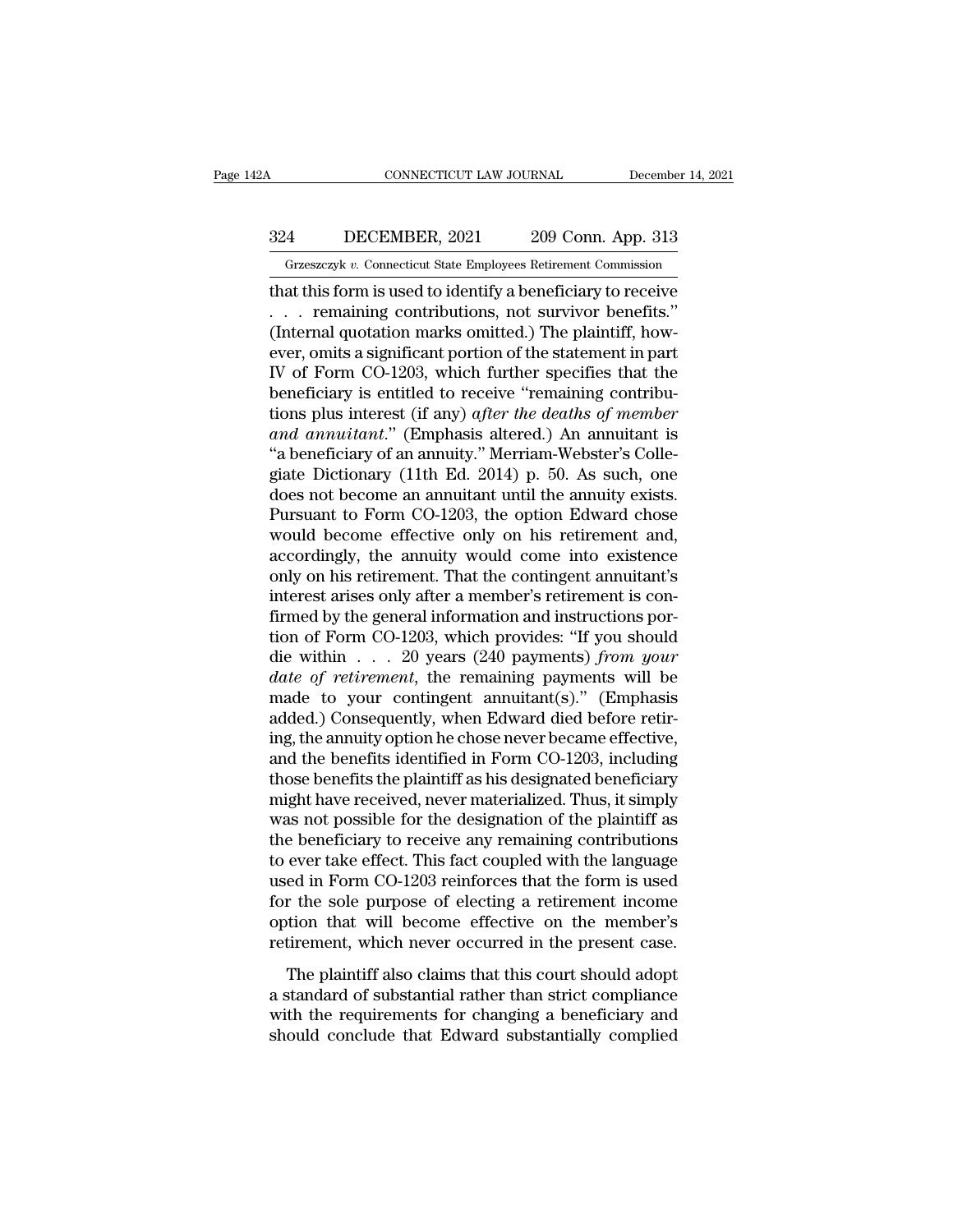# 209 Conn. App. 313 DECEMBER, 2021 325<br>Grzeszczyk v. Connecticut State Employees Retirement Commission

December 14, 2021 CONNECTICUT LAW JOURNAL Page 143A<br>
209 Conn. App. 313 DECEMBER, 2021 325<br>
Grzeszczyk *v.* Connecticut State Employees Retirement Commission<br>
with those requirements by filing his Form CO-1203. The connection of the connection of the series of the connection of the cases in the connection of a connection of the cites several cases involving the designation of a bonoficing in a life incurance policy in which court 209 Conn. App. 313 DECEMBER, 2021 325<br>
Grzeszczyk v. Connecticut State Employees Retirement Commission<br>
with those requirements by filing his Form CO-1203.<br>
She cites several cases involving the designation of a<br>
beneficia 209 Conn. App. 313 DECEMBER, 2021 325<br>
Grzeszczyk v. Connecticut State Employees Retirement Commission<br>
with those requirements by filing his Form CO-1203.<br>
She cites several cases involving the designation of a<br>
benefici 209 Conn. App. 313 DECEMBER, 2021 325<br>
Grzeszczyk v. Connecticut State Employees Retirement Commission<br>
with those requirements by filing his Form CO-1203.<br>
She cites several cases involving the designation of a<br>
benefici Grasszczyk v. Connecticut State Employees Retirement Commission<br>with those requirements by filing his Form CO-1203.<br>She cites several cases involving the designation of a<br>beneficiary in a life insurance policy in which co Grzeszczyk v. Connecticut State Employees Retirement Commission<br>with those requirements by filing his Form CO-1203.<br>She cites several cases involving the designation of a<br>beneficiary in a life insurance policy in which co with those requirements by filing his Form CO-1203.<br>She cites several cases involving the designation of a<br>beneficiary in a life insurance policy in which courts<br>have applied the substantial compliance doctrine to<br>determin She cites several cases involving the designation of a<br>beneficiary in a life insurance policy in which courts<br>have applied the substantial compliance doctrine to<br>determine whether the insured had made a valid change<br>of the beneficiary in a life insurance policy in which courts<br>have applied the substantial compliance doctrine to<br>determine whether the insured had made a valid change<br>of the beneficiary despite the failure to comply strictly<br>wi have applied the substantial compliance doctrine to<br>determine whether the insured had made a valid change<br>of the beneficiary despite the failure to comply strictly<br>with the policy. See, e.g., *Engelman* v. *Connecticut*<br>G determine whether the insured had made a valid change<br>of the beneficiary despite the failure to comply strictly<br>with the policy. See, e.g., *Engelman* v. *Connecticut*<br>General Life Ins. Co., 240 Conn. 287, 298, 690 A.2d 8 of the beneficiary despite the failure to comply strictly<br>with the policy. See, e.g., *Engelman v. Connecticut*<br>*General Life Ins. Co.*, 240 Conn. 287, 298, 690 A.2d 882<br>(1997) ("under the substantial compliance doctrine<br> with the policy. See, e.g., *Engelman* v. *Connecticut*<br>General Life Ins. Co., 240 Conn. 287, 298, 690 A.2d 882<br>(1997) ("under the substantial compliance doctrine<br>... the owner of a life insurance policy will have effec-<br>t General Life Ins. Co., 240 Conn. 287, 298, 690 A.2d 882 (1997) ("under the substantial compliance doctrine ... the owner of a life insurance policy will have effectively changed the beneficiary if the following is proven: (1997) ("under the substantial compliance doctrine ... the owner of a life insurance policy will have effectively changed the beneficiary if the following is proven: (1) the owner clearly intended to change the beneficiar The plaintiff's argument misses the point. Section 7-0 (h) does not require that any particular form must used for a participant in the retirement sum of the point. Section 7-0 (h) does not require that any particular for  $(1)$  the owner clearly interded to change the beneficiary<br>and to designate the new beneficiary; and  $(2)$  the owner<br>has taken substantial affirmative action to effectuate<br>the change in the beneficiary" (emphasis in origi

(1) the owner clearly intended to change the beneficiary<br>and to designate the new beneficiary; and (2) the owner<br>has taken substantial affirmative action to effectuate<br>the change in the beneficiary" (emphasis in original) and to designate the new beneficiary,  $dmd$  ( $2$ ) the owner<br>has taken substantial affirmative action to effectuate<br>the change in the beneficiary" (emphasis in original)).<br>The plaintiff's argument misses the point. Section has taken substantial animative action to enectuate<br>the change in the beneficiary" (emphasis in original)).<br>The plaintiff's argument misses the point. Section 7-<br>440 (h) does not require that any particular form must<br>be us The plaintiff's argument misses the point. Section 7-<br>440 (h) does not require that any particular form must<br>be used for a participant in the retirement system to<br>designate a beneficiary to receive a refund of his contri-<br> The plaintiff's argument misses the point. Section 7-<br>440 (h) does not require that any particular form must<br>be used for a participant in the retirement system to<br>designate a beneficiary to receive a refund of his contri-<br> 440 (h) does not require that any particular form must<br>be used for a participant in the retirement system to<br>designate a beneficiary to receive a refund of his contri-<br>butions on his death. In fact, counsel for the commiss be used for a participant in the retirement system to<br>designate a beneficiary to receive a refund of his contri-<br>butions on his death. In fact, counsel for the commission<br>conceded at oral argument before this court that no designate a beneficiary to receive a refund of his contributions on his death. In fact, counsel for the commission<br>conceded at oral argument before this court that no<br>particular form is required to change a beneficiary and butions on his death. In fact, counsel for the commission<br>conceded at oral argument before this court that no<br>particular form is required to change a beneficiary and<br>that, had Edward submitted a letter to the commission<br>ex conceded at oral argument before this court that no<br>particular form is required to change a beneficiary and<br>that, had Edward submitted a letter to the commission<br>expressing his intent to change his beneficiary, the com-<br>mi particular form is required to change a beneficiary and<br>that, had Edward submitted a letter to the commission<br>expressing his intent to change his beneficiary, the com-<br>mission would have honored that request. Thus, the<br>iss that, had Edward submitted a letter to the commission<br>expressing his intent to change his beneficiary, the com-<br>mission would have honored that request. Thus, the<br>issue is not whether Edward substantially complied<br>with the expressing his intent to change his beneficiary, the commission would have honored that request. Thus, the issue is not whether Edward substantially complied with the statute by using Form CO-1203 instead of Form CO-931 to mission would have honored that request. Thus, the<br>issue is not whether Edward substantially complied<br>with the statute by using Form CO-1203 instead of Form<br>CO-931 to revoke his earlier designation of John as his<br>beneficia issue is not whether Edward substantial<br>with the statute by using Form CO-1203 inst<br>CO-931 to revoke his earlier designation of<br>beneficiary. The issue is whether Edward's<br>CO-1203 reflected his clear intent to revok<br>designa In the statute by using FOIII CO-1205 instead of FOIII<br>D-931 to revoke his earlier designation of John as his<br>meficiary. The issue is whether Edward's use of Form<br>D-1203 reflected his clear intent to revoke his earlier<br>sig CO-351 to revoke his earlier designation of John as his<br>beneficiary. The issue is whether Edward's use of Form<br>CO-1203 reflected his clear intent to revoke his earlier<br>designation. For the reasons previously stated in this

behenciary. The issue is whether Edward's use of Form<br>CO-1203 reflected his clear intent to revoke his earlier<br>designation. For the reasons previously stated in this<br>opinion, we conclude that it did not.<br>The plaintiff clai CO-1203 renected ins clear intent to revoke ins earlier<br>designation. For the reasons previously stated in this<br>opinion, we conclude that it did not.<br>The plaintiff claims that "the only evidence in the<br>record regarding inte designation. For the Feasons previously stated in this<br>opinion, we conclude that it did not.<br>The plaintiff claims that "the only evidence in the<br>record regarding intent is McAdam and Comptroller<br>[Kevin] Lembo's finding tha